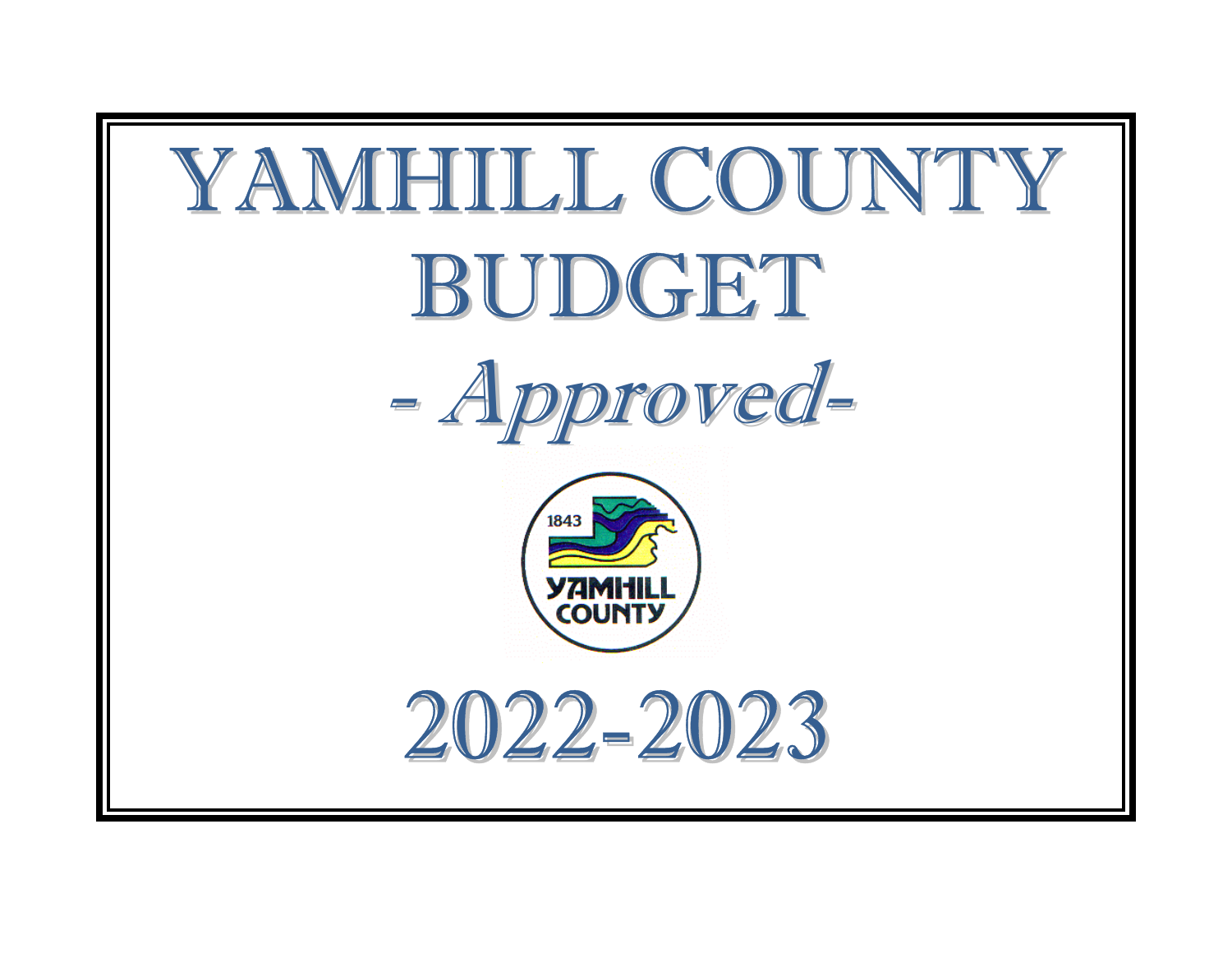| YAMHILL COUNTY                          |                       |
|-----------------------------------------|-----------------------|
| BUDGETARY REVENUE AND EXPENSE WORKSHEET | $8$ OF YEAR = 100 $8$ |
| FOR FISCAL YEAR ENDING JUNE 30 2023     |                       |

|                            |                            |                                |                           |                              |                                    |                                | 10                                           | 20                                            | 30                                            | 40                                           |
|----------------------------|----------------------------|--------------------------------|---------------------------|------------------------------|------------------------------------|--------------------------------|----------------------------------------------|-----------------------------------------------|-----------------------------------------------|----------------------------------------------|
| $19 - 20$<br><b>ACTUAL</b> | $20 - 21$<br><b>ACTUAL</b> | $21 - 22$<br><b>BUDGET FTE</b> | 21-22<br>ADOPTED BUDGETED |                              |                                    | <b>REQUESTED</b><br><b>FTE</b> | $22 - 23$<br><b>INITIAL</b><br><b>BUDGET</b> | $22 - 23$<br><b>PROPOSED</b><br><b>BUDGET</b> | $22 - 23$<br><b>APPROVED</b><br><b>BUDGET</b> | $22 - 23$<br><b>ADOPTED</b><br><b>BUDGET</b> |
|                            |                            |                                |                           |                              | DISCRETIONARY REVENUES             |                                |                                              |                                               |                                               |                                              |
| 5368282                    | 4778104                    | 2819161                        |                           | 010-002-301.01 BB            |                                    |                                | 2314284                                      | 2314284                                       | 2314284                                       | 0                                            |
| 1664910                    | 1936974                    | 2806739                        |                           |                              | 010-002-301.02 BEG BALANCE RESERV  |                                | 2147731                                      | 2147731                                       | 2147731                                       | $\mathbf 0$                                  |
| 23553601                   | 24633914                   | 24729806                       |                           | 010-002-311.01 CURRENT TAXES |                                    |                                | 25938490                                     | 25938490                                      | 25938490                                      | $\Omega$                                     |
| 787852                     | 666404                     | 400000                         |                           |                              | 010-002-311.02 PRIOR YR TAXES      |                                | 400000                                       | 400000                                        | 400000                                        | 0                                            |
| 65000                      | 65000                      | 65000                          |                           | 010-002-332.01 O&C FUNDS     |                                    |                                | 65000                                        | 65000                                         | 65000                                         | $\Omega$                                     |
| 42512                      | 53874                      | 15000                          |                           |                              | 010-002-332.05 IN LIEU OF TAXES    |                                | 15000                                        | 15000                                         | 15000                                         | $\Omega$                                     |
| 10457                      | 17570                      | 16000                          |                           | 010-002-335.01 AMUSEMENT TAX |                                    |                                | 16000                                        | 16000                                         | 16000                                         | $\Omega$                                     |
| 81080                      | 71792                      | 83000                          |                           | 010-002-335.02 CIGARETTE TAX |                                    |                                | 68000                                        | 68000                                         | 68000                                         | 0                                            |
| 657494                     | 729304                     | 600000                         |                           | 010-002-335.03 LIQUOR TAX    |                                    |                                | 752501                                       | 752501                                        | 752501                                        | $\mathbf 0$                                  |
| 299589                     | 270632                     | 300000                         |                           | 010-002-335.36 MARIJUANA TAX |                                    |                                | 219211                                       | 219211                                        | 219211                                        | $\mathbf 0$                                  |
| 253233                     | 91899                      | 95513                          |                           | 010-002-361.01 POOL INTEREST |                                    |                                | 68828                                        | 68828                                         | 68828                                         | $\Omega$                                     |
| 197131                     | 175573                     | 109715                         |                           | 010-002-361.03 BOND INTEREST |                                    |                                | 124739                                       | 124739                                        | 124739                                        | 0                                            |
| 0                          | 13637                      | $\Omega$                       |                           | 010-002-362.99 MISC          |                                    |                                | 0                                            | 0                                             | $\Omega$                                      | $\Omega$                                     |
| 500000                     | 1192152                    | $\mathbf 0$                    |                           |                              | 010-002-380.80 CO INT TRANSFER FR  |                                | 0                                            | 0                                             | $\Omega$                                      | $\mathbf 0$                                  |
| 0                          | 0                          | $\mathbf 0$                    |                           |                              | 010-002-380.93 TRANSFER IN FROM A  |                                | 4420438                                      | 4420438                                       | 4420438                                       | 0                                            |
| 89000                      | 89000                      | 89000                          |                           |                              | 010-002-390.06 TRANSFER FROM SOLI  |                                | 89000                                        | 89000                                         | 89000                                         | $\mathbf 0$                                  |
| 33570141                   | 34785829                   | 32128934                       |                           | <b>TOTAL REVENUE</b>         |                                    |                                | 36639222                                     | 36639222                                      | 36639222                                      | $\mathbf 0$                                  |
| 0                          | 0                          | 500000                         |                           | 010-002-699.01 OTHER EXPENSE |                                    |                                | 200000                                       | 200000                                        | 200000                                        | 0                                            |
| 0                          | $\mathbf{0}$               | 500000                         |                           |                              | TOTAL FOR MATERIALS & SERVICES     |                                | 200000                                       | 200000                                        | 200000                                        | 0                                            |
| 0                          | $^{\circ}$                 | 2147731                        |                           |                              | 010-002-990.03 RESERVE FOR FUTURE  |                                | 2790397                                      | 2607309                                       | 1618421                                       | 0                                            |
| 0                          | $\mathbf{0}$               | 2147731                        |                           | TOTAL FOR 900-999            |                                    |                                | 2790397                                      | 2607309                                       | 1618421                                       | 0                                            |
| 0                          | $^{\circ}$                 | 2647731                        |                           |                              | TOTAL EXPENSES DISCRETIONARY REVEN |                                | 2990397                                      | 2807309                                       | 1818421                                       | 0                                            |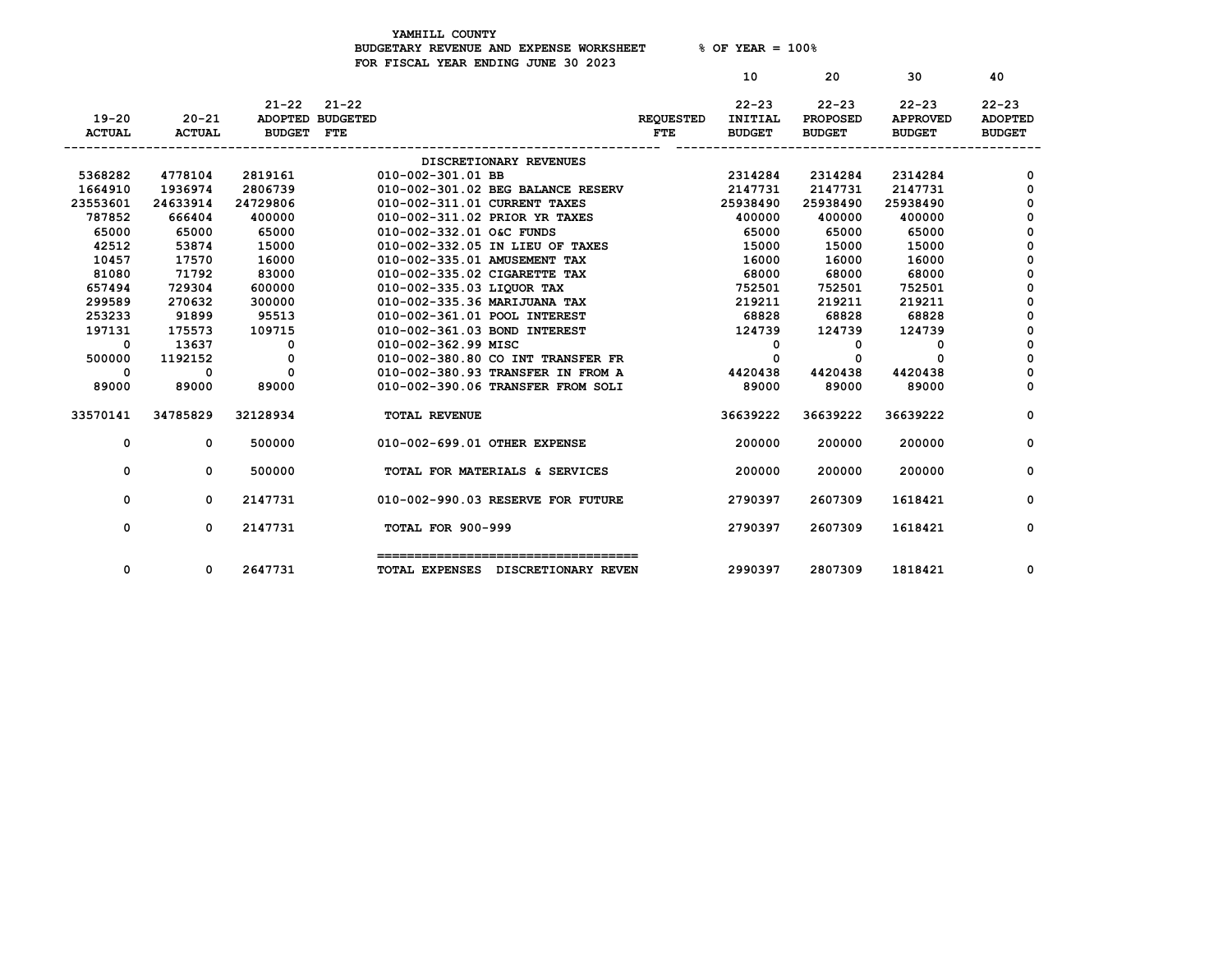|                |                          |                            |                                             |                                                                       |                                | 10                                           | 20                                            | 30                                            | 40                                           |
|----------------|--------------------------|----------------------------|---------------------------------------------|-----------------------------------------------------------------------|--------------------------------|----------------------------------------------|-----------------------------------------------|-----------------------------------------------|----------------------------------------------|
| $19 - 20$      | $20 - 21$                | $21 - 22$<br><b>BUDGET</b> | $21 - 22$<br><b>ADOPTED BUDGETED</b><br>FTE |                                                                       | <b>REQUESTED</b><br><b>FTE</b> | $22 - 23$<br><b>INITIAL</b><br><b>BUDGET</b> | $22 - 23$<br><b>PROPOSED</b><br><b>BUDGET</b> | $22 - 23$<br><b>APPROVED</b><br><b>BUDGET</b> | $22 - 23$<br><b>ADOPTED</b><br><b>BUDGET</b> |
| <b>ACTUAL</b>  | <b>ACTUAL</b>            |                            |                                             |                                                                       |                                |                                              |                                               |                                               |                                              |
|                |                          |                            |                                             | ADMINISTRATIVE SERVICES                                               |                                |                                              |                                               |                                               |                                              |
| 114218         | 102478                   | 131195                     |                                             | 010-010-301.01 BEGINNING BALANCE                                      |                                | 48636                                        | 48636                                         | 48636                                         | 0                                            |
| 6697           | 4515                     | 15000                      |                                             | 010-010-334.29 ASSESSMENT & TAXAT                                     |                                | 10000                                        | 10000                                         | 10000                                         | $\mathbf 0$                                  |
| 24000          | 24000                    | 24000                      |                                             | 010-010-341.49 YCOM CONTRACT SERV                                     |                                | 24000                                        | 24000                                         | 24000                                         | $\mathbf 0$                                  |
| 15537          | 28487                    | 1000                       |                                             | 010-010-362.12 REIMBURSEMENT                                          |                                | 1000                                         | 1000                                          | 1000                                          | 0                                            |
| 1688           | 18239                    | 1000                       | 010-010-362.99 MISC                         |                                                                       |                                | 1000                                         | 1000                                          | 1000                                          | 0                                            |
| 19220          | 19020                    | 19530                      |                                             | 010-010-380.01 CO INT CONTRACT SE                                     |                                | 19530                                        | 19530                                         | 19530                                         | 0                                            |
| 856563         | 955954                   | 938274                     |                                             | 010-010-380.10 CO INT ADMIN OVERH                                     |                                | 973979                                       | 973979                                        | 973979                                        | 0                                            |
| 1037923        | 1152693                  | 1129999                    | <b>TOTAL REVENUE</b>                        |                                                                       |                                | 1078145                                      | 1078145                                       | 1078145                                       | 0                                            |
|                |                          |                            | 1.0000 010-010-401.19 FINANCIAL MANAGER     |                                                                       |                                |                                              |                                               |                                               | 0                                            |
| 90765<br>67799 | 94900<br>71736           | 105079<br>80793            | 1.0000 010-010-401.30 SR MANAGEMENT ANAL    |                                                                       | 1.0000<br>1.0000               | 108231<br>83217                              | 108231<br>83217                               | 108231<br>83217                               | 0                                            |
| $\mathbf{0}$   | $\overline{\mathbf{0}}$  | 71818                      | 1.0000 010-010-401.32 MANAGEMENT ANALYST    |                                                                       | 1.0000                         | 73973                                        | 73973                                         | 73973                                         | 0                                            |
| 48100          | 52657                    | 55681                      | 1.0000 010-010-401.42 EXECUTIVE OFFICE S    |                                                                       | 1.0000                         | 59989                                        | 59989                                         | 59989                                         | 0                                            |
| 65480          | 41164                    | 45123                      | .5000 010-010-401.43 PERSONNEL OFFICER/     |                                                                       | .5000                          | 48171                                        | 48171                                         | 48171                                         | 0                                            |
| 136967         | 144247                   | 145189                     | 1.0000 010-010-401.53 COUNTY ADMINISTRAT    |                                                                       | .8000                          | 120797                                       | 120797                                        | 120797                                        | 0                                            |
| 0              | $\overline{\phantom{0}}$ | $\overline{\phantom{0}}$   |                                             | 010-010-401.54 DEPUTY COUNTY ADMI                                     | .5000                          | 60375                                        | 60375                                         | 60375                                         | 0                                            |
| 73174          | 78742                    | 79681                      |                                             | .9500 010-010-401.56 ASSISTANT FINANCIA                               | .9500                          | 82072                                        | 82072                                         | 82072                                         | 0                                            |
| 47389          | 51328                    | 56868                      | .5000 010-010-401.62 BUSINESS SERVICES      |                                                                       |                                | $\mathbf 0$                                  | $^{\circ}$                                    | 0                                             | 0                                            |
| 9772           | 2104                     | 31418                      | .7500 010-010-402.02 OFFICE SPECIALIST      |                                                                       | .7500                          | 16180                                        | 16180                                         | 16180                                         | 0                                            |
| 79855          | 42348                    | 44015                      | 1.0000 010-010-402.04 ACCOUNTING CLERK 2    |                                                                       | 1.0000                         | 47630                                        | 47630                                         | 47630                                         | $\mathbf 0$                                  |
| 30304          | 79430                    | 97087                      | 2.0000 010-010-402.14 SENIOR ACCT CLERK     |                                                                       | 2.0000                         | 102338                                       | 102338                                        | 102338                                        | 0                                            |
| 97596          | 105552                   | 114424                     | 2.0000 010-010-402.15 ACCOUNTING TECH       |                                                                       | 2.0000                         | 117844                                       | 117844                                        | 117844                                        | 0                                            |
| 24686          | 27111                    | 30510                      | .6000 010-010-402.21 HR ASSISTANT           |                                                                       | .6000                          | 31425                                        | 31425                                         | 31425                                         | 0                                            |
| 300            | 300                      | 2100                       |                                             | 010-010-475.00 LONGEVITY PAY                                          |                                | 1500                                         | 1500                                          | 1500                                          | 0                                            |
| 9394           | 36560                    | 6500                       |                                             | 010-010-479.00 OTHER EARNINGS                                         |                                | 7500                                         | 7500                                          | 7500                                          | 0                                            |
| 497            | 1707                     | 3000                       | 010-010-480.00 EXTRA HOURS                  |                                                                       |                                | 3000                                         | 3000                                          | 3000                                          | 0                                            |
| 1373           | 9720                     | 2500                       | 010-010-481.00 OVERTIME                     |                                                                       |                                | 2500                                         | 2500                                          | 2500                                          | 0                                            |
| 8996           | 17707                    | 20000                      | 010-010-482.00 EXTRA HELP                   |                                                                       |                                | 5000                                         | 5000                                          | 5000                                          | 0                                            |
| 0              | $\overline{\phantom{0}}$ | 500                        |                                             | 010-010-488.00 OUT OF CLASSIFICAT                                     |                                | 500                                          | 500                                           | 500                                           | 0                                            |
| 11704          | 12736                    | 14068                      |                                             | 010-010-490.00 MEDICARE TAX                                           |                                | 14098                                        | 14098                                         | 14098                                         | 0                                            |
| 49381          | 54217                    | 60152                      |                                             | 010-010-491.00 SOCIAL SECURITY                                        |                                | 60279                                        | 60279                                         | 60279                                         | 0                                            |
| 160030         | 175354                   | 220675                     | 010-010-492.00 RETIREMENT                   |                                                                       |                                | 209779                                       | 209779                                        | 209779                                        | 0                                            |
| 186556         | 200255                   | 260576                     |                                             | 010-010-493.10 MEDICAL INSURANCE<br>010-010-493.12 EMPLOYEE ASSISTANC |                                | 273553                                       | 273553                                        | 273553                                        | 0<br>0                                       |
| 288<br>13148   | 350<br>12838             | 1500<br>15060              | 010-010-493.15 VEBA                         |                                                                       |                                | 1500<br>18525                                | 1500<br>18525                                 | 1500<br>18525                                 | 0                                            |
| 16887          | 16005                    | 19151                      |                                             | 010-010-493.20 DENTAL INSURANCE                                       |                                | 18155                                        | 18155                                         | 18155                                         | 0                                            |
| 1697           | 1363                     | 1945                       |                                             | 010-010-493.25 VISION INSURANCE                                       |                                | 1951                                         | 1951                                          | 1951                                          | 0                                            |
| 4138           | 4389                     | 7781                       |                                             | 010-010-493.31 SHORT TERM DISABIL                                     |                                | 7444                                         | 7444                                          | 7444                                          | $\mathbf 0$                                  |
| $1 -$          | $4-$                     | $\overline{\phantom{0}}$   |                                             | 010-010-493.32 LONG TERM DISABILI                                     |                                | $\overline{\phantom{0}}$                     | $\mathbf 0$                                   | $\mathbf 0$                                   | $\mathbf 0$                                  |
| 154            | 488                      | 326                        |                                             | 010-010-493.40 LIFE INSURANCE                                         |                                | 331                                          | 331                                           | 331                                           | 0                                            |
| 1225           | 966                      | 970                        |                                             | 010-010-494.00 ACCIDENT INSURANCE                                     |                                | 778                                          | 778                                           | 778                                           | 0                                            |
| 832            | 883                      | 970                        |                                             | 010-010-494.80 TIME LOSS RESERVE                                      |                                | 972                                          | 972                                           | 972                                           | 0                                            |
| 815            | 883                      | 970                        |                                             | 010-010-495.00 UNEMPLOYMENT                                           |                                | 972                                          | 972                                           | 972                                           | 0                                            |
| 265            | 245                      | 346                        |                                             | 010-010-496.00 WORKERS COMP ASSES                                     |                                | 331                                          | 331                                           | 331                                           | $\Omega$                                     |
| 19993          | 25374                    | 25000                      |                                             | 010-010-499.00 FET/VACATION/SICK                                      |                                | 30000                                        | 30000                                         | 30000                                         | 0                                            |
| $\Omega$       | 142                      | $\mathbf 0$                |                                             | 010-010-499.98 COMP TIME LIABILIT                                     |                                | 0                                            | $\mathbf 0$                                   | 0                                             | 0                                            |
| 12332          | 15748                    | $\mathbf 0$                |                                             | 010-010-499.99 VACATION LIAB. ADJ                                     |                                | $\mathbf 0$                                  | $\mathbf 0$                                   | $\mathbf 0$                                   | $\mathbf 0$                                  |
| 1271891        | 1379545                  | 1621776                    | 13.3000 TOTAL FOR PERSONNEL                 |                                                                       | 13.1000                        | 1610910                                      | 1610910                                       | 1610910                                       | $\mathbf 0$                                  |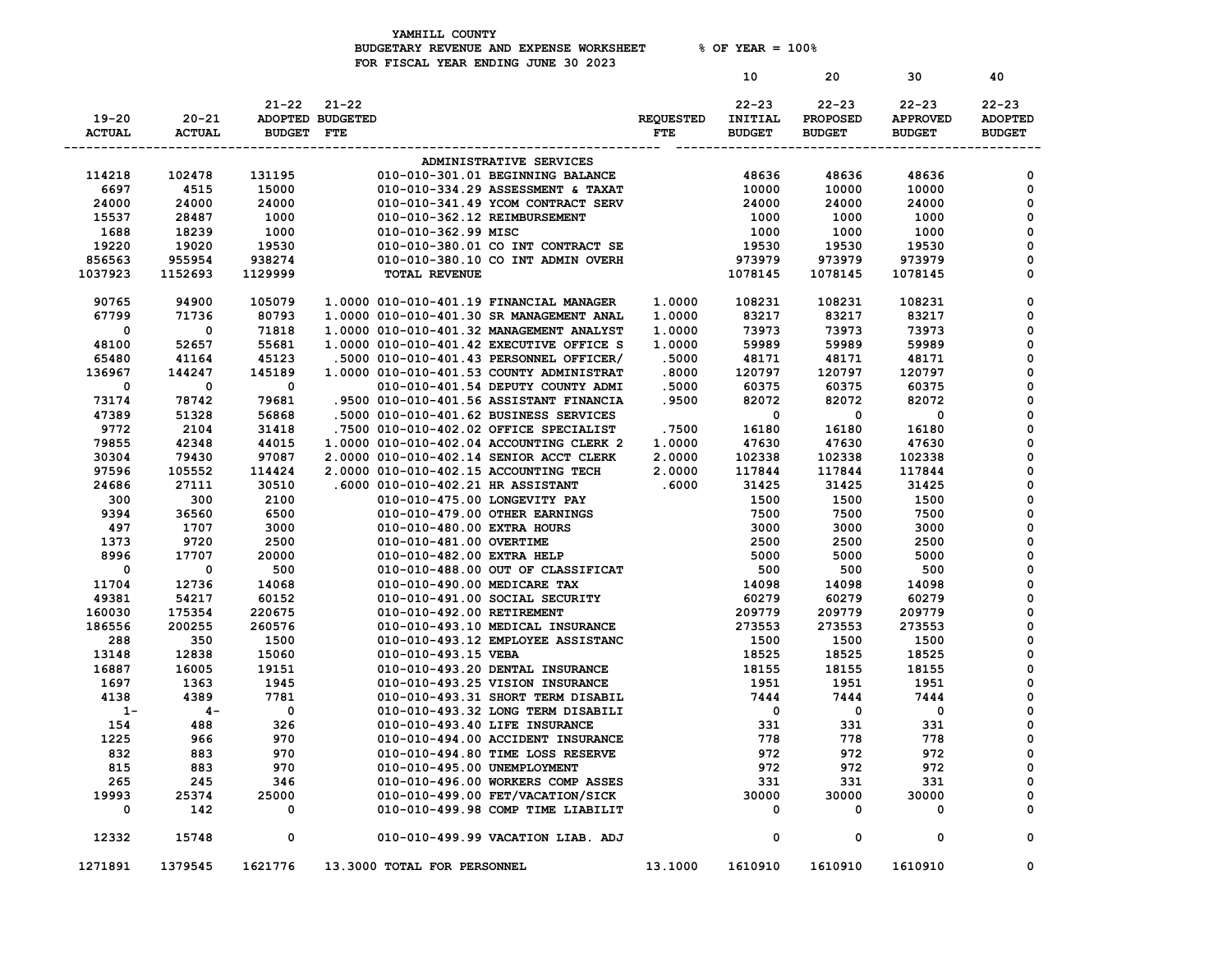|                            |                            |                          |                                                              | FOR FISCAL YEAR ENDING JUNE 30 2023                                    |                                |                                              |                                               |                                               |                                              |
|----------------------------|----------------------------|--------------------------|--------------------------------------------------------------|------------------------------------------------------------------------|--------------------------------|----------------------------------------------|-----------------------------------------------|-----------------------------------------------|----------------------------------------------|
|                            |                            |                          |                                                              |                                                                        |                                | 10                                           | 20                                            | 30                                            | 40                                           |
| $19 - 20$<br><b>ACTUAL</b> | $20 - 21$<br><b>ACTUAL</b> |                          | $21 - 22$ $21 - 22$<br>ADOPTED BUDGETED<br><b>BUDGET FTE</b> |                                                                        | <b>REQUESTED</b><br><b>FTE</b> | $22 - 23$<br><b>INITIAL</b><br><b>BUDGET</b> | $22 - 23$<br><b>PROPOSED</b><br><b>BUDGET</b> | $22 - 23$<br><b>APPROVED</b><br><b>BUDGET</b> | $22 - 23$<br><b>ADOPTED</b><br><b>BUDGET</b> |
|                            |                            |                          |                                                              |                                                                        |                                |                                              |                                               |                                               |                                              |
| 12536                      | 20023                      | 18154                    |                                                              | 010-010-510.01 CENTRAL SUPPLIES                                        |                                | 11930                                        | 11930                                         | 11930                                         | 0                                            |
| 1337                       | 1718                       | 500                      |                                                              | 010-010-513.03 PUBLICATIONS & DUE                                      |                                | 1000                                         | 1000                                          | 1000                                          | 0                                            |
| 26543                      | 3558                       | 1500                     | 010-010-513.06 SOFTWARE                                      |                                                                        |                                | 3500                                         | 3500                                          | 3500                                          | $\mathbf 0$                                  |
| 4507                       | 9864                       | 6000                     |                                                              | 010-010-543.01 DEPT. EQUIPMENT                                         |                                | 6000                                         | 6000                                          | 6000                                          | 0                                            |
| 7607                       | 7519                       | 20000                    |                                                              | 010-010-610.01 PROFESSIONAL SERVI                                      |                                | 10000                                        | 10000                                         | 10000                                         | 0                                            |
| 1339                       | 1295                       | 934                      | 010-010-611.01 AUDIT                                         |                                                                        |                                | 980                                          | 980                                           | 980                                           | $\mathsf{o}\xspace$                          |
| $\mathbf{o}$               | $\overline{\mathbf{0}}$    | 1500                     |                                                              | 010-010-611.02 CONTRACT SERVICES                                       |                                | 1500                                         | 1500                                          | 1500                                          | 0                                            |
| 633                        | 568                        | 2500                     |                                                              | 010-010-612.01 MISC TRAINING                                           |                                | 2500                                         | 2500                                          | 2500                                          | $\mathsf{o}\xspace$                          |
| 894                        | 499                        | 1500                     |                                                              | 010-010-612.02 SCHOOLS AND CONFER                                      |                                | 1500                                         | 1500                                          | 1500                                          | 0                                            |
| 2311                       | 2306                       | 2400                     |                                                              | 010-010-620.01 TELEPHONE                                               |                                | 2800                                         | 2800                                          | 2800                                          | 0                                            |
| 17                         | 50                         | 100                      | 010-010-621.01 POSTAGE                                       |                                                                        |                                | 100                                          | 100                                           | 100                                           | $\mathbf{o}$                                 |
| 2417                       | 439                        | 2500                     |                                                              | 010-010-630.01 TRAVEL EXPENSE                                          |                                | 5000                                         | 5000                                          | 5000                                          | 0                                            |
| 2139                       | 5224                       | 500                      |                                                              | 010-010-640.01 ADVERTISING                                             |                                | 2500                                         | 2500                                          | 2500                                          | 0                                            |
| $\mathbf{0}$               | $\mathbf{o}$               | 400                      |                                                              | 010-010-680.02 EQUIPMENT REPAIRS                                       |                                | 400                                          | 400                                           | 400                                           | 0                                            |
| 439                        | 474                        | 600                      |                                                              | 010-010-680.08 EQUIPMENT MAINTENA                                      |                                | 650                                          | 650                                           | 650                                           | 0                                            |
| 261                        | 1928                       | 500                      |                                                              | 010-010-683.01 COPY MACHINES/MAIN                                      |                                | 500                                          | 500                                           | 500                                           | 0                                            |
| 6512                       | 551                        | 1500                     | 010-010-683.04 PRINTING                                      |                                                                        |                                | 1500                                         | 1500                                          | 1500                                          | $\mathsf{o}\xspace$                          |
| 312                        | 14807                      | 25200                    |                                                              | 010-010-683.07 SOFTWARE LIC AND M                                      |                                | 27500                                        | 27500                                         | 27500                                         | 0                                            |
| 1973                       | 1253                       | 5000                     |                                                              | 010-010-691.01 ASSOC MEMBERSHIPS                                       |                                | 3500                                         | 3500                                          | 3500                                          | $\mathbf 0$                                  |
| 405                        | 405                        | 500                      |                                                              | 010-010-695.13 PERMITS/LICENSES                                        |                                | 500                                          | 500                                           | 500                                           | 0                                            |
| 65                         | $\Omega$                   | $\overline{\phantom{0}}$ |                                                              | 010-010-699.01 OTHER EXPENSE                                           |                                | $\mathbf{0}$                                 | $\mathbf 0$                                   | $\Omega$                                      | 0                                            |
| 760                        | 0                          | 860                      |                                                              | 010-010-730.10 PERMITS & FEES                                          |                                | 860                                          | 860                                           | 860                                           | $\mathbf 0$                                  |
| 30089                      | 30086                      | 30686                    |                                                              | 010-010-780.01 BUILDING RESERVE                                        |                                | 31283                                        | 31283                                         | 31283                                         | 0                                            |
| 9155                       | 7738                       | 7691                     |                                                              | 010-010-780.04 INTERNAL TELECOMMU                                      |                                | 8111                                         | 8111                                          | 8111                                          | 0                                            |
| 124                        | $\mathbf{o}$               | 668                      |                                                              | 010-010-780.05 INTERNAL MOTOR POO                                      |                                | 668                                          | 668                                           | 668                                           | $\mathsf{o}$                                 |
| 8424                       | 8811                       | 9045                     |                                                              | 010-010-780.06 EQUIPMENT REPLACEM                                      |                                | 11550                                        | 11550                                         | 11550                                         | 0                                            |
| 0                          | 172                        | $\mathbf 0$              |                                                              | 010-010-780.15 COMPUTER SERVICES                                       |                                | 0                                            | $\mathbf 0$                                   | $\Omega$                                      | 0                                            |
| 6331                       | 11827                      | 12000                    |                                                              | 010-010-780.44 CO INT PEL RESERVE                                      |                                | 12000                                        | 12000                                         | 12000                                         | 0                                            |
| 795                        | 1449                       | 1623                     |                                                              | 010-010-780.54 TELECOMM PER CALL                                       |                                | 1152                                         | 1152                                          | 1152                                          | 0                                            |
| 127925                     | 132564                     | 154361                   |                                                              | TOTAL FOR MATERIALS & SERVICES                                         |                                | 149484                                       | 149484                                        | 149484                                        | 0                                            |
| $\mathbf 0$                | $\Omega$                   | 4259                     |                                                              | 010-010-990.01 ENDING BALANCE ADM                                      |                                | 7172                                         | 7172                                          | 7172                                          | 0                                            |
| 0                          | $\mathbf{0}$               | 4259                     | TOTAL FOR 900-999                                            |                                                                        |                                | 7172                                         | 7172                                          | 7172                                          | $\mathbf 0$                                  |
| 1399816                    | 1512109                    |                          |                                                              | 1780396 13.3000 TOTAL EXPENSES ADMINISTRATIVE SERVICES 13.1000 1767566 |                                |                                              | 1767566                                       | 1767566                                       | 0                                            |

 **YAMHILL COUNTY BUDGETARY REVENUE AND EXPENSE WORKSHEET % OF YEAR = 100%**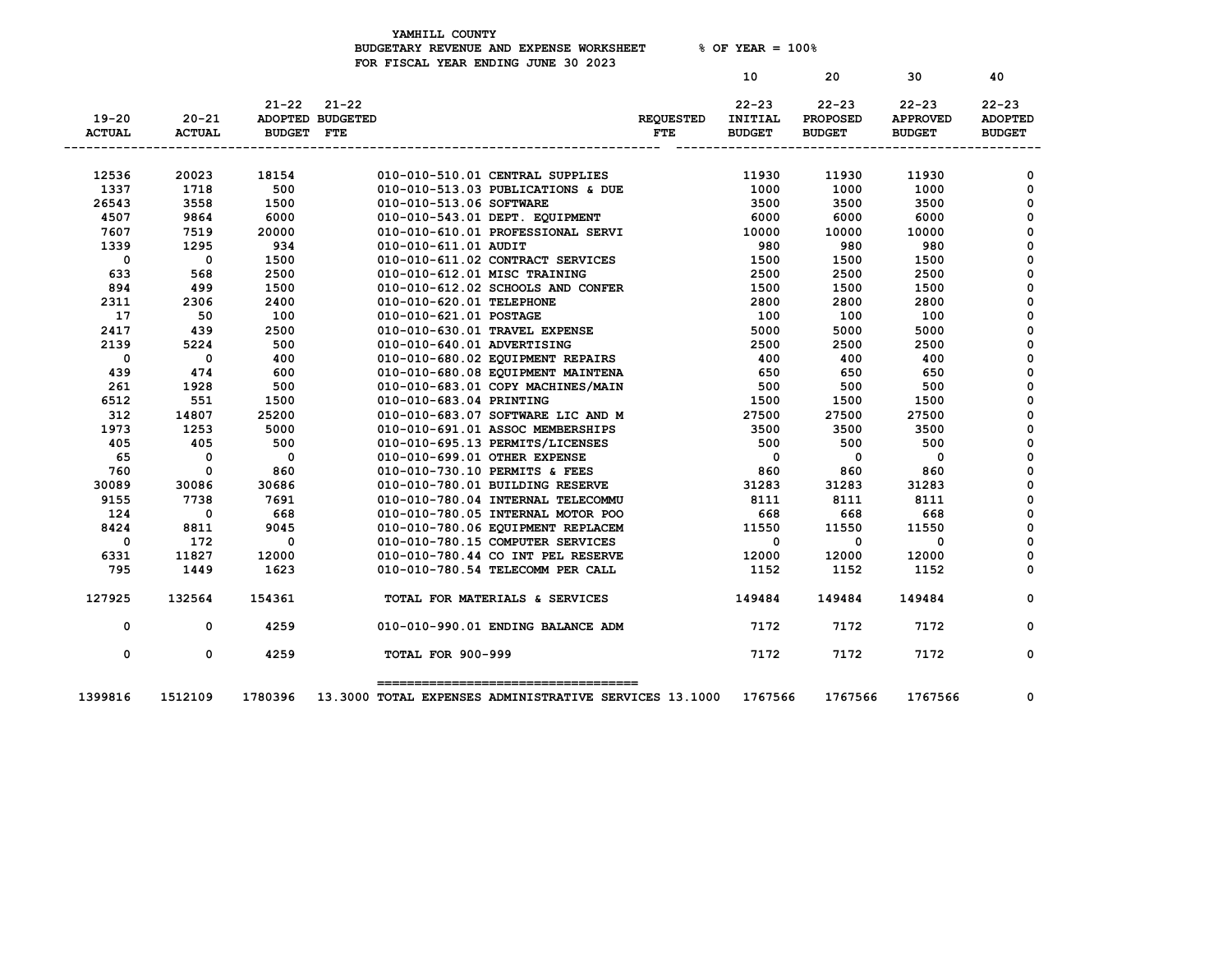|                 |                 |                 |                               |                                   |                                                                                   |                  | 10                   | 20                           | 30                           | 40                          |
|-----------------|-----------------|-----------------|-------------------------------|-----------------------------------|-----------------------------------------------------------------------------------|------------------|----------------------|------------------------------|------------------------------|-----------------------------|
| $19 - 20$       | $20 - 21$       | $21 - 22$       | $21 - 22$<br>ADOPTED BUDGETED |                                   |                                                                                   | <b>REQUESTED</b> | $22 - 23$<br>INITIAL | $22 - 23$<br><b>PROPOSED</b> | $22 - 23$<br><b>APPROVED</b> | $22 - 23$<br><b>ADOPTED</b> |
| <b>ACTUAL</b>   | <b>ACTUAL</b>   | <b>BUDGET</b>   | FTE                           |                                   |                                                                                   | <b>FTE</b>       | <b>BUDGET</b>        | <b>BUDGET</b>                | <b>BUDGET</b>                | <b>BUDGET</b>               |
|                 |                 |                 |                               |                                   |                                                                                   |                  |                      |                              |                              |                             |
| 452268          | 163103          | 113157          |                               | <b>ASSESSOR</b>                   | 010-012-301.01 BEGINNING BALANCE                                                  |                  | 171556               | 171556                       | 171556                       | 0                           |
| 435000          | 300000          | 200000          |                               |                                   | 010-012-301.02 BEG BALANCE RESERV                                                 |                  | 70000                | 70000                        | 70000                        | $\mathbf 0$                 |
|                 |                 |                 |                               |                                   | Aerial imagery - final payment                                                    |                  |                      |                              |                              |                             |
| 391737          | 400680          | 400000          |                               |                                   | 010-012-334.29 ASSESSMENT & TAXAT                                                 |                  | 400000               | 400000                       | 400000                       | 0                           |
|                 |                 |                 |                               | CAFA grant                        |                                                                                   |                  |                      |                              |                              |                             |
| 800             | 450             | 400             |                               | 010-012-341.02 FILING FEES        |                                                                                   |                  | 7500                 | 7500                         | 7500                         | 0                           |
|                 |                 |                 |                               | Application fees                  |                                                                                   |                  |                      |                              |                              |                             |
| 15487           | 15450           | 10000           |                               | 010-012-341.05 TRANSFER FEE       |                                                                                   |                  | 12000                | 12000                        | 12000                        | 0                           |
|                 |                 |                 |                               |                                   | Manufactured home processing fees                                                 |                  |                      |                              |                              |                             |
| 1035            | 875             | 600             |                               |                                   | 010-012-341.22 HANDLING CHARGE                                                    |                  | 1000                 | 1000                         | 1000                         | 0                           |
|                 |                 |                 |                               | Return check fees                 |                                                                                   |                  |                      |                              |                              |                             |
| 13933           | 14414           | 10000           |                               | 010-012-341.99 MISC               |                                                                                   |                  | 8500                 | 8500                         | 8500                         | $\mathbf 0$                 |
|                 |                 |                 |                               |                                   | Research and data request fees                                                    |                  | 2000                 |                              |                              | $\mathbf 0$                 |
| 2920            | 2020            | 2000            |                               |                                   | 010-012-345.15 ASSESSOR SURCHARGE<br>Revenue share with Planning                  |                  |                      | 2000                         | 2000                         |                             |
| 24249           | 21861           | 15000           |                               |                                   | 010-012-350.07 TAX PUBLICATIONS                                                   |                  | 18000                | 18000                        | 18000                        | 0                           |
|                 |                 |                 |                               |                                   | Foreclosure and redemption fees                                                   |                  |                      |                              |                              |                             |
| 18044           | 14464           | 15000           |                               | 010-012-350.13 TAX WARRANTS       |                                                                                   |                  | 14000                | 14000                        | 14000                        | 0                           |
|                 |                 |                 |                               |                                   | Personal property and manufactured homes                                          |                  |                      |                              |                              |                             |
| 28166           | 16780           | 4000            |                               |                                   | 010-012-362.12 REIMBURSEMENT                                                      |                  | 3800                 | 3800                         | 3800                         | 0                           |
|                 |                 |                 |                               | ODHCS Mfd home fees               |                                                                                   |                  |                      |                              |                              |                             |
| 28              | 19              | 25              |                               | 010-012-362.99 MISC               |                                                                                   |                  | 20                   | 20                           | 20                           | 0                           |
| 2000            | 1000            | $\Omega$        |                               |                                   | 010-012-380.65 CO INT TRNSFR FR S                                                 |                  | $\Omega$             | $\Omega$                     | $\Omega$                     | 0                           |
|                 |                 |                 |                               |                                   |                                                                                   |                  |                      |                              |                              |                             |
| 1385667         | 951116          | 770182          |                               | <b>TOTAL REVENUE</b>              |                                                                                   |                  | 708376               | 708376                       | 708376                       | 0                           |
|                 |                 |                 |                               |                                   |                                                                                   |                  |                      |                              |                              |                             |
| 94791           | 95000           | 103075<br>87082 |                               | 1.0000 010-012-400.02 ASSESSOR    |                                                                                   | 1.0000           | 106167<br>89694      | 106167<br>89694              | 106167<br>89694              | $\mathbf 0$<br>0            |
| 75185<br>61669  | 82579<br>67191  | 71818           |                               |                                   | 1.0000 010-012-401.04 ASSIST ASSESSOR<br>1.0000 010-012-401.46 SR OFFICE ADMINIST | 1.0000<br>1.0000 | 73973                | 73973                        | 73973                        | 0                           |
| 71934           | 78170           | 85478           |                               |                                   | 1.0000 010-012-401.47 CHIEF DEPUTY TAX C                                          | 1.0000           | 89694                | 89694                        | 89694                        | 0                           |
| 68411           | 74374           | 80793           |                               |                                   | 1.0000 010-012-401.49 SUPERVISING CHIEF                                           | 1.0000           | 83217                | 83217                        | 83217                        | 0                           |
| 77651           | 85545           | 94756           |                               |                                   | 2.0000 010-012-402.20 OFFICE SPECIALIST                                           | 2.0000           | 102338               | 102338                       | 102338                       | 0                           |
| 135622          | 98025           | 50747           |                               | 1.0000 010-012-403.01 APPRAISER 1 |                                                                                   | 1.0000           | 54672                | 54672                        | 54672                        | 0                           |
| 120063          | 178395          | 250878          |                               | 4.0000 010-012-403.02 APPRAISER 2 |                                                                                   | 4.0000           | 263782               | 263782                       | 263782                       | 0                           |
| 63896           | 68098           | 123163          |                               | 2.0000 010-012-403.03 APPRAISER 3 |                                                                                   | 2.0000           | 97332                | 97332                        | 139919                       | 0                           |
| 70474           | 71960           | 77703           |                               |                                   | 1.0000 010-012-403.08 ASSESSMENT DATA AN                                          | 1.0000           | 80034                | 80034                        | 80034                        | 0                           |
| 128176          | 140591          | 153928          |                               |                                   | 3.0000 010-012-403.71 SR OFFICE SPEC TEC                                          | 3.0000           | 163337               | 163337                       | 163337                       | 0                           |
| 65130           | 68098           | 71811           |                               |                                   | 1.0000 010-012-403.73 CARTOGRAPHER/ANALY                                          | 1.0000           | 73965                | 73965                        | 73965                        | 0                           |
| 1350            | 1950            | 2100            |                               |                                   | 010-012-475.00 LONGEVITY PAY                                                      |                  | 2100                 | 2100                         | 2100                         | $\mathbf 0$                 |
| 1739            | 24187           | 2000            |                               |                                   | 010-012-479.00 OTHER EARNINGS                                                     |                  | 2000                 | 2000                         | 2000                         | 0                           |
| 68              | 149             | 2000            |                               | 010-012-481.00 OVERTIME           |                                                                                   |                  | 500                  | 500                          | 500                          | 0                           |
| 15000           | 16519           | 18494           |                               | 010-012-490.00 MEDICARE TAX       |                                                                                   |                  | 18795                | 18795                        | 19427                        | 0                           |
| 64138<br>197894 | 70631<br>219314 | 79077<br>275814 |                               | 010-012-492.00 RETIREMENT         | 010-012-491.00 SOCIAL SECURITY                                                    |                  | 80366<br>274926      | 80366<br>274926              | 83069<br>283691              | 0<br>0                      |
| 309282          | 338682          | 394497          |                               |                                   | 010-012-493.10 MEDICAL INSURANCE                                                  |                  | 406010               | 406010                       | 420850                       | 0                           |
| 448             | 519             | 1000            |                               |                                   | 010-012-493.12 EMPLOYEE ASSISTANC                                                 |                  | 1000                 | 1000                         | 1000                         | 0                           |
| 20400           | 20300           | 22800           |                               | 010-012-493.15 VEBA               |                                                                                   |                  | 27495                | 27495                        | 28500                        | 0                           |
| 27743           | 27086           | 28994           |                               |                                   | 010-012-493.20 DENTAL INSURANCE                                                   |                  | 26945                | 26945                        | 27930                        | 0                           |
| 2789            | 2757            | 2945            |                               |                                   | 010-012-493.25 VISION INSURANCE                                                   |                  | 2896                 | 2896                         | 3002                         | 0                           |
|                 |                 |                 |                               |                                   |                                                                                   |                  |                      |                              |                              |                             |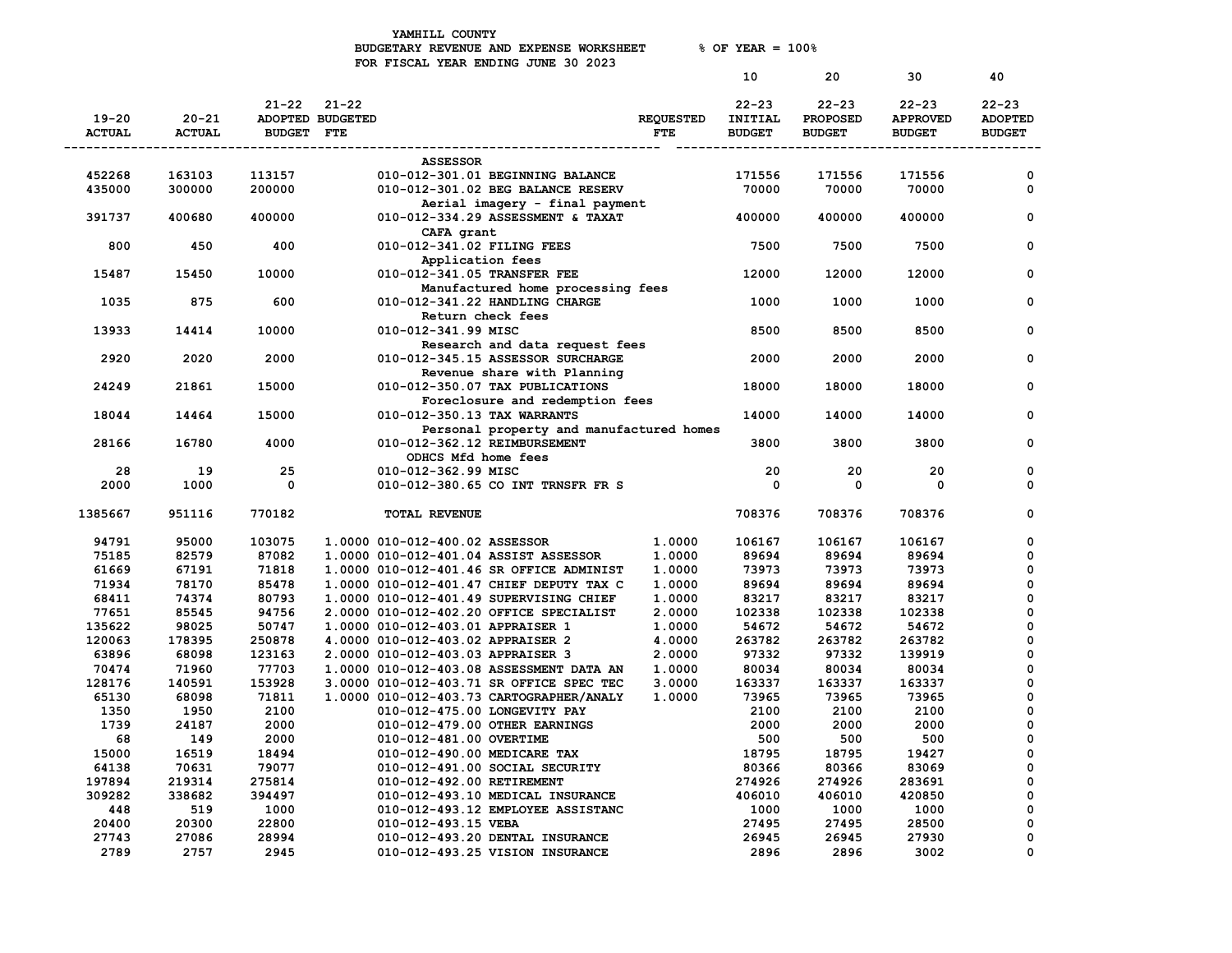|                            |                            |                                |                                                                   |                                | 10                                           | 20                                            | 30                                            | 40                                           |
|----------------------------|----------------------------|--------------------------------|-------------------------------------------------------------------|--------------------------------|----------------------------------------------|-----------------------------------------------|-----------------------------------------------|----------------------------------------------|
| $19 - 20$<br><b>ACTUAL</b> | $20 - 21$<br><b>ACTUAL</b> | $21 - 22$<br><b>BUDGET FTE</b> | $21 - 22$<br><b>ADOPTED BUDGETED</b>                              | <b>REQUESTED</b><br><b>FTE</b> | $22 - 23$<br><b>INITIAL</b><br><b>BUDGET</b> | $22 - 23$<br><b>PROPOSED</b><br><b>BUDGET</b> | $22 - 23$<br><b>APPROVED</b><br><b>BUDGET</b> | $22 - 23$<br><b>ADOPTED</b><br><b>BUDGET</b> |
|                            |                            |                                |                                                                   |                                |                                              |                                               |                                               |                                              |
| 6610                       | 6936                       | 9600                           | 010-012-493.31 SHORT TERM DISABIL                                 |                                | 10723                                        | 10723                                         | 11115                                         | 0                                            |
| 324                        | 750                        | 494                            | 010-012-493.40 LIFE INSURANCE                                     |                                | 477                                          | 477                                           | 494                                           | 0                                            |
| 11215                      | 9910                       | 8853                           | 010-012-494.00 ACCIDENT INSURANCE                                 |                                | 8094                                         | 8094                                          | 8517                                          | 0                                            |
| 1069                       | 1155                       | 1276                           | 010-012-494.80 TIME LOSS RESERVE                                  |                                | 1296                                         | 1296                                          | 1340                                          | 0                                            |
| 952                        | 1060                       | 1276                           | 010-012-495.00 UNEMPLOYMENT                                       |                                | 1296                                         | 1296                                          | 1340                                          | 0                                            |
| 368                        | 340                        | 494                            | 010-012-496.00 WORKERS COMP ASSES                                 |                                | 477                                          | 477                                           | 494                                           | 0                                            |
| 10602                      | 21149                      | 9000                           | 010-012-499.00 FET/VACATION/SICK                                  |                                | 15000                                        | 15000                                         | 15000                                         | 0                                            |
| $1480 -$                   | $596 -$                    | $\mathbf 0$                    | 010-012-499.98 COMP TIME LIABILIT                                 |                                | 0                                            | 0                                             | 0                                             | 0                                            |
| 8637                       | 18189                      | $\mathbf 0$                    | 010-012-499.99 VACATION LIAB. ADJ                                 |                                | 9000                                         | 9000                                          | 9000                                          | $\Omega$                                     |
| 1712150                    | 1889013                    | 2111946                        | 19.0000 TOTAL FOR PERSONNEL                                       | 19.0000                        | 2167601                                      | 2167601                                       | 2240161                                       | 0                                            |
| 11261                      | 19084                      | 17000                          | 010-012-510.01 CENTRAL SUPPLIES                                   |                                | 17000                                        | 17000                                         | 17000                                         | 0                                            |
| 62963                      | 70483                      | 67000                          | 010-012-513.06 SOFTWARE                                           |                                | 70400                                        | 70400                                         | 70400                                         | 0                                            |
|                            |                            |                                | Aerial imagery - final payment                                    |                                |                                              |                                               |                                               |                                              |
| 495                        | 0                          | 0                              | 010-012-543.01 DEPT. EQUIPMENT                                    |                                | 0                                            | 0                                             | 0                                             | 0                                            |
| 41353                      | 37294                      | 32000                          | 010-012-610.01 PROFESSIONAL SERVI                                 |                                | 22000                                        | 22000                                         | 20000                                         | 0                                            |
|                            |                            |                                | Masters Touch, Title reports,                                     |                                |                                              |                                               |                                               |                                              |
|                            |                            |                                | Legal services, Marshall & Swift                                  |                                |                                              |                                               |                                               |                                              |
| 1268                       | 1348                       | 1400                           | 010-012-611.01 AUDIT                                              |                                | 1442                                         | 1442                                          | 1442                                          | 0                                            |
| 8861<br>5810               | 1051<br>2329               | 2400<br>6500                   | 010-012-612.01 MISC TRAINING                                      |                                | 3000<br>7250                                 | 3000<br>7250                                  | 3000<br>7250                                  | 0<br>$\Omega$                                |
|                            |                            |                                | 010-012-612.02 SCHOOLS AND CONFER<br>OSACA/OACTC, Appraisal Inst, |                                |                                              |                                               |                                               |                                              |
|                            |                            |                                | Aumentum, ESRI, Spring School                                     |                                |                                              |                                               |                                               |                                              |
| 17102                      | 22888                      | 23000                          | 010-012-621.01 POSTAGE                                            |                                | 25000                                        | 25000                                         | 25000                                         | 0                                            |
| 10083                      | 674                        | 8000                           | 010-012-630.01 TRAVEL EXPENSE                                     |                                | 10000                                        | 10000                                         | 10000                                         | 0                                            |
| 1324                       | 1169                       | 1500                           | 010-012-640.01 ADVERTISING                                        |                                | 1500                                         | 1500                                          | 1500                                          | 0                                            |
|                            |                            |                                | Legal notices                                                     |                                |                                              |                                               |                                               |                                              |
| 424                        | 440                        | 1000                           | 010-012-680.02 EQUIPMENT REPAIRS                                  |                                | 500                                          | 500                                           | 500                                           | 0                                            |
| 2064                       | 1512                       | 3000                           | 010-012-683.01 COPY MACHINES/MAIN                                 |                                | 2700                                         | 2700                                          | 2700                                          | 0                                            |
| 81762                      | 81630                      | 80000                          | 010-012-683.07 SOFTWARE LIC AND M                                 |                                | 86333                                        | 86333                                         | 86333                                         | 0                                            |
|                            |                            |                                | Autmentum, CAMA Cloud, COSTAR,<br>DocuWare, AWS, ESRI             |                                |                                              |                                               |                                               |                                              |
| 5946                       | 7042                       | 7250                           | 010-012-691.01 ASSOC MEMBERSHIPS                                  |                                | 7600                                         | 7600                                          | 7600                                          | 0                                            |
|                            |                            |                                | OSACA, OACTC, IAAO, RLMS, YC Realtors                             |                                |                                              |                                               |                                               |                                              |
| 7184                       | 12784                      | 10000                          | 010-012-695.10 RECORDING FEES                                     |                                | 10000                                        | 10000                                         | 10000                                         | 0                                            |
|                            |                            |                                | Warrant recording fees                                            |                                |                                              |                                               |                                               |                                              |
| 1705                       | $\mathbf 0$                | 2000                           | 010-012-699.08 BANK SERVICE CHARG                                 |                                | $\mathbf 0$                                  | $\mathbf 0$                                   | $\Omega$                                      | 0                                            |
| 8640                       | 8805                       | 11000                          | 010-012-700.01 STATE OF OREGON                                    |                                | 12000                                        | 12000                                         | 12000                                         | 0                                            |
|                            |                            |                                | Manufactured home transfer fees (BCD)                             |                                |                                              |                                               |                                               |                                              |
| 25496                      | 25496<br>8783              | 26001<br>8793                  | 010-012-780.01 BUILDING RESERVE                                   |                                | 26507                                        | 26507<br>8783                                 | 26507<br>8783                                 | 0<br>0                                       |
| 10940<br>78503             | 14569                      | 18250                          | 010-012-780.04 INTERNAL TELECOMMU<br>010-012-780.05 MOTOR POOL    |                                | 8783<br>18250                                | 18250                                         | 18250                                         | 0                                            |
| 8022                       | 9372                       | 8209                           | 010-012-780.06 EQUIPMENT REPLACEM                                 |                                | 9090                                         | 9090                                          | 9090                                          | 0                                            |
| $\mathbf 0$                | 1034                       | $\mathbf 0$                    | 010-012-780.15 COMPUTER SERVICES                                  |                                | 0                                            | $\mathbf 0$                                   | 0                                             | 0                                            |
| 547                        | 605                        | 500                            | 010-012-780.17 INT POSTAGE CHARGE                                 |                                | 500                                          | 500                                           | 500                                           | 0                                            |
|                            |                            |                                |                                                                   |                                |                                              |                                               |                                               |                                              |
| 4138                       | 6484                       | $\mathbf 0$                    | 010-012-780.44 CO INT PEL RESERVE                                 |                                | $\mathbf 0$                                  | $\mathbf 0$                                   | $\mathbf 0$                                   | 0                                            |
| 1559                       | 1449                       | 1045                           | 010-012-780.54 TELECOMM PER CALL                                  |                                | 960                                          | 960                                           | 960                                           | 0                                            |
| 397450                     | 336325                     | 335848                         | TOTAL FOR MATERIALS & SERVICES                                    |                                | 340815                                       | 340815                                        | 338815                                        | $\mathbf 0$                                  |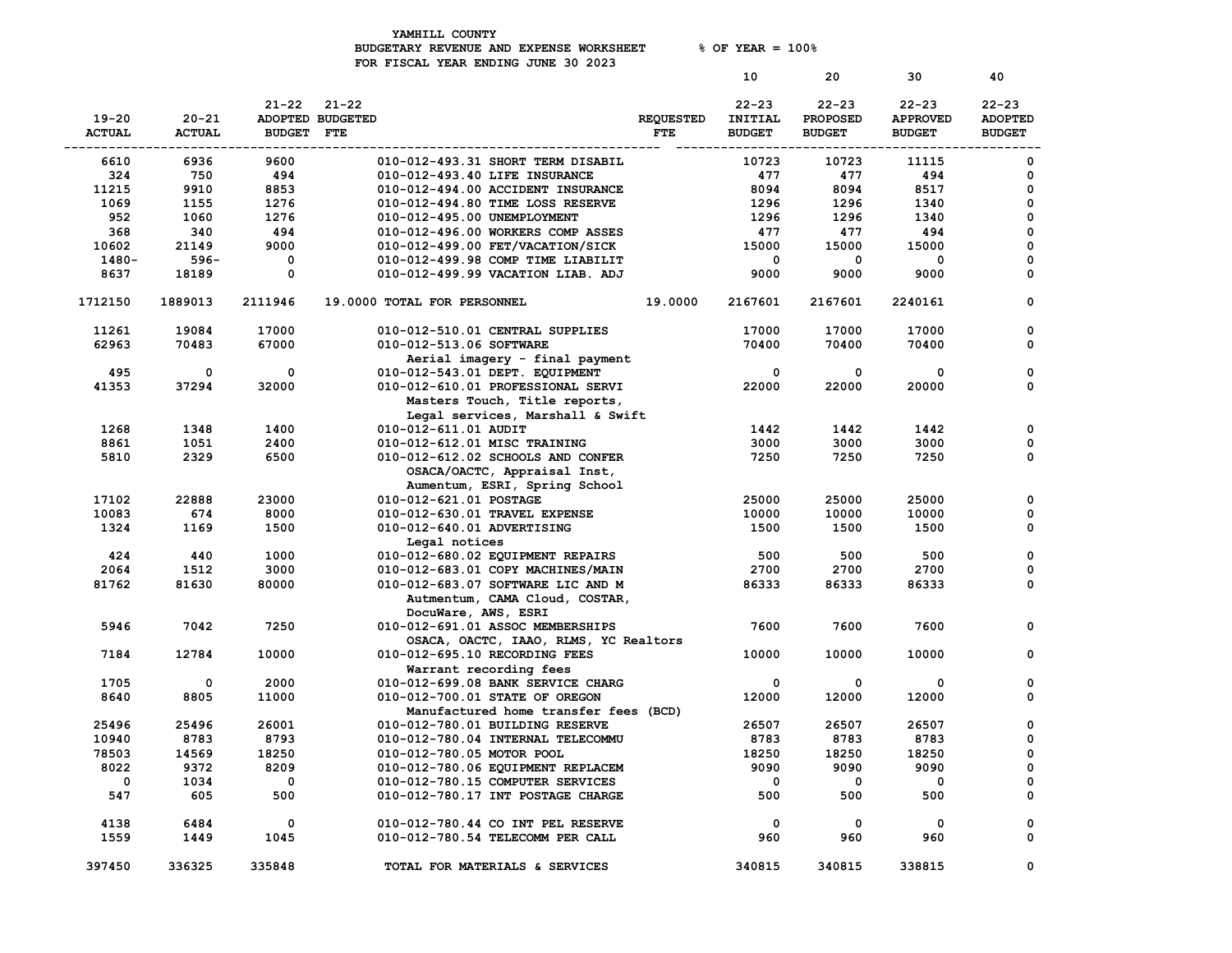|                        | YAMHILL COUNTY<br>$8$ OF YEAR = 100 $8$<br>BUDGETARY REVENUE AND EXPENSE WORKSHEET<br>FOR FISCAL YEAR ENDING JUNE 30 2023 |                        |                                  |                                   |                 |                         |                                       |                                               |                                               |                                              |  |  |  |
|------------------------|---------------------------------------------------------------------------------------------------------------------------|------------------------|----------------------------------|-----------------------------------|-----------------|-------------------------|---------------------------------------|-----------------------------------------------|-----------------------------------------------|----------------------------------------------|--|--|--|
|                        |                                                                                                                           |                        |                                  |                                   |                 |                         | 10                                    | 20                                            | 30                                            | 40                                           |  |  |  |
| 19-20<br><b>ACTUAL</b> | $20 - 21$<br><b>ACTUAL</b>                                                                                                | 21-22<br><b>BUDGET</b> | 21-22<br>ADOPTED BUDGETED<br>FTE |                                   |                 | <b>REQUESTED</b><br>FTE | $22 - 23$<br>INITIAL<br><b>BUDGET</b> | $22 - 23$<br><b>PROPOSED</b><br><b>BUDGET</b> | $22 - 23$<br><b>APPROVED</b><br><b>BUDGET</b> | $22 - 23$<br><b>ADOPTED</b><br><b>BUDGET</b> |  |  |  |
| 0                      | 0                                                                                                                         | 70000                  |                                  | 010-012-990.26 RESERVE AERIAL PHO |                 |                         | 0                                     | 0                                             | 0                                             | 0                                            |  |  |  |
| 0                      | 0                                                                                                                         | 70000                  |                                  | TOTAL FOR 900-999                 |                 |                         | 0                                     | 0                                             | 0                                             | 0                                            |  |  |  |
| 2109600                | 2225338                                                                                                                   | 2517794                |                                  | 19.0000 TOTAL EXPENSES            | <b>ASSESSOR</b> | 19,0000                 | 2508416                               | 2508416                                       | 2578976                                       | 0                                            |  |  |  |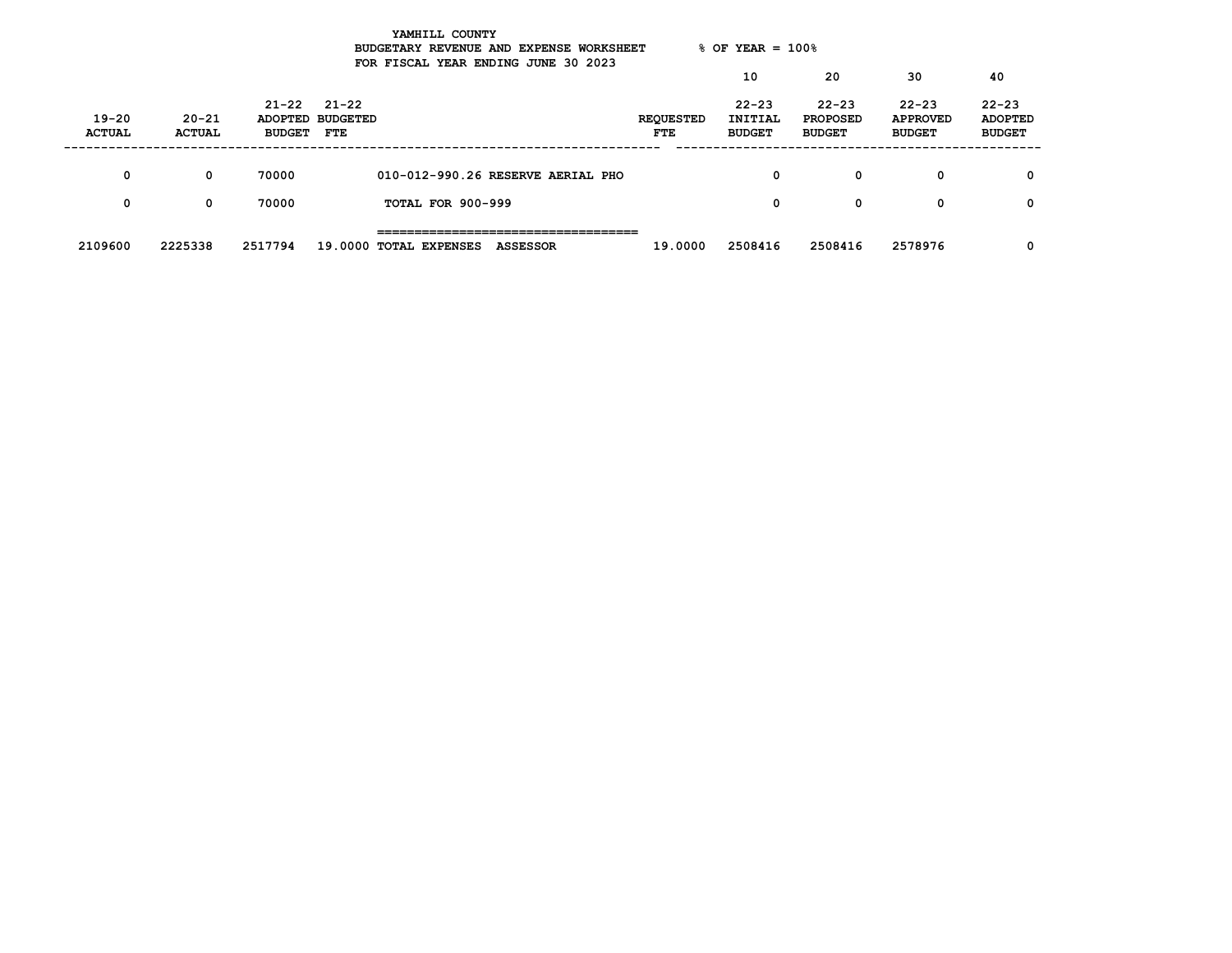|               | $\textdegree$ OF YEAR = 100 $\textdegree$<br>BUDGETARY REVENUE AND EXPENSE WORKSHEET |                   |                                     |                                          |                  |                |                 |                 |                |  |  |
|---------------|--------------------------------------------------------------------------------------|-------------------|-------------------------------------|------------------------------------------|------------------|----------------|-----------------|-----------------|----------------|--|--|
|               |                                                                                      |                   |                                     | FOR FISCAL YEAR ENDING JUNE 30 2023      |                  |                |                 |                 |                |  |  |
|               |                                                                                      |                   |                                     |                                          |                  | 10             | 20              | 30              | 40             |  |  |
|               |                                                                                      |                   |                                     |                                          |                  |                |                 |                 |                |  |  |
|               |                                                                                      | $21 - 22$         | $21 - 22$                           |                                          |                  | $22 - 23$      | $22 - 23$       | $22 - 23$       | $22 - 23$      |  |  |
| $19 - 20$     | $20 - 21$                                                                            |                   | ADOPTED BUDGETED                    |                                          | <b>REQUESTED</b> | <b>INITIAL</b> | <b>PROPOSED</b> | <b>APPROVED</b> | <b>ADOPTED</b> |  |  |
| <b>ACTUAL</b> | <b>ACTUAL</b>                                                                        | <b>BUDGET FTE</b> |                                     |                                          | <b>FTE</b>       | <b>BUDGET</b>  | <b>BUDGET</b>   | <b>BUDGET</b>   | <b>BUDGET</b>  |  |  |
|               |                                                                                      |                   |                                     | <b>COMMISSIONERS</b>                     |                  |                |                 |                 |                |  |  |
| 238210        | 257075                                                                               | 202965            |                                     | 010-013-301.01 BEGINNING BALANCE         |                  | 241238         | 241238          | 241238          | 0              |  |  |
| 43            | 60                                                                                   | 200               | 010-013-362.99 MISC                 |                                          |                  | 200            | 200             | 200             | 0              |  |  |
| 183297        | 155383                                                                               | 192467            |                                     | 010-013-380.10 CO INT ADMIN OVERH        |                  | 170030         | 170030          | 170030          | 0              |  |  |
|               |                                                                                      |                   |                                     |                                          |                  |                |                 |                 |                |  |  |
| 421550        | 412518                                                                               | 395632            | <b>TOTAL REVENUE</b>                |                                          |                  | 411468         | 411468          | 411468          | 0              |  |  |
|               |                                                                                      |                   |                                     |                                          |                  |                |                 |                 |                |  |  |
| 229608        | 229955                                                                               | 239831            | 3.0000 010-013-400.01 COMMISSIONERS |                                          | 3.0000           | 239493         | 239493          | 239493          | 0              |  |  |
| 98279         | 105086                                                                               | 113923            |                                     | 2.0000 010-013-401.42 EXECUTIVE OFFICE S | 2.0000           | 104984         | 104984          | 104984          | 0              |  |  |
| 0             | 0                                                                                    | $\mathbf 0$       |                                     | 010-013-401.53 COUNTY ADMINISTRAT        | .2000            | 30199          | 30199           | 30199           | 0              |  |  |
| 3170          | 5885                                                                                 | 3204              |                                     | 010-013-479.00 OTHER EARNINGS            |                  | 3203           | 3203            | 3203            | 0              |  |  |
| 0             | 0                                                                                    | 1000              |                                     | 010-013-480.00 EXTRA HOURS               |                  | 1000           | 1000            | 1000            | 0              |  |  |
| 0             | 0                                                                                    | 5000              |                                     | 010-013-482.00 EXTRA HELP                |                  | 5000           | 5000            | 5000            | 0              |  |  |
| 4759          | 4900                                                                                 | 5252              |                                     | 010-013-490.00 MEDICARE TAX              |                  | 5128           | 5128            | 5128            | 0              |  |  |
| 20349         | 20953                                                                                | 22457             |                                     | 010-013-491.00 SOCIAL SECURITY           |                  | 21928          | 21928           | 21928           | 0              |  |  |
| 44316         | 47685                                                                                | 54931             |                                     | 010-013-492.00 RETIREMENT                |                  | 61050          | 61050           | 61050           | 0              |  |  |
| 85578         | 93919                                                                                | 103815            |                                     | 010-013-493.10 MEDICAL INSURANCE         |                  | 115180         | 115180          | 115180          | 0              |  |  |
| 118           | 137                                                                                  | 1000              |                                     | 010-013-493.12 EMPLOYEE ASSISTANC        |                  | 1000           | 1000            | 1000            | 0              |  |  |
| 6000          | 6000                                                                                 | 6000              | 010-013-493.15 VEBA                 |                                          |                  | 7800           | 7800            | 7800            | 0              |  |  |
| 7706          | 7479                                                                                 | 7630              |                                     | 010-013-493.20 DENTAL INSURANCE          |                  | 7644           | 7644            | 7644            | 0              |  |  |
| 775           | 769                                                                                  | 775               |                                     | 010-013-493.25 VISION INSURANCE          |                  | 822            | 822             | 822             | 0              |  |  |
| 599           | 674                                                                                  | 2925              |                                     | 010-013-493.31 SHORT TERM DISABIL        |                  | 2925           | 2925            | 2925            | 0              |  |  |
| 90            | 208                                                                                  | 130               |                                     | 010-013-493.40 LIFE INSURANCE            |                  | 135            | 135             | 135             | 0              |  |  |
| 726           | 574                                                                                  | 362               |                                     | 010-013-494.00 ACCIDENT INSURANCE        |                  | 283            | 283             | 283             | 0              |  |  |
| 340           | 342                                                                                  | 362               |                                     | 010-013-494.80 TIME LOSS RESERVE         |                  | 354            | 354             | 354             | 0              |  |  |
| 103           | 113                                                                                  | 362               |                                     | 010-013-495.00 UNEMPLOYMENT              |                  | 354            | 354             | 354             | 0              |  |  |
| 45            | 42                                                                                   | 130               |                                     | 010-013-496.00 WORKERS COMP ASSES        |                  | 135            | 135             | 135             | 0              |  |  |
| 1477          | 1581                                                                                 | 1500              |                                     | 010-013-499.00 FET/VACATION/SICK         |                  | 3500           | 3500            | 3500            | 0              |  |  |
| 1798          | 5012                                                                                 | 1000              |                                     | 010-013-499.99 VACATION LIAB. ADJ        |                  | 1000           | 1000            | 1000            | 0              |  |  |
|               |                                                                                      |                   |                                     |                                          |                  |                |                 |                 |                |  |  |
| 505836        | 531314                                                                               | 571589            | 5.0000 TOTAL FOR PERSONNEL          |                                          | 5.2000           | 613117         | 613117          | 613117          | 0              |  |  |
| 4392          | 4657                                                                                 | 8000              |                                     | 010-013-510.01 CENTRAL SUPPLIES          |                  | 8000           | 8000            | 8000            | 0              |  |  |
| 801           | 302                                                                                  | 500               |                                     | 010-013-513.03 PUBLICATIONS & DUE        |                  | 500            | 500             | 500             | 0              |  |  |
| 180           | 180                                                                                  | 0                 | 010-013-513.06 SOFTWARE             |                                          |                  | 10000          | 10000           | 10000           | 0              |  |  |
| 3526          | 6219                                                                                 | 5000              |                                     | 010-013-543.01 DEPT. EQUIPMENT           |                  | 5000           | 5000            | 5000            | 0              |  |  |
| 360           | 352                                                                                  | 368               | 010-013-611.01 AUDIT                |                                          |                  | 371            | 371             | 371             | 0              |  |  |
| 0             | 750                                                                                  | 1500              |                                     | 010-013-612.01 MISC TRAINING             |                  | 1500           | 1500            | 1500            | 0              |  |  |
| 2831          | 3009                                                                                 | 3200              | 010-013-620.01 TELEPHONE            |                                          |                  | 3200           | 3200            | 3200            | 0              |  |  |
| 5676          | 432                                                                                  | 4000              |                                     | 010-013-630.01 TRAVEL EXPENSE            |                  | 5000           | 5000            | 5000            | 0              |  |  |
| 418           | 619                                                                                  | 1000              |                                     | 010-013-640.01 ADVERTISING               |                  | 2000           | 2000            | 2000            | 0              |  |  |
| 0             | $\mathbf 0$                                                                          | 250               |                                     | 010-013-683.01 COPY MACHINES/MAIN        |                  | 250            | 250             | 250             | $\Omega$       |  |  |
| 1000          | 1000                                                                                 | 1000              |                                     | 010-013-692.16 AMBASSADOR SCHOLAR        |                  | 1000           | 1000            | 1000            | 0              |  |  |
| 1793          | 870                                                                                  | 4500              |                                     | 010-013-699.00 COMMISSIONERS DISC        |                  | 4500           | 4500            | 4500            | 0              |  |  |
| 15075         | 15075                                                                                | 15373             |                                     | 010-013-780.01 BUILDING RESERVE          |                  | 15673          | 15673           | 15673           | 0              |  |  |
| 4996          | 3983                                                                                 | 3983              |                                     | 010-013-780.04 INTERNAL TELECOMMU        |                  | 3983           | 3983            | 3983            | 0              |  |  |
| 4444          | 4756                                                                                 | 3433              |                                     | 010-013-780.06 EQUIPMENT REPLACEM        |                  | 3417           | 3417            | 3417            | 0              |  |  |
|               |                                                                                      |                   |                                     |                                          |                  |                |                 |                 |                |  |  |
| 10            | 0                                                                                    | 0                 |                                     | 010-013-780.09 MANUAL CHECK CHARG        |                  | 0              | 0               | 0               | 0              |  |  |
| 520           | 373                                                                                  | 813               |                                     | 010-013-780.54 TELECOMM PER CALL         |                  | 312            | 312             | 312             | $\mathbf 0$    |  |  |
|               |                                                                                      |                   |                                     |                                          |                  |                |                 |                 |                |  |  |
| 46022         | 42577                                                                                | 52920             |                                     | TOTAL FOR MATERIALS & SERVICES           |                  | 64706          | 64706           | 64706           | $\mathbf 0$    |  |  |

 **YAMHILL COUNTY**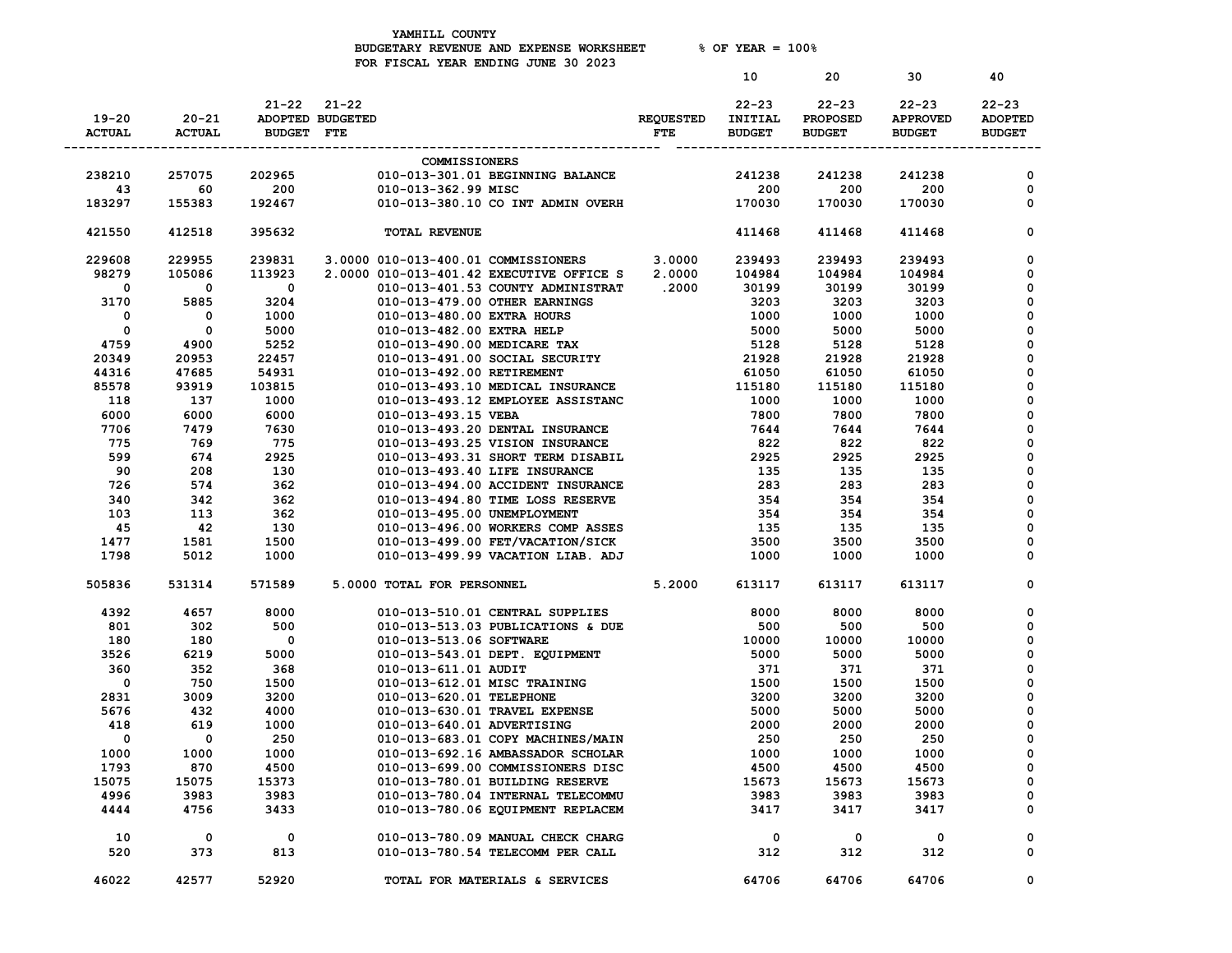|                        | YAMHILL COUNTY<br>$8$ OF YEAR = 100 $8$<br>BUDGETARY REVENUE AND EXPENSE WORKSHEET<br>FOR FISCAL YEAR ENDING JUNE 30 2023 |                                            |              |                                               |                         |                                       |                                               |                                               |                                              |  |  |  |  |
|------------------------|---------------------------------------------------------------------------------------------------------------------------|--------------------------------------------|--------------|-----------------------------------------------|-------------------------|---------------------------------------|-----------------------------------------------|-----------------------------------------------|----------------------------------------------|--|--|--|--|
|                        |                                                                                                                           |                                            |              |                                               |                         | 10                                    | 20                                            | 30                                            | 40                                           |  |  |  |  |
| 19-20<br><b>ACTUAL</b> | $20 - 21$<br><b>ACTUAL</b>                                                                                                | 21-22<br>ADOPTED BUDGETED<br><b>BUDGET</b> | 21-22<br>FTE |                                               | <b>REQUESTED</b><br>FTE | $22 - 23$<br>INITIAL<br><b>BUDGET</b> | $22 - 23$<br><b>PROPOSED</b><br><b>BUDGET</b> | $22 - 23$<br><b>APPROVED</b><br><b>BUDGET</b> | $22 - 23$<br><b>ADOPTED</b><br><b>BUDGET</b> |  |  |  |  |
| 0                      | $\mathbf{o}$                                                                                                              | 170126                                     |              | 010-013-990.01 ENDING BALANCE COM             |                         | 132648                                | 132648                                        | 132648                                        | 0                                            |  |  |  |  |
| 0                      | 0                                                                                                                         | 170126                                     |              | TOTAL FOR 900-999                             |                         | 132648                                | 132648                                        | 132648                                        | 0                                            |  |  |  |  |
| 551858                 | 573891                                                                                                                    | 794635                                     |              | 5.0000 TOTAL EXPENSES<br><b>COMMISSIONERS</b> | 5.2000                  | 810471                                | 810471                                        | 810471                                        | 0                                            |  |  |  |  |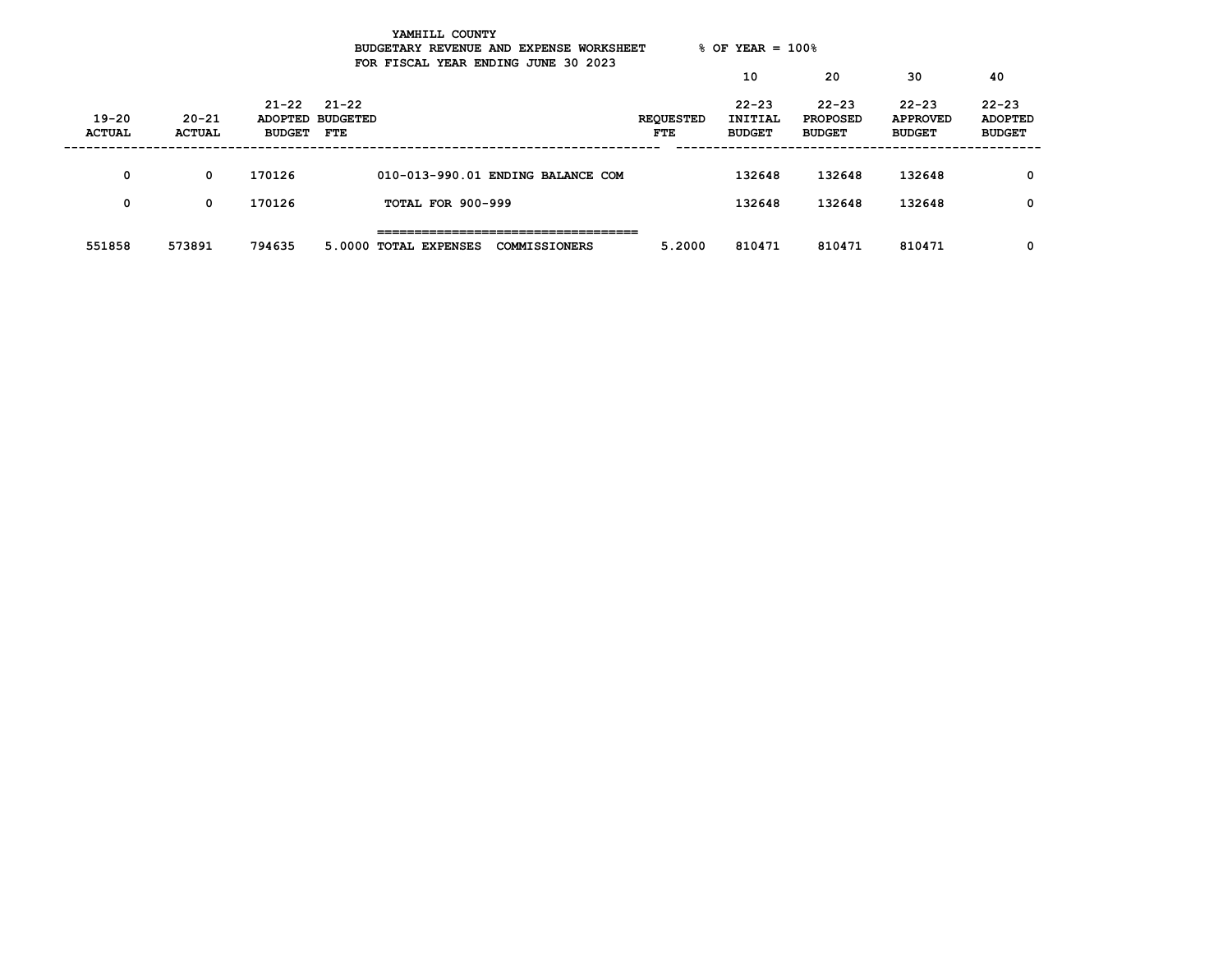|               |               |                   |                                                     | FUR FISCAL IEAR ENDING OUNE 30 ZUZJ |                  |               |                 |                 |                |
|---------------|---------------|-------------------|-----------------------------------------------------|-------------------------------------|------------------|---------------|-----------------|-----------------|----------------|
|               |               |                   |                                                     |                                     |                  | 10            | 20              | 30              | 40             |
|               |               | $21 - 22$         | $21 - 22$                                           |                                     |                  | $22 - 23$     | $22 - 23$       | $22 - 23$       | $22 - 23$      |
| $19 - 20$     | $20 - 21$     |                   | <b>ADOPTED BUDGETED</b>                             |                                     | <b>REQUESTED</b> | INITIAL       | <b>PROPOSED</b> | <b>APPROVED</b> | <b>ADOPTED</b> |
| <b>ACTUAL</b> | <b>ACTUAL</b> | <b>BUDGET FTE</b> |                                                     |                                     | FTE              | <b>BUDGET</b> | <b>BUDGET</b>   | <b>BUDGET</b>   | <b>BUDGET</b>  |
|               |               |                   |                                                     |                                     |                  |               |                 |                 |                |
|               |               |                   | <b>CLERK</b>                                        |                                     |                  |               |                 |                 |                |
| 279432        | 465660        | 510329            |                                                     | 010-015-301.01 BEGINNING BALANCE    |                  | 608543        | 608543          | 608543          | 0              |
| 1920          | 2560          | 1800              |                                                     | 010-015-322.20 MARRIAGE LIC 3 DAY   |                  | 1800          | 1800            | 1800            | 0              |
| 13975         | 15900         | 16000             |                                                     | 010-015-322.21 MARRIAGE LICENSE     |                  | 16000         | 16000           | 16000           | 0              |
| 13975         | 15925         | 16025             |                                                     | 010-015-322.22 FAMILY VIOLENCE FE   |                  | 16025         | 16025           | 16025           | 0              |
| 0             | 25            | 25                |                                                     | 010-015-322.23 DOMESTIC PARTNERSH   |                  | 25            | 25              | 25              | 0              |
| 100           | 150           | 150               |                                                     | 010-015-322.24 MARRIAGE LIC AMEND   |                  | 150           | 150             | 150             | 0              |
| 10079         | 14157         | 11000             |                                                     | 010-015-322.27 MARRIAGE CEREMONY    |                  | 11000         | 11000           | 11000           | 0              |
| 4676          | 4136          | 7000              |                                                     | 010-015-322.28 MARRIAGE LIC CERTI   |                  | 5000          | 5000            | 5000            | 0              |
| 2852          | 3276          | 2100              |                                                     | 010-015-334.29 ASSESSMENT & TAXAT   |                  | 2100          | 2100            | 2100            | 0              |
| 10125         | 11250         | 2500              |                                                     | 010-015-340.99 ONLINE RECORDS ACC   |                  | 5000          | 5000            | 5000            | 0              |
| 450           | 820           | 500               | 010-015-341.02 FILING FEES                          |                                     |                  | 500           | 500             | 500             | 0              |
| 645550        | 896685<br>406 | 504640            | 010-015-341.04 RECORDING                            |                                     |                  | 609000        | 609000          | 609000          | 0<br>0         |
| 536<br>12365  | 7860          | 5<br>13750        |                                                     | 010-015-341.06 RECORDING - OVER/S   |                  | 5<br>11290    | 5<br>11290      | 5<br>11290      | 0              |
| 52500         | 10570         | 45500             | 010-015-341.07 CO LIENS<br>010-015-341.08 PASSPORTS |                                     |                  | 45500         | 45500           | 45500           | 0              |
| 19430         | 0             | 10000             |                                                     | 010-015-341.17 PASSPORT PHOTOS      |                  | 5000          | 5000            | 5000            | 0              |
| 191375        | 120174        | 70000             |                                                     | 010-015-341.20 ELECTION REIMBURSE   |                  | 92742         | 92742           | 92742           | 0              |
| 262           | 585           | 200               |                                                     | 010-015-341.23 ELECTION DATA        |                  | 200           | 200             | 200             | 0              |
| 0             | 0             | 120               |                                                     | 010-015-341.24 VOTER'S PAMPHLET P   |                  | 120           | 120             | 120             | 0              |
| 6750          | 6800          | 7500              |                                                     | 010-015-341.42 VOTER'S PAMPHLET     |                  | 7500          | 7500            | 7500            | 0              |
| 10513         | 13223         | 9413              | 010-015-341.43 A&T FEE                              |                                     |                  | 9413          | 9413            | 9413            | 0              |
| 0             | 0             | 5                 |                                                     | 010-015-341.44 LICENSE/PASSPORT -   |                  | 5             | 5               | 5               | 0              |
| 17234         | 10300         | 6550              | 010-015-341.99 MISC                                 |                                     |                  | 6550          | 6550            | 6550            | 0              |
| 0             | 1036          | 100               |                                                     | 010-015-362.12 REIMBURSEMENT        |                  | 100           | 100             | 100             | 0              |
| 7             | з             | 25                | 010-015-362.99 MISC                                 |                                     |                  | 25            | 25              | 25              | 0              |
| $\mathbf 0$   | 0             | 112000            |                                                     | 010-015-380.01 CO INT REVENUE       |                  | 0             | 0               | $\mathbf 0$     | 0              |
| $192 -$       | 0             | 10                | 010-015-389.01 OVER/SHORT                           |                                     |                  | 10            | 10              | 10              | 0              |
| 1293914       | 1601501       | 1347247           | <b>TOTAL REVENUE</b>                                |                                     |                  | 1453603       | 1453603         | 1453603         | 0              |
| 79367         | 79575         | 82359             | 1.0000 010-015-400.03 CLERK                         |                                     | 1.0000           | 84005         | 84005           | 84005           | 0              |
| 65136         | 68105         | 71825             | 1.0000 010-015-401.06 CHIEF DEPUTY                  |                                     | 1.0000           | 68188         | 68188           | 68188           | 0              |
| 0             | 0             | 6046              |                                                     | 010-015-402.02 OFFICE SPECIALIST    |                  | 6046          | 6046            | 6046            | 0              |
| 1748          | 0             | 0                 |                                                     | 010-015-402.03 SENIOR OFFICE SPEC   |                  | 0             | 0               | $\mathbf 0$     | 0              |
| 158301        | 119877        | 142228            | 3.0000 010-015-402.20 OFFICE SPECIALIST             |                                     | 3.0000           | 145471        | 145471          | 145471          | $\mathbf 0$    |
| 0             | 51268         | 55134             | 1.0000 010-015-403.71 SR OFFICE SPEC TEC            |                                     | 1.0000           | 59995         | 59995           | 59995           | 0              |
| 1780          | 1941          | 2700              |                                                     | 010-015-475.00 LONGEVITY PAY        |                  | 1500          | 1500            | 1500            | 0              |
| 0             | 6660          | 2499              |                                                     | 010-015-479.00 OTHER EARNINGS       |                  | 2499          | 2499            | 2499            | 0              |
| 6659          | 14503         | 5000              | 010-015-481.00 OVERTIME                             |                                     |                  | 10000         | 10000           | 10000           | 0              |
| 1721          | 4401          | 38420             | 010-015-482.00 EXTRA HELP                           |                                     |                  | 38420         | 38420           | 38420           | 0              |
| 0             | 0             | 650               |                                                     | 010-015-485.00 CERTIFICATION/EDUC   |                  | 650           | 650             | 650             | 0              |
| 8976          | 25709         | 19700             |                                                     | 010-015-487.00 ELECTION PERSONNEL   |                  | 19700         | 19700           | 19700           | 0              |
| 4602          | 5065          | 5196              | 010-015-490.00 MEDICARE TAX                         |                                     |                  | 5273          | 5273            | 5273            | 0              |
| 19677         | 21670         | 22220             |                                                     | 010-015-491.00 SOCIAL SECURITY      |                  | 22548         | 22548           | 22548           | 0              |
| 55287         | 66627         | 72358             | 010-015-492.00 RETIREMENT                           |                                     |                  | 73385         | 73385           | 73385           | 0              |
| 97042         | 107791        | 124577            |                                                     | 010-015-493.10 MEDICAL INSURANCE    |                  | 132900        | 132900          | 132900          | 0              |
| 142           | 164           | 325               |                                                     | 010-015-493.12 EMPLOYEE ASSISTANC   |                  | 325           | 325             | 325             | 0              |
| 6800          | 6900          | 7200              | 010-015-493.15 VEBA                                 |                                     |                  | 9000          | 9000            | 9000            | 0              |
| 8734          | 8614          | 9156              |                                                     | 010-015-493.20 DENTAL INSURANCE     |                  | 8820          | 8820            | 8820            | 0              |
| 878           | 886           | 930               |                                                     | 010-015-493.25 VISION INSURANCE     |                  | 948           | 948             | 948             | 0              |
| 1843          | 1997          | 300               |                                                     | 010-015-493.31 SHORT TERM DISABIL   |                  | 300           | 300             | 300             | 0              |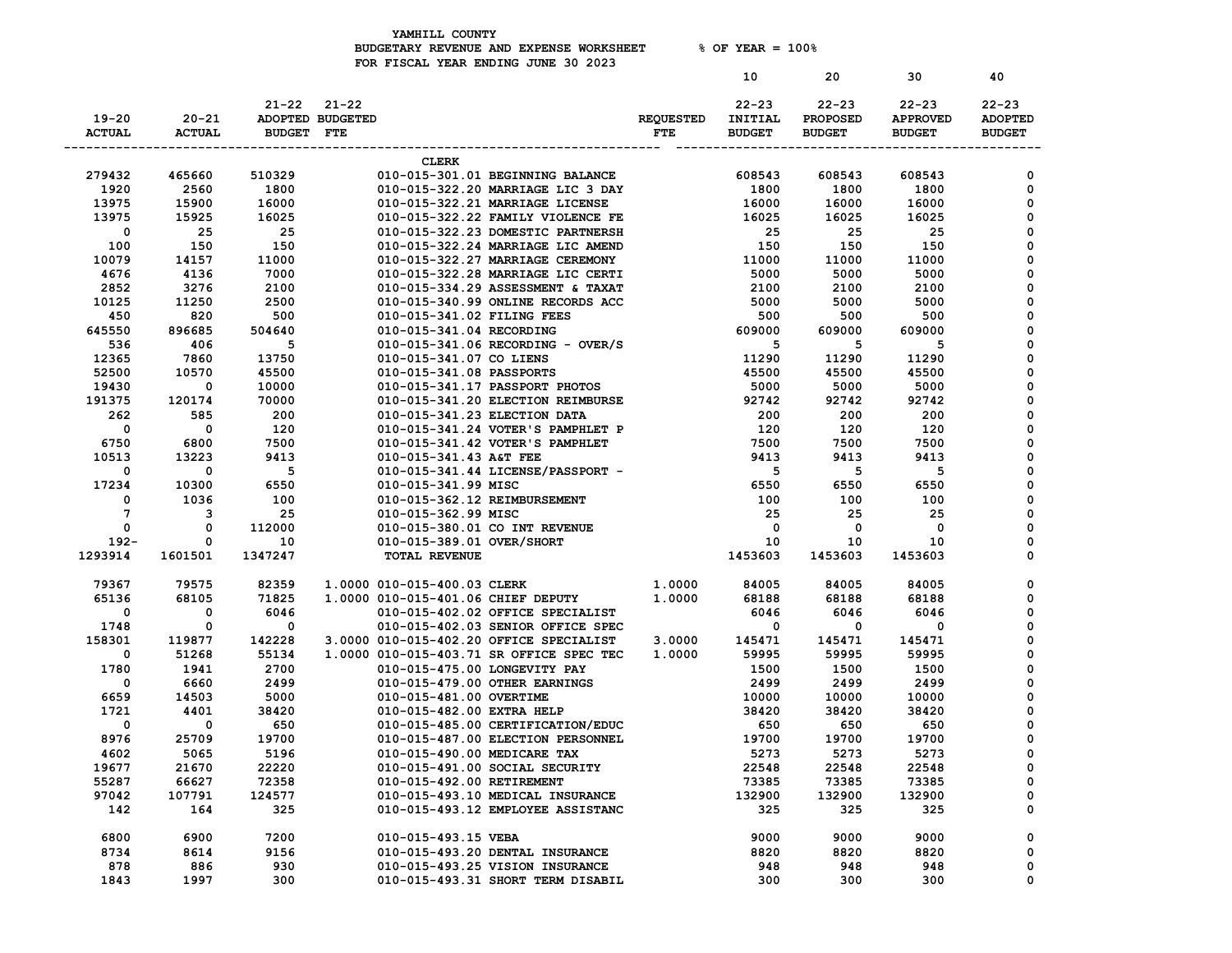|               |               |                   |                                                                       |                  | 10             | 20              | 30              | 40             |
|---------------|---------------|-------------------|-----------------------------------------------------------------------|------------------|----------------|-----------------|-----------------|----------------|
|               |               | $21 - 22$         | $21 - 22$                                                             |                  | $22 - 23$      | $22 - 23$       | $22 - 23$       | $22 - 23$      |
| $19 - 20$     | $20 - 21$     | ADOPTED BUDGETED  |                                                                       | <b>REQUESTED</b> | <b>INITIAL</b> | <b>PROPOSED</b> | <b>APPROVED</b> | <b>ADOPTED</b> |
| <b>ACTUAL</b> | <b>ACTUAL</b> | <b>BUDGET FTE</b> |                                                                       | <b>FTE</b>       | <b>BUDGET</b>  | <b>BUDGET</b>   | <b>BUDGET</b>   | <b>BUDGET</b>  |
| 102           | 241           | 156               | 010-015-493.40 LIFE INSURANCE                                         |                  | 156            | 156             | 156             | 0              |
| 488           | 418           | 348               | 010-015-494.00 ACCIDENT INSURANCE                                     |                  | 285            | 285             | 285             | 0              |
| 335           | 379           | 348               | 010-015-494.80 TIME LOSS RESERVE                                      |                  | 356            | 356             | 356             | 0              |
| 250           | 299           | 348               | 010-015-495.00 UNEMPLOYMENT                                           |                  | 356            | 356             | 356             | 0              |
| 118           | 123           | 152               | 010-015-496.00 WORKERS COMP ASSES                                     |                  | 156            | 156             | 156             | 0              |
| 5546          | 7284          | 6752              | 010-015-499.00 FET/VACATION/SICK                                      |                  | 6752           | 6752            | 6752            | 0              |
| $37 -$        | 0             | 0                 | 010-015-499.98 COMP TIME LIABILIT                                     |                  | $\mathbf 0$    | 0               | 0               | 0              |
| 1716          | 2877          | 2095              | 010-015-499.99 VACATION LIAB. ADJ                                     |                  | 2095           | 2095            | 2095            | 0              |
| 527211        | 603374        | 679022            | 6.0000 TOTAL FOR PERSONNEL                                            | 6.0000           | 700129         | 700129          | 700129          | $\mathbf 0$    |
| 66745         | 57688         | 84405             | 010-015-510.01 CENTRAL SUPPLIES                                       |                  | 84405          | 84405           | 84405           | 0              |
| 1194          | 1248          | 2650              | 010-015-513.03 PUBLICATIONS & DUE                                     |                  | 2650           | 2650            | 2650            | 0              |
| 5354          | 13137         | 10142             | 010-015-513.05 VOTER PAMPHLET                                         |                  | 10142          | 10142           | 10142           | 0              |
| 49383         | 72016         | 48905             | 010-015-543.01 DEPT. EQUIPMENT                                        |                  | 55905          | 55905           | 55905           | 0              |
| 570           | 579           | 587               | 010-015-611.01 AUDIT                                                  |                  | 686            | 686             | 686             | 0              |
| 9927          | 19339         | 17630             | 010-015-611.02 CONTRACT SERVICES                                      |                  | 18891          | 18891           | 18891           | 0              |
| 170           | $\mathbf 0$   | 2000              | 010-015-612.05 TRAINING & DEVELOP                                     |                  | 2000           | 2000            | 2000            | 0              |
| 723           | 350           | 1000              | 010-015-615.02 BOPTA                                                  |                  | 1000           | 1000            | 1000            | 0<br>0         |
| 1138          | 1091          | 1177              | 010-015-620.01 TELEPHONE                                              |                  | 1177           | 1177            | 1177            | 0              |
| 30341<br>4318 | 36969<br>2685 | 43147<br>5000     | 010-015-621.01 POSTAGE<br>010-015-630.01 TRAVEL EXPENSE               |                  | 43147<br>5000  | 43147<br>5000   | 43147<br>5000   | 0              |
| $\mathbf{0}$  | 70            | $\mathbf 0$       | 010-015-640.01 ADVERTISING                                            |                  | $\Omega$       | $\mathbf 0$     | $\mathbf 0$     | 0              |
| 2228          | 4638          | 2551              | 010-015-652.01 BUILDING RENT                                          |                  | 3000           | 3000            | 3000            | 0              |
| 7419          | 7723          | 9659              | 010-015-652.02 EQUIPMENT RENT                                         |                  | 9659           | 9659            | 9659            | 0              |
| 1296          | 1230          | 1380              | 010-015-670.02 HEAT/LIGHTS/WATER                                      |                  | 1380           | 1380            | 1380            | 0              |
| 4803          | 10619         | 14190             | 010-015-680.08 EQUIPMENT MAINTENA                                     |                  | 14591          | 14591           | 14591           | 0              |
| 0             | $\mathbf{o}$  | 500               | 010-015-680.99 MISC REPAIR                                            |                  | 500            | 500             | 500             | 0              |
| 58978         | 65567         | 60747             | 010-015-683.07 SOFTWARE LIC AND M                                     |                  | 63915          | 63915           | 63915           | 0              |
| 0             | 275           | 850               | 010-015-691.01 ASSOC MEMBERSHIPS                                      |                  | 850            | 850             | 850             | 0              |
| 0             | 1627          | 1995              | 010-015-692.04 SECURITY & SAFETY                                      |                  | 2195           | 2195            | 2195            | 0              |
| 0             | 0             | 100               | 010-015-699.01 OTHER EXPENSE                                          |                  | 100            | 100             | 100             | 0              |
| 13400         | 14925         | 17000             | 010-015-700.01 STATE OF OREGON                                        |                  | 17000          | 17000           | 17000           | 0              |
| 52490         | 60419         | 61613             | 010-015-780.01 BUILDING RESERVE                                       |                  | 62806          | 62806           | 62806           | 0              |
| 15338         | 17418         | 20244             | 010-015-780.03 ADMIN OVERHEAD                                         |                  | 24789          | 24789           | 24789           | 0              |
| 5879          | 5007          | 5027              | 010-015-780.04 INTERNAL TELECOMMU                                     |                  | 5400           | 5400            | 5400            | 0              |
| 0             | 0             | 250               | 010-015-780.05 MOTOR POOL                                             |                  | 250            | 250             | 250             | 0              |
| 4692          | 4337          | 4709              | 010-015-780.06 EQUIPMENT REPLACEM                                     |                  | 4709           | 4709            | 4709            | 0              |
| $\mathbf 0$   | $\mathbf{o}$  | 10                | 010-015-780.09 MANUAL CHECK CHARG                                     |                  | 10             | 10              | 10              | 0              |
| 54            | 70            | 1800              | 010-015-780.17 INTERNAL POSTAGE C                                     |                  | 1800           | 1800            | 1800            | 0              |
| 540           | 1928<br>16800 | 3500<br>15875     | 010-015-780.44 CO INT PEL RESERVE                                     |                  | 3500<br>21168  | 3500<br>21168   | 3500<br>21168   | 0<br>0         |
| 16800<br>574  | 545           | 761               | 010-015-780.46 CO INT NETWORK CHA<br>010-015-780.54 TELECOMM PER CALL |                  | 371            | 371             | 371             | 0              |
|               | 0             | 0                 |                                                                       |                  | 0              | 0               | 0               | 0              |
| 25000         |               |                   | 010-015-780.63 CO INT TRNSFR TO C                                     |                  |                |                 |                 |                |
| 379354        | 418300        | 439404            | TOTAL FOR MATERIALS & SERVICES                                        |                  | 462996         | 462996          | 462996          | 0              |
| 0             | 40218         | 5000              | 010-015-800.80 DEPT EQUIPMENT                                         |                  | 5000           | 5000            | 5000            | 0              |
| 0             | 0             | 5500              | 010-015-801.04 DP EQUIP PURCHASE                                      |                  | 5500           | 5500            | 5500            | 0              |
|               |               |                   |                                                                       |                  |                |                 |                 |                |
| 0             | 40218         | 10500             | TOTAL FOR CAPITAL                                                     |                  | 10500          | 10500           | 10500           | 0              |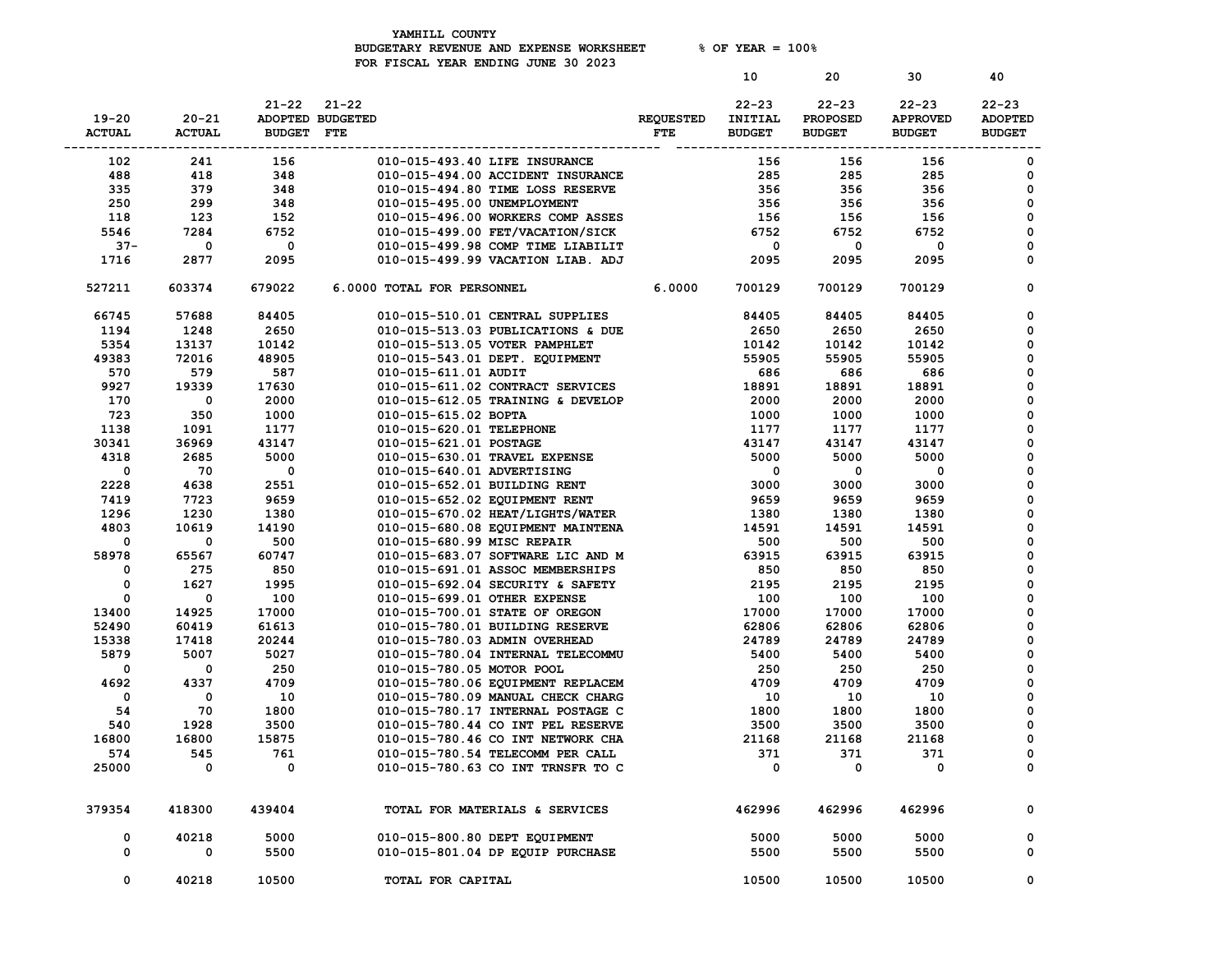|                            | YAMHILL COUNTY<br>$YEAR = 100\%$<br>BUDGETARY REVENUE AND EXPENSE WORKSHEET<br>% OF<br>FOR FISCAL YEAR ENDING JUNE 30 2023 |                            |                                  |                                       |                         |                                       |                                               |                                               |                                              |  |  |  |  |
|----------------------------|----------------------------------------------------------------------------------------------------------------------------|----------------------------|----------------------------------|---------------------------------------|-------------------------|---------------------------------------|-----------------------------------------------|-----------------------------------------------|----------------------------------------------|--|--|--|--|
|                            |                                                                                                                            |                            |                                  |                                       |                         | 10                                    | 20                                            | 30                                            | 40                                           |  |  |  |  |
| $19 - 20$<br><b>ACTUAL</b> | $20 - 21$<br><b>ACTUAL</b>                                                                                                 | $21 - 22$<br><b>BUDGET</b> | 21-22<br>ADOPTED BUDGETED<br>FTE |                                       | <b>REQUESTED</b><br>FTE | $22 - 23$<br>INITIAL<br><b>BUDGET</b> | $22 - 23$<br><b>PROPOSED</b><br><b>BUDGET</b> | $22 - 23$<br><b>APPROVED</b><br><b>BUDGET</b> | $22 - 23$<br><b>ADOPTED</b><br><b>BUDGET</b> |  |  |  |  |
| 0                          | 0                                                                                                                          | 167477                     |                                  | 010-015-990.01 ENDING BALANCE CLE     |                         | 226756                                | 226756                                        | 226756                                        | 0                                            |  |  |  |  |
| 0                          | 0                                                                                                                          | 131500                     |                                  | 010-015-990.03 RESERVE FOR FUTURE     |                         | 138718                                | 138718                                        | 138718                                        | 0                                            |  |  |  |  |
| 0                          | 0                                                                                                                          | 298977                     |                                  | TOTAL FOR 900-999                     |                         | 365474                                | 365474                                        | 365474                                        | 0                                            |  |  |  |  |
| 906565                     | 1061892                                                                                                                    | 1427903                    |                                  | 6.0000 TOTAL EXPENSES<br><b>CLERK</b> | 6.0000                  | 1539099                               | 1539099                                       | 1539099                                       | 0                                            |  |  |  |  |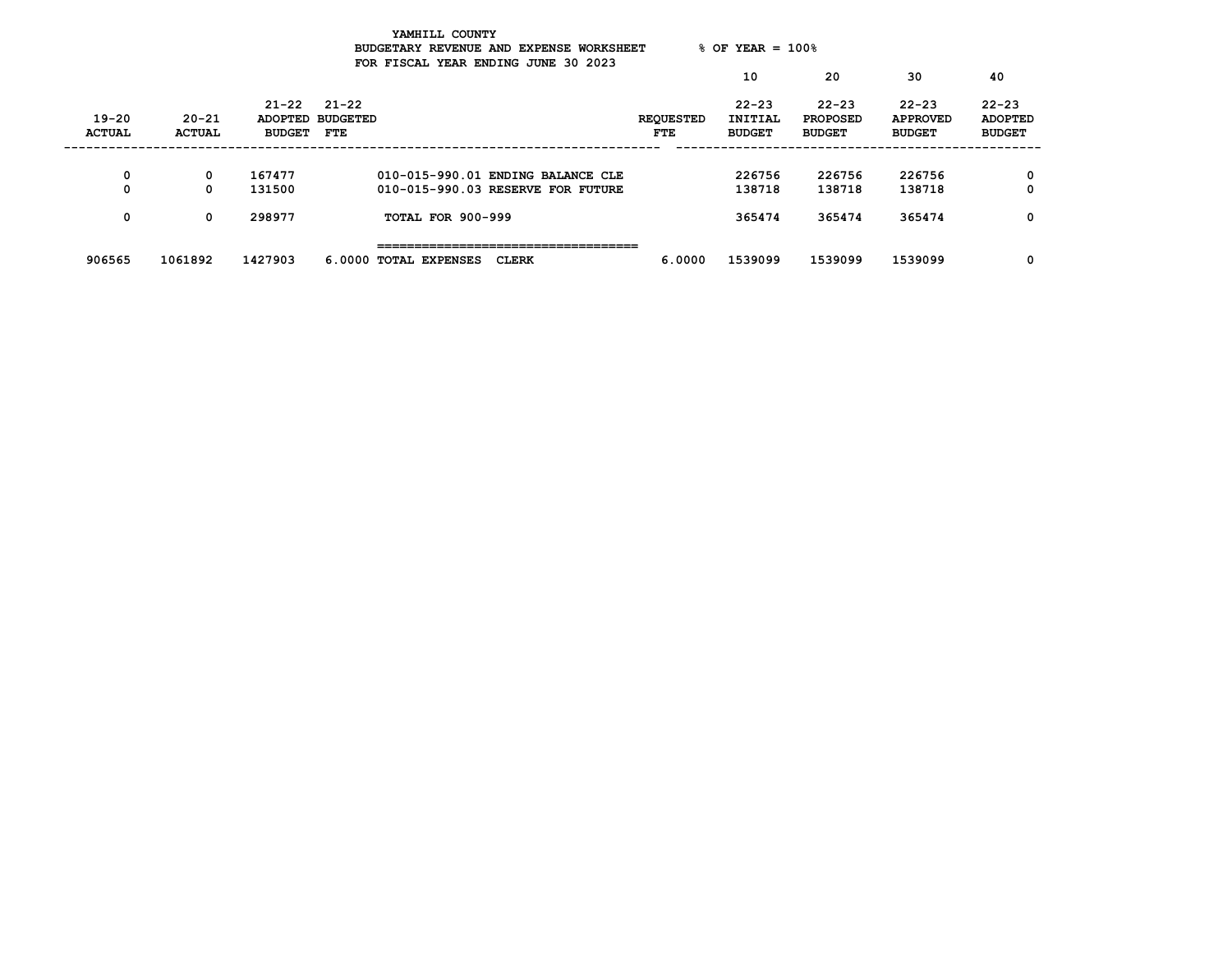| YAMHILL COUNTY                          |                       |
|-----------------------------------------|-----------------------|
| BUDGETARY REVENUE AND EXPENSE WORKSHEET | $8$ OF YEAR = 100 $8$ |
| FOR FISCAL YEAR ENDING JUNE 30 2023     |                       |

|               |               |                      |                                    |                                                                        |                  | 10              | 20              | 30              | 40               |
|---------------|---------------|----------------------|------------------------------------|------------------------------------------------------------------------|------------------|-----------------|-----------------|-----------------|------------------|
|               |               | $21 - 22$            | $21 - 22$                          |                                                                        |                  | $22 - 23$       | $22 - 23$       | $22 - 23$       | $22 - 23$        |
| $19 - 20$     | $20 - 21$     |                      | <b>ADOPTED BUDGETED</b>            |                                                                        | <b>REQUESTED</b> | INITIAL         | <b>PROPOSED</b> | <b>APPROVED</b> | <b>ADOPTED</b>   |
| <b>ACTUAL</b> | <b>ACTUAL</b> | <b>BUDGET</b>        | FTE                                |                                                                        | FTE              | <b>BUDGET</b>   | <b>BUDGET</b>   | <b>BUDGET</b>   | <b>BUDGET</b>    |
|               |               |                      |                                    |                                                                        |                  |                 |                 |                 |                  |
|               |               |                      |                                    | INFORMATION TECHNOLOGY                                                 |                  |                 |                 |                 |                  |
| 451061        | 512597        | 236724<br>28000      |                                    | 010-017-301.01 BEGINNING BALANCE                                       |                  | 199604<br>28000 | 199604<br>28000 | 199604<br>28000 | $\mathbf 0$<br>0 |
| 23981<br>774  | 27314<br>0    | 0                    |                                    | 010-017-334.29 ASSESSMENT & TAXAT<br>010-017-336.09 PAYMENT FROM CITIE |                  | 0               | 0               | 0               | 0                |
| 10800         | 10800         | 10800                |                                    | 010-017-341.55 COMPUTER ACCESS                                         |                  | 10800           | 10800           | 10800           | 0                |
| 2503          | 4729          | 0                    |                                    | 010-017-362.12 REIMBURSEMENT                                           |                  | 0               | 0               | 0               | 0                |
| 11            | 497           | 0                    | 010-017-362.99 MISC                |                                                                        |                  | 200             | 200             | 200             | 0                |
| 562239        | 731155        | 728604               |                                    | 010-017-380.01 CO INT REVENUE                                          |                  | 925344          | 925344          | 925344          | 0                |
| 189025        | 180244        | 279388               |                                    | 010-017-380.10 CO INT ADMIN OVERH                                      |                  | 424399          | 424399          | 424399          | 0                |
|               |               |                      |                                    | Increased for Server Storage Replacement                               |                  |                 |                 |                 |                  |
| 1240394       | 1467336       | 1283516              | <b>TOTAL REVENUE</b>               |                                                                        |                  | 1588347         | 1588347         | 1588347         | $\mathbf 0$      |
|               |               |                      |                                    |                                                                        |                  |                 |                 |                 |                  |
| 0             | $\mathbf 0$   | 63173                |                                    | .7000 010-017-403.24 SR NETWORK ADMIN                                  |                  | 0               | $\mathbf 0$     | $\mathbf 0$     | 0                |
| 0             | 64135         | 72443                |                                    | .7000 010-017-403.50 SR SYSTEM ADMINIST                                | .7000            | 77049           | 77049           | 77049           | 0                |
| 322724        | 227446        | 273311               |                                    | 3.0000 010-017-403.51 SR PROGRAMMER ANAL                               | 2.0000           | 197756          | 197756          | 197756          | 0                |
| 1658          | 0             | $\mathbf 0$          |                                    | 010-017-403.52 PROGRAMMER ANALYST                                      | 1.0000           | 68175           | 68175           | 68175           | 0                |
| 72432         | 75498         | 79614                | .7000 010-017-403.53 INFO SYST MGR |                                                                        | .7000            | 82003           | 82003           | 82003           | 0                |
| 42152         | 40357         | 46333                |                                    | .7000 010-017-403.62 DESKTOP SUPPORT SP                                | 1.4000           | 51776           | 51776           | 99499           | 0                |
| 43000         | 46708         | 52323                |                                    | .7000 010-017-403.63 SR DESKTOP SUPPORT                                | .7000            | 56024           | 56024           | 56024           | 0                |
| 95334         | 101494        | 110367               |                                    | 1.6000 010-017-403.64 OFFICE COORDINATOR                               | 1.6000           | 113677          | 113677          | 113677          | 0                |
| 1658          | 0             | 0                    |                                    | 010-017-403.66 PROG. ANALYST-DBA                                       |                  | 0               | 0               | 0               | 0                |
| 53501         | 52017         | 0                    |                                    | 010-017-403.67 NETWORK ADMINISTRA                                      | .7000            | 67440           | 67440           | 67440           | 0                |
| 0<br>60727    | 83752<br>1366 | 90237<br>$\mathbf 0$ |                                    | 1.0000 010-017-403.68 SR PROG. ANALYST-D                               | 1.0000           | 92944<br>0      | 92944<br>0      | 92944<br>0      | 0<br>0           |
| 2700          | 900           | 900                  |                                    | 010-017-403.69 SYSTEM ADMINISTRAT<br>010-017-475.00 LONGEVITY PAY      |                  | 300             | 300             | 300             | 0                |
| 2221          | 17710         | 2500                 |                                    | 010-017-479.00 OTHER EARNINGS                                          |                  | 10000           | 10000           | 10000           | 0                |
| 0             | 5             | 0                    |                                    | 010-017-480.00 EXTRA HOURS                                             |                  | 0               | 0               | 0               | 0                |
| 3791          | 3033          | 6000                 |                                    | 010-017-481.00 OVERTIME                                                |                  | 4000            | 4000            | 4000            | 0                |
| 2631          | 24919         | 38000                |                                    | 010-017-482.00 EXTRA HELP                                              |                  | 30000           | 30000           | 30000           | 0                |
| 6412          | 5904          | 9000                 |                                    | 010-017-484.00 BEEPER PAY                                              |                  | 7000            | 7000            | 7000            | 0                |
| 10341         | 11141         | 12241                |                                    | 010-017-490.00 MEDICARE TAX                                            |                  | 12443           | 12443           | 13135           | 0                |
| 44217         | 47635         | 52340                |                                    | 010-017-491.00 SOCIAL SECURITY                                         |                  | 53205           | 53205           | 56164           | 0                |
| 138196        | 144253        | 164878               |                                    | 010-017-492.00 RETIREMENT                                              |                  | 167935          | 167935          | 177532          | 0                |
| 156668        | 157439        | 192473               |                                    | 010-017-493.10 MEDICAL INSURANCE                                       |                  | 201565          | 201565          | 217068          | 0                |
| 214           | 254           | 250                  |                                    | 010-017-493.12 EMPLOYEE ASSISTANC                                      |                  | 250             | 250             | 250             | 0                |
| 10290         | 9110          | 11124                | 010-017-493.15 VEBA                |                                                                        |                  | 13650           | 13650           | 14700           | 0                |
| 12138         | 10454         | 14146                |                                    | 010-017-493.20 DENTAL INSURANCE                                        |                  | 13377           | 13377           | 14406           | 0                |
| 1329          | 1169          | 1437                 |                                    | 010-017-493.25 VISION INSURANCE                                        |                  | 1438            | 1438            | 1549            | 0                |
| 3915          | 4039          | 5423                 |                                    | 010-017-493.31 SHORT TERM DISABIL                                      |                  | 5324            | 5324            | 5732            | 0                |
| 162           | 358           | 241                  |                                    | 010-017-493.40 LIFE INSURANCE                                          |                  | 237             | 237             | 255             | 0                |
| 1251          | 841           | 844                  |                                    | 010-017-494.00 ACCIDENT INSURANCE                                      |                  | 687             | 687             | 726             | 0                |
| 651           | 690           | 844                  |                                    | 010-017-494.80 TIME LOSS RESERVE                                       |                  | 857             | 857             | 905             | 0                |
| 723           | 778           | 844                  |                                    | 010-017-495.00 UNEMPLOYMENT                                            |                  | 857             | 857             | 905             | 0                |
| 205           | 188           | 241                  |                                    | 010-017-496.00 WORKERS COMP ASSES                                      |                  | 237             | 237             | 255             | 0                |
| 12411         | 32835         | 40000                |                                    | 010-017-499.00 FET/VACATION/SICK                                       |                  | 40000           | 40000           | 40000           | 0                |
| $114 -$       | $28 -$        | 0                    |                                    | 010-017-499.98 COMP TIME LIABILIT                                      |                  | 0               | 0               | 0               | 0<br>$\Omega$    |
| 5970          | $9502 -$      | 250                  |                                    | 010-017-499.99 VACATION LIAB. ADJ                                      |                  | 250             | 250             | 250             |                  |
|               |               |                      |                                    |                                                                        |                  |                 |                 |                 |                  |
| 1109508       | 1156898       | 1341777              | 9.1000 TOTAL FOR PERSONNEL         |                                                                        | 9.8000           | 1370456         | 1370456         | 1449699         | 0                |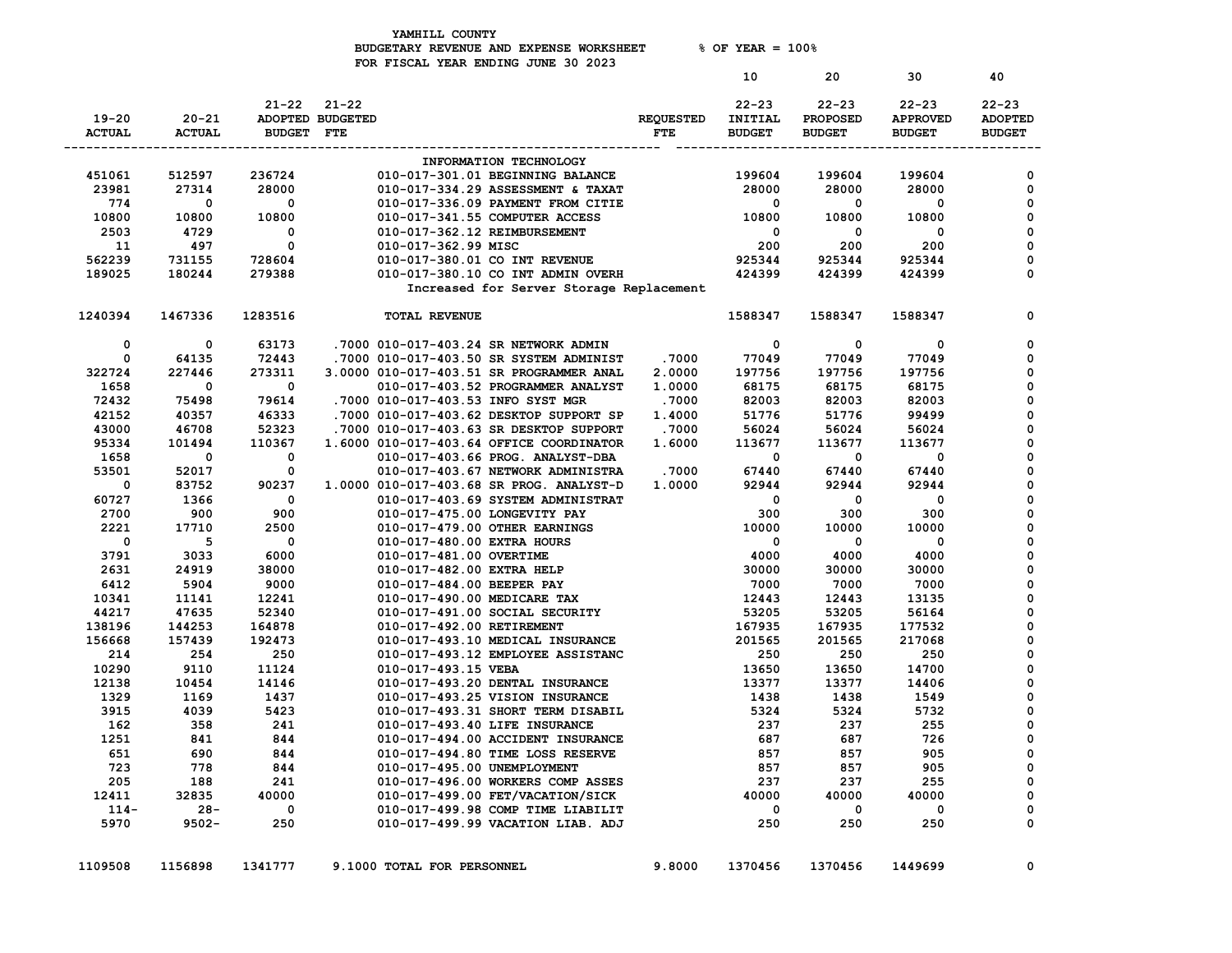|               |               |                          | FOR FISCAL YEAR ENDING JUNE 30 2023       |                  |                          |                          |                          |                |
|---------------|---------------|--------------------------|-------------------------------------------|------------------|--------------------------|--------------------------|--------------------------|----------------|
|               |               |                          |                                           |                  | 10                       | 20                       | 30                       | 40             |
|               |               |                          | $21 - 22$ $21 - 22$                       |                  | $22 - 23$                | $22 - 23$                | $22 - 23$                | $22 - 23$      |
| $19 - 20$     | $20 - 21$     |                          | ADOPTED BUDGETED                          | <b>REQUESTED</b> | <b>INITIAL</b>           | <b>PROPOSED</b>          | <b>APPROVED</b>          | <b>ADOPTED</b> |
| <b>ACTUAL</b> | <b>ACTUAL</b> | <b>BUDGET FTE</b>        |                                           | <b>FTE</b>       | <b>BUDGET</b>            | <b>BUDGET</b>            | <b>BUDGET</b>            | <b>BUDGET</b>  |
|               |               |                          |                                           |                  |                          |                          |                          |                |
| 1522          | 2574          | 1000                     | 010-017-510.01 CENTRAL SUPPLIES           |                  | 1600                     | 1600                     | 1600                     | 0              |
| $\mathbf{0}$  | $\mathbf{o}$  | 100                      | 010-017-511.02 CLEANING SUPPLIES          |                  | 100                      | 100                      | 100                      | $\mathbf 0$    |
| 100           | $^{\circ}$    | 250                      | 010-017-513.03 PUBLICATIONS & DUE         |                  | 250                      | 250                      | 250                      | 0              |
| $\mathbf 0$   | 410           | 8000                     | 010-017-513.06 SOFTWARE                   |                  | 5000                     | 5000                     | 5000                     | 0              |
| 66315         | 108771        | 30000                    | 010-017-543.01 DEPT. EQUIPMENT            |                  | 55000                    | 55000                    | 55000                    | 0              |
| 16572         | 16785         | 40000                    | 010-017-610.01 PROFESSIONAL SERVI         |                  | 50000                    | 50000                    | 50000                    | $\mathbf 0$    |
| 1059          | 1072          | 1400                     | 010-017-611.01 AUDIT                      |                  | 1274                     | 1274                     | 1274                     | 0              |
| 6693          | 3395          | 17000                    | 010-017-612.01 MISC TRAINING              |                  | 17000                    | 17000                    | 17000                    | $\mathbf 0$    |
| 5259          | 5527          | 6500                     | 010-017-620.01 TELEPHONE                  |                  | 5000                     | 5000                     | 5000                     | 0              |
| 10600         | 16339         | 16000                    | 010-017-620.05 DATA CIRCUIT               |                  | 21200                    | 21200                    | 21200                    | 0              |
| 26            | 40            | $\overline{\phantom{0}}$ | 010-017-621.01 POSTAGE                    |                  | $\overline{\phantom{0}}$ | $\overline{\phantom{0}}$ | $\overline{\mathbf{0}}$  | 0              |
| 1882          | 369           | 2000                     | 010-017-630.01 TRAVEL EXPENSE             |                  | 2000                     | 2000                     | 2000                     | 0              |
| $\mathbf{0}$  | 636           | 1000                     | 010-017-640.01 ADVERTISING                |                  | 3000                     | 3000                     | 3000                     | 0              |
| 11            | 5107          | 500                      | 010-017-683.01 COPY MACHINES/MAIN         |                  | 500                      | 500                      | 500                      | 0              |
| 401224        | 585527        | 654347                   | 010-017-683.07 SOFTWARE LIC AND M         |                  | 794129                   | 794129                   | 794129                   | 0              |
| 160           | 500           | 250                      | 010-017-699.01 OTHER EXPENSE              |                  | 679                      | 679                      | 679                      | 0              |
| 13712         | 11998         | 13984                    | 010-017-780.01 BUILDING RESERVE           |                  | 14256                    | 14256                    | 14256                    | 0              |
| 7220          | 5963          | 5963                     | 010-017-780.04 INTERNAL TELECOMMU         |                  | 5963                     | 5963                     | 5963                     | 0              |
| 8633          | 7608          | 8977                     | 010-017-780.06 EQUIPMENT REPLACEM         |                  | 7169                     | 7169                     | 7169                     | 0              |
| 6880          | 26816-        | $\overline{\mathbf{0}}$  | 010-017-780.44 CO INT PEL RESERVE         |                  | $\overline{\mathbf{0}}$  | $\overline{\phantom{0}}$ | $\overline{\phantom{0}}$ | 0              |
| 692           | 392           | 644                      | 010-017-780.54 TELECOMM PER CALL          |                  | 264                      | 264                      | 264                      | 0              |
| 548560        | 746197        | 807915                   | TOTAL FOR MATERIALS & SERVICES            |                  | 984384                   | 984384                   | 984384                   | 0              |
| 0             | 52110         | $^{\circ}$               | 010-017-800.06 DP SOFTWARE                |                  | 0                        | $\mathbf 0$              | 0                        | 0              |
| 20993         | 65211         | 113626                   | 010-017-801.04 DP EQUIP PURCHASE          |                  | 272097                   | 272097                   | 272097                   | $\mathbf 0$    |
|               |               |                          | Increased for Server Storage Replacement  |                  |                          |                          |                          |                |
| 20993         | 117321        | 113626                   | <b>TOTAL FOR CAPITAL</b>                  |                  | 272097                   | 272097                   | 272097                   | $\mathbf 0$    |
| 1679061       | 2020416       | 2263318                  | 9.1000 TOTAL EXPENSES INFORMATION TECHNOL | 9.8000           | 2626937                  | 2626937                  | 2706180                  | 0              |

 **YAMHILL COUNTY BUDGETARY REVENUE AND EXPENSE WORKSHEET % OF YEAR = 100%**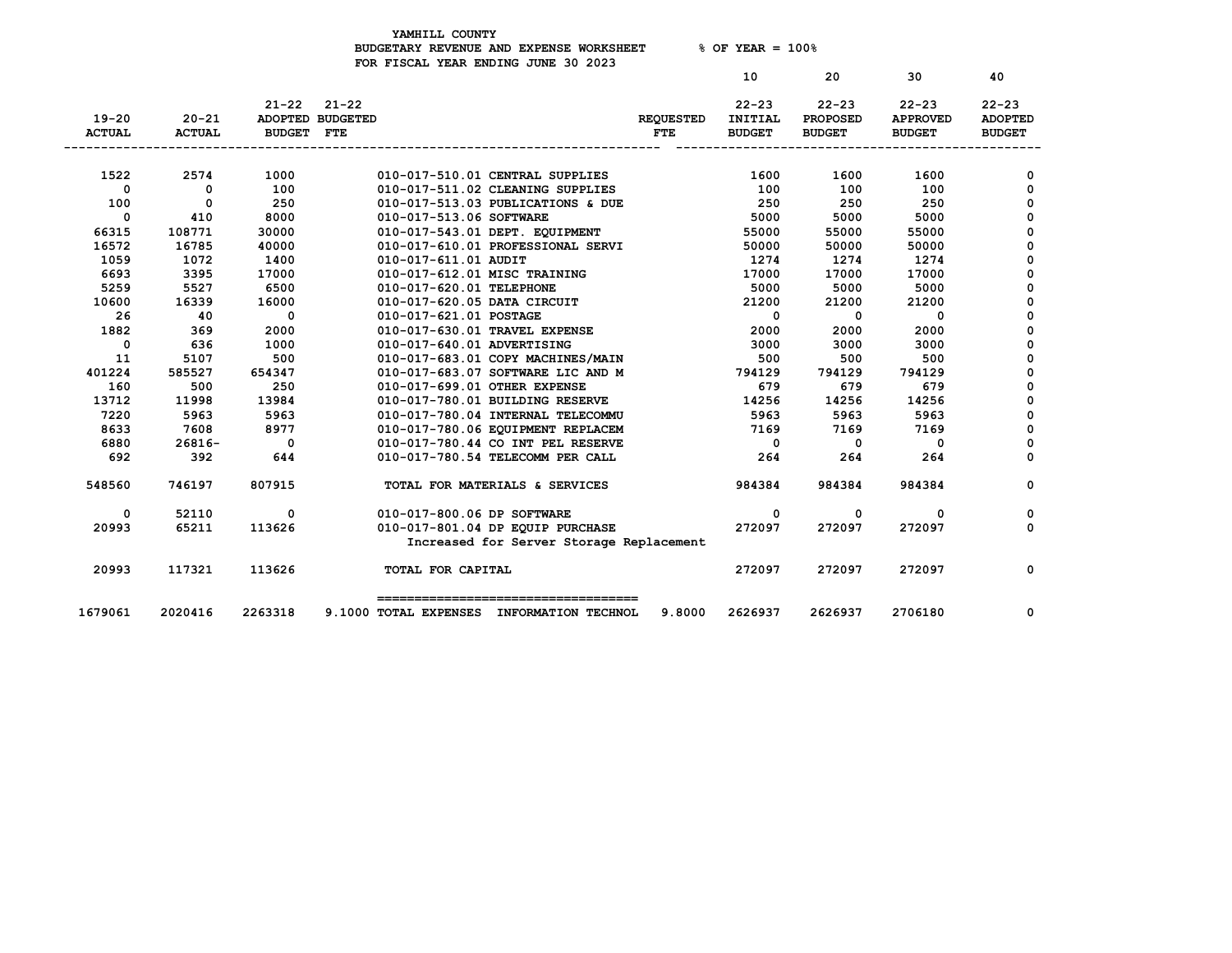|               |                          |                                                    |                                          |                                                                      |                         | 10             | 20              | 30              | 40                  |
|---------------|--------------------------|----------------------------------------------------|------------------------------------------|----------------------------------------------------------------------|-------------------------|----------------|-----------------|-----------------|---------------------|
|               |                          | $21 - 22$ $21 - 22$                                |                                          |                                                                      |                         | 22-23          | 22-23           | $22 - 23$       | $22 - 23$           |
| $19 - 20$     | $20 - 21$                |                                                    | ADOPTED BUDGETED                         |                                                                      | <b>REQUESTED</b>        | <b>INITIAL</b> | <b>PROPOSED</b> | <b>APPROVED</b> | <b>ADOPTED</b>      |
| <b>ACTUAL</b> | <b>ACTUAL</b>            | <b>BUDGET FTE</b>                                  |                                          |                                                                      | FTE                     | <b>BUDGET</b>  | <b>BUDGET</b>   | <b>BUDGET</b>   | <b>BUDGET</b>       |
|               |                          |                                                    |                                          |                                                                      |                         |                |                 |                 |                     |
|               |                          |                                                    |                                          | DISTRICT ATTORNEY                                                    |                         |                |                 |                 |                     |
| 456832        | 501810                   | 340991                                             |                                          | 010-018-301.01 BEGINNING BALANCE                                     |                         | 60000          | 60000           | 60000           | 0                   |
| 22928         | 21311                    | 19811                                              | 010-018-301.15 BB DONATIONS              |                                                                      |                         | 1500           | 1500            | 1500            | 0                   |
| 162446        | 161284                   | 200000                                             |                                          | 010-018-331.05 VOCA GRANT (VICTIM                                    |                         | 184616         | 184616          | 184616          | 0                   |
| 75646         | 99203                    | 70000                                              |                                          | 010-018-334.13 STATE ENHANCEMENT                                     |                         | 157079         | 157079          | 157079          | 0                   |
| 178838        | 108872                   | 145000                                             | 010-018-334.44 CAMI                      |                                                                      |                         | 145613         | 145613          | 145613          | 0                   |
| 1173          | 1707                     | 2000                                               |                                          | 010-018-335.05 CRIME PROSECUTION                                     |                         | 2000           | 2000            | 2000            | $\pmb{\mathsf{O}}$  |
| 83195         | 62471                    | 60000                                              |                                          | 010-018-341.15 DISCOVERY FEES                                        |                         | 75000          | 75000           | 75000           | $\pmb{0}$           |
| 60028         | 60028                    | 60028                                              |                                          | 010-018-350.03 CIC PENALTY ASSESS                                    |                         | 60028          | 60028           | 60028           | $\pmb{0}$           |
| 1290          | 500                      | 1500                                               | 010-018-362.03 DONATIONS                 |                                                                      |                         | 1500           | 1500            | 1500            | 0                   |
| 8444          | 8997                     | $\overline{\mathbf{0}}$<br>$\overline{\mathbf{0}}$ |                                          | 010-018-362.12 REIMBURSEMENT                                         |                         | $\mathbf 0$    | $\mathbf 0$     | $\mathbf 0$     | $\pmb{0}$           |
| 122           | 107                      |                                                    | 010-018-362.99 MISC                      |                                                                      |                         | 0              | $\mathbf 0$     | $\mathbf{o}$    | 0                   |
| 5000          | 5000                     | 5000                                               |                                          | 010-018-380.69 INT TRANS FROM YCI                                    |                         | 5000           | 5000            | 5000            | 0                   |
| 1055942       | 1031290                  | 904330                                             | <b>TOTAL REVENUE</b>                     |                                                                      |                         | 692336         | 692336          | 692336          | 0                   |
| 19694         | 25561                    | 25694                                              |                                          | 010-018-400.07 DISTRICT ATTY                                         |                         | 25964          | 25964           | 30000           | 0                   |
| 74379         | 80896                    | 79857                                              | .9000 010-018-401.28 PROGRAM MANAGER 2   |                                                                      | 1.0000                  | 77711          | 77711           | 77711           | 0                   |
| 91863         | 101150                   | 109007                                             | 2.0000 010-018-401.39 LEGAL ASSISTANT    |                                                                      | 2.0000                  | 104476         | 104476          | 104476          | 0                   |
| 57326         | 60206                    | 63483                                              | 1.0000 010-018-401.60 CRIME VICTIMS SUPE |                                                                      | 1,0000                  | 66196          | 66196           | 66196           | 0                   |
| 108333        | 113323                   | 125481                                             | 1.0000 010-018-401.61 CHIEF DEPUTY DISTR |                                                                      | 1.0000                  | 127849         | 127849          | 127849          | 0                   |
| 32589         | 49856                    | 39444                                              | 1.0000 010-018-402.02 OFFICE SPECIALIST  |                                                                      | 1.0000                  | 33035          | 33035           | 33035           | 0                   |
| 202222        | 207227                   | 250833                                             | 6.0000 010-018-402.03 SENIOR OFFICE SPEC |                                                                      | 7.0000                  | 236108         | 236108          | 314036          | 0                   |
| 104281        | 122616                   | 145469                                             | 3.0000 010-018-402.23 CRIME VICTIMS SPEC |                                                                      | 3.0000                  | 110465         | 110465          | 110465          | 0                   |
| 109345        | 129344                   | 135226                                             | 2.0000 010-018-403.40 DEPUTY D/A 1       |                                                                      | 2.0000                  | 73569          | 73569           | 141340          | 0                   |
| 57576         | 60200                    | 63483                                              | 1.0000 010-018-403.41 PARALEGAL          |                                                                      | 1.0000                  | 60932          | 60932           | 60932           | 0                   |
| 480783        | 525331                   | 579926                                             | 6.0000 010-018-403.49 DEPUTY D/A 2       |                                                                      | 7.0000                  | 554180         | 554180          | 643341          | $\pmb{0}$           |
| 450           | 1800                     | 4800                                               |                                          | 010-018-475.00 LONGEVITY PAY                                         |                         | 6000           | 6000            | 6000            | 0                   |
| 4115          | 29266                    | $\overline{\phantom{0}}$                           |                                          | 010-018-479.00 OTHER EARNINGS                                        |                         | 3000           | 3000            | 3000            | $\pmb{0}$           |
| 126           | 949                      | 1500                                               | 010-018-481.00 OVERTIME                  |                                                                      |                         | 5000           | 5000            | 5000            | 0                   |
| $\mathbf{o}$  | $\overline{\phantom{0}}$ | $\overline{\phantom{0}}$                           | 010-018-482.00 EXTRA HELP                |                                                                      |                         | 20000          | 20000           | 20000           | $\pmb{0}$           |
| 5967          | 6290                     | 10000                                              | 010-018-484.00 BEEPER PAY                |                                                                      |                         | 10000          | 10000           | 10000           | 0                   |
| 8002          | 7828                     | 10000                                              | 010-018-484.50 ON CALL PAY               |                                                                      |                         | 10000          | 10000           | 10000           | $\pmb{\mathsf{0}}$  |
| 4500          | 6135                     | 7300                                               |                                          | 010-018-485.00 CERTIFICATION/EDUC                                    |                         | 4500           | 4500            | 4500            | 0                   |
| 19673         | 21990                    | 23623                                              | 010-018-490.00 MEDICARE TAX              |                                                                      |                         | 22881          | 22881           | 25191           | $\pmb{\mathsf{0}}$  |
| 84118         | 94025                    | 101008                                             |                                          | 010-018-491.00 SOCIAL SECURITY                                       |                         | 97835          | 97835           | 107936          | 0                   |
| 247096        | 275895                   | 358523                                             | 010-018-492.00 RETIREMENT                |                                                                      |                         | 349576         | 349576          | 398583          | 0                   |
| 381722        | 404852                   | 496236                                             |                                          | 010-018-493.10 MEDICAL INSURANCE                                     |                         | 478440         | 478440          | 567040          | 0                   |
| 566           | 658                      | 700                                                |                                          | 010-018-493.12 EMPLOYEE ASSISTANC                                    |                         | 700            | 700             | 700             | $\mathsf{o}\xspace$ |
| 26600         | 28200                    | 31380                                              | 010-018-493.15 VEBA                      |                                                                      |                         | 33000          | 33000           | 39000           | 0                   |
| 31853<br>3434 | 30960                    | 36471                                              |                                          | 010-018-493.20 DENTAL INSURANCE                                      |                         | 32340<br>3476  | 32340<br>3476   | 38220<br>4108   | 0<br>0              |
| 7665          | 3321<br>8557             | 3704<br>13982                                      |                                          | 010-018-493.25 VISION INSURANCE<br>010-018-493.31 SHORT TERM DISABIL |                         | 12826          | 12826           | 15162           | $\mathbf 0$         |
| 417           | 984                      | 621                                                |                                          | 010-018-493.40 LIFE INSURANCE                                        |                         | 572            | 572             | 676             |                     |
| 2275          |                          |                                                    |                                          | 010-018-494.00 ACCIDENT INSURANCE                                    |                         |                |                 |                 | 0                   |
| 1509          | 1834<br>1533             | 1603<br>1628                                       |                                          | 010-018-494.80 TIME LOSS RESERVE                                     |                         | 22587<br>1578  | 22587<br>1578   | 22636<br>1737   | 0                   |
| 1348          | 1507                     | 1603                                               | 010-018-495.00 UNEMPLOYMENT              |                                                                      |                         | 1578           | 1578            | 1689            | 0                   |
| 518           | 497                      | 622                                                |                                          | 010-018-496.00 WORKERS COMP ASSES                                    |                         | 572            | 572             | 676             | 0                   |
|               |                          |                                                    |                                          |                                                                      |                         |                |                 |                 |                     |
| 5991          | 5378                     | 15000                                              |                                          | 010-018-499.00 FET/VACATION/SICK                                     |                         | 0              | $\mathbf 0$     | 2906            | 0                   |
| 398           | 282                      | $\mathbf{0}$                                       |                                          | 010-018-499.98 COMP TIME LIABILIT                                    |                         | 0              | 0               | 0               | 0                   |
| 15133         | 16391                    | 0                                                  |                                          | 010-018-499.99 VACATION LIAB. ADJ                                    |                         | 0              | $\mathbf 0$     | 0               | 0                   |
| 2191867       | 2424842                  |                                                    | 2738207 23.9000 TOTAL FOR PERSONNEL      |                                                                      | 26.0000 2586946 2586946 |                |                 | 2994141         | $\mathbf{0}$        |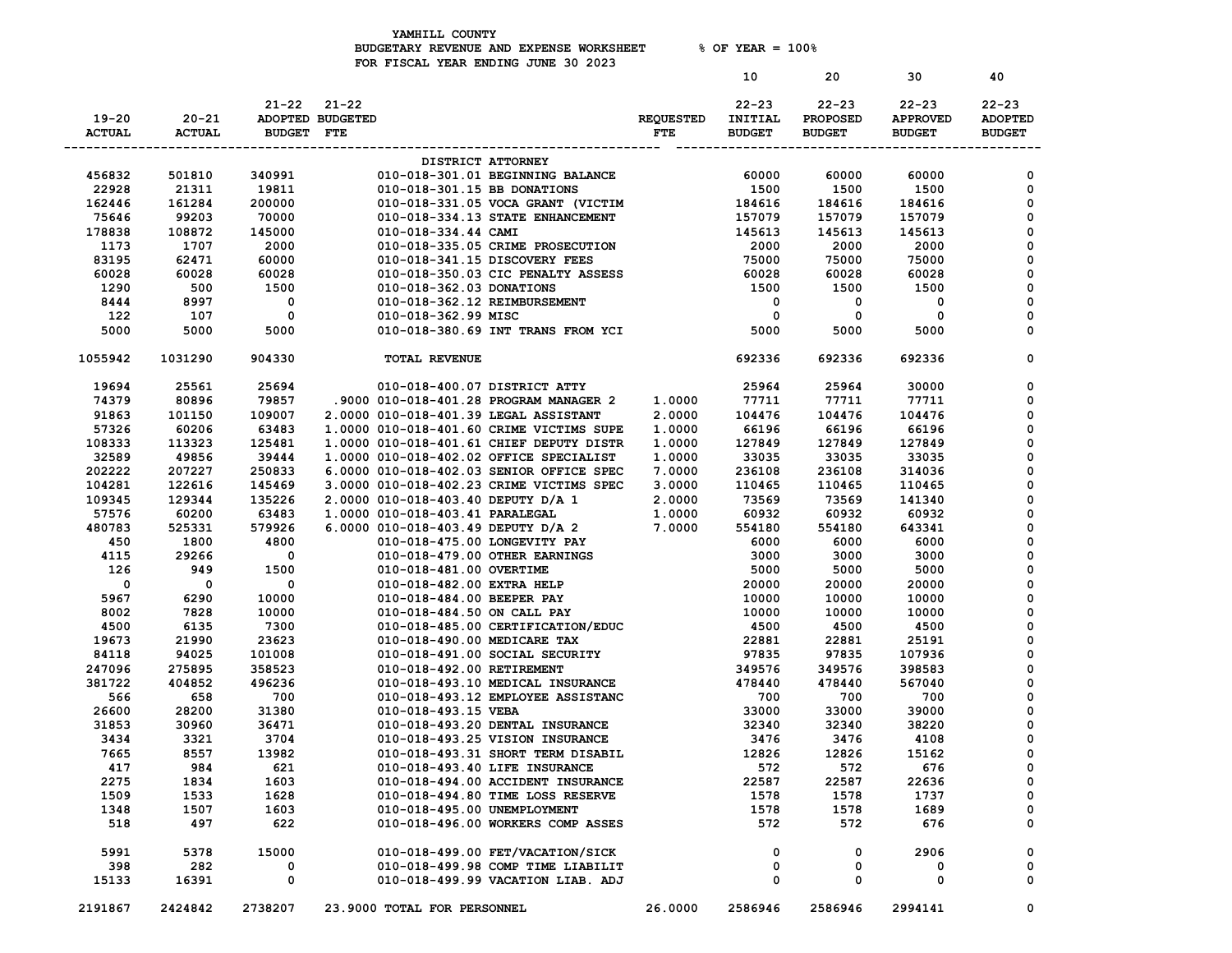| YAMHILL COUNTY                          |                       |    |    |    |
|-----------------------------------------|-----------------------|----|----|----|
| BUDGETARY REVENUE AND EXPENSE WORKSHEET | $8$ OF YEAR = $100\%$ |    |    |    |
| FOR FISCAL YEAR ENDING JUNE 30 2023     |                       |    |    |    |
|                                         | 1 ດ                   | 20 | 30 | 40 |

| $19 - 20$     | $20 - 21$     | $21 - 22$                | $21 - 22$                             |                                   |                                | $22 - 23$                       | $22 - 23$                        | $22 - 23$<br><b>APPROVED</b> | $22 - 23$<br><b>ADOPTED</b> |
|---------------|---------------|--------------------------|---------------------------------------|-----------------------------------|--------------------------------|---------------------------------|----------------------------------|------------------------------|-----------------------------|
| <b>ACTUAL</b> | <b>ACTUAL</b> |                          | ADOPTED BUDGETED<br><b>BUDGET FTE</b> |                                   | <b>REQUESTED</b><br><b>FTE</b> | <b>INITIAL</b><br><b>BUDGET</b> | <b>PROPOSED</b><br><b>BUDGET</b> | <b>BUDGET</b>                | <b>BUDGET</b>               |
|               |               |                          |                                       |                                   |                                |                                 |                                  |                              |                             |
|               |               |                          |                                       |                                   |                                |                                 |                                  |                              |                             |
| 21740         | 19515         | 25000                    |                                       | 010-018-510.01 CENTRAL SUPPLIES   |                                | 25000                           | 25000                            | 25000                        | 0                           |
| 17595         | 29437         | 12400                    |                                       | 010-018-513.03 PUBLICATIONS & DUE |                                | 20000                           | 20000                            | 20000                        | 0                           |
| 25153         | 27183         | 21595                    | 010-018-513.06 SOFTWARE               |                                   |                                | 26595                           | 26595                            | 26595                        | 0                           |
| 1777          | $\Omega$      | 3000                     |                                       | 010-018-543.01 DEPT. EQUIPMENT    |                                | $\mathbf 0$                     | $\Omega$                         | 0                            | $\mathbf 0$                 |
| 49            | 0             | 900                      |                                       | 010-018-583.02 DATA PROCESSING SU |                                | 900                             | 900                              | 900                          | 0                           |
| $\mathbf 0$   | 55            | 2000                     |                                       | 010-018-610.01 PROFESSIONAL SERVI |                                | 3000                            | 3000                             | 3000                         | 0                           |
| 1632          | 1618          | 1688                     | 010-018-611.01 AUDIT                  |                                   |                                | 1792                            | 1792                             | 1792                         | 0                           |
| $430 -$       | $\mathbf{0}$  | 5000                     |                                       | 010-018-611.02 CONTRACT SERVICES  |                                | 5000                            | 5000                             | 5000                         | 0                           |
| 15627         | 3976          | 13100                    |                                       | 010-018-612.02 SCHOOLS AND CONFER |                                | 13825                           | 13825                            | 13825                        | 0                           |
| 2216          | 3182          | 937                      | 010-018-620.01 TELEPHONE              |                                   |                                | 2000                            | 2000                             | 2000                         | 0                           |
| 0             | 21            | $\Omega$                 | 010-018-621.01 POSTAGE                |                                   |                                | 150                             | 150                              | 150                          | 0                           |
| 8973          | 1527          | 15000                    |                                       | 010-018-630.01 TRAVEL EXPENSE     |                                | 20000                           | 20000                            | 20000                        | 0                           |
| 653           | 804           | 1000                     | 010-018-640.01 ADVERTISING            |                                   |                                | 2500                            | 2500                             | 2500                         | 0                           |
| 1727          | 931           | 2000                     |                                       | 010-018-683.01 COPY MACHINES/MAIN |                                | 3000                            | 3000                             | 3000                         | 0                           |
| 524           | 382           | 34000                    |                                       | 010-018-683.07 SOFTWARE LIC AND M |                                | 3400                            | 3400                             | 3400                         | 0                           |
| 255           | 0             | 500                      |                                       | 010-018-691.01 ASSOC MEMBERSHIPS  |                                | 1500                            | 1500                             | 1500                         | 0                           |
| 3454          | 2002          | 7500                     | 010-018-695.02 WITNESS FEES           |                                   |                                | 9445                            | 9445                             | 9445                         | 0                           |
| 4198          | 4059          | 25000                    |                                       | 010-018-695.03 TRIALS AND APPEALS |                                | 25000                           | 25000                            | 25000                        | 0                           |
| 0             | $\Omega$      | 0                        |                                       | 010-018-695.09 MISC LEGAL FEES    |                                | 2000                            | 2000                             | 2000                         | 0                           |
| $\mathbf 0$   | 0             | $\mathbf 0$              |                                       | 010-018-695.15 EMERGENCY EXP      |                                | 1500                            | 1500                             | 1500                         | 0                           |
| 9415          | 10712         | 0                        | 010-018-695.17 CAMI WITNESS           |                                   |                                | 9134                            | 9134                             | 9134                         | 0                           |
| 3131          | 6361          | $\mathbf 0$              |                                       | 010-018-695.18 CAMI TRAINING      |                                | 9014                            | 9014                             | 9014                         | 0                           |
| 117943        | 133469        | 145000                   |                                       | 010-018-695.22 CHILD ABUSE PROGRA |                                | 127015                          | 127015                           | 127015                       | 0                           |
| 1135          | 1749          | 1000                     |                                       | 010-018-699.01 OTHER EXPENSE      |                                | 1000                            | 1000                             | 1000                         | 0                           |
| 2906          | 1174          | 2000                     |                                       | 010-018-699.28 COURTHOUSE DOG EXP |                                | 2000                            | 2000                             | 2000                         | 0                           |
| 0             | $\mathbf 0$   | 1500                     |                                       | 010-018-710.01 RECORDS MANAGEMENT |                                | 1500                            | 1500                             | 1500                         | 0                           |
| 36307         | 6363          | 11491                    | 010-018-720.99 MISC. GRANTS           |                                   |                                | 17681                           | 17681                            | 17681                        | 0                           |
| 51446         | 51446         | 70602                    |                                       | 010-018-780.01 BUILDING RESERVE   |                                | 71975                           | 71975                            | 71975                        | 0                           |
| 16622         | 13935         | 13707                    |                                       | 010-018-780.04 INTERNAL TELECOMMU |                                | 14619                           | 14619                            | 14619                        | 0                           |
| $\Omega$      | $\Omega$      | 550                      | 010-018-780.05 MOTOR POOL             |                                   |                                | 550                             | 550                              | 550                          | 0                           |
| 16994         | 20703         | 15425                    |                                       | 010-018-780.06 EQUIPMENT REPLACEM |                                | 14112                           | 14112                            | 14112                        | 0                           |
| 0             | 0             | 50                       |                                       | 010-018-780.09 MANUAL CHECK CHARG |                                | 50                              | 50                               | 50                           | 0                           |
| $\mathbf 0$   | 259           | $\overline{\phantom{0}}$ |                                       | 010-018-780.15 COMPUTER SERVICES  |                                | $\mathbf{o}$                    | $\mathbf 0$                      | $\mathbf 0$                  | 0                           |
| 450           | 650           | 1000                     |                                       | 010-018-780.43 CO INT TRNSFR TO S |                                | 6000                            | 6000                             | 6000                         | 0                           |
| 4295-         | 4632          | $\mathbf 0$              |                                       | 010-018-780.44 CO INT PEL RESERVE |                                | 0                               | 0                                | 0                            | 0                           |
| 3727          | 4666          | 4709                     |                                       | 010-018-780.54 TELECOMM PER CALL  |                                | 4260                            | 4260                             | 4260                         | 0                           |
|               |               |                          |                                       |                                   |                                |                                 |                                  |                              |                             |
| 360924        | 350811        | 437654                   |                                       | TOTAL FOR MATERIALS & SERVICES    |                                | 445517                          | 445517                           | 445517                       | $\mathbf 0$                 |
|               |               |                          |                                       |                                   |                                |                                 |                                  |                              |                             |
| 9208          | 0             | 35000                    |                                       | 010-018-800.01 OFFICE FURNITURE   |                                | 5000                            | 5000                             | 5000                         | 0                           |
| 5000          | $\Omega$      | 35000                    |                                       |                                   |                                | 5000                            | 5000                             |                              | $\mathbf 0$                 |
|               |               |                          |                                       | 010-018-800.02 OFFICE EQUIPMENT   |                                |                                 |                                  | 5000                         |                             |
| 5000          | 0             | 35000                    |                                       | 010-018-801.04 DP EQUIP PURCHASE  |                                | 5000                            | 5000                             | 5000                         | 0                           |
|               |               |                          |                                       |                                   |                                |                                 |                                  |                              |                             |
| 19208         | $\mathbf 0$   | 105000                   | TOTAL FOR CAPITAL                     |                                   |                                | 15000                           | 15000                            | 15000                        | $\mathbf 0$                 |
|               |               |                          |                                       |                                   |                                |                                 |                                  |                              |                             |
|               |               |                          |                                       |                                   |                                |                                 |                                  |                              |                             |
| 2571999       | 2775653       | 3280861                  | 23.9000 TOTAL EXPENSES                | DISTRICT ATTORNEY                 | 26.0000                        | 3047463                         | 3047463                          | 3454658                      | 0                           |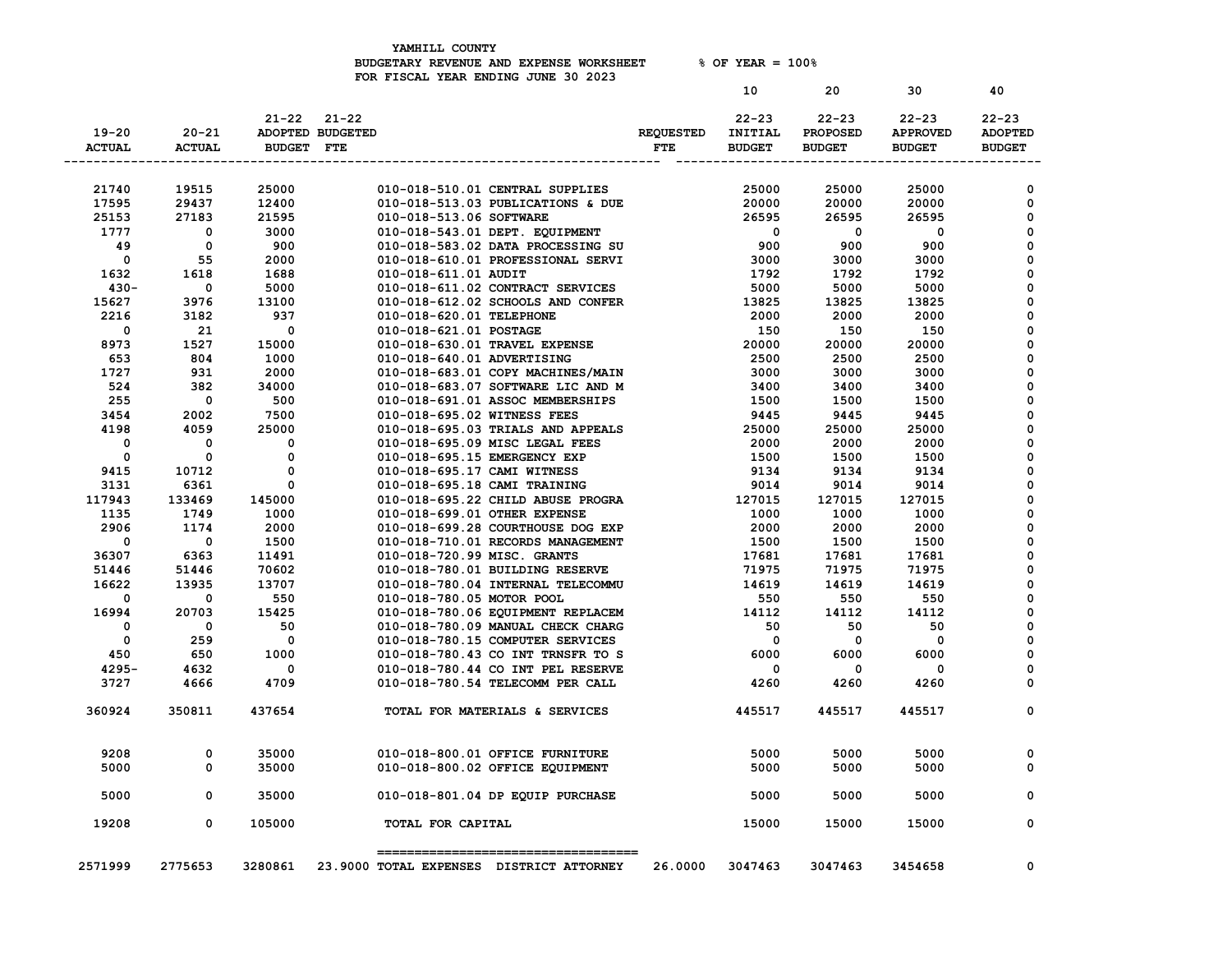|               |                          |                         |                          |                                   |                  | 10            | 20              | 30              | 40             |
|---------------|--------------------------|-------------------------|--------------------------|-----------------------------------|------------------|---------------|-----------------|-----------------|----------------|
|               |                          | $21 - 22$               | $21 - 22$                |                                   |                  | $22 - 23$     | $22 - 23$       | $22 - 23$       | $22 - 23$      |
| $19 - 20$     | $20 - 21$                |                         | ADOPTED BUDGETED         |                                   | <b>REQUESTED</b> | INITIAL       | <b>PROPOSED</b> | <b>APPROVED</b> | <b>ADOPTED</b> |
|               | <b>ACTUAL</b>            | <b>BUDGET</b>           | FTE                      |                                   | FTE              | <b>BUDGET</b> | <b>BUDGET</b>   | <b>BUDGET</b>   | <b>BUDGET</b>  |
| <b>ACTUAL</b> |                          |                         |                          |                                   |                  |               |                 |                 |                |
|               |                          |                         | PLANNING                 |                                   |                  |               |                 |                 |                |
| 1985768       | 1990490                  | 1832620                 |                          | 010-020-301.01 BEGINNING BALANCE  |                  | 1447846       | 1447846         | 1447846         | 0              |
| 454875        | 516880                   | 400000                  |                          | 010-020-322.10 BUILDING PERMITS   |                  | 400000        | 400000          | 400000          | 0              |
| 110935        | 135780                   | 100800                  |                          | 010-020-322.11 COMMERCIAL PLUMBIN |                  | 91000         | 91000           | 91000           | 0              |
| 70387         | 75581                    | 68000                   |                          | 010-020-322.12 MECHANICAL PERMITS |                  | 72000         | 72000           | 72000           | $\mathbf 0$    |
| 14305         | 9817                     | 10000                   |                          | 010-020-322.13 MOBILE HOME PERMIT |                  | 10000         | 10000           | 10000           | 0              |
| 294437        | 296152                   | 260000                  |                          | 010-020-322.14 ELECTRICAL PERMITS |                  | 350000        | 350000          | 350000          | $\Omega$       |
| 1466          | 5897                     | 5000                    |                          | 010-020-322.17 ELEC INDUSTRIAL IN |                  | 5000          | 5000            | 5000            | 0              |
| 513           | 52                       | 640                     |                          | 010-020-322.18 RE-INSPECTION FEE  |                  | 600           | 600             | 600             | 0              |
| 1770          | 5824                     | 3800                    |                          | 010-020-322.25 ZONING COMPLIANCE  |                  | 4000          | 4000            | 4000            | 0              |
| 98050         | 78092                    | 72000                   |                          | 010-020-322.26 SEPTIC PERMIT      |                  | 75000         | 75000           | 75000           | $\mathbf 0$    |
| $\mathbf 0$   | $\overline{\phantom{0}}$ | 500                     |                          | 010-020-335.23 BUILDING INSPECTIO |                  | 400           | 400             | 400             | 0              |
| 116           | 15                       | 100                     |                          | 010-020-341.03 MAP & PUBLICATIONS |                  | 100           | 100             | 100             | 0              |
| 52162         | 50975                    | 42000                   |                          | 010-020-341.16 AGENCY SIGN OFF    |                  | 47000         | 47000           | 47000           | 0              |
| 1420          | 1660                     | 1200                    |                          | 010-020-341.18 MICROFILM FEE      |                  | 1600          | 1600            | 1600            | 0              |
| 8051          | 6599                     | 6400                    |                          | 010-020-341.19 BLDG INSPECTION FE |                  | 8600          | 8600            | 8600            | 0              |
| 3081          | 2722                     | 3000                    |                          | 010-020-341.21 DEMOLITION PERMIT  |                  | 3000          | 3000            | 3000            | 0              |
| $\mathbf{o}$  | 241                      | 200                     |                          | 010-020-341.25 INVESTIGATION FEE  |                  | 500           | 500             | 500             | 0              |
| 3900          | 3100                     | 2000                    |                          | 010-020-341.51 OLCC WINERY PROCES |                  | 3000          | 3000            | 3000            | 0              |
| $\mathbf 0$   | $\overline{\mathbf{0}}$  | 1000                    | 010-020-341.99 MISC      |                                   |                  | 500           | 500             | 500             | 0              |
| 3027          | 3027                     | 1800                    |                          | 010-020-345.01 ZONE CHANGE        |                  | 500           | 500             | 500             | $\mathbf 0$    |
| 89173         | 114354                   | 90500                   |                          | 010-020-345.02 CONDITIONAL USE    |                  | 85000         | 85000           | 85000           | 0              |
| 45736         | 35466                    | 40000                   |                          | 010-020-345.03 PARTITIONS/SUB-DIV |                  | 40000         | 40000           | 40000           | 0              |
| 336748        | 369868                   | 345460                  |                          | 010-020-345.04 PLAN CHECKS-BUILDI |                  | 363800        | 363800          | 363800          | 0              |
| 63223         | 64747                    | 65000                   |                          | 010-020-345.05 APPLICATIONS MISC  |                  | 70000         | 70000           | 70000           | 0              |
| 114163        | 125108                   | 108000                  |                          | 010-020-345.06 STATE SURCHARGE    |                  | 110000        | 110000          | 110000          | 0              |
| $\mathbf{o}$  | 24540                    | 9000                    |                          | 010-020-345.07 C-PLAN/ZONE CHANGE |                  | 12000         | 12000           | 12000           | 0              |
| 3146          | 6444                     | 3000                    | 010-020-345.08 VARIANCE  |                                   |                  | 5200          | 5200            | 5200            | 0              |
| 10141         | 14280                    | 10000                   |                          | 010-020-345.13 PLAN CHECKS-ELECTR |                  | 14000         | 14000           | 14000           | 0              |
| 1440          | 990                      | 1080                    |                          | 010-020-345.14 STATE MB HM FEES   |                  | 1080          | 1080            | 1080            | 0              |
| $201 -$       | $\mathbf{0}$             | 400                     |                          | 010-020-345.15 ASSESSOR SURCHARGE |                  | 400           | 400             | 400             | 0              |
| 15220         | 22081                    | 15200                   |                          | 010-020-345.16 ADMIN SURCHARGE PL |                  | 15200         | 15200           | 15200           | 0              |
| 32147         | 31715                    | 19200                   |                          | 010-020-345.17 DWELLING CLASS APP |                  | 54000         | 54000           | 54000           | 0              |
| 2500          | 1750                     | 2500                    |                          | 010-020-345.18 APPEAL/HEARING     |                  | 2500          | 2500            | 2500            | 0              |
| 9412          | 9614                     | 9800                    |                          | 010-020-345.19 SYS DEV SURCHARGE  |                  | 7200          | 7200            | 7200            | 0              |
| 6300          | 4875                     | 6000                    |                          | 010-020-345.21 STATE INSPECTION F |                  | 2000          | 2000            | 2000            | 0              |
| 67757         | 48494                    | 50000                   | 010-020-346.62 SITE INSP |                                   |                  | 63000         | 63000           | 63000           | 0              |
| 3111          | 1390                     | 2480                    |                          | 010-020-346.63 SEPTIC REVIEW & IN |                  | 1000          | 1000            | 1000            | 0              |
| 37100         | 31700                    | 30560                   |                          | 010-020-346.65 DEQ SURCHARGE      |                  | 35000         | 35000           | 35000           | 0              |
| 32451         | 37601                    | 36400                   |                          | 010-020-346.66 AUTHORIZATION      |                  | 30000         | 30000           | 30000           | 0              |
| 12921         | 14322                    | 14000                   |                          | 010-020-346.68 EXISTING SEPTIC SY |                  | 4000          | 4000            | 4000            | 0              |
| 2121          | 1429                     | 1500                    | 010-020-362.11 COPIES    |                                   |                  | 3000          | 3000            | 3000            | 0              |
| 3577          | 3400                     | 500                     |                          | 010-020-362.12 REIMBURSEMENT      |                  | 400           | 400             | 400             | 0              |
| 215           | 407                      | $\overline{\mathbf{0}}$ |                          | 010-020-380.01 CO INT REVENUE     |                  | $\mathbf 0$   | $\mathbf 0$     | $\mathbf 0$     | 0              |
| $\mathbf 0$   | $\mathbf 0$              | 300                     |                          | 010-020-380.65 INT TFR FR SURVEYO |                  | 300           | 300             | 300             | $\Omega$       |
| 3992664       | 4147479                  | 3671940                 | <b>TOTAL REVENUE</b>     |                                   |                  | 3439726       | 3439726         | 3439726         | $\mathbf 0$    |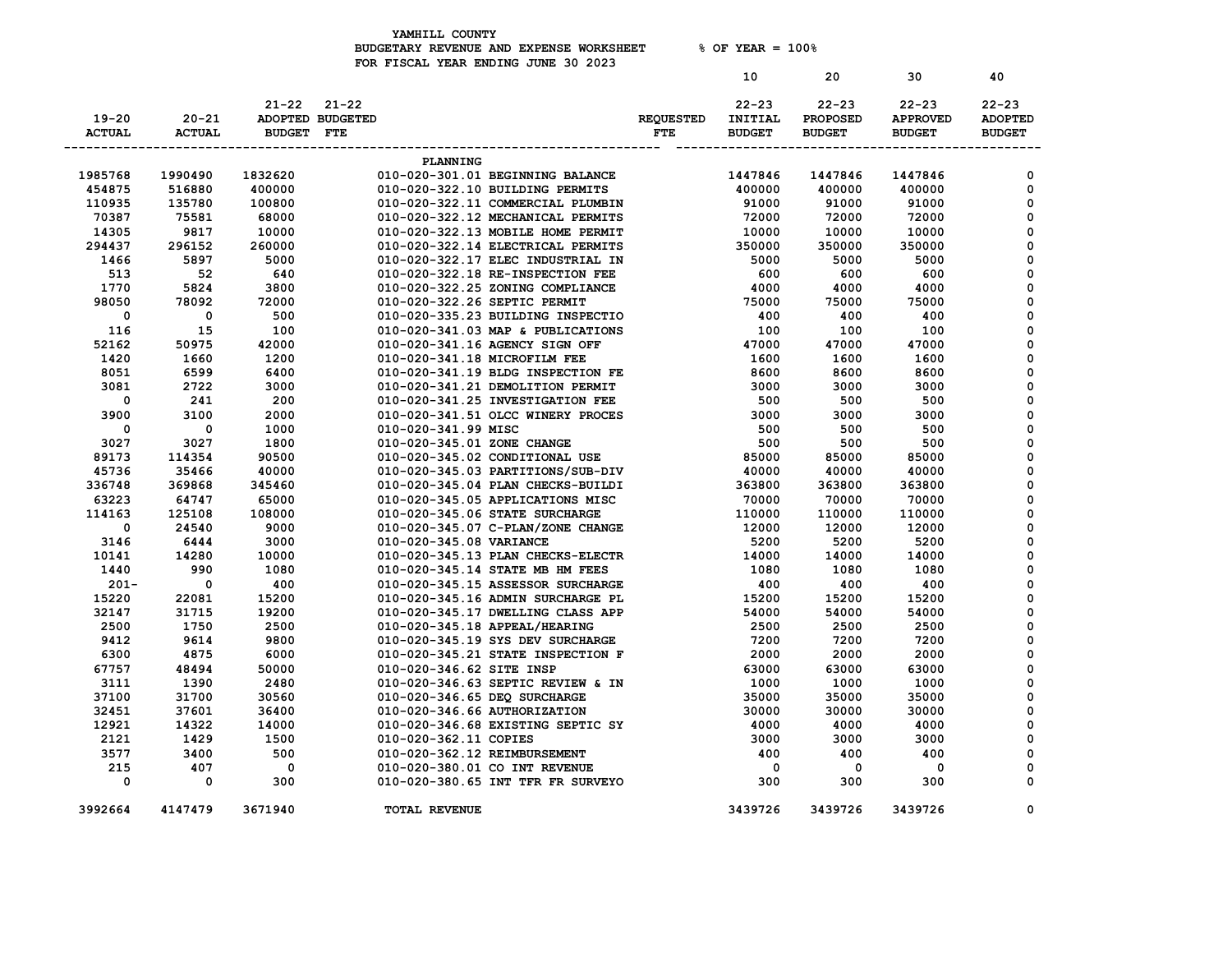|                  |                  |                  |                  |                                      |                                                                                     |                  | 10               | 20              | 30               | 40             |
|------------------|------------------|------------------|------------------|--------------------------------------|-------------------------------------------------------------------------------------|------------------|------------------|-----------------|------------------|----------------|
|                  |                  | $21 - 22$        | $21 - 22$        |                                      |                                                                                     |                  | $22 - 23$        | $22 - 23$       | $22 - 23$        | $22 - 23$      |
| $19 - 20$        | $20 - 21$        |                  | ADOPTED BUDGETED |                                      |                                                                                     | <b>REQUESTED</b> | <b>INITIAL</b>   | <b>PROPOSED</b> | <b>APPROVED</b>  | <b>ADOPTED</b> |
| <b>ACTUAL</b>    | <b>ACTUAL</b>    | <b>BUDGET</b>    | FTE              |                                      |                                                                                     | FTE              | <b>BUDGET</b>    | <b>BUDGET</b>   | <b>BUDGET</b>    | <b>BUDGET</b>  |
|                  |                  |                  |                  |                                      |                                                                                     |                  |                  |                 |                  |                |
| 90038            | 97128            | 105511           |                  |                                      | .9000 010-020-401.23 PLANNING DIRECTOR                                              | .9000            | 111842           | 111842          | 111842           | 0              |
| 45406            | 1010             | $\mathbf 0$      |                  |                                      | 010-020-401.26 OFFICE ADMINISTRAT                                                   |                  | 0                | $\mathbf 0$     | 0                | 0              |
| 0                | 33325            | 35906            |                  |                                      | .5000 010-020-401.32 MANAGEMENT ANALYST                                             | .5000            | 36983            | 36983           | 36983            | 0              |
| $\mathbf 0$      | 48880            | 57141            |                  |                                      | .9000 010-020-401.46 SR OFFICE ADMINIST                                             | .9000            | 61364            | 61364           | 61364            | 0              |
| 22929            | 29157            | 34230            |                  |                                      | 1.0000 010-020-402.02 OFFICE SPECIALIST                                             |                  | 37144            | 37144           | 0                | 0              |
| 59271<br>68858   | 67160            | 34683<br>87082   |                  |                                      | .7500 010-020-402.03 SENIOR OFFICE SPEC<br>1.0000 010-020-403.05 ASSISTANT BLDG OFF | 1.7500           | 37476<br>92955   | 37476<br>92955  | 74620<br>92955   | 0<br>0         |
| 31371            | 79476<br>44085   | $\mathbf 0$      |                  |                                      | 010-020-403.10 ASSISTANT PLANNER                                                    | 1.0000           | 0                | $\mathbf 0$     | 0                | 0              |
| 92678            | 7530             | 58236            |                  | 1.0000 010-020-403.11 ASSOC PLANNER  |                                                                                     | 2.0000           | 122604           | 122604          | 122604           | 0              |
| $\mathbf 0$      | 94636            | 111039           |                  |                                      | 1.6000 010-020-403.12 SENIOR PLANNER                                                | 1.0000           | 71049            | 71049           | 71049            | 0              |
| 48230            | 1071             | 39893            |                  | 1.0000 010-020-403.13 BLDG INSP ASST |                                                                                     | 1.0000           | 43192            | 43192           | 43192            | 0              |
| 23044            | 56205            | $\mathbf{o}$     |                  |                                      | 010-020-403.14 BLDG INSPECTOR 1                                                     |                  | 0                | $\mathbf 0$     | 0                | 0              |
| 75226            | 85580            | 90247            |                  | 1.0000 010-020-403.16 BLDG OFFICIAL  |                                                                                     | 1.0000           | 92955            | 92955           | 92955            | 0              |
| $\mathbf{o}$     | 52963            | 64141            |                  |                                      | 1.0000 010-020-403.17 SR BLDG INSPECTOR                                             | 1.0000           | 66065            | 66065           | 66065            | 0              |
| 250845           | 248495           | 304119           |                  |                                      | 5.0000 010-020-403.26 BLDG INSPECTOR 3                                              | 4.0000           | 322077           | 322077          | 322077           | 0              |
| 55090            | 24753            | 26476            |                  |                                      | .4000 010-020-406.02 ENV HEALTH SPEC 2                                              | .4000            | 28420            | 28420           | 28420            | 0              |
| 51717            | 64512            | 68980            |                  |                                      | 1.0000 010-020-406.03 ENV HEALTH SPEC 3                                             | 1.0000           | 76990            | 76990           | 76990            | 0              |
| 1200             | 600              | 450              |                  | 010-020-475.00 LONGEVITY PAY         |                                                                                     |                  | 2100             | 2100            | 2100             | 0              |
| 7379             | 30431            | 20000            |                  |                                      | 010-020-479.00 OTHER EARNINGS                                                       |                  | 20000            | 20000           | 20000            | 0              |
| 248              | 713              | 500              |                  | 010-020-480.00 EXTRA HOURS           |                                                                                     |                  | 500              | 500             | 500              | 0              |
| 9913             | 785              | 15000            |                  | 010-020-481.00 OVERTIME              |                                                                                     |                  | 15000            | 15000           | 15000            | 0              |
| 57256            | 15443            | 155000           |                  | 010-020-482.00 EXTRA HELP            |                                                                                     |                  | 175000           | 175000          | 175000           | 0              |
| 14610            | 15758            | 18678            |                  | 010-020-490.00 MEDICARE TAX          |                                                                                     |                  | 20867            | 20867           | 20867            | 0              |
| 62466            | 67373            | 79864            |                  | 010-020-492.00 RETIREMENT            | 010-020-491.00 SOCIAL SECURITY                                                      |                  | 86377            | 86377<br>256963 | 86377            | 0<br>0         |
| 161032<br>251155 | 207337<br>294288 | 239444<br>280169 |                  |                                      | 010-020-493.10 MEDICAL INSURANCE                                                    |                  | 256963<br>364368 | 364368          | 256963<br>364368 | 0              |
| 394              | 474              | 500              |                  |                                      | 010-020-493.12 EMPLOYEE ASSISTANC                                                   |                  | 500              | 500             | 500              | 0              |
| 17160            | 18540            | 18540            |                  | 010-020-493.15 VEBA                  |                                                                                     |                  | 26175            | 26175           | 26175            | 0              |
| 15618            | 18513            | 24493            |                  |                                      | 010-020-493.20 DENTAL INSURANCE                                                     |                  | 24182            | 24182           | 24182            | 0              |
| 2214             | 2376             | 2488             |                  |                                      | 010-020-493.25 VISION INSURANCE                                                     |                  | 2600             | 2600            | 2600             | 0              |
| 5029             | 6181             | 19316            |                  |                                      | 010-020-493.31 SHORT TERM DISABIL                                                   |                  | 20867            | 20867           | 20867            | $\mathbf 0$    |
| 275              | 683              | 418              |                  |                                      | 010-020-493.40 LIFE INSURANCE                                                       |                  | 428              | 428             | 428              | 0              |
| 9862             | 8871             | 24000            |                  |                                      | 010-020-494.00 ACCIDENT INSURANCE                                                   |                  | 24000            | 24000           | 24000            | 0              |
| 1036             | 1098             | 1289             |                  |                                      | 010-020-494.80 TIME LOSS RESERVE                                                    |                  | 1394             | 1394            | 1394             | 0              |
| 1015             | 1098             | 1289             |                  | 010-020-495.00 UNEMPLOYMENT          |                                                                                     |                  | 1394             | 1394            | 1394             | 0              |
| 348              | 334              | 780              |                  |                                      | 010-020-496.00 WORKERS COMP ASSES                                                   |                  | 428              | 428             | 428              | 0              |
| 25517            | 14279            | 30000            |                  |                                      | 010-020-499.00 FET/VACATION/SICK                                                    |                  | 30000            | 30000           | 30000            | 0              |
| $1820 -$         | 116              | 1000             |                  |                                      | 010-020-499.98 COMP TIME LIABILIT                                                   |                  | 1000             | 1000            | 1000             | 0              |
| 2531             | 8275             | 20500            |                  |                                      | 010-020-499.99 VACATION LIAB. ADJ                                                   |                  | 20000            | 20000           | 20000            | $\Omega$       |
| 1559141          | 1749532          | 2071402          |                  | 17.0500 TOTAL FOR PERSONNEL          |                                                                                     | 16.4500          | 2295259          | 2295259         | 2295259          | 0              |
| 7248             | 5618             | 10000            |                  |                                      | 010-020-510.01 CENTRAL SUPPLIES                                                     |                  | 10000            | 10000           | 10000            | $\mathbf 0$    |
| 0                | U                | 100              |                  |                                      | 010-020-510.02 PHOTO SUPPLIES                                                       |                  | 100              | 100             | 100              | 0              |
| 104              | 0                | 5000             |                  |                                      | 010-020-511.14 COMPUTER SUPPLIES                                                    |                  | 5000             | 5000            | 5000             | 0              |
| 3968             | 3349             | 5000             |                  | 010-020-511.16 PRINTING              |                                                                                     |                  | 6000             | 6000            | 6000             | 0              |
| 0                | 0                | 2000             |                  |                                      | 010-020-513.03 PUBLICATIONS & DUE                                                   |                  | 2000             | 2000            | 2000             | 0              |
| 0                | 132              | 2000             |                  | 010-020-513.06 SOFTWARE              |                                                                                     |                  | 2000             | 2000            | 2000             | 0              |
| 159              | 0                | 2400             |                  |                                      | 010-020-543.01 DEPARTMENT EQUIPME                                                   |                  | 2400             | 2400            | 2400             | 0              |
| 1177             | 0                | 0                |                  |                                      | 010-020-610.01 PROFESSIONAL SERVI                                                   |                  | 25000            | 25000           | 25000            | 0              |
| 1307             | 1306             | 1363             |                  | 010-020-611.01 AUDIT                 |                                                                                     |                  | 1491             | 1491            | 1491             | 0              |
| 0                | 206              | 5500             |                  |                                      | 010-020-611.03 JANITORIAL CONTRAC                                                   |                  | 500              | 500             | 500              | 0              |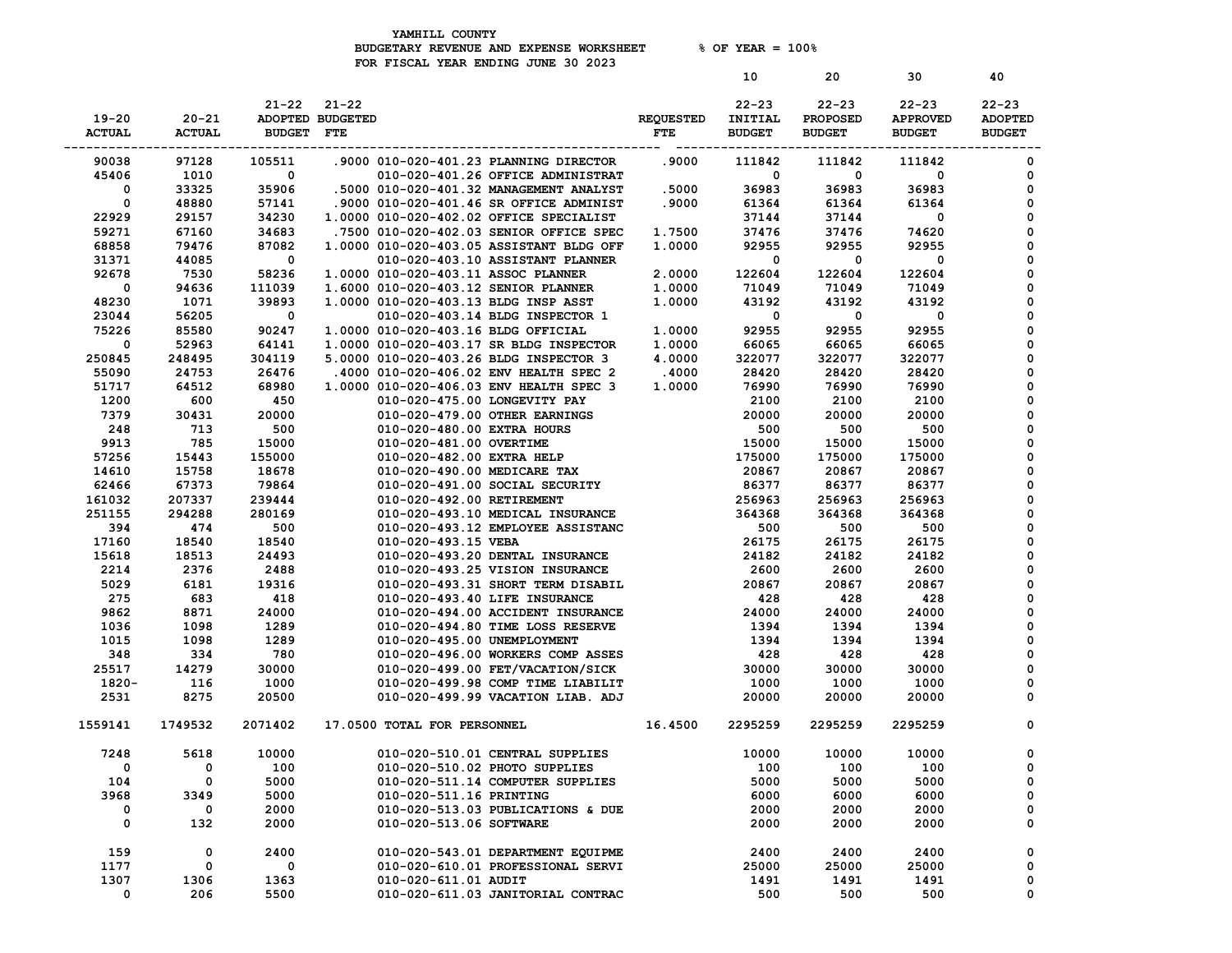|                            |                         |                          |                                                    | FOR FISCAL IEAR ENDING JONE 30 Z0Z3 |                                | 10                                    | 20                                            | 30                                            | 40                                           |
|----------------------------|-------------------------|--------------------------|----------------------------------------------------|-------------------------------------|--------------------------------|---------------------------------------|-----------------------------------------------|-----------------------------------------------|----------------------------------------------|
| $19 - 20$<br><b>ACTUAL</b> | 20-21<br><b>ACTUAL</b>  | $21 - 22$                | $21 - 22$<br>ADOPTED BUDGETED<br><b>BUDGET FTE</b> |                                     | <b>REOUESTED</b><br><b>FTE</b> | $22 - 23$<br>INITIAL<br><b>BUDGET</b> | $22 - 23$<br><b>PROPOSED</b><br><b>BUDGET</b> | $22 - 23$<br><b>APPROVED</b><br><b>BUDGET</b> | $22 - 23$<br><b>ADOPTED</b><br><b>BUDGET</b> |
| 41983                      | 48814                   | 47356                    |                                                    | 010-020-611.05 GIS SERVICES         |                                | 50198                                 | 50198                                         | 50198                                         | 0                                            |
| 4018                       | 3541                    | 9000                     |                                                    | 010-020-612.02 SCHOOLS AND CONFER   |                                | 9000                                  | 9000                                          | 9000                                          | 0                                            |
| 133                        | 170                     | 1000                     |                                                    | 010-020-615.03 PLANNING COMM        |                                | 1000                                  | 1000                                          | 1000                                          | 0                                            |
| 4068                       | 8083                    | 6400                     | 010-020-620.01 TELEPHONE                           |                                     |                                | 7000                                  | 7000                                          | 7000                                          | $\mathbf 0$                                  |
| 176                        | 93                      | 150                      | 010-020-621.01 POSTAGE                             |                                     |                                | 200                                   | 200                                           | 200                                           | $\mathbf 0$                                  |
| 1595                       | 50                      | 3300                     |                                                    | 010-020-630.01 TRAVEL EXPENSE       |                                | 3300                                  | 3300                                          | 3300                                          | $\mathsf{o}\xspace$                          |
| 17628                      | 15365                   | 20000                    |                                                    | 010-020-640.01 ADVERTISING          |                                | 20000                                 | 20000                                         | 20000                                         | 0                                            |
| 5186                       | 5399                    | 5000                     |                                                    | 010-020-683.01 COPY MACHINES/MAIN   |                                | 5000                                  | 5000                                          | 5000                                          | $\mathbf{o}$                                 |
| 449                        | $\overline{\mathbf{0}}$ | 1000                     |                                                    | 010-020-683.02 DP EQUIP MAINT       |                                | 1000                                  | 1000                                          | 1000                                          | $\mathbf 0$                                  |
| 6496                       | 7100                    | 12000                    |                                                    | 010-020-683.07 SOFTWARE LIC AND M   |                                | 12000                                 | 12000                                         | 12000                                         | $\pmb{0}$                                    |
| 500                        | 500                     | 500                      |                                                    | 010-020-683.08 SW LIC/SUP-OPERATI   |                                | 500                                   | 500                                           | 500                                           | 0                                            |
| 1753                       | 1882                    | 1500                     |                                                    | 010-020-691.01 ASSOC MEMBERSHIPS    |                                | 2000                                  | 2000                                          | 2000                                          | 0                                            |
| 2103                       | 51                      | 400                      |                                                    | 010-020-699.01 OTHER EXPENSE        |                                | 500                                   | 500                                           | 500                                           | $\mathbf 0$                                  |
| 32868                      | 50254                   | 48000                    |                                                    | 010-020-699.08 BANK SERVICE CHARG   |                                | 50000                                 | 50000                                         | 50000                                         | 0                                            |
| 37200                      | 31700                   | 30560                    |                                                    | 010-020-730.01 DEO SURCHARGE        |                                | 35000                                 | 35000                                         | 35000                                         | 0                                            |
| 114305                     | 125275                  | 108000                   |                                                    | 010-020-730.04 BLDG PERMIT FEES     |                                | 110000                                | 110000                                        | 110000                                        | 0                                            |
| 13265                      | 60139                   | 35000                    |                                                    | 010-020-730.05 CITY BLDG PMT FEES   |                                | 30000                                 | 30000                                         | 30000                                         | $\mathbf{o}$                                 |
| 1440                       | 990                     | 1080                     |                                                    | 010-020-730.13 MB HM FEE PAY-ST     |                                | 1080                                  | 1080                                          | 1080                                          | $\pmb{0}$                                    |
| 51153                      | 51153                   | 52148                    |                                                    | 010-020-780.01 BUILDING RESERVE     |                                | 53188                                 | 53188                                         | 53188                                         | 0                                            |
| 42070                      | 43957                   | 50245                    |                                                    | 010-020-780.03 ADMIN OVERHEAD       |                                | 60572                                 | 60572                                         | 60572                                         | 0                                            |
| 10564                      | 9037                    | 7929                     |                                                    | 010-020-780.04 INTERNAL TELECOMMU   |                                | 7676                                  | 7676                                          | 7676                                          | $\mathbf{o}$                                 |
| 47127                      | 50412                   | 85000                    | 010-020-780.05 MOTOR POOL                          |                                     |                                | 85000                                 | 85000                                         | 85000                                         | $\pmb{0}$                                    |
| 11869                      | 8924                    | 8376                     |                                                    | 010-020-780.06 EQUIPMENT REPLACEM   |                                | 7830                                  | 7830                                          | 7830                                          | 0                                            |
| 2000                       | 1000                    | $\overline{\phantom{0}}$ |                                                    | 010-020-780.07 CO INT TRNSFR TO G   |                                | $\overline{\phantom{0}}$              | $\overline{\mathbf{0}}$                       | $\overline{\mathbf{0}}$                       | $\pmb{0}$                                    |
| 4274                       | 1494                    | $\overline{\phantom{0}}$ |                                                    | 010-020-780.44 CO INT PEL RESERVE   |                                | 5000                                  | 5000                                          | 5000                                          | $\mathbf 0$                                  |
| 17600                      | 19721                   | 19492                    |                                                    | 010-020-780.46 CO INT NETWORK CHA   |                                | 17200                                 | 17200                                         | 17200                                         | 0                                            |
| 3228                       | 3495                    | 3854                     |                                                    | 010-020-780.54 TELECOMM PER CALL    |                                | 3227                                  | 3227                                          | 3227                                          | 0                                            |
| 489014                     | 559210                  | 590653                   |                                                    | TOTAL FOR MATERIALS & SERVICES      |                                | 631962                                | 631962                                        | 631962                                        | $\mathbf 0$                                  |
| 0                          | $^{\circ}$              | 1057241                  |                                                    | 010-020-990.01 ENDING BALANCE PLA   |                                | 562703                                | 562703                                        | 562703                                        | $\mathbf 0$                                  |
| $\mathbf 0$                | $\mathbf{o}$            | 1057241                  | TOTAL FOR 900-999                                  |                                     |                                | 562703                                | 562703                                        | 562703                                        | $\mathbf 0$                                  |
| 2048155                    | 2308742                 |                          | 3719296 17.0500 TOTAL EXPENSES PLANNING            |                                     | 16.4500                        | 3489924                               | 3489924                                       | 3489924                                       | $\mathbf 0$                                  |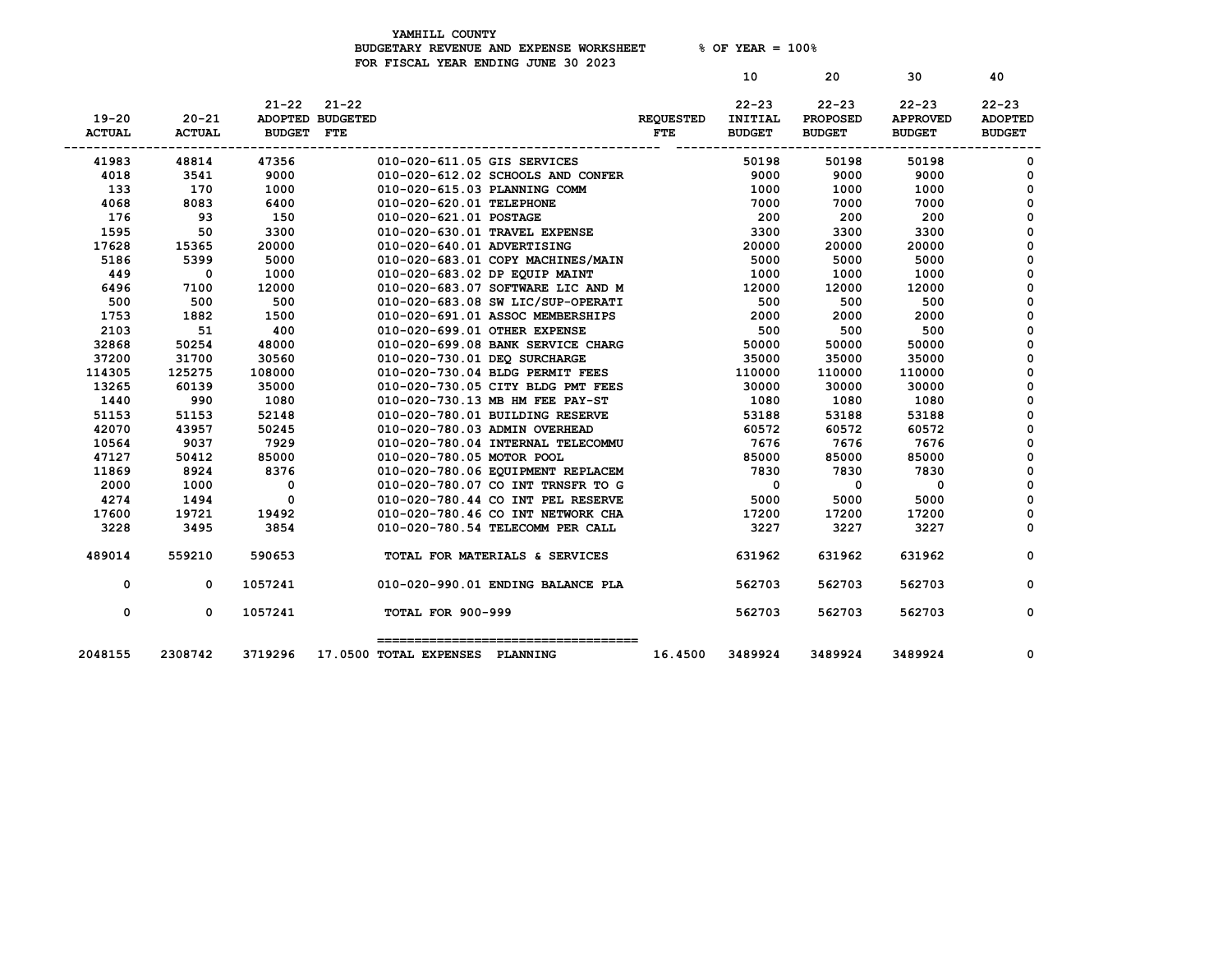|                         |                                             |                                | FOR FISCAL YEAR ENDING JUNE 30 2023                                   |                                |                                              |                                               |                                               |                                              |
|-------------------------|---------------------------------------------|--------------------------------|-----------------------------------------------------------------------|--------------------------------|----------------------------------------------|-----------------------------------------------|-----------------------------------------------|----------------------------------------------|
|                         |                                             |                                |                                                                       |                                | 10                                           | 20                                            | 30                                            | 40                                           |
| 19-20<br><b>ACTUAL</b>  | $20 - 21$<br><b>ACTUAL</b>                  | $21 - 22$<br><b>BUDGET FTE</b> | $21 - 22$<br>ADOPTED BUDGETED                                         | <b>REQUESTED</b><br><b>FTE</b> | $22 - 23$<br><b>INITIAL</b><br><b>BUDGET</b> | $22 - 23$<br><b>PROPOSED</b><br><b>BUDGET</b> | $22 - 23$<br><b>APPROVED</b><br><b>BUDGET</b> | $22 - 23$<br><b>ADOPTED</b><br><b>BUDGET</b> |
|                         |                                             |                                |                                                                       |                                |                                              |                                               |                                               |                                              |
| 33713                   | 98209                                       | 64154                          | <b>SURVEYOR</b><br>010-021-301.01 BEGINNING BALANCE                   |                                | 167699                                       | 167699                                        | 167699                                        | 0                                            |
| 40411                   | 70118                                       | 70150                          | 010-021-341.10 SURVEY FILING FEES                                     |                                | 70150                                        | 70150                                         | 70150                                         | 0                                            |
| 69304                   | 5563                                        | 4000                           | 010-021-341.11 PLAT CHECKS                                            |                                | 4000                                         | 4000                                          | 4000                                          | 0                                            |
| 1300                    | 300                                         | 1000                           | 010-021-341.50 ROAD VACATION                                          |                                | 1000                                         | 1000                                          | 1000                                          | 0                                            |
| $\overline{\mathbf{0}}$ | $\overline{\mathbf{0}}$                     | 300                            | 010-021-341.99 MISC                                                   |                                | 200                                          | 200                                           | 200                                           | 0                                            |
| 204                     | $\begin{matrix}0&&&100\ 14&&&0\end{matrix}$ |                                | 010-021-362.11 COPIES                                                 |                                | 100                                          | 100                                           | 100                                           | 0                                            |
| $\mathbf 0$             |                                             |                                | 010-021-362.12 REIMBURSEMENT                                          |                                | $\overline{\phantom{0}}$                     | $\overline{\mathbf{0}}$                       | $\overline{\phantom{a}}$                      | 0                                            |
| 144932                  | 174204                                      | 139704                         | <b>TOTAL REVENUE</b>                                                  |                                | 243149                                       | 243149                                        | 243149                                        | 0                                            |
| 3313                    | 20550                                       | 63173                          | .7000 010-021-400.05 SURVEYOR                                         | .7000                          | 65068                                        | 65068                                         | 65068                                         | 0                                            |
| 31955                   | 33411                                       |                                | 35233 .5000 010-021-403.18 ENGINEER TECH 2 .5000                      |                                | 36290                                        | 36290                                         | 36290                                         | 0                                            |
| 450                     | 600                                         | 600                            | 010-021-475.00 LONGEVITY PAY                                          |                                | 450                                          | 450                                           | 450                                           | 0                                            |
| $\overline{0}$          | 746                                         | $\overline{\phantom{0}}$       | 010-021-479.00 OTHER EARNINGS                                         |                                | $\overline{\phantom{0}}$                     | $\overline{\phantom{0}}$                      | $\overline{\phantom{0}}$                      | 0                                            |
| $\overline{\mathbf{0}}$ | $\overline{\phantom{0}}$                    | 9000                           | 010-021-482.00 EXTRA HELP                                             |                                | 9000                                         | 9000                                          | 9000                                          | 0                                            |
| 522                     | 834<br>3564                                 | 1445<br>6176                   | 010-021-490.00 MEDICARE TAX                                           |                                | 1483<br>6340                                 | 1483<br>6340                                  | 1483<br>6340                                  | 0<br>0                                       |
| 2232<br>8627            | 9112                                        | 21942                          | 010-021-491.00 SOCIAL SECURITY<br>010-021-492.00 RETIREMENT           |                                | 22601                                        | 22601                                         | 22601                                         | 0                                            |
| 8558                    | 13772                                       | 24915                          | 010-021-493.10 MEDICAL INSURANCE                                      |                                | 26580                                        | 26580                                         | 26580                                         | 0                                            |
| 14                      | 17                                          | $\overline{\phantom{a}}$ 0     | 010-021-493.12 EMPLOYEE ASSISTANC                                     |                                | $\overline{\phantom{0}}$                     | $\overline{\mathbf{0}}$                       | $\overline{\mathbf{0}}$                       | 0                                            |
| 600                     | 880                                         | 1440                           | 010-021-493.15 VEBA                                                   |                                | 1800                                         | 1800                                          | 1800                                          | 0                                            |
| 771                     | 1096                                        | 1832                           | 010-021-493.20 DENTAL INSURANCE                                       |                                | 1764                                         | 1764                                          | 1764                                          | 0                                            |
| 78                      | 113                                         | 186                            | 010-021-493.25 VISION INSURANCE                                       |                                | 190                                          | 190                                           | 190                                           | 0                                            |
| 195                     | 339                                         | 1495                           | 010-021-493.31 SHORT TERM DISABIL                                     |                                | 1534                                         | 1534                                          | 1534                                          | 0                                            |
| - 9                     | 27                                          | 32                             | 010-021-493.40 LIFE INSURANCE                                         |                                | 32                                           | 32<br>1000                                    | 32                                            | 0                                            |
| 573<br>37               | 722<br>58                                   | 813<br>100                     | 010-021-494.00 ACCIDENT INSURANCE<br>010-021-494.80 TIME LOSS RESERVE |                                | 1000<br>103                                  | 103                                           | 1000<br>103                                   | 0<br>0                                       |
| 36                      | 39                                          | 100                            | 010-021-495.00 UNEMPLOYMENT                                           |                                | 103                                          | 103                                           | 103                                           | 0                                            |
| 11                      | 16                                          | 32                             | 010-021-496.00 WORKERS COMP ASSES                                     |                                | 32                                           | 32                                            | 32                                            | 0                                            |
| 2702                    | 2468                                        | 2200                           | 010-021-499.00 FET/VACATION/SICK                                      |                                | 2200                                         | 2200                                          | 2200                                          | 0                                            |
| 141                     | 926                                         | $\overline{\phantom{0}}$       | 010-021-499.99 VACATION LIAB. ADJ                                     |                                | 1000                                         | 1000                                          | 1000                                          | 0                                            |
| 60824                   | 89290                                       | 170714                         | 1.2000 TOTAL FOR PERSONNEL                                            | $\overline{1.2000}$            | 177570                                       | 177570                                        | 177570                                        | 0                                            |
| 621                     | 730                                         | 900                            | 010-021-510.01 CENTRAL SUPPLIES                                       |                                | 1000                                         | 1000                                          | 1000                                          | 0                                            |
| $\mathbf 0$             | $\overline{\mathbf{0}}$                     | 100                            | 010-021-511.03 SURVEY SUPPLIES                                        |                                | 100                                          | 100                                           | 100                                           | 0                                            |
| 124                     | 118                                         | 120                            | 010-021-511.16 PRINTING                                               |                                | 200                                          | 200                                           | 200                                           | 0                                            |
| 1107                    | 628                                         | 1000                           | 010-021-513.03 PUBLICATIONS & DUE                                     |                                | 1000                                         | 1000                                          | 1000                                          | 0                                            |
| 604                     | 1535                                        | 2113                           | 010-021-513.06 SOFTWARE                                               |                                | 2200                                         | 2200                                          | 2200                                          | 0                                            |
| $\mathbf 0$<br>44       | $\overline{\mathbf{0}}$<br>42               | 200<br>44                      | 010-021-543.01 DEPT. EQUIPMENT<br>010-021-611.01 AUDIT                |                                | 15200<br>63                                  | 15200<br>63                                   | 15200<br>63                                   | 0<br>0                                       |
| 0                       | 8                                           | 300                            | 010-021-611.03 JANITORIAL CONTRAC                                     |                                | 200                                          | 200                                           | 200                                           | $\Omega$                                     |
| 0                       | 0                                           | 250                            | 010-021-612.02 SCHOOLS AND CONFER                                     |                                | 450                                          | 450                                           | 450                                           | 0                                            |
| 23                      | 46                                          | 50                             | 010-021-620.01 TELEPHONE                                              |                                | 50                                           | 50                                            | 50                                            | 0                                            |
| 0                       | 0                                           | 400                            | 010-021-630.01 TRAVEL EXPENSE                                         |                                | 400                                          | 400                                           | 400                                           | 0                                            |
| 10                      | 7                                           | 100                            | 010-021-640.01 ADVERTISING                                            |                                | 100                                          | 100                                           | 100                                           | 0                                            |
| 0                       | 0                                           | 200                            | 010-021-680.02 EQUIPMENT REPAIRS                                      |                                | 450                                          | 450                                           | 450                                           | 0                                            |
| 190                     | 198                                         | 200                            | 010-021-683.01 COPY MACHINES/MAIN                                     |                                | 250                                          | 250                                           | 250                                           | 0                                            |
| 0                       | 0                                           | 100                            | 010-021-699.01 OTHER EXPENSE                                          |                                | 15000                                        | 15000                                         | 15000                                         | 0                                            |
| 719                     | 719                                         | 733                            | 010-021-780.01 BUILDING RESERVE                                       |                                | 748                                          | 748                                           | 748                                           | 0                                            |
| 378                     | 562                                         | 529                            | 010-021-780.04 INTERNAL TELECOMMU                                     |                                | 1097                                         | 1097                                          | 1097                                          | 0                                            |

 **YAMHILL COUNTY BUDGETARY REVENUE AND EXPENSE WORKSHEET % OF YEAR = 100%**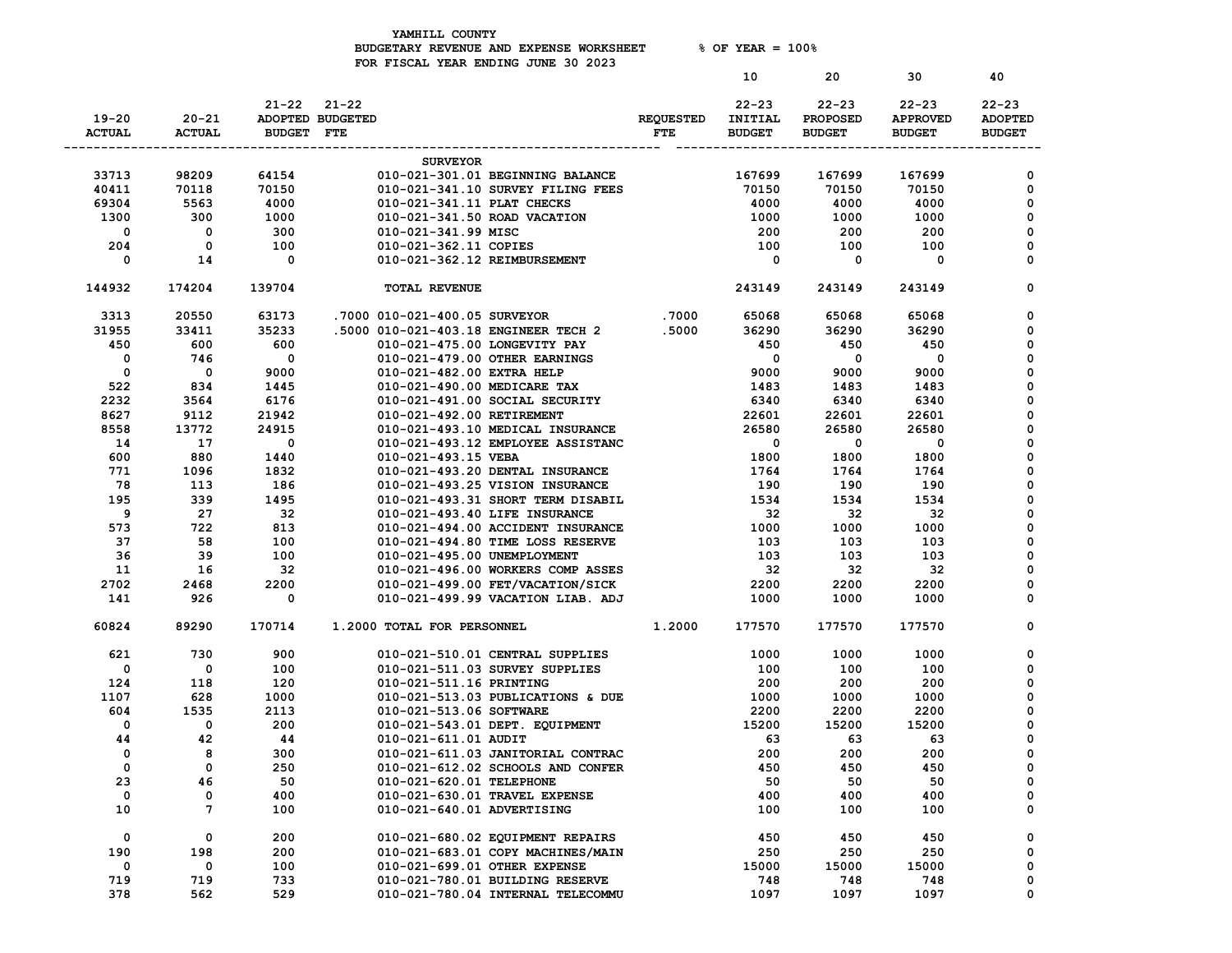|                            |                            |                                              |                                                    |                          | 10                                    | 20                                            | 30                                            | 40                                           |
|----------------------------|----------------------------|----------------------------------------------|----------------------------------------------------|--------------------------|---------------------------------------|-----------------------------------------------|-----------------------------------------------|----------------------------------------------|
| $19 - 20$<br><b>ACTUAL</b> | $20 - 21$<br><b>ACTUAL</b> | $21 - 22$<br><b>ADOPTED</b><br><b>BUDGET</b> | $21 - 22$<br><b>BUDGETED</b><br>FTE                | <b>REQUESTED</b><br>FTE. | $22 - 23$<br>INITIAL<br><b>BUDGET</b> | $22 - 23$<br><b>PROPOSED</b><br><b>BUDGET</b> | $22 - 23$<br><b>APPROVED</b><br><b>BUDGET</b> | $22 - 23$<br><b>ADOPTED</b><br><b>BUDGET</b> |
| 1944                       | 2052                       | 2750                                         | 010-021-780.05 MOTOR POOL                          |                          | 5100                                  | 5100                                          | 5100                                          | 0                                            |
| 0                          | 597                        | 0                                            | 010-021-780.06 EQUIPMENT REPLACEM                  |                          | 5000                                  | 5000                                          | 5000                                          | O                                            |
| $216 -$                    | $495 -$                    | 0                                            | 010-021-780.44 CO INT PEL RESERVE                  |                          | 500                                   | 500                                           | 500                                           | 0                                            |
| 0                          | 0                          | 0                                            | 010-021-780.46 CO INT NETWORK CHA                  |                          | 500                                   | 500                                           | 500                                           | 0                                            |
| 118                        | 128                        | 257                                          | 010-021-780.54 TELECOMM PER CALL                   |                          | 455                                   | 455                                           | 455                                           | 0                                            |
| 5666                       | 6875                       | 10346                                        | TOTAL FOR MATERIALS & SERVICES                     |                          | 50063                                 | 50063                                         | 50063                                         | 0                                            |
| 0                          | 0                          | 61402                                        | 010-021-990.01 ENDING BALANCE SUR                  |                          | 124439                                | 124439                                        | 124439                                        | 0                                            |
| 0                          | 0                          | 61402                                        | TOTAL FOR 900-999                                  |                          | 124439                                | 124439                                        | 124439                                        | 0                                            |
| 66490                      | 96165                      | 242462                                       | 1.2000<br><b>TOTAL EXPENSES</b><br><b>SURVEYOR</b> | 1.2000                   | 352072                                | 352072                                        | 352072                                        | 0                                            |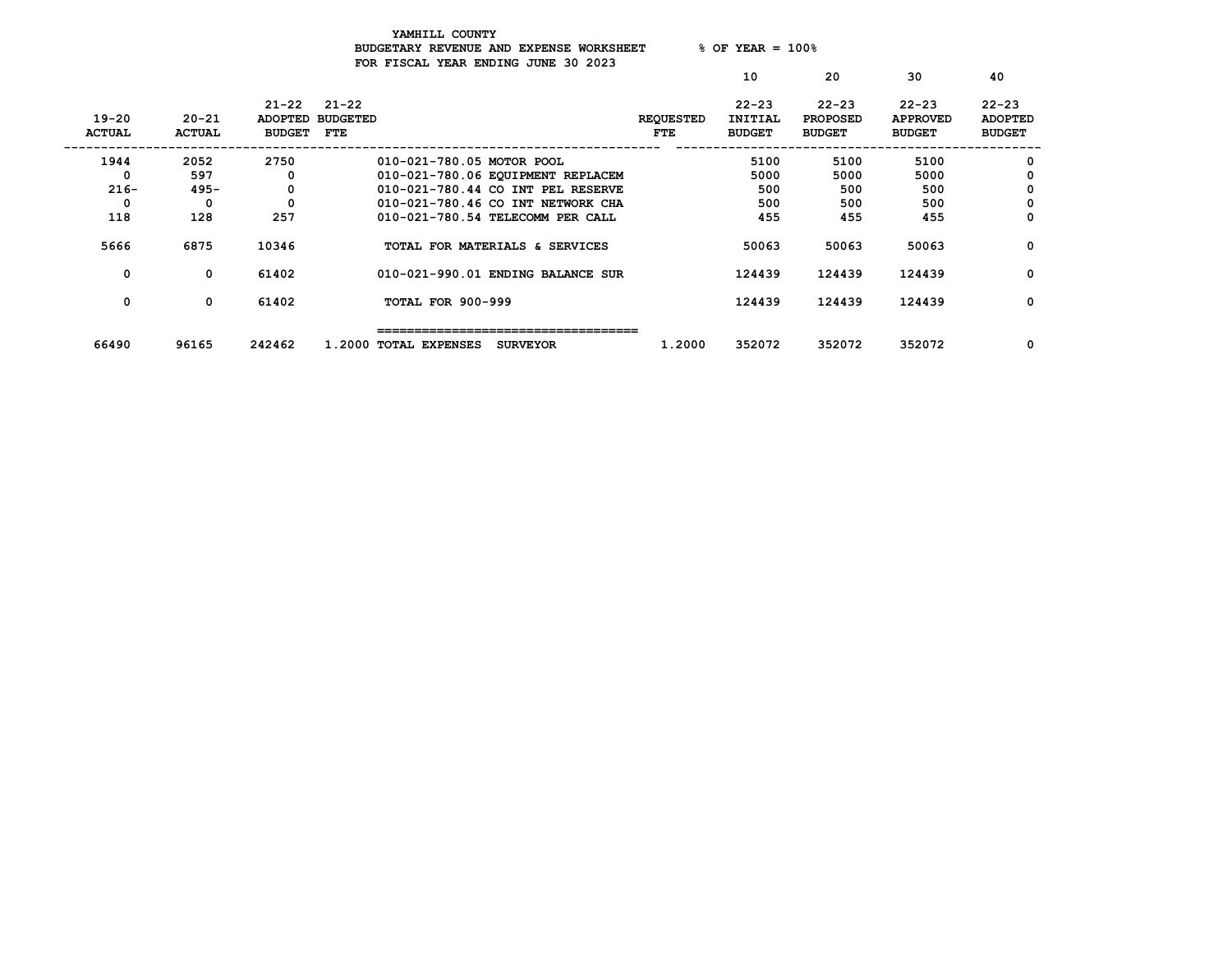|               |               |               | FOR FISCAL IEAR ENDING OUNE JU ZUZJ                     |                  |                |                 |                 |                |
|---------------|---------------|---------------|---------------------------------------------------------|------------------|----------------|-----------------|-----------------|----------------|
|               |               |               |                                                         |                  | 10             | 20              | 30              | 40             |
|               |               |               |                                                         |                  |                |                 |                 |                |
|               |               | $21 - 22$     | $21 - 22$                                               |                  | $22 - 23$      | $22 - 23$       | $22 - 23$       | $22 - 23$      |
| $19 - 20$     | $20 - 21$     |               | <b>ADOPTED BUDGETED</b>                                 | <b>REQUESTED</b> | <b>INITIAL</b> | <b>PROPOSED</b> | <b>APPROVED</b> | <b>ADOPTED</b> |
| <b>ACTUAL</b> | <b>ACTUAL</b> | <b>BUDGET</b> | $_{\rm FTE}$                                            | FTE              | <b>BUDGET</b>  | <b>BUDGET</b>   | <b>BUDGET</b>   | <b>BUDGET</b>  |
|               |               |               |                                                         |                  |                |                 |                 |                |
| 16917         | 70225         | 46376         | SUPPORT ENFORCEMENT<br>010-022-301.01 BEGINNING BALANCE |                  | 250000         | 250000          | 250000          |                |
| 276590        | 413852        | 463873        | 010-022-331.04 CHILD SUPPORT ENFO                       |                  | 502662         | 502662          | 502662          | 0<br>0         |
| 65179         | 86198         | 83798         | 010-022-332.04 FEDERAL INCENTIVE                        |                  | 30273          | 30273           | 30273           | 0              |
| 2497          | 0             | 9019          | 010-022-335.17 SERVICES FEES                            |                  | 0              | 0               | 0               | 0              |
| 6808          | 6130          | 0             | 010-022-362.12 REIMBURSEMENT                            |                  | 0              | 0               | 0               | 0              |
| 40            | 23            | 0             | 010-022-362.99 MISC                                     |                  | 0              | 0               | $\Omega$        | $\Omega$       |
|               |               |               |                                                         |                  |                |                 |                 |                |
| 368031        | 576428        | 603066        | TOTAL REVENUE                                           |                  | 782935         | 782935          | 782935          | 0              |
| 0             | 47238         | 63098         | 1.0000 010-022-401.20 CHILD SUPPORT SUPE                | 1.0000           | 66196          | 66196           | 66196           | 0              |
| 47566         | 38143         | 0             | 010-022-401.24 PROGRAM COORDINATO                       |                  | 0              | 0               | 0               | 0              |
| 0             | 0             | 8873          | .1000 010-022-401.28 PROGRAM MANAGER 2                  |                  | 0              | 0               | 0               | 0              |
| 0             | 6687          | 30773         | 1.0000 010-022-402.02 OFFICE SPECIALIST                 | 1.0000           | 32460          | 32460           | 32460           | 0              |
| 14270         | 18360         | $\mathbf 0$   | 010-022-402.03 SENIOR OFFICE SPEC                       | 2.0000           | 78244          | 78244           | 78244           | 0              |
| 97585         | 98848         | 163429        | 3.0000 010-022-402.20 OFFICE SPECIALIST                 | 1.0000           | 53176          | 53176           | 53176           | 0              |
| 96809         | 58848         | 82196         | 1.0000 010-022-403.49 DEPUTY D/A 2                      | 1.0000           | 90036          | 90036           | 90036           | 0              |
| 150           | 1200          | 900           | 010-022-475.00 LONGEVITY PAY                            |                  | 750            | 750             | 750             | 0              |
| $20 -$        | 6906          | $\mathbf 0$   | 010-022-479.00 OTHER EARNINGS                           |                  | 3000           | 3000            | 3000            | 0              |
| 108           | 0             | 0             | 010-022-481.00 OVERTIME                                 |                  | 0              | $\mathbf 0$     | 0               | 0              |
| 3000          | 4644          | 6778          | 010-022-485.00 CERTIFICATION/EDUC                       |                  | 3000           | 3000            | 3000            | 0              |
| 3754          | 4322          | 5158          | 010-022-490.00 MEDICARE TAX                             |                  | 4910           | 4910            | 4910            | 0              |
| 16051         | 18479         | 22056         | 010-022-491.00 SOCIAL SECURITY                          |                  | 20995          | 20995           | 20995           | $\mathbf 0$    |
| 52082         | 52943         | 82365         | 010-022-492.00 RETIREMENT                               |                  | 76985          | 76985           | 76985           | 0              |
| 76981         | 95145         | 126654        | 010-022-493.10 MEDICAL INSURANCE                        |                  | 132900         | 132900          | 132900          | 0              |
| 118           | 158           | 200           | 010-022-493.12 EMPLOYEE ASSISTANC                       |                  | 200            | 200             | 200             | 0              |
| 5400          | 6225          | 7620          | 010-022-493.15 VEBA                                     |                  | 9000           | 9000            | 9000            | $\mathbf 0$    |
| 6936          | 7617          | 9309          | 010-022-493.20 DENTAL INSURANCE                         |                  | 8820           | 8820            | 8820            | 0              |
| 697           | 782           | 946           | 010-022-493.25 VISION INSURANCE                         |                  | 948            | 948             | 948             | 0              |
| 1428          | 1632          | 3568          | 010-022-493.31 SHORT TERM DISABIL                       |                  | 3498           | 3498            | 3498            | 0              |
| 80            | 211           | 159           | 010-022-493.40 LIFE INSURANCE                           |                  | 156            | 156             | 156             | $\mathbf 0$    |
| 428           | 312           | 356           | 010-022-494.00 ACCIDENT INSURANCE                       |                  | 382            | 382             | 382             | 0              |
| 284           | 307           | 356           | 010-022-494.80 TIME LOSS RESERVE                        |                  | 339            | 339             | 339             | 0              |
| 260           | 307           | 356           | 010-022-495.00 UNEMPLOYMENT                             |                  | 339            | 339             | 339             | 0              |
| 97            | 99            | 152           | 010-022-496.00 WORKERS COMP ASSES                       |                  | 156            | 156             | 156             | 0              |
| 278           | 25704         | 0             | 010-022-499.00 FET/VACATION/SICK                        |                  | 0              | 0               | 0               | 0              |
| 529           | 12034-        | 0             | 010-022-499.99 VACATION LIAB. ADJ                       |                  | 0              | 0               | 0               | 0              |
| 424871        | 483083        | 615302        | 6.1000 TOTAL FOR PERSONNEL                              | 6.0000           | 586490         | 586490          | 586490          | $\mathbf 0$    |
| 4780          | 5077          | 4000          | 010-022-510.01 CENTRAL SUPPLIES                         |                  | 10000          | 10000           | 10000           | 0              |
| 667           | 877           | 750           | 010-022-513.03 PUBLICATIONS & DUE                       |                  | 5000           | 5000            | 5000            | 0              |
| 0             | 1099          | $\mathbf 0$   | 010-022-513.06 SOFTWARE                                 |                  | 5000           | 5000            | 5000            | 0              |
| 0             | 550           | 10000         | 010-022-543.01 DEPT. EQUIPMENT                          |                  | 15000          | 15000           | 15000           | 0              |
| 301           | 292           | 305           | 010-022-611.01 AUDIT                                    |                  | 336            | 336             | 336             | 0              |
| 0             | 800           | 2000          | 010-022-612.02 SCHOOLS AND CONFER                       |                  | 8000           | 8000            | 8000            | 0              |
| 4479          | 3370          | 4000          | 010-022-621.01 POSTAGE                                  |                  | 4500           | 4500            | 4500            | 0              |
| 296           | 307           | 300           | 010-022-630.01 TRAVEL EXPENSE                           |                  | 2000           | 2000            | 2000            | 0              |
| 740           | 1340          | 800           | 010-022-640.01 ADVERTISING                              |                  | 1500           | 1500            | 1500            | 0              |
| 320           | 676           | 1200          | 010-022-683.01 COPY MACHINES/MAIN                       |                  | 1200           | 1200            | 1200            | 0              |
| 211           | 93            | 400           | 010-022-695.08 PATERNITY TEST                           |                  | 400            | 400             | 400             | 0              |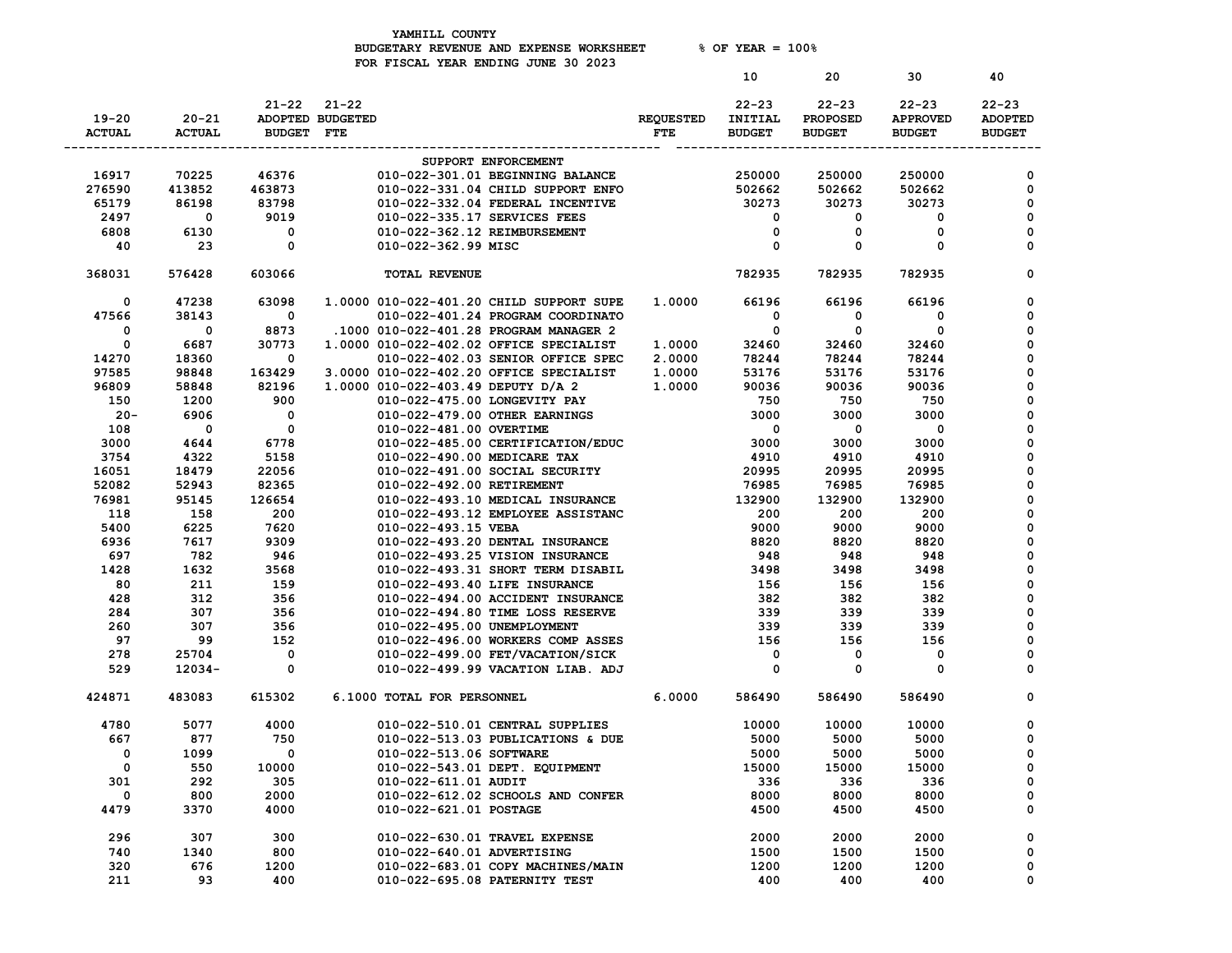|               |               |               | FOR FISCALL IEAR ENDING JONE JO ZOZJ      |                                   |                  | 10            | 20              | 30              | 40             |
|---------------|---------------|---------------|-------------------------------------------|-----------------------------------|------------------|---------------|-----------------|-----------------|----------------|
|               |               |               |                                           |                                   |                  |               |                 |                 |                |
|               |               | $21 - 22$     | $21 - 22$                                 |                                   |                  | $22 - 23$     | $22 - 23$       | $22 - 23$       | $22 - 23$      |
| $19 - 20$     | $20 - 21$     |               | ADOPTED BUDGETED                          |                                   | <b>REQUESTED</b> | INITIAL       | <b>PROPOSED</b> | <b>APPROVED</b> | <b>ADOPTED</b> |
| <b>ACTUAL</b> | <b>ACTUAL</b> | <b>BUDGET</b> | FTE                                       |                                   | <b>FTE</b>       | <b>BUDGET</b> | <b>BUDGET</b>   | <b>BUDGET</b>   | <b>BUDGET</b>  |
| 873           | 2110          | 3000          | 010-022-695.09 MISC LEGAL FEES            |                                   |                  | 10000         | 10000           | 10000           | O.             |
| 65            | 184           | 1000          | 010-022-699.01 OTHER EXPENSE              |                                   |                  | 2500          | 2500            | 2500            |                |
| 9230          | 9230          | 9413          | 010-022-780.01 BUILDING RESERVE           |                                   |                  | 9596          | 9596            | 9596            | 0              |
| 4570          | 3694          | 3922          |                                           | 010-022-780.04 INTERNAL TELECOMMU |                  | 3011          | 3011            | 3011            | 0              |
| 2283          | 4437          | 0             |                                           | 010-022-780.06 EOUIPMENT REPLACEM |                  | 20000         | 20000           | 20000           | 0              |
| 1024          | 883           | $\mathbf{o}$  |                                           | 010-022-780.17 INTERNAL POSTAGE C |                  | $\mathbf 0$   | 0               | 0               | 0              |
| 157           | 6427-         | $\mathbf 0$   |                                           | 010-022-780.44 CO INT PEL RESERVE |                  | 0             | 0               |                 | 0              |
| 2170          | 2291          | 3008          |                                           | 010-022-780.54 TELECOMM PER CALL  |                  | 1320          | 1320            | 1320            | $\mathbf 0$    |
| 32166         | 30883         | 44098         |                                           | TOTAL FOR MATERIALS & SERVICES    |                  | 99363         | 99363           | 99363           | 0              |
| 0             | 0             | 50000         | 010-022-800.02 OFFICE EQUIPMENT           |                                   |                  | 75000         | 75000           | 75000           | 0              |
| 0             | 0             | 50000         | TOTAL FOR CAPITAL                         |                                   |                  | 75000         | 75000           | 75000           | 0              |
| 0             | 0             | 73914         | 010-022-990.01 ENDING BALANCE             |                                   |                  | 213145        | 213145          | 213145          | 0              |
| 0             | 0             | 73914         | TOTAL FOR 900-999                         |                                   |                  | 213145        | 213145          | 213145          | 0              |
| 457037        | 513966        | 783314        | 6.1000 TOTAL EXPENSES SUPPORT ENFORCEMENT |                                   | 6.0000           | 973998        | 973998          | 973998          | 0              |
|               |               |               |                                           |                                   |                  |               |                 |                 |                |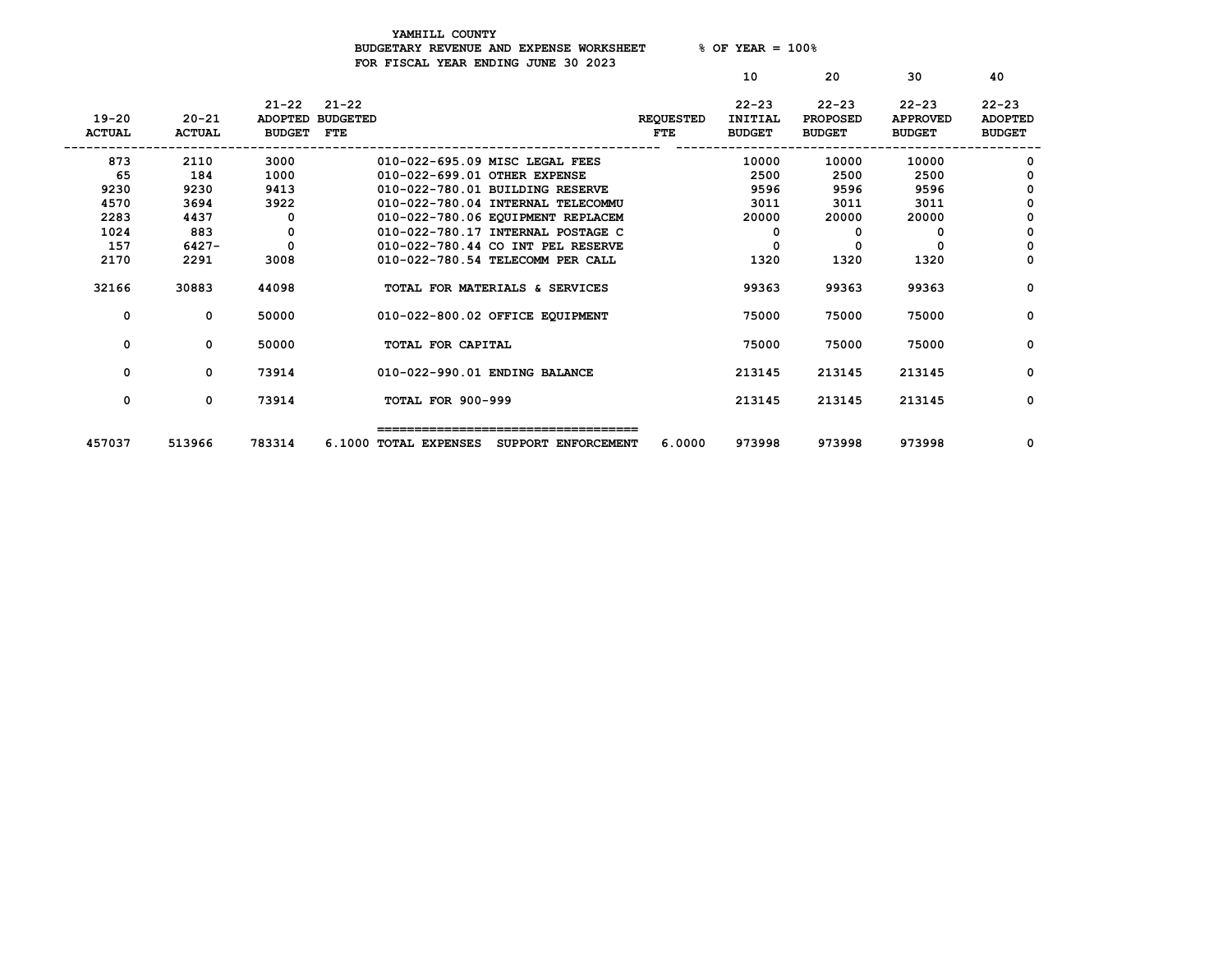|               |                         |                   |         |                                 | BUDGETARY REVENUE AND EXPENSE WORKSHEET    |             | $8$ OF YEAR = $100\%$   |                            |                         |                |
|---------------|-------------------------|-------------------|---------|---------------------------------|--------------------------------------------|-------------|-------------------------|----------------------------|-------------------------|----------------|
|               |                         |                   |         |                                 | FOR FISCAL YEAR ENDING JUNE 30 2023        |             | 10                      | 20                         | 30                      | 40             |
|               |                         | 21-22 21-22       |         |                                 |                                            |             |                         | 22-23 22-23                | $22 - 23$               | $22 - 23$      |
| $19 - 20$     | 20-21 ADOPTED BUDGETED  |                   |         |                                 |                                            |             |                         | REQUESTED INITIAL PROPOSED | APPROVED                | <b>ADOPTED</b> |
| <b>ACTUAL</b> | <b>ACTUAL</b>           | <b>BUDGET FTE</b> |         |                                 |                                            | FTE         | <b>BUDGET</b>           | <b>BUDGET</b>              | <b>BUDGET</b>           | <b>BUDGET</b>  |
|               |                         |                   |         | <b>TREASURER</b>                |                                            |             |                         |                            |                         |                |
| 1749          |                         |                   |         |                                 | 3698 1469 010-023-301.01 BEGINNING BALANCE |             | 2676 —                  | 2676 —                     | 2676                    | 0              |
| 1749          | 3698                    | 1469              |         | <b>TOTAL REVENUE</b>            |                                            |             | 2676                    | 2676                       | 2676                    | 0              |
| 30000         | 30133                   | 30000             |         |                                 | .4000 010-023-400.06 TREASURER .4000       |             | 30000                   | 30000                      | 30000                   | 0              |
| 435           | 437                     | 435               |         |                                 | 010-023-490.00 MEDICARE TAX                |             | 435                     | 435                        | 435                     | 0              |
| 1860          | 1868                    | 1860              |         |                                 | 010-023-491.00 SOCIAL SECURITY             |             | 1860                    | 1860                       | 1860                    | 0              |
| 3000          | 3013                    | 3000              |         | 010-023-492.00 RETIREMENT       |                                            |             | 3000                    | 3000                       | 3000                    | 0              |
| 10            | 10                      | 20                |         |                                 | 010-023-493.12 EMPLOYEE ASSISTANC          |             | 20                      | 20                         | 20                      | 0              |
| 45            | 30                      | 30                |         |                                 | 010-023-494.00 ACCIDENT INSURANCE          |             | 24                      | 24                         | 24                      | 0              |
| 31            | 30                      | 30                |         |                                 | 010-023-494.80 TIME LOSS RESERVE           |             | 30                      | 30                         | 30                      | 0              |
| 35381         | 35521                   |                   |         | 35375 .4000 TOTAL FOR PERSONNEL |                                            | $\sim 4000$ | 35369                   | 35369                      | 35369                   | 0              |
| 86            | 305                     | 350               |         |                                 | 010-023-510.01 CENTRAL SUPPLIES            |             | 400                     | 400                        | 400                     | 0              |
| 0             | $\overline{\mathbf{0}}$ | 600               |         |                                 | 010-023-513.03 PUBLICATIONS & DUE          |             | 1200                    | 1200                       | 1200                    | 0              |
| 0             | 828                     | 500               |         |                                 | 010-023-543.01 DEPT. EQUIPMENT             |             | 2200                    | 2200                       | 2200                    | 0              |
| 25            | 23                      | 24                |         |                                 | 010-023-611.01 AUDIT                       |             | 28                      | 28                         | 28                      | 0              |
| 0             | $^{\circ}$              | 701 —             |         |                                 | 010-023-612.01 MISC TRAINING               |             | 1200                    | 1200                       | 1200                    | 0              |
| $\Omega$      | 323                     | $\overline{0}$    |         | 010-023-620.01 TELEPHONE        |                                            |             | 158                     | 158                        | 158                     | 0              |
| $\Omega$      | $\Omega$                | 25                |         | 010-023-621.01 POSTAGE          |                                            |             | $\overline{\mathbf{0}}$ | $\overline{\mathbf{0}}$    | $\overline{\mathbf{0}}$ | 0              |
| 0             | $\mathbf 0$             | 2000              |         |                                 | 010-023-630.01 TRAVEL EXPENSE              |             | 1000                    | 1000                       | 1000                    | 0              |
| 0             | $\overline{\mathbf{0}}$ | 200               |         |                                 | 010-023-691.01 ASSOC MEMBERSHIPS           |             | 1500                    | 1500                       | 1500                    | 0              |
| 1028          | 1028                    | 1049              |         |                                 | 010-023-780.01 BUILDING RESERVE            |             | 1069                    | 1069                       | 1069                    | 0              |
| 446           | 396                     | 396               |         |                                 | 010-023-780.04 INTERNAL TELECOMMU          |             | 396                     | 396                        | 396                     | 0              |
| $\mathbf{0}$  | 371                     |                   | 371 — 1 |                                 | 010-023-780.06 EQUIPMENT REPLACEM          |             | 615                     | 615                        | 615                     | 0              |
| 44            | 66                      | $5^{\circ}$       |         |                                 | 010-023-780.54 TELECOMM PER CALL           |             | 75                      | 75                         | 75                      | 0              |
| 1629          | 3340                    | 6221              |         |                                 | TOTAL FOR MATERIALS & SERVICES             |             | 9841                    | 9841 —                     | 9841                    | 0              |
| 37010         | 38861                   | 41596             |         | .4000 TOTAL EXPENSES TREASURER  | ------------------------------------       | .4000       | 45210                   | 45210                      | 45210                   | 0              |

 **YAMHILL COUNTY**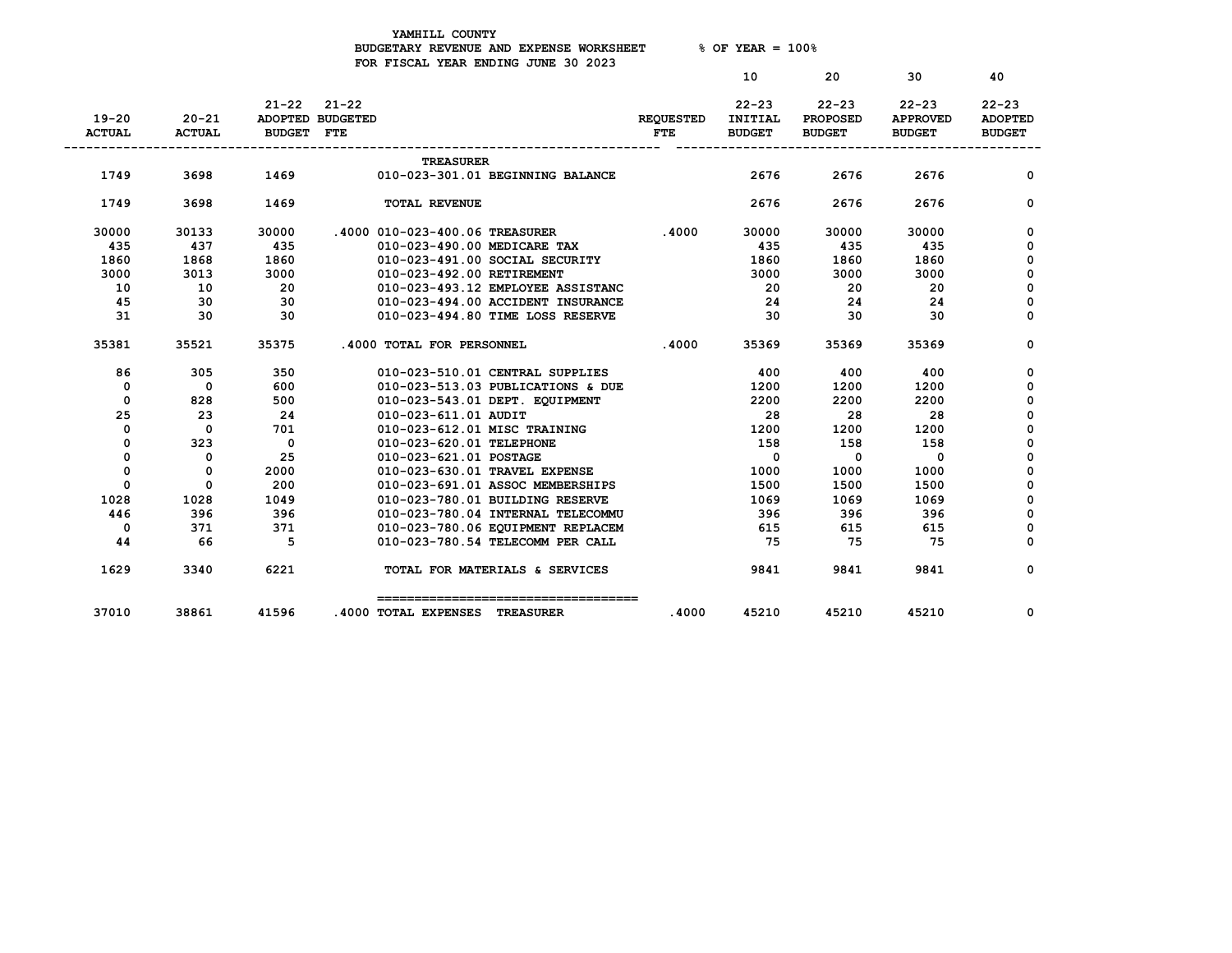| YAMHILL COUNTY                          |                       |
|-----------------------------------------|-----------------------|
| BUDGETARY REVENUE AND EXPENSE WORKSHEET | $8$ OF YEAR = 100 $8$ |
| FOR FISCAL YEAR ENDING JUNE 30 2023     |                       |

|               |               |                         |                  |                                                                       |                  | 10                  | 20              | 30              | 40                         |
|---------------|---------------|-------------------------|------------------|-----------------------------------------------------------------------|------------------|---------------------|-----------------|-----------------|----------------------------|
|               |               | $21 - 22$               | $21 - 22$        |                                                                       |                  | $22 - 23$           | $22 - 23$       | $22 - 23$       | $22 - 23$                  |
| $19 - 20$     | $20 - 21$     |                         | ADOPTED BUDGETED |                                                                       | <b>REQUESTED</b> | INITIAL             | <b>PROPOSED</b> | <b>APPROVED</b> | <b>ADOPTED</b>             |
| <b>ACTUAL</b> | <b>ACTUAL</b> | <b>BUDGET FTE</b>       |                  |                                                                       | FTE              | <b>BUDGET</b>       | <b>BUDGET</b>   | <b>BUDGET</b>   | <b>BUDGET</b>              |
|               |               |                         |                  | COUNTY COUNSEL                                                        |                  |                     |                 |                 |                            |
| 68792         | 47354         | 64757                   |                  | 010-025-301.01 BEGINNING BALANCE                                      |                  | 332290              | 332290          | 332290          | 0                          |
| 6827          | 6906          | 4000                    |                  | 010-025-334.29 ASSESSMENT & TAXAT                                     |                  | 4000                | 4000            | 4000            | 0                          |
| 2989          | 2988          | 2989                    |                  | 010-025-341.52 COSSD CONTRACT SER                                     |                  | 3015                | 3015            | 3015            | $\mathbf 0$                |
| 16083         | 14401         | 3227                    |                  | 010-025-351.01 CO COUNSEL COLLECT                                     |                  | 2500                | 2500            | 2500            | $\mathbf 0$                |
| 365           | 89157         | $\mathbf{o}$            |                  | 010-025-362.99 MISC                                                   |                  | 0                   | 0               | 0               | $\mathbf 0$                |
| 231854        | 236854        | 273199                  |                  | 010-025-380.54 INT LEGAL SERVICES                                     |                  | 263274              | 263274          | 263274          | 0                          |
| 326910        | 397660        | 348172                  |                  | <b>TOTAL REVENUE</b>                                                  |                  | 605079              | 605079          | 605079          | 0                          |
| 124607        | 130146        | 138864                  |                  | 1.0000 010-025-401.05 LEGAL COUNSEL                                   | 1.0000           | 143030              | 143030          | 143030          | 0                          |
| 29279         | 40986         | 46247                   |                  | 1.0000 010-025-401.39 LEGAL ASSISTANT                                 | 1.0000           | 49973               | 49973           | 49973           | 0                          |
| 0             | 0             | 83875                   |                  | 1.0000 010-025-403.42 ASST. CO COUNSEL                                | 1.0000           | 76997               | 76997           | 76997           | $\mathbf 0$                |
| 105464        | 113566        | 120648                  |                  | 1.0000 010-025-403.62 SENIOR ASST CO COU                              |                  | 0                   | 0               | 0               | $\mathbf 0$                |
| 82365         | 0             | $\mathbf{o}$            |                  | 010-025-403.72 ASST CO COUNSEL II                                     | 1.0000           | 92954               | 92954           | 92954           | $\mathbf 0$                |
| $\mathbf 0$   | 7302          | $\mathbf 0$             |                  | 010-025-479.00 OTHER EARNINGS                                         |                  | $\mathbf 0$         | $\mathbf 0$     | $\mathbf 0$     | $\mathbf 0$                |
| $\mathbf 0$   | $\mathbf{o}$  | 15000                   |                  | 010-025-482.00 EXTRA HELP                                             |                  | 15000               | 15000           | 15000           | $\mathbf 0$                |
| 5089          | 4291          | 5722                    |                  | 010-025-490.00 MEDICARE TAX                                           |                  | 5480                | 5480            | 5480            | $\mathbf 0$                |
| 21759         | 18348         | 24467                   |                  | 010-025-491.00 SOCIAL SECURITY                                        |                  | 23433               | 23433           | 23433           | $\mathbf 0$                |
| 74470         | 70919         | 94211                   |                  | 010-025-492.00 RETIREMENT                                             |                  | 81729               | 81729           | 81729           | $\mathbf 0$                |
| 62811         | 56351         | 83052                   |                  | 010-025-493.10 MEDICAL INSURANCE                                      |                  | 88600               | 88600           | 88600           | $\mathbf 0$                |
| 94            | 110           | 100                     |                  | 010-025-493.12 EMPLOYEE ASSISTANC                                     |                  | 100                 | 100             | 100             | $\mathbf 0$                |
| 4400          | 3600          | 4800                    |                  | 010-025-493.15 VEBA                                                   |                  | 6000                | 6000            | 6000            | $\mathbf 0$                |
| 5651          | 4488          | 6104                    |                  | 010-025-493.20 DENTAL INSURANCE                                       |                  | 5880                | 5880            | 5880            | $\mathbf 0$                |
| 568           | 462           | 620                     |                  | 010-025-493.25 VISION INSURANCE                                       |                  | 632                 | 632             | 632             | $\mathbf 0$                |
| 1520          | 1255          | 2332                    |                  | 010-025-493.31 SHORT TERM DISABIL                                     |                  | 2340                | 2340            | 2340            | $\mathbf 0$                |
| 65            | 125           | 104                     |                  | 010-025-493.40 LIFE INSURANCE                                         |                  | 104                 | 104             | 104             | $\Omega$                   |
| 586           | 361           | 395                     |                  | 010-025-494.00 ACCIDENT INSURANCE                                     |                  | 302                 | 302             | 302             | $\mathbf 0$                |
| 389           | 297           | 395                     |                  | 010-025-494.80 TIME LOSS RESERVE                                      |                  | 378                 | 378             | 378             | $\Omega$                   |
| 354           | 297           | 395                     |                  | 010-025-495.00 UNEMPLOYMENT                                           |                  | 378                 | 378             | 378             | $\mathbf 0$                |
| 79            | 61            | 104                     |                  | 010-025-496.00 WORKERS COMP ASSES                                     |                  | 104                 | 104             | 104             | $\Omega$                   |
| 12407<br>435  | 4985<br>4358  | 6000<br>$\mathbf 0$     |                  | 010-025-499.00 FET/VACATION/SICK<br>010-025-499.99 VACATION LIAB. ADJ |                  | 6000<br>$\mathbf 0$ | 6000<br>0       | 6000<br>0       | $\mathbf 0$<br>$\mathbf 0$ |
| 532392        | 462308        | 633435                  |                  | 4.0000 TOTAL FOR PERSONNEL                                            | 4.0000           | 599414              | 599414          | 599414          | 0                          |
|               |               |                         |                  |                                                                       |                  |                     |                 |                 |                            |
| 4502          | 1967          | 7000                    |                  | 010-025-510.01 CENTRAL SUPPLIES                                       |                  | 7000                | 7000            | 7000            | 0                          |
| 4860          | 5196          | 5000                    |                  | 010-025-513.03 PUBLICATIONS & DUE                                     |                  | 5000                | 5000            | 5000            | 0                          |
| 180           | 270           | $\overline{\mathbf{0}}$ |                  | 010-025-513.06 SOFTWARE                                               |                  | 2500                | 2500            | 2500            | $\mathbf 0$                |
| $\mathbf 0$   | $\mathbf{o}$  | 900                     |                  | 010-025-543.01 DEPARTMENT EQUIPME                                     |                  | 5000                | 5000            | 5000            | $\mathbf 0$                |
| 46390         | 86472         | 40000                   |                  | 010-025-610.01 PROFESSIONAL SERVI                                     |                  | 40000               | 40000           | 40000           | $\mathbf 0$                |
| 368           | 389           | 379                     |                  | 010-025-611.01 AUDIT                                                  |                  | 379                 | 379             | 379             | 0                          |
| 2896          | $\mathbf 0$   | 5000                    |                  | 010-025-612.01 MISC TRAINING                                          |                  | 7500                | 7500            | 7500            | $\mathbf 0$                |
| 1530          | 594           | 1830                    |                  | 010-025-620.01 TELEPHONE                                              |                  | 1830                | 1830            | 1830            | 0                          |
| 4025          | 102           | 3176                    |                  | 010-025-630.01 TRAVEL EXPENSE                                         |                  | 3500                | 3500            | 3500            | 0                          |
| 0<br>7670     | 0<br>7670     | 700<br>7822             |                  | 010-025-683.01 COPY MACHINES/MAIN<br>010-025-780.01 BUILDING RESERVE  |                  | 700<br>7975         | 700<br>7975     | 700<br>7975     | 0<br>0                     |
| 2095          | 1727          | 1727                    |                  | 010-025-780.04 INTERNAL TELECOMMU                                     |                  | 1727                | 1727            | 1727            | 0                          |
| 1947          | 3760          | 2644                    |                  | 010-025-780.06 EOUIPMENT REPLACEM                                     |                  | 1794                | 1794            | 1794            | 0                          |
| 3681          | 3549          | 0                       |                  | 010-025-780.44 CO INT PEL RESERVE                                     |                  | 0                   | 0               | 0               | 0                          |
| 454           | 592           | 715                     |                  | 010-025-780.54 TELECOMM PER CALL                                      |                  | 648                 | 648             | 648             | 0                          |
| 80598         | 112288        | 76893                   |                  | TOTAL FOR MATERIALS & SERVICES                                        |                  | 85553               | 85553           | 85553           | 0                          |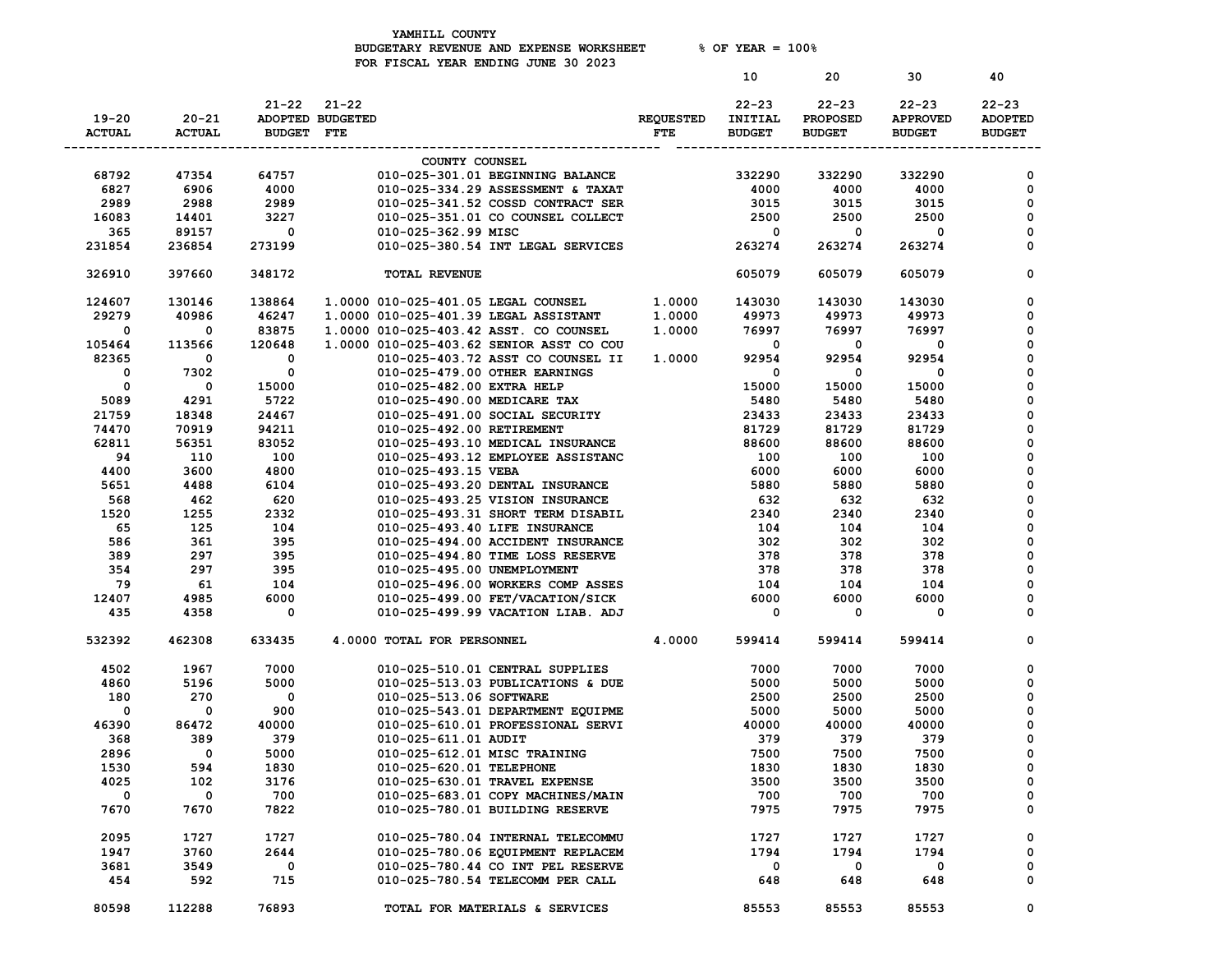|                            | YAMHILL COUNTY<br>$8$ OF YEAR = 100 $8$<br>BUDGETARY REVENUE AND EXPENSE WORKSHEET<br>FOR FISCAL YEAR ENDING JUNE 30 2023 |                                            |              |                                         |                         |                                       |                                               |                                               |                                              |  |  |  |
|----------------------------|---------------------------------------------------------------------------------------------------------------------------|--------------------------------------------|--------------|-----------------------------------------|-------------------------|---------------------------------------|-----------------------------------------------|-----------------------------------------------|----------------------------------------------|--|--|--|
|                            |                                                                                                                           |                                            |              |                                         |                         | 10                                    | 20                                            | 30                                            | 40                                           |  |  |  |
| $19 - 20$<br><b>ACTUAL</b> | $20 - 21$<br><b>ACTUAL</b>                                                                                                | 21-22<br>ADOPTED BUDGETED<br><b>BUDGET</b> | 21-22<br>FTE |                                         | <b>REQUESTED</b><br>FTE | $22 - 23$<br>INITIAL<br><b>BUDGET</b> | $22 - 23$<br><b>PROPOSED</b><br><b>BUDGET</b> | $22 - 23$<br><b>APPROVED</b><br><b>BUDGET</b> | $22 - 23$<br><b>ADOPTED</b><br><b>BUDGET</b> |  |  |  |
| 0                          | $\Omega$                                                                                                                  | 10636                                      |              | 010-025-990.01 ENDING BALANCE COU       |                         | 315272                                | 315272                                        | 315272                                        | 0                                            |  |  |  |
| 0                          | $\Omega$                                                                                                                  | 10636                                      |              | TOTAL FOR 900-999                       |                         | 315272                                | 315272                                        | 315272                                        | 0                                            |  |  |  |
| 612990                     | 574596                                                                                                                    | 720964                                     |              | 4.0000 TOTAL EXPENSES<br>COUNTY COUNSEL | 4.0000                  | 1000239                               | 1000239                                       | 1000239                                       | 0                                            |  |  |  |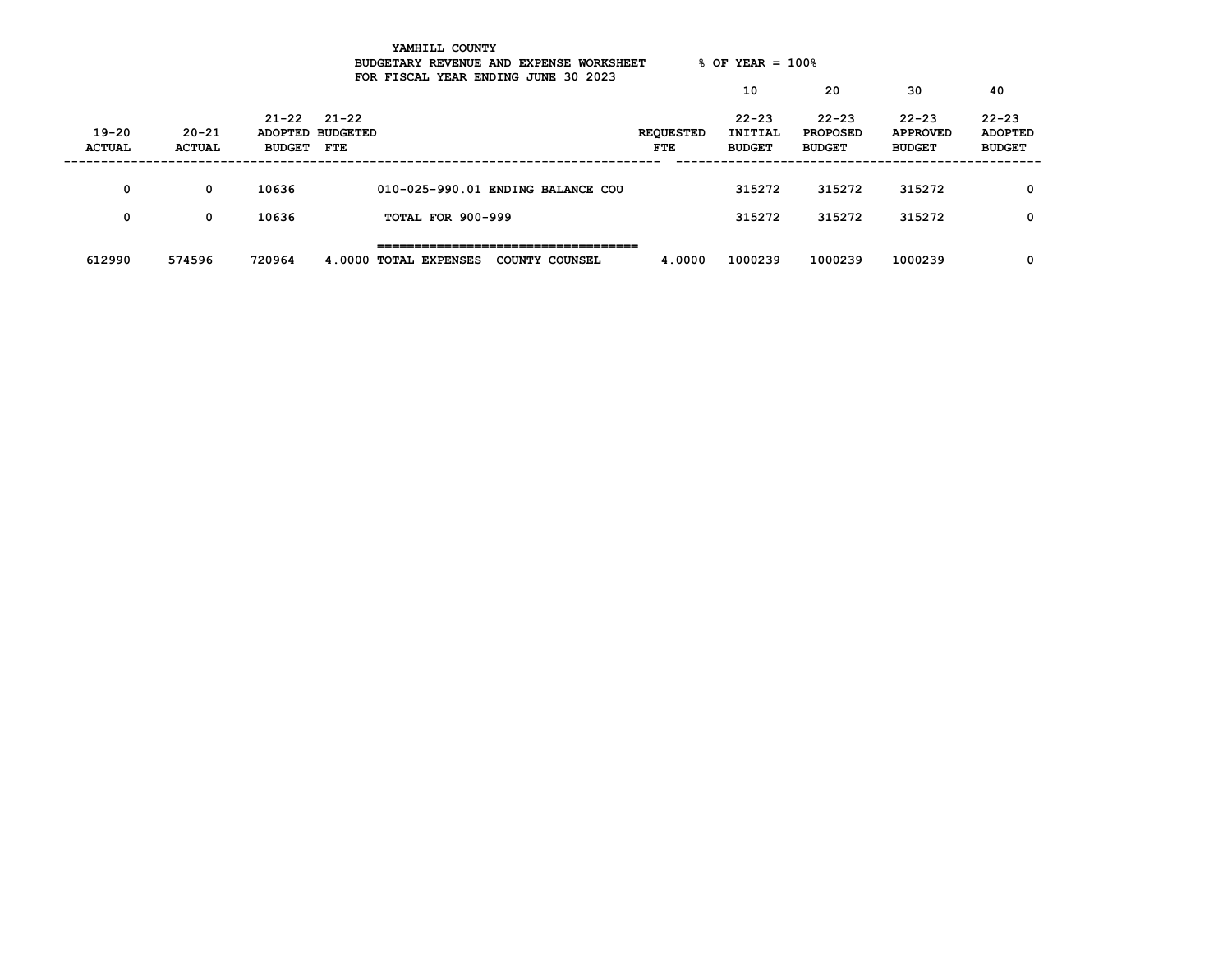|               |                         |                          |                                                 |                  | 10                       | 20                       | 30                       | 40                          |
|---------------|-------------------------|--------------------------|-------------------------------------------------|------------------|--------------------------|--------------------------|--------------------------|-----------------------------|
|               |                         |                          |                                                 |                  |                          |                          |                          |                             |
| $19 - 20$     | $20 - 21$               |                          | $21 - 22$ $21 - 22$<br>ADOPTED BUDGETED         | <b>REQUESTED</b> | 22-23<br><b>INITIAL</b>  | 22-23<br><b>PROPOSED</b> | 22-23<br><b>APPROVED</b> | $22 - 23$<br><b>ADOPTED</b> |
| <b>ACTUAL</b> | <b>ACTUAL</b>           | <b>BUDGET FTE</b>        |                                                 | <b>FTE</b>       | <b>BUDGET</b>            | <b>BUDGET</b>            | <b>BUDGET</b>            | <b>BUDGET</b>               |
|               |                         |                          |                                                 |                  |                          |                          |                          |                             |
|               |                         |                          | <b>TRANSPORTATION</b>                           |                  |                          |                          |                          |                             |
| 577770        | 1394196                 | 189870                   | 010-033-301.01 BEGINNING BALANCE                |                  | 1510446                  | 1510446                  | 1510446                  | 0                           |
| 16488         | 66488                   | 66488                    | 010-033-301.02 BB RESERVED                      |                  | 16488                    | 16488                    | 16488                    | 0                           |
| 297731        | $\mathbf{o}$            | $\overline{\mathbf{0}}$  | 010-033-331.33 FEDERAL TRANSPORTA               |                  | $^{\circ}$               | $\mathbf 0$              | $\mathbf 0$              | 0                           |
| 272060        | 1308535                 | 1336110                  | 010-033-334.02 DEPARTMENT OF TRAN               |                  | 336141                   | 336141                   | 336141                   | 0                           |
| 1236430       | 1517494                 | 2593437                  | 010-033-334.18 STATE TRANSPORTATI               |                  | 1550167                  | 1550167                  | 1550167                  | 0                           |
| 426924        | 253549                  | 251841                   | 010-033-334.41 STF GRANT                        |                  | 251842                   | 251842                   | 251842                   | 0                           |
| 1123542       | 1345585                 | 1499808                  | 010-033-334.76 SMALL CITY & RURAL               |                  | 1387145                  | 1387145                  | 1387145                  | 0                           |
| 77740         | 186762                  | 120977                   | 010-033-340.02 CHARGES FOR SERVIC               |                  | 125000                   | 125000                   | 125000                   | 0                           |
| 223223        | 995                     | 150000                   | 010-033-340.03 FARE REVENUE                     |                  | 175000                   | 175000                   | 175000                   | 0                           |
| $\mathbf 0$   | 34915                   | $\overline{\phantom{a}}$ | 010-033-361.01 POOL INTEREST                    |                  | $\overline{\phantom{0}}$ | $\overline{\mathbf{0}}$  | $\mathbf 0$              | $\pmb{0}$                   |
| 16488         | 16488                   | 16488                    | 010-033-362.04 RENT                             |                  | 16488                    | 16488                    | 16488                    | 0                           |
| $^{\circ}$    | 155                     | $\overline{\phantom{0}}$ | 010-033-362.12 REIMBURSEMENT                    |                  | $^{\circ}$               | $\mathbf 0$              | 0                        | 0                           |
| 0             | $\overline{\mathbf{0}}$ | 5000                     | 010-033-362.14 ADVERTISING                      |                  | 5000                     | 5000                     | 5000                     | 0                           |
| 13059         | 87                      | 500                      | 010-033-362.99 MISC                             |                  | 500                      | 500                      | 500                      | 0                           |
| 4281455       | 6125249                 | 6230519                  | <b>TOTAL REVENUE</b>                            |                  | 5374217                  | 5374217                  | 5374217                  | 0                           |
| 0             | $\mathbf 0$             | $\mathbf 0$              | 010-033-401.21 TRANSIT MANAGER                  | 1.0000           | 102076                   | 102076                   | 102076                   | 0                           |
| 46399         | 50518                   | 116927                   | 2.0000 010-033-401.24 PROGRAM COORDINATO 2.0000 |                  | 106052                   | 106052                   | 106052                   | 0                           |
| $\mathbf{o}$  | $\overline{\mathbf{0}}$ | $\mathbf 0$              | 010-033-401.32 MANAGEMENT ANALYST               | 1.0000           | 73254                    | 73254                    | 73254                    | 0                           |
| $\mathbf 0$   | 3140                    | $\overline{\mathbf{0}}$  | 010-033-479.00 OTHER EARNINGS                   |                  | $\overline{\phantom{0}}$ | $\mathbf 0$              | $\overline{\phantom{0}}$ | 0                           |
| 670           | 772                     | 1695                     | 010-033-490.00 MEDICARE TAX                     |                  | 4080                     | 4080                     | 4080                     | 0                           |
| 2865          | 3303                    | 7249                     | 010-033-491.00 SOCIAL SECURITY                  |                  | 17444                    | 17444                    | 17444                    | 0                           |
| 7879          | 9146                    | 23514                    | 010-033-492.00 RETIREMENT                       |                  | 56586                    | 56586                    | 56586                    | 0                           |
| 17116         | 18736                   | 20763                    | 010-033-493.10 MEDICAL INSURANCE                |                  | 88600                    | 88600                    | 88600                    | 0                           |
| 0             | 42                      | $\mathbf 0$              | 010-033-493.12 EMPLOYEE ASSISTANC               |                  | $\overline{\mathbf{0}}$  | $\mathbf 0$              | $\mathbf{o}$             | 0                           |
| 1200          | 1200                    | 2400                     | 010-033-493.15 VEBA                             |                  | 6000                     | 6000                     | 6000                     | 0                           |
| 1541          | 1498                    | 3052                     | 010-033-493.20 DENTAL INSURANCE                 |                  | 5880                     | 5880                     | 5880                     | 0                           |
| 155           | 154                     | 310                      | 010-033-493.25 VISION INSURANCE                 |                  | 632                      | 632                      | 632                      | 0                           |
| 275           | 314                     | 1170                     | 010-033-493.31 SHORT TERM DISABIL               |                  | 2340                     | 2340                     | 2340                     | 0                           |
| 18            | 42                      | 26                       | 010-033-493.40 LIFE INSURANCE                   |                  | 104                      | 104                      | 104                      | 0                           |
| 70            | 59                      | 1693                     | 010-033-494.00 ACCIDENT INSURANCE               |                  | 2251                     | 2251                     | 2251                     | 0                           |
| 47            | 54                      | 117                      | 010-033-494.80 TIME LOSS RESERVE                |                  | 282                      | 282                      | 282                      | 0                           |
| 46            | 54                      | 117                      | 010-033-495.00 UNEMPLOYMENT                     |                  | 282                      | 282                      | 282                      | 0                           |
| 22            | 19                      | 52                       | 010-033-496.00 WORKERS COMP ASSES               |                  | 104                      | 104                      | 104                      | 0                           |
| $139 -$       | $\overline{\mathbf{0}}$ | $\overline{\phantom{0}}$ | 010-033-499.98 COMP TIME LIABILIT               |                  | $\mathbf 0$              | $\mathbf 0$              | $\overline{\mathbf{0}}$  | 0                           |
| 332           | $19-$                   | 0                        | 010-033-499.99 VACATION LIAB. ADJ               |                  | 0                        | 0                        | 0                        | 0                           |
| 78496         | 89032                   | 179085                   | 2.0000 TOTAL FOR PERSONNEL                      | 4.0000           | 465967                   | 465967                   | 465967                   | 0                           |
| 3316          | 2267                    | 3500                     | 010-033-510.01 CENTRAL SUPPLIES                 |                  | 4500                     | 4500                     | 4500                     | 0                           |
| 12667         | 3706                    | 25000                    | 010-033-511.16 PRINTING                         |                  | 20000                    | 20000                    | 20000                    | 0                           |
| 207111        |                         | 205727 300000            | 010-033-520.04 FUEL                             |                  | 375000                   | 375000                   | 375000                   | 0                           |
| 6800          | 184                     | 150000                   | 010-033-543.01 DEPARTMENT EQUIPME               |                  | 35000                    | 35000                    | 35000                    | 0                           |
| 105900        | 106726                  | 187349                   | 010-033-610.01 PROFESSIONAL SERVI               |                  | 239809                   | 239809                   | 239809                   | 0                           |
| 2675          | 2091                    | 1375                     | 010-033-611.01 AUDIT                            |                  | 8500                     | 8500                     | 8500                     | 0                           |
| 39875         | 45507                   | 101187                   | 010-033-611.02 CONTRACT SERVICES                |                  | 85000                    | 85000                    | 85000                    | 0                           |
| 24469         | 24051                   | 55000                    | 010-033-611.30 GRANT EXPENSES                   |                  | 45000                    | 45000                    | 45000                    | 0                           |
| 10048         | 6935                    | 7200                     | 010-033-620.01 TELEPHONE                        |                  | 12500                    | 12500                    | 12500                    | 0                           |
| 484           | 44                      | 2000                     | 010-033-630.01 TRAVEL EXPENSE                   |                  | 2000                     | 2000                     | 2000                     | 0                           |
| 31239         | 27839                   | 46500                    | 010-033-640.01 ADVERTISING                      |                  | 85000                    | 85000                    | 85000                    | 0                           |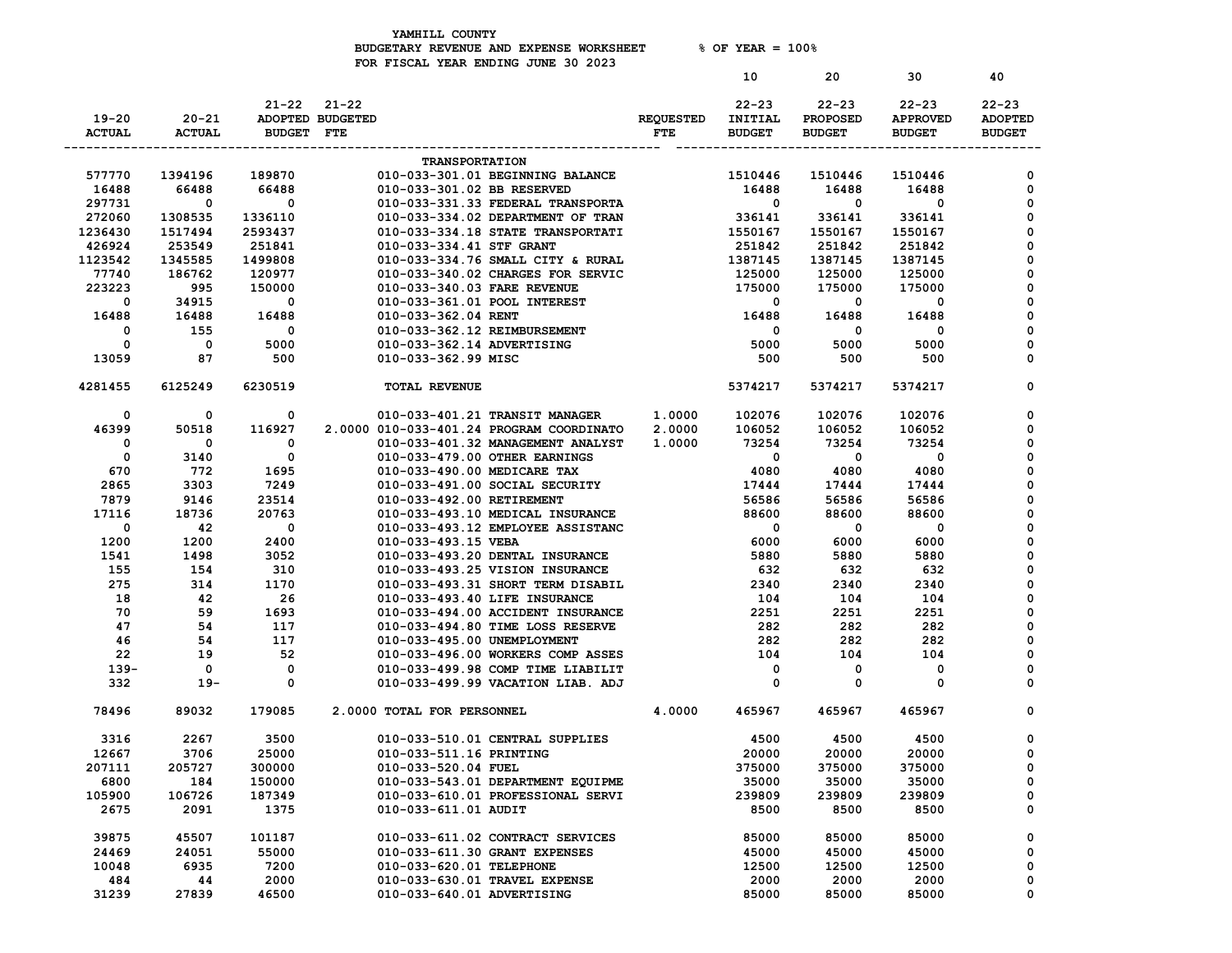|               |                          |                          |                     |                              |                                      |                  | 10            | 20              | 30              | 40                  |
|---------------|--------------------------|--------------------------|---------------------|------------------------------|--------------------------------------|------------------|---------------|-----------------|-----------------|---------------------|
|               |                          |                          | $21 - 22$ $21 - 22$ |                              |                                      |                  | $22 - 23$     | $22 - 23$       | $22 - 23$       | $22 - 23$           |
| $19 - 20$     | $20 - 21$                |                          | ADOPTED BUDGETED    |                              |                                      | <b>REQUESTED</b> | INITIAL       | <b>PROPOSED</b> | <b>APPROVED</b> | <b>ADOPTED</b>      |
| <b>ACTUAL</b> | <b>ACTUAL</b>            | <b>BUDGET FTE</b>        |                     |                              |                                      | <b>FTE</b>       | <b>BUDGET</b> | <b>BUDGET</b>   | <b>BUDGET</b>   | <b>BUDGET</b>       |
| $\mathbf{0}$  | $\overline{\mathbf{0}}$  | $\overline{\mathbf{0}}$  |                     | 010-033-652.03 LEASE PAYMENT |                                      |                  | 58860         | 58860           | $\Omega$        | 0                   |
| 4324          | 4400                     | 5000                     |                     |                              | 010-033-670.02 HEAT/LIGHTS/WATER     |                  | 6000          | 6000            | 6000            | $\mathbf 0$         |
| 9250          | 1482                     | 2000                     |                     |                              | 010-033-680.08 EOUIPMENT MAINTENA    |                  | 2000          | 2000            | 2000            | $\mathbf 0$         |
| 31027         | 16067                    | 40000                    |                     |                              | 010-033-683.07 SOFTWARE LIC AND M    |                  | 65000         | 65000           | 65000           | 0                   |
| 3125          | 3125                     | 3000                     |                     |                              | 010-033-691.01 ASSOC MEMBERSHIPS     |                  | 3000          | 3000            | 3000            | $\mathbf{o}$        |
| 479           | 805                      | 5000                     |                     | 010-033-699.01 OTHER EXPENSE |                                      |                  | 5000          | 5000            | 5000            | $\mathsf{o}$        |
| 31200         | 29550                    | 33000                    |                     |                              | 010-033-720.10 STF PAYMENTS          |                  | 32000         | 32000           | 32000           | $\mathbf 0$         |
| 1858842       | 2291858                  | 3260640                  |                     |                              | 010-033-720.17 PROVIDER PAYMENTS     |                  | 2937930       | 2937930         | 2937930         | $\mathbf 0$         |
| 21604         | 98388                    | 106000                   |                     | 010-033-740.04 BUS SHELTER   |                                      |                  | 137925        | 137925          | 137925          | $\mathbf 0$         |
| 16412         | 16412                    | 16742                    |                     |                              | 010-033-780.01 BUILDING RESERVE      |                  | 17072         | 17072           | 17072           | $\mathbf{o}$        |
| 1407          | 1331                     | 1331                     |                     |                              | 010-033-780.04 INTERNAL TELECOMMU    |                  | 1331          | 1331            | 1331            | $\mathbf{o}$        |
| 2076          | 468                      | 3000                     |                     | 010-033-780.05 MOTOR POOL    |                                      |                  | 3000          | 3000            | 3000            | $\mathsf{o}\xspace$ |
| 1259          | 2255                     | 1322                     |                     |                              | 010-033-780.06 EOUIPMENT REPLACEM    |                  | 2409          | 2409            | 2409            | $\mathbf{o}$        |
| 10            | $\overline{\phantom{0}}$ | $\overline{\phantom{0}}$ |                     |                              | 010-033-780.09 MANUAL CHECK CHARG    |                  | $^{\circ}$    | $\mathbf{0}$    | $^{\circ}$      | $\mathbf 0$         |
| 16054         | 12000                    | 15000                    |                     |                              | 010-033-780.18 INTERNAL EXPENSE      |                  | 12000         | 12000           | 12000           | $\mathbf 0$         |
| 173           | 110                      | 60                       |                     |                              | 010-033-780.54 TELECOMM PER CALL     |                  | 43            | 43              | 43              | $\mathbf 0$         |
| 2441826       | 2903328                  | 4371206                  |                     |                              | TOTAL FOR MATERIALS & SERVICES       |                  | 4195879       | 4195879         | 4137019         | $\mathbf 0$         |
| 96016         | 200                      | 10000                    |                     |                              | 010-033-800.33 TRANSIT CAPITAL EX    |                  | 543739        | 543739          | 602599          | $\Omega$            |
| 692486        | 1886393                  | 1526434                  |                     |                              | 010-033-802.03 OTHER VEHICLES        |                  | 55000         | 55000           | 55000           | 0                   |
| $\mathbf{0}$  | $\Omega$                 | 130000                   |                     |                              | 010-033-821.01 CAPITAL PROFESSION    |                  | 130000        | 130000          | 130000          | $\mathbf 0$         |
| 788502        | 1886593                  | 1666434                  |                     | TOTAL FOR CAPITAL            |                                      |                  | 728739        | 728739          | 787599          | 0                   |
| 0             | 0                        | 500000                   |                     |                              | 010-033-990.03 RESERVE FOR FUTURE    |                  | 500000        | 500000          | 500000          | 0                   |
| $\mathbf{0}$  | $^{\circ}$               | 16488                    |                     |                              | 010-033-990.04 RESTRICTED RESERVE    |                  | 16488         | 16488           | 16488           | $\Omega$            |
| 0             | $\mathbf{0}$             | 516488                   |                     | TOTAL FOR 900-999            |                                      |                  | 516488        | 516488          | 516488          | $\mathbf 0$         |
| 3308824       | 4878953                  | 6733213                  |                     |                              | 2.0000 TOTAL EXPENSES TRANSPORTATION | 4.0000           | 5907073       | 5907073         | 5907073         | $\Omega$            |
|               |                          |                          |                     |                              |                                      |                  |               |                 |                 |                     |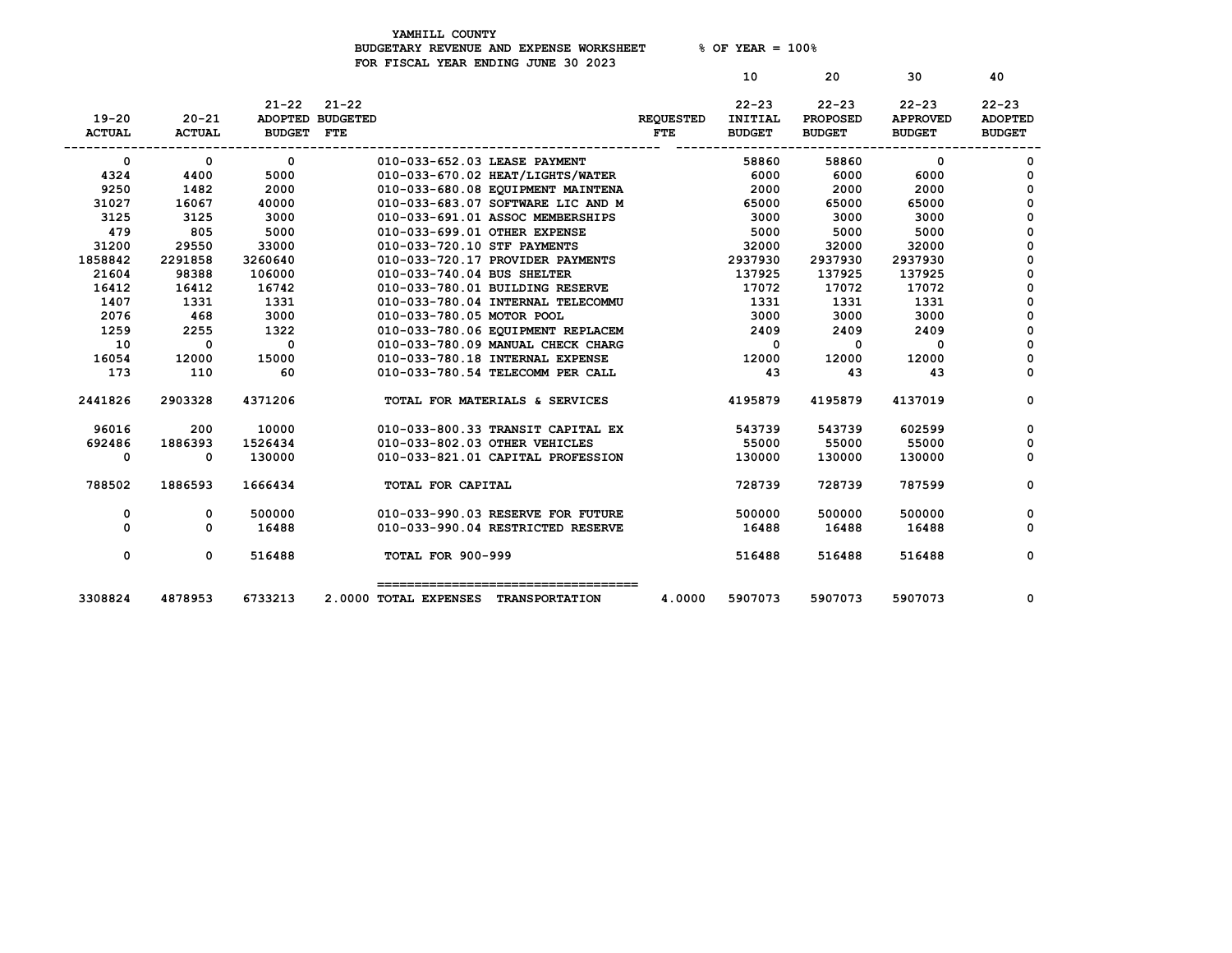| YAMHILL COUNTY                          |                       |
|-----------------------------------------|-----------------------|
| BUDGETARY REVENUE AND EXPENSE WORKSHEET | $8$ OF YEAR = 100 $8$ |
| FOR FISCAL YEAR ENDING JUNE 30 2023     |                       |

|                            |                                     |                            |                                             |                                | 10                                           | 20                                            | 30                                            | 40                                           |
|----------------------------|-------------------------------------|----------------------------|---------------------------------------------|--------------------------------|----------------------------------------------|-----------------------------------------------|-----------------------------------------------|----------------------------------------------|
| $19 - 20$<br><b>ACTUAL</b> | $20 - 21$<br><b>ACTUAL</b>          | $21 - 22$<br><b>BUDGET</b> | $21 - 22$<br>ADOPTED BUDGETED<br><b>FTE</b> | <b>REQUESTED</b><br><b>FTE</b> | $22 - 23$<br><b>INITIAL</b><br><b>BUDGET</b> | $22 - 23$<br><b>PROPOSED</b><br><b>BUDGET</b> | $22 - 23$<br><b>APPROVED</b><br><b>BUDGET</b> | $22 - 23$<br><b>ADOPTED</b><br><b>BUDGET</b> |
|                            |                                     |                            |                                             |                                |                                              |                                               |                                               |                                              |
|                            |                                     |                            | NON DEPARTMENTAL                            |                                |                                              |                                               |                                               |                                              |
| 17162                      | 5763                                | 3200                       | 010-039-301.01 BEGINNING BALANCE            |                                | 5823                                         | 5823                                          | 5823                                          | 0                                            |
| 21624                      | 22133                               | 22000                      | 010-039-311.06 ELECTRIC COOP TAX            |                                | 23000                                        | 23000                                         | 23000                                         | $\mathbf 0$                                  |
|                            | 86647<br>107108                     | 95400                      | 010-039-330.01 NEWBERG BY PASS              |                                | 95400                                        | 95400                                         | 95400                                         | 0                                            |
|                            | $\overline{\phantom{0}}$<br>1439532 | $\mathbf 0$                | 010-039-362.12 REIMBURSEMENT                |                                | $\Omega$                                     | $^{\circ}$                                    | $\mathbf 0$                                   | 0                                            |
|                            | 8523<br>14599                       | 13500                      | 010-039-362.39 INTER-DEPT POSTAGE           |                                | 12300                                        | 12300                                         | 12300                                         | $\mathbf 0$                                  |
|                            | 109<br>1610                         | $\Omega$                   | 010-039-362.99 MISC                         |                                | 1000                                         | 1000                                          | 1000                                          | 0                                            |
|                            | 5728<br>5830                        | 8552                       | 010-039-380.22 INT POSTAGE MACHIN           |                                | 7476                                         | 7476                                          | 7476                                          | 0                                            |
| 139793                     | 1596575                             | 142652                     | <b>TOTAL REVENUE</b>                        |                                | 144999                                       | 144999                                        | 144999                                        | 0                                            |
|                            | 0<br>0                              | $^{\circ}$                 | 010-039-510.01 CENTRAL SUPPLIES             |                                | 1000                                         | 1000                                          | 1000                                          | 0                                            |
| 87871                      | 83637                               | 95400                      | 010-039-610.01 PROFESSIONAL SERVI           |                                | 95400                                        | 95400                                         | 95400                                         | 0                                            |
|                            | 937<br>1218                         | 1272                       | 010-039-611.01 AUDIT                        |                                | 1456                                         | 1456                                          | 1456                                          | 0                                            |
| 11906                      | 1675                                | $\mathbf 0$                | 010-039-611.02 CONTRACT SERVICES            |                                | 10000                                        | 10000                                         | 10000                                         | 0                                            |
| 40510                      | 48579                               | 36052                      | 010-039-621.01 POSTAGE                      |                                | 51876                                        | 51876                                         | 51876                                         | $\mathbf 0$                                  |
|                            | 904<br>2312                         | 500                        | 010-039-640.01 ADVERTISING                  |                                | 500                                          | 500                                           | 500                                           | $\mathbf 0$                                  |
|                            | 1587<br>2014                        | 1817                       | 010-039-670.02 HEAT/LIGHTS/WATER            |                                | 1800                                         | 1800                                          | 1800                                          | 0                                            |
|                            | 31529<br>26920                      | 31000                      | 010-039-691.01 ASSOC MEMBERSHIPS            |                                | 44000                                        | 44000                                         | 44000                                         | 0                                            |
|                            | 3819<br>4407                        | 5000                       | 010-039-695.01 MENTAL COMMITMENTS           |                                | 5000                                         | 5000                                          | 5000                                          | 0                                            |
| 72590                      | 68510                               | 62000                      | 010-039-695.16 MEDICAL EXAMINER             |                                | 70000                                        | 70000                                         | 70000                                         | 0                                            |
| 26547                      | 2546                                | 500                        | 010-039-695.99 OUTSIDE LEGAL SERV           |                                | 500                                          | 500                                           | 500                                           | $\mathbf 0$                                  |
|                            | 2253<br>1453019                     | $\mathbf 0$                | 010-039-699.01 OTHER EXPENSE                |                                | $\Omega$                                     | $\mathbf{o}$                                  | 0                                             | 0                                            |
|                            | 159<br>163                          | 500                        | 010-039-699.08 BANK SERVICE CHARG           |                                | 500                                          | 500                                           | 500                                           | 0                                            |
|                            | 1849<br>2453                        | 2500                       | 010-039-699.18 EMPLOYEE RECOGNITI           |                                | 2500                                         | 2500                                          | 2500                                          | 0                                            |
| 12793                      | 14393                               | 16350                      | 010-039-700.04 COG                          |                                | 18000                                        | 18000                                         | 18000                                         | 0                                            |
|                            | 6000<br>6000                        | 6000                       | 010-039-700.26 CASA                         |                                | 6000                                         | 6000                                          | 6000                                          | $\mathbf 0$                                  |
|                            | $\Omega$<br>0                       | 5000                       | 010-039-720.13 WATER MASTER                 |                                | 5000                                         | 5000                                          | 5000                                          | 0                                            |
|                            | 12000<br>12000                      | 10000                      | 010-039-720.14 YC MEDIATORS                 |                                | 12000                                        | 12000                                         | 12000                                         | $\mathbf 0$                                  |
|                            | 878<br>0                            | $\mathbf 0$                | 010-039-730.10 PERMITS & FEES               |                                | $\Omega$                                     | $\mathbf{o}$                                  | 0                                             | $\mathbf 0$                                  |
| 138854                     | 151759                              | 166012                     | 010-039-780.02 INTERNAL PROPERTY            |                                | 145783                                       | 145783                                        | 145783                                        | 0                                            |
| 501297                     | 422121                              | 462121                     | 010-039-780.27 INTERNAL LIABILITY           |                                | 609686                                       | 609686                                        | 609686                                        | 0                                            |
|                            | 2000<br>2000                        | 2000                       | 010-039-780.52 INTERNAL TFR TO HH           |                                | 2000                                         | 2000                                          | 2000                                          | 0                                            |
| 956283                     | 2305726                             | 904024                     | TOTAL FOR MATERIALS & SERVICES              |                                | 1083001                                      | 1083001                                       | 1083001                                       | 0                                            |
| 956283                     | 2305726                             | 904024                     | TOTAL EXPENSES NON DEPARTMENTAL             |                                | 1083001                                      | 1083001                                       | 1083001                                       | 0                                            |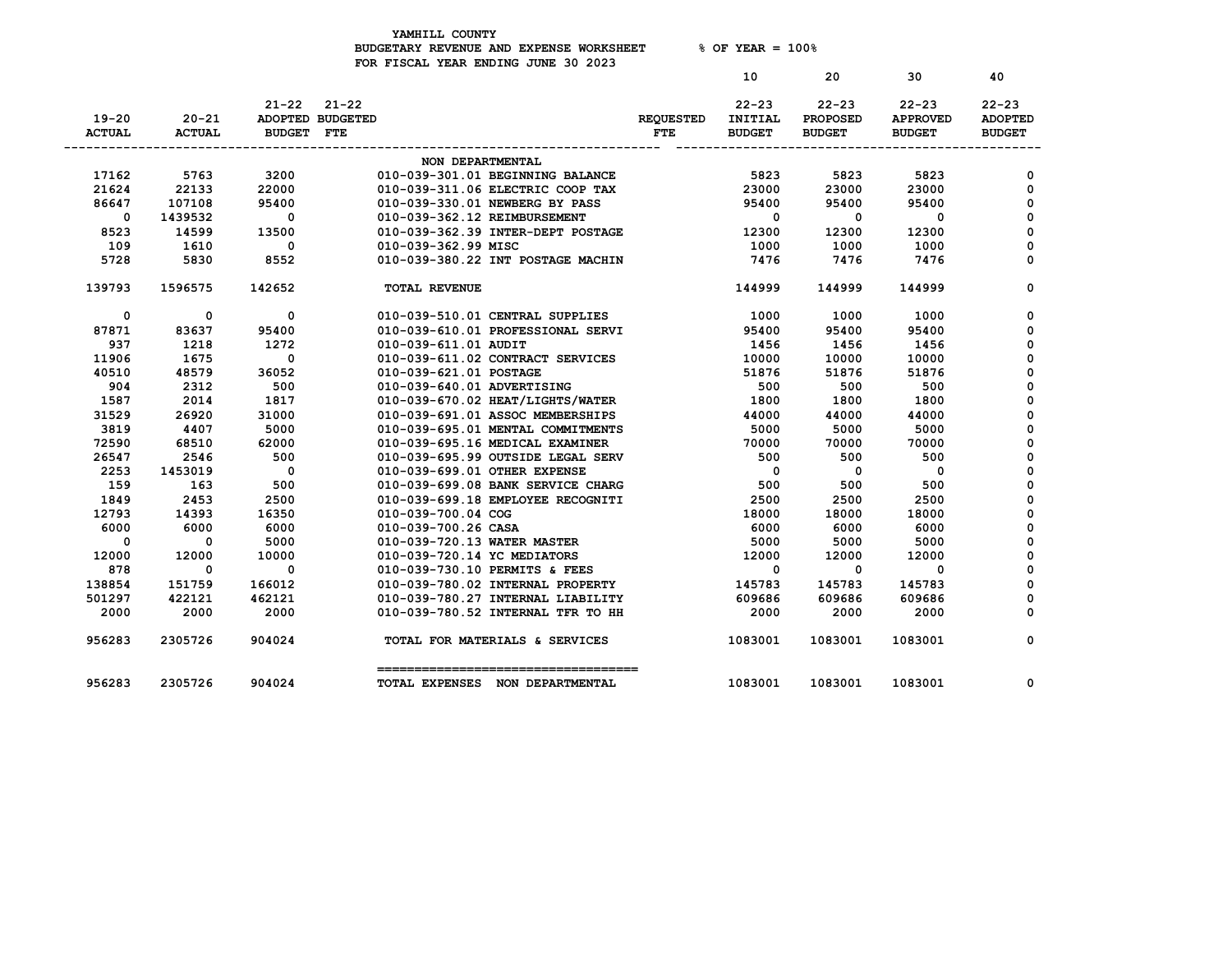**YAMHILL COUNTY BUDGETARY REVENUE AND EXPENSE WORKSHEET % OF YEAR = 100% FOR FISCAL YEAR ENDING JUNE 30 2023 10 20 30 40 21-22 21-22 22-23 22-23 22-23 22-23 19-20 20-21 ADOPTED BUDGETED REQUESTED INITIAL PROPOSED APPROVED ADOPTED ACTUAL ACTUAL BUDGET FTE FTE BUDGET BUDGET BUDGET BUDGET -------------------------------------------------------------------------------- ------------------------------------------------- EMERGENCY MANAGEMENT 56902 42212 60000 010-040-301.01 BEGINNING BALANCE 82271 82271 82271 0 92465 126103 90000 010-040-331.40 FEMA/OREGON EMERGE 90000 90000 90000 0 149367 168315 150000 TOTAL REVENUE 172271 172271 172271 0 93232 101156 109946 1.0000 010-040-401.24 PROGRAM COORDINATO 1.0000 113794 113794 113794 0 28791 16562 0 010-040-402.22 EMERGENCY MGMT PRO 0 0 0 0 27545 29886 64966 1.0000 010-040-404.05 RECORDS CLERK 1.0000 67240 67240 67240 0 509 1460 2123 010-040-475.00 LONGEVITY PAY 2532 2532 2532 0 41 748 0 010-040-479.00 OTHER EARNINGS 0 0 0 0 0 1468 2000 010-040-480.00 EXTRA HOURS 2000 2000 2000 0 0 68 1000 010-040-481.00 OVERTIME 1000 1000 1000 0 10425 11311 13854 010-040-485.00 CERTIFICATION/EDUC 14329 14329 14329 0 2330 2430 2815 010-040-490.00 MEDICARE TAX 2917 2917 2917 0 9963 10390 12037 010-040-491.00 SOCIAL SECURITY 12471 12471 12471 0 38289 40946 50903 010-040-492.00 RETIREMENT 52740 52740 52740 0 27499 27986 29936 010-040-493.10 MEDICAL INSURANCE 40014 40014 40014 0 47 54 0 010-040-493.12 EMPLOYEE ASSISTANC 50 50 50 0 1950 1950 1950 010-040-493.15 VEBA 2700 2700 2700 0 175 90 0 010-040-493.31 SHORT TERM DISABIL 0 0 0 0 484 485 1776 010-040-493.32 LONG TERM DISABILI 1938 1938 1938 0 83 165 60 010-040-493.40 LIFE INSURANCE 220 220 220 0 4765 4035 3755 010-040-494.00 ACCIDENT INSURANCE 2823 2823 2823 0 165 168 194 010-040-494.80 TIME LOSS RESERVE 201 201 201 0 161 168 194 010-040-495.00 UNEMPLOYMENT 201 201 201 0 44 35 114 010-040-496.00 WORKERS COMP ASSES 126 126 126 0 685 5560 1000 010-040-499.00 FET/VACATION/SICK 1000 1000 1000 0 56- 318 0 010-040-499.98 COMP TIME LIABILIT 0 0 0 0 725 57 0 010-040-499.99 VACATION LIAB. ADJ 0 0 0 0 247852 257496 298623 2.0000 TOTAL FOR PERSONNEL 2.0000 318296 318296 318296 0** 

 $\mathbf 0$ 

 $\mathbf 0$ 

 $\mathbf 0$ 

 $\Omega$ 

 $\mathbf 0$ 

0

 $\mathbf 0$ 

 $\mathbf 0$ 

 $\Omega$ 

 $\mathbf 0$ 

 $\mathbf 0$ 

 $\Omega$ 

 $\mathbf 0$ 

 $\mathbf 0$ 

 $\mathbf 0$ 

 $\mathbf 0$ 

0

0

0

0

 $\Omega$ 

 $\mathbf 0$ 

 $\mathbf 0$ 

 $\mathbf 0$ 

| 247852 | 257496 | 298623 | 2.0000 TOTAL FOR PERSONNEL        | 2.0000 | 318296 | 318296 | 318296 | 0           |
|--------|--------|--------|-----------------------------------|--------|--------|--------|--------|-------------|
| 1825   | 10356  | 4000   | 010-040-510.01 CENTRAL SUPPLIES   |        | 4000   | 4000   | 4000   | 0           |
| 3366   | 2090   | 5000   | 010-040-510.03 PROGRAM SUPPLIES   |        | 5000   | 5000   | 5000   | 0           |
| 9390   | 4303   | 7000   | 010-040-543.01 DEPT. EQUIPMENT    |        | 9000   | 9000   | 9000   | 0           |
| 8123   | 90     | 3000   | 010-040-610.01 PROFESSIONAL SERVI |        | 3000   | 3000   | 3000   | $\mathbf 0$ |
| 5026   | 3891   | 5000   | 010-040-610.08 WORKERS COMP INSUR |        | 5000   | 5000   | 5000   | 0           |
| 180    | 193    | 201    | 010-040-611.01 AUDIT              |        | 196    | 196    | 196    | 0           |
| 784    | 0      | 3000   | 010-040-612.02 SCHOOLS AND CONFER |        | 3000   | 3000   | 3000   | 0           |
| 2670   | 3000   | 4000   | 010-040-620.01 TELEPHONE          |        | 2178   | 2178   | 2178   | 0           |
| 0      | 0      | 1000   | 010-040-630.01 TRAVEL EXPENSE     |        | 1000   | 1000   | 1000   | 0           |
| 0      | 0      | 0      | 010-040-670.02 UTILITIES          |        | 1380   | 1380   | 1380   | 0           |
| 0      | 0      | 1693   | 010-040-683.01 COPY MACHINES/MAIN |        | 1534   | 1534   | 1534   | 0           |
| 807    | 1197   | 807    | 010-040-683.07 SOFTWARE LIC AND M |        | 1200   | 1200   | 1200   | 0           |
| 200    | 100    | 200    | 010-040-691.01 ASSOC MEMBERSHIPS  |        | 200    | 200    | 200    | 0           |
| 0      | 0      | 5000   | 010-040-700.27 GRANTS AWARDED     |        | 0      |        | 0      | 0           |
| 7070   | 15837  | 16151  | 010-040-780.01 BUILDING RESERVE   |        | 16466  | 16466  | 16466  | 0           |
| 2577   | 2075   | 2075   | 010-040-780.04 INTERNAL TELECOMMU |        | 2075   | 2075   | 2075   | 0           |
| 5903   | 6373   | 7650   | 010-040-780.05 MOTOR POOL         |        | 7650   | 7650   | 7650   | 0           |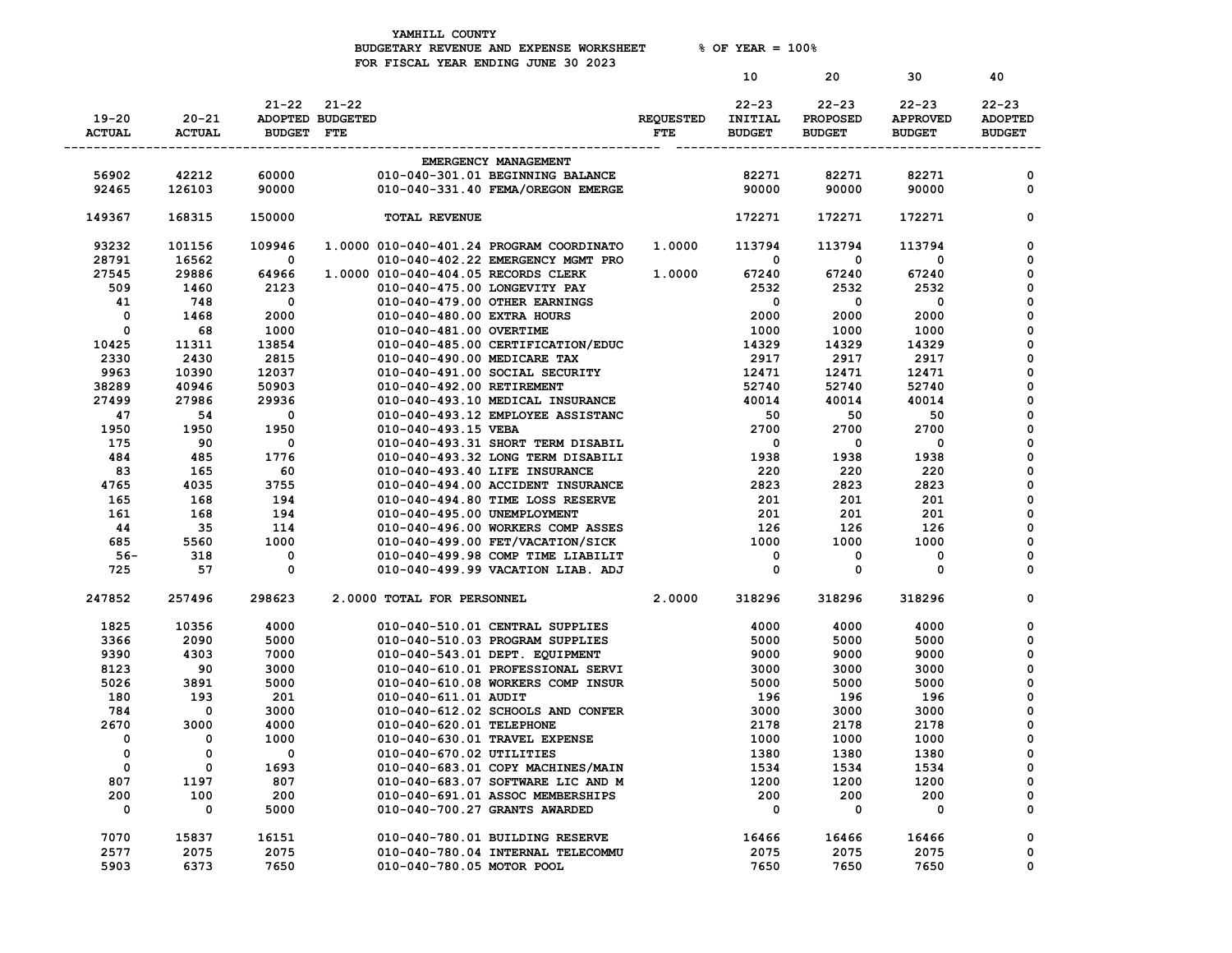|                        |                            |                                      |                         | YAMHILL COUNTY                | BUDGETARY REVENUE AND EXPENSE WORKSHEET |                          | % OF YEAR = 100%                      |                                               |                                               |                                              |
|------------------------|----------------------------|--------------------------------------|-------------------------|-------------------------------|-----------------------------------------|--------------------------|---------------------------------------|-----------------------------------------------|-----------------------------------------------|----------------------------------------------|
|                        |                            |                                      |                         |                               | FOR FISCAL YEAR ENDING JUNE 30 2023     |                          | 10                                    | 20                                            | 30                                            | 40                                           |
| 19-20<br><b>ACTUAL</b> | $20 - 21$<br><b>ACTUAL</b> | $21 - 22$ $21 - 22$<br><b>BUDGET</b> | ADOPTED BUDGETED<br>FTE |                               |                                         | <b>REQUESTED</b><br>FTE. | $22 - 23$<br>INITIAL<br><b>BUDGET</b> | $22 - 23$<br><b>PROPOSED</b><br><b>BUDGET</b> | $22 - 23$<br><b>APPROVED</b><br><b>BUDGET</b> | $22 - 23$<br><b>ADOPTED</b><br><b>BUDGET</b> |
| 3660                   | 4175                       | 4175                                 |                         |                               | 010-040-780.06 EQUIPMENT REPLACEM       |                          | 4425                                  | 4425                                          | 4425                                          | 0                                            |
| 330                    | 260                        | 386                                  |                         |                               | 010-040-780.54 TELECOMM PER CALL        |                          | 120                                   | 120                                           | 120                                           | 0                                            |
| 51911                  | 53940                      | 70338                                |                         |                               | TOTAL FOR MATERIALS & SERVICES          |                          | 67424                                 | 67424                                         | 67424                                         | 0                                            |
| 0                      | $\mathbf{o}$               | 20134                                |                         | 010-040-990.01 ENDING BALANCE |                                         |                          | 39992                                 | 39992                                         | 39992                                         | 0                                            |
| 0                      | 0                          | 20134                                |                         | TOTAL FOR 900-999             |                                         |                          | 39992                                 | 39992                                         | 39992                                         | 0                                            |
| 299763                 | 311436                     | 389095                               |                         | 2.0000 TOTAL EXPENSES         | EMERGENCY MANAGEMEN                     | 2.0000                   | 425712                                | 425712                                        | 425712                                        | 0                                            |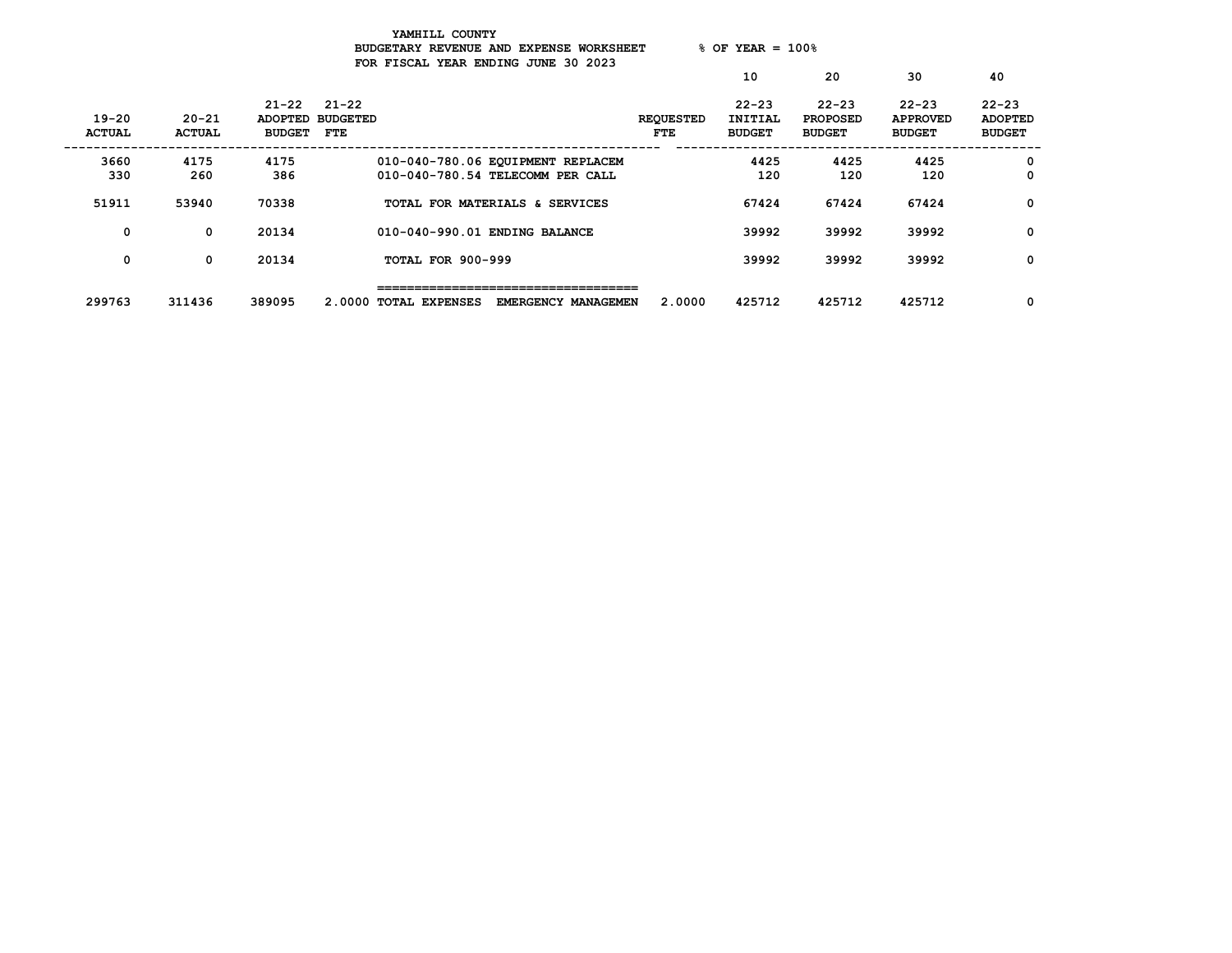|               |                |                |                                           | FOR FISCALL IEAR ENDING JONE 30 ZOZJ                               |                  |                |                 |                 |                |
|---------------|----------------|----------------|-------------------------------------------|--------------------------------------------------------------------|------------------|----------------|-----------------|-----------------|----------------|
|               |                |                |                                           |                                                                    |                  | 10             | 20              | 30              | 40             |
|               |                |                |                                           |                                                                    |                  |                |                 |                 |                |
|               |                | $21 - 22$      | $21 - 22$                                 |                                                                    |                  | $22 - 23$      | $22 - 23$       | $22 - 23$       | $22 - 23$      |
| $19 - 20$     | $20 - 21$      |                | <b>ADOPTED BUDGETED</b>                   |                                                                    | <b>REQUESTED</b> | INITIAL        | <b>PROPOSED</b> | <b>APPROVED</b> | <b>ADOPTED</b> |
| <b>ACTUAL</b> | <b>ACTUAL</b>  | <b>BUDGET</b>  | FTE                                       |                                                                    | FTE              | <b>BUDGET</b>  | <b>BUDGET</b>   | <b>BUDGET</b>   | <b>BUDGET</b>  |
|               |                |                | JAIL                                      |                                                                    |                  |                |                 |                 |                |
| 217746        | 725596         | 900000         |                                           | 010-041-301.01 BEGINNING BALANCE                                   |                  | 975398         | 975398          | 975398          | 0              |
| 0             | 135000         | $\Omega$       | 010-041-301.02 BB RESERVED                |                                                                    |                  | 0              | 0               | 0               | 0              |
| 250000        | 407898         | 173264         |                                           | 010-041-331.15 CFDA FEDERAL GRANT                                  |                  | 0              | 0               | 0               | 0              |
| 3600          | 800            | 5000           |                                           | 010-041-332.21 SOCIAL SECURITY IN                                  |                  | 5000           | 5000            | 5000            | 0              |
| 23211         | $\Omega$       | 9000           |                                           | 010-041-332.22 ALIEN ASSISTANCE                                    |                  | 9000           | 9000            | 9000            | 0              |
| 16755         | 11677          | 18000          |                                           | 010-041-334.78 USDA FOOD PROGRAM                                   |                  | 16000          | 16000           | 16000           | 0              |
| 115720        | 34476          | 31000          |                                           | 010-041-342.02 RM & BD OF PRISONE                                  |                  | 50000          | 50000           | 50000           | 0              |
| 16227         | 0              | 15000          |                                           | 010-041-342.03 WORK RELEASE                                        |                  | 15000          | 15000           | 15000           | 0              |
| 10            | 0              | 0              | 010-041-342.31 NOTARY FEES                |                                                                    |                  | 0              | 0               | 0               | 0              |
| 29821         | 39027          | 47280          |                                           | 010-041-350.06 COURT CORREC ASSES                                  |                  | 50000          | 50000           | 50000           | 0              |
| 798           | 846            | 500            | 010-041-362.11 COPIES                     |                                                                    |                  | 800            | 800             | 800             | 0              |
| 14986         | 333277         | 3000           |                                           | 010-041-362.12 REIMBURSEMENT                                       |                  | 3500           | 3500            | 3500            | 0              |
| 2245          | 10546          | 1000           | 010-041-362.99 MISC                       |                                                                    |                  | 1000           | 1000            | 1000            | 0              |
| 450           | 650            | 1000           |                                           | 010-041-380.12 CO INT TRNSFR FR D                                  |                  | 6000           | 6000            | 6000            | 0              |
| 75370         | 72688          | 71000          |                                           | 010-041-380.31 CO INT TRNSFR FRM                                   |                  | 72909          | 72909           | 72909           | 0              |
|               |                |                |                                           | Medical Contract/Juvenile Meal Reimb                               |                  |                |                 |                 |                |
| 766939        |                | 1275044        |                                           |                                                                    |                  | 1204607        | 1204607         | 1204607         | 0              |
|               | 1772481        |                | <b>TOTAL REVENUE</b>                      |                                                                    |                  |                |                 |                 |                |
| 57179         | 62039          | 67431          | .5000 010-041-400.04 SHERIFF              |                                                                    | .5000            | 69790          | 69790           | 72164           | 0              |
| 405192        | 459639         | 528848         | 5.0000 010-041-401.14 CORRECTIONS SGT     |                                                                    | 5.0000           | 524439         | 524439          | 524439          | 0              |
| 73098         | 79311          | 86202          | 1.0000 010-041-401.25 PROGRAM SUPERVISOR  |                                                                    |                  | 0              | 0               | 0               | 0              |
| 102707        | 117621         | 124668         | 1.0000 010-041-401.27 CAPTAIN             |                                                                    | 1.0000           | 125996         | 125996          | 125996          | 0              |
| 0             | 0              | 0              |                                           | 010-041-401.55 PROGRAM MANAGER 4                                   | .5000            | 49573          | 49573           | 49573           | $\mathbf 0$    |
| 27952         | 31554          | 34296          | .5000 010-041-402.14 SENIOR ACCT CLERK    |                                                                    | .5000            | 35496          | 35496           | 35496           | 0              |
| 97690         | 110373         | 116608         | 2.0000 010-041-404.05 RECORDS CLERK       |                                                                    | 3.5000           | 207770         | 207770          | 207770          | $\mathbf 0$    |
| 0             | 0              | 36421          |                                           | .5000 010-041-404.07 RECORDS CLERK SUPE                            |                  | 0              | 0               | 0               | 0              |
| 1318314       | 1474524        | 1797018        | 22.0000 010-041-404.09 CORRECTION OFFICER |                                                                    | 22.0000          | 1839393        | 1839393         | 1839393         | $\mathbf 0$    |
| 172918        | 172845         | 204795         | 3.0000 010-041-404.14 SENIOR RECORDS CLE  |                                                                    | 2.0000           | 141247         | 141247          | 141247          | 0              |
| 6302          | 8744           | 20000          |                                           | 010-041-404.19 CORRECTIONS RESERV                                  |                  | 0              | 0               | 0               | $\mathbf 0$    |
| 19477         | 18886          | 17309          |                                           | 010-041-475.00 LONGEVITY PAY                                       |                  | 20990          | 20990           | 21038           | 0              |
| 11231         | 13909          | 3854           |                                           | 010-041-479.00 OTHER EARNINGS                                      |                  | 12000          | 12000           | 12000           | $\mathbf 0$    |
| 56577         | 66566          | 70000          | 010-041-480.00 EXTRA HOURS                |                                                                    |                  | 70000          | 70000           | 70000           | 0              |
| 153361        | 139233         | 200000         | 010-041-481.00 OVERTIME                   |                                                                    |                  | 225000         | 225000          | 225000          | 0              |
| 0             | 0              | 20000          | 010-041-482.00 EXTRA HELP                 |                                                                    |                  | 0              | 0               | 0               | 0              |
| 138704        | 158940         | 210316         |                                           | 010-041-485.00 CERTIFICATION/EDUC                                  |                  | 209943         | 209943          | 210228          | $\mathbf 0$    |
| 1757          | 2456           | 1365           |                                           | 010-041-486.00 INCENTIVE PAY                                       |                  | 2012           | 2012            | 2012            | 0              |
| 40347         | 44019          | 48829          |                                           | 010-041-490.00 MEDICARE TAX                                        |                  | 52802          | 52802           | 52841           | 0              |
| 172520        | 188218         | 208785         |                                           | 010-041-491.00 SOCIAL SECURITY                                     |                  | 222289         | 222289          | 222457          | 0              |
| 590027        | 654581         | 826665         | 010-041-492.00 RETIREMENT                 |                                                                    |                  | 872873         | 872873          | 873583          | 0              |
| 577539<br>825 | 601688<br>936  | 662324<br>1000 |                                           | 010-041-493.10 MEDICAL INSURANCE                                   |                  | 713324<br>1000 | 713324<br>1000  | 713324<br>1000  | 0<br>0         |
| 45010         |                |                |                                           | 010-041-493.12 EMPLOYEE ASSISTANC                                  |                  |                |                 |                 | 0              |
| 10000         | 45950<br>10346 | 49900<br>11340 | 010-041-493.15 VEBA                       |                                                                    |                  | 51000<br>11464 | 51000           | 51000           | 0              |
| 1360          | 3049           | 1562           |                                           | 010-041-493.32 LONG TERM DISABILI<br>010-041-493.40 LIFE INSURANCE |                  | 3905           | 11464<br>3905   | 11464<br>3905   | 0              |
| 86465         | 78859          | 84187          |                                           | 010-041-494.00 ACCIDENT INSURANCE                                  |                  | 67154          | 67154           | 67212           | 0              |
| 2815          | 3037           | 3367           |                                           | 010-041-494.80 TIME LOSS RESERVE                                   |                  | 3585           | 3585            | 3588            | 0              |
|               |                |                |                                           |                                                                    |                  |                |                 |                 |                |
| 2715          | 2966           | 3367           |                                           | 010-041-495.00 UNEMPLOYMENT                                        |                  | 3585           | 3585            | 3588            | 0              |
| 715           | 672            | 923            |                                           | 010-041-496.00 WORKERS COMP ASSES                                  |                  | 923            | 923             | 923             | 0              |
| 138508        | 119157         | 130000         |                                           | 010-041-499.00 FET/VACATION/SICK                                   |                  | 175000         | 175000          | 175000          | 0              |
|               |                |                |                                           |                                                                    |                  |                |                 |                 |                |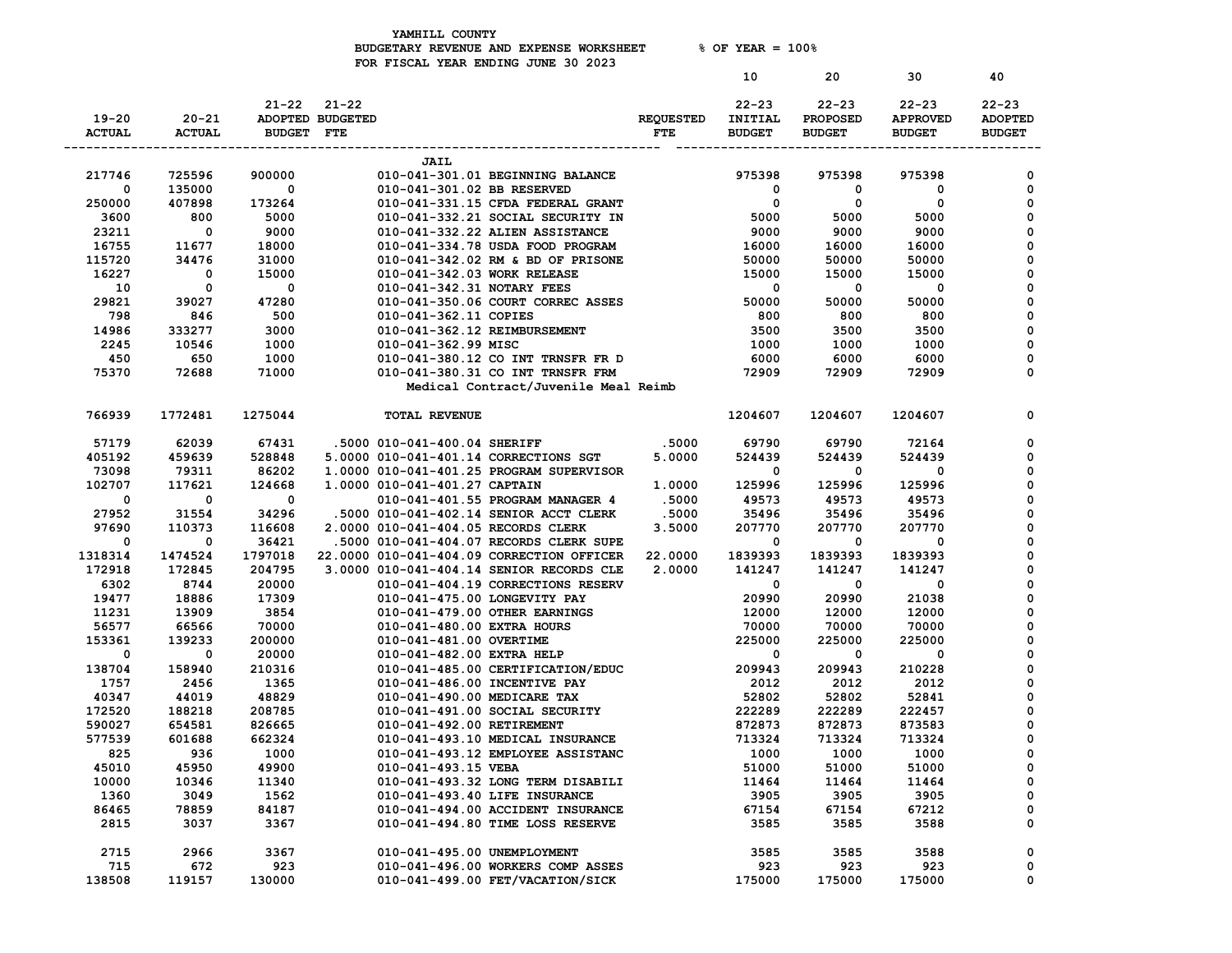|                            |                            |                          |                                               |                                | 10                                    | 20                                            | 30                                            | 40                                           |
|----------------------------|----------------------------|--------------------------|-----------------------------------------------|--------------------------------|---------------------------------------|-----------------------------------------------|-----------------------------------------------|----------------------------------------------|
| $19 - 20$<br><b>ACTUAL</b> | $20 - 21$<br><b>ACTUAL</b> | <b>BUDGET FTE</b>        | $21 - 22$ $21 - 22$<br>ADOPTED BUDGETED       | <b>REQUESTED</b><br><b>FTE</b> | $22 - 23$<br>INITIAL<br><b>BUDGET</b> | $22 - 23$<br><b>PROPOSED</b><br><b>BUDGET</b> | $22 - 23$<br><b>APPROVED</b><br><b>BUDGET</b> | $22 - 23$<br><b>ADOPTED</b><br><b>BUDGET</b> |
| $87 -$                     | 1230                       | $\mathbf{0}$             | 010-041-499.98 COMP TIME LIABILIT             |                                | $\mathbf 0$                           | $\mathbf{0}$                                  | 0                                             | 0                                            |
| 15603-                     | 3586                       | $\mathbf 0$              | 010-041-499.99 VACATION LIAB. ADJ             |                                | $\mathbf 0$                           | $\mathbf 0$                                   | $\mathbf 0$                                   | 0                                            |
| 4295615                    | 4674934                    | 5571380                  | 35.5000 TOTAL FOR PERSONNEL                   | 35.0000                        | 5712553                               | 5712553                                       | 5716241                                       | 0                                            |
| 56778                      | 29663                      | 25000                    | 010-041-510.01 CENTRAL SUPPLIES               |                                | 35000                                 | 35000                                         | 35000                                         | 0                                            |
| $^{\circ}$                 | $\mathbf 0$                | $\mathbf 0$              | 010-041-511.10 JAIL SUPPLIES                  |                                | 5000                                  | 5000                                          | 4000                                          | $\mathbf 0$                                  |
| 285803                     | 183332                     | 230000                   | 010-041-511.26 FOOD/KITCHEN SUPPL             |                                | 260000                                | 260000                                        | 260000                                        | 0                                            |
| 8569                       | 9906                       | $\overline{\mathbf{0}}$  | 010-041-512.01 DRUGS                          |                                | $\overline{\phantom{0}}$              | $\overline{\mathbf{0}}$                       | $\Omega$                                      | 0                                            |
| 330                        | 28                         | 500                      | 010-041-513.03 PUBLICATIONS & DUE             |                                | 100                                   | 100                                           | 100                                           | 0                                            |
| 7320                       | 8438                       | 8000                     | 010-041-516.02 UNIFORMS                       |                                | 8000                                  | 8000                                          | 8000                                          | 0                                            |
| 27459                      | 14996                      | 13000                    | 010-041-543.01 DEPT. EQUIPMENT                |                                | 10000                                 | 10000                                         | 10000                                         | 0                                            |
| 1482633                    | 1438746                    | 1415000                  | 010-041-610.01 PROFESSIONAL SERVI             |                                | 1451517                               | 1451517                                       | 1451517                                       | $\Omega$                                     |
|                            |                            |                          | \$1,421,517 Wellpath Contract                 |                                |                                       |                                               |                                               |                                              |
| 4331                       | 4054                       | 4232                     | 010-041-611.01 AUDIT                          |                                | 4347                                  | 4347                                          | 4347                                          | 0                                            |
| 13211                      | 11957                      | 10000                    | 010-041-612.02 SCHOOLS AND CONFER             |                                | 10000                                 | 10000                                         | 10000                                         | 0                                            |
| 2717                       | 3487                       | 3500                     | 010-041-620.01 TELEPHONE                      |                                | 3500                                  | 3500                                          | 3500                                          | 0                                            |
| $\mathbf 0$                | 3568                       | 6000                     | 010-041-630.01 TRAVEL EXPENSE                 |                                | 6000                                  | 6000                                          | 6000                                          | 0                                            |
| 142                        | 185                        | 200                      | 010-041-640.01 ADVERTISING                    |                                | 200                                   | 200                                           | 200                                           | 0                                            |
| $\mathbf 0$                | $\overline{\mathbf{0}}$    | $\overline{\phantom{0}}$ | 010-041-670.02 UTILITIES                      |                                | 540                                   | 540                                           | 540                                           | 0                                            |
| $\mathbf{o}$               | $\overline{\mathbf{0}}$    | 3000                     | 010-041-680.04 RADIO REPAIR                   |                                | 1000                                  | 1000                                          | 1000                                          | 0                                            |
| 2595                       | 2310                       | 5000                     | 010-041-683.01 COPY MACHINES/MAIN             |                                | 5500                                  | 5500                                          | 5500                                          | 0                                            |
| 48182                      | 104453                     | 101000                   | 010-041-683.07 SOFTWARE LIC AND M             |                                | 105000                                | 105000                                        | 105000                                        | 0                                            |
| 483                        | 655                        | 500                      | 010-041-691.01 ASSOC MEMBERSHIPS              |                                | 655                                   | 655                                           | 655                                           | 0                                            |
| $\mathbf 0$                | 250                        | 103139                   | 010-041-699.01 OTHER EXPENSE                  |                                | $\mathbf 0$                           | $\mathbf 0$                                   | $\overline{\mathbf{0}}$                       | 0                                            |
| 14813                      | 12295                      | 12300                    | 010-041-780.04 INTERNAL TELECOMMU             |                                | 12720                                 | 12720                                         | 12720                                         | 0                                            |
| 14294                      | 16885                      | 20880                    | 010-041-780.05 MOTOR POOL                     |                                | 18000                                 | 18000                                         | 18000                                         | 0                                            |
| 10221                      | 15522                      | 13288                    | 010-041-780.06 EQUIPMENT REPLACEM             |                                | 12900                                 | 12900                                         | 12900                                         | 0                                            |
| 65044                      | 65044                      | 65044                    | 010-041-780.52 INTERNAL TFR TO HH             |                                | 65044                                 | 65044                                         | 65044                                         | 0                                            |
|                            |                            |                          | Mental Health Counseling Svcs                 |                                |                                       |                                               |                                               |                                              |
| 2799                       | 2924                       | 2913                     | 010-041-780.54 TELECOMM PER CALL              |                                | 3168                                  | 3168                                          | 3168                                          | $\mathbf 0$                                  |
| 2047724                    | 1928698                    | 2042496                  | TOTAL FOR MATERIALS & SERVICES                |                                | 2018191                               | 2018191                                       | 2017191                                       | 0                                            |
| $\Omega$                   | 207989                     | 15000                    | 010-041-800.80 DEPT EQUIPMENT                 |                                | 15000                                 | 15000                                         | 15000                                         | $\mathbf 0$                                  |
| 0                          | 207989                     | 15000                    | TOTAL FOR CAPITAL                             |                                | 15000                                 | 15000                                         | 15000                                         | 0                                            |
| $\mathbf 0$                | $\mathbf{0}$               | $\mathbf{0}$             | 010-041-990.01 ENDING BALANCE JAI             |                                | 3310                                  | 3310                                          | 622                                           | $\mathbf 0$                                  |
| $\mathbf{o}$               | 0                          | $\mathbf 0$              | TOTAL FOR 900-999                             |                                | 3310                                  | 3310                                          | 622                                           | $\mathbf 0$                                  |
| 6343339                    | 6811621                    | 7628876                  | --------------<br>35.5000 TOTAL EXPENSES JAIL | 35,0000                        | 7749054                               | 7749054                                       | 7749054                                       | $\mathbf 0$                                  |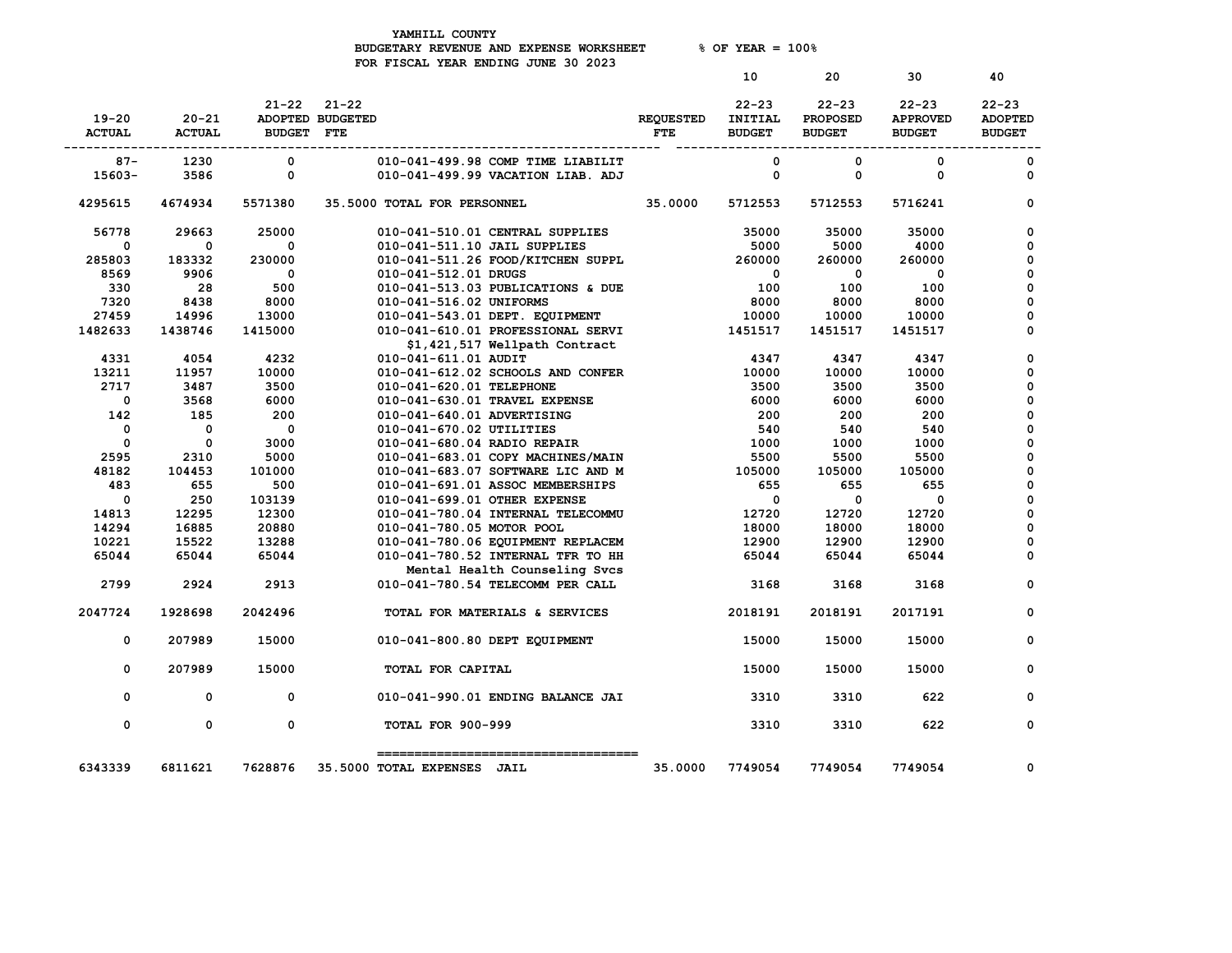|                            |                            |                                             | FOR FISCAL YEAR ENDING JUNE 30 2023                                   |                                |                                       |                                               |                                               |                                              |
|----------------------------|----------------------------|---------------------------------------------|-----------------------------------------------------------------------|--------------------------------|---------------------------------------|-----------------------------------------------|-----------------------------------------------|----------------------------------------------|
|                            |                            |                                             |                                                                       |                                | 10                                    | 20                                            | 30                                            | 40                                           |
| $19 - 20$<br><b>ACTUAL</b> | $20 - 21$<br><b>ACTUAL</b> | $21 - 22$<br>ADOPTED BUDGETED<br>BUDGET FTE | $21 - 22$                                                             | <b>REQUESTED</b><br><b>FTE</b> | $22 - 23$<br>INITIAL<br><b>BUDGET</b> | $22 - 23$<br><b>PROPOSED</b><br><b>BUDGET</b> | $22 - 23$<br><b>APPROVED</b><br><b>BUDGET</b> | $22 - 23$<br><b>ADOPTED</b><br><b>BUDGET</b> |
|                            |                            |                                             |                                                                       |                                |                                       |                                               |                                               |                                              |
| 62617                      |                            | 30000                                       | <b>MARINE</b>                                                         |                                | 92775                                 | 92775                                         | 92775                                         | 0                                            |
| 25121                      | 58749<br>44562             | 62389                                       | 010-042-301.01 BEGINNING BALANCE<br>010-042-331.15 CFDA FEDERAL GRANT |                                | 62389                                 | 62389                                         | 62389                                         | 0                                            |
| $\Omega$                   | 2236                       | $^{\circ}$                                  | 010-042-334.05 MARINE BOARD                                           |                                | $\mathbf{0}$                          | 0                                             | $\Omega$                                      | $\Omega$                                     |
|                            |                            |                                             |                                                                       |                                |                                       |                                               |                                               |                                              |
| 87738                      | 105547                     | 92389                                       | <b>TOTAL REVENUE</b>                                                  |                                | 155164                                | 155164                                        | 155164                                        | 0                                            |
| 30042                      | 30927                      | 27818                                       | .5000 010-042-404.03 RESERVE DEPUTY                                   | .5000                          | 36157                                 | 36157                                         | 44995                                         | 0                                            |
| $\mathbf{o}$               | 7234                       | 22500                                       | 010-042-404.12 MARINE SAFETY OFFI                                     |                                | 12225                                 | 12225                                         | 15500                                         | $\mathbf 0$                                  |
| $\mathbf{0}$               | 2991                       | $\Omega$                                    | 010-042-404.19 CORRECTIONS RESERV                                     |                                | $\Omega$                              | 0                                             | 0                                             | 0                                            |
| 1184                       | $^{\circ}$                 | $\overline{\mathbf{0}}$                     | 010-042-479.00 OTHER EARNINGS                                         |                                | $\mathbf{0}$                          | $\mathbf 0$                                   | $\mathbf{0}$                                  | 0                                            |
| 184                        | 1754                       | 500                                         | 010-042-481.00 OVERTIME                                               |                                | 500                                   | 500                                           | 500                                           | $\Omega$                                     |
| 937                        | 570                        | 1025                                        | 010-042-486.00 INCENTIVE PAY                                          |                                | $\mathbf 0$                           | 0                                             | $\mathbf 0$                                   | 0                                            |
| 469                        | 639                        | 752                                         | 010-042-490.00 MEDICARE TAX                                           |                                | 709                                   | 709                                           | 884                                           | 0                                            |
| 2006                       | 2733                       | 3214                                        | 010-042-491.00 SOCIAL SECURITY                                        |                                | 3031                                  | 3031                                          | 3782                                          | $\Omega$                                     |
| 2802                       | 3682                       | 7694                                        | 010-042-492.00 RETIREMENT                                             |                                | 1395                                  | 1395                                          | 1817                                          | 0                                            |
| $\mathbf 0$                | 143                        | $\mathbf 0$                                 | 010-042-493.10 MEDICAL INSURANCE                                      |                                | $\mathbf 0$                           | $\mathbf 0$                                   | $\mathbf 0$                                   | $\Omega$                                     |
| 12                         | 14                         | $\mathbf{o}$                                | 010-042-493.12 EMPLOYEE ASSISTANC                                     |                                | 15                                    | 15                                            | 15                                            | 0                                            |
| $\mathbf 0$                | 9                          | $\mathbf 0$                                 | 010-042-493.15 VEBA                                                   |                                | $\mathbf{0}$                          | 0                                             | $\mathbf 0$                                   | 0                                            |
| $\mathbf{1}$               | 8                          | 307                                         | 010-042-493.32 LONG TERM DISABILI                                     |                                | 289                                   | 289                                           | 321                                           | 0                                            |
| $\mathbf{0}$               | $\mathbf{1}$               | $\mathbf 0$                                 | 010-042-493.40 LIFE INSURANCE                                         |                                | $\mathbf{0}$                          | $\overline{\mathbf{0}}$                       | $\Omega$                                      | 0                                            |
| 1600<br>36                 | 1167<br>44                 | 1322<br>52                                  | 010-042-494.00 ACCIDENT INSURANCE<br>010-042-494.80 TIME LOSS RESERVE |                                | 1173<br>49                            | 1173<br>49                                    | 1464<br>61                                    | 0<br>0                                       |
| 32                         | 44                         | 52                                          | 010-042-495.00 UNEMPLOYMENT                                           |                                | 49                                    | 49                                            | 61                                            | 0                                            |
| 16                         | 19                         | 208                                         | 010-042-496.00 WORKERS COMP ASSES                                     |                                | 234                                   | 234                                           | 234                                           | 0                                            |
| $\mathbf{0}$               | 601                        | 1000                                        | 010-042-499.00 FET/VACATION/SICK                                      |                                | 1000                                  | 1000                                          | 1000                                          | $\Omega$                                     |
|                            |                            |                                             |                                                                       |                                |                                       |                                               |                                               |                                              |
| 39321                      | 52580                      | 66444                                       | .5000 TOTAL FOR PERSONNEL                                             | .5000                          | 56826                                 | 56826                                         | 70634                                         | $\mathbf 0$                                  |
| $\mathbf 0$                | 183                        | 500                                         | 010-042-510.01 CENTRAL SUPPLIES                                       |                                | 500                                   | 500                                           | 500                                           | $\mathbf 0$                                  |
| 627                        | 1945                       | 2500                                        | 010-042-516.02 UNIFORMS                                               |                                | 2000                                  | 2000                                          | 2000                                          | 0                                            |
| 610                        | 588                        | 1200                                        | 010-042-543.01 DEPT. EQUIPMENT                                        |                                | 1200                                  | 1200                                          | 1200                                          | 0                                            |
| $\mathbf 0$                | 7877                       | 2000                                        | 010-042-610.01 PROFESSIONAL SERVI                                     |                                | 2000                                  | 2000                                          | 2000                                          | 0                                            |
| 31                         | 43                         | 45                                          | 010-042-611.01 AUDIT                                                  |                                | 63                                    | 63                                            | 63                                            | 0                                            |
| 372                        | 105                        | 1000                                        | 010-042-612.02 SCHOOLS AND CONFER                                     |                                | 1000                                  | 1000                                          | 1000                                          | 0                                            |
| 398                        | 826                        | 1000                                        | 010-042-620.01 TELEPHONE                                              |                                | 1000                                  | 1000                                          | 1000                                          | 0                                            |
| 0                          | 35                         | $\overline{\phantom{0}}$                    | 010-042-640.01 ADVERTISING                                            |                                | 35                                    | 35                                            | 35                                            | 0                                            |
| 9070                       | 9070                       | 9070                                        | 010-042-652.01 BUILDING RENT                                          |                                | 9070                                  | 9070                                          | 9070                                          | 0                                            |
| 17901                      | 18763                      | 24167                                       | 010-042-780.05 MOTOR POOL                                             |                                | 20000                                 | 20000                                         | 20000                                         | 0                                            |
| 29009                      | 39435                      | 41482                                       | TOTAL FOR MATERIALS & SERVICES                                        |                                | 36868                                 | 36868                                         | 36868                                         | $\mathbf 0$                                  |
| 0                          | $\mathbf{o}$               | 24985                                       | 010-042-990.01 ENDING BALANCE                                         |                                | 104424                                | 61470                                         | 47662                                         | 0                                            |
| 0                          | $\Omega$                   | 24985                                       | TOTAL FOR 900-999                                                     |                                | 104424                                | 61470                                         | 47662                                         | $\mathbf 0$                                  |
| 68330                      | 92015                      | 132911                                      | ====================================<br>.5000 TOTAL EXPENSES MARINE   | 5000                           | 198118                                | 155164                                        | 155164                                        | $\Omega$                                     |

 **YAMHILL COUNTY BUDGETARY REVENUE AND EXPENSE WORKSHEET % OF YEAR = 100%**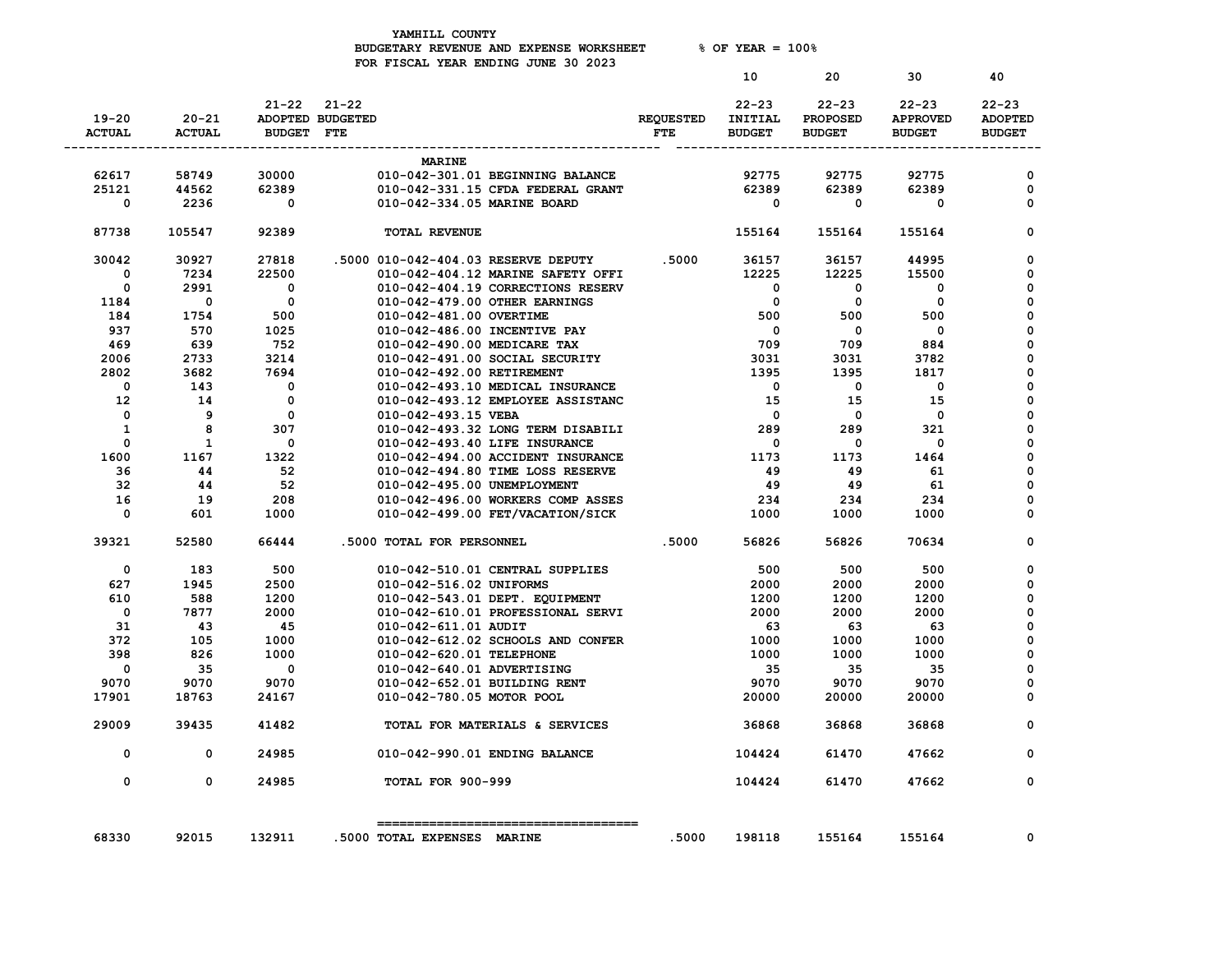|                  |                  |                   |                               |                                 |                                                                   |                  | 10                   | 20                           | 30                           | 40                          |
|------------------|------------------|-------------------|-------------------------------|---------------------------------|-------------------------------------------------------------------|------------------|----------------------|------------------------------|------------------------------|-----------------------------|
| $19 - 20$        | $20 - 21$        | $21 - 22$         | $21 - 22$<br>ADOPTED BUDGETED |                                 |                                                                   | <b>REQUESTED</b> | $22 - 23$<br>INITIAL | $22 - 23$<br><b>PROPOSED</b> | $22 - 23$<br><b>APPROVED</b> | $22 - 23$<br><b>ADOPTED</b> |
| <b>ACTUAL</b>    | <b>ACTUAL</b>    | <b>BUDGET FTE</b> |                               |                                 |                                                                   | FTE              | <b>BUDGET</b>        | <b>BUDGET</b>                | <b>BUDGET</b>                | <b>BUDGET</b>               |
|                  |                  |                   |                               | <b>SHERIFF</b>                  |                                                                   |                  |                      |                              |                              |                             |
| 414472           | 401051           | 250000            |                               |                                 | 010-043-301.01 BEGINNING BALANCE                                  |                  | 285551               | 285551                       | 285551                       | 0                           |
| 100813           | 126512           | 100000            |                               |                                 | 010-043-322.91 WEAPONS PERMITS                                    |                  | 110000               | 110000                       | 110000                       | 0                           |
| 9085             | 20095            | 20000             |                               |                                 | 010-043-322.92 STATE POLICE WEAPO                                 |                  | 20000                | 20000                        | 20000                        | 0                           |
| 0                | 10482            | 18000             |                               | 010-043-331.02 BLM              |                                                                   |                  | 15000                | 15000                        | 15000                        | 0                           |
| 10000            | 12989            | 4400              |                               | 010-043-331.99 MISC GRANTS      |                                                                   |                  | 100458               | 100458                       | 100458                       | 0                           |
|                  |                  |                   |                               |                                 | \$65,880 Illegal Marijuana Mrkt Enforce                           |                  |                      |                              |                              |                             |
|                  |                  |                   |                               |                                 | \$34,578 Off Highway Vehicle (OHV)                                |                  |                      |                              |                              |                             |
| 8310             | 10983            | 190000            |                               |                                 | 010-043-334.17 TRAFFIC SAFETY GRA                                 |                  | 169370               | 169370                       | 169370                       | 0                           |
|                  |                  |                   |                               |                                 | \$143,170 Traffic Safety Enforce Deputy                           |                  |                      |                              |                              |                             |
|                  |                  |                   |                               |                                 | \$7,000 Speed Enforcement                                         |                  |                      |                              |                              |                             |
|                  |                  |                   |                               |                                 | \$4,000 Safety Belt Enforcement                                   |                  |                      |                              |                              |                             |
|                  |                  |                   |                               |                                 | \$6,000 DUII Enforcement                                          |                  |                      |                              |                              |                             |
|                  |                  |                   |                               |                                 | \$8,000 Distracted Driving Enforcement                            |                  |                      |                              |                              |                             |
|                  |                  |                   |                               |                                 | \$1,200 Public Safety Enforcement                                 |                  |                      |                              |                              |                             |
| 289043           | 299655           | 342565            |                               |                                 | 010-043-341.34 WILLAMINA CONTRACT                                 |                  | 349580               | 349580                       | 349580                       | 0                           |
| 149995           | 161259           | 173750            |                               |                                 | 010-043-341.35 DAYTON CONTRACT                                    |                  | 183889               | 183889                       | 183889                       | 0                           |
| 301196           | 323786           | 348876            |                               |                                 | 010-043-341.36 LAFAYETTE CONTRACT                                 |                  | 353422               | 353422                       | 353422<br>508599             | 0                           |
| 454174<br>243711 | 448849<br>277825 | 521251<br>299008  |                               |                                 | 010-043-341.37 SHERIDAN CONTRACT<br>010-043-341.41 AMITY CONTRACT |                  | 508599               | 508599<br>304537             |                              | 0<br>0                      |
| 25000            | 25000            | 25000             |                               |                                 | 010-043-341.49 YCOM CONTRACT SERV                                 |                  | 304537<br>25000      | 25000                        | 304537<br>25000              | 0                           |
| 45               | 0                | 0                 |                               |                                 | 010-043-342.01 OUT OF STATE TRAVE                                 |                  | 0                    | 0                            | 0                            | 0                           |
| 71415            | 45806            | 100000            |                               | 010-043-342.04 CIVIL FEES       |                                                                   |                  | 80000                | 80000                        | 80000                        | 0                           |
| 0                | 75               | 0                 |                               |                                 | 010-043-342.17 TOWING ADMIN FEE                                   |                  | 0                    | 0                            | 0                            | 0                           |
| 30               | 35               | 0                 |                               | 010-043-342.32 ID TAG FEES      |                                                                   |                  | 100                  | 100                          | 100                          | 0                           |
| 1030756          | 0                | 1500000           |                               |                                 | 010-043-342.37 SHERIFF'S SALES                                    |                  | 5000000              | 5000000                      | 5000000                      | 0                           |
| 103177           | 104746           | 80000             |                               | 010-043-350.01 FINES            |                                                                   |                  | 100000               | 100000                       | 100000                       | 0                           |
| 0                | 0                | 10000             |                               |                                 | 010-043-350.05 NARCOTICS FORFEITU                                 |                  | 0                    | 0                            | 0                            | 0                           |
| 0                | 868              | 250000            |                               |                                 | 010-043-350.18 FED FORFEIT JUSTIC                                 |                  | 0                    | 0                            | 0                            | 0                           |
| 1349             | 5750             | 4000              |                               | 010-043-362.03 DONATIONS        |                                                                   |                  | 0                    | 0                            | 0                            | 0                           |
| 0                | 0                | 0                 |                               |                                 | 010-043-362.10 RESTITUTION PAYMEN                                 |                  | 2000                 | 2000                         | 2000                         | 0                           |
| 3564             | 5935             | 4300              |                               | 010-043-362.11 COPIES           |                                                                   |                  | 6000                 | 6000                         | 6000                         | 0                           |
| 15009            | 38402            | 10000             |                               |                                 | 010-043-362.12 REIMBURSEMENT                                      |                  | 3500                 | 3500                         | 3500                         | 0                           |
| 15377            | 14038            | 20000             |                               | 010-043-362.99 MISC             |                                                                   |                  | 500                  | 500                          | 500                          | 0                           |
| 3246521          | 2334141          | 4271150           |                               |                                 |                                                                   |                  | 7617506              | 7617506                      | 7617506                      | 0                           |
|                  |                  |                   |                               | <b>TOTAL REVENUE</b>            |                                                                   |                  |                      |                              |                              |                             |
| 57179            | 62039            | 67431             |                               | .5000 010-043-400.04 SHERIFF    |                                                                   | .5000            | 69790                | 69790                        | 72164                        | 0                           |
| 536915           | 610138           | 652320            |                               | 6.0000 010-043-401.08 SERGEANT  |                                                                   | 6.0000           | 667487               | 667487                       | 667487                       | 0                           |
| 191219           | 245930           | 267298            |                               | 2.0000 010-043-401.27 CAPTAIN   |                                                                   | 2.0000           | 268133               | 268133                       | 268133                       | 0                           |
| 56418            | 64402            | 68487             |                               |                                 | 1.0000 010-043-401.42 EXECUTIVE OFFICE S                          | 1.0000           | 73921                | 73921                        | 73921                        | 0                           |
| 0                | 0                | 0                 |                               |                                 | 010-043-401.55 PROGRAM MANAGER 4                                  | .5000            | 49573                | 49573                        | 49573                        | 0                           |
| 27952            | 31554            | 34296             |                               |                                 | .5000 010-043-402.14 SENIOR ACCT CLERK                            | .5000            | 35496                | 35496                        | 35496                        | 0                           |
| 1728403          | 2047335          | 2423666           |                               |                                 | 28.0000 010-043-404.02 DEPUTY SHERIFF                             | 30.0000          | 2428977              | 2606403                      | 2687782                      | 0                           |
| 127020           | 134721           | 150376            |                               |                                 | 2.0000 010-043-404.04 CIVIL DEPUTY                                | 1.0000           | 81772                | 81772                        | 81772                        | 0                           |
| 82634            | 131699           | 124247            |                               |                                 | 2.0000 010-043-404.05 RECORDS CLERK                               | 1.5000           | 83646                | 83646                        | 83646                        | 0                           |
| 28971            | 67258            | 36421             |                               |                                 | .5000 010-043-404.07 RECORDS CLERK SUPE                           |                  | 0                    | 0                            | 0                            | 0                           |
| 268904           | 355242           | 387892            |                               | 4.0000 010-043-404.08 DETECTIVE |                                                                   | 4.0000           | 383993               | 383993                       | 383993                       | 0                           |
| 101233           | 78378            | 68235             |                               |                                 | 1.0000 010-043-404.14 SENIOR RECORDS CLE                          | 2.0000           | 141247               | 141247                       | 141247                       | 0                           |
| 63577            | 68981            | 74975             |                               |                                 | 1.0000 010-043-404.16 PROPERTY EVIDENCE                           | 1.0000           | 77600                | 77600                        | 77600                        | 0                           |
| 23546            | 27708            | 31421             |                               |                                 | 010-043-475.00 LONGEVITY PAY                                      |                  | 35002                | 35002                        | 36757                        | 0                           |
| 9317             | 7838             | 10000             |                               |                                 | 010-043-479.00 OTHER EARNINGS                                     |                  | 10000                | 10000                        | 10000                        | 0                           |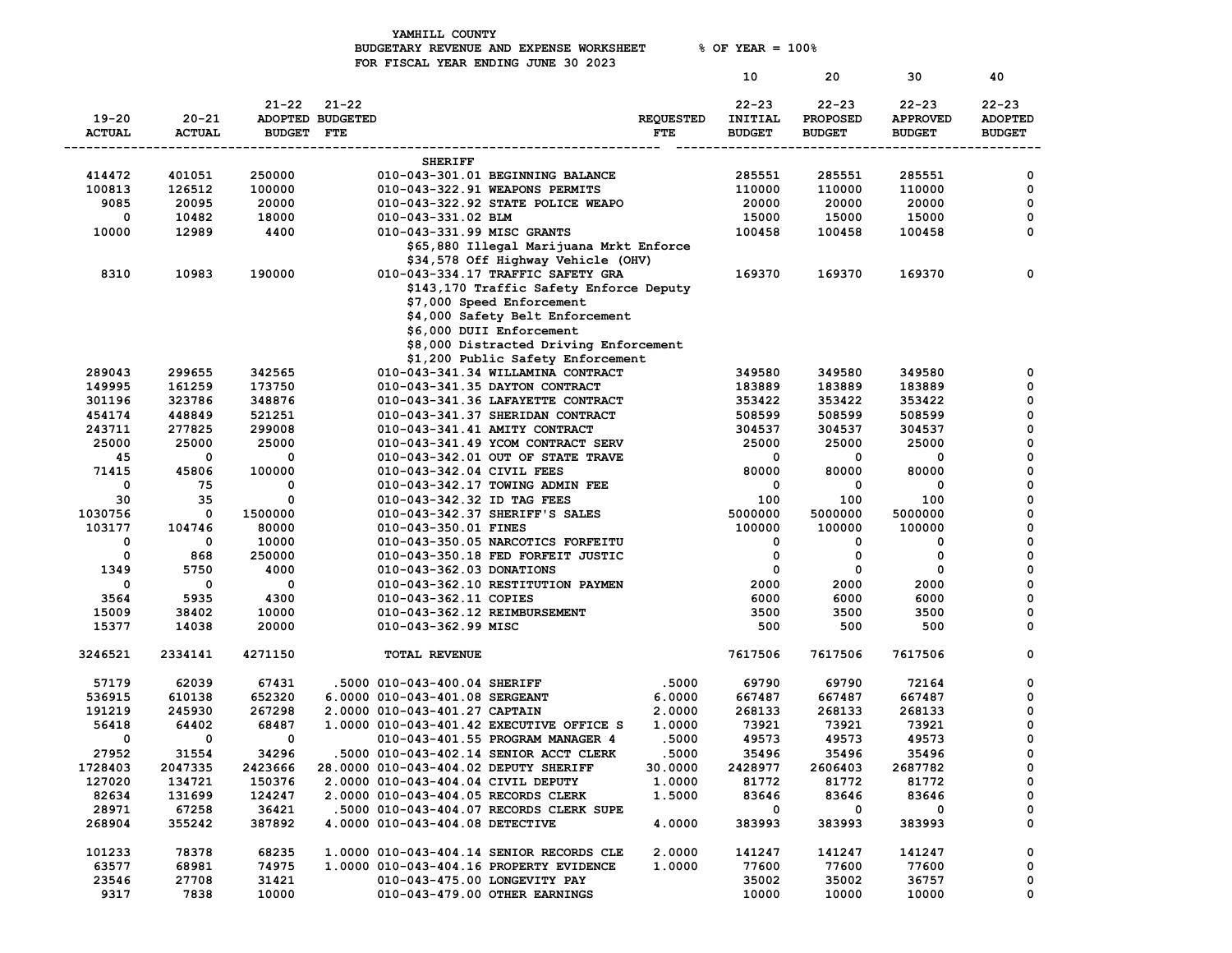|                                            |                 |                  |                                |                                         |                                | 10                              | 20                               | 30                               | 40                              |
|--------------------------------------------|-----------------|------------------|--------------------------------|-----------------------------------------|--------------------------------|---------------------------------|----------------------------------|----------------------------------|---------------------------------|
|                                            |                 |                  |                                |                                         |                                |                                 |                                  |                                  |                                 |
|                                            | $20 - 21$       | $21 - 22$        | $21 - 22$                      |                                         |                                | $22 - 23$                       | $22 - 23$                        | $22 - 23$                        | $22 - 23$                       |
| $19 - 20$<br><b>ACTUAL</b>                 | <b>ACTUAL</b>   | <b>BUDGET</b>    | ADOPTED BUDGETED<br><b>FTE</b> |                                         | <b>REQUESTED</b><br><b>FTE</b> | <b>INITIAL</b><br><b>BUDGET</b> | <b>PROPOSED</b><br><b>BUDGET</b> | <b>APPROVED</b><br><b>BUDGET</b> | <b>ADOPTED</b><br><b>BUDGET</b> |
|                                            |                 |                  |                                |                                         |                                |                                 |                                  |                                  |                                 |
| 62920                                      | 77230           | 70000            | 010-043-480.00 EXTRA HOURS     |                                         |                                | 70000                           | 70000                            | 70000                            | 0                               |
| 167019                                     | 213542          | 160000           | 010-043-481.00 OVERTIME        |                                         |                                | 200000                          | 200000                           | 200000                           | 0                               |
| 25621                                      | 17692           | 30000            | 010-043-482.00 EXTRA HELP      |                                         |                                | 30000                           | 30000                            | 30000                            | 0                               |
| 221888                                     | 259243          | 296362           |                                | 010-043-485.00 CERTIFICATION/EDUC       |                                | 325535                          | 338165                           | 336296                           | 0                               |
| 1357                                       | 1981            | 1186             |                                | 010-043-486.00 INCENTIVE PAY            |                                | 1508                            | 1508                             | 1508                             | 0                               |
| 4730                                       | 4290            | 4663             |                                | 010-043-488.00 CANINE OFFICER PRE       |                                | 4826                            | 4826                             | 4826                             | 0                               |
| 56371                                      | 67311           | 70082            | 010-043-490.00 MEDICARE TAX    |                                         |                                | 72368                           | 75124                            | 76535                            | 0                               |
| 241034                                     | 287764          | 299661           |                                | 010-043-491.00 SOCIAL SECURITY          |                                | 309437                          | 321220                           | 327255                           | 0                               |
| 824447                                     | 996728          | 1176352          | 010-043-492.00 RETIREMENT      |                                         |                                | 1219316                         | 1265823                          | 1291789                          | 0                               |
| 812231                                     | 907831          | 923522           |                                | 010-043-493.10 MEDICAL INSURANCE        |                                | 954308                          | 994622                           | 1014779                          | 0                               |
| 1183                                       | 1382            | 1200             |                                | 010-043-493.12 EMPLOYEE ASSISTANC       |                                | 1300                            | 1300                             | 1300                             | 0                               |
| 63552                                      | 69741           | 71100            | 010-043-493.15 VEBA            |                                         |                                | 68100                           | 71100                            | 72600                            | 0                               |
| 14126                                      | 15581           | 15807            |                                | 010-043-493.32 LONG TERM DISABILI       |                                | 15496                           | 16142                            | 16464                            | 0                               |
| 1905                                       | 4535            | 2244             |                                | 010-043-493.40 LIFE INSURANCE           |                                | 5225                            | 5445                             | 5555                             | 0                               |
| 120080                                     | 119416          | 121279           |                                | 010-043-494.00 ACCIDENT INSURANCE       |                                | 94048                           | 98096                            | 100168                           | 0                               |
| 3956                                       | 4643            | 4833             |                                | 010-043-494.80 TIME LOSS RESERVE        |                                | 4991                            | 5181                             | 5279                             | 0                               |
| 3824                                       | 4572            | 4833             | 010-043-495.00 UNEMPLOYMENT    |                                         |                                | 4991                            | 5181                             | 5279                             | 0                               |
| 1009                                       | 1014            | 1313             |                                | 010-043-496.00 WORKERS COMP ASSES       |                                | 1312                            | 1365                             | 1391                             | 0                               |
| 101825                                     | 136375          | 110000           |                                | 010-043-499.00 FET/VACATION/SICK        |                                | 160000                          | 150000                           | 150000                           | 0                               |
| $6420 -$                                   | 12248           | 0<br>$\mathbf 0$ |                                | 010-043-499.98 COMP TIME LIABILIT       |                                | 0                               | 0                                | 0                                | 0<br>0                          |
| 23953                                      | 47597           |                  |                                | 010-043-499.99 VACATION LIAB. ADJ       |                                | 0                               | $\mathbf 0$                      | $\mathbf 0$                      |                                 |
| 6049899                                    | 7183939         | 7761502          | 48.5000 TOTAL FOR PERSONNEL    |                                         | 50.0000                        | 7949398                         | 8239161                          | 8380595                          | $\mathbf 0$                     |
| 38366                                      | 22260           | 38000            |                                | 010-043-510.01 CENTRAL SUPPLIES         |                                | 30000                           | 30000                            | 30000                            | 0                               |
| 0                                          | $\mathbf 0$     | 1000             |                                | 010-043-511.10 DEPARTMENT SUPPLIE       |                                | 5000                            | 5000                             | 5000                             | 0                               |
| 24921                                      | 19111           | 19060            | 010-043-516.02 UNIFORMS        |                                         |                                | 16030                           | 16030                            | 16030                            | $\Omega$                        |
|                                            |                 |                  |                                | \$3,030 - 5 Ballistic Vest Replacements |                                |                                 |                                  |                                  |                                 |
| 91770                                      | 52277           | 23125            |                                | 010-043-543.01 DEPT. EQUIPMENT          |                                | 50000                           | 50000                            | 150000                           | 0                               |
| \$100,000 one-time increase for department |                 |                  |                                |                                         |                                |                                 |                                  |                                  |                                 |
|                                            |                 |                  |                                | equipment and associated training       |                                |                                 |                                  |                                  |                                 |
| 147841                                     | 44948           | 10000            |                                | 010-043-610.01 PROFESSIONAL SERVI       |                                | 50000                           | 50000                            | 50000                            | 0                               |
| 5916                                       | 4266            | 10000            |                                | 010-043-610.08 WORKERS COMP INSUR       |                                | 7000                            | 7000                             | 7000                             | 0                               |
| 4988                                       | 5167            | 5393             | 010-043-611.01 AUDIT           |                                         |                                | 5208                            | 5208                             | 5208                             | 0                               |
| 9                                          | 0               | 0                | 010-043-612.01 MISC TRAINING   |                                         |                                | 0                               | 0                                | $\mathbf 0$                      | 0                               |
| 24709                                      | 15945           | 12500            |                                | 010-043-612.02 SCHOOLS AND CONFER       |                                | 30000                           | 30000                            | 25000                            | 0                               |
| 0                                          | 0               | 2000             |                                | 010-043-612.05 TRAINING & DEVELOP       |                                | 1000                            | 1000                             | 1000                             | 0                               |
| 0                                          | 0               | 10000            |                                | 010-043-613.01 MEDICAL TREATMENT        |                                | 0                               | 0                                | 0                                | 0                               |
| 44247                                      | 51676           | 45000            | 010-043-620.01 TELEPHONE       |                                         |                                | 43000                           | 43000                            | 43000                            | 0                               |
| 63<br>$\mathbf 0$                          | $\Omega$<br>596 | 100              | 010-043-621.01 POSTAGE         |                                         |                                | 100                             | 100                              | 100                              | 0                               |
| 1229                                       | 260             | 12500<br>1000    |                                | 010-043-630.01 TRAVEL EXPENSE           |                                | 12500<br>1000                   | 12500<br>1000                    | 12500<br>1000                    | 0<br>0                          |
| 0                                          | $\mathbf 0$     | 0                | 010-043-640.01 ADVERTISING     | 010-043-670.02 HEAT/LIGHTS/WATER        |                                | 7000                            | 7000                             | 7000                             | 0                               |
| $\mathbf 0$                                | 221             | 1000             | 010-043-680.04 RADIO REPAIR    |                                         |                                | 1000                            | 1000                             | 1000                             | 0                               |
|                                            |                 |                  |                                |                                         |                                |                                 |                                  |                                  |                                 |
| 3219                                       | 2567            | 4000             |                                | 010-043-683.01 COPY MACHINES/MAIN       |                                | 9500                            | 9500                             | 9500                             | $\mathbf 0$                     |
| 81494                                      | 49729           | 101275           |                                | 010-043-683.07 SOFTWARE LIC AND M       |                                | 100000                          | 100000                           | 100000                           | 0                               |
| 2338                                       | 2340            | 2500             |                                | 010-043-691.01 ASSOC MEMBERSHIPS        |                                | 2370                            | 2370                             | 2370                             | 0                               |
| 1628                                       | 21139           | 10000            | 010-043-695.05 INVESTIGATION   |                                         |                                | 10000                           | 10000                            | 10000                            | 0                               |
| 10375                                      | 3173            | 30000            |                                | 010-043-695.12 CIVIL SERVICES           |                                | 20000                           | 20000                            | 20000                            | 0                               |
| 10561                                      | 23340           | 20000            |                                | 010-043-695.14 OSP-CONCEALED HAND       |                                | 20000                           | 20000                            | 20000                            | $\mathbf 0$                     |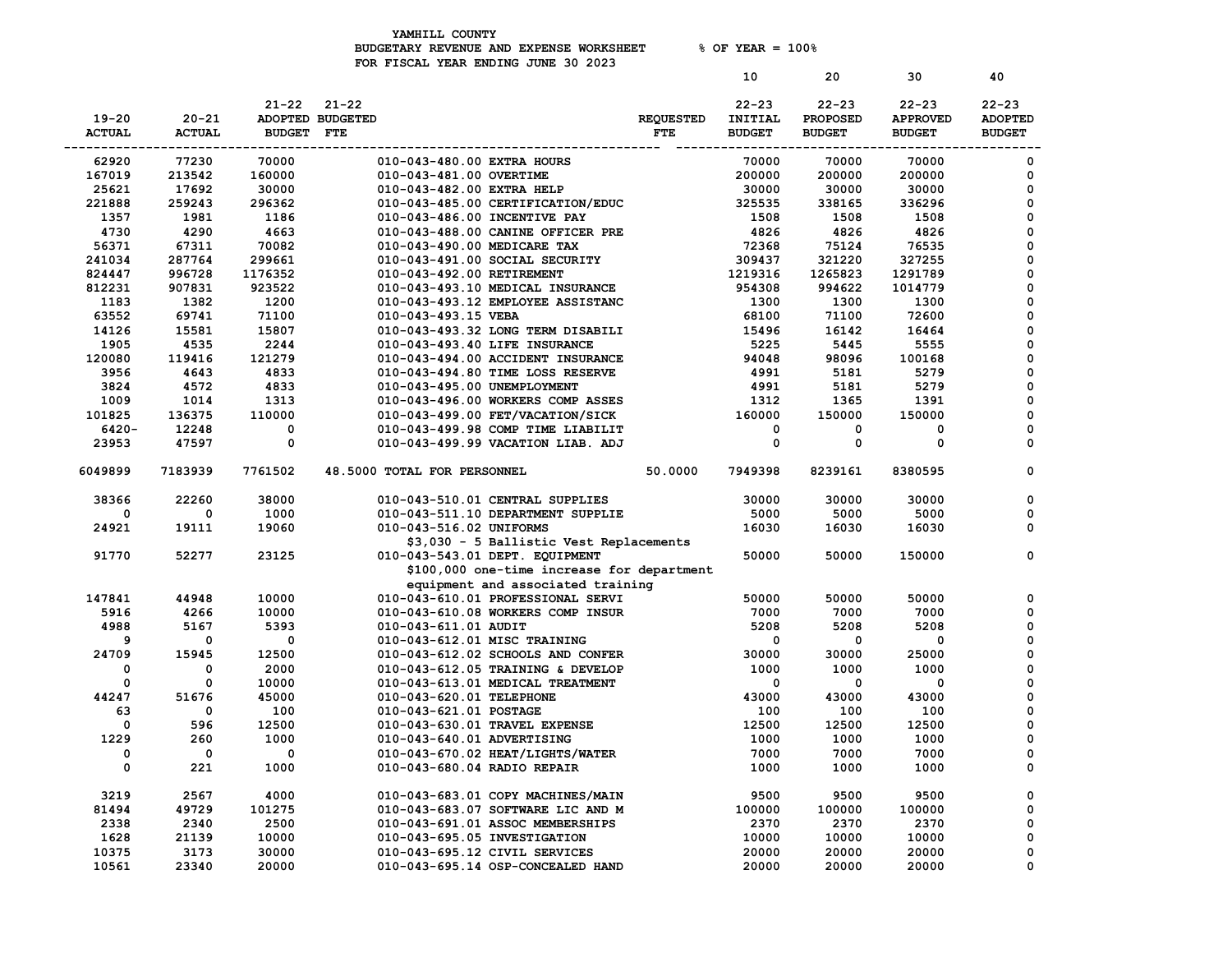|                            |                            |                                |                               |                                   |                                | 10                                           | 20                                            | 30                                            | 40                                           |
|----------------------------|----------------------------|--------------------------------|-------------------------------|-----------------------------------|--------------------------------|----------------------------------------------|-----------------------------------------------|-----------------------------------------------|----------------------------------------------|
| $19 - 20$<br><b>ACTUAL</b> | $20 - 21$<br><b>ACTUAL</b> | $21 - 22$<br><b>BUDGET FTE</b> | $21 - 22$<br>ADOPTED BUDGETED |                                   | <b>REQUESTED</b><br><b>FTE</b> | $22 - 23$<br><b>INITIAL</b><br><b>BUDGET</b> | $22 - 23$<br><b>PROPOSED</b><br><b>BUDGET</b> | $22 - 23$<br><b>APPROVED</b><br><b>BUDGET</b> | $22 - 23$<br><b>ADOPTED</b><br><b>BUDGET</b> |
| 1030756                    | $\mathbf{o}$               | 1500000                        |                               | 010-043-695.37 SHERIFF'S SALES EX |                                | 5000000                                      | 5000000                                       | 5000000                                       | Ω                                            |
| 953                        | 662                        | 250000                         |                               | 010-043-699.01 OTHER EXPENSE      |                                | 0                                            | 0                                             | 0                                             |                                              |
| 2421                       | 1396                       | 3000                           |                               | 010-043-699.08 BANK SERVICE CHARG |                                | 1500                                         | 1500                                          | 1500                                          |                                              |
| $\Omega$                   | $\Omega$                   | $\mathbf 0$                    |                               | 010-043-700.27 GRANTS AWARDED     |                                | 5000                                         | 5000                                          | 5000                                          |                                              |
| 46724                      | 46724                      | 47650                          |                               | 010-043-780.01 BUILDING RESERVE   |                                | 48577                                        | 48577                                         | 48577                                         | <sup>n</sup>                                 |
| 16593                      | 13933                      | 13919                          |                               | 010-043-780.04 INTERNAL TELECOMMU |                                | 13871                                        | 13871                                         | 13871                                         |                                              |
| 383520                     | 454872                     | 501638                         | 010-043-780.05 MOTOR POOL     |                                   |                                | 518138                                       | 518138                                        | 518138                                        |                                              |
| 51956                      | 51431                      | 52593                          |                               | 010-043-780.06 EQUIPMENT REPLACEM |                                | 61656                                        | 61656                                         | 61656                                         | 0                                            |
| 4                          | 5                          | $\mathbf 0$                    |                               | 010-043-780.44 CO INT PEL RESERVE |                                | $\mathbf{0}$                                 | $^{\circ}$                                    | 0                                             | $\Omega$                                     |
| 2766                       | 3009                       | 3629                           |                               | 010-043-780.54 TELECOMM PER CALL  |                                | 2892                                         | 2892                                          | 2892                                          | $\Omega$                                     |
| 2029367                    | 891047                     | 2730882                        |                               | TOTAL FOR MATERIALS & SERVICES    |                                | 6072342                                      | 6072342                                       | 6167342                                       | 0                                            |
| 0                          | 0                          | 15000                          |                               | 010-043-800.02 OFFICE EQUIPMENT   |                                | 15000                                        | 15000                                         | 15000                                         | 0                                            |
| $\mathbf 0$                | 11054                      | $\Omega$                       |                               | 010-043-800.80 DEPT EOUIPMENT     |                                | $\Omega$                                     | 0                                             | 0                                             | 0                                            |
| 31911                      | 0                          | $\Omega$                       |                               | 010-043-802.02 VEHICLE & EQUIPMEN |                                | 0                                            | 0                                             | 0                                             | 0                                            |
| 31911                      | 11054                      | 15000                          | TOTAL FOR CAPITAL             |                                   |                                | 15000                                        | 15000                                         | 15000                                         | 0                                            |
| 0                          | $\Omega$                   | 16143                          |                               | 010-043-990.01 ENDING BALANCE SHE |                                | 20714                                        | 895                                           | 2208                                          | 0                                            |
| 0                          | 0                          | 16143                          | TOTAL FOR 900-999             |                                   |                                | 20714                                        | 895                                           | 2208                                          | $\mathbf 0$                                  |
| 8111177                    | 8086040                    | 10523527                       | 48.5000 TOTAL EXPENSES        | <b>SHERIFF</b>                    | 50.0000                        | 14057454                                     | 14327398                                      | 14565145                                      | $\mathbf{o}$                                 |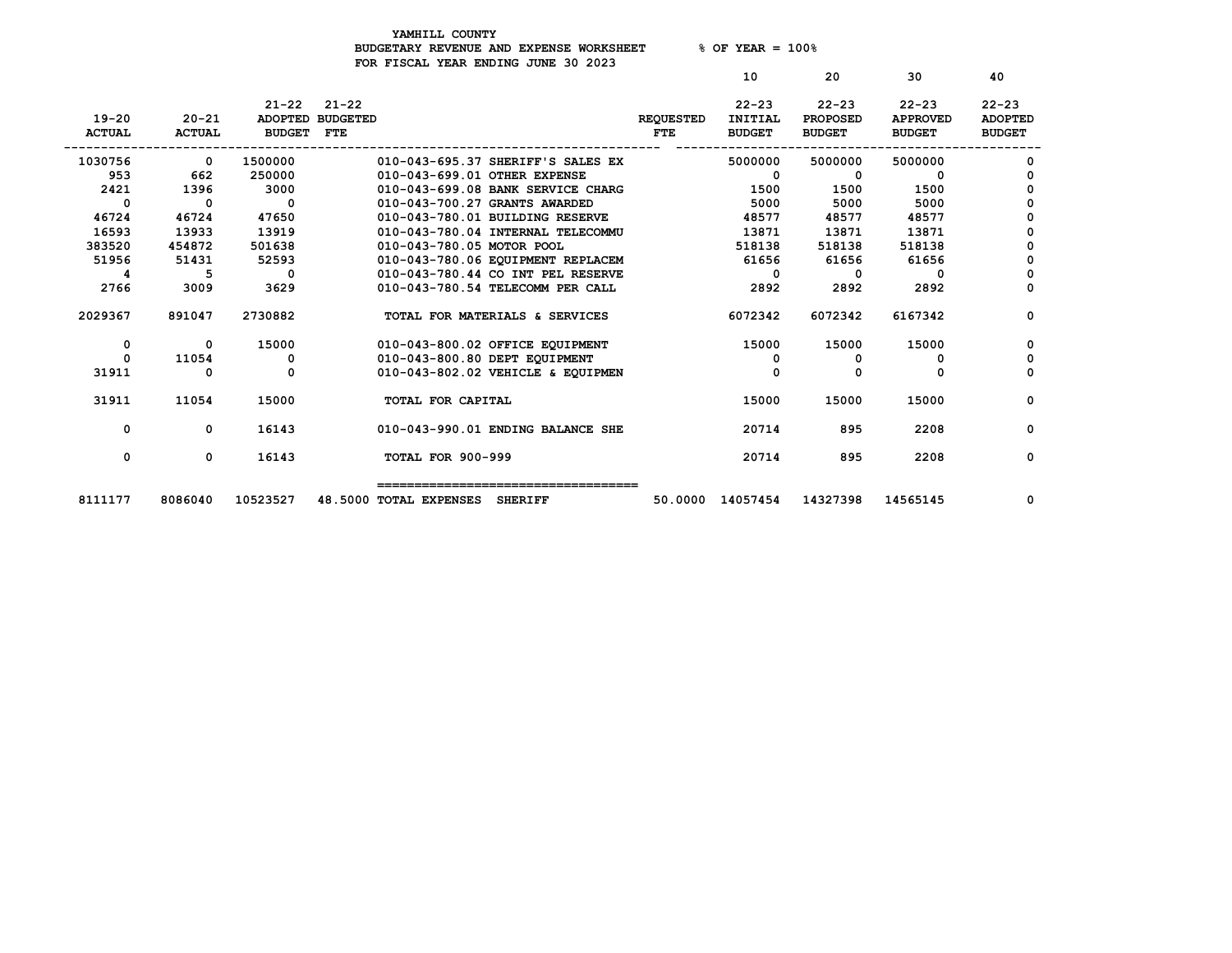|                        |                            |                                      |                         | YAMHILL COUNTY<br>BUDGETARY REVENUE AND EXPENSE WORKSHEET<br>FOR FISCAL YEAR ENDING JUNE 30 2023 |                     |                         | $8$ OF YEAR = 100 $8$                 |                                               |                                               |                                              |
|------------------------|----------------------------|--------------------------------------|-------------------------|--------------------------------------------------------------------------------------------------|---------------------|-------------------------|---------------------------------------|-----------------------------------------------|-----------------------------------------------|----------------------------------------------|
|                        |                            |                                      |                         |                                                                                                  |                     |                         | 10                                    | 20                                            | 30                                            | 40                                           |
| 19-20<br><b>ACTUAL</b> | $20 - 21$<br><b>ACTUAL</b> | $21 - 22$ $21 - 22$<br><b>BUDGET</b> | ADOPTED BUDGETED<br>FTE |                                                                                                  |                     | <b>REQUESTED</b><br>FTE | $22 - 23$<br>INITIAL<br><b>BUDGET</b> | $22 - 23$<br><b>PROPOSED</b><br><b>BUDGET</b> | $22 - 23$<br><b>APPROVED</b><br><b>BUDGET</b> | $22 - 23$<br><b>ADOPTED</b><br><b>BUDGET</b> |
|                        |                            |                                      |                         | 911/DISPATCH SERVICES                                                                            |                     |                         |                                       |                                               |                                               |                                              |
| 2752                   | 2743                       | 329                                  |                         | 010-048-301.01 BEGINNING BALANCE                                                                 |                     |                         | 77340                                 | 77340                                         | 77340                                         | 0                                            |
| 2752                   | 2743                       | 329                                  |                         | <b>TOTAL REVENUE</b>                                                                             |                     |                         | 77340                                 | 77340                                         | 77340                                         | 0                                            |
| 462                    | 46                         | 30                                   |                         | 010-048-611.01 AUDIT                                                                             |                     |                         | 300                                   | 300                                           | 300                                           | 0                                            |
| 712588                 | 731797                     | 734732                               |                         | 010-048-620.02 CENTRAL DISPATCH                                                                  |                     |                         | 672451                                | 672451                                        | 672451                                        | $\mathbf 0$                                  |
| 713050                 | 731843                     | 734762                               |                         | TOTAL FOR MATERIALS & SERVICES                                                                   |                     |                         | 672751                                | 672751                                        | 672751                                        | 0                                            |
| 713050                 | 731843                     | 734762                               |                         | TOTAL EXPENSES                                                                                   | 911/DISPATCH SERVIC |                         | 672751                                | 672751                                        | 672751                                        | 0                                            |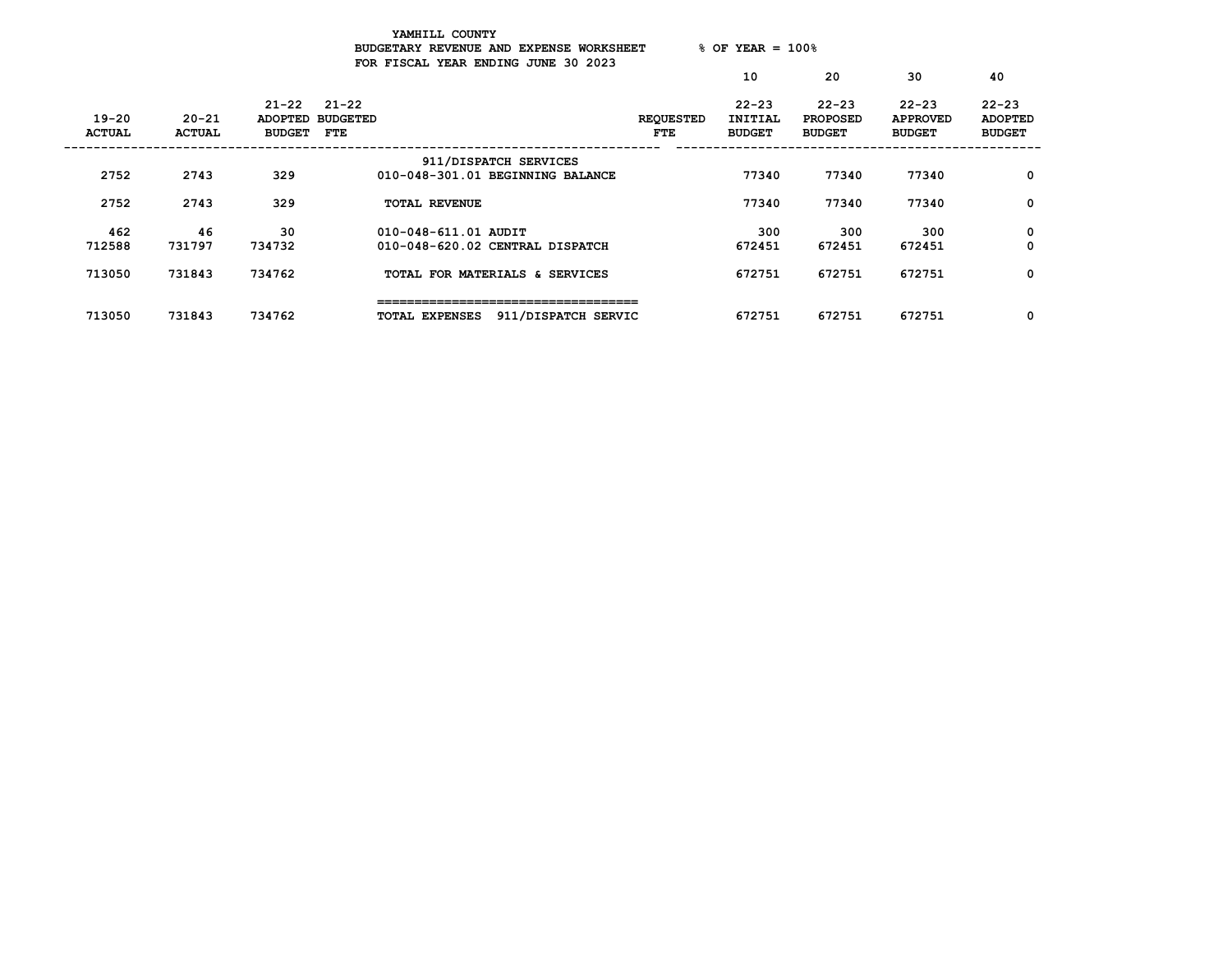|                        |                            |                                      | YAMHILL COUNTY<br>BUDGETARY REVENUE AND EXPENSE WORKSHEET                           |                         | $8$ OF YEAR = $100\%$                 |                                               |                                               |                                              |
|------------------------|----------------------------|--------------------------------------|-------------------------------------------------------------------------------------|-------------------------|---------------------------------------|-----------------------------------------------|-----------------------------------------------|----------------------------------------------|
|                        |                            |                                      | FOR FISCAL YEAR ENDING JUNE 30 2023                                                 |                         |                                       |                                               |                                               |                                              |
|                        |                            |                                      |                                                                                     |                         | 10                                    | 20                                            | 30                                            | 40                                           |
| 19-20<br><b>ACTUAL</b> | $20 - 21$<br><b>ACTUAL</b> | $21 - 22$ $21 - 22$<br><b>BUDGET</b> | ADOPTED BUDGETED<br>FTE                                                             | <b>REQUESTED</b><br>FTE | $22 - 23$<br>INITIAL<br><b>BUDGET</b> | $22 - 23$<br><b>PROPOSED</b><br><b>BUDGET</b> | $22 - 23$<br><b>APPROVED</b><br><b>BUDGET</b> | $22 - 23$<br><b>ADOPTED</b><br><b>BUDGET</b> |
|                        |                            |                                      | MEDIATION SERVICES                                                                  |                         |                                       |                                               |                                               |                                              |
| 18217                  | 16981                      | 17                                   | 010-059-301.01 BEGINNING BALANCE                                                    |                         | 80847                                 | 80847                                         | 80847                                         | 0                                            |
| 80605                  | 80605                      | 84072                                | 010-059-350.08 DOMESTIC MEDIATION                                                   |                         | 84071                                 | 84071                                         | 84071                                         | 0                                            |
| 98822                  | 97586                      | 84089                                | <b>TOTAL REVENUE</b>                                                                |                         | 164918                                | 164918                                        | 164918                                        | 0                                            |
| 80442                  | 40151                      | 82586                                | 010-059-610.01 PROFESSIONAL SERVI                                                   |                         | 164060                                | 164060                                        | 164060                                        | 0                                            |
| 62                     | 52                         | -54                                  | 010-059-611.01 AUDIT                                                                |                         | 28                                    | 28                                            | 28                                            | 0                                            |
| 1337                   | 1519                       | 1449                                 | 010-059-780.03 ADMIN OVERHEAD                                                       |                         | 830                                   | 830                                           | 830                                           | $\mathbf 0$                                  |
| 81841                  | 41722                      | 84089                                | TOTAL FOR MATERIALS & SERVICES                                                      |                         | 164918                                | 164918                                        | 164918                                        | 0                                            |
| 81841                  | 41722                      | 84089                                | ------------------------------------<br><b>TOTAL EXPENSES</b><br>MEDIATION SERVICES |                         | 164918                                | 164918                                        | 164918                                        | 0                                            |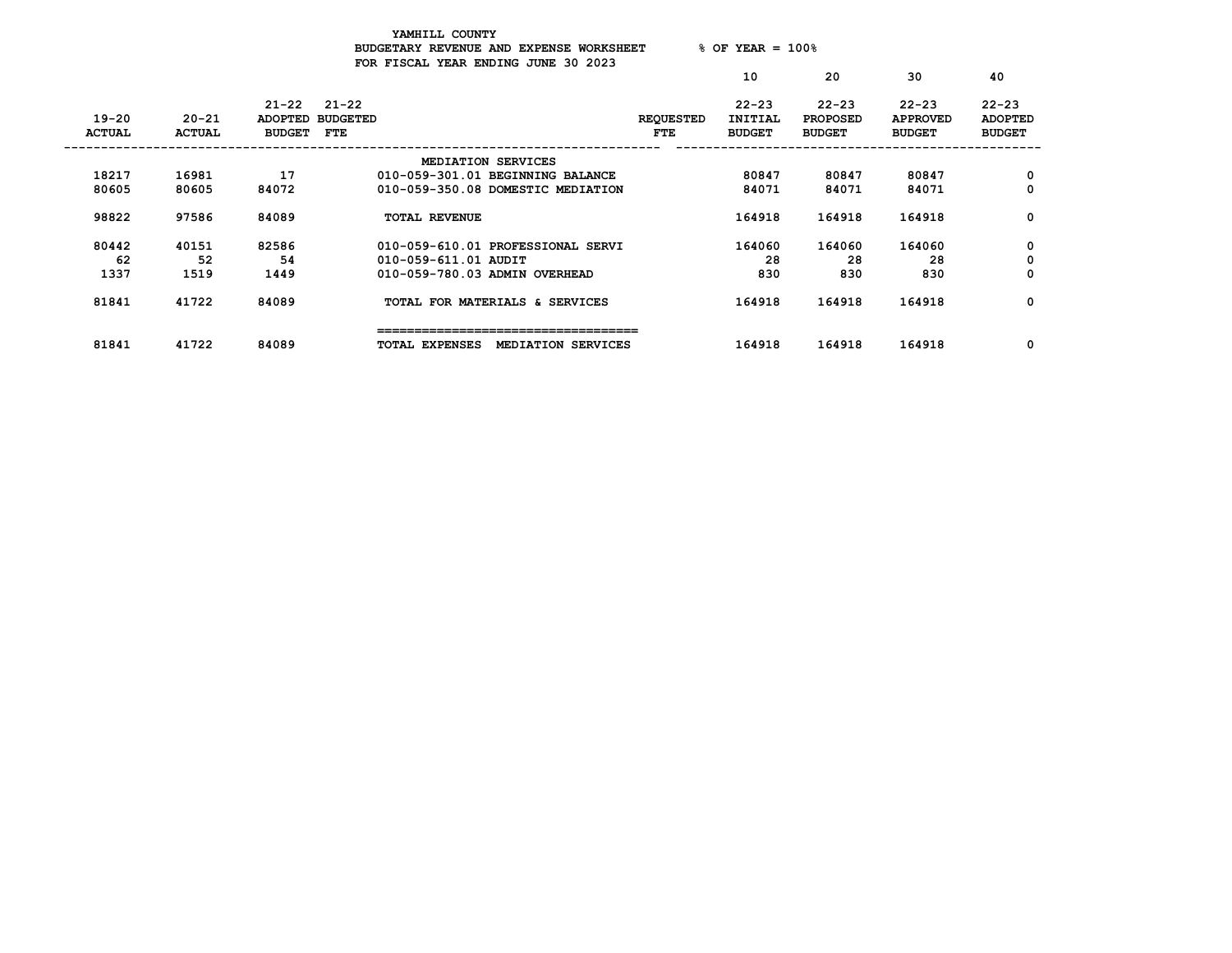|                            |                            |                                                              |                                    |                                | 10                                           | 20                                            | 30                                            | 40                                           |
|----------------------------|----------------------------|--------------------------------------------------------------|------------------------------------|--------------------------------|----------------------------------------------|-----------------------------------------------|-----------------------------------------------|----------------------------------------------|
| $19 - 20$<br><b>ACTUAL</b> | $20 - 21$<br><b>ACTUAL</b> | $21 - 22$ $21 - 22$<br>ADOPTED BUDGETED<br><b>BUDGET FTE</b> |                                    | <b>REQUESTED</b><br><b>FTE</b> | $22 - 23$<br><b>INITIAL</b><br><b>BUDGET</b> | $22 - 23$<br><b>PROPOSED</b><br><b>BUDGET</b> | $22 - 23$<br><b>APPROVED</b><br><b>BUDGET</b> | $22 - 23$<br><b>ADOPTED</b><br><b>BUDGET</b> |
|                            |                            |                                                              | NARCOTICS INVESTIGATION            |                                |                                              |                                               |                                               |                                              |
| 3310                       | 4641                       | 0                                                            | 010-069-301.01 BEGINNING BALANCE   |                                | 3095                                         | 3095                                          | 3095                                          | 0                                            |
| 40504                      | 30935                      | 23160                                                        | 010-069-301.04 BEG BAL STATE CIVI  |                                | 4458                                         | 4458                                          | 4458                                          | 0                                            |
| 17103                      | 5537                       | $\mathbf{0}$                                                 | 010-069-301.06 BEG BAL FED CIVIL   |                                | 868                                          | 868                                           | 868                                           | 0                                            |
| 4535                       | 4535                       | 4535                                                         | 010-069-301.07 BEG BAL STATE JUDG  |                                | 4535                                         | 4535                                          | 4535                                          | 0                                            |
| $\Omega$                   | 0                          | $\Omega$                                                     | 010-069-350.05 NARCOTICS FORFEITU  |                                | 60000                                        | 60000                                         | 60000                                         | 0                                            |
| $\mathbf 0$                | 73                         | $\Omega$                                                     | 010-069-362.10 RESTITUTION PAYMEN  |                                | $\mathbf{0}$                                 | $\Omega$                                      | $\overline{0}$                                | $\mathbf 0$                                  |
| 65452                      | 45721                      | 27695                                                        | <b>TOTAL REVENUE</b>               |                                | 72956                                        | 72956                                         | 72956                                         | $\mathbf 0$                                  |
| 2456                       | $280 -$                    | $\mathbf 0$                                                  | 010-069-543.01 DEPT. EQUIPMENT     |                                | 0                                            | 0                                             | 0                                             | 0                                            |
| 3120                       | $\overline{\mathbf{0}}$    | $\mathbf 0$                                                  | 010-069-610.01 PROFESSIONAL SERVI  |                                | $\mathbf 0$                                  | $\mathbf 0$                                   | $\mathbf 0$                                   | 0                                            |
| 46                         | 12                         | $12 \overline{ }$                                            | 010-069-611.01 AUDIT               |                                | 7                                            | $\overline{7}$                                | $\mathbf{7}$                                  | 0                                            |
| 116                        | $^{\circ}$                 | $\mathbf 0$                                                  | 010-069-612.02 SCHOOLS AND CONFER  |                                | 3290                                         | 3290                                          | 3290                                          | $\Omega$                                     |
| 2504                       | 3298                       | 2232                                                         | 010-069-620.01 TELEPHONE           |                                | 2200                                         | 2200                                          | 2200                                          | $\Omega$                                     |
| $^{\circ}$                 | $^{\circ}$                 | 13000                                                        | 010-069-683.08 SW LIC/SUP-OPERATI  |                                | 600                                          | 600                                           | 600                                           | $\Omega$                                     |
| $\mathbf 0$                | 0                          | 0                                                            | 010-069-699.01 OTHER EXPENSE       |                                | 55000                                        | 55000                                         | 55000                                         | 0                                            |
| 5647                       | 6018                       | 6500                                                         | 010-069-780.05 MOTOR POOL          |                                | 6500                                         | 6500                                          | 6500                                          | 0                                            |
| 915                        | 951                        | 951                                                          | 010-069-780.06 EQUIPMENT REPLACEM  |                                | $\mathbf 0$                                  | $\mathbf 0$                                   | $\mathbf 0$                                   | 0                                            |
| 5000                       | 5000                       | 5000                                                         | 010-069-780.18 INTERNAL EXPENSE    |                                | 5000                                         | 5000                                          | 5000                                          | 0                                            |
| 19804                      | 14999                      | 27695                                                        | TOTAL FOR MATERIALS & SERVICES     |                                | 72597                                        | 72597                                         | 72597                                         | 0                                            |
| 0                          | 0                          | $\Omega$                                                     | 010-069-990.01 ENDING BALANCE NAR  |                                | 359                                          | 359                                           | 359                                           | 0                                            |
| 0                          | 0                          | $\mathbf{0}$                                                 | TOTAL FOR 900-999                  |                                | 359                                          | 359                                           | 359                                           | 0                                            |
| 19804                      | 14999                      | 27695                                                        | TOTAL EXPENSES NARCOTICS INVESTIGA |                                | 72956                                        | 72956                                         | 72956                                         | 0                                            |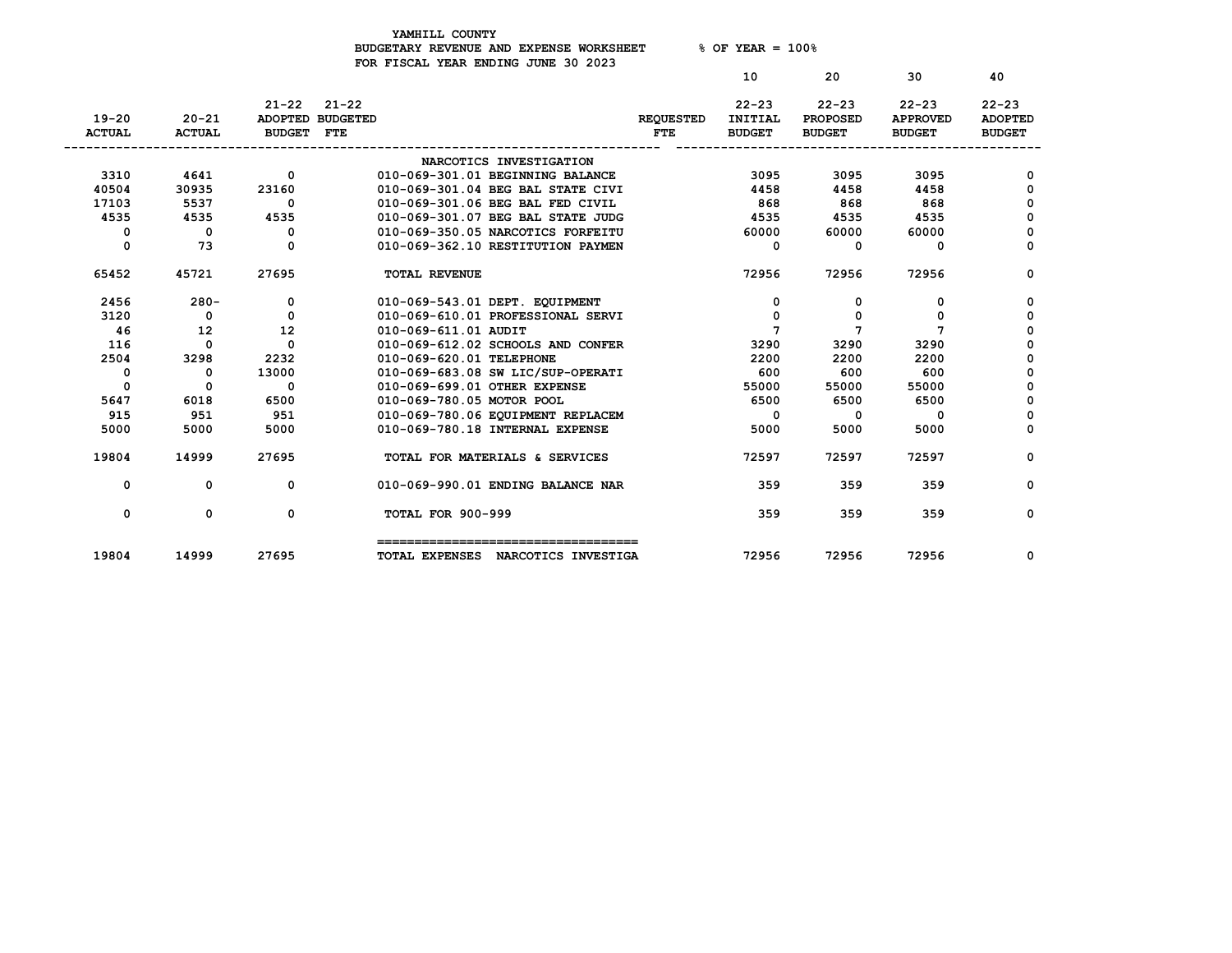|                            |                            |                                |                                                                                | BUDGETARY REVENUE AND EXPENSE WORKSHEET                                |                                | $\textdegree$ OF YEAR = 100 $\textdegree$    |                                               |                                               |                                              |
|----------------------------|----------------------------|--------------------------------|--------------------------------------------------------------------------------|------------------------------------------------------------------------|--------------------------------|----------------------------------------------|-----------------------------------------------|-----------------------------------------------|----------------------------------------------|
|                            |                            |                                | FOR FISCAL YEAR ENDING JUNE 30 2023                                            |                                                                        |                                | 10                                           | 20                                            | 30                                            | 40                                           |
| $19 - 20$<br><b>ACTUAL</b> | $20 - 21$<br><b>ACTUAL</b> | $21 - 22$<br><b>BUDGET FTE</b> | $21 - 22$<br>ADOPTED BUDGETED                                                  |                                                                        | <b>REQUESTED</b><br><b>FTE</b> | $22 - 23$<br><b>INITIAL</b><br><b>BUDGET</b> | $22 - 23$<br><b>PROPOSED</b><br><b>BUDGET</b> | $22 - 23$<br><b>APPROVED</b><br><b>BUDGET</b> | $22 - 23$<br><b>ADOPTED</b><br><b>BUDGET</b> |
|                            |                            |                                |                                                                                |                                                                        |                                |                                              |                                               |                                               |                                              |
|                            |                            |                                |                                                                                | JUVENILE DEPARTMENT                                                    |                                |                                              |                                               |                                               |                                              |
| 278541                     | 337285                     | 320000                         |                                                                                | 010-074-301.01 BEGINNING BALANCE                                       |                                | 250000                                       | 250000                                        | 250000                                        | 0<br>$\mathbf 0$                             |
| 342216                     | 377507                     | 411985                         | JCP Basic \$119,617;                                                           | 010-074-334.11 STATE HEALTH GRANT                                      |                                | 442969                                       | 442969                                        | 339049                                        |                                              |
|                            |                            |                                |                                                                                | JCP Prevention \$46,770;                                               |                                |                                              |                                               |                                               |                                              |
|                            |                            |                                |                                                                                | OYA Diversion \$129,563;                                               |                                |                                              |                                               |                                               |                                              |
|                            |                            |                                |                                                                                | OYA Expunctions \$10,000;                                              |                                |                                              |                                               |                                               |                                              |
|                            |                            |                                |                                                                                | OYA Individual Services \$5,000;                                       |                                |                                              |                                               |                                               |                                              |
| 3559                       | 3524                       | 3000                           | CJC Drug Court \$28,099<br>010-074-341.15 DISCOVERY FEES                       |                                                                        |                                | 0                                            | 0                                             | 0                                             | 0                                            |
| 2977                       | 1700                       | 3500                           | 010-074-346.13 LOCAL CONTRACTS                                                 |                                                                        |                                | 2000                                         | 2000                                          | 2000                                          | 0                                            |
|                            |                            |                                | Peer court fees                                                                |                                                                        |                                |                                              |                                               |                                               |                                              |
| 1549                       | 11240                      | 0                              | 010-074-362.12 REIMBURSEMENT                                                   |                                                                        |                                | 0                                            | 0                                             | 0                                             | 0                                            |
|                            | 731256                     |                                | <b>TOTAL REVENUE</b>                                                           |                                                                        |                                | 694969                                       |                                               |                                               | 0                                            |
| 628842                     |                            | 738485                         |                                                                                |                                                                        |                                |                                              | 694969                                        | 591049                                        |                                              |
| 92248                      | 98736                      | 107540                         | 2.0000 010-074-401.39 LEGAL ASSISTANT                                          |                                                                        | 2.0000                         | 113451                                       | 113451                                        | 113451                                        | 0                                            |
| 84834                      | 88700                      | 93537                          | 1.0000 010-074-401.59 JUV PROBATION MANA                                       |                                                                        | 1.0000                         | 96343                                        | 96343                                         | 96343                                         | 0                                            |
| 875                        | 0                          | $\mathbf 0$                    |                                                                                | 010-074-402.03 SENIOR OFFICE SPEC                                      |                                | 0                                            | 0                                             | 0                                             | 0                                            |
| 37871<br>22770             | 39597<br>24925             | 44053<br>26588                 | .7500 010-074-402.15 ACCOUNTING TECH<br>.5000 010-074-402.20 OFFICE SPECIALIST |                                                                        | .7500<br>.5000                 | 45374<br>27386                               | 45374<br>27386                                | 45374<br>27386                                | 0<br>0                                       |
| 11325                      | 34617                      | 41492                          | .8000 010-074-402.24 EDUCATION TRANSITI                                        |                                                                        |                                | 51019                                        | 51019                                         | 0                                             | 0                                            |
| $329 -$                    | 0                          | 0                              |                                                                                | 010-074-403.29 JUV CORRECTIONS SP                                      |                                | 0                                            | 0                                             | 0                                             | 0                                            |
| 42839                      | 46991                      | 0                              |                                                                                | 010-074-403.30 JUV PROB OFFICER 1                                      | 1.0000                         | 48848                                        | 48848                                         | 48848                                         | 0                                            |
| 305071                     | 313662                     | 392044                         | 5.9000 010-074-403.31 JUV PROB OFFICER 2                                       |                                                                        | 5.0000                         | 338237                                       | 338237                                        | 338237                                        | 0                                            |
| 72361<br>76072             | 80231<br>79538             | 89598<br>83875                 | 1.0000 010-074-403.49 DEPUTY D/A 2<br>1.0000 010-074-403.59 JUV CORRECTIONS SU |                                                                        | 1.0000<br>1.0000               | 95647<br>86391                               | 95647<br>86391                                | 95647<br>86391                                | 0<br>0                                       |
| 3900                       | 5315                       | 6825                           | 010-074-475.00 LONGEVITY PAY                                                   |                                                                        |                                | 7350                                         | 7350                                          | 7350                                          | 0                                            |
| 0                          | 20910                      | 0                              | 010-074-479.00 OTHER EARNINGS                                                  |                                                                        |                                | 2400                                         | 2400                                          | 2400                                          | 0                                            |
| 16                         | 29                         | 50                             | 010-074-480.00 EXTRA HOURS                                                     |                                                                        |                                | 50                                           | 50                                            | 50                                            | 0                                            |
| 2596                       | 1465                       | 3000                           | 010-074-481.00 OVERTIME                                                        |                                                                        |                                | 3000                                         | 3000                                          | 3000                                          | 0                                            |
| 10174<br>1500              | 8110<br>2190               | 11000<br>2647                  | 010-074-484.00 BEEPER PAY                                                      | 010-074-485.00 CERTIFICATION/EDUC                                      |                                | 11000<br>4681                                | 11000<br>4681                                 | 11000<br>4681                                 | 0<br>0                                       |
| 10993                      | 12200                      | 13126                          | 010-074-490.00 MEDICARE TAX                                                    |                                                                        |                                | 13511                                        | 13511                                         | 10348                                         | 0                                            |
| 47006                      | 52163                      | 56125                          | 010-074-491.00 SOCIAL SECURITY                                                 |                                                                        |                                | 57770                                        | 57770                                         | 57030                                         | 0                                            |
| 159550                     | 180283                     | 207045                         | 010-074-492.00 RETIREMENT                                                      |                                                                        |                                | 213121                                       | 213121                                        | 202861                                        | 0                                            |
| 215623                     | 227900                     | 268881                         |                                                                                | 010-074-493.10 MEDICAL INSURANCE                                       |                                | 291273                                       | 291273                                        | 269123                                        | 0                                            |
| 340                        | 392                        | 340<br>16080                   |                                                                                | 010-074-493.12 EMPLOYEE ASSISTANC                                      |                                | 340                                          | 340<br>19725                                  | 340                                           | 0<br>0                                       |
| 14900<br>16055             | 14770<br>16460             | 19762                          | 010-074-493.15 VEBA                                                            | 010-074-493.20 DENTAL INSURANCE                                        |                                | 19725<br>19331                               | 19331                                         | 18225<br>17861                                | 0                                            |
| 1924                       | 1819                       | 2007                           |                                                                                | 010-074-493.25 VISION INSURANCE                                        |                                | 2078                                         | 2078                                          | 1920                                          | 0                                            |
| 4422                       | 4954                       | 7804                           |                                                                                | 010-074-493.31 SHORT TERM DISABIL                                      |                                | 8078                                         | 8078                                          | 7313                                          | $\Omega$                                     |
| 227                        | 549                        | 337                            | 010-074-493.40 LIFE INSURANCE                                                  |                                                                        |                                | 342                                          | 342                                           | 316                                           | 0                                            |
| 20998                      | 17664                      | 15159                          |                                                                                | 010-074-494.00 ACCIDENT INSURANCE                                      |                                | 12703                                        | 12703                                         | 12662                                         | 0                                            |
| 785<br>765                 | 849<br>849                 | 905<br>905                     | 010-074-495.00 UNEMPLOYMENT                                                    | 010-074-494.80 TIME LOSS RESERVE                                       |                                | 932<br>1864                                  | 932<br>1864                                   | 882<br>1762                                   | 0<br>0                                       |
| 269                        | 258                        | 342                            |                                                                                | 010-074-496.00 WORKERS COMP ASSES                                      |                                | 347                                          | 347                                           | 321                                           | 0                                            |
| 384                        | 4284                       | 3000                           |                                                                                | 010-074-499.00 FET/VACATION/SICK                                       |                                | 4000                                         | 4000                                          | 4000                                          | 0                                            |
| $456 -$                    |                            | 0                              |                                                                                |                                                                        |                                | 0                                            | 0                                             | 0                                             |                                              |
| 7048                       | 1171<br>21467              | 4000                           |                                                                                | 010-074-499.98 COMP TIME LIABILIT<br>010-074-499.99 VACATION LIAB. ADJ |                                | 4000                                         | 4000                                          | 4000                                          | 0<br>0                                       |
|                            |                            |                                |                                                                                |                                                                        |                                |                                              |                                               |                                               |                                              |
| 1264956                    | 1403048                    | 1518067                        | 12.9500 TOTAL FOR PERSONNEL                                                    |                                                                        | 12.2500                        | 1580592                                      | 1580592                                       | 1489122                                       | 0                                            |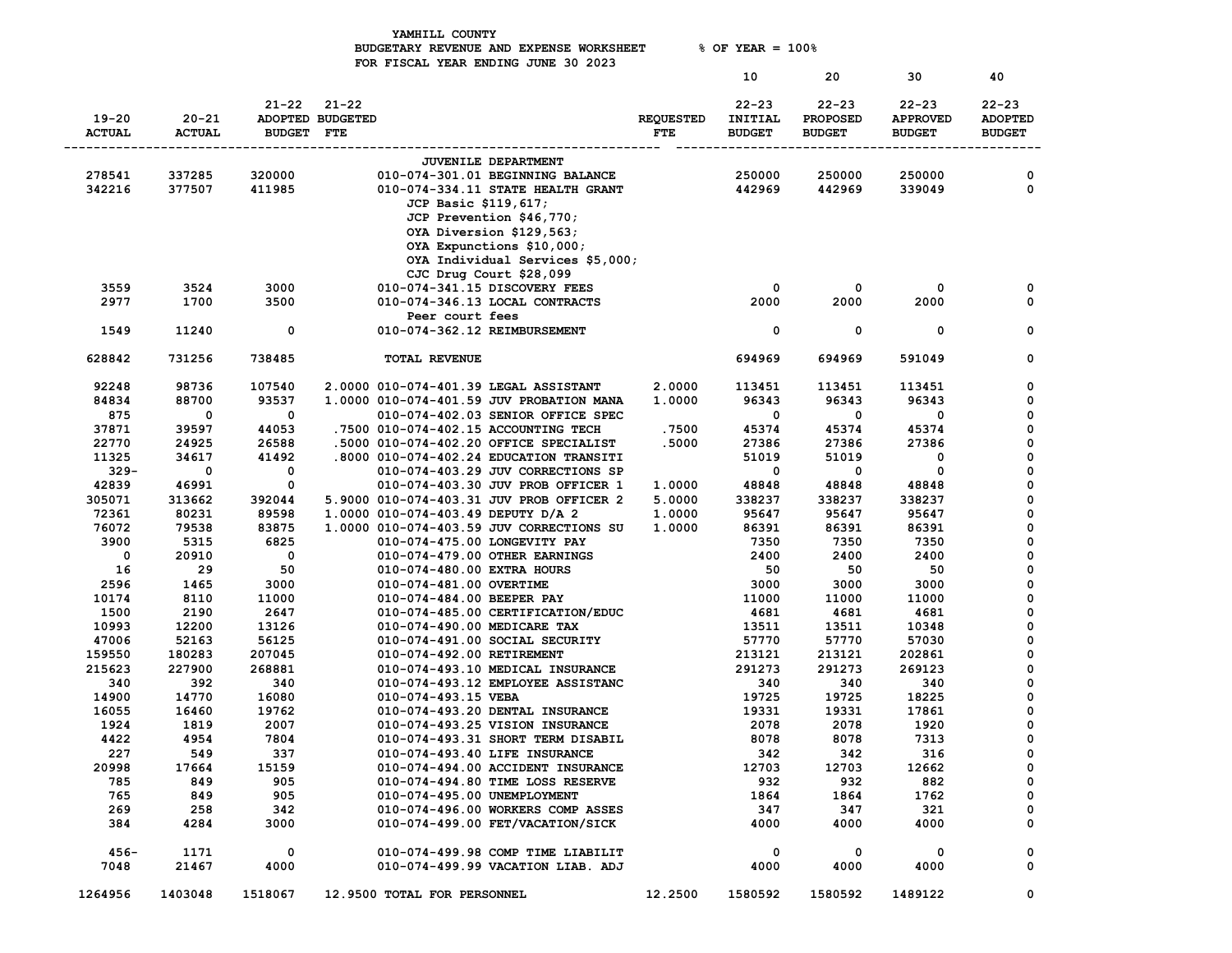|                            |                            |                         |                                                    |                                   |                                | 10                                    | 20                                            | 30                                            | 40                                           |
|----------------------------|----------------------------|-------------------------|----------------------------------------------------|-----------------------------------|--------------------------------|---------------------------------------|-----------------------------------------------|-----------------------------------------------|----------------------------------------------|
| $19 - 20$<br><b>ACTUAL</b> | $20 - 21$<br><b>ACTUAL</b> | $21 - 22$               | $21 - 22$<br>ADOPTED BUDGETED<br><b>BUDGET FTE</b> |                                   | <b>REQUESTED</b><br><b>FTE</b> | $22 - 23$<br>INITIAL<br><b>BUDGET</b> | $22 - 23$<br><b>PROPOSED</b><br><b>BUDGET</b> | $22 - 23$<br><b>APPROVED</b><br><b>BUDGET</b> | $22 - 23$<br><b>ADOPTED</b><br><b>BUDGET</b> |
|                            |                            |                         |                                                    |                                   |                                |                                       |                                               |                                               |                                              |
| 5381                       | 7282                       | 11350                   | 010-074-510.01 CENTRAL SUPPLIES                    |                                   |                                | 11350                                 | 11350                                         | 8500                                          | 0                                            |
| 2715                       | 1134                       | 5000                    | 010-074-512.04 LABORATORY EXPENSE                  |                                   |                                | 2500                                  | 2500                                          | 2500                                          | 0                                            |
| 3769                       | 3500                       | 4500                    | 010-074-513.03 PUBLICATIONS & DUE                  |                                   |                                | 4500                                  | 4500                                          | 4500                                          | 0                                            |
| 171                        | 151                        | 500                     | 010-074-543.01 DP EQUIP PURCHASE                   |                                   |                                | 500                                   | 500                                           | 500                                           | 0                                            |
| $\mathbf 0$                | 171                        | $\overline{\mathbf{0}}$ |                                                    | 010-074-583.02 DATA PROCESSING SU |                                | $\overline{\mathbf{0}}$               | $\overline{\phantom{0}}$                      | $\overline{\mathbf{0}}$                       | $\mathsf{o}\xspace$                          |
| 22437                      | 1504                       | 3000                    | 010-074-610.01 PROFESSIONAL SERVI                  |                                   |                                | 3000                                  | 3000                                          | 3000                                          | $\Omega$                                     |
| 1013                       | 931                        | 972                     | 010-074-611.01 AUDIT                               |                                   |                                | 1008                                  | 1008                                          | 1008                                          | 0                                            |
| 26268                      | 24120                      | 35000                   | 010-074-611.02 CONTRACT SERVICES                   |                                   |                                | 35000                                 | 35000                                         | 30000                                         | $\mathbf 0$                                  |
| 4192                       | 460                        | 7500                    | 010-074-612.02 SCHOOLS AND CONFER                  |                                   |                                | 17624                                 | 17624                                         | 15124                                         | $\mathsf{o}\xspace$                          |
| 400                        | 480                        | 10000                   | 010-074-613.05 JUV SUB-CONTRACT                    |                                   |                                | 5000                                  | 5000                                          | 5000                                          | 0                                            |
| 5661                       | 8160                       | 8500                    | 010-074-620.01 TELEPHONE                           |                                   |                                | 9500                                  | 9500                                          | 8500                                          | 0                                            |
| 4381                       | 699                        | 6600                    | 010-074-630.01 TRAVEL EXPENSE                      |                                   |                                | 5100                                  | 5100                                          | 4500                                          | $\mathbf 0$                                  |
| 319                        | $\overline{\mathbf{0}}$    | $\overline{\mathbf{0}}$ | 010-074-640.01 ADVERTISING                         |                                   |                                | 1000                                  | 1000                                          | 1000                                          | $\mathbf 0$                                  |
| 2154                       | 959                        | 2200                    | 010-074-650.01 EQUIPMENT LEASE                     |                                   |                                | 2000                                  | 2000                                          | 2000                                          | 0                                            |
| 249                        | 79                         | 500                     |                                                    | 010-074-683.01 COPY MACHINES/MAIN |                                | 500                                   | 500                                           | 500                                           | 0                                            |
| 792                        | 531                        | 500                     |                                                    | 010-074-683.07 SOFTWARE LIC AND M |                                | 7945                                  | 7945                                          | 7945                                          | 0                                            |
| 1450                       | 259                        | 2000                    | 010-074-700.02 CHILD CARE RESOURC                  |                                   |                                | 2000                                  | 2000                                          | 2000                                          | $\mathbf{o}$                                 |
| 33474                      | 33474                      | 34138                   | 010-074-780.01 BUILDING RESERVE                    |                                   |                                | 34802                                 | 34802                                         | 34802                                         | $\mathsf{o}\xspace$                          |
| 10859                      | 8507                       | 8507                    | 010-074-780.04 INTERNAL TELECOMMU                  |                                   |                                | 8507                                  | 8507                                          | 8507                                          | 0                                            |
| 8577                       | 8075                       | 12350                   | 010-074-780.05 MOTOR POOL                          |                                   |                                | 12350                                 | 12350                                         | 12350                                         | 0                                            |
| 9583                       | 8820                       | 9578                    |                                                    | 010-074-780.06 EQUIPMENT REPLACEM |                                | 9618                                  | 9618                                          | 9618                                          | $\mathbf 0$                                  |
| $\mathbf{0}$               | $^{\circ}$                 | 10                      | 010-074-780.09 MANUAL CHECK CHARG                  |                                   |                                | 10                                    | 10                                            | 10                                            | 0                                            |
| 24                         | $\mathbf{o}$               | $\mathbf 0$             | 010-074-780.15 COMPUTER SERVICES                   |                                   |                                | $\mathbf 0$                           | $\overline{\mathbf{0}}$                       | $\mathbf 0$                                   | $\mathsf{o}$                                 |
| 4428                       | 3455                       | $\mathbf 0$             |                                                    | 010-074-780.44 CO INT PEL RESERVE |                                | $\mathbf 0$                           | $\mathbf 0$                                   | $\mathbf 0$                                   | 0                                            |
| 1514                       | 1691                       | 1558                    | 010-074-780.54 TELECOMM PER CALL                   |                                   |                                | 1776                                  | 1776                                          | 1776                                          | 0                                            |
| 41140                      | 44415                      | 47290                   | 010-074-780.68 CO INT TRNSFR TO C                  |                                   |                                | 51381                                 | 51381                                         | 51381                                         | $\mathbf 0$                                  |
| 190951                     | 158857                     | 211553                  | TOTAL FOR MATERIALS & SERVICES                     |                                   |                                | 226971                                | 226971                                        | 215021                                        | 0                                            |
| 0                          | $\mathbf 0$                | 128017                  | 010-074-990.01 ENDING BALANCE JUV                  |                                   |                                | 73707                                 | 73707                                         | 73207                                         | 0                                            |
| 0                          | $\mathbf{0}$               | 128017                  | TOTAL FOR 900-999                                  |                                   |                                | 73707                                 | 73707                                         | 73207                                         | $\mathbf{o}$                                 |
| 1455907                    | 1561905                    | 1857637                 | 12.9500 TOTAL EXPENSES JUVENILE DEPARTMENT 12.2500 |                                   |                                | 1881270                               | 1881270                                       | 1777350                                       | 0                                            |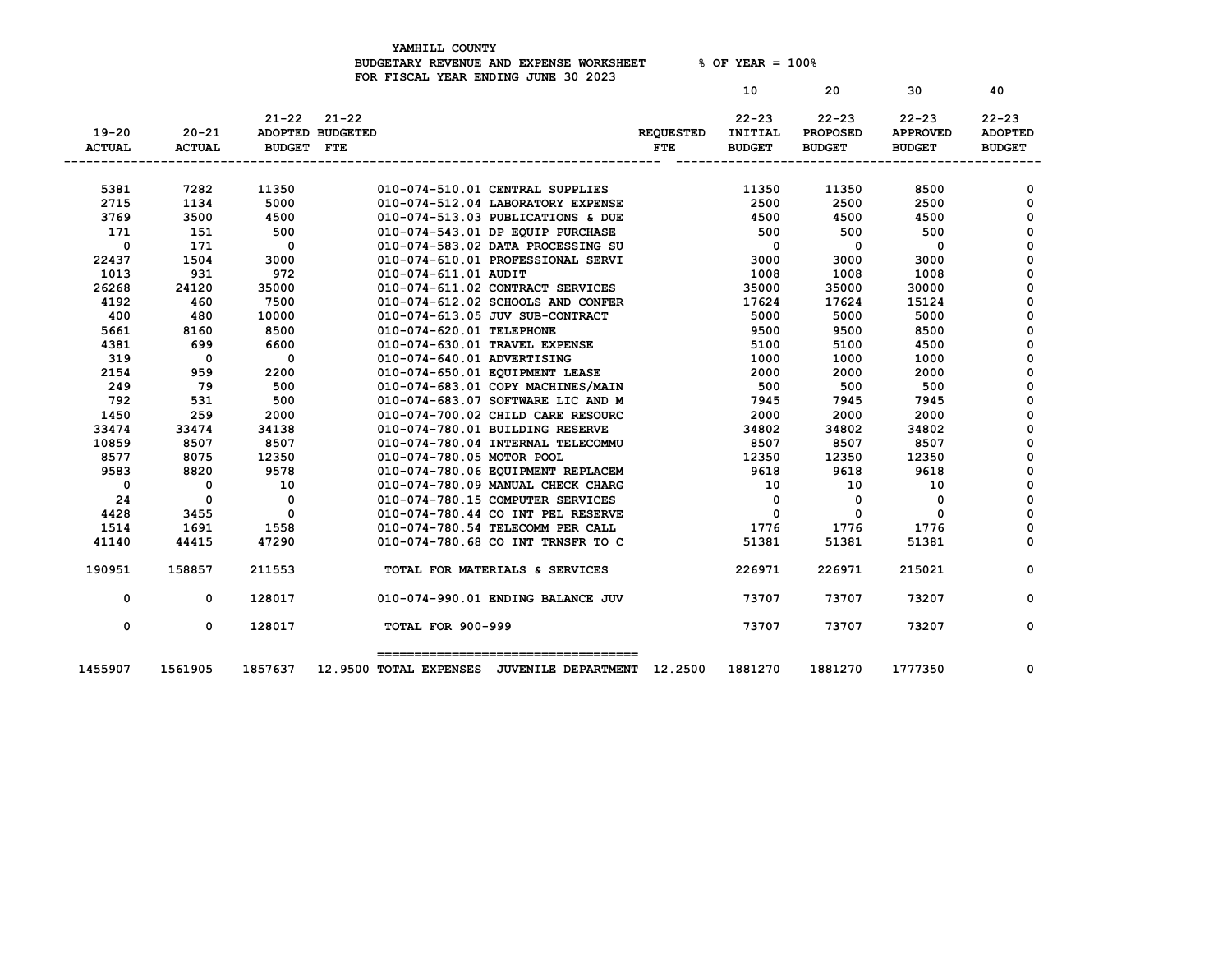|                            |                            |                                |                               |                         | BUDGETARY REVENUE AND EXPENSE WORKSHEET     |                         | $8$ OF YEAR = 100 $8$                        |                                               |                                               |                                              |
|----------------------------|----------------------------|--------------------------------|-------------------------------|-------------------------|---------------------------------------------|-------------------------|----------------------------------------------|-----------------------------------------------|-----------------------------------------------|----------------------------------------------|
|                            |                            |                                |                               |                         | FOR FISCAL YEAR ENDING JUNE 30 2023         |                         | 10                                           | 20                                            | 30                                            | 40                                           |
| $19 - 20$<br><b>ACTUAL</b> | $20 - 21$<br><b>ACTUAL</b> | $21 - 22$<br><b>BUDGET FTE</b> | $21 - 22$<br>ADOPTED BUDGETED |                         |                                             | <b>REQUESTED</b><br>FTE | $22 - 23$<br><b>INITIAL</b><br><b>BUDGET</b> | $22 - 23$<br><b>PROPOSED</b><br><b>BUDGET</b> | $22 - 23$<br><b>APPROVED</b><br><b>BUDGET</b> | $22 - 23$<br><b>ADOPTED</b><br><b>BUDGET</b> |
|                            |                            |                                |                               |                         | JUVENILE DETENTION                          |                         |                                              |                                               |                                               |                                              |
| 434627                     | 372537                     | 200000                         |                               |                         | 010-077-301.01 BEGINNING BALANCE            |                         | 275000                                       | 275000                                        | 275000                                        | 0                                            |
| 11031                      | 0                          | 11031                          |                               |                         | 010-077-334.11 STATE HEALTH GRANT           |                         | 50970                                        | 50970                                         | 50970                                         | 0                                            |
|                            |                            |                                |                               |                         | JCP Basic \$31,092, JCP Prevention \$19,878 |                         |                                              |                                               |                                               |                                              |
| 292056                     | 367202                     | 303315                         |                               |                         | 010-077-342.02 RM & BD OF PRISONE           |                         | 337260                                       | 337260                                        | 337260                                        | $\mathbf 0$                                  |
|                            |                            |                                |                               |                         | Detention bed rentals, Polk 4 beds,         |                         |                                              |                                               |                                               |                                              |
|                            |                            |                                |                               | Clatsop 1.5 beds        |                                             |                         |                                              |                                               |                                               |                                              |
| 6098                       | 3083                       | 5000                           |                               |                         | 010-077-342.24 JUVENILE WORK CREW           |                         | 2500                                         | 2500                                          | 2500                                          | 0                                            |
| 5659                       | 4316                       | 5000                           |                               |                         | 010-077-350.06 COURT CORREC ASSES           |                         | 2500                                         | 2500                                          | 2500                                          | $\mathbf 0$                                  |
| 1864                       | 15420                      | $\mathbf 0$                    |                               |                         | 010-077-362.12 REIMBURSEMENT                |                         | $\Omega$                                     | $\mathbf{0}$                                  | $\mathbf 0$                                   | 0                                            |
| 0                          | 745                        | $\mathbf 0$                    |                               | 010-077-362.99 MISC     |                                             |                         | $\mathbf 0$                                  | $\mathbf 0$                                   | $\mathbf 0$                                   | 0                                            |
| 4054                       | $\Omega$                   | 3000                           |                               |                         | 010-077-380.67 TRANSFER FROM TRAN           |                         | $\mathbf 0$                                  | $\mathbf 0$                                   | $\mathbf 0$                                   | 0                                            |
| 755389                     | 763303                     | 527346                         |                               | <b>TOTAL REVENUE</b>    |                                             |                         | 668230                                       | 668230                                        | 668230                                        | 0                                            |
| 84834                      | 87710                      | 92629                          |                               |                         | 1.0000 010-077-401.26 JUVENILE CORRECTIO    | 1,0000                  | 94481                                        | 94481                                         | 94481                                         | 0                                            |
| 12624                      | 13199                      | 14684                          |                               |                         | .2500 010-077-402.15 ACCOUNTING TECH        | .2500                   | 15125                                        | 15125                                         | 15125                                         | $\mathbf 0$                                  |
| 248797                     | 135829                     | 54394                          |                               |                         | 1.2800 010-077-403.28 JUV CORRECTIONS TE    | 1.2800                  | 51328                                        | 51328                                         | 51328                                         | 0                                            |
| 326858                     | 493198                     | 625130                         |                               |                         | 12.0000 010-077-403.29 JUV CORRECTIONS SP   | 12.0000                 | 616514                                       | 616514                                        | 616514                                        | 0                                            |
| 147539                     | 147545                     | 164913                         |                               |                         | 010-077-403.59 JUV CORRECTIONS SU           |                         | 169444                                       | 169444                                        | 169444                                        | 0                                            |
| 8539                       | 10509                      | 11000                          |                               |                         | 010-077-474.00 SHIFT DIFF                   |                         | 11000                                        | 11000                                         | 11000                                         | 0                                            |
| 2540                       | 3225                       | 3825                           |                               |                         | 010-077-475.00 LONGEVITY PAY                |                         | 5100                                         | 5100                                          | 5100                                          | 0                                            |
| 0                          | 16381                      | $\overline{\phantom{0}}$       |                               |                         | 010-077-479.00 OTHER EARNINGS               |                         | 7054                                         | 7054                                          | 7054                                          | 0                                            |
| 545                        | 1095                       | 800                            |                               |                         | 010-077-480.00 EXTRA HOURS                  |                         | 1500                                         | 1500                                          | 1500                                          | 0                                            |
| 3168                       | 2276                       | 6500                           |                               | 010-077-481.00 OVERTIME |                                             |                         | 3500                                         | 3500                                          | 3500                                          | 0                                            |
| 85933                      | 73866                      | 86000                          |                               |                         | 010-077-482.00 EXTRA HELP                   |                         | 85000                                        | 85000                                         | 85000                                         | 0                                            |
| 13053                      | 11612                      | 13500                          |                               |                         | 010-077-484.00 BEEPER PAY                   |                         | 13500                                        | 13500                                         | 13500                                         | 0                                            |
| 13785                      | 14565                      | 15817                          |                               |                         | 010-077-490.00 MEDICARE TAX                 |                         | 15867                                        | 15867                                         | 15867                                         | 0                                            |
| 58941                      | 62276                      | 67635                          |                               |                         | 010-077-491.00 SOCIAL SECURITY              |                         | 67846                                        | 67846                                         | 67846                                         | 0                                            |
| 179205                     | 203811                     | 246196                         |                               |                         | 010-077-492.00 RETIREMENT                   |                         | 247521                                       | 247521                                        | 247521                                        | 0                                            |
| 259135                     | 283566                     | 311548                         |                               |                         | 010-077-493.10 MEDICAL INSURANCE            |                         | 335052                                       | 335052                                        | 335052                                        | 0                                            |
| 383                        | 442                        | 316                            |                               |                         | 010-077-493.12 EMPLOYEE ASSISTANC           |                         | 316                                          | 316                                           | 316                                           | 0                                            |
| 17900                      | 21825                      | 21900                          |                               | 010-077-493.15 VEBA     |                                             |                         | 22875                                        | 22875                                         | 22875                                         | 0                                            |
| 19138                      | 19900                      | 22807                          |                               |                         | 010-077-493.20 DENTAL INSURANCE             |                         | 22193                                        | 22193                                         | 22193                                         | $\mathbf 0$                                  |
| 2311                       | 2311                       | 2319                           |                               |                         | 010-077-493.25 VISION INSURANCE             |                         | 2380                                         | 2380                                          | 2380                                          | 0                                            |
| 4523                       | 5071                       | 8921                           |                               |                         | 010-077-493.31 SHORT TERM DISABIL           |                         | 8921                                         | 8921                                          | 8921                                          | 0                                            |
| 262                        | 602                        | 397                            |                               |                         | 010-077-493.40 LIFE INSURANCE               |                         | 397                                          | 397                                           | 397                                           | 0                                            |
| 31026                      | 26999                      | 25034                          |                               |                         | 010-077-494.00 ACCIDENT INSURANCE           |                         | 21546                                        | 21546                                         | 21546                                         | 0                                            |
| 978                        | 1018                       | 1091                           |                               |                         | 010-077-494.80 TIME LOSS RESERVE            |                         | 1094                                         | 1094                                          | 1094                                          | $\mathbf 0$                                  |
| 957                        | 1019                       | 1091                           |                               |                         | 010-077-495.00 UNEMPLOYMENT                 |                         | 2172                                         | 2172                                          | 2172                                          | 0                                            |
| 406                        | 372                        | 534                            |                               |                         | 010-077-496.00 WORKERS COMP ASSES           |                         | 534                                          | 534                                           | 534                                           | 0                                            |
| 24108                      | 23287                      | 28000                          |                               |                         | 010-077-499.00 FET/VACATION/SICK            |                         | 28000                                        | 28000                                         | 28000                                         | 0                                            |
| 63                         | $54 -$                     | $\mathbf 0$                    |                               |                         | 010-077-499.98 COMP TIME LIABILIT           |                         | $\mathbf 0$                                  | 0                                             | 0                                             | 0                                            |
| $1087 -$                   | 3180                       | 6000                           |                               |                         | 010-077-499.99 VACATION LIAB. ADJ           |                         | 5000                                         | 5000                                          | 5000                                          | $\mathbf 0$                                  |
| 1546464                    | 1666635                    | 1832981                        | 16.5300 TOTAL FOR PERSONNEL   |                         |                                             | 16.5300                 | 1855260                                      | 1855260                                       | 1855260                                       | 0                                            |
| 17203                      | 15231                      | 26886                          |                               |                         | 010-077-510.01 CENTRAL SUPPLIES             |                         | 20000                                        | 20000                                         | 20000                                         | 0                                            |
| $\mathbf 0$                | $\mathbf 0$                | 500                            |                               |                         | 010-077-512.06 YOUTH'S CLOTHING             |                         | 500                                          | 500                                           | 500                                           | $\mathbf 0$                                  |
| $\Omega$                   | 250                        | 500                            |                               |                         | 010-077-513.03 PUBLICATIONS & DUE           |                         | $\Omega$                                     | $\mathbf 0$                                   | $\mathbf 0$                                   | $\Omega$                                     |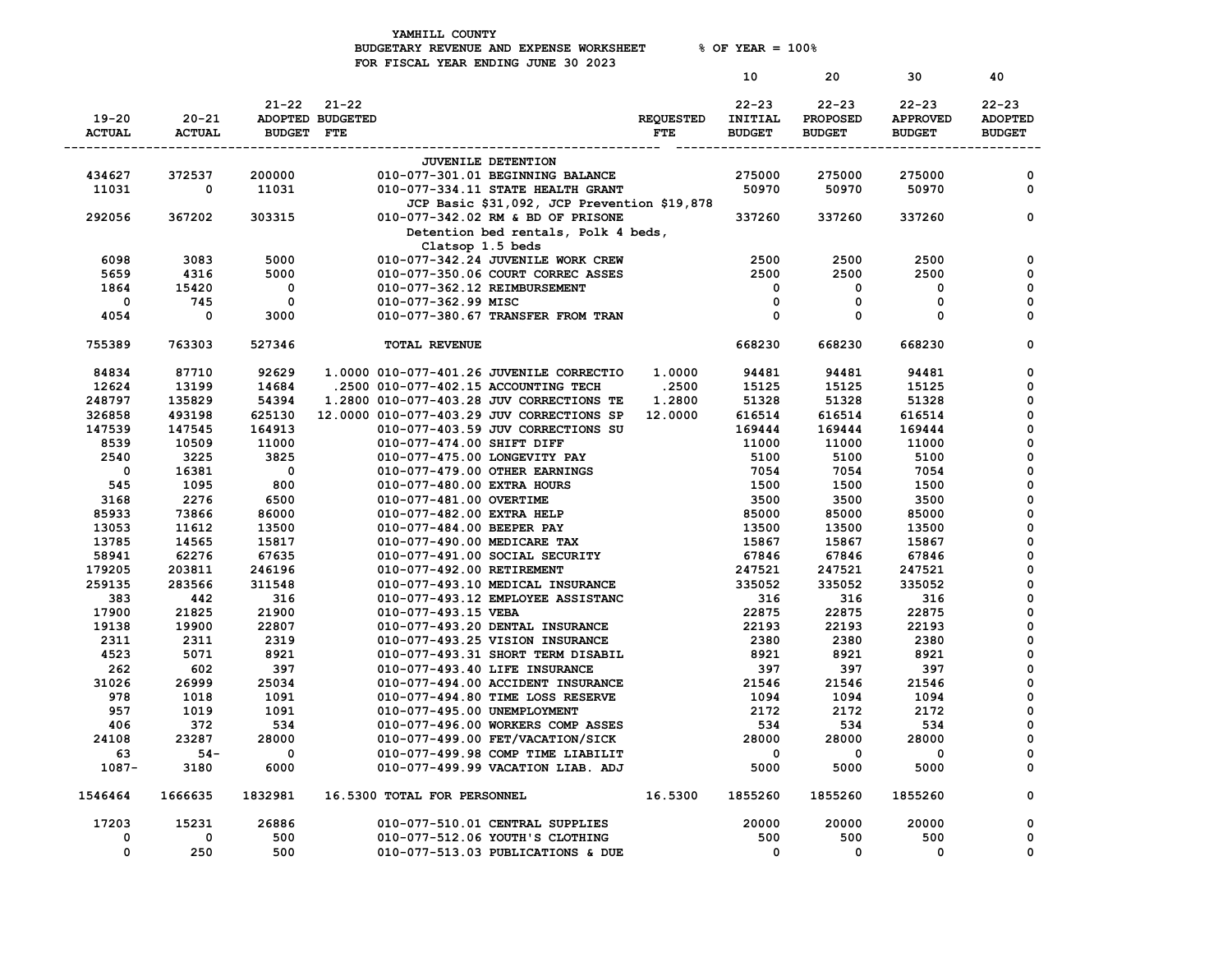|                        |                            |                          |                                                    |                                                 |                                | 10                                    | 20                                            | 30                                            | 40                                           |
|------------------------|----------------------------|--------------------------|----------------------------------------------------|-------------------------------------------------|--------------------------------|---------------------------------------|-----------------------------------------------|-----------------------------------------------|----------------------------------------------|
| 19-20<br><b>ACTUAL</b> | $20 - 21$<br><b>ACTUAL</b> | $21 - 22$                | $21 - 22$<br>ADOPTED BUDGETED<br><b>BUDGET FTE</b> |                                                 | <b>REQUESTED</b><br><b>FTE</b> | $22 - 23$<br>INITIAL<br><b>BUDGET</b> | $22 - 23$<br><b>PROPOSED</b><br><b>BUDGET</b> | $22 - 23$<br><b>APPROVED</b><br><b>BUDGET</b> | $22 - 23$<br><b>ADOPTED</b><br><b>BUDGET</b> |
| 4901                   | $\mathbf 0$                | 3000                     | 010-077-516.02 UNIFORMS                            |                                                 |                                | 3000                                  | 3000                                          | 3000                                          | 0                                            |
| 333                    | 454                        | 15000                    |                                                    | 010-077-543.01 DP EQUIP PURCHASE                |                                | 10000                                 | 10000                                         | 10000                                         | 0                                            |
| 1211                   | 1183                       | 1235                     | 010-077-611.01 AUDIT                               |                                                 |                                | 1246                                  | 1246                                          | 1246                                          | $\Omega$                                     |
| $\mathbf{0}$           | 3878                       | 9000                     |                                                    | 010-077-611.02 CONTRACT SERVICES                |                                | 5000                                  | 5000                                          | 5000                                          | 0                                            |
| 2458                   | 749                        | 7000                     |                                                    | 010-077-612.02 SCHOOLS AND CONFER               |                                | 3000                                  | 3000                                          | 3000                                          | $\Omega$                                     |
| 1153                   | $\mathbf 0$                | 5000                     |                                                    | 010-077-613.01 MEDICAL TREATMENT                |                                | 5000                                  | 5000                                          | 5000                                          | $\Omega$                                     |
| 4429                   | 1952                       | 5000                     |                                                    | 010-077-613.08 RESTITUTION PAYMEN               |                                | 2500                                  | 2500                                          | 2500                                          | 0                                            |
| 1965                   | 2062                       | 2500                     | 010-077-620.01 TELEPHONE                           |                                                 |                                | 2500                                  | 2500                                          | 2500                                          | 0                                            |
| 1471                   | 275                        | 3916                     |                                                    | 010-077-630.01 TRAVEL EXPENSE                   |                                | 1500                                  | 1500                                          | 1500                                          | $\Omega$                                     |
| 161                    | $\mathbf{o}$               | $\mathbf 0$              |                                                    | 010-077-640.01 ADVERTISING                      |                                | $\mathbf{0}$                          | $\mathbf{0}$                                  | $\mathbf 0$                                   | 0                                            |
| 2565                   | 2812                       | 3650                     |                                                    | 010-077-650.01 EQUIPMENT LEASE                  |                                | 2950                                  | 2950                                          | 2950                                          | $\mathbf 0$                                  |
| 329                    | 356                        | 500                      |                                                    | 010-077-670.02 HEAT/LIGHTS/WATER                |                                | 500                                   | 500                                           | 500                                           | $\Omega$                                     |
| 605                    | 525                        | 650                      |                                                    | 010-077-683.01 COPY MACHINES/MAIN               |                                | 650                                   | 650                                           | 650                                           | 0                                            |
| 336                    | $\Omega$                   | $\overline{\phantom{0}}$ |                                                    | 010-077-683.07 SOFTWARE LIC AND M               |                                | $\mathbf 0$                           | $\mathbf{0}$                                  | $\Omega$                                      | 0                                            |
| 14850                  | 0                          | 1802                     |                                                    | 010-077-700.02 CHILD CARE RESOURC               |                                | $\mathbf 0$                           | $\mathbf{0}$                                  | $\Omega$                                      | 0                                            |
| 46432                  | 46432                      | 47353                    |                                                    | 010-077-780.01 BUILDING RESERVE                 |                                | 48274                                 | 48274                                         | 48274                                         | 0                                            |
| 6372                   | 5582                       | 5279                     |                                                    | 010-077-780.04 INTERNAL TELECOMMU               |                                | 5495                                  | 5495                                          | 5495                                          | $\Omega$                                     |
| 16650                  | 17648                      | 19333                    |                                                    | 010-077-780.05 MOTOR POOL                       |                                | 18000                                 | 18000                                         | 18000                                         | 0                                            |
| 4210                   | 4290                       | 3919                     |                                                    | 010-077-780.06 EQUIPMENT REPLACEM               |                                | 4545                                  | 4545                                          | 4545                                          | 0                                            |
| $\mathbf{0}$           | $\Omega$                   | 10                       |                                                    | 010-077-780.09 MANUAL CHECK CHARG               |                                | 10                                    | 10                                            | 10                                            | $\Omega$                                     |
| 75370                  | 72688                      | 71000                    |                                                    | 010-077-780.10 CO INT TRNSFR TO J               |                                | 72909                                 | 72909                                         | 72909                                         | 0                                            |
|                        |                            |                          |                                                    | \$60,909 medical services; \$12,000 youth meals |                                |                                       |                                               |                                               |                                              |
| 1961                   | 1908                       | $\mathbf{0}$             |                                                    | 010-077-780.44 CO INT PEL RESERVE               |                                | $\Omega$                              | $\mathbf{0}$                                  | 0                                             | 0                                            |
| 39026                  | 39026                      | 77056                    |                                                    | 010-077-780.52 INTERNAL TFR TO HH               |                                | 78115                                 | 78115                                         | 78115                                         | 0                                            |
| 875                    | 1009                       | 1149                     |                                                    | 010-077-780.54 TELECOMM PER CALL                |                                | 804                                   | 804                                           | 804                                           | 0                                            |
| 41140                  | 44415                      | 47290                    |                                                    | 010-077-780.68 CO INT TRNSFR TO C               |                                | 51381                                 | 51381                                         | 51381                                         | 0                                            |
| 286006                 | 262725                     | 358528                   |                                                    | TOTAL FOR MATERIALS & SERVICES                  |                                | 337879                                | 337879                                        | 337879                                        | $\mathbf 0$                                  |
| 19996                  | $\mathbf 0$                | 0                        |                                                    | 010-077-821.01 CAPITAL PROFESSION               |                                | 0                                     | $\mathbf 0$                                   | 0                                             | 0                                            |
| 19996                  | $\mathbf{0}$               | $\Omega$                 | TOTAL FOR CAPITAL                                  |                                                 |                                | 0                                     | $\mathbf{0}$                                  | $\Omega$                                      | $\mathbf 0$                                  |
| 0                      | 0                          | $\mathbf 0$              |                                                    | 010-077-990.01 ENDING BALANCE JUV               |                                | 239104                                | 239104                                        | 239104                                        | 0                                            |
| 0                      | 0                          | $\Omega$                 | TOTAL FOR 900-999                                  |                                                 |                                | 239104                                | 239104                                        | 239104                                        | 0                                            |
| 1852466                | 1929360                    | 2191509                  |                                                    | 16.5300 TOTAL EXPENSES JUVENILE DETENTION       | 16.5300                        | 2432243                               | 2432243                                       | 2432243                                       | $\mathbf 0$                                  |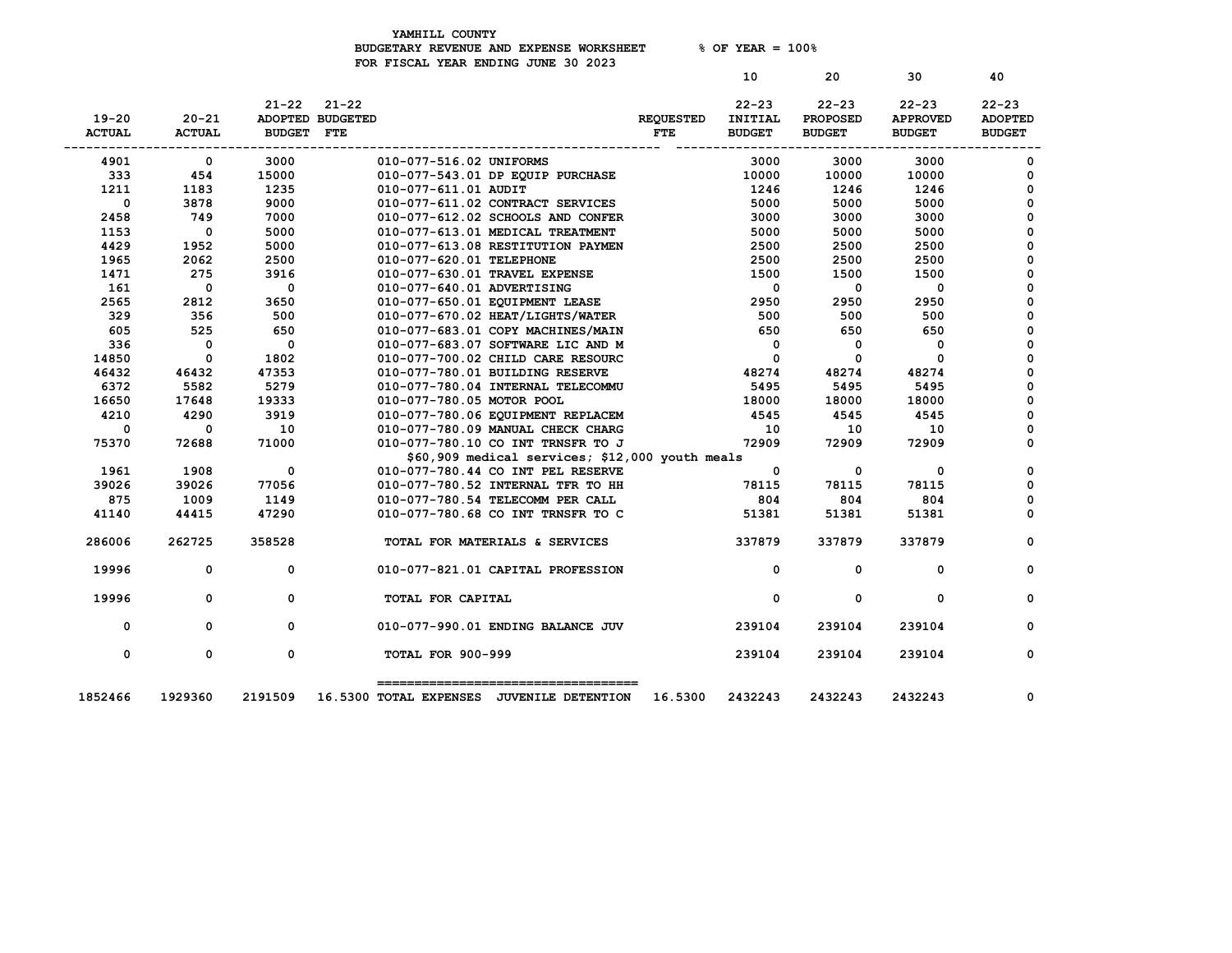|               |               |                   | FOR FISCAL IEAR ENDING OUNE JU ZUZJ                                    |                  |                |                 |                 |                |
|---------------|---------------|-------------------|------------------------------------------------------------------------|------------------|----------------|-----------------|-----------------|----------------|
|               |               |                   |                                                                        |                  | 10             | 20              | 30              | 40             |
|               |               |                   |                                                                        |                  |                |                 |                 |                |
|               |               | $21 - 22$         | $21 - 22$                                                              |                  | $22 - 23$      | $22 - 23$       | $22 - 23$       | $22 - 23$      |
| $19 - 20$     | $20 - 21$     |                   | ADOPTED BUDGETED                                                       | <b>REQUESTED</b> | <b>INITIAL</b> | <b>PROPOSED</b> | <b>APPROVED</b> | <b>ADOPTED</b> |
| <b>ACTUAL</b> | <b>ACTUAL</b> | <b>BUDGET FTE</b> |                                                                        | FTE              | <b>BUDGET</b>  | <b>BUDGET</b>   | <b>BUDGET</b>   | <b>BUDGET</b>  |
|               |               |                   | <b>PARKS</b>                                                           |                  |                |                 |                 |                |
| 228355        | 274651        | 213000            | 010-081-301.01 BEGINNING BALANCE                                       |                  | 168790         | 168790          | 168790          | 0              |
| 2000          | 2000          | 2000              | 010-081-301.02 BB RESERVED                                             |                  | 2000           | 2000            | 2000            | $\mathbf 0$    |
|               |               |                   | Wrex Cruz Park                                                         |                  |                |                 |                 |                |
| 15175         | 69534         | 15175             | 010-081-334.05 MARINE BOARD                                            |                  | 15175          | 15175           | 15175           | 0              |
| 0             | 0             | 100000            | 010-081-334.99 OTHER STATE GRANTS                                      |                  | 100000         | 100000          | 100000          | 0              |
|               |               |                   | Placeholder for new grants                                             |                  |                |                 |                 |                |
| 91110         | 104233        | 101000            | 010-081-335.08 STATE PARKS                                             |                  | 101000         | 101000          | 101000          | 0              |
| 350           | 0             | 1000              | 010-081-347.10 PARK FEES                                               |                  | 1000           | 1000            | 1000            | 0              |
| 22558         | 29164         | 22000             | 010-081-347.14 ROGER'S LANDING PA                                      |                  | 24000          | 24000           | 24000           | 0              |
| 3265          | 0             | 1500              | 010-081-362.03 DONATIONS                                               |                  | 1500           | 1500            | 1500            | 0              |
| 402           | 95            | $\mathbf 0$       | 010-081-362.12 REIMBURSEMENT                                           |                  | 0              | 0               | 0               | 0              |
| 20000         | 20000         | 20000             | 010-081-380.06 CO INT VIDEO LOTTE                                      |                  | 20000          | 20000           | 20000           | 0              |
|               |               |                   |                                                                        |                  |                |                 |                 |                |
| 383215        | 499677        | 475675            | <b>TOTAL REVENUE</b>                                                   |                  | 433465         | 433465          | 433465          | 0              |
|               |               |                   |                                                                        |                  |                |                 |                 |                |
| 0             | 0             | $\mathbf 0$       | 010-081-401.01 DIRECTOR                                                | .0500            | 6047           | 6047            | 6047            | 0              |
| 24499         | 18248         | 47517             | .7000 010-081-401.34 DIVISION MANAGER                                  | .8000            | 56126          | 56126           | 56126           | 0              |
| 50495         | 52796         | 86574             | 1.5000 010-081-403.25 COMM SERVICES SUPE                               | 2.0000           | 114690         | 114690          | 114690          | 0              |
| 600           | 900           | 1200              | 010-081-475.00 LONGEVITY PAY                                           |                  | 1500           | 1500            | 1500            | 0              |
| 2777          | 4291          | 3000              | 010-081-479.00 OTHER EARNINGS                                          |                  | $\mathbf 0$    | $\mathbf 0$     | $\mathbf 0$     | 0              |
| 0             | 0             | 300               | 010-081-481.00 OVERTIME                                                |                  | $\mathbf 0$    | $\mathbf 0$     | $\Omega$        | 0              |
| 3378          | 6475          | 26274             | 010-081-482.00 EXTRA HELP                                              |                  | 22675          | 22675           | 22675           | 0              |
| 1210          | 1267          | 2459              | 010-081-490.00 MEDICARE TAX                                            |                  | 2944           | 2944            | 2944            | 0              |
| 5175          | 5417          | 10501             | 010-081-491.00 SOCIAL SECURITY                                         |                  | 12589          | 12589           | 12589           | 0              |
| 17709         | 18078         | 44408             | 010-081-492.00 RETIREMENT                                              |                  | 36763          | 36763           | 36763           | 0              |
| 23962         | 24355         | 45679             | 010-081-493.10 MEDICAL INSURANCE                                       |                  | 63128          | 63128           | 63128           | 0              |
| 33            | 39            | 50                | 010-081-493.12 EMPLOYEE ASSISTANC                                      |                  | 51             | 51              | 51              | 0              |
| 1680          | 1560          | 2640              | 010-081-493.15 VEBA                                                    |                  | 4275           | 4275            | 4275            | 0<br>0         |
| 2158          | 1948<br>200   | 3357<br>341       | 010-081-493.20 DENTAL INSURANCE                                        |                  | 4189<br>450    | 4189<br>450     | 4189<br>450     | 0              |
| 217<br>457    | 448           | 1287              | 010-081-493.25 VISION INSURANCE<br>010-081-493.31 SHORT TERM DISABIL   |                  | 1667           | 1667            | 1667            | 0              |
| 25            | 50            | 57                | 010-081-493.40 LIFE INSURANCE                                          |                  | 75             | 75              | 75              | 0              |
| 2289          | 1962          | 2996              | 010-081-494.00 ACCIDENT INSURANCE                                      |                  | 4629           | 4629            | 4629            | 0              |
| 85            | 88            | 169               | 010-081-494.80 TIME LOSS RESERVE                                       |                  | 203            | 203             | 203             | 0              |
| 84            | 88            | 169               | 010-081-495.00 UNEMPLOYMENT                                            |                  | 406            | 406             | 406             | 0              |
| 34            | 33            | 82                | 010-081-496.00 WORKERS COMP ASSES                                      |                  | 78             | 78              | 78              | 0              |
| 1981          | 5153          | 4500              | 010-081-499.00 FET/VACATION/SICK                                       |                  | 2000           | 2000            | 2000            | 0              |
| 0             | 26            | $\mathbf 0$       | 010-081-499.98 COMP TIME LIABILIT                                      |                  | 0              | $\mathbf 0$     | 0               | 0              |
| 655           | 1071          | 1000              | 010-081-499.99 VACATION LIAB. ADJ                                      |                  | 1000           | 1000            | 1000            | 0              |
|               |               |                   |                                                                        |                  |                |                 |                 |                |
| 139503        | 144493        | 284560            | 2.2000 TOTAL FOR PERSONNEL                                             | 2.8500           | 335485         | 335485          | 335485          | 0              |
|               |               |                   |                                                                        |                  |                |                 |                 |                |
| 544           | 1294          | 1415              | 010-081-510.01 CENTRAL SUPPLIES                                        |                  | 1001           | 1001            | 1001            | 0              |
| 31610         | 11838         | 30000             | 010-081-511.07 PARK SUPPLIES                                           |                  | 20000          | 20000           | 20000           | 0              |
| 0             | 742           | 1500              | 010-081-516.02 UNIFORMS                                                |                  | 1500           | 1500            | 1500            | 0              |
| 618           | 1408          | 9000              | 010-081-543.01 DEPT EQUIPMENT                                          |                  | 4000           | 4000            | 4000            | 0              |
|               |               |                   |                                                                        |                  |                |                 |                 | 0              |
| 1064          | 42            | 500<br>0          | 010-081-583.02 DATA PROCESSING SU<br>010-081-610.01 PROFESSIONAL SERVI |                  | 500            | 500             | 500<br>0        | 0              |
| 120<br>177    | 1090<br>152   | 158               | 010-081-611.01 AUDIT                                                   |                  | 0<br>203       | 0<br>203        | 203             | 0              |
| 11079         | 15837         | 18000             | 010-081-611.02 CONTRACT SERVICES                                       |                  | 18000          | 18000           | 18000           | 0              |
|               |               |                   |                                                                        |                  |                |                 |                 |                |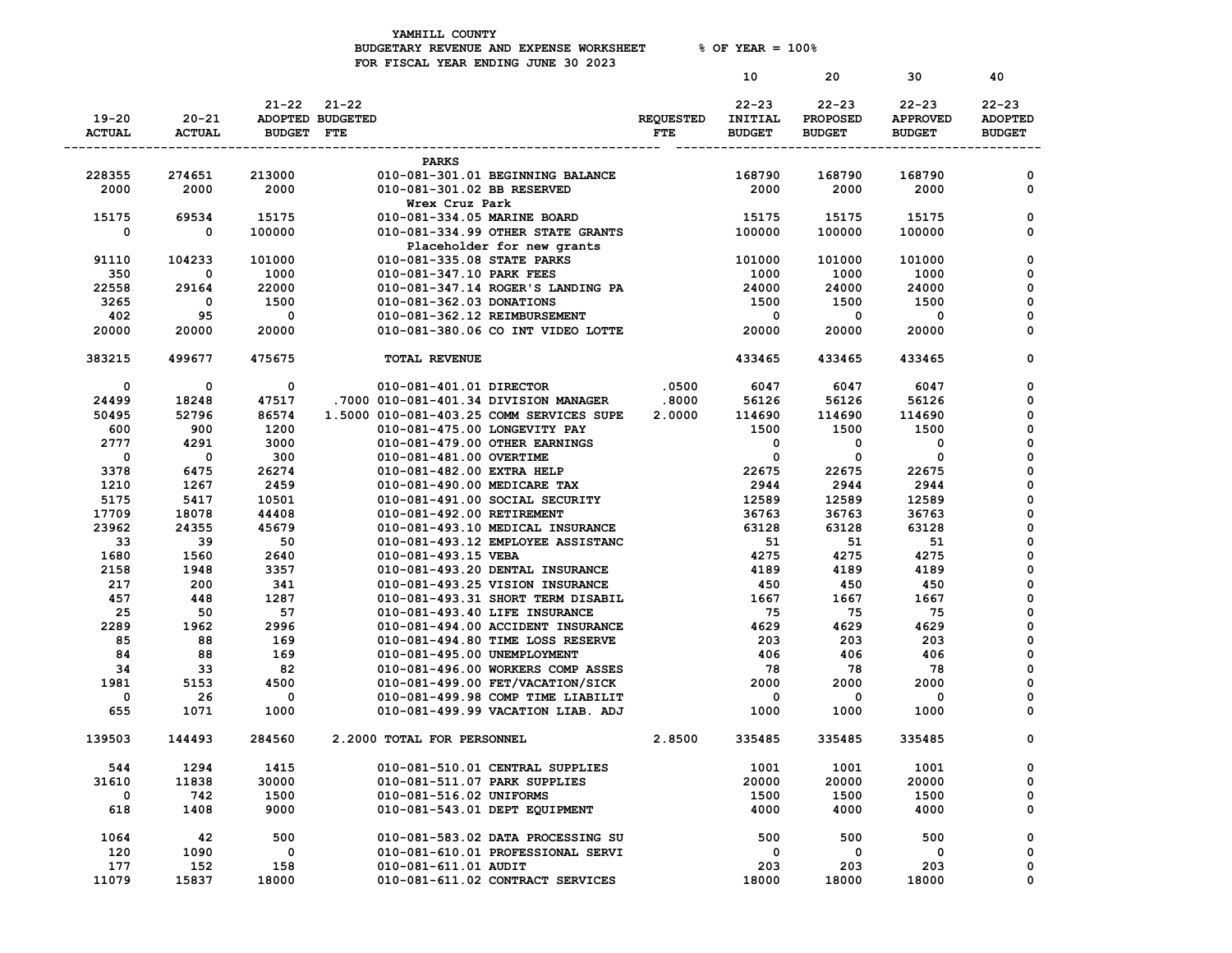|                            |                            |                                |                               |                                                                           |                                | 10                                    | 20                                            | 30                                            | 40                                           |
|----------------------------|----------------------------|--------------------------------|-------------------------------|---------------------------------------------------------------------------|--------------------------------|---------------------------------------|-----------------------------------------------|-----------------------------------------------|----------------------------------------------|
| $19 - 20$<br><b>ACTUAL</b> | $20 - 21$<br><b>ACTUAL</b> | $21 - 22$<br><b>BUDGET FTE</b> | $21 - 22$<br>ADOPTED BUDGETED |                                                                           | <b>REQUESTED</b><br><b>FTE</b> | $22 - 23$<br>INITIAL<br><b>BUDGET</b> | $22 - 23$<br><b>PROPOSED</b><br><b>BUDGET</b> | $22 - 23$<br><b>APPROVED</b><br><b>BUDGET</b> | $22 - 23$<br><b>ADOPTED</b><br><b>BUDGET</b> |
| 675                        | 398                        | 1200                           |                               | 010-081-612.01 MISC TRAINING                                              |                                | 1200                                  | 1200                                          | 1200                                          | 0                                            |
| 755                        | 898                        | 1000                           |                               | 010-081-620.01 TELEPHONE                                                  |                                | 2000                                  | 2000                                          | 2000                                          | $\mathbf 0$                                  |
| 301                        | 217                        | 300                            |                               | 010-081-621.01 POSTAGE                                                    |                                | 300                                   | 300                                           | 300                                           | 0                                            |
| 620                        | 91                         | 1500                           |                               | 010-081-630.01 TRAVEL EXPENSE                                             |                                | 1500                                  | 1500                                          | 1500                                          | 0                                            |
| 170                        | 390                        | 500                            |                               | 010-081-640.01 ADVERTISING                                                |                                | 500                                   | 500                                           | 500                                           | 0                                            |
| 18854                      | 17268                      | 25000                          |                               | 010-081-670.02 HEAT/LIGHTS/WATER                                          |                                | 25000                                 | 25000                                         | 25000                                         | 0                                            |
| 675                        | $\Omega$                   | 675                            |                               | 010-081-691.01 ASSOC MEMBERSHIPS                                          |                                | 675                                   | 675                                           | 675                                           | 0                                            |
| 730                        | 1115                       | 2000                           |                               | 010-081-692.10 SPECIAL PROJECTS                                           |                                | 2000                                  | 2000                                          | 2000                                          | $\mathbf 0$                                  |
| 3412                       | 4556                       | 6000                           |                               | 010-081-699.08 BANK SERVICE CHARG                                         |                                | 6000                                  | 6000                                          | 6000                                          | 0                                            |
| $\mathbf{0}$               | $\Omega$                   | 100000                         |                               | 010-081-699.13 OTHER STATE GRANTS                                         |                                | 100000                                | 100000                                        | 100000                                        | 0                                            |
|                            |                            |                                |                               | Placeholder for new grants                                                |                                |                                       |                                               |                                               |                                              |
| 525                        | 402                        | 1000                           |                               | 010-081-730.10 PERMITS & FEES                                             |                                | 1000                                  | 1000                                          | 1000                                          | 0                                            |
| 2151                       | 2151                       | 2193                           |                               | 010-081-780.01 BUILDING RESERVE                                           |                                | $\mathbf{0}$                          | $\mathbf 0$                                   | $\Omega$                                      | 0                                            |
| 972                        | 792                        | 785                            |                               | 010-081-780.04 INTERNAL TELECOMMU                                         |                                | 786                                   | 786                                           | 786                                           | 0                                            |
| 21932                      | 27308                      | 33000                          |                               | 010-081-780.05 MOTOR POOL                                                 |                                | 35000                                 | 35000                                         | 35000                                         | 0                                            |
| 915                        | 951                        | 951                            |                               | 010-081-780.06 EQUIPMENT REPLACEM                                         |                                | 1230                                  | 1230                                          | 1230                                          | 0                                            |
| 46                         | 53                         | 150                            |                               | 010-081-780.17 INTERNAL POSTAGE C                                         |                                | 280                                   | 280                                           | 280                                           | $\pmb{\mathsf{0}}$                           |
| 757                        | 1400                       | $\overline{\phantom{0}}$       |                               | 010-081-780.44 CO INT PEL RESERVE                                         |                                | $^{\circ}$                            | $\mathbf 0$                                   | $\mathbf 0$                                   | 0                                            |
| 123                        | 149                        | 349                            |                               | 010-081-780.54 TELECOMM PER CALL                                          |                                | 285                                   | 285                                           | 285                                           | 0                                            |
| 98825                      | 90542                      | 237176                         |                               | TOTAL FOR MATERIALS & SERVICES                                            |                                | 222960                                | 222960                                        | 222960                                        | $\mathbf 0$                                  |
| 2855                       | 104766                     | 60000                          |                               | 010-081-830.10 PARK IMPROVEMENTS<br>Lafayette Locks Park improvements and |                                | 20000                                 | 20000                                         | 55000                                         | $\mathbf 0$                                  |
|                            |                            |                                |                               | bridge repairs at Ed Grenfell and Metzger Parks                           |                                |                                       |                                               |                                               |                                              |
| 2855                       | 104766                     | 60000                          |                               | TOTAL FOR CAPITAL                                                         |                                | 20000                                 | 20000                                         | 55000                                         | 0                                            |
| 0                          | 0                          | 30599                          |                               | 010-081-990.01 ENDING BALANCE PAR                                         |                                | $\mathbf 0$                           | $\mathbf 0$                                   | 0                                             | 0                                            |
| $\Omega$                   | $\Omega$                   | 2000                           |                               | 010-081-990.03 RESERVE FOR FUTURE<br>Wrex Cruz Park                       |                                | 2000                                  | 2000                                          | 2000                                          | $\mathbf 0$                                  |
| 0                          | 0                          | 32599                          |                               | TOTAL FOR 900-999                                                         |                                | 2000                                  | 2000                                          | 2000                                          | $\mathbf 0$                                  |
| 241183                     | 339801                     | 614335                         |                               | 2.2000 TOTAL EXPENSES PARKS                                               | 2.8500                         | 580445                                | 580445                                        | 615445                                        | 0                                            |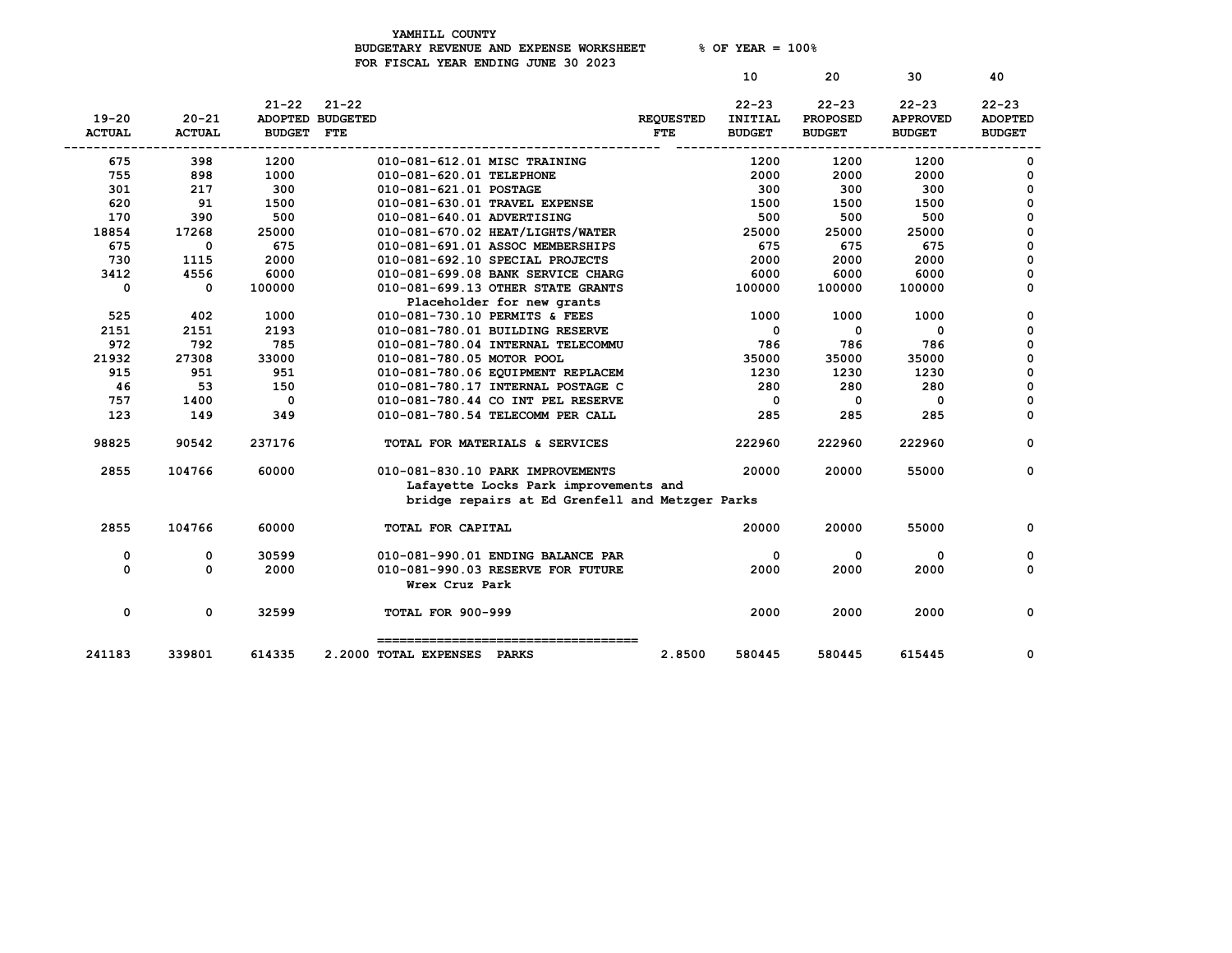|                          |                          |                          |                  | FOR FISCAL YEAR ENDING JUNE 30 2023            |                  |                          |                         |                          |                    |
|--------------------------|--------------------------|--------------------------|------------------|------------------------------------------------|------------------|--------------------------|-------------------------|--------------------------|--------------------|
|                          |                          |                          |                  |                                                |                  | 10                       | 20                      | 30                       | 40                 |
|                          |                          |                          |                  |                                                |                  |                          |                         |                          |                    |
|                          |                          | $21 - 22$                | $21 - 22$        |                                                |                  | $22 - 23$                | $22 - 23$               | $22 - 23$                | $22 - 23$          |
| $19 - 20$                | $20 - 21$                |                          | ADOPTED BUDGETED |                                                | <b>REQUESTED</b> | <b>INITIAL</b>           | <b>PROPOSED</b>         | <b>APPROVED</b>          | <b>ADOPTED</b>     |
| <b>ACTUAL</b>            | <b>ACTUAL</b>            | <b>BUDGET FTE</b>        |                  |                                                | <b>FTE</b>       | <b>BUDGET</b>            | <b>BUDGET</b>           | <b>BUDGET</b>            | <b>BUDGET</b>      |
|                          |                          |                          |                  | COURTHOUSE CAMPUS SECURITY                     |                  |                          |                         |                          |                    |
| 155415                   | 127188                   | 41000                    |                  | 010-086-301.16 BB COURTHOUSE SECU              |                  | 106478                   | 106478                  | 106478                   | 0                  |
| 65978                    | 40315                    | 27720                    |                  | 010-086-350.09 COURT SECURITY ASS              |                  | 30000                    | 30000                   | 30000                    | 0                  |
| $\overline{\phantom{0}}$ | 2472                     | $\overline{\phantom{0}}$ |                  | 010-086-362.12 REIMBURSEMENT                   |                  | $\overline{\phantom{0}}$ | $\mathbf{0}$            | $\mathbf 0$              | 0                  |
|                          |                          |                          |                  |                                                |                  |                          |                         |                          |                    |
| 221393                   | 169975                   | 68720                    |                  | <b>TOTAL REVENUE</b>                           |                  | 136478                   | 136478                  | 136478                   | 0                  |
|                          |                          |                          |                  |                                                |                  |                          |                         |                          |                    |
| 91701                    | 102324                   | 109946                   |                  | 1.0000 010-086-401.14 CORRECTIONS SGT 1.0000   |                  | 113794                   | 113794                  | 113794                   | 0                  |
| 79081                    | 168246                   | 279777                   |                  | 3.0000 010-086-404.09 CORRECTION DEPUTY 3.0000 |                  | 289569                   | 289569                  | 289569                   | 0                  |
| 55860                    | 27187                    | $\overline{\phantom{0}}$ |                  | 010-086-404.18 COURT SEC CORRECTI              |                  | 30000                    | 30000                   | 30000                    | 0                  |
| 3412                     | 5094                     | 6862                     |                  | 010-086-475.00 LONGEVITY PAY                   |                  | 6533                     | 6533                    | 6533                     | 0                  |
| 1562                     | 1693                     | 1500                     |                  | 010-086-480.00 EXTRA HOURS                     |                  | 1700                     | 1700                    | 1700                     | 0                  |
| 4014                     | 12953                    | 5000                     |                  | 010-086-481.00 OVERTIME                        |                  | 8000                     | 8000                    | 8000                     | $\pmb{\mathsf{0}}$ |
| 18660                    | 27519                    | 40838                    |                  | 010-086-485.00 CERTIFICATION/EDUC              |                  | 26224                    | 26224                   | 26224                    | 0                  |
| $\mathbf 0$              | $\overline{\phantom{0}}$ |                          |                  | 010-086-486.00 INCENTIVE PAY                   |                  | 200                      | 200                     | 200                      | $\pmb{\mathsf{0}}$ |
| 3759                     | 5615                     | 6807                     |                  | 010-086-490.00 MEDICARE TAX                    |                  | 7015                     | 7015                    | 7015                     | 0                  |
| 16073                    | 24010                    | 29104                    |                  | 010-086-491.00 SOCIAL SECURITY                 |                  | 29997                    | 29997                   | 29997                    | 0                  |
| 51332                    | 92061                    | 116107                   |                  | 010-086-492.00 RETIREMENT                      |                  | 112477                   | 112477                  | 112477                   | 0                  |
| 36993                    | 55971                    | 74274                    |                  | 010-086-493.10 MEDICAL INSURANCE               |                  | 80328                    | 80328                   | 80328                    | $\pmb{\mathsf{0}}$ |
| 47                       | 75                       | 50                       |                  | 010-086-493.12 EMPLOYEE ASSISTANC              |                  | 110                      | 110                     | 110                      | 0                  |
| 2727                     | 4200                     | 5700                     |                  | 010-086-493.15 VEBA                            |                  | 5700                     | 5700                    | 5700                     | 0                  |
| 639                      | 928                      | 1292                     |                  | 010-086-493.32 LONG TERM DISABILI              |                  | 1576                     | 1576                    | 1576                     | $\pmb{0}$          |
| 87                       | 300                      | 242                      |                  | 010-086-493.40 LIFE INSURANCE                  |                  | 440                      | 440                     | 440                      | 0                  |
| 9352                     | 10298                    | 12184                    |                  | 010-086-494.00 ACCIDENT INSURANCE              |                  | 10305                    | 10305                   | 10305                    | $\pmb{0}$          |
| 273                      | 387                      | 469                      |                  | 010-086-494.80 TIME LOSS RESERVE               |                  | 484                      | 484                     | 484                      | 0                  |
| 259                      | 387                      | 469                      |                  | 010-086-495.00 UNEMPLOYMENT                    |                  | 484                      | 484                     | 484                      | $\pmb{\mathsf{O}}$ |
| 70                       | 73                       | 175                      |                  | 010-086-496.00 WORKERS COMP ASSES              |                  | 156                      | 156                     | 156                      | $\pmb{0}$          |
| 4953                     | 42929                    | 5000                     |                  | 010-086-499.00 FET/VACATION/SICK               |                  | 20000                    | 20000                   | 20000                    | 0                  |
| 599                      | 2951                     | $\overline{\phantom{0}}$ |                  | 010-086-499.98 COMP TIME LIABILIT              |                  | $^{\circ}$               | $^{\circ}$              | $\mathbf{0}$             | 0                  |
| 6079                     | 10886                    | $\mathbf 0$              |                  | 010-086-499.99 VACATION LIAB. ADJ              |                  | $\mathbf{0}$             | $\mathbf 0$             | $\Omega$                 | 0                  |
|                          |                          |                          |                  |                                                |                  |                          |                         |                          |                    |
| 387532                   | 596087                   | 695796                   |                  | 4.0000<br>4.0000 TOTAL FOR PERSONNEL           |                  | 745092                   | 745092                  | 745092                   | $\mathbf 0$        |
| 710                      | 759                      | 1000                     |                  | 010-086-510.01 CENTRAL SUPPLIES                |                  | 1000                     | 1000                    | 1000                     | 0                  |
| 90                       | 287                      | 1000                     |                  | 010-086-516.02 UNIFORMS                        |                  | 1000                     | 1000                    | 1000                     | 0                  |
| 624                      | 624                      | $\overline{\mathbf{0}}$  |                  | 010-086-543.01 DEPT. EQUIPMENT                 |                  | $\overline{\phantom{0}}$ | $\overline{\mathbf{0}}$ | $\overline{\mathbf{0}}$  | $\mathsf{o}$       |
| 200                      | $\overline{\mathbf{0}}$  | $\overline{\mathbf{0}}$  |                  | 010-086-610.01 PROFESSIONAL SERVI              |                  | $\overline{\mathbf{0}}$  | $\mathbf 0$             | $\overline{\phantom{a}}$ | 0                  |
| 257                      | 308                      | 321                      |                  | 010-086-611.01 AUDIT                           |                  | 448                      | 448                     | 448                      | $\pmb{0}$          |
| 86155                    | 88804                    | 96000                    |                  | 010-086-611.02 CONTRACT SERVICES               |                  | 96000                    | 96000                   | 96000                    | 0                  |
| 1218                     | 987                      | 1300                     |                  | 010-086-620.01 TELEPHONE                       |                  | 1000                     | 1000                    | 1000                     | 0                  |
| 3119                     | 3119                     | 3181                     |                  | 010-086-780.01 BUILDING RESERVE                |                  | 3243                     | 3243                    | 3243                     | 0                  |
| 486                      | 396                      | 396                      |                  | 010-086-780.04 INTERNAL TELECOMMU              |                  | 396                      | 396                     | 396                      | 0                  |
| 713                      | 742                      | 1113                     |                  | 010-086-780.06 EQUIPMENT REPLACEM              |                  | 1179                     | 1179                    | 1179                     | $\mathbf{0}$       |
| 35                       | 85                       | - 9                      |                  | 010-086-780.54 TELECOMM PER CALL               |                  | 84                       | 84                      | 84                       | $\mathbf 0$        |
|                          |                          |                          |                  |                                                |                  |                          |                         |                          |                    |
| 93607                    | 96111                    | 104320                   |                  | TOTAL FOR MATERIALS & SERVICES                 |                  | 104350                   | 104350                  | 104350                   | 0                  |
| 0                        | 0                        | 299                      |                  | 010-086-990.01 ENDING BALANCE                  |                  | 62633                    | 18731                   | 18731                    | 0                  |
| 0                        | 0                        | 299                      |                  | TOTAL FOR 900-999                              |                  | 62633                    | 18731                   | 18731                    | 0                  |
|                          |                          |                          |                  | =================                              |                  |                          |                         |                          |                    |

 **YAMHILL COUNTY BUDGETARY REVENUE AND EXPENSE WORKSHEET % OF YEAR = 100%**

 **481139 692198 800415 4.0000 TOTAL EXPENSES COURTHOUSE CAMPUS S 4.0000 912075 868173 868173 0**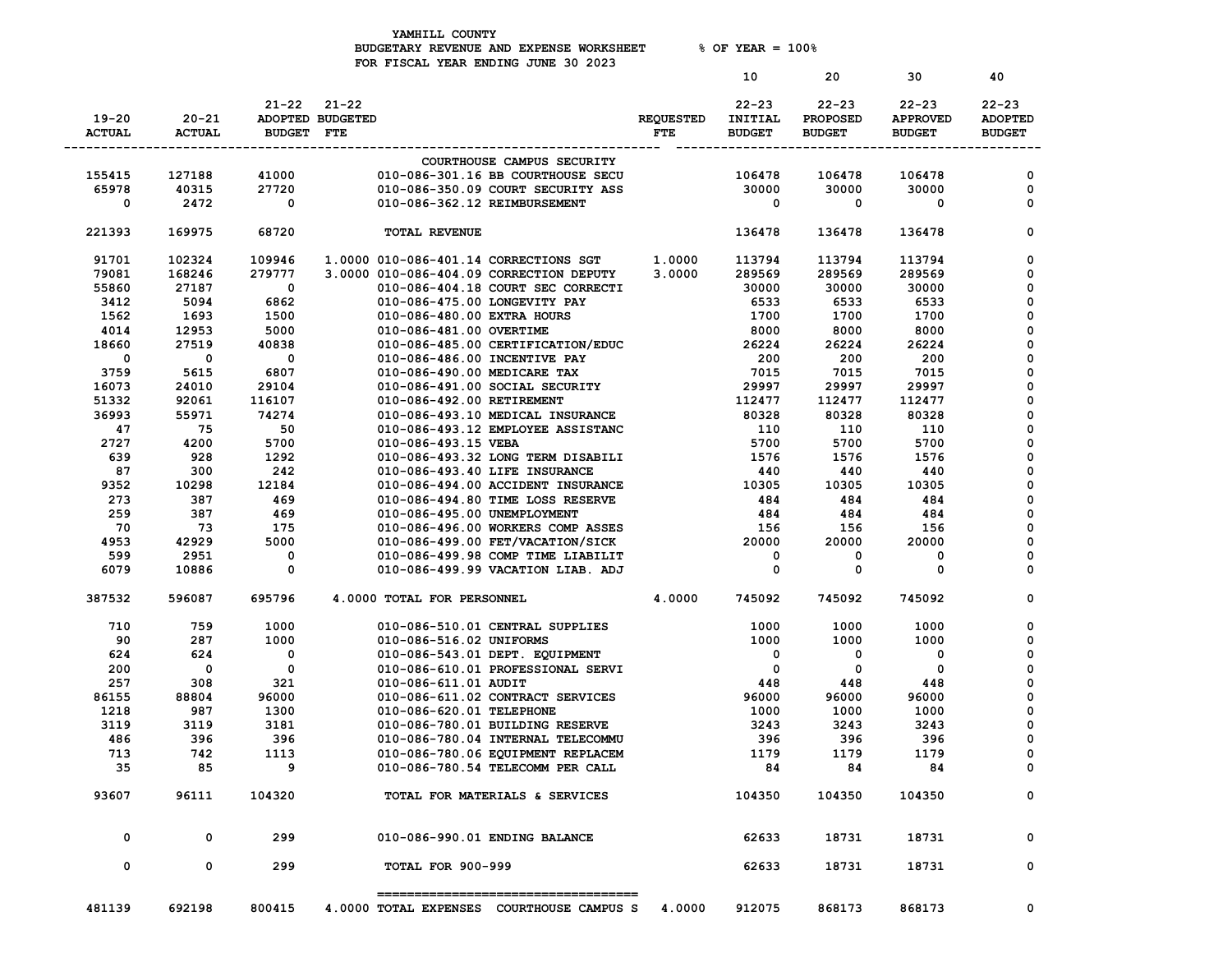|                        |                            |                            | FOR FISCAL IEAR ENDING JONE 30 ZOZ3       |                         |                                              |                                               |                                               |                                              |
|------------------------|----------------------------|----------------------------|-------------------------------------------|-------------------------|----------------------------------------------|-----------------------------------------------|-----------------------------------------------|----------------------------------------------|
|                        |                            |                            |                                           |                         | 10                                           | 20                                            | 30                                            | 40                                           |
| 19-20<br><b>ACTUAL</b> | $20 - 21$<br><b>ACTUAL</b> | $21 - 22$<br><b>BUDGET</b> | $21 - 22$<br>ADOPTED BUDGETED<br>FTE      | <b>REQUESTED</b><br>FTE | $22 - 23$<br><b>INITIAL</b><br><b>BUDGET</b> | $22 - 23$<br><b>PROPOSED</b><br><b>BUDGET</b> | $22 - 23$<br><b>APPROVED</b><br><b>BUDGET</b> | $22 - 23$<br><b>ADOPTED</b><br><b>BUDGET</b> |
|                        |                            |                            | TRANSFERS                                 |                         |                                              |                                               |                                               |                                              |
| 220993                 | 220993                     | 227622                     | 010-090-900.03 CO INT TRNSFR TO C         |                         | 241279                                       | 241279                                        | 241279                                        | $\Omega$                                     |
| 1862294                | 1412293                    | 1265662                    | 010-090-900.04 CO INT TRNSFR TO C         |                         | 4691040                                      | 4691040                                       | 4691040                                       | 0                                            |
|                        |                            |                            | Facilities Maintenance \$471,151 (40-016) |                         |                                              |                                               |                                               |                                              |
|                        |                            |                            | Capital Improvements \$2,211,894 (40-027) |                         |                                              |                                               |                                               |                                              |
|                        |                            |                            | Jail Maintenance \$407,995 (40-116)       |                         |                                              |                                               |                                               |                                              |
|                        |                            |                            | Software Reserve \$1,500,000 (40-117)     |                         |                                              |                                               |                                               |                                              |
|                        |                            |                            | Jail Capital \$100,000 (40-041)           |                         |                                              |                                               |                                               |                                              |
| 1953347                | 2050186                    | 1972642                    | 010-090-900.07 TRF TO HHS                 |                         | 2091001                                      | 2091001                                       | 2250144                                       | 0                                            |
| 0                      | 64000                      | 0                          | 010-090-900.11 TRANSFER TO FAIR           |                         | 0                                            | 0                                             | 0                                             | 0                                            |
| 4036634                | 3747472                    | 3465926                    | TOTAL FOR 900-999                         |                         | 7023320                                      | 7023320                                       | 7182463                                       | 0                                            |
|                        |                            |                            |                                           |                         |                                              |                                               |                                               |                                              |
|                        |                            |                            |                                           |                         |                                              |                                               |                                               |                                              |
| 4036634                | 3747472                    | 3465926                    | <b>TOTAL EXPENSES</b><br><b>TRANSFERS</b> |                         | 7023320                                      | 7023320                                       | 7182463                                       | 0                                            |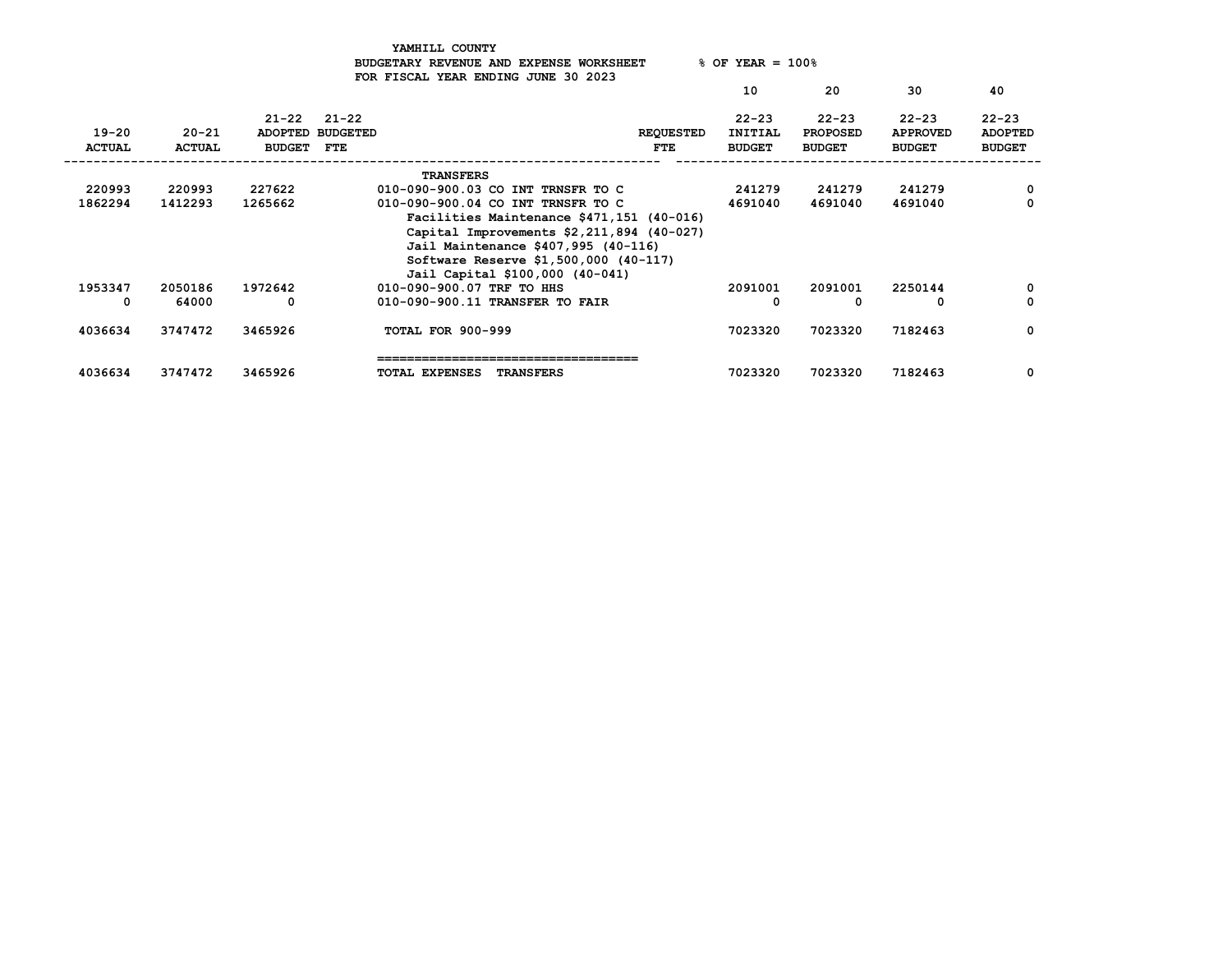|                            | YAMHILL COUNTY<br>$8$ OF YEAR = 100 $8$<br>BUDGETARY REVENUE AND EXPENSE WORKSHEET<br>FOR FISCAL YEAR ENDING JUNE 30 2023 |                        |                                      |             |                          |                                       |                                               |                                               |                                              |  |  |
|----------------------------|---------------------------------------------------------------------------------------------------------------------------|------------------------|--------------------------------------|-------------|--------------------------|---------------------------------------|-----------------------------------------------|-----------------------------------------------|----------------------------------------------|--|--|
|                            |                                                                                                                           |                        |                                      |             |                          | 10                                    | 20                                            | 30                                            | 40                                           |  |  |
| $19 - 20$<br><b>ACTUAL</b> | $20 - 21$<br><b>ACTUAL</b>                                                                                                | 21-22<br><b>BUDGET</b> | $21 - 22$<br>ADOPTED BUDGETED<br>FTE |             | <b>REQUESTED</b><br>FTE. | $22 - 23$<br>INITIAL<br><b>BUDGET</b> | $22 - 23$<br><b>PROPOSED</b><br><b>BUDGET</b> | $22 - 23$<br><b>APPROVED</b><br><b>BUDGET</b> | $22 - 23$<br><b>ADOPTED</b><br><b>BUDGET</b> |  |  |
|                            |                                                                                                                           |                        | CONTINGENCY                          |             |                          |                                       |                                               |                                               |                                              |  |  |
| 0                          | 0                                                                                                                         | 500000                 | 010-092-950.01 CONTINGENCY           |             |                          | 250000                                | 250000                                        | 250000                                        | 0                                            |  |  |
| 0                          | 0                                                                                                                         | 500000                 | TOTAL FOR 900-999                    |             |                          | 250000                                | 250000                                        | 250000                                        | $\Omega$                                     |  |  |
| 0                          | 0                                                                                                                         | 500000                 | <b>TOTAL EXPENSES</b>                | CONTINGENCY |                          | 250000                                | 250000                                        | 250000                                        | 0                                            |  |  |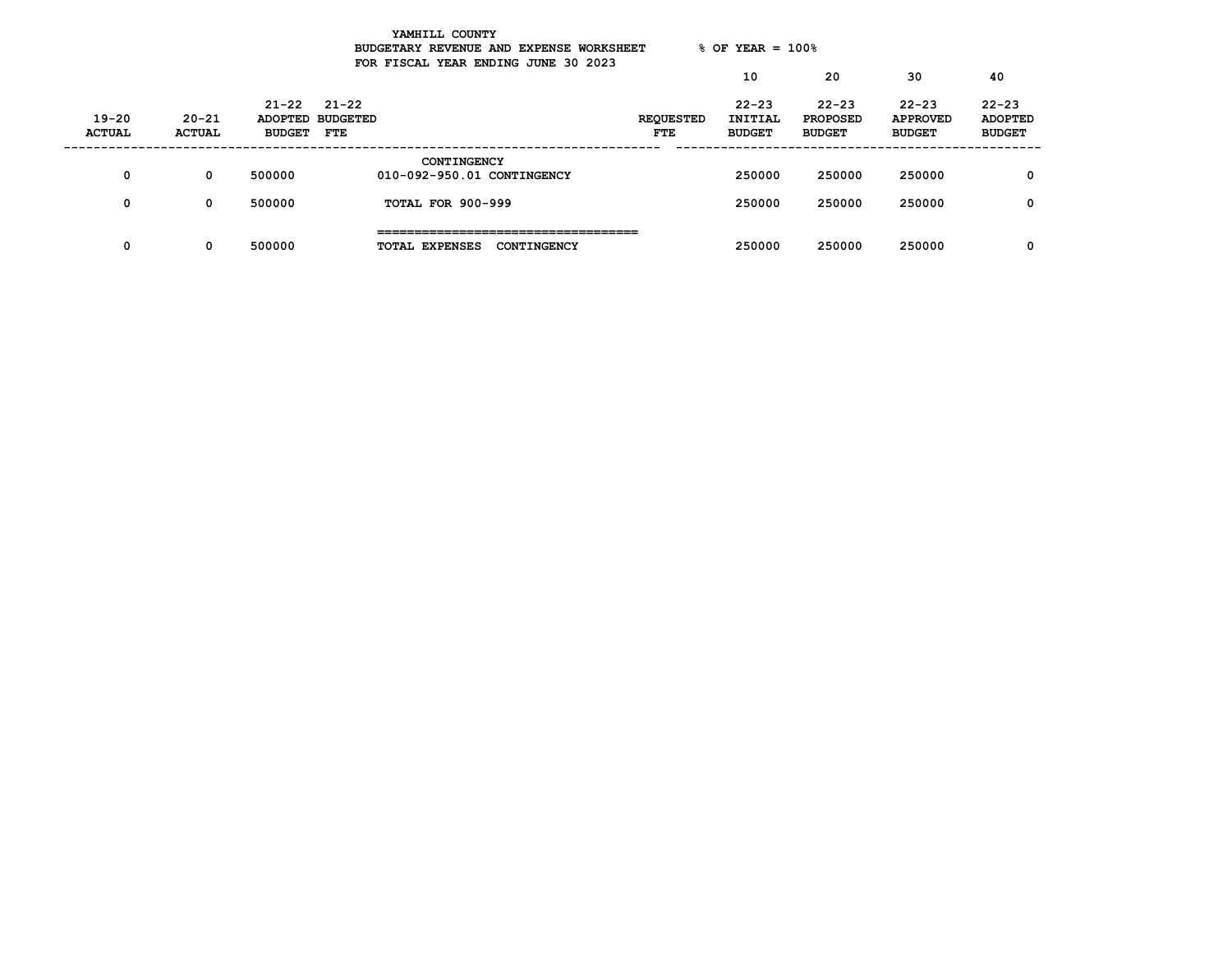|               | $8$ OF YEAR = 100 $8$<br>BUDGETARY REVENUE AND EXPENSE WORKSHEET<br>FOR FISCAL YEAR ENDING JUNE 30 2023 |                            |                                 |                         |                                   |                  |                |                 |                 |                |  |  |
|---------------|---------------------------------------------------------------------------------------------------------|----------------------------|---------------------------------|-------------------------|-----------------------------------|------------------|----------------|-----------------|-----------------|----------------|--|--|
|               |                                                                                                         |                            |                                 |                         |                                   |                  | 10             | 20              | 30              | 40             |  |  |
|               |                                                                                                         | $21 - 22$                  | $21 - 22$                       |                         |                                   |                  | $22 - 23$      | $22 - 23$       | $22 - 23$       | $22 - 23$      |  |  |
| $19 - 20$     | 20-21                                                                                                   |                            | ADOPTED BUDGETED                |                         |                                   | <b>REOUESTED</b> | <b>INITIAL</b> | <b>PROPOSED</b> | <b>APPROVED</b> | <b>ADOPTED</b> |  |  |
| <b>ACTUAL</b> | <b>ACTUAL</b>                                                                                           | <b>BUDGET FTE</b>          |                                 |                         |                                   | <b>FTE</b>       | <b>BUDGET</b>  | <b>BUDGET</b>   | <b>BUDGET</b>   | <b>BUDGET</b>  |  |  |
|               |                                                                                                         |                            |                                 | RADIO SYSTEM            |                                   |                  |                |                 |                 |                |  |  |
| 394856        | 317975                                                                                                  | 175000                     |                                 |                         | 010-163-301.01 BEGINNING BALANCE  |                  | 143109         | 143109          | 143109          | 0              |  |  |
| 316763        | 500000                                                                                                  | 700000                     |                                 |                         | 010-163-301.02 BB RESERVED        |                  | 850000         | 850000          | 850000          | 0              |  |  |
| 270300        | 270300                                                                                                  | 270300                     |                                 |                         | 010-163-336.07 YCOM PAYMENT FOR R |                  | 300000         | 300000          | 300000          | 0              |  |  |
| 32997         | 31373                                                                                                   | 31423                      |                                 |                         | 010-163-362.09 SITE REVENUE       |                  | 31475          | 31475           | 31475           | 0              |  |  |
| 1014916       | 1119648                                                                                                 | 1176723                    |                                 | <b>TOTAL REVENUE</b>    |                                   |                  | 1324584        | 1324584         | 1324584         | 0              |  |  |
|               |                                                                                                         |                            |                                 |                         |                                   |                  |                |                 |                 |                |  |  |
| 20440         | 21816                                                                                                   | 23708                      | .2000 010-163-401.09 LIEUTENANT |                         |                                   | .2000            | 24538          | 24538           | 24538           | 0              |  |  |
| 2039          | 2181                                                                                                    | 2371                       |                                 |                         | 010-163-485.00 CERTIFICATION/EDUC |                  | 2454           | 2454            | 2454            | 0              |  |  |
| 326           | 348                                                                                                     | 378                        |                                 |                         | 010-163-490.00 MEDICARE TAX       |                  | 391            | 391             | 391             | 0              |  |  |
| 1394          | 1488                                                                                                    | 1617                       |                                 |                         | 010-163-491.00 SOCIAL SECURITY    |                  | 1673           | 1673            | 1673            | 0              |  |  |
| $\mathbf 0$   | $\overline{\mathbf{0}}$                                                                                 | 143                        |                                 |                         | 010-163-493.32 LONG TERM DISABILI |                  | 143            | 143             | 143             | 0              |  |  |
| 800           | 706                                                                                                     | 29                         |                                 |                         | 010-163-494.00 ACCIDENT INSURANCE |                  | 700            | 700             | 700             | 0              |  |  |
| $22 \,$       | 24                                                                                                      | 26                         |                                 |                         | 010-163-494.80 TIME LOSS RESERVE  |                  | 27             | 27              | 27              | 0              |  |  |
| $22 \,$       | 24                                                                                                      | 26                         |                                 |                         | 010-163-495.00 UNEMPLOYMENT       |                  | 27             | 27              | 27              | 0              |  |  |
| 5             | $\overline{\phantom{0}}$                                                                                | $\overline{\phantom{0}}$ 5 |                                 |                         | 010-163-496.00 WORKERS COMP ASSES |                  | 5              | 5               | $-5$            | $\Omega$       |  |  |
| 25048         | 26592                                                                                                   | 28303                      | .2000 TOTAL FOR PERSONNEL       |                         |                                   | .2000            | 29958          | 29958           | 29958           | 0              |  |  |
| $\Omega$      | $\Omega$                                                                                                | 5000                       |                                 | 010-163-513.06 SOFTWARE |                                   |                  | 5000           | 5000            | 5000            | 0              |  |  |
| 24896         | 5786                                                                                                    | 30000                      |                                 |                         | 010-163-543.01 DEPT. EQUIPMENT    |                  | 30000          | 30000           | 30000           | 0              |  |  |
| 95            | 31541                                                                                                   | 25000                      |                                 |                         | 010-163-610.01 PROFESSIONAL SERVI |                  | 25000          | 25000           | 25000           | 0              |  |  |
| 114           | 126                                                                                                     | 131                        |                                 | 010-163-611.01 AUDIT    |                                   |                  | 140            | 140             | 140             | $\mathsf{o}$   |  |  |
| 129234        | 144365                                                                                                  | 139147                     |                                 |                         | 010-163-611.02 CONTRACT SERVICES  |                  | 141198         | 141198          | 141198          | 0              |  |  |
| 17473         | 14307                                                                                                   | 20000                      |                                 |                         | 010-163-652.04 SITE OPER COSTS    |                  | 20000          | 20000           | 20000           | 0              |  |  |
| 80            | 640                                                                                                     | 10000                      |                                 |                         | 010-163-683.07 SOFTWARE LIC AND M |                  | 10000          | 10000           | 10000           | 0              |  |  |
| 171892        | 196765                                                                                                  | 229278                     |                                 |                         | TOTAL FOR MATERIALS & SERVICES    |                  | 231338         | 231338          | 231338          | $\mathbf 0$    |  |  |
| 0             | $\mathbf 0$                                                                                             | 250000                     |                                 |                         | 010-163-801.23 COMMUNICATION EOUI |                  | 500000         | 500000          | 500000          | 0              |  |  |
| 0             | $\mathbf 0$                                                                                             | 250000                     |                                 | TOTAL FOR CAPITAL       |                                   |                  | 500000         | 500000          | 500000          | 0              |  |  |
| 0             | $\mathbf{0}$                                                                                            | 69142                      |                                 |                         | 010-163-990.01 ENDING BALANCE RAD |                  | 63288          | 63288           | 63288           | 0              |  |  |
| $\mathbf 0$   | $\mathbf 0$                                                                                             | 600000                     |                                 |                         | 010-163-990.03 RESERVE FOR FUTURE |                  | 500000         | 500000          | 500000          | 0              |  |  |
| 0             | $\mathbf{0}$                                                                                            | 669142                     |                                 | TOTAL FOR 900-999       |                                   |                  | 563288         | 563288          | 563288          | 0              |  |  |
| 196940        | 223357                                                                                                  | 1176723                    |                                 |                         | .2000 TOTAL EXPENSES RADIO SYSTEM | .2000            | 1324584        | 1324584         | 1324584         | 0              |  |  |
|               |                                                                                                         |                            |                                 |                         |                                   |                  |                |                 |                 |                |  |  |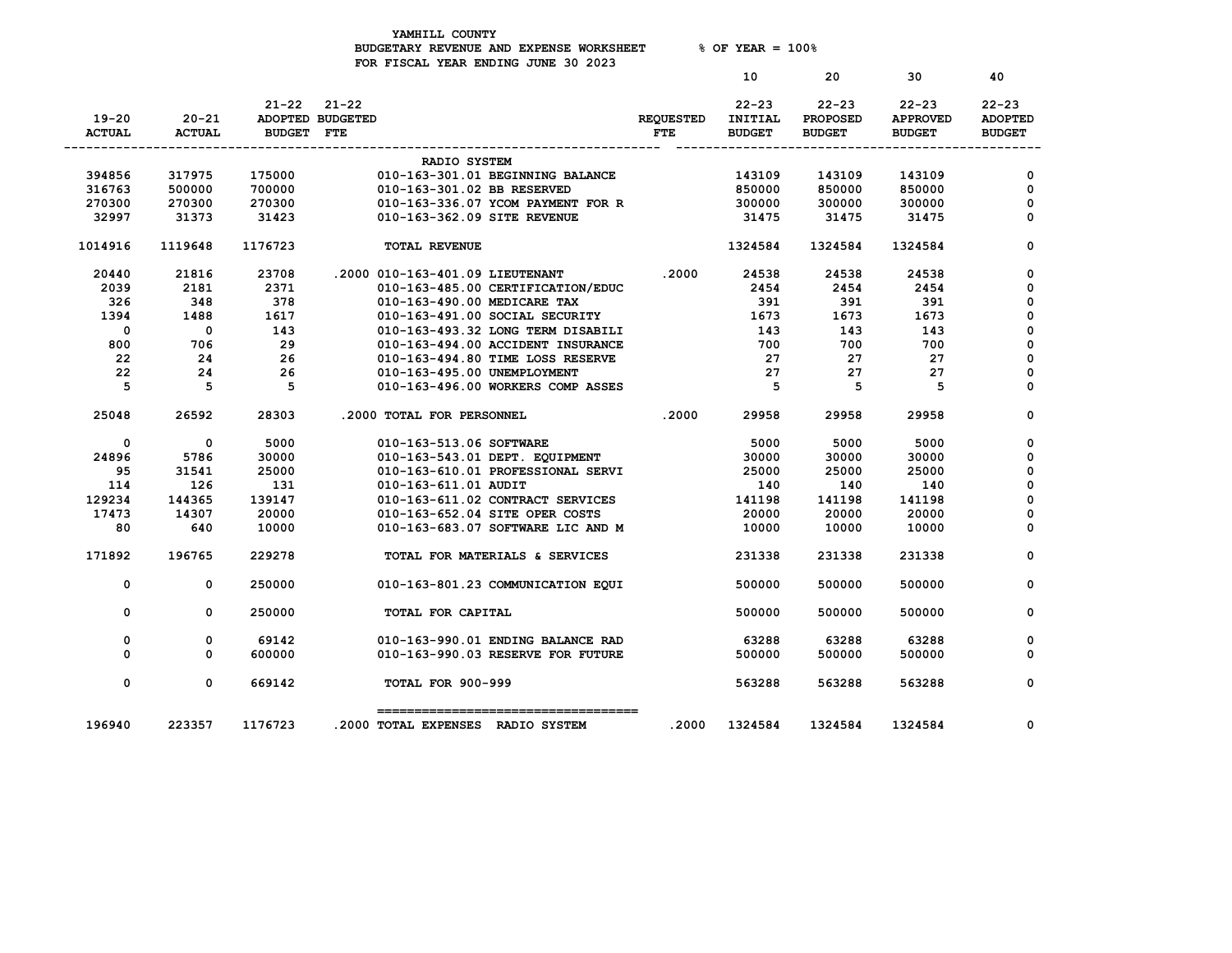|                        | $8$ OF YEAR = $100\%$<br>BUDGETARY REVENUE AND EXPENSE WORKSHEET<br>FOR FISCAL YEAR ENDING JUNE 30 2023 |                            |                                             |                                                                                                                |                                |                                       |                                               |                                               |                                              |  |  |
|------------------------|---------------------------------------------------------------------------------------------------------|----------------------------|---------------------------------------------|----------------------------------------------------------------------------------------------------------------|--------------------------------|---------------------------------------|-----------------------------------------------|-----------------------------------------------|----------------------------------------------|--|--|
|                        |                                                                                                         |                            |                                             |                                                                                                                |                                | 10                                    | 20                                            | 30                                            | 40                                           |  |  |
| 19-20<br><b>ACTUAL</b> | $20 - 21$<br><b>ACTUAL</b>                                                                              | $21 - 22$<br><b>BUDGET</b> | $21 - 22$<br>ADOPTED BUDGETED<br><b>FTE</b> |                                                                                                                | <b>REQUESTED</b><br><b>FTE</b> | $22 - 23$<br>INITIAL<br><b>BUDGET</b> | $22 - 23$<br><b>PROPOSED</b><br><b>BUDGET</b> | $22 - 23$<br><b>APPROVED</b><br><b>BUDGET</b> | $22 - 23$<br><b>ADOPTED</b><br><b>BUDGET</b> |  |  |
| 143750                 | 143750                                                                                                  | 143750                     |                                             | <b>BEGINNING BALANCE</b><br>011-001-301.01 BEGINNING BALANCE<br>Chehalem and North Valley intersection reserve |                                | 143750                                | 143750                                        | 143750                                        | 0                                            |  |  |
| 143750                 | 143750                                                                                                  | 143750                     | <b>TOTAL REVENUE</b>                        |                                                                                                                |                                | 143750                                | 143750                                        | 143750                                        | 0                                            |  |  |
| 0                      | 0                                                                                                       | 143750                     | 011-001-950.01 CONTINGENCY                  |                                                                                                                |                                | 143750                                | 143750                                        | 143750                                        | 0                                            |  |  |
| 0                      | $\mathbf{o}$                                                                                            | 143750                     | TOTAL FOR 900-999                           |                                                                                                                |                                | 143750                                | 143750                                        | 143750                                        | 0                                            |  |  |
| 0                      | 0                                                                                                       | 143750                     | <b>TOTAL EXPENSES</b>                       | <b>BEGINNING BALANCE</b>                                                                                       |                                | 143750                                | 143750                                        | 143750                                        | 0                                            |  |  |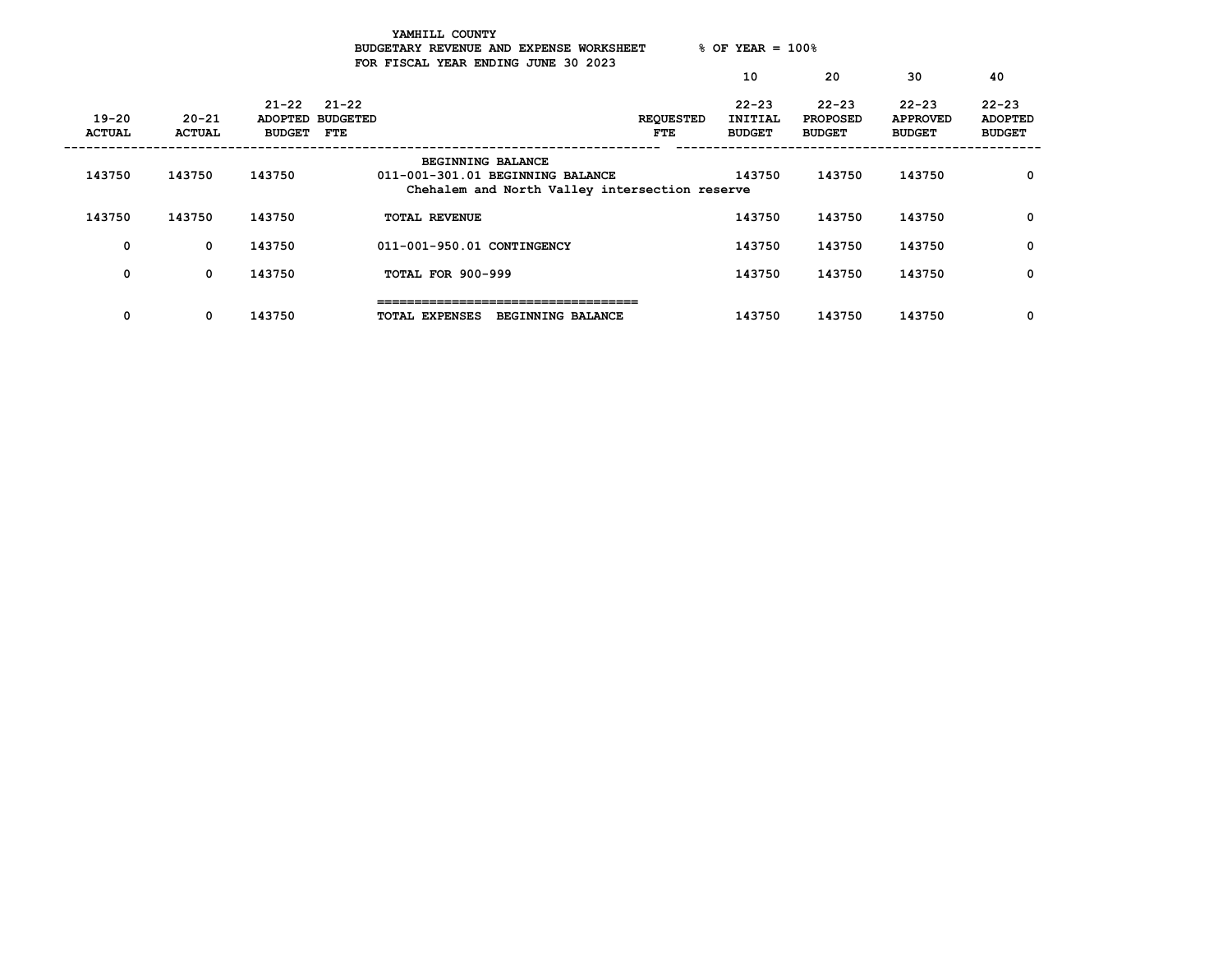|               |               |               |                  |                                    | BUDGETARY REVENUE AND EXPENSE WORKSHEET           |                  | $8$ OF YEAR = 100% |                 |                 |                |
|---------------|---------------|---------------|------------------|------------------------------------|---------------------------------------------------|------------------|--------------------|-----------------|-----------------|----------------|
|               |               |               |                  |                                    | FOR FISCAL YEAR ENDING JUNE 30 2023               |                  |                    |                 |                 |                |
|               |               |               |                  |                                    |                                                   |                  | 10                 | 20              | 30              | 40             |
|               |               |               |                  |                                    |                                                   |                  |                    |                 |                 |                |
|               |               | $21 - 22$     | $21 - 22$        |                                    |                                                   |                  | $22 - 23$          | $22 - 23$       | $22 - 23$       | $22 - 23$      |
| $19 - 20$     | $20 - 21$     |               | ADOPTED BUDGETED |                                    |                                                   | <b>REQUESTED</b> | INITIAL            | <b>PROPOSED</b> | <b>APPROVED</b> | <b>ADOPTED</b> |
| <b>ACTUAL</b> | <b>ACTUAL</b> | <b>BUDGET</b> | FTE              |                                    |                                                   | FTE              | <b>BUDGET</b>      | <b>BUDGET</b>   | <b>BUDGET</b>   | <b>BUDGET</b>  |
|               |               |               |                  | MOTOR VEHICLE                      |                                                   |                  |                    |                 |                 |                |
| 880508        | 967810        | 1077982       |                  |                                    | 011-029-335.07 STATE HWY FUNDS                    |                  | 1152972            | 1152972         | 1152972         | 0              |
|               |               |               |                  |                                    | 12.52% of State Highway funds after allocation to |                  |                    |                 |                 |                |
|               |               |               |                  |                                    | Bike and Habitat Conservation funds               |                  |                    |                 |                 |                |
| 29309         | 29168         | 35000         |                  | 011-029-349.11 VEHICLE MAIN        |                                                   |                  | 36000              | 36000           | 36000           | 0              |
| 1017          | 5523          | $\mathbf 0$   |                  | 011-029-362.12 REIMBURSEMENT       |                                                   |                  | 0                  | 0               | 0               | 0              |
| 448670        | 515832        | 485000        |                  |                                    | 011-029-380.11 INT VEHICLE MAINT                  |                  | 505000             | 505000          | 505000          | 0              |
| 17056         | 17683         | 16000         |                  | 011-029-380.18 INT UST-MP          |                                                   |                  | 16500              | 16500           | 16500           | 0              |
| 0             | 40746         | 0             |                  |                                    | 011-029-380.80 CO INT TRANFER FRO                 |                  | 0                  | 0               | 0               | 0              |
|               |               |               |                  |                                    |                                                   |                  |                    |                 |                 |                |
| 1376560       | 1576762       | 1613982       |                  | <b>TOTAL REVENUE</b>               |                                                   |                  | 1710472            | 1710472         | 1710472         | 0              |
| 774           | 1071          | 11296         |                  | .1000 011-029-401.01 DIRECTOR      |                                                   | .1000            | 12251              | 12251           | 12251           | 0              |
| 0             | 0             | 68249         |                  | .8000 011-029-401.17 FLEET MANAGER |                                                   |                  | 0                  | 0               | 0               | 0              |
| $\mathbf 0$   | 715           | 774           |                  |                                    | .0100 011-029-401.33 OFFICE MANAGER               | .0100            | 753                | 753             | 753             | 0              |
| 651           | 14            | 0             |                  |                                    | 011-029-401.46 SR OFFICE ADMINIST                 |                  | 0                  | 0               | 0               | 0              |
| 55561         | 64391         | 0             |                  |                                    | 011-029-401.50 SHOP DIVISION SUPE                 |                  | 0                  | 0               | 0               | 0              |
| 0             | 0             | 0             |                  | 011-029-401.66 FLEET MANAGER       |                                                   | .8000            | 71234              | 71234           | 71234           | 0              |
| 31475         | 39719         | 50493         |                  |                                    | 1.0000 011-029-402.14 SENIOR ACCT CLERK           | 1.0000           | 53796              | 53796           | 53796           | 0              |
| 131030        | 159167        | 166328        |                  | 3.0000 011-029-405.05 MECHANIC     |                                                   | 3.0000           | 175021             | 175021          | 175021          | 0              |
| 12030         | 0             | 0             |                  |                                    | 011-029-405.06 SERVICE WRITER                     |                  | $\mathbf 0$        | 0               | 0               | 0              |
| 13288         | 38571         | 41556         |                  |                                    | 1.0000 011-029-405.16 MECHANIC ASSIST             | 1.0000           | 46127              | 46127           | 46127           | 0              |
| 8750          | 1195          | 4000          |                  |                                    | 011-029-405.23 SHOP LEADWORKER                    |                  | 4000               | 4000            | 4000            | 0              |
| 0             | 26            | 0             |                  | 011-029-474.00 SHIFT DIFF          |                                                   |                  | 0                  | 0               | 0               | 0              |
| 3120          | 1800          | 3360          |                  | 011-029-475.00 LONGEVITY PAY       |                                                   |                  | 2400               | 2400            | 2400            | 0              |
| 400           | 6736          | 0             |                  |                                    | 011-029-479.00 OTHER EARNINGS                     |                  | 0                  | 0               | 0               | 0              |
| 2937          | 2930          | 2000          |                  | 011-029-481.00 OVERTIME            |                                                   |                  | 3000               | 3000            | 3000            | 0              |
| 5465          | 6108          | 5500          |                  | 011-029-484.00 BEEPER PAY          |                                                   |                  | 9100               | 9100            | 9100            | 0              |
| 4000          | 4681          | 4911          |                  | 011-029-490.00 MEDICARE TAX        |                                                   |                  | 5208               | 5208            | 5208            | 0              |
| 17106         | 20017         | 20999         |                  |                                    | 011-029-491.00 SOCIAL SECURITY                    |                  | 22269              | 22269           | 22269           | 0              |
| 56424         | 69758         | 71380         |                  | 011-029-492.00 RETIREMENT          |                                                   |                  | 75257              | 75257           | 75257           | 0              |
| 79994         | 99006         | 121671        |                  |                                    | 011-029-493.10 MEDICAL INSURANCE                  |                  | 130907             | 130907          | 130907          | 0              |
| 137           | 159           | 250           |                  |                                    | 011-029-493.12 EMPLOYEE ASSISTANC                 |                  | 150                | 150             | 150             | 0              |
| 5496          | 6344          | 7032          |                  | 011-029-493.15 VEBA                |                                                   |                  | 8865               | 8865            | 8865            | 0              |
| 6931          | 7914          | 8942          |                  |                                    | 011-029-493.20 DENTAL INSURANCE                   |                  | 8688               | 8688            | 8688            | 0              |
| 717           | 813           | 908           |                  |                                    | 011-029-493.25 VISION INSURANCE                   |                  | 916                | 916             | 916             | 0              |
| 1439          | 1840          | 3428          |                  |                                    | 011-029-493.31 SHORT TERM DISABIL                 |                  | 3457               | 3457            | 3457            | 0              |
| 88            | 225           | 152           |                  |                                    | 011-029-493.40 LIFE INSURANCE                     |                  | 154                | 154             | 154             | 0              |
| 7833          | 6412          | 5269          |                  |                                    | 011-029-494.00 ACCIDENT INSURANCE                 |                  | 5547               | 5547            | 5547            | 0              |
| 288           | 325           | 339           |                  |                                    | 011-029-494.80 TIME LOSS RESERVE                  |                  | 359                | 359             | 359             | 0              |
| 281           | 325           | 339           |                  | 011-029-495.00 UNEMPLOYMENT        |                                                   |                  | 359                | 359             | 359             | 0              |
| 110           | 119           | 154           |                  |                                    | 011-029-496.00 WORKERS COMP ASSES                 |                  | 154                | 154             | 154             | $\Omega$       |
| 15891         | 2783          | 5000          |                  |                                    | 011-029-499.00 FET/VACATION/SICK                  |                  | 15000              | 15000           | 15000           | 0              |
| $139 -$       | 163           | 0             |                  |                                    | 011-029-499.98 COMP TIME LIABILIT                 |                  | 0                  | 0               | 0               | 0              |
| 7960-         | 14991         | 0             |                  |                                    | 011-029-499.99 VACATION LIAB. ADJ                 |                  | 0                  | 0               | 0               | 0              |
| 454117        | 558318        | 604330        |                  | 5.9100 TOTAL FOR PERSONNEL         |                                                   | 5.9100           | 654972             | 654972          | 654972          | 0              |
|               |               |               |                  |                                    |                                                   |                  |                    |                 |                 |                |
| 2727          | 1065          | 2700          |                  |                                    | 011-029-510.01 CENTRAL SUPPLIES                   |                  | 2650               | 2650            | 2650            | 0              |
| 3350          | 7088          | 8000          |                  |                                    | 011-029-510.03 PROGRAM SUPPLIES                   |                  | 8600               | 8600            | 8600            | 0<br>0         |
| 19597         | 27315         | 27700         |                  | 011-029-511.08 SHOP SUPPLIES       |                                                   |                  | 27850              | 27850           | 27850           |                |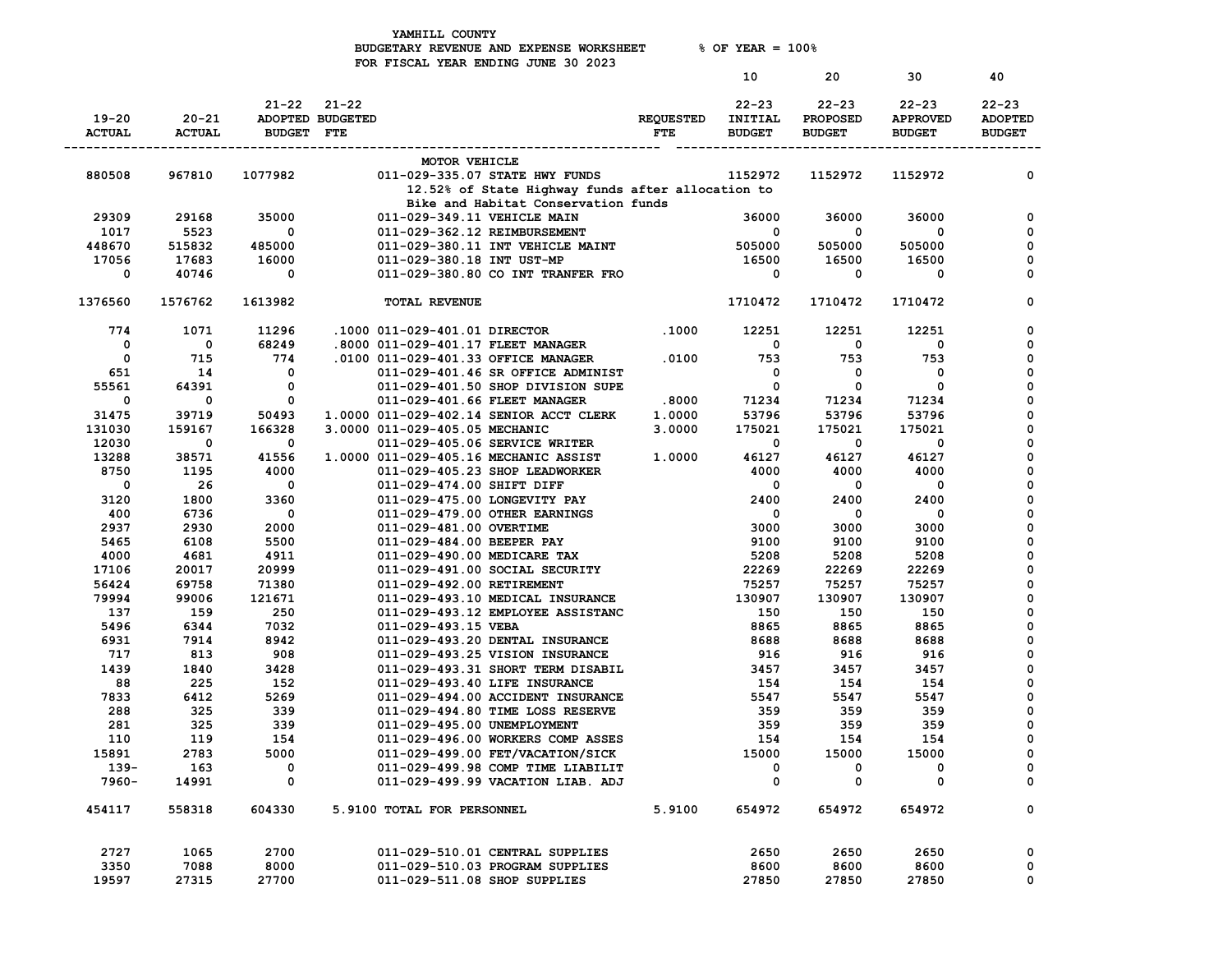|                |                          |                               |                               |                                                              |                  | 10                          | 20                           | 30                           | 40                          |
|----------------|--------------------------|-------------------------------|-------------------------------|--------------------------------------------------------------|------------------|-----------------------------|------------------------------|------------------------------|-----------------------------|
| $19 - 20$      | $20 - 21$                | $21 - 22$<br>ADOPTED BUDGETED | $21 - 22$                     |                                                              | <b>REQUESTED</b> | $22 - 23$<br><b>INITIAL</b> | $22 - 23$<br><b>PROPOSED</b> | $22 - 23$<br><b>APPROVED</b> | $22 - 23$<br><b>ADOPTED</b> |
| <b>ACTUAL</b>  | <b>ACTUAL</b>            | <b>BUDGET FTE</b>             |                               |                                                              | <b>FTE</b>       | <b>BUDGET</b>               | <b>BUDGET</b>                | <b>BUDGET</b>                | <b>BUDGET</b>               |
| 1612           | 1580                     | 1500                          |                               | 011-029-513.03 PUBLICATIONS & DUE                            |                  | 1860                        | 1860                         | 1860                         | 0                           |
| 2235           | 574                      | 3000                          | 011-029-515.99 MISC           |                                                              |                  | 3000                        | 3000                         | 3000                         | 0                           |
| 190957         | 192449                   | 253000                        | 011-029-520.01 GASOLINE       |                                                              |                  | 272131                      | 272131                       | 272131                       | 0                           |
|                |                          |                               |                               | 92,000 gal. of gasoline @\$2.96/gal                          |                  |                             |                              |                              |                             |
| 78968          | 79078                    | 125000                        | 011-029-520.02 DIESEL         |                                                              |                  | 135000                      | 135000                       | 135000                       | 0                           |
|                |                          |                               |                               | 50,000 gal. of diesel @ \$2.70/gal.                          |                  |                             |                              |                              |                             |
| 23957          | 3016                     | 11000                         | 011-029-520.03 UST PROGRAM    |                                                              |                  | 11000                       | 11000                        | 11000                        | 0                           |
| 136112         | 137547                   | 200000                        | 011-029-530.01 PARTS          |                                                              |                  | 200000                      | 200000                       | 200000                       | 0                           |
| 5863           | 9264                     | 6500                          | 011-029-530.04 SMALL TOOLS    |                                                              |                  | 6500                        | 6500                         | 6500                         | $\mathsf{o}\xspace$         |
| 10146          | 11607                    | 15000                         |                               | 011-029-530.05 OIL & LUB MATERIAL                            |                  | 25000                       | 25000                        | 25000                        | $\mathbf 0$                 |
| 5453           | 37302                    | 36000                         | 011-029-530.06 TIRES/TUBES    |                                                              |                  | 36000                       | 36000                        | 36000                        | $\mathsf{o}\xspace$         |
| 29784          | 25228                    | 28500                         |                               |                                                              |                  | 32500                       | 32500                        | 32500                        | $\mathsf{o}\xspace$         |
|                |                          |                               |                               | 011-029-530.07 TIRES FOR PUBLIC W                            |                  |                             |                              |                              | $\mathbf 0$                 |
| 1961           | 7890                     | 6900                          |                               | 011-029-542.02 SAFETY EQUIPMENT                              |                  | 5100                        | 5100                         | 5100                         |                             |
| $\mathbf 0$    | $\overline{\phantom{0}}$ | $\overline{\phantom{0}}$      |                               | 011-029-542.03 BOOT AND CLOTHING                             |                  | 1750                        | 1750                         | 1750                         | $\pmb{0}$                   |
| 18810          | 4508                     | 25000                         | 011-029-543.01 DEPT EQUIPMENT |                                                              |                  | 20000                       | 20000                        | 20000                        | $\mathsf{o}\xspace$         |
| 66880          | 62721                    | 67000                         |                               | 011-029-610.07 LIABILITY INSURANC                            |                  | 68000                       | 68000                        | 68000                        | 0                           |
| 852            | 739                      | 772                           | 011-029-611.01 AUDIT          |                                                              |                  | 861                         | 861                          | 861                          | $\mathsf{o}\xspace$         |
| $\overline{0}$ | 1200                     | 1000                          | 011-029-612.01 MISC TRAINING  |                                                              |                  | 1000                        | 1000                         | 1000                         | 0                           |
| 468            | 557                      | 750                           | 011-029-620.01 TELEPHONE      |                                                              |                  | 750                         | 750                          | 750                          | 0                           |
| $\mathbf 0$    | 374                      | 1000                          | 011-029-630.01 TRAVEL EXPENSE |                                                              |                  | 1000                        | 1000                         | 1000                         | 0                           |
| 6795           | $\mathbf{0}$             | 10000                         | 011-029-652.02 EQUIPMENT RENT |                                                              |                  | 5000                        | 5000                         | 5000                         | $\mathsf{o}$                |
| 9420           | 10507                    | 12000                         |                               | 011-029-670.02 HEAT/LIGHTS/WATER                             |                  | 12000                       | 12000                        | 12000                        | 0                           |
| 2208           | 4623                     | 2500                          | 011-029-680.04 RADIO REPAIR   |                                                              |                  | 3500                        | 3500                         | 3500                         | $\mathsf{o}\xspace$         |
| 31877          | 26504                    | 65000                         | 011-029-680.05 SUBLET REPAIRS |                                                              |                  | 65000                       | 65000                        | 65000                        | $\mathbf 0$                 |
| 878            | 315                      | 650                           |                               | 011-029-683.01 COPY MACHINES/MAIN                            |                  | 650                         | 650                          | 650                          | $\pmb{0}$                   |
| 6639           | 15809                    | 12000                         |                               | 011-029-683.10 BLDG MAINTENANCE                              |                  | 16000                       | 16000                        | 16000                        | $\mathsf{o}\xspace$         |
| 610            | 1069                     | 725                           |                               | 011-029-699.19 W/C SAFETY INCENTI                            |                  | 850                         | 850                          | 850                          | $\pmb{0}$                   |
| 2671           | 2724                     | 2979                          |                               | 011-029-780.02 INTERNAL PROPERTY                             |                  | 3330                        | 3330                         | 3330                         | $\mathsf{o}\xspace$         |
| 25902          | 25685                    | 26647                         | 011-029-780.03 ADMIN OVERHEAD |                                                              |                  | 31907                       | 31907                        | 31907                        | 0                           |
| 3884           | 3187                     | 3263                          |                               | 011-029-780.04 TELECOMMUNICATIONS                            |                  | 3262                        | 3262                         | 3262                         | 0                           |
| 3250           | 1504                     | 1855                          |                               | 011-029-780.06 EQUIPMENT REPLACEM                            |                  | 1965                        | 1965                         | 1965                         | $\mathsf{o}\xspace$         |
| 0              | 0                        | 60                            |                               | 011-029-780.09 MANUAL CHECK CHARG                            |                  | 60                          | 60                           | 60                           | 0                           |
| 16705          | 14364                    | 14364                         |                               | 011-029-780.27 INTERNAL LIABILITY                            |                  | 19291                       | 19291                        | 19291                        | 0                           |
| 2603           | 4672                     | 5000                          |                               | 011-029-780.44 CO INT PEL RESERVE                            |                  | 5000                        | 5000                         | 5000                         | $\mathsf{o}\xspace$         |
| 4000           | 3360                     | 4410                          |                               | 011-029-780.46 CO INT NETWORK CHA                            |                  | 4410                        | 4410                         | 4410                         | 0                           |
| 382            | 398                      | 137                           |                               | 011-029-780.54 TELECOMM PER CALL                             |                  | 264                         | 264                          | 264                          | 0                           |
| 2699           | 2855                     | 2740                          |                               | 011-029-780.55 INT LEGAL SERVICES                            |                  | 3567                        | 3567                         | 3567                         | 0                           |
| 720255         | 728678                   | 984652                        |                               | TOTAL FOR MATERIALS & SERVICES                               |                  | 1036608                     | 1036608                      | 1036608                      | $\mathbf 0$                 |
| 14900          | 22350                    | 25000                         | 011-029-800.80 DEPT EQUIPMENT | Shop equipment (extension of overhead crane, new scan tools) |                  | 25000                       | 25000                        | 25000                        | $\mathbf 0$                 |
| 14900          | 22350                    | 25000                         | TOTAL FOR CAPITAL             |                                                              |                  | 25000                       | 25000                        | 25000                        | $\mathbf 0$                 |
| 1189272        | 1309346                  | 1613982                       | 5.9100 TOTAL EXPENSES         | MOTOR VEHICLE                                                |                  |                             | 5.9100 1716580 1716580       | 1716580                      | 0                           |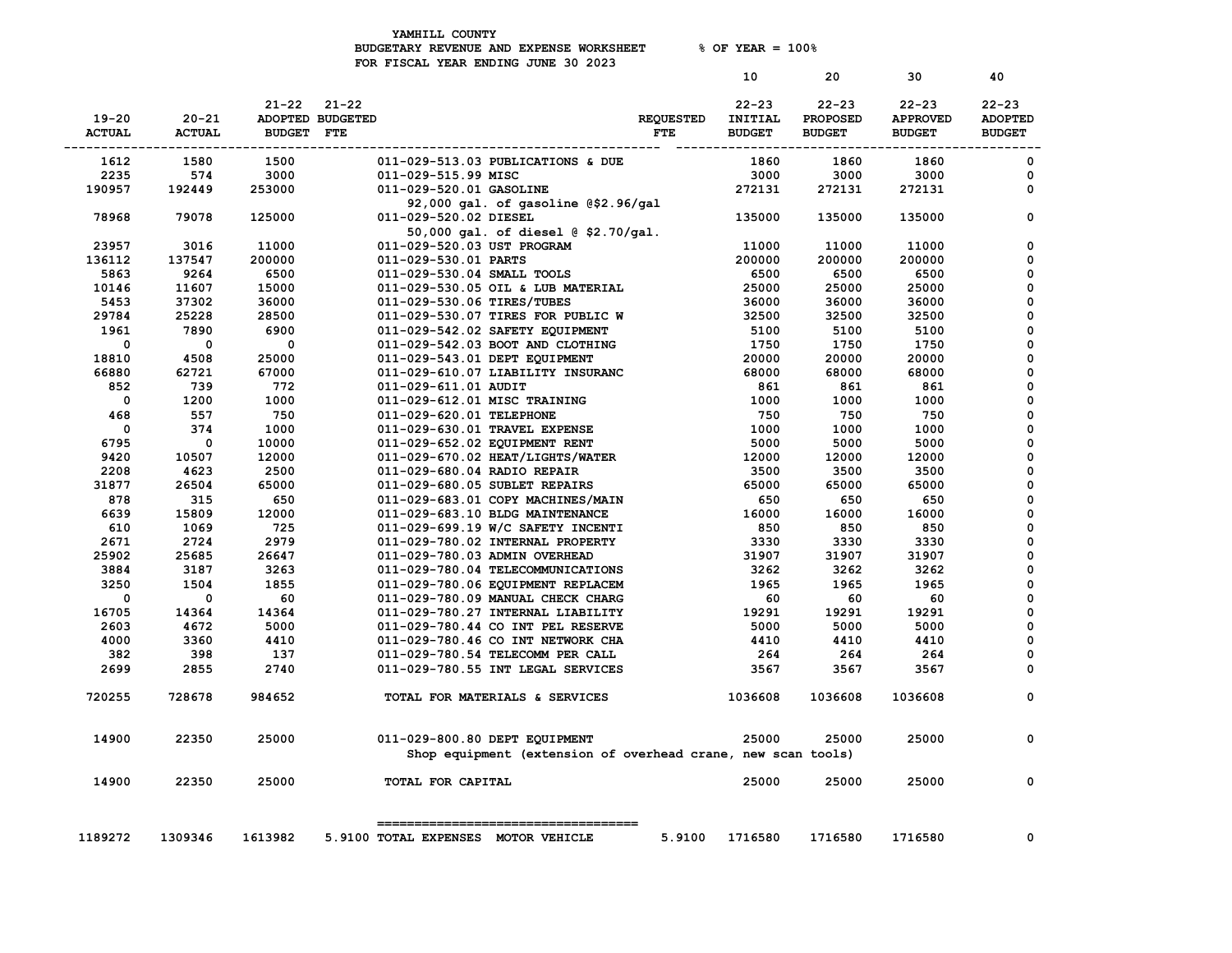|                         |                         |                                               | BUDGETARY REVENUE AND EXPENSE WORKSHEET                                                                                                        |                            | $8$ OF YEAR = $100\%$   |                                                                            |                                      |                             |
|-------------------------|-------------------------|-----------------------------------------------|------------------------------------------------------------------------------------------------------------------------------------------------|----------------------------|-------------------------|----------------------------------------------------------------------------|--------------------------------------|-----------------------------|
|                         |                         |                                               | FOR FISCAL YEAR ENDING JUNE 30 2023                                                                                                            |                            |                         |                                                                            | 10 20 30                             | 40                          |
| $19 - 20$               | $20 - 21$               | 21-22 21-22<br>ADOPTED BUDGETED               |                                                                                                                                                | REQUESTED INITIAL PROPOSED |                         |                                                                            | 22-23 22-23 22-23<br><b>APPROVED</b> | $22 - 23$<br><b>ADOPTED</b> |
| <b>ACTUAL</b>           | <b>ACTUAL</b>           | <b>BUDGET FTE</b>                             |                                                                                                                                                | FTE                        | <b>BUDGET</b>           | <b>BUDGET</b>                                                              | <b>BUDGET</b>                        | <b>BUDGET</b>               |
|                         |                         |                                               | <b>ENGINEERING</b>                                                                                                                             |                            |                         |                                                                            |                                      |                             |
|                         | 57101 56738 53060       |                                               | 011-055-322.16 ROAD USE PERMITS                                                                                                                |                            | 53060                   | 53060                                                                      | 53060                                | 0                           |
| 123929                  | 136217 197502           |                                               | 011-055-335.07 STATE HWY FUNDS                                                                                                                 |                            | 237197                  | 237197                                                                     | 237197                               | $\mathbf 0$                 |
|                         |                         |                                               | 2.57% of State Highway funds after allocation to                                                                                               |                            |                         |                                                                            |                                      |                             |
|                         |                         |                                               | Bike and Habitat Conservation funds                                                                                                            |                            |                         |                                                                            |                                      |                             |
| 20317                   |                         | 18526 18000                                   | 011-055-341.52 COSSD CONTRACT SER                                                                                                              |                            |                         | 18000 18000 18000                                                          |                                      | 0                           |
| $\overline{\mathbf{0}}$ | 500                     | 500                                           | 011-055-362.12 REIMBURSEMENT                                                                                                                   |                            | $\overline{\mathbf{0}}$ | $^{\circ}$                                                                 | $\overline{\mathbf{0}}$              | $\mathbf 0$                 |
| 201347                  |                         |                                               | 211981 269062 TOTAL REVENUE                                                                                                                    |                            | 308257                  | 308257                                                                     | 308257                               | 0                           |
| 774                     | 1071                    | 11296                                         | .1000 011-055-401.01 DIRECTOR                                                                                                                  |                            | .1000 12251             | 12251                                                                      | 12251                                | 0                           |
| $\overline{\mathbf{0}}$ |                         |                                               | 77749  103194  1.0000  011-055-401.16 ENGINEERING PROJEC  1.0000                                                                               |                            | 108421                  | 108421                                                                     | 108421                               | $\mathbf 0$                 |
| 6524                    | 6575                    |                                               |                                                                                                                                                |                            |                         | 12000                                                                      | 12000                                | $\mathsf{o}$                |
| $\overline{\mathbf{0}}$ | 35013                   |                                               | 12000        .2000  011-055-401.31  SOLID WASTE  & ENV          .2000<br>3872        .0500  011-055-401.33  OFFICE MANAGER               .0500 |                            | 12000<br>3764           | 3764                                                                       | 3764                                 | 0                           |
| 31917                   | 710                     | $\overline{\mathbf{0}}$                       | 011-055-401.46 SR OFFICE ADMINIST<br>011-055-401.46 SR OFFICE ADMINIST                                                                         |                            |                         |                                                                            |                                      | $\mathsf{o}$                |
| 43598                   | 24976                   | $\begin{array}{c} 0 \\ 0 \end{array}$         |                                                                                                                                                |                            |                         | $\begin{array}{cccc} & 0 & & 0 & & 0 \\ 500 & & & 500 & & 500 \end{array}$ |                                      | 0                           |
| 36439                   | 34696                   |                                               | 18000 .5000 011-055-403.17 ENGINEER TECH 1 .5000                                                                                               |                            | 35000                   | 35000                                                                      | 35000                                | $\mathsf{o}$                |
| $\overline{\mathbf{0}}$ | $\overline{\mathbf{0}}$ | $\begin{array}{c} 55 \\ 0 \\ 500 \end{array}$ | 011-055-475.00 LONGEVITY PAY                                                                                                                   |                            | $\overline{\mathbf{0}}$ | $\overline{\mathbf{0}}$                                                    | $\overline{\phantom{0}}$             | 0                           |
| 480                     | 2500                    |                                               | 011-055-479.00 OTHER EARNINGS                                                                                                                  |                            | $\overline{\mathbf{0}}$ | $\overline{0}$                                                             | $\mathbf{0}$                         | $\mathsf{o}\xspace$         |
| $\overline{\mathbf{0}}$ | 280                     |                                               | 011-055-480.00 EXTRA HOURS                                                                                                                     |                            | $\bullet$ 0             | $\overline{\mathbf{0}}$                                                    | $\overline{\mathbf{0}}$              | 0                           |
| 2026                    | 276<br>6107             | $\begin{array}{c} 400 \\ 6000 \end{array}$    | 011-055-481.00 OVERTIME                                                                                                                        |                            | 600                     | 600                                                                        | 600                                  | $\mathsf{o}$                |
| 6107                    | 6107                    |                                               | 011-055-484.00 BEEPER PAY                                                                                                                      |                            | 6000                    | 6000                                                                       | 6000                                 | $\pmb{0}$                   |
| 1962                    | 2729                    | 2260                                          | 011-055-490.00 MEDICARE TAX                                                                                                                    |                            | 2493                    | 2493                                                                       | 2493                                 | $\mathsf{o}$                |
| 8388                    | 11669                   | 9663                                          | 011-055-491.00 SOCIAL SECURITY                                                                                                                 |                            | 10660                   | 10660                                                                      | 10660                                | 0                           |
| 9744                    | 14395                   | 11302                                         | 011-055-492.00 RETIREMENT                                                                                                                      |                            | 24950                   | 24950                                                                      | 24950                                | $\pmb{0}$                   |
| 8516                    | 25249                   | 38412                                         | 011-055-493.10 MEDICAL INSURANCE                                                                                                               |                            | 40978                   | 40978                                                                      | 40978                                | 0                           |
| 40                      | 56                      | $\overline{\mathbf{0}}$                       | 011-055-493.12 EMPLOYEE ASSISTANC                                                                                                              |                            | 50                      | 50                                                                         | 50                                   | $\pmb{0}$                   |
| 597                     | 600                     | 2220                                          | 011-055-493.15 VEBA                                                                                                                            |                            | 2775                    | 2775                                                                       | 2775                                 | 0                           |
| 767                     | 1991                    | 2823                                          | 011-055-493.20 DENTAL INSURANCE                                                                                                                |                            | 2720                    | $\frac{212}{292}$                                                          | 2720                                 | $\pmb{0}$                   |
| 77                      | 77                      | 287                                           | 011-055-493.25 VISION INSURANCE                                                                                                                |                            | 292                     |                                                                            | 292                                  | 0                           |
| 198                     | 652<br>60               | 1082<br>48                                    | 011-055-493.31 SHORT TERM DISABIL                                                                                                              |                            | 1082<br>48              | 1082<br>48                                                                 | 1082<br>48                           | $\pmb{0}$<br>0              |
| 9                       | 1911                    |                                               | 011-055-493.40 LIFE INSURANCE<br>011-055-494.00 ACCIDENT INSURANCE                                                                             |                            |                         |                                                                            |                                      | $\pmb{\mathsf{o}}$          |
| 1595<br>140             | 192                     | 1271<br>156                                   | 011-055-494.80 TIME LOSS RESERVE                                                                                                               |                            | 172                     | 1196 1196<br>172                                                           | 1196<br>172                          | 0                           |
| 129                     |                         |                                               | 011-055-495.00 UNEMPLOYMENT                                                                                                                    |                            | 172                     | 172                                                                        | 172                                  | $\pmb{\mathsf{o}}$          |
| 47                      |                         |                                               | 011-055-496.00 WORKERS COMP ASSES                                                                                                              |                            | 48                      | 48                                                                         | 48                                   | 0                           |
| 3230                    |                         |                                               | 011-055-499.00 FET/VACATION/SICK                                                                                                               |                            |                         | 3000                                                                       | 3000                                 | 0                           |
| 583                     | $1854$ 2000<br>65- 0    |                                               | 011-055-499.99 VACATION LIAB. ADJ                                                                                                              |                            | $\frac{300}{0}$         | $\overline{\mathbf{0}}$                                                    | $\overline{\phantom{0}}$             | 0                           |
| 163887                  | 251566                  | 227045                                        | 1.8500 TOTAL FOR PERSONNEL                                                                                                                     | 1.8500                     | 269172                  | 269172                                                                     | 269172                               | 0                           |
|                         |                         |                                               |                                                                                                                                                |                            |                         |                                                                            |                                      |                             |
| 666                     | 920                     | 2100                                          | 011-055-510.01 CENTRAL SUPPLIES                                                                                                                |                            | 2300                    | 2300                                                                       | 2300                                 | $\mathbf 0$                 |
| 550                     | 621                     | 2000                                          | 011-055-510.03 PROGRAM SUPPLIES                                                                                                                |                            | 3500                    | 3500                                                                       | 3500                                 | 0                           |
| 2768                    | 1276                    | 0                                             | 011-055-511.03 SURVEY SUPPLIES                                                                                                                 |                            | 0                       | $\mathbf 0$                                                                | 0                                    | 0                           |
| 872                     | 80                      | 100                                           | 011-055-513.03 PUBLICATIONS & DUE                                                                                                              |                            | 500                     | 500                                                                        | 500                                  | 0                           |
| 20                      | 0                       | 100                                           | 011-055-515.99 MISC                                                                                                                            |                            | 300                     | 300                                                                        | 300                                  | 0<br>0                      |
| 36                      | 635                     | 500                                           | 011-055-542.02 SAFETY EQUIPMENT                                                                                                                |                            | 300                     | 300                                                                        | 300                                  |                             |
| 0                       | 0                       | 0                                             | 011-055-542.03 BOOT AND CLOTHING                                                                                                               |                            | 350                     | 350                                                                        | 350                                  | 0                           |
| 0                       | 463                     | 0                                             | 011-055-543.01 DEPT EQUIPMENT                                                                                                                  |                            | 0                       | 0                                                                          | 0                                    | 0                           |
| 0                       | 10000                   | 15500                                         | 011-055-610.01 PROFESSIONAL SERVI                                                                                                              |                            | 10000                   | 10000                                                                      | 10000                                | 0                           |
|                         |                         |                                               | Intern program support, George Fox University                                                                                                  |                            |                         |                                                                            |                                      |                             |
| 130                     | 123                     | 129                                           | 011-055-611.01 AUDIT                                                                                                                           |                            | 182                     | 182                                                                        | 182                                  | 0                           |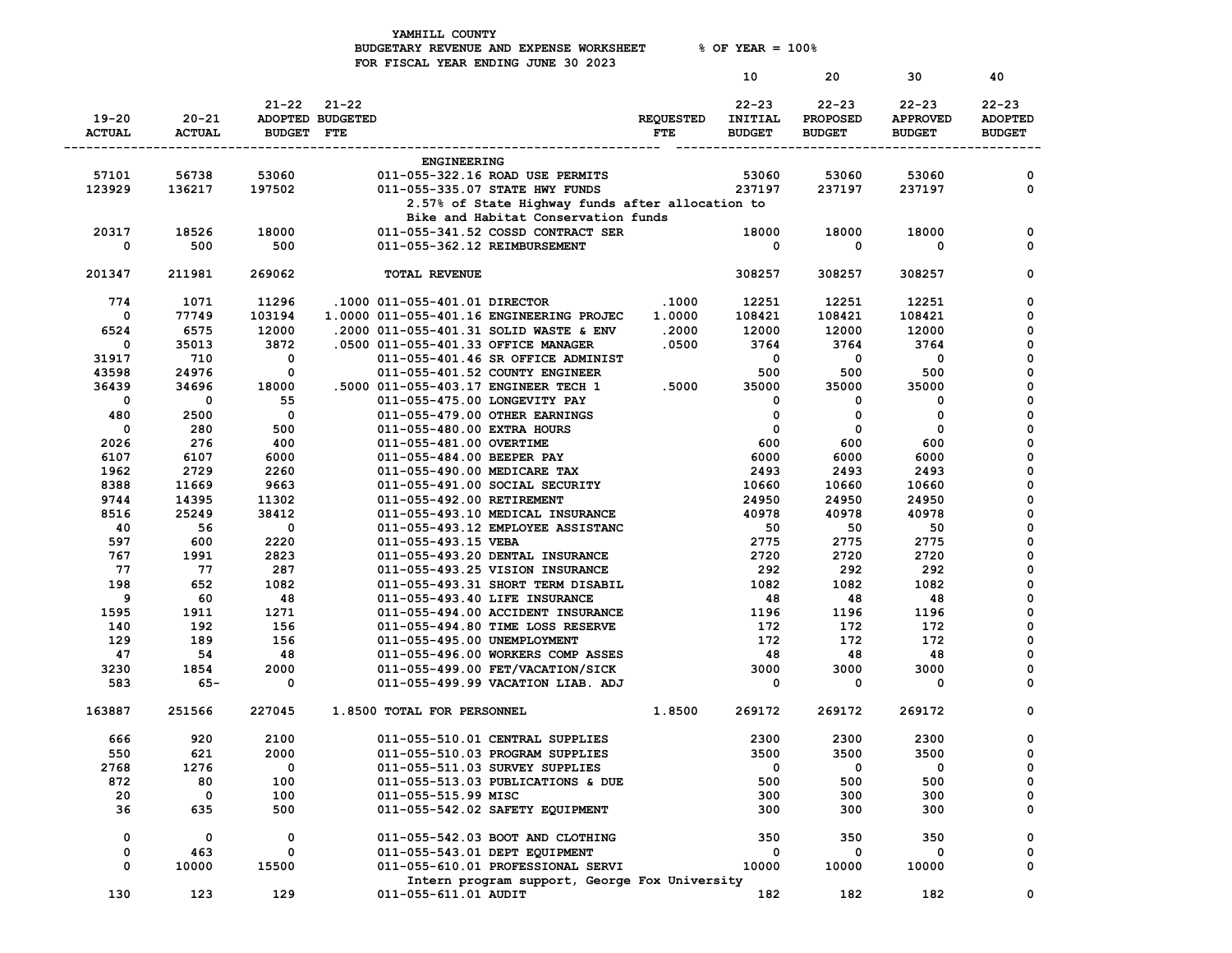|  | $8$ OF YEAR = 1008 |  |
|--|--------------------|--|
|  |                    |  |

|                            |                            |                            | LOR LISCAL IEAR ENDING OUNE JU ZUZJ  |                                |                                              |                                               |                                               |                                              |
|----------------------------|----------------------------|----------------------------|--------------------------------------|--------------------------------|----------------------------------------------|-----------------------------------------------|-----------------------------------------------|----------------------------------------------|
|                            |                            |                            |                                      |                                | 10                                           | 20                                            | 30                                            | 40                                           |
| $19 - 20$<br><b>ACTUAL</b> | $20 - 21$<br><b>ACTUAL</b> | $21 - 22$<br><b>BUDGET</b> | $21 - 22$<br>ADOPTED BUDGETED<br>FTE | <b>REQUESTED</b><br><b>FTE</b> | $22 - 23$<br><b>INITIAL</b><br><b>BUDGET</b> | $22 - 23$<br><b>PROPOSED</b><br><b>BUDGET</b> | $22 - 23$<br><b>APPROVED</b><br><b>BUDGET</b> | $22 - 23$<br><b>ADOPTED</b><br><b>BUDGET</b> |
|                            |                            |                            |                                      |                                |                                              |                                               |                                               |                                              |
| 0                          | 174                        | 750                        | 011-055-612.01 MISC TRAINING         |                                | 750                                          | 750                                           | 750                                           |                                              |
| 873                        | 1040                       | 700                        | 011-055-620.01 TELEPHONE             |                                | 850                                          | 850                                           | 850                                           | 0                                            |
| $\Omega$                   | $^{\circ}$                 | 750                        | 011-055-630.01 TRAVEL EXPENSE        |                                | 500                                          | 500                                           | 500                                           | 0                                            |
| 956                        | 1024                       | 850                        | 011-055-670.02 HEAT/LIGHTS/WATER     |                                | 1100                                         | 1100                                          | 1100                                          | 0                                            |
| 0                          | 821                        | 1500                       | 011-055-683.07 SOFTWARE LIC AND M    |                                | 2140                                         | 2140                                          | 2140                                          | 0                                            |
| $\Omega$                   | 720                        | $\Omega$                   | 011-055-683.10 BLDG MAINTENANCE      |                                | 2000                                         | 2000                                          | 2000                                          | $\Omega$                                     |
| 256                        | 378                        | 250                        | 011-055-699.19 W/C SAFETY INCENTI    |                                | 260                                          | 260                                           | 260                                           | 0                                            |
| 991                        | 1011                       | 1105                       | 011-055-780.02 INTERNAL PROPERTY     |                                | 1236                                         | 1236                                          | 1236                                          | 0                                            |
| 6180                       | 6728                       | 6910                       | 011-055-780.03 ADMIN OVERHEAD        |                                | 10091                                        | 10091                                         | 10091                                         | 0                                            |
| 3741                       | 797                        | 392                        | 011-055-780.04 TELECOMMUNICATIONS    |                                | 392                                          | 392                                           | 392                                           | 0                                            |
| 3900                       | 4420                       | 4850                       | 011-055-780.05 MOTOR POOL            |                                | 6000                                         | 6000                                          | 6000                                          | 0                                            |
| 1032                       | 1609                       | 951                        | 011-055-780.06 EQUIPMENT REPLACEM    |                                | 1008                                         | 1008                                          | 1008                                          | 0                                            |
| $^{\circ}$                 | 0                          | 50                         | 011-055-780.09 MANUAL CHECK CHARG    |                                | 50                                           | 50                                            | 50                                            | 0                                            |
| $190 -$                    | $\mathbf{0}$               | $\Omega$                   | 011-055-780.44 CO INT PEL RESERVE    |                                | 0                                            | $^{\circ}$                                    | $\Omega$                                      | 0                                            |
| 1600                       | 1680                       | 1764                       | 011-055-780.46 CO INT NETWORK CHA    |                                | 1764                                         | 1764                                          | 1764                                          | 0                                            |
| 0                          | 100                        | 71                         | 011-055-780.54 TELECOMM PER CALL     |                                | 61                                           | 61                                            | 61                                            | 0                                            |
| 4500                       | 400                        | 695                        | 011-055-780.55 INT LEGAL SERVICES    |                                | 1435                                         | 1435                                          | 1435                                          | 0                                            |
| 28881                      | 35020                      | 42017                      | TOTAL FOR MATERIALS & SERVICES       |                                | 47069                                        | 47069                                         | 47069                                         | $\Omega$                                     |
| 192768                     | 286586                     | 269062                     | 1.8500 TOTAL EXPENSES ENGINEERING    | 1.8500                         | 316241                                       | 316241                                        | 316241                                        | $\mathbf{0}$                                 |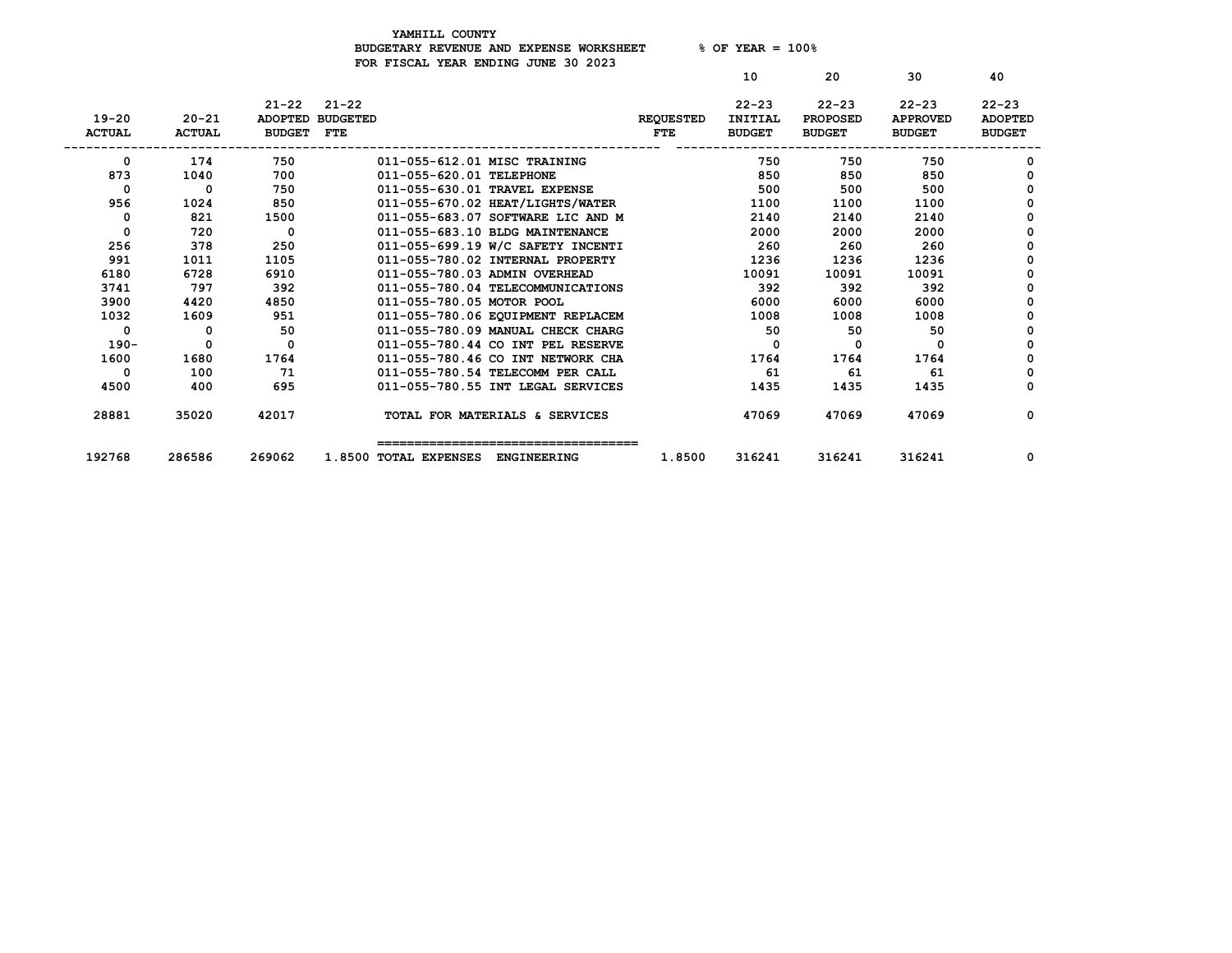|               |               |                   |                  |                               | FOR FISCALL IEAR ENDING OUNE JU ZUZJ               |                                |               |                 |                 |                |
|---------------|---------------|-------------------|------------------|-------------------------------|----------------------------------------------------|--------------------------------|---------------|-----------------|-----------------|----------------|
|               |               |                   |                  |                               |                                                    |                                | 10            | 20              | 30              | 40             |
|               |               |                   |                  |                               |                                                    |                                |               |                 |                 |                |
|               |               | $21 - 22$         | $21 - 22$        |                               |                                                    |                                | $22 - 23$     | $22 - 23$       | $22 - 23$       | $22 - 23$      |
| $19 - 20$     | $20 - 21$     |                   | ADOPTED BUDGETED |                               |                                                    | <b>REQUESTED</b><br><b>FTE</b> | INITIAL       | <b>PROPOSED</b> | <b>APPROVED</b> | <b>ADOPTED</b> |
| <b>ACTUAL</b> | <b>ACTUAL</b> | <b>BUDGET FTE</b> |                  |                               |                                                    |                                | <b>BUDGET</b> | <b>BUDGET</b>   | <b>BUDGET</b>   | <b>BUDGET</b>  |
|               |               |                   |                  | <b>ROAD FUND</b>              |                                                    |                                |               |                 |                 |                |
| 3573992       | 3121294       | 4729481           |                  |                               | 011-060-301.01 BEGINNING BALANCE                   |                                | 4192764       | 4192764         | 4192764         | 0              |
| 10385         | 9754          | 9000              |                  |                               | 011-060-322.16 ROAD USE PERMITS                    |                                | 9000          | 9000            | 9000            | 0              |
| 0             | 581178        | $\mathbf 0$       |                  |                               | 011-060-331.15 CFDA FEDERAL GRANT                  |                                | 0             | 0               | 0               | 0              |
| 116578        | 104214        | 24603             |                  |                               | 011-060-332.02 FEDERAL FOREST FUN                  |                                | 24000         | 24000           | 24000           | 0              |
| 0             | 61988         | 0                 |                  | 011-060-332.35 FEMA - STORM   |                                                    |                                | 0             | 0               | 0               | 0              |
| 6515451       | 7161459       | 7184949           |                  |                               | 011-060-335.07 STATE HWY FUNDS                     |                                | 7821855       | 7821855         | 7821855         | 0              |
|               |               |                   |                  |                               | 84.91% of State Highway funds after allocation to  |                                |               |                 |                 |                |
|               |               |                   |                  |                               | Bike and Habitat Conservation funds                |                                |               |                 |                 |                |
| 655260        | 655260        | 593029            |                  |                               | 011-060-335.16 PROJECT REIMB                       |                                | 782443        | 782443          | 782443          | $\mathbf 0$    |
|               |               |                   |                  |                               | State Transportation Plan Fund Exchange and        |                                |               |                 |                 |                |
|               |               |                   |                  |                               | ODOT bridge repair reimbursements                  |                                |               |                 |                 |                |
| 92            | 17            | 20                |                  |                               | 011-060-341.03 MAP & PUBLICATIONS                  |                                | 20            | 20              | 20              | 0              |
| 275           | 341           | 500               |                  | 011-060-341.99 MISC           |                                                    |                                | 500           | 500             | 500             | 0              |
| 33046         | 17170         | 12464             |                  |                               | 011-060-361.01 POOL INTEREST                       |                                | 12860         | 12860           | 12860           | 0              |
| 26954         | 23835         | 18096             |                  |                               | 011-060-361.03 BOND INTEREST                       |                                | 16934         | 16934           | 16934           | 0              |
| 8             | 0             | $\mathbf 0$       |                  |                               | 011-060-362.01 RENTAL/SALE MAT/SU                  |                                | $\mathbf 0$   | $\mathbf 0$     | 0               | 0              |
| 460           | 0             | 0                 |                  |                               | 011-060-362.02 RENTAL/SALE EQUIP/                  |                                | $\mathbf 0$   | $\mathbf 0$     | $\mathbf 0$     | 0              |
| 28893         | 31461         | 20000             |                  | 011-060-362.04 RENT           |                                                    |                                | 20000         | 20000           | 20000           | 0              |
|               |               |                   |                  |                               | Cell tower erected on Public Works' lot            |                                |               |                 |                 |                |
| 557           | 1824          | 200               |                  |                               | 011-060-362.08 DEPARTMENTAL COLLE                  |                                | 500           | 500             | 500             | 0              |
| 5670          | 13780         | 5000              |                  |                               | 011-060-362.12 REIMBURSEMENT                       |                                | 5000          | 5000            | 5000            | 0              |
| 15074         | 11335         | 13660             |                  |                               | 011-060-362.13 BLUE SIGN REVENUE                   |                                | 7000          | 7000            | 7000            | 0              |
| 641           | 0             | 0                 |                  | 011-060-362.99 MISC           |                                                    |                                | 0             | 0               | 0               | 0              |
| 50000         | $\mathbf 0$   | $\Omega$          |                  |                               | 011-060-380.12 CO INT TRNSFR FR B                  |                                | $\Omega$      | $\Omega$        | $\Omega$        | 0              |
| 25070         | 27253         | 26287             |                  |                               | 011-060-380.13 INT CONTRACT REVEN                  |                                | 26068         | 26068           | 26068           | 0              |
|               |               |                   |                  |                               | Payment to Road fund for Habitat Conservation fund |                                |               |                 |                 |                |
| 0             | 100653        | 0                 |                  |                               | 011-060-380.80 CO INT TRANFER FRO                  |                                | 0             | 0               | $\mathbf 0$     | $\mathbf 0$    |
|               |               |                   |                  |                               |                                                    |                                |               |                 |                 |                |
| 11058406      | 11922816      | 12637289          |                  | <b>TOTAL REVENUE</b>          |                                                    |                                | 12918944      | 12918944        | 12918944        | $\mathbf 0$    |
| 68150         | 94267         | 90370             |                  | .7000 011-060-401.01 DIRECTOR |                                                    | .6500                          | 79630         | 79630           | 79630           | 0              |
| 118371        | 2671          | $\mathbf 0$       |                  |                               | 011-060-401.13 ROAD DIVISION FORE                  |                                | 0             | 0               | 0               | 0              |
| 0             | 0             | 17062             |                  |                               | .2000 011-060-401.17 FLEET MANAGER                 |                                | 0             | 0               | 0               | 0              |
| 55140         | 57653         | 59028             |                  |                               | 1.0000 011-060-401.24 PROGRAM COORDINATO           | 1.0000                         | 62160         | 62160           | 62160           | 0              |
| 0             | 35728         | 72790             |                  |                               | .9400 011-060-401.33 OFFICE MANAGER                | .9400                          | 70759         | 70759           | 70759           | 0              |
| $\mathbf 0$   | 131606        | 86523             |                  |                               | 1.3000 011-060-401.34 DIVISION MANAGER             | 1.0000                         | 70650         | 70650           | 70650           | 0              |
| 32568         | 724           | $\mathbf 0$       |                  |                               | 011-060-401.46 SR OFFICE ADMINIST                  |                                | $\mathbf 0$   | $\mathbf 0$     | 0               | $\Omega$       |
| 13890         | 16098         | 0                 |                  |                               | 011-060-401.50 SHOP DIVISION SUPE                  |                                | $\mathbf 0$   | $\mathbf 0$     | $\mathbf 0$     | 0              |
| 0             | 0             | 123267            |                  |                               | 2.0000 011-060-401.63 ROAD SUPERVISOR              | 1.0000                         | 65444         | 65444           | 65444           | 0              |
| 0             | 0             | 0                 |                  |                               | 011-060-401.66 FLEET MANAGER                       | .2000                          | 17809         | 17809           | 17809           | 0              |
| 39540         | 978           | $\mathbf 0$       |                  |                               | 011-060-402.03 SENIOR OFFICE SPEC                  |                                | 0             | 0               | 0               | 0              |
| 45375         | 48495         | 51624             |                  |                               | 1.0000 011-060-402.20 OFFICE SPECIALIST            | 1.0000                         | 53571         | 53571           | 53571           | 0              |
| 21654         | 54146         | 59028             |                  |                               | 1.0000 011-060-403.25 VEGETATION MANAGEM           | 1.0000                         | 53786         | 53786           | 53786           | 0              |
| 0             | 51673         | 56544             |                  |                               | 1.0000 011-060-403.71 SR OFFICE SPEC TEC           | 1.0000                         | 58818         | 58818           | 58818           | 0              |
| 146813        | 179721        | 195051            |                  |                               | 5.0000 011-060-405.14 UTILITY WORKER               | 4.0000                         | 234488        | 234488          | 234488          | 0              |
| 229148        | 271848        | 408569            |                  |                               | 9.0000 011-060-405.15 MEDIUM EQUIPMENT O           | 12.0000                        | 566099        | 566099          | 566099          | 0              |
| 282740        | 266886        | 333060            |                  |                               | 6.0000 011-060-405.24 HEAVY EQUIPMENT OP           | 6.0000                         | 282553        | 282553          | 282553          | $\Omega$       |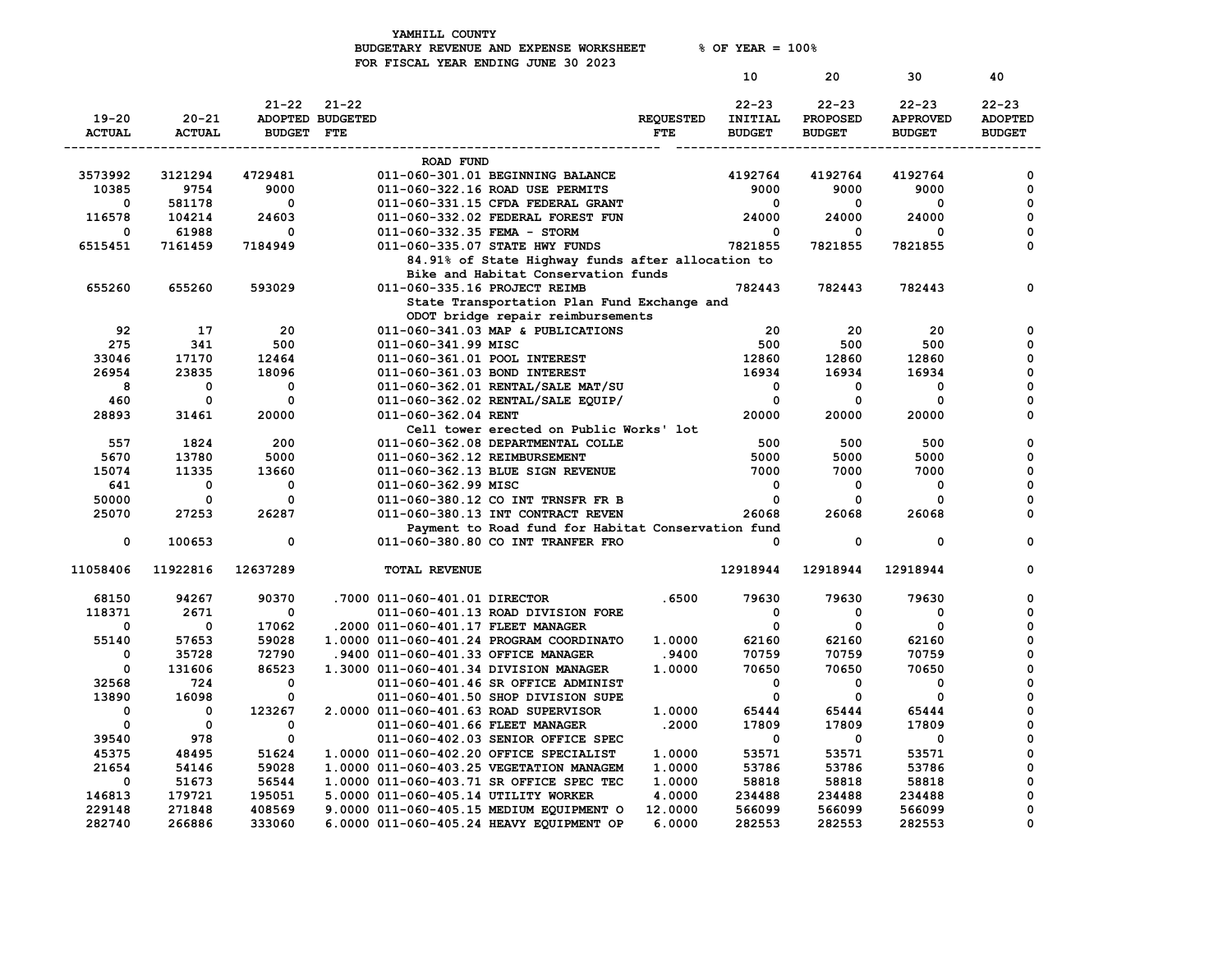**10 20 30 40** 

| $19 - 20$<br><b>ACTUAL</b> | $20 - 21$<br><b>ACTUAL</b> | $21 - 22$<br><b>BUDGET FTE</b> | $21 - 22$<br>ADOPTED BUDGETED                                      | <b>REQUESTED</b><br><b>FTE</b> | $22 - 23$<br><b>INITIAL</b><br><b>BUDGET</b> | $22 - 23$<br><b>PROPOSED</b><br><b>BUDGET</b> | $22 - 23$<br><b>APPROVED</b><br><b>BUDGET</b> | $22 - 23$<br><b>ADOPTED</b><br><b>BUDGET</b> |
|----------------------------|----------------------------|--------------------------------|--------------------------------------------------------------------|--------------------------------|----------------------------------------------|-----------------------------------------------|-----------------------------------------------|----------------------------------------------|
| 105                        | 252                        | 500                            | 011-060-474.00 SHIFT DIFF                                          |                                | 500                                          | 500                                           | 500                                           | 0                                            |
| 5130                       | 3780                       | 6600                           | 011-060-475.00 LONGEVITY PAY                                       |                                | 2400                                         | 2400                                          | 2400                                          | 0                                            |
| 7687                       | 27909                      | $\mathbf 0$                    | 011-060-479.00 OTHER EARNINGS                                      |                                | 10000                                        | 10000                                         | 10000                                         | 0                                            |
| 30688                      | 30605                      | 50000                          | 011-060-481.00 OVERTIME                                            |                                | 20000                                        | 20000                                         | 20000                                         | 0                                            |
| 32443                      | 34552                      | 30000                          | 011-060-484.00 BEEPER PAY                                          |                                | 25000                                        | 25000                                         | 25000                                         | 0                                            |
| 16419                      | 19381                      | 22517                          | 011-060-490.00 MEDICARE TAX                                        |                                | 23429                                        | 23429                                         | 23429                                         | 0                                            |
| 70205                      | 82871                      | 96281                          | 011-060-491.00 SOCIAL SECURITY                                     |                                | 100178                                       | 100178                                        | 100178                                        | 0                                            |
| 221169                     | 268991                     | 312544                         | 011-060-492.00 RETIREMENT                                          |                                | 336196                                       | 336196                                        | 336196                                        | 0                                            |
| 384911                     | 445670                     | 605034                         | 011-060-493.10 MEDICAL INSURANCE                                   |                                | 659849                                       | 659849                                        | 659849                                        | 0                                            |
| 556                        | 709                        | 700                            | 011-060-493.12 EMPLOYEE ASSISTANC                                  |                                | 700                                          | 700                                           | 700                                           | 0                                            |
| 25432                      | 27096                      | 34968                          | 011-060-493.15 VEBA                                                |                                | 44685                                        | 44685                                         | 44685                                         | 0                                            |
| 29582                      | 32188                      | 44468                          | 011-060-493.20 DENTAL INSURANCE                                    |                                | 43791                                        | 43791                                         | 43791                                         | 0                                            |
| 3283                       | 3466                       | 4517                           | 011-060-493.25 VISION INSURANCE                                    |                                | 4707                                         | 4707                                          | 4707                                          | 0                                            |
| 6318                       | 7614                       | 17047                          | 011-060-493.31 SHORT TERM DISABIL                                  |                                | 17427                                        | 17427                                         | 17427                                         | 0                                            |
| 399                        | 966                        | 758                            | 011-060-493.40 LIFE INSURANCE                                      |                                | 775                                          | 775                                           | 775                                           | 0                                            |
| 72802                      | 49989                      | 47546                          | 011-060-494.00 ACCIDENT INSURANCE                                  |                                | 47147                                        | 47147                                         | 47147                                         | 0                                            |
| 1163                       | 1342                       | 1553                           | 011-060-494.80 TIME LOSS RESERVE                                   |                                | 1616                                         | 1616                                          | 1616                                          | 0                                            |
| 1144                       | 1342                       | 1553                           | 011-060-495.00 UNEMPLOYMENT                                        |                                | 1616                                         | 1616                                          | 1616                                          | 0                                            |
| 486                        | 475                        | 758                            | 011-060-496.00 WORKERS COMP ASSES                                  |                                | 775                                          | 775                                           | 775                                           | 0                                            |
| 14645                      | 33110                      | 64000                          | 011-060-499.00 FET/VACATION/SICK                                   |                                | 32000                                        | 32000                                         | 32000                                         | 0                                            |
| 607                        | 1583                       | $\mathbf 0$                    | 011-060-499.98 COMP TIME LIABILIT                                  |                                | 0                                            | $\mathbf 0$                                   | 0                                             | 0                                            |
| 8323                       | 35700                      | $\mathbf 0$                    | 011-060-499.99 VACATION LIAB. ADJ                                  |                                | 0                                            | $\mathbf 0$                                   | $\Omega$                                      | 0                                            |
| 1986886                    | 2322085                    | 2894260                        | 29.1400 TOTAL FOR PERSONNEL                                        | 29.7900                        | 2988558                                      | 2988558                                       | 2988558                                       | 0                                            |
| 9754                       | 4048                       | 11500                          | 011-060-510.01 CENTRAL SUPPLIES                                    |                                | 11500                                        | 11500                                         | 11500                                         | 0                                            |
| 7334                       | 8200                       | 10000                          | 011-060-510.03 PROGRAM SUPPLIES                                    |                                | 8000                                         | 8000                                          | 8000                                          | 0                                            |
| 0                          | 1134                       | 0                              | 011-060-511.03 SURVEY SUPPLIES                                     |                                | 0                                            | 0                                             | 0                                             | 0                                            |
| 6941                       | 8134                       | 10100                          | 011-060-511.08 SHOP SUPPLIES                                       |                                | 8500                                         | 8500                                          | 8500                                          | 0                                            |
| 3593                       | 3790                       | 4000                           | 011-060-513.03 PUBLICATIONS & DUE                                  |                                | 3000                                         | 3000                                          | 3000                                          | 0                                            |
| 4123                       | 3552                       | 5000                           | 011-060-515.01 ASPHALT COLD MIX                                    |                                | 5000                                         | 5000                                          | 5000                                          | 0                                            |
| 304847                     | 290134                     | 400000                         | 011-060-515.02 ASPHALT HOT MIX                                     |                                | 300000                                       | 300000                                        | 300000                                        | 0                                            |
| 720322                     | 618041                     | 794845                         | 011-060-515.03 ROCK                                                |                                | 776943                                       | 776943                                        | 776943                                        | 0                                            |
| 0                          | 0                          | 0                              | 011-060-515.04 MATERIAL DISPOSAL                                   |                                | 10000                                        | 10000                                         | 10000                                         | 0                                            |
| 72599                      | 66855                      | 150000                         | 011-060-515.05 BRIDGE MATERIALS                                    |                                | 150000                                       | 150000                                        | 150000                                        | 0                                            |
|                            |                            |                                | Increased for expanded bridge improvement program                  |                                |                                              |                                               |                                               |                                              |
| 35217                      | 20593                      | 35000                          | 011-060-515.06 SIGN MATERIALS                                      |                                | 40000                                        | 40000                                         | 40000                                         | 0                                            |
| 19291                      | 23202                      | 30000                          | 011-060-515.08 LIQUID ASPHALT                                      |                                | 25000                                        | 25000                                         | 25000                                         | 0                                            |
| 15887                      | 27713                      | 25000                          | 011-060-515.09 VEGETATION CONTROL                                  |                                | 15000                                        | 15000                                         | 15000                                         | 0                                            |
| 2931                       | 539                        | 7500                           | 011-060-515.11 EROSION CONTROL                                     |                                | 5000                                         | 5000                                          | 5000                                          | 0                                            |
| 3730                       | 9732                       | 5000                           | 011-060-515.99 MISC                                                |                                | 5000                                         | 5000                                          | 5000                                          | 0                                            |
| 24271                      | 30569                      | 50000                          | 011-060-530.02 CULVERT                                             |                                | 75000                                        | 75000                                         | 75000                                         | 0                                            |
| 2003                       | 9107                       | 10000                          | 011-060-530.03 DUST ABATEMENT                                      |                                | 10000                                        | 10000                                         | 10000                                         | 0                                            |
| 11510                      | 7927                       | 10000                          | 011-060-530.04 SMALL TOOLS                                         |                                | 7500                                         | 7500                                          | 7500                                          | $\Omega$                                     |
| 29897                      | 28883                      | 25500                          | 011-060-542.02 SAFETY EQUIPMENT                                    |                                | 25200                                        | 25200                                         | 25200                                         | 0                                            |
| 0                          | 0                          | 0                              | 011-060-542.03 BOOT AND CLOTHING                                   |                                | 9800                                         | 9800                                          | 9800                                          | 0                                            |
| 0                          | 0                          | 0                              | 011-060-542.04 CDL TRAINING AND P                                  |                                | 25000                                        | 25000                                         | 25000                                         | 0                                            |
| 10351                      | 21869                      | 20000                          | 011-060-543.01 DEPT EQUIPMENT                                      |                                | 15000                                        | 15000                                         | 15000                                         | 0                                            |
| 50873                      | 72123                      | 110000                         | 011-060-610.01 PROFESSIONAL SERVI                                  |                                | 115000                                       | 115000                                        | 115000                                        | 0                                            |
|                            |                            |                                | Bridge inspections \$30,000; GIS support \$10,000;                 |                                |                                              |                                               |                                               |                                              |
|                            |                            |                                | Roadside vegetation interns and vehicle \$25,000;<br>TMDL \$50,000 |                                |                                              |                                               |                                               |                                              |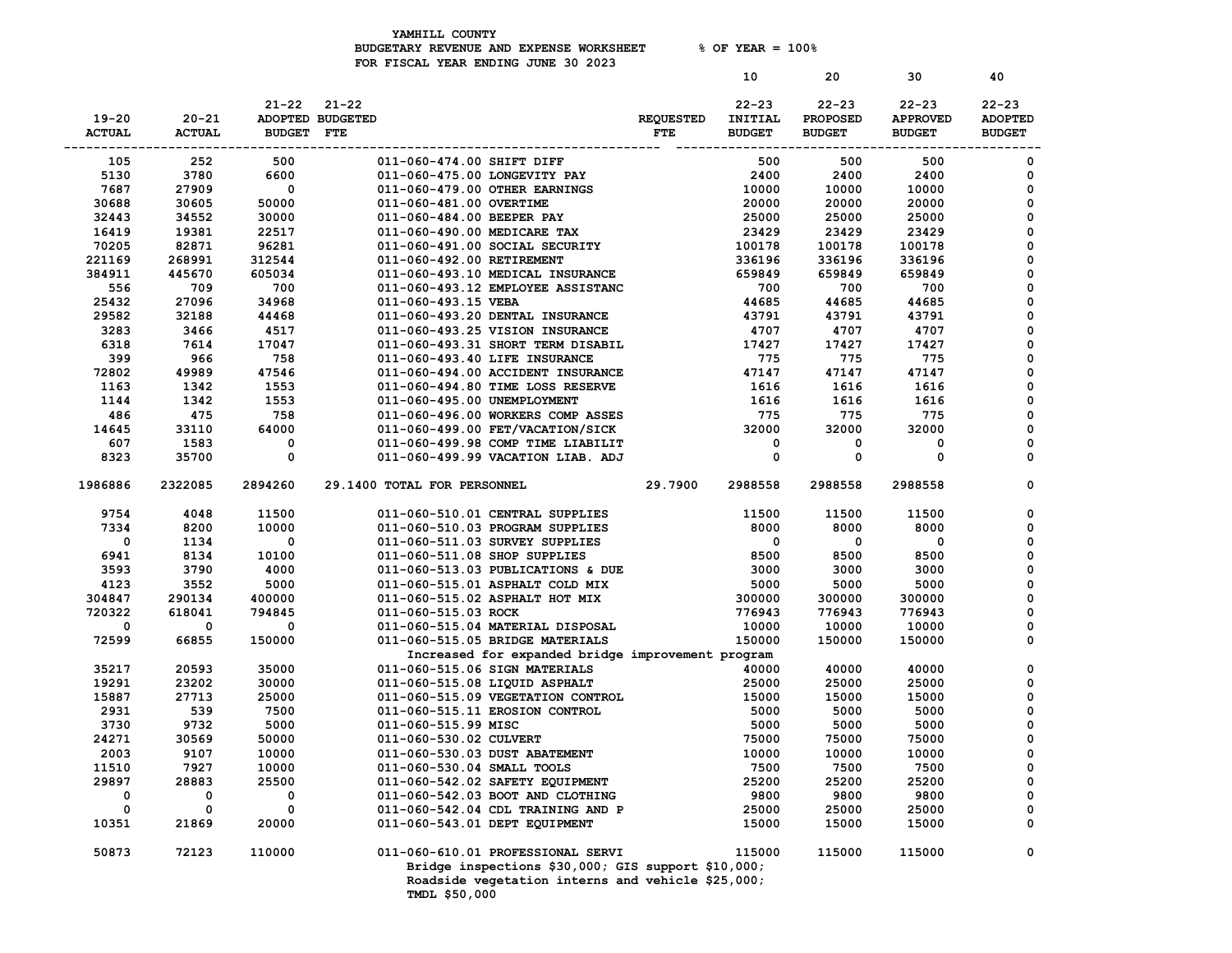| YAMHILL COUNTY                          |                       |  |  |  |  |  |  |
|-----------------------------------------|-----------------------|--|--|--|--|--|--|
| BUDGETARY REVENUE AND EXPENSE WORKSHEET | $8$ OF YEAR = 100 $8$ |  |  |  |  |  |  |
| FOR FISCAL YEAR ENDING JUNE 30 2023     |                       |  |  |  |  |  |  |

|               |               |                             |                                                                        |                  | 10                  | 20              | 30              | 40             |
|---------------|---------------|-----------------------------|------------------------------------------------------------------------|------------------|---------------------|-----------------|-----------------|----------------|
|               |               | $21 - 22$                   | $21 - 22$                                                              |                  | $22 - 23$           | $22 - 23$       | $22 - 23$       | $22 - 23$      |
| $19 - 20$     | $20 - 21$     | <b>ADOPTED BUDGETED</b>     |                                                                        | <b>REQUESTED</b> | INITIAL             | <b>PROPOSED</b> | <b>APPROVED</b> | <b>ADOPTED</b> |
| <b>ACTUAL</b> | <b>ACTUAL</b> | <b>BUDGET</b><br><b>FTE</b> |                                                                        | <b>FTE</b>       | <b>BUDGET</b>       | <b>BUDGET</b>   | <b>BUDGET</b>   | <b>BUDGET</b>  |
| 5424          | 5108          | 5331                        | 011-060-611.01 AUDIT                                                   |                  | 4144                | 4144            | 4144            | 0              |
| 255717        | 321852        | 380000                      | 011-060-611.02 CONTRACT SERVICES                                       |                  | 700000              | 700000          | 700000          | 0              |
|               |               |                             | Shoulder spray $$25,000$ ; Flagging $$5,000$ ;                         |                  |                     |                 |                 |                |
|               |               |                             | Contract Striping \$250,000;                                           |                  |                     |                 |                 |                |
|               |               |                             | Bridge Sweeping \$30,000; Washing \$10,000;                            |                  |                     |                 |                 |                |
|               |               |                             | Tree Trimming \$15,000; Guardrails \$35,000;                           |                  |                     |                 |                 |                |
|               |               |                             | Track Slabs \$30,000; Ditching \$300,000                               |                  |                     |                 |                 |                |
| 477410        | 398741        | 500000                      | 011-060-611.04 CONTRACT HAULING                                        |                  | 500000              | 500000          | 500000          | 0              |
| 4800          | 12150         | 15000                       | 011-060-611.06 DE-ICING MATERIALS                                      |                  | 15000               | 15000           | 15000           | 0              |
| 2202          | 22323         | 25000                       | 011-060-612.01 MISC TRAINING                                           |                  | 15000               | 15000           | 15000           | 0              |
| 7076          | 8392          | 10000                       | 011-060-620.01 TELEPHONE                                               |                  | 10000               | 10000           | 10000           | 0              |
| 127           | 192           | 250                         | 011-060-621.01 POSTAGE                                                 |                  | 250                 | 250             | 250             | 0              |
| 1728          | 134           | 8000                        | 011-060-630.01 TRAVEL EXPENSE                                          |                  | 5000                | 5000            | 5000            | 0              |
| 4627          | 2990          | 7500                        | 011-060-640.01 ADVERTISING                                             |                  | 5000                | 5000            | 5000            | 0              |
| 4663          | 11256         | 15000                       | 011-060-652.02 EQUIPMENT RENT                                          |                  | 50000               | 50000           | 50000           | 0              |
| 27199         | 26371         | 25000                       | 011-060-670.02 HEAT/LIGHTS/WATER                                       |                  | 26000               | 26000           | 26000           | 0              |
| 320           | 813<br>1063   | 5000<br>1500                | 011-060-680.04 RADIO REPAIR                                            |                  | 5000                | 5000<br>1000    | 5000            | 0<br>0         |
| 1166<br>706   | $\mathbf 0$   | $\mathbf 0$                 | 011-060-683.01 COPY MACHINES/MAIN<br>011-060-683.07 SOFTWARE LIC AND M |                  | 1000<br>$\mathbf 0$ | $\mathbf 0$     | 1000<br>0       | 0              |
| 14290         | 18470         | 32000                       | 011-060-683.10 BLDG MAINTENANCE                                        |                  | 37000               | 37000           | 37000           | 0              |
| 813           | 887           | 1500                        | 011-060-699.08 BANK SERVICE CHARG                                      |                  | 1500                | 1500            | 1500            | 0              |
| 50            | 0             | 500                         | 011-060-699.18 EMPLOYEE RECOGNITI                                      |                  | 500                 | 500             | 500             | 0              |
| 2616          | 4607          | 2714                        | 011-060-699.19 W/C SAFETY INCENTI                                      |                  | 3380                | 3380            | 3380            | 0              |
| 56791         | 52124         | 70000                       | 011-060-700.07 WHEATLAND FERRY                                         |                  | 70000               | 70000           | 70000           | 0              |
| 222           | 156           | 160                         | 011-060-730.10 PERMITS & FEES                                          |                  | 100                 | 100             | 100             | 0              |
| 6970          | 7106          | 7773                        | 011-060-780.02 INTERNAL PROPERTY                                       |                  | 8688                | 8688            | 8688            | 0              |
| 159745        | 156254        | 158646                      | 011-060-780.03 ADMIN OVERHEAD                                          |                  | 145188              | 145188          | 145188          | 0              |
| 1942          | 3984          | 4312                        | 011-060-780.04 TELECOMMUNICATIONS                                      |                  | 4312                | 4312            | 4312            | 0              |
| 417562        | 435187        | 610000                      | 011-060-780.05 MOTOR POOL                                              |                  | 690000              | 690000          | 690000          | $\Omega$       |
|               |               |                             | Chipper \$35,000; grader \$150,000;                                    |                  |                     |                 |                 |                |
|               |               |                             | Flail mower $$90,000;$                                                 |                  |                     |                 |                 |                |
|               |               |                             | Spray truck \$175,000;                                                 |                  |                     |                 |                 |                |
|               |               |                             | Crew pickup truck \$40,000;                                            |                  |                     |                 |                 |                |
|               |               |                             | Dump truck/5th wheel tractor \$200,000                                 |                  |                     |                 |                 |                |
| 5193          | 5137          | 4499                        | 011-060-780.06 EQUIPMENT REPLACEM                                      |                  | 4989                | 4989            | 4989            | $\mathbf 0$    |
| 0             | 10            | 50                          | 011-060-780.09 MANUAL CHECK CHARG                                      |                  | 50                  | 50              | 50              | 0              |
| 27            | 21            | 100                         | 011-060-780.17 INTERNAL POSTAGE C                                      |                  | 100                 | 100             | 100             | 0              |
| 41265         | 35482         | 35482                       | 011-060-780.27 INTERNAL LIABILITY                                      |                  | 47653               | 47653           | 47653           | 0              |
| 15829-        | $9927 -$      | $\mathbf 0$                 | 011-060-780.44 CO INT PEL RESERVE                                      |                  | 0                   | 0               | 0               | 0              |
| 8000          | 9240          | 9702                        | 011-060-780.46 CO INT NETWORK CHA                                      |                  | 9702                | 9702            | 9702            | 0              |
| 307           | 498           | 781                         | 011-060-780.54 TELECOMM PER CALL                                       |                  | 671                 | 671             | 671             | 0              |
| 17160         | 21104         | 21654                       | 011-060-780.55 INT LEGAL SERVICES                                      |                  | 20589               | 20589           | 20589           | 0              |
| 0             | 93323         | 96870                       | 011-060-780.68 CO INT TRNSFR TO C                                      |                  | 0                   | 0               | $\mathbf 0$     | 0              |
| 159088        | 147874        | 148740                      | 011-060-795.00 LOAN INTEREST PYMN                                      |                  | 148740              | 148740          | 148740          | 0              |
| 496172        | 507386        | 506520                      | 011-060-796.00 PRINC LOAN PAYMENT                                      |                  | 506520              | 506520          | 506520          | 0              |
|               |               |                             | Newberg/Dundee bypass                                                  |                  |                     |                 |                 |                |
| 3501023       | 3556453       | 4423029                     | TOTAL FOR MATERIALS & SERVICES                                         |                  | 4681519             | 4681519         | 4681519         | $\mathbf 0$    |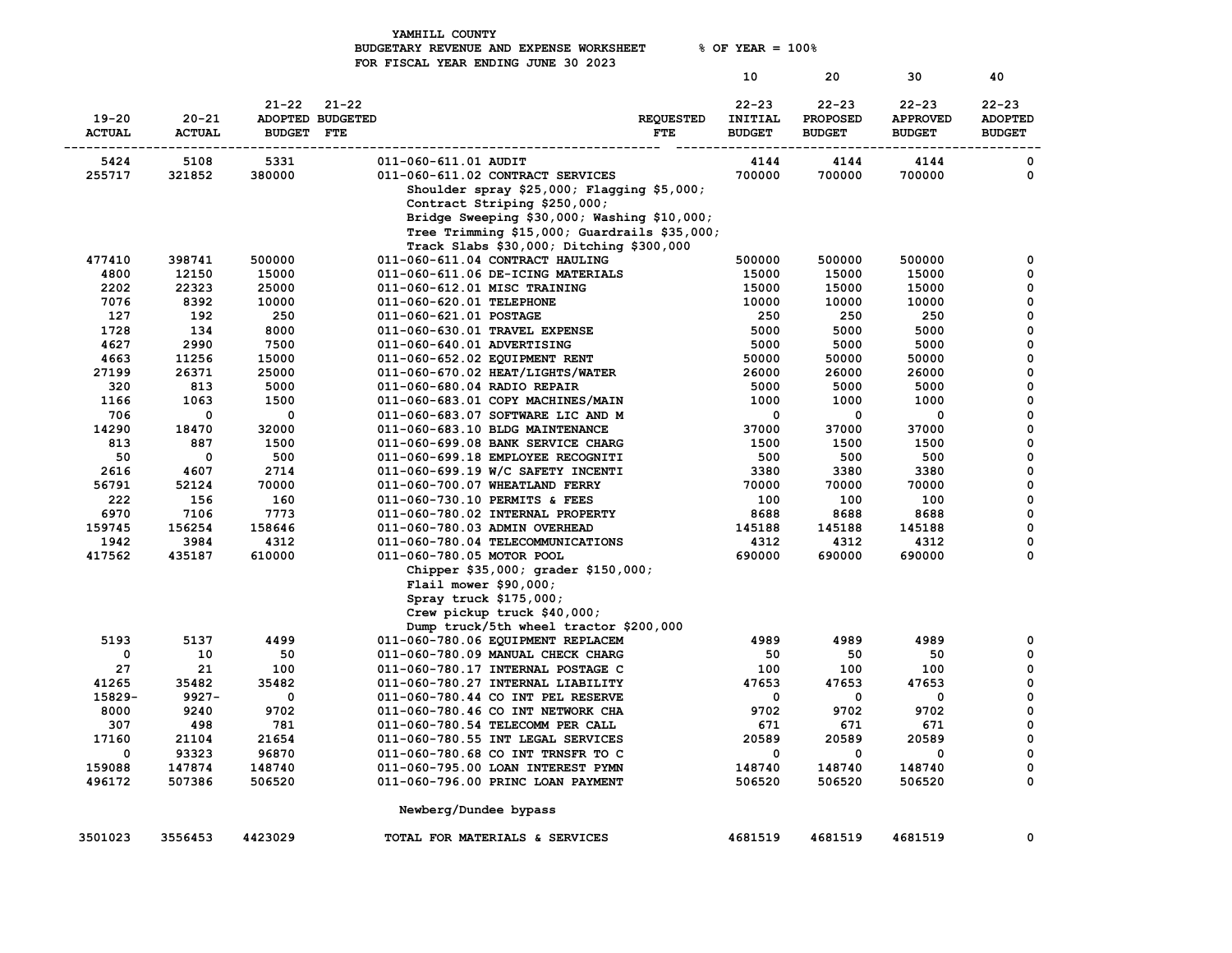|                            |                            |                                              |                                     | YAMHILL COUNTY<br>BUDGETARY REVENUE AND EXPENSE WORKSHEET                                                                                                                                                                                     |                                | $8$ OF YEAR = 100 $8$                        |                                               |                                               |                                              |
|----------------------------|----------------------------|----------------------------------------------|-------------------------------------|-----------------------------------------------------------------------------------------------------------------------------------------------------------------------------------------------------------------------------------------------|--------------------------------|----------------------------------------------|-----------------------------------------------|-----------------------------------------------|----------------------------------------------|
|                            |                            |                                              |                                     | FOR FISCAL YEAR ENDING JUNE 30 2023                                                                                                                                                                                                           |                                | 10                                           | 20                                            | 30                                            | 40                                           |
| $19 - 20$<br><b>ACTUAL</b> | $20 - 21$<br><b>ACTUAL</b> | $21 - 22$<br><b>ADOPTED</b><br><b>BUDGET</b> | $21 - 22$<br><b>BUDGETED</b><br>FTE |                                                                                                                                                                                                                                               | <b>REQUESTED</b><br><b>FTE</b> | $22 - 23$<br><b>INITIAL</b><br><b>BUDGET</b> | $22 - 23$<br><b>PROPOSED</b><br><b>BUDGET</b> | $22 - 23$<br><b>APPROVED</b><br><b>BUDGET</b> | $22 - 23$<br><b>ADOPTED</b><br><b>BUDGET</b> |
| 1790265                    | 478213                     | 4690000                                      |                                     | 011-060-811.02 CAPITAL CONTRACT S                                                                                                                                                                                                             |                                | 3946000                                      | 3946000                                       | 3946000                                       | 0                                            |
| 842352                     | 56274                      | 420000                                       |                                     | \$2,946,000 for Capital Improvement Projects;<br>See B.O. #22-35 for detailed list;<br>\$1,000,000 for Albertson FDR<br>011-060-821.01 CAPITAL PROFESSION<br>Engineer Services Capital Improvement Plan;<br>See B.O. #22-35 for detailed list |                                | 808000                                       | 808000                                        | 808000                                        | 0                                            |
| 0                          | $\mathbf 0$                | $\Omega$                                     |                                     | 011-060-830.08 SMALL BUILDING CON                                                                                                                                                                                                             |                                | 100000                                       | 100000                                        | 100000                                        | 0                                            |
| 12455                      | 816                        | $\Omega$                                     |                                     | 011-060-830.19 KIOSK FOR BLUE SIG                                                                                                                                                                                                             |                                | 0                                            | 0                                             | $\Omega$                                      | 0                                            |
| 2645072                    | 535303                     | 5110000                                      |                                     | TOTAL FOR CAPITAL                                                                                                                                                                                                                             |                                | 4854000                                      | 4854000                                       | 4854000                                       | 0                                            |
| 0                          | 0                          | 100000                                       |                                     | 011-060-950.01 CONTINGENCY                                                                                                                                                                                                                    |                                | 270775                                       | 270775                                        | 270775                                        | 0                                            |
| 0                          | 0                          | 110000                                       |                                     | 011-060-990.01 ENDING BALANCE                                                                                                                                                                                                                 |                                | 110000                                       | 110000                                        | 110000                                        | 0                                            |
| 0                          | 0                          | 210000                                       |                                     | TOTAL FOR 900-999                                                                                                                                                                                                                             |                                | 380775                                       | 380775                                        | 380775                                        | $\mathbf 0$                                  |
| 8132981                    | 6413841                    | 12637289                                     |                                     | 29.1400 TOTAL EXPENSES<br><b>ROAD FUND</b>                                                                                                                                                                                                    | 29.7900                        | 12904852                                     | 12904852                                      | 12904852                                      | 0                                            |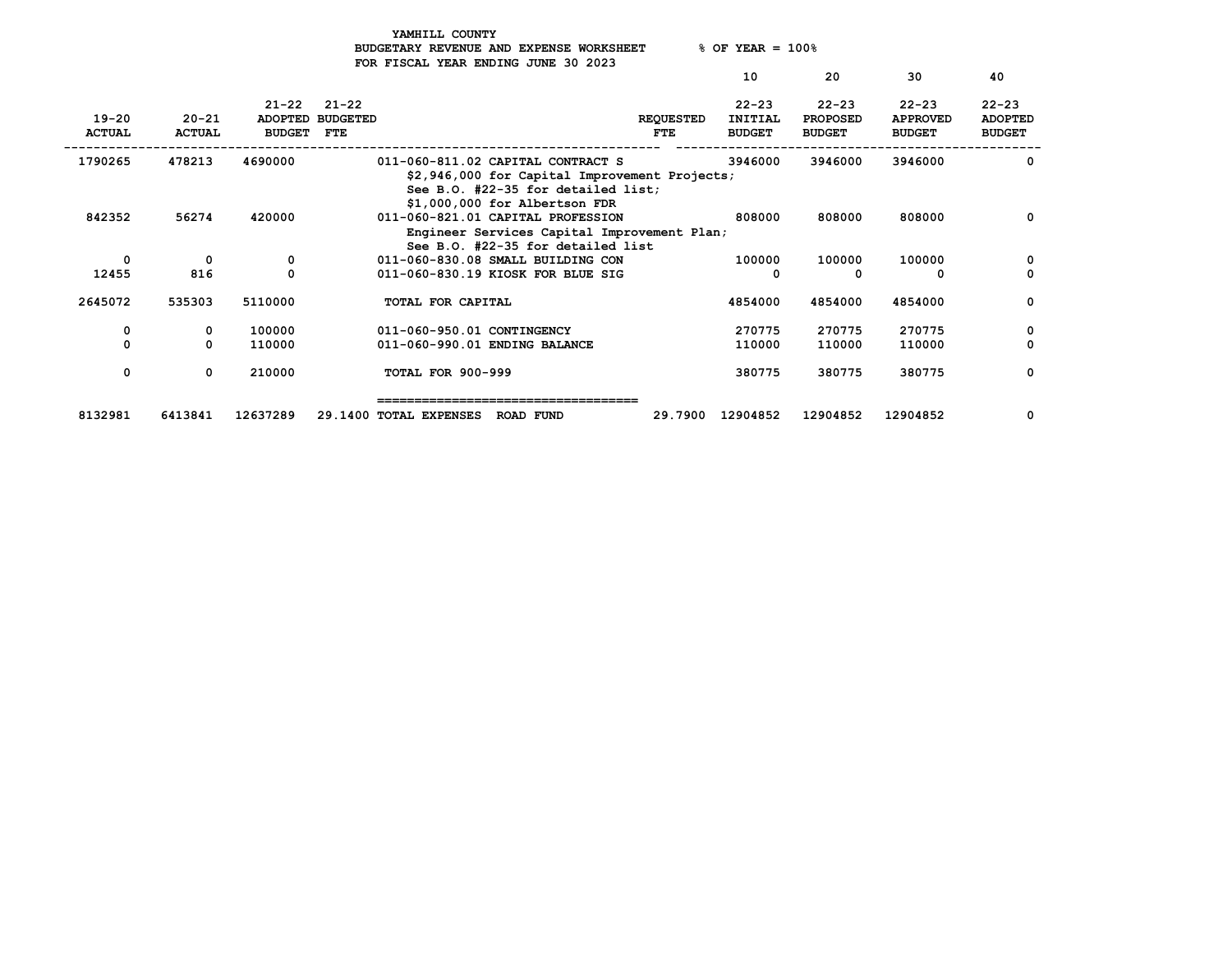| YAMHILL COUNTY                          |                       |  |  |  |  |  |  |  |
|-----------------------------------------|-----------------------|--|--|--|--|--|--|--|
| BUDGETARY REVENUE AND EXPENSE WORKSHEET | $8$ OF YEAR = 100 $8$ |  |  |  |  |  |  |  |
| FOR FISCAL YEAR ENDING JUNE 30 2023     |                       |  |  |  |  |  |  |  |

|                            |                            |                                |                                   |                         | 10                                           | 20                                            | 30                                            | 40                                           |
|----------------------------|----------------------------|--------------------------------|-----------------------------------|-------------------------|----------------------------------------------|-----------------------------------------------|-----------------------------------------------|----------------------------------------------|
| $19 - 20$<br><b>ACTUAL</b> | $20 - 21$<br><b>ACTUAL</b> | $21 - 22$<br><b>BUDGET FTE</b> | $21 - 22$<br>ADOPTED BUDGETED     | <b>REQUESTED</b><br>FTE | $22 - 23$<br><b>INITIAL</b><br><b>BUDGET</b> | $22 - 23$<br><b>PROPOSED</b><br><b>BUDGET</b> | $22 - 23$<br><b>APPROVED</b><br><b>BUDGET</b> | $22 - 23$<br><b>ADOPTED</b><br><b>BUDGET</b> |
|                            |                            |                                | <b>CLERK</b>                      |                         |                                              |                                               |                                               |                                              |
| 75242                      | 76666                      | 43327                          | 012-015-301.01 BEGINNING BALANCE  |                         | 35306                                        | 35306                                         | 35306                                         | $\mathbf 0$                                  |
| 4738                       | 6302                       | 4400                           | 012-015-341.45 CO CLK RECORDS FUN |                         | 4400                                         | 4400                                          | 4400                                          | $\mathbf 0$                                  |
| 10513                      | 13223                      | 10000                          | 012-015-341.46 CO CLK A&T RECORDS |                         | 10000                                        | 10000                                         | 10000                                         | $\mathbf 0$                                  |
| 838                        | 371                        | 316                            | 012-015-361.01 POOL INTEREST      |                         | 278                                          | 278                                           | 278                                           | $\mathbf 0$                                  |
| 675                        | 480                        | 449                            | 012-015-361.03 BOND INTEREST      |                         | 341                                          | 341                                           | 341                                           | 0                                            |
| 92006                      | 97042                      | 58492                          | <b>TOTAL REVENUE</b>              |                         | 50325                                        | 50325                                         | 50325                                         | 0                                            |
| 0                          | 0                          | 6500                           | 012-015-482.00 EXTRA HELP         |                         | 6500                                         | 6500                                          | 6500                                          | 0                                            |
| 0                          | 0                          | 250                            | 012-015-490.00 MEDICARE TAX       |                         | 250                                          | 250                                           | 250                                           | $\mathbf 0$                                  |
| 0                          | 0                          | 500                            | 012-015-491.00 SOCIAL SECURITY    |                         | 500                                          | 500                                           | 500                                           | 0                                            |
| 0                          | 0                          | 260                            | 012-015-493.31 SHORT TERM DISABIL |                         | 260                                          | 260                                           | 260                                           | 0                                            |
| 0                          | 0                          | 52                             | 012-015-494.00 ACCIDENT INSURANCE |                         | 52                                           | 52                                            | 52                                            | 0                                            |
| 0                          | 0                          | 40                             | 012-015-494.80 TIME LOSS RESERVE  |                         | 40                                           | 40                                            | 40                                            | 0                                            |
| 0                          | 0                          | 25                             | 012-015-495.00 UNEMPLOYMENT       |                         | 25                                           | 25                                            | 25                                            | $\mathbf 0$                                  |
| 0                          | 0                          | 45                             | 012-015-496.00 WORKERS COMP ASSES |                         | 45                                           | 45                                            | 45                                            | 0                                            |
| $\mathbf 0$                | 0                          | 7672                           | TOTAL FOR PERSONNEL               |                         | 7672                                         | 7672                                          | 7672                                          | $\mathbf 0$                                  |
| 4581                       | 14818                      | 5000                           | 012-015-510.01 CENTRAL SUPPLIES   |                         | 4000                                         | 4000                                          | 4000                                          | 0                                            |
| $\mathbf 0$                | $\mathbf 0$                | 2500                           | 012-015-543.01 DEPT. EQUIPMENT    |                         | 2500                                         | 2500                                          | 2500                                          | 0                                            |
| 15                         | 10                         | 15                             | 012-015-611.01 AUDIT              |                         | 21                                           | 21                                            | 21                                            | 0                                            |
| 3333                       | 5852                       | 6000                           | 012-015-611.02 CONTRACT SERVICES  |                         | 6000                                         | 6000                                          | 6000                                          | 0                                            |
| 6682                       | 6682                       | 7650                           | 012-015-652.01 BUILDING RENT      |                         | 9000                                         | 9000                                          | 9000                                          | $\mathbf 0$                                  |
| $\mathbf 0$                | 0                          | 13573                          | 012-015-683.07 SOFTWARE LIC AND M |                         | 13573                                        | 13573                                         | 13573                                         | 0                                            |
| $\mathbf 0$                | 0                          | 500                            | 012-015-699.01 OTHER EXPENSE      |                         | 500                                          | 500                                           | 500                                           | 0                                            |
| 430                        | 0                          | 1000                           | 012-015-699.08 BANK SERVICE CHARG |                         | 1000                                         | 1000                                          | 1000                                          | 0                                            |
| 296                        | 357                        | 272                            | 012-015-780.03 ADMIN OVERHEAD     |                         | 552                                          | 552                                           | 552                                           | 0                                            |
| 15337                      | 27719                      | 36510                          | TOTAL FOR MATERIALS & SERVICES    |                         | 37146                                        | 37146                                         | 37146                                         | 0                                            |
| $\mathbf 0$                | 0                          | 5000                           | 012-015-800.02 OFFICE EQUIPMENT   |                         | 5000                                         | 5000                                          | 5000                                          | 0                                            |
| 0                          | 0                          | 5000                           | TOTAL FOR CAPITAL                 |                         | 5000                                         | 5000                                          | 5000                                          | 0                                            |
| 0                          | 0                          | 9310                           | 012-015-990.01 ENDING BALANCE CLE |                         | 507                                          | 507                                           | 507                                           | 0                                            |
| 0                          | 0                          | 9310                           | TOTAL FOR 900-999                 |                         | 507                                          | 507                                           | 507                                           | 0                                            |
| 15337                      | 27719                      | 58492                          | TOTAL EXPENSES CLERK              |                         | 50325                                        | 50325                                         | 50325                                         | 0                                            |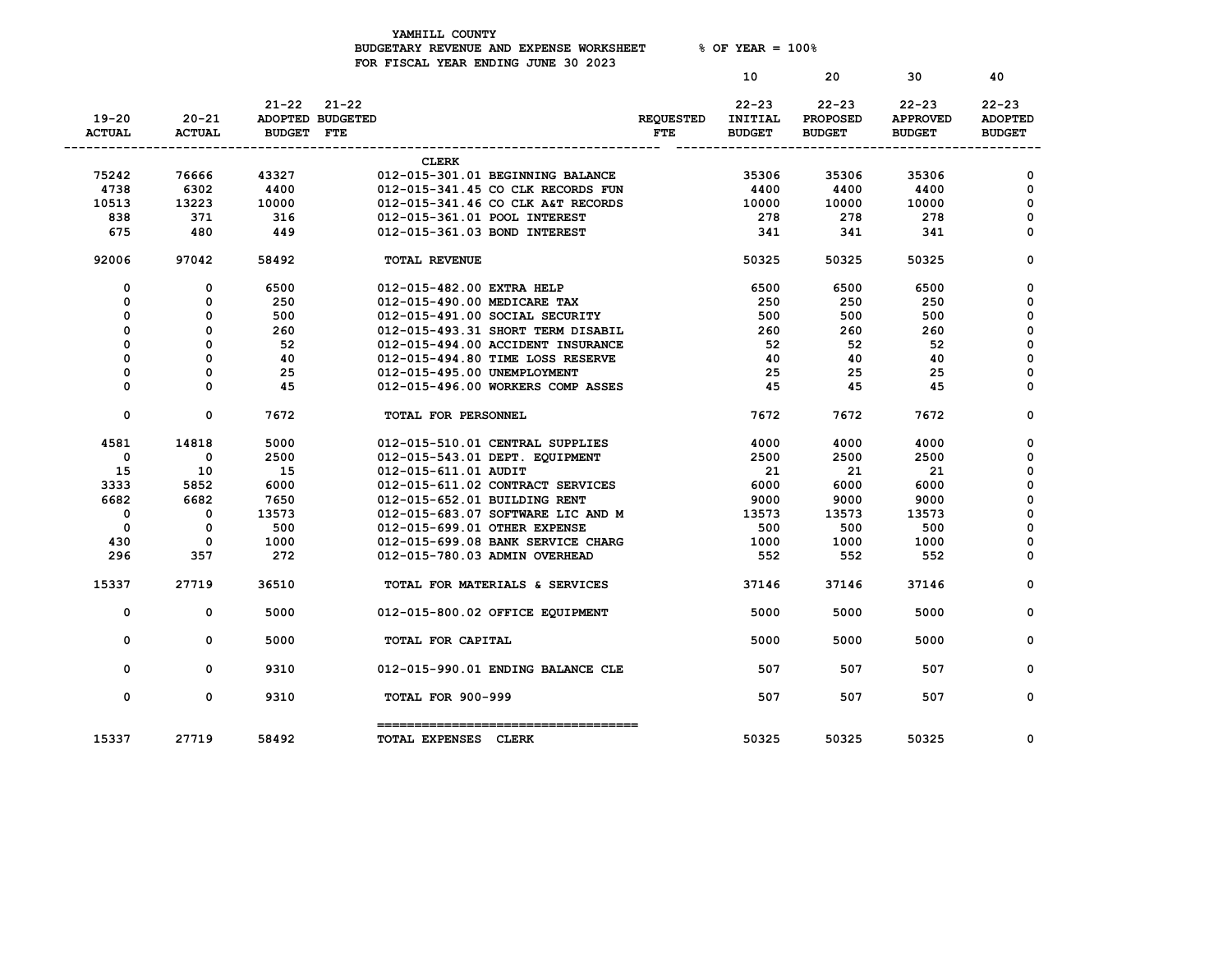**YAMHILL COUNTY BUDGETARY REVENUE AND EXPENSE WORKSHEET % OF YEAR = 100% FOR FISCAL YEAR ENDING JUNE 30 2023 10 20 30 40 21-22 21-22 22-23 22-23 22-23 22-23 19-20 20-21 ADOPTED BUDGETED REQUESTED INITIAL PROPOSED APPROVED ADOPTED ACTUAL ACTUAL BUDGET FTE FTE BUDGET BUDGET BUDGET BUDGET -------------------------------------------------------------------------------- ------------------------------------------------- DOG 74343 48673 69216 013-047-301.01 BEGINNING BALANCE 70267 70267 70267 0** 0  **253251 253251 223251 013-047-301.15 BB DONATIONS 193251 193251 193251 0**  $\Omega$  **160121 122615 130000 013-047-322.31 DOG LICENSE 130000 130000 130000 0**  $\Omega$  **8150 5900 8000 013-047-322.32 FACILITY LICENSE 8000 8000 8000 0**  $\Omega$  **372 310 800 013-047-322.33 DUPLICATE LICENSE 800 800 800 0**  $\Omega$  **5305 5845 5000 013-047-342.02 RM & BD OF PRISONE 5000 5000 5000 0**  $\mathbf 0$  **175 75 200 013-047-342.07 PICKUP FEES 200 200 200 0**  $\mathbf 0$  **6120 10329 6000 013-047-350.04 PENALTIES & ASSESS 10000 10000 10000 0**  $\Omega$  **3821 1499 1441 013-047-361.01 POOL INTEREST 1500 1500 1500 0**  $\Omega$  **3075 1927 1856 013-047-361.03 BOND INTEREST 2000 2000 2000 0** 0  **0 0 100 013-047-362.03 DONATIONS 100 100 100 0**  $\mathbf 0$  **35 0 100 013-047-362.12 REIMBURSEMENT 100 100 100 0**  $\mathbf 0$  **40 0 200 013-047-362.33 SPEC PROJECT DONAT 200 200 200 0**  $\Omega$  **75 0 200 013-047-362.34 DONATIONS FOR CAT 200 200 200 0**  $\mathbf 0$  **1597 1977 1500 013-047-362.41 SPAY/NEUTER DONATI 1500 1500 1500 0**  $\mathbf 0$  **14 9 0 013-047-362.99 MISC 0 0 0 0 516494 452410 447864 TOTAL REVENUE 423118 423118 423118 0 33380 0 0 013-047-401.27 CAPTAIN 0 0 0 0**  $\Omega$  **14491 0 0 013-047-404.14 SENIOR RECORDS CLE 0 0 0 0** 0  **812 0 0 013-047-475.00 LONGEVITY PAY 0 0 0 0**  $\mathbf 0$  **4208 0 0 013-047-485.00 CERTIFICATION/EDUC 0 0 0 0** 0  **767 0 0 013-047-490.00 MEDICARE TAX 0 0 0 0**  $\mathbf 0$  **3279 0 0 013-047-491.00 SOCIAL SECURITY 0 0 0 0**  $\Omega$  **12062 0 0 013-047-492.00 RETIREMENT 0 0 0 0**  $\Omega$  **9970 0 0 013-047-493.10 MEDICAL INSURANCE 0 0 0 0**  $\mathbf 0$  **14 0 0 013-047-493.12 EMPLOYEE ASSISTANC 0 0 0 0**  $\mathbf 0$  **735 0 0 013-047-493.15 VEBA 0 0 0 0**  $\Omega$  **178 0 0 013-047-493.32 LONG TERM DISABILI 0 0 0 0**  $\Omega$  **24 5- 0 013-047-493.40 LIFE INSURANCE 0 0 0 0**  $\mathbf 0$  **1355 0 0 013-047-494.00 ACCIDENT INSURANCE 0 0 0 0**  $\Omega$  **61 0 0 013-047-494.80 TIME LOSS RESERVE 0 0 0 0**  $\mathbf 0$  **53 0 0 013-047-495.00 UNEMPLOYMENT 0 0 0 0**  $\mathbf 0$  **11 0 0 013-047-496.00 WORKERS COMP ASSES 0 0 0 0** 0  **513- 2356- 0 013-047-499.99 VACATION LIAB. ADJ 0 0 0 0 80887 2361- 0 TOTAL FOR PERSONNEL 0 0 0 0 2470 634 0 013-047-510.01 CENTRAL SUPPLIES 0 0 0 0**  $\mathbf 0$  **0 1093 0 013-047-511.16 PRINTING 0 0 0 0**  $\Omega$  **833 0 0 013-047-543.01 DEPT EQUIPMENT 0 0 0 0**  $\mathbf 0$  **25152 77724 80052 013-047-610.01 PROFESSIONAL SERVI 82452 82452 82452 0 Homeward Bound Pet Clerical** 013-047-610.21 DOG KENNEL RENTALS  **27814 29755 30000 013-047-610.21 DOG KENNEL RENTALS 30000 30000 30000 0**  $\mathbf 0$  **125 137 143 013-047-611.01 AUDIT 112 112 112 0 926 72 500 013-047-611.14 DOG LICENSE RETAIN 500 500 500 0** 

 **75 0 0 013-047-620.01 TELEPHONE 0 0 0 0** 

 **2687 241 0 013-047-621.01 POSTAGE 0 0 0 0** 

 $\Omega$ 

 $\Omega$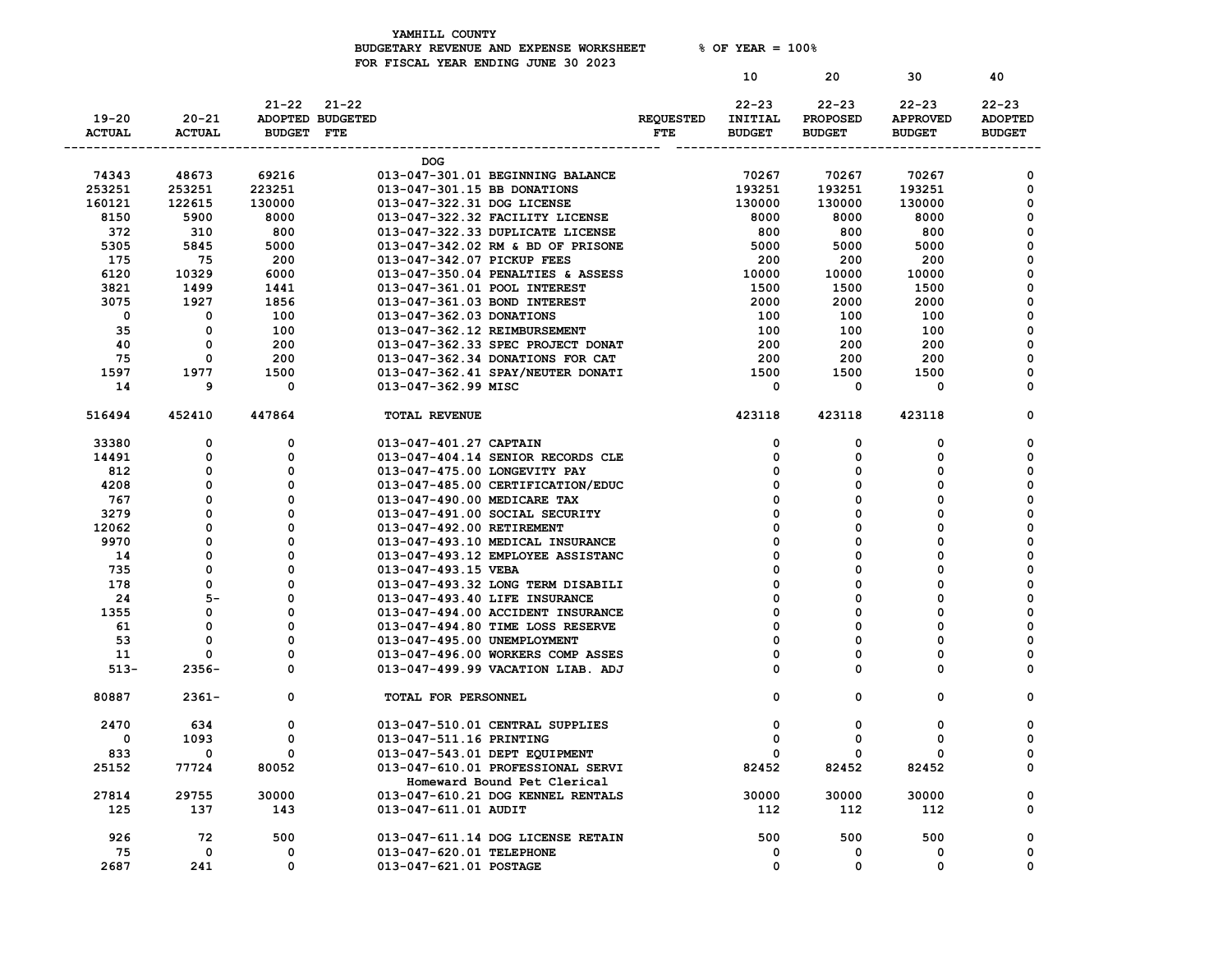|                            |                            |                                          |                                   |                                | 10                                           | 20                                            | 30                                            | 40                                           |
|----------------------------|----------------------------|------------------------------------------|-----------------------------------|--------------------------------|----------------------------------------------|-----------------------------------------------|-----------------------------------------------|----------------------------------------------|
| $19 - 20$<br><b>ACTUAL</b> | $20 - 21$<br><b>ACTUAL</b> | $21 - 22$ $21 - 22$<br><b>BUDGET FTE</b> | ADOPTED BUDGETED                  | <b>REQUESTED</b><br><b>FTE</b> | $22 - 23$<br><b>INITIAL</b><br><b>BUDGET</b> | $22 - 23$<br><b>PROPOSED</b><br><b>BUDGET</b> | $22 - 23$<br><b>APPROVED</b><br><b>BUDGET</b> | $22 - 23$<br><b>ADOPTED</b><br><b>BUDGET</b> |
| 2008                       | 16239                      | 5100                                     | 013-047-683.07 SOFTWARE LIC AND M |                                | 5000                                         | 5000                                          | 5000                                          | <sup>0</sup>                                 |
| $\overline{\mathbf{0}}$    | 1088                       | $\overline{0}$                           | 013-047-683.08 SW LIC/SUP-OPERATI |                                | $\overline{\mathbf{0}}$                      | $\overline{\mathbf{0}}$                       | $\Omega$                                      | 0                                            |
| 2254                       | 2514                       | 2500                                     | 013-047-699.08 BANK SERVICE CHARG |                                | 2500                                         | 2500                                          | 2500                                          | 0                                            |
| 60064                      | 45352                      | 80000                                    | 013-047-699.98 CITY CONTRACTS EXP |                                | 40000                                        | 40000                                         | 40000                                         | 0                                            |
| 2665                       | 1521                       | 1899                                     | 013-047-780.03 ADMIN OVERHEAD     |                                | 1766                                         | 1766                                          | 1766                                          | 0                                            |
| 974                        | 192                        | $\Omega$                                 | 013-047-780.04 TELECOMMUNICATIONS |                                | $\mathbf 0$                                  | $^{\circ}$                                    | 0                                             | 0                                            |
| 1503                       | 1211                       | 371                                      | 013-047-780.06 EOUIPMENT REPLACEM |                                | 393                                          | 393                                           | 393                                           | 0                                            |
| 614                        | $\mathbf{o}$               | $\Omega$                                 | 013-047-780.17 INTERNAL POSTAGE C |                                | $^{\circ}$                                   | $^{\circ}$                                    | $\mathbf 0$                                   | 0                                            |
| 800                        | $\Omega$                   | 882                                      | 013-047-780.46 CO INT NETWORK CHA |                                | 882                                          | 882                                           | 882                                           | 0                                            |
| 711                        | 116                        | $\Omega$                                 | 013-047-780.54 TELECOMM PER CALL  |                                | $\mathbf 0$                                  | $\Omega$                                      | $\Omega$                                      | $\mathbf 0$                                  |
| 2005                       | 2005                       | 2005                                     | 013-047-780.55 INT LEGAL SERVICES |                                | 2005                                         | 2005                                          | 2005                                          | 0                                            |
| 133680                     | 179894                     | 203452                                   | TOTAL FOR MATERIALS & SERVICES    |                                | 165610                                       | 165610                                        | 165610                                        | 0                                            |
| 0                          | 0                          | 51161                                    | 013-047-990.01 ENDING BALANCE     |                                | 64257                                        | 64257                                         | 64257                                         | 0                                            |
| 0                          | $\mathbf{0}$               | 193251                                   | 013-047-990.04 RESTRICTED RESERVE |                                | 193251                                       | 193251                                        | 193251                                        | 0                                            |
| 0                          | $\mathbf 0$                | 244412                                   | TOTAL FOR 900-999                 |                                | 257508                                       | 257508                                        | 257508                                        | 0                                            |
| 214567                     | 177533                     | 447864                                   | <b>TOTAL EXPENSES</b><br>DOG      |                                | 423118                                       | 423118                                        | 423118                                        | 0                                            |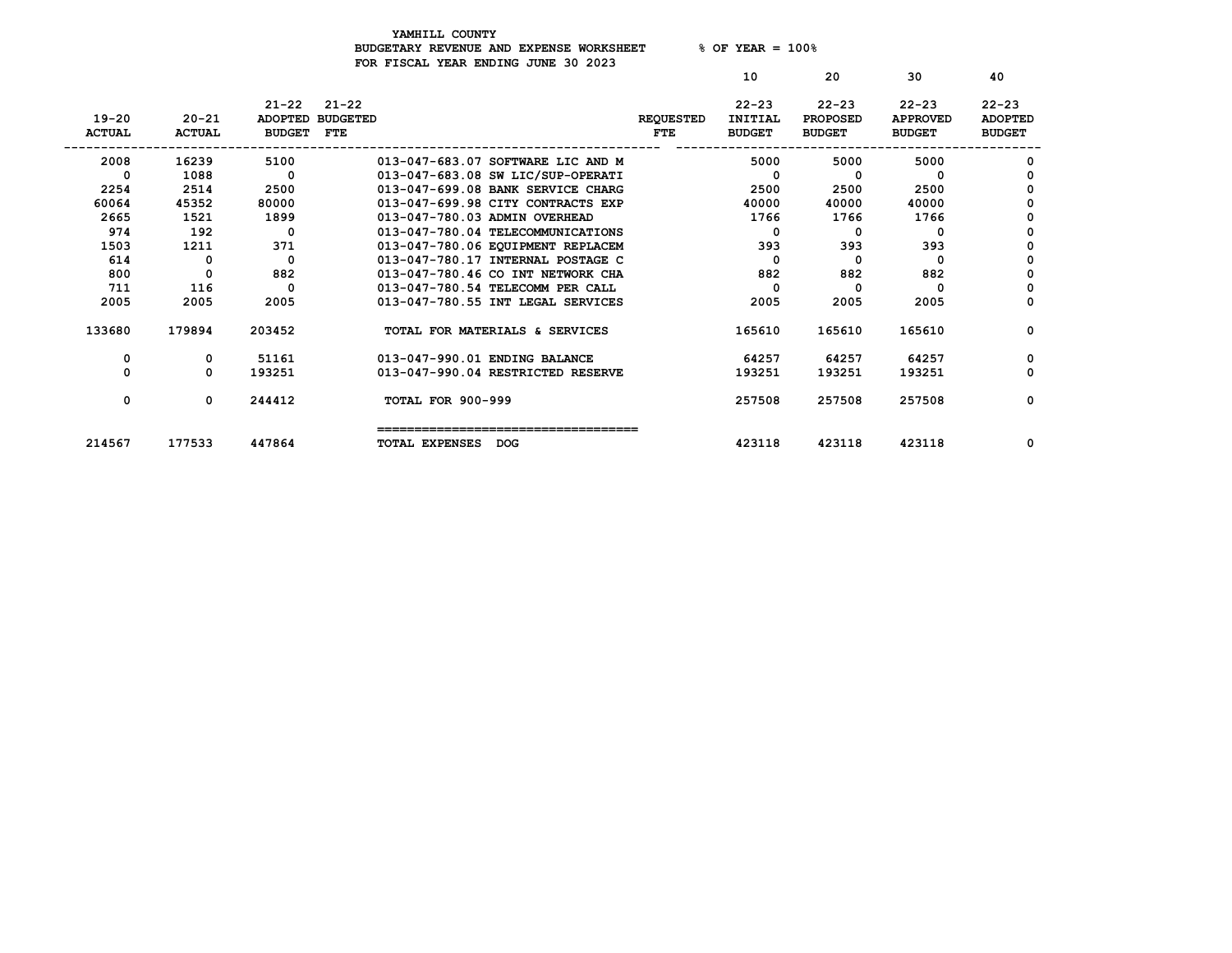| YAMHILL COUNTY                          |                       |
|-----------------------------------------|-----------------------|
| BUDGETARY REVENUE AND EXPENSE WORKSHEET | $8$ OF YEAR = $100\%$ |
| FOR FISCAL VEAR FULLER TINE 30 2023     |                       |

|               |                         |                          | FOR FISCAL YEAR ENDING JUNE 30 2023    |                  |                 |                 |                 |                |
|---------------|-------------------------|--------------------------|----------------------------------------|------------------|-----------------|-----------------|-----------------|----------------|
|               |                         |                          |                                        |                  | 10              | 20              | 30              | 40             |
|               |                         | $21 - 22$                | $21 - 22$                              |                  | $22 - 23$       | $22 - 23$       | $22 - 23$       | $22 - 23$      |
| $19 - 20$     | $20 - 21$               |                          | ADOPTED BUDGETED                       | <b>REQUESTED</b> | INITIAL         | <b>PROPOSED</b> | <b>APPROVED</b> | <b>ADOPTED</b> |
| <b>ACTUAL</b> | <b>ACTUAL</b>           | <b>BUDGET FTE</b>        |                                        | <b>FTE</b>       | <b>BUDGET</b>   | <b>BUDGET</b>   | <b>BUDGET</b>   | <b>BUDGET</b>  |
|               |                         |                          |                                        |                  |                 |                 |                 |                |
|               |                         |                          | <b>LAW LIBRARY</b>                     |                  |                 |                 |                 |                |
| 38904         | 35024                   | 5904                     | 014-026-301.01 BEGINNING BALANCE       |                  | 16985           | 16985           | 16985           | 0              |
| 77991         | 58448                   | 82412                    | 014-026-350.10 COURT FILING FEES       |                  | 84262           | 84262           | 84262           | 0              |
| 783           | 239                     | 295                      | 014-026-361.01 POOL INTEREST           |                  | 179             | 179             | 179             | 0              |
| 621           | 265                     | 334                      | 014-026-361.03 BOND INTEREST           |                  | 188             | 188             | 188             | 0              |
| $\Omega$      | 1410                    | $\overline{0}$           | 014-026-380.80 CO INT TRANFER FRO      |                  | $\mathbf{0}$    | $\Omega$        | $\Omega$        | $\Omega$       |
| 118299        | 95386                   | 88945                    | <b>TOTAL REVENUE</b>                   |                  | 101614          | 101614          | 101614          | 0              |
| 14083         | 15766                   | 20325                    | .4000 014-026-402.07 LAW LIBRARY CLERK | .4000            | 21888           | 21888           | 21888           | $\mathbf 0$    |
| 0             | 363                     | 100                      | 014-026-479.00 OTHER EARNINGS          |                  | 100             | 100             | 100             | 0              |
| 0             | 25                      | $\overline{\phantom{0}}$ | 014-026-480.00 EXTRA HOURS             |                  | $\mathbf 0$     | $\mathbf 0$     | $\mathbf 0$     | 0              |
| 210           | 243                     | 295                      | 014-026-490.00 MEDICARE TAX            |                  | 317             | 317             | 317             | 0              |
| 898           | 1038                    | 1260                     | 014-026-491.00 SOCIAL SECURITY         |                  | 1357            | 1357            | 1357            | 0              |
| 2108          | 2756                    | 4087                     | 014-026-492.00 RETIREMENT              |                  | 4402            | 4402            | 4402            | 0              |
| 10            | 10                      | 15                       | 014-026-493.12 EMPLOYEE ASSISTANC      |                  | 15              | 15              | 15              | 0              |
| 21            | 18                      | 20                       | 014-026-494.00 ACCIDENT INSURANCE      |                  | 18              | 18              | 18              | 0              |
| 15            | 17                      | 20                       | 014-026-494.80 TIME LOSS RESERVE       |                  | 22              | 22              | 22              | 0              |
| 14            | 17                      | 20                       | 014-026-495.00 UNEMPLOYMENT            |                  | 22              | 22              | 22              | 0              |
| - 9           | $_{\rm 8}$              | 10                       | 014-026-496.00 WORKERS COMP ASSES      |                  | 10              | 10              | 10              | 0              |
| 399           | 587                     | 500                      | 014-026-499.00 FET/VACATION/SICK       |                  | 500             | 500             | 500             | $\mathbf 0$    |
| 17767         | 20848                   | 26652                    | .4000 TOTAL FOR PERSONNEL              | .4000            | 28651           | 28651           | 28651           | $\mathbf 0$    |
| 437           | 52                      | 500                      | 014-026-510.01 CENTRAL SUPPLIES        |                  | 751             | 751             | 751             | 0              |
| 55662         | 57636                   | 48615                    | 014-026-513.03 PUBLICATIONS & DUE      |                  | 58615           | 58615           | 58615           | 0              |
| 578           | 359                     | 2500                     | 014-026-543.01 DEPT EQUIPMENT          |                  | 2500            | 2500            | 2500            | 0              |
| 54            | 53                      | 56                       | 014-026-611.01 AUDIT                   |                  | 56              | 56              | 56              | 0              |
| $\mathbf 0$   | $\overline{\mathbf{0}}$ | 15                       | 014-026-621.01 POSTAGE                 |                  | 15              | 15              | 15              | 0              |
| $\mathbf 0$   | $\mathbf{0}$            | 1200                     | 014-026-630.01 TRAVEL EXPENSE          |                  | 1200            | 1200            | 1200            | 0              |
| 2434          | 2434                    | 2482                     | 014-026-780.01 BUILDING RESERVE        |                  | 2530            | 2530            | 2530            | 0              |
| 2126          | 2168                    | 2372                     | 014-026-780.02 INTERNAL PROPERTY       |                  | 2410            | 2410            | 2410            | 0              |
| 843           | 1008                    | 1087                     | 014-026-780.03 ADMIN OVERHEAD          |                  | 1240            | 1240            | 1240            | 0              |
| 486           | 396                     | 396                      | 014-026-780.04 TELECOMMUNICATIONS      |                  | 396             | 396             | 396             | 0              |
| 688           | 2422                    | 742                      | 014-026-780.06 EQUIPMENT REPLACEM      |                  | 786             | 786             | 786             | 0              |
| $\mathbf{0}$  | $\mathbf{0}$            | 25                       | 014-026-780.17 INTERNAL POSTAGE C      |                  | 25              | 25              | 25              | 0              |
| 578           | 497                     | 497                      | 014-026-780.27 INTERNAL LIABILITY      |                  | 668             | 668             | 668             | 0              |
| 1600          | $\overline{\mathbf{0}}$ | 1764                     | 014-026-780.46 CO INT NETWORK CHA      |                  | 1764            | 1764            | 1764            | 0              |
| 23            | 18                      | 42                       | 014-026-780.54 TELECOMM PER CALL       |                  | $7\phantom{.0}$ | $7\phantom{.0}$ | $7\phantom{.0}$ | 0              |
| 65509         | 67043                   | 62293                    | TOTAL FOR MATERIALS & SERVICES         |                  | 72963           | 72963           | 72963           | 0              |
| 83276         | 87891                   | 88945                    | .4000 TOTAL EXPENSES LAW LIBRARY       | .4000            | 101614          | 101614          | 101614          | $\mathbf 0$    |
|               |                         |                          |                                        |                  |                 |                 |                 |                |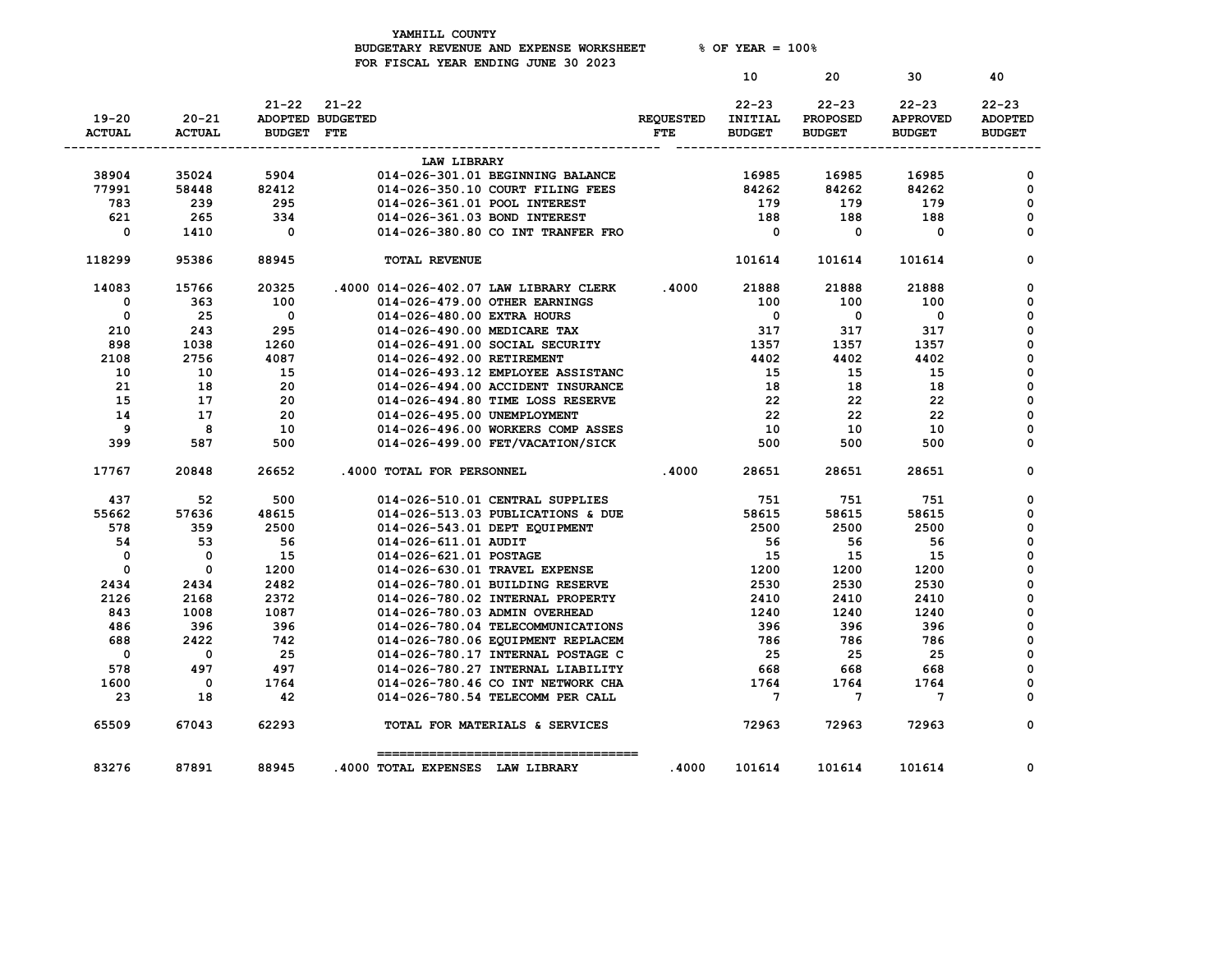**YAMHILL COUNTY BUDGETARY REVENUE AND EXPENSE WORKSHEET % OF YEAR = 100% FOR FISCAL YEAR ENDING JUNE 30 2023 10 20 30 40 21-22 21-22 22-23 22-23 22-23 22-23 ADOPTED 19-20 20-21 ADOPTED BUDGETED REQUESTED INITIAL PROPOSED APPROVED ADOPTED ACTUAL ACTUAL BUDGET FTE FTE BUDGET BUDGET BUDGET BUDGET -------------------------------------------------------------------------------- ------------------------------------------------- COUNTY SCHOOL 48 133 0 015-085-301.01 BEGINNING BALANCE 0 0 0 0**  $\mathbf{o}$  **10796 11050 12000 015-085-311.06 ELECTRIC COOP TAX 12000 12000 12000 0**  $\mathbf{o}$  **38859 34738 85000 015-085-332.02 FEDERAL FOREST FUN 85000 85000 85000 0**  $\mathbf 0$  **230 63 87 015-085-361.01 POOL INTEREST 47 47 47 0**  $\mathbf{o}$  **200 107 22 015-085-361.03 BOND INTEREST 76 76 76 0 50133 46091 97109 TOTAL REVENUE 97123 97123 97123 0 50000 46000 97109 015-085-940.01 DISTRIBUTIONS TO S 97123 97123 97123 0 50000 46000 97109 TOTAL FOR 900-999 97123 97123 97123 0 =================================== 50000 46000 97109 TOTAL EXPENSES COUNTY SCHOOL 97123 97123 97123 0**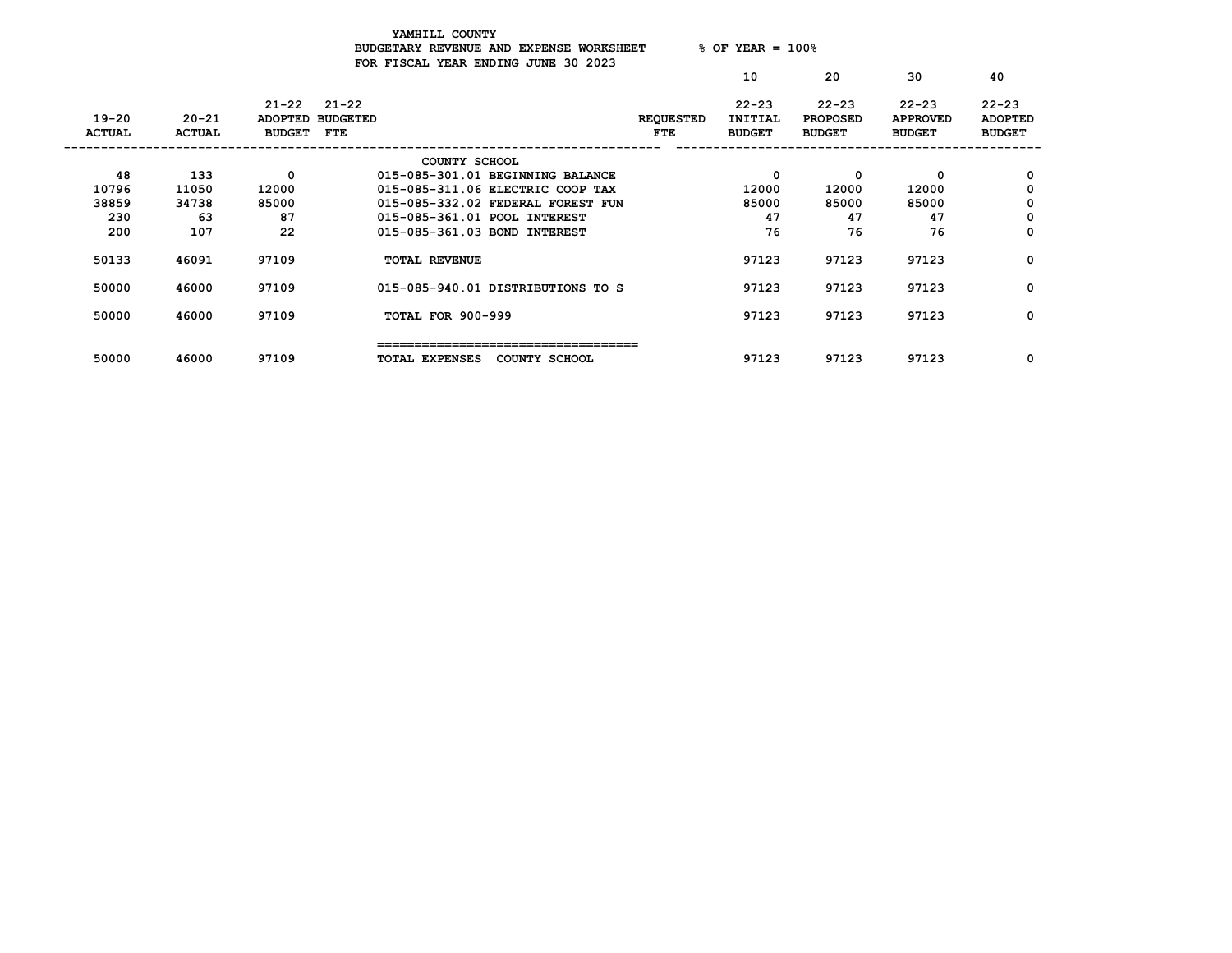|                            | YAMHILL COUNTY<br>$8$ OF YEAR = 100 $8$<br>BUDGETARY REVENUE AND EXPENSE WORKSHEET<br>FOR FISCAL YEAR ENDING JUNE 30 2023 |                                                |                          |                                  |                          |                                       |                                               |                                               |                                              |  |
|----------------------------|---------------------------------------------------------------------------------------------------------------------------|------------------------------------------------|--------------------------|----------------------------------|--------------------------|---------------------------------------|-----------------------------------------------|-----------------------------------------------|----------------------------------------------|--|
|                            |                                                                                                                           |                                                |                          |                                  |                          | 10                                    | 20                                            | 30                                            | 40                                           |  |
| $19 - 20$<br><b>ACTUAL</b> | $20 - 21$<br><b>ACTUAL</b>                                                                                                | $21 - 22$<br>ADOPTED BUDGETED<br><b>BUDGET</b> | 21-22<br>FTE             |                                  | <b>REOUESTED</b><br>FTE. | $22 - 23$<br>INITIAL<br><b>BUDGET</b> | $22 - 23$<br><b>PROPOSED</b><br><b>BUDGET</b> | $22 - 23$<br><b>APPROVED</b><br><b>BUDGET</b> | $22 - 23$<br><b>ADOPTED</b><br><b>BUDGET</b> |  |
| 8268186                    | 7726298                                                                                                                   | 7277191                                        | <b>BEGINNING BALANCE</b> | 016-001-301.01 BEGINNING BALANCE |                          | 10617478                              | 10617478                                      | 10617478                                      | 0                                            |  |
| 8268186                    | 7726298                                                                                                                   | 7277191                                        | <b>TOTAL REVENUE</b>     |                                  |                          | 10617478                              | 10617478                                      | 10617478                                      | 0                                            |  |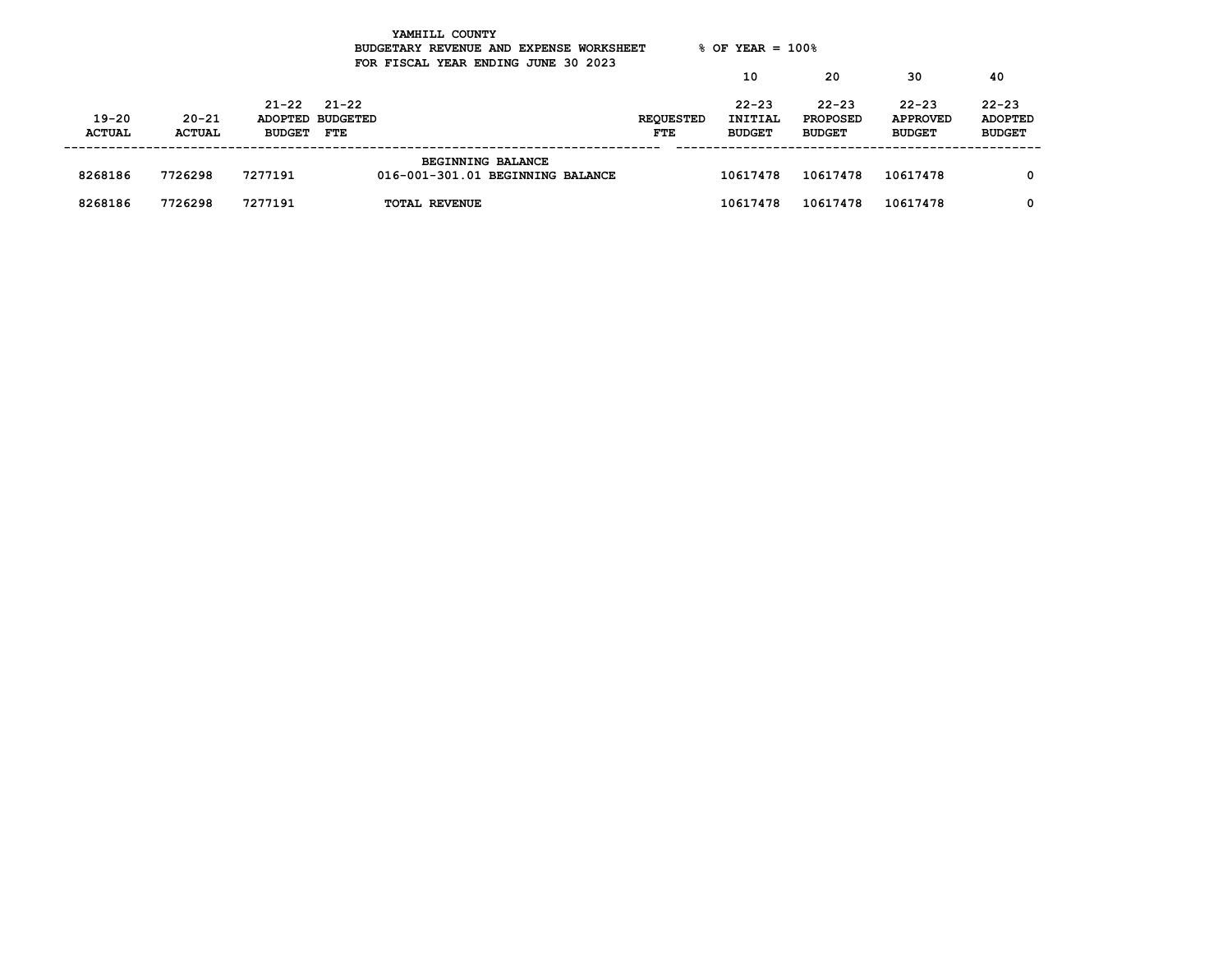|                     |                            |                            |                                  | YAMHILL COUNTY<br>BUDGETARY REVENUE AND EXPENSE WORKSHEET<br>FOR FISCAL YEAR ENDING JUNE 30 2023 |                          | $8$ OF YEAR = 100 $8$                 |                                               |                                               |                                              |
|---------------------|----------------------------|----------------------------|----------------------------------|--------------------------------------------------------------------------------------------------|--------------------------|---------------------------------------|-----------------------------------------------|-----------------------------------------------|----------------------------------------------|
|                     |                            |                            |                                  |                                                                                                  |                          | 10                                    | 20                                            | 30                                            | 40                                           |
| $19 - 20$<br>ACTUAL | $20 - 21$<br><b>ACTUAL</b> | $21 - 22$<br><b>BUDGET</b> | 21-22<br>ADOPTED BUDGETED<br>FTE |                                                                                                  | <b>REOUESTED</b><br>FTE. | $22 - 23$<br>INITIAL<br><b>BUDGET</b> | $22 - 23$<br><b>PROPOSED</b><br><b>BUDGET</b> | $22 - 23$<br><b>APPROVED</b><br><b>BUDGET</b> | $22 - 23$<br><b>ADOPTED</b><br><b>BUDGET</b> |
|                     |                            |                            |                                  | TREASURER                                                                                        |                          |                                       |                                               |                                               |                                              |
| 76948               | 40327                      | 29023                      |                                  | 016-023-361.01 POOL INTEREST                                                                     |                          | 30203                                 | 30203                                         | 30203                                         | 0                                            |
| 62798               | 54203                      | 47475                      |                                  | 016-023-361.03 BOND INTEREST                                                                     |                          | 38510                                 | 38510                                         | 38510                                         | 0                                            |
| 139746              | 94530                      | 76498                      |                                  | <b>TOTAL REVENUE</b>                                                                             |                          | 68713                                 | 68713                                         | 68713                                         | 0                                            |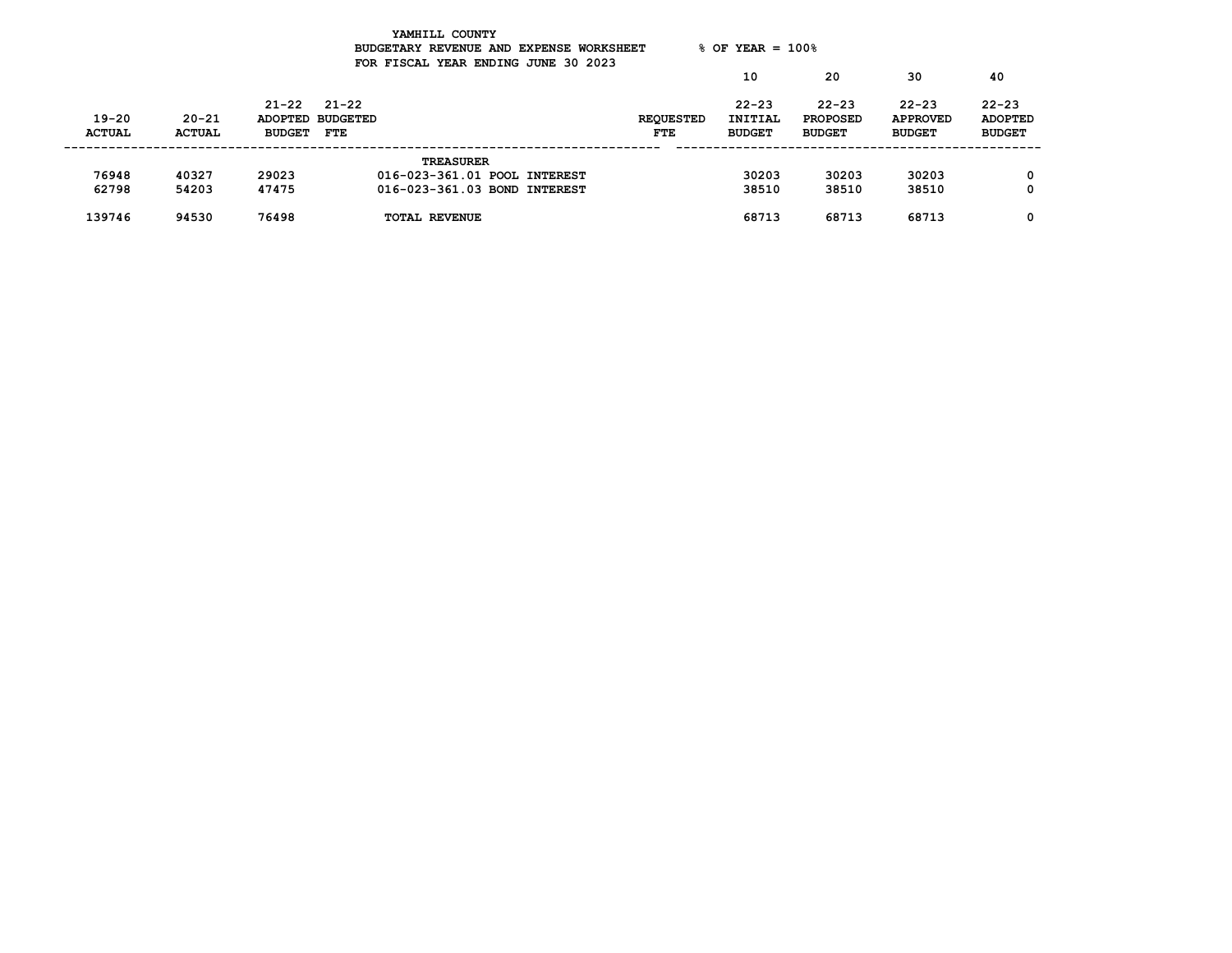|                 |                          |                          |                                         |               |                                                                               |                  | 10                   | 20                           | 30                           | 40                          |
|-----------------|--------------------------|--------------------------|-----------------------------------------|---------------|-------------------------------------------------------------------------------|------------------|----------------------|------------------------------|------------------------------|-----------------------------|
| $19 - 20$       | $20 - 21$                |                          | $21 - 22$ $21 - 22$<br>ADOPTED BUDGETED |               |                                                                               | <b>REQUESTED</b> | $22 - 23$<br>INITIAL | $22 - 23$<br><b>PROPOSED</b> | $22 - 23$<br><b>APPROVED</b> | $22 - 23$<br><b>ADOPTED</b> |
| <b>ACTUAL</b>   | <b>ACTUAL</b>            | BUDGET FTE               |                                         |               |                                                                               | FTE              | <b>BUDGET</b>        | <b>BUDGET</b>                | <b>BUDGET</b>                | <b>BUDGET</b>               |
|                 |                          |                          |                                         |               |                                                                               |                  |                      |                              |                              |                             |
|                 |                          |                          |                                         | PUBLIC HEALTH |                                                                               |                  |                      |                              |                              |                             |
| 232371          | 217636                   | 285761                   |                                         |               | 016-070-321.01 RESTAURANT LICENSE                                             |                  | 233796               | 233796                       | 233796                       | 0                           |
| 118075          | 122730                   | 103340                   |                                         |               | 016-070-322.99 MISC LICENSES & PE                                             |                  | 118448               | 118448                       | 118448                       | 0<br>0                      |
| 39530<br>798414 | 16284<br>4730953         | 24000<br>2004303         |                                         |               | 016-070-331.15 CFDA FEDERAL GRANT<br>016-070-331.72 CFAA FEDERAL GRANT        |                  | 24000<br>1587097     | 24000<br>1587097             | 24000<br>1587097             | 0                           |
| 728780          | 525297                   | 804995                   |                                         |               | 016-070-334.11 STATE HEALTH GRANT                                             |                  | 804997               | 804997                       | 804997                       | 0                           |
| 404             | 390                      | 377                      |                                         |               | 016-070-335.12 BEER & WINE TAX                                                |                  | 377                  | 377                          | 377                          | 0                           |
| 12106           | 10197                    | 12159                    |                                         |               | 016-070-346.10 PATIENT FEES                                                   |                  | 6993                 | 6993                         | 6993                         | 0                           |
| 33703           | 122730                   | 18291                    |                                         |               | 016-070-346.11 PRIVATE INSURANCE                                              |                  | 21720                | 21720                        | 21720                        | 0                           |
| 1043187         | 986241                   | 986221                   |                                         |               | 016-070-346.12 PUBLIC INSURANCE (                                             |                  | 970131               | 970131                       | 970131                       | 0                           |
| 24151           | 15028                    | 16639                    |                                         |               | 016-070-346.13 LOCAL CONTRACTS                                                |                  | 13768                | 13768                        | 13768                        | 0                           |
| 2445            | 0                        | $\mathbf 0$              |                                         |               | 016-070-362.03 DONATIONS                                                      |                  | 0                    | $\mathbf 0$                  | 0                            | 0                           |
| 5342            | $\mathbf{o}$             | 0                        |                                         |               | 016-070-362.12 REIMBURSEMENT                                                  |                  | 0                    | $\mathbf 0$                  | 0                            | 0                           |
| 365             | 202                      | 150                      | 016-070-362.99 MISC                     |               |                                                                               |                  | 100                  | 100                          | 100                          | 0                           |
| 2250            | 50                       | 5000                     |                                         |               | 016-070-380.01 CO INT REVENUE                                                 |                  | 5000                 | 5000                         | 5000                         | 0                           |
|                 |                          |                          |                                         |               | Restaurant subsidy from BOC                                                   |                  |                      |                              |                              |                             |
| $19 -$          | $\mathbf 0$              | 0                        |                                         |               | 016-070-389.01 OVER/SHORT                                                     |                  | 0                    | 0                            | 0                            | 0                           |
|                 |                          |                          |                                         |               |                                                                               |                  |                      |                              |                              |                             |
| 3041104         | 6747738                  | 4261236                  | <b>TOTAL REVENUE</b>                    |               |                                                                               |                  | 3786427              | 3786427                      | 3786427                      | 0                           |
| 1674            | 3116                     | 4358                     |                                         |               | .0869 016-070-401.02 ADMIN OFFICE SPEC                                        | .1100            | 5949                 | 5949                         | 5949                         | 0                           |
| 5081            | $\overline{\phantom{0}}$ | $\overline{\phantom{0}}$ |                                         |               | 016-070-401.16 ASSIST DIRECTOR                                                |                  | $\mathbf 0$          | $\mathbf 0$                  | $\mathbf{o}$                 | 0                           |
| 0               | 5731                     | 7977                     |                                         |               | .0783 016-070-401.18 HHS ADMIN SERVICES                                       | .0783            | 8536                 | 8536                         | 8536                         | 0                           |
| 29333           | 5065                     | 6001                     |                                         |               | .0869  016-070-401.25  PROGRAM SUPERVISOR                                     | .1100            | 7832                 | 7832                         | 7832                         | 0                           |
| 21698           | 32137                    | 143048                   |                                         |               | 2.0869 016-070-401.30 SR MANAGEMENT ANAL                                      | 2.1042           | 147199               | 147199                       | 147199                       | 0                           |
| 268418          | 346834                   | 507848                   |                                         |               | 8.1739 016-070-401.32 MANAGEMENT ANALYST                                      | 10.7141          | 655108               | 655108                       | 716323                       | 0                           |
| 15237           | 37350                    | 11882                    | .0955 016-070-401.33 HHS DIRECTOR       |               |                                                                               | .0955            | 12598                | 12598                        | 12598                        | 0                           |
| 84836           | 1886                     | $\mathbf 0$              |                                         |               | 016-070-401.35 PROGRAM MANAGER 3                                              |                  | 0                    | $\mathbf 0$                  | 0                            | 0                           |
| 70667           | 79213                    | 83709                    |                                         |               | 1.0000 016-070-401.37 PROGRAM MANAGER 1                                       | 2.0000           | 160570               | 160570                       | 160570                       | 0                           |
| 8231            | 16289                    | 16699                    | .2765 016-070-401.48 DATA ANALYST       |               |                                                                               | .3226            | 20704                | 20704                        | 20704                        | 0                           |
| 4713            | 70939                    | 82963                    |                                         |               | 1.0003 016-070-401.55 PROGRAM MANAGER 4                                       | 1.0003           | 88740                | 88740                        | 88740                        | 0                           |
| 59695           | 47197                    | 35034                    |                                         |               | 1.0000 016-070-402.02 OFFICE SPECIALIST                                       | .9999            | 38003                | 38003                        | 38003                        | 0                           |
| 34018<br>28     | 37347<br>$\mathbf{o}$    | 42443<br>0               |                                         |               | 1.0256 016-070-402.03 SENIOR OFFICE SPEC<br>016-070-402.04 ACCOUNTING CLERK 2 | 1.0240           | 40078<br>0           | 40078<br>0                   | 40078<br>0                   | 0<br>0                      |
| 25549           | 42486                    | 48196                    |                                         |               | 1.0983 016-070-402.14 SENIOR ACCT CLERK                                       | 1.0983           | 51894                | 51894                        | 51894                        | 0                           |
| $\mathbf{o}$    | 3072                     | $\mathbf 0$              |                                         |               | 016-070-402.15 ACCOUNTING TECH                                                |                  | 0                    | 0                            | 0                            | 0                           |
| 3643            | 3908                     | 2303                     |                                         |               | .0510  016-070-402.20 OFFICE SPECIALIST                                       | .0483            | 2143                 | 2143                         | 2143                         | 0                           |
| 6968            | 8613                     | 4307                     |                                         |               | .0513 016-070-403.70 EHR SYSTEM ANALYST                                       | .0513            | 4439                 | 4439                         | 4439                         | 0                           |
| 0               | 0                        | 3400                     |                                         |               | .0513 016-070-403.74 EHR SYSTEM ANALYST                                       | .0513            | 3504                 | 3504                         | 3504                         | 0                           |
| 17013           | 0                        | $\mathbf{o}$             |                                         |               | 016-070-406.01 ENV HEALTH SPEC 1                                              |                  | 0                    | $\mathbf 0$                  | 0                            | 0                           |
| 87996           | 113323                   | 124868                   |                                         |               | 2.0000 016-070-406.02 ENV HEALTH SPEC 2                                       | 2.0000           | 134205               | 134205                       | 134205                       | 0                           |
| 73269           | 76607                    | 80875                    |                                         |               | 1.0000 016-070-406.03 ENV HEALTH SPEC 3                                       | 1.0000           | 83320                | 83320                        | 83320                        | 0                           |
| 60724           | 85679                    | 50901                    | 1.0000 016-070-406.05 NURSING ASSIST    |               |                                                                               | 1.0000           | 52440                | 52440                        | 52440                        | 0                           |
| 294318          | 363517                   | 482888                   | 6.8000 016-070-406.07 REGIS NURSE 2     |               |                                                                               | 7.8000           | 574597               | 574597                       | 574597                       | 0                           |
| 106972          | 122051                   | 109061                   | .8000 016-070-406.08 REGIS NURSE 3      |               |                                                                               | .8000            | 109060               | 109060                       | 109060                       | 0                           |
| 50495           | 52797                    | 55738                    | 1.0000 016-070-406.20 HS ASSOCIATE      |               |                                                                               | 1.0000           | 57422                | 57422                        | 57422                        | 0                           |
| 35640           | 153000                   | 109261                   |                                         |               | 2.0500 016-070-406.22 HS SPECIALIST 1                                         | 3.0500           | 163141               | 163141                       | 163141                       | 0                           |
| 221             | 582                      | 2926                     |                                         |               | .0500 016-070-406.23 HS SPECIALIST 2                                          | .0500            | 3147                 | 3147                         | 3147                         | 0                           |
| 3874            | 0                        | 0                        |                                         |               | 016-070-406.24 HS SPECIALIST 3                                                |                  | 0                    | 0                            | 0                            | 0                           |
| 16              | 0                        | 0                        |                                         |               | 016-070-474.00 SHIFT DIFF                                                     |                  | 0                    | 0                            | 0                            | 0                           |
| 1381            | 2505                     | 881                      |                                         |               | 016-070-475.00 LONGEVITY PAY                                                  |                  | 1352                 | 1352                         | 1352                         | 0                           |
| 2612            | 43513                    | 3694                     |                                         |               | 016-070-479.00 OTHER EARNINGS                                                 |                  | 18562                | 18562                        | 18562                        | 0                           |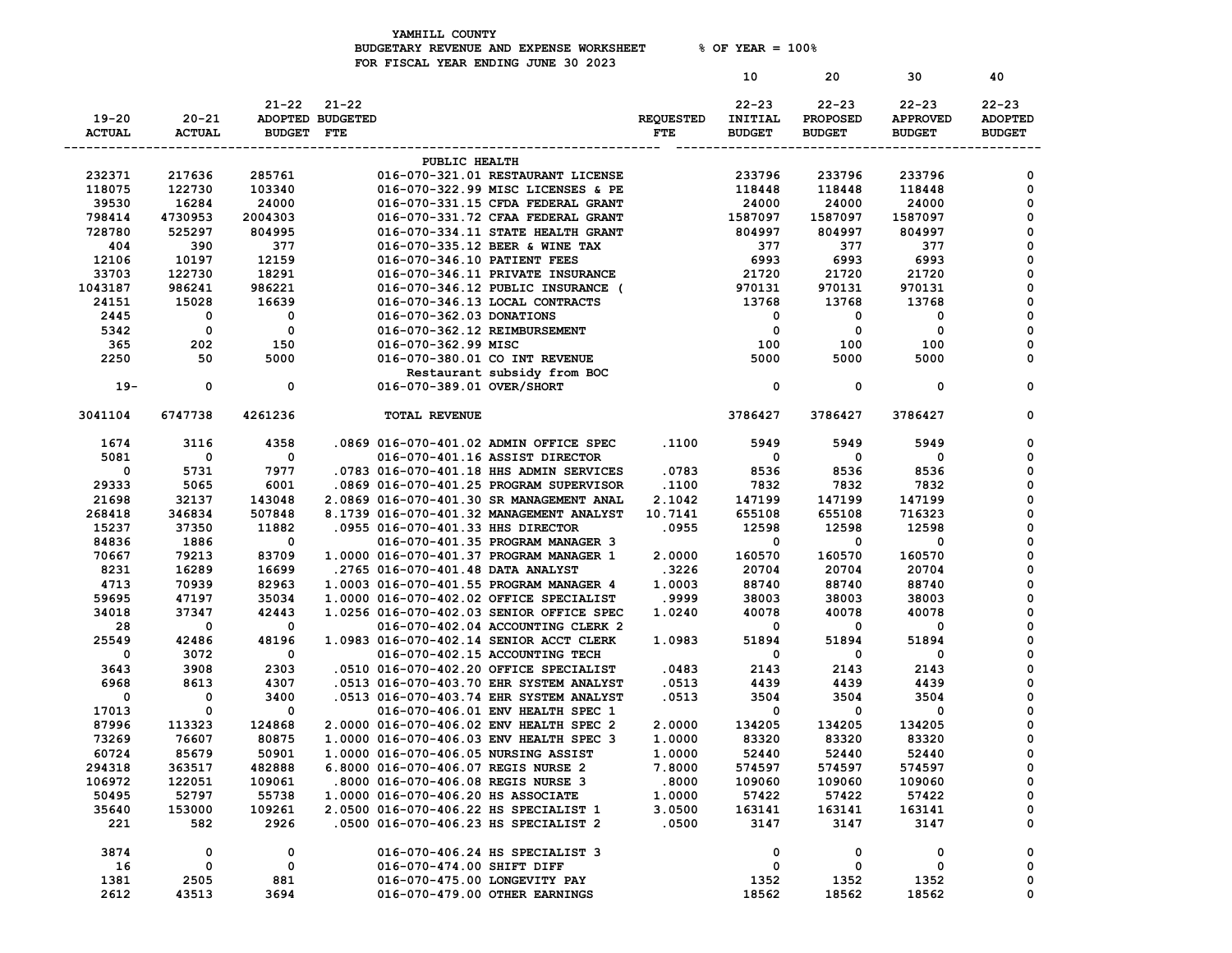|               |               |                   |                               |                                                                                       |                  | 10                          | 20                           | 30                           | 40                          |
|---------------|---------------|-------------------|-------------------------------|---------------------------------------------------------------------------------------|------------------|-----------------------------|------------------------------|------------------------------|-----------------------------|
|               |               |                   |                               |                                                                                       |                  |                             |                              |                              |                             |
| $19 - 20$     | $20 - 21$     | $21 - 22$         | $21 - 22$<br>ADOPTED BUDGETED |                                                                                       | <b>REQUESTED</b> | $22 - 23$<br><b>INITIAL</b> | $22 - 23$<br><b>PROPOSED</b> | $22 - 23$<br><b>APPROVED</b> | $22 - 23$<br><b>ADOPTED</b> |
| <b>ACTUAL</b> | <b>ACTUAL</b> | <b>BUDGET FTE</b> |                               |                                                                                       | <b>FTE</b>       | <b>BUDGET</b>               | <b>BUDGET</b>                | <b>BUDGET</b>                | <b>BUDGET</b>               |
|               |               |                   |                               |                                                                                       |                  |                             |                              |                              |                             |
| 1989          | 2546          | 3000              | 016-070-480.00 EXTRA HOURS    |                                                                                       |                  | 3000                        | 3000                         | 3000                         | 0                           |
| 1903          | 22885         | 26950             | 016-070-481.00 OVERTIME       |                                                                                       |                  | 21950                       | 21950                        | 21950                        | 0                           |
| 3650          | 49336         | 75970             | 016-070-482.00 EXTRA HELP     |                                                                                       |                  | 29484                       | 29484                        | 29484                        | 0                           |
| 9242          | 9175          | 7875              | 016-070-484.00 BEEPER PAY     |                                                                                       |                  | 3938                        | 3938                         | 3938                         | 0                           |
| 7421          | 10457         | 5057              |                               | 016-070-485.00 CERTIFICATION/EDUC                                                     |                  | 2999                        | 2999                         | 2999                         | $\mathbf 0$                 |
| 1614          | 3734          | 1260              | 016-070-486.00 INCENTIVE PAY  |                                                                                       |                  | 1341                        | 1341                         | 1341                         | 0                           |
| 20058         | 26691         | 29148             | 016-070-490.00 MEDICARE TAX   |                                                                                       |                  | 32452                       | 32452                        | 32452                        | 0                           |
| 85768         | 114134        | 124632            |                               | 016-070-491.00 SOCIAL SECURITY                                                        |                  | 141893                      | 141893                       | 141893                       | 0                           |
| 215614        | 295141        | 389046            | 016-070-492.00 RETIREMENT     |                                                                                       |                  | 457307                      | 457307                       | 457307                       | 0                           |
| 393479        | 490507        | 608758            |                               | 016-070-493.10 MEDICAL INSURANCE                                                      |                  | 741756                      | 741756                       | 741756                       | 0                           |
| 614           | 707           | 810               |                               | 016-070-493.12 EMPLOYEE ASSISTANC                                                     |                  | 901                         | 901                          | 901                          | 0                           |
| 27449         | 31233         | 35184             | 016-070-493.15 VEBA           |                                                                                       |                  | 43217                       | 43217                        | 43217                        | 0                           |
| 34085         | 36254         | 42387             |                               | 016-070-493.20 DENTAL INSURANCE                                                       |                  | 46058                       | 46058                        | 46058                        | 0                           |
| 3545          | 4007          | 4496              |                               | 016-070-493.25 VISION INSURANCE                                                       |                  | 5238                        | 5238                         | 5238                         | 0                           |
| 8020          | 9720          | 12970             |                               | 016-070-493.31 SHORT TERM DISABIL                                                     |                  | 14309                       | 14309                        | 14309                        | 0                           |
| 436<br>20403  | 1095          | 762<br>9509       |                               | 016-070-493.40 LIFE INSURANCE                                                         |                  | 869                         | 869<br>13094                 | 869                          | 0<br>0                      |
| 1488          | 17729<br>1872 | 2160              |                               | 016-070-494.00 ACCIDENT INSURANCE<br>016-070-494.80 TIME LOSS RESERVE                 |                  | 13094<br>2549               | 2549                         | 13094<br>2549                | 0                           |
| 1404          | 1870          | 2033              | 016-070-495.00 UNEMPLOYMENT   |                                                                                       |                  | 2397                        | 2397                         | 2397                         | 0                           |
| 519           | 616           | 765               |                               | 016-070-496.00 WORKERS COMP ASSES                                                     |                  | 897                         | 897                          | 897                          | 0                           |
| 5972          | 15061         | 4600              |                               | 016-070-499.00 FET/VACATION/SICK                                                      |                  | 20006                       | 20006                        | 20006                        | 0                           |
| 1972          | 1929          | 250               |                               | 016-070-499.98 COMP TIME LIABILIT                                                     |                  | 256                         | 256                          | 256                          | 0                           |
| 6792          | 42768         | 14501             |                               | 016-070-499.99 VACATION LIAB. ADJ                                                     |                  | 14507                       | 14507                        | 14507                        | $\Omega$                    |
|               |               |                   |                               |                                                                                       |                  |                             |                              |                              |                             |
| 2227757       | 2944224       | 3423384           | 30.8627 TOTAL FOR PERSONNEL   |                                                                                       | 36.5081          | 4044961                     | 4044961                      | 4106176                      | 0                           |
| 3316          | 4504          | 4400              |                               | 016-070-510.01 CENTRAL SUPPLIES                                                       |                  | 4407                        | 4407                         | 4407                         | 0                           |
| 9950          | 9158          | 11002             |                               | 016-070-511.99 MISC OP SUPPLIES                                                       |                  | 11005                       | 11005                        | 11005                        | 0                           |
| 85924         | 46009         | 48387             | 016-070-512.01 DRUGS          |                                                                                       |                  | 71387                       | 71387                        | 71387                        | 0                           |
| 40962         | 6844          | 7400              | 016-070-512.03 LAB MATERIALS  |                                                                                       |                  | 7400                        | 7400                         | 7400                         | 0                           |
| 14612         | 11280         | 7500              |                               | 016-070-512.04 LABORATORY EXPENSE                                                     |                  | 9500                        | 9500                         | 9500                         | 0                           |
| 311           | 241           | 398               |                               | 016-070-513.01 EDUCATIONAL MATERI                                                     |                  | 406                         | 406                          | 406                          | 0                           |
| 6914          | 7357          | 4999              |                               | 016-070-513.03 PUBLICATIONS & DUE                                                     |                  | 5009                        | 5009                         | 5009                         | 0                           |
| 1869          | 17427         | 999               |                               | 016-070-543.01 DEPT. EQUIPMENT                                                        |                  | 1006                        | 1006                         | 1006                         | 0                           |
| 4787          | 6326          | 6999              |                               | 016-070-583.02 DATA PROCESSING SU                                                     |                  | 7008                        | 7008                         | 7008                         | 0                           |
| 734           | 162           | 146               |                               | 016-070-610.01 PROFESSIONAL SERVI                                                     |                  | 171                         | 171                          | 171                          | 0                           |
| 0             | 0             | 200               |                               | 016-070-610.24 INTERPRETER SERVIC                                                     |                  | 200                         | 200                          | 200                          | 0                           |
| 12001         | 12001         | 12628             |                               | 016-070-610.25 PROFESSIONAL CONTR                                                     |                  | 12057                       | 12057                        | 12057                        | 0                           |
| 2334<br>2595  | 2166<br>4603  | 2260              | 016-070-611.01 AUDIT          |                                                                                       |                  | 2281<br>24511               | 2281                         | 2281                         | 0<br>0                      |
|               |               | 314508            |                               | 016-070-611.02 CONTRACT SERVICES<br>Contract for Relias and digital health            |                  |                             | 24511                        | 24511                        |                             |
|               |               |                   | record storage                |                                                                                       |                  |                             |                              |                              |                             |
| 521           | 450           | 562               |                               | 016-070-611.03 JANITORIAL CONTRAC                                                     |                  | 619                         | 619                          | 619                          | 0                           |
| 236929        | 328986        | 304300            |                               | 016-070-611.30 GRANT EXPENSES                                                         |                  | 282025                      | 282025                       | 282025                       | 0                           |
|               |               |                   |                               |                                                                                       |                  |                             |                              |                              |                             |
| 6089          | 1550          | 8756              |                               | Population health activities and direct expenses<br>016-070-612.02 SCHOOLS AND CONFER |                  | 8762                        | 8762                         | 8762                         | 0                           |
| 17482         | 14001         | 12998             | 016-070-620.01 TELEPHONE      |                                                                                       |                  | 13006                       | 13006                        | 13006                        | 0                           |
| 1958          | 2993          | 3962              | 016-070-621.01 POSTAGE        |                                                                                       |                  | 3968                        | 3968                         | 3968                         | 0                           |
| 11085         | 5598          | 7320              |                               | 016-070-630.01 TRAVEL EXPENSE                                                         |                  | 7320                        | 7320                         | 7320                         | 0                           |
| 1926          | 1993          | 4990              | 016-070-640.01 ADVERTISING    |                                                                                       |                  | 4998                        | 4998                         | 4998                         | $\Omega$                    |
|               |               |                   |                               |                                                                                       |                  |                             |                              |                              |                             |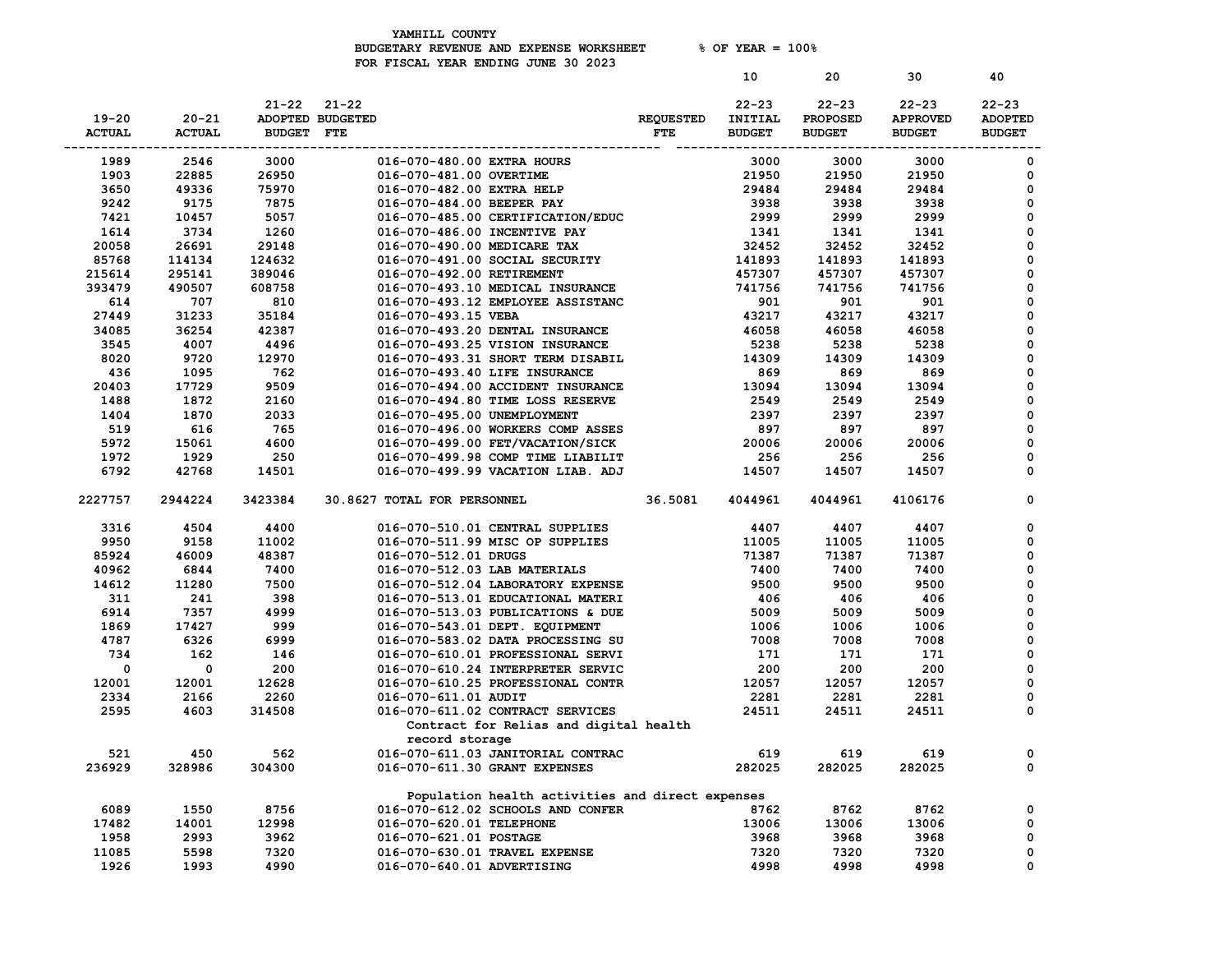|               |               |                   |                  |                                      | FOR FISCAL IEAR ENDING OUNE JU ZUZJ         |                  |               |                 |                 |                |
|---------------|---------------|-------------------|------------------|--------------------------------------|---------------------------------------------|------------------|---------------|-----------------|-----------------|----------------|
|               |               |                   |                  |                                      |                                             |                  | 10            | 20              | 30              | 40             |
|               |               | $21 - 22$         | $21 - 22$        |                                      |                                             |                  | $22 - 23$     | $22 - 23$       | $22 - 23$       | $22 - 23$      |
| $19 - 20$     | $20 - 21$     |                   | ADOPTED BUDGETED |                                      |                                             | <b>REQUESTED</b> | INITIAL       | <b>PROPOSED</b> | <b>APPROVED</b> | <b>ADOPTED</b> |
| <b>ACTUAL</b> | <b>ACTUAL</b> | <b>BUDGET FTE</b> |                  |                                      |                                             | <b>FTE</b>       | <b>BUDGET</b> | <b>BUDGET</b>   | <b>BUDGET</b>   | <b>BUDGET</b>  |
|               |               |                   |                  |                                      |                                             |                  |               |                 |                 |                |
| 89            | 69            | 451               |                  |                                      | 016-070-650.01 EQUIPMENT LEASE              |                  | 495           | 495             | 495             | 0              |
| 9527          | 9129          | 9345              |                  | 016-070-652.01 BUILDING RENT         |                                             |                  | 6313          | 6313            | 6313            | 0              |
| 423           | 399           | 735               |                  |                                      | 016-070-670.02 HEAT/LIGHTS/WATER            |                  | 530           | 530             | 530             | $\mathbf 0$    |
| 555           | 673           | 398               |                  |                                      | 016-070-683.01 COPY MACHINES/MAIN           |                  | 506           | 506             | 506             | 0              |
| 7083          | 4356          | 5186              |                  |                                      | 016-070-683.02 DP EQUIP MAINT               |                  | 11526         | 11526           | 11526           | $\mathbf 0$    |
| $\mathbf{0}$  | 350           | 3708              |                  |                                      | 016-070-695.13 PERMITS/LICENSES             |                  | 2770          | 2770            | 2770            | 0              |
| 4906          | 106114        | 124247            |                  | 016-070-699.01 OTHER EXPENSE         |                                             |                  | 84369         | 84369           | 84369           | 0              |
|               |               |                   |                  |                                      | COVID-19 pandemic expenses                  |                  |               |                 |                 |                |
| 220           | 11            | 200               |                  | 016-070-699.07 WRAP SERVICES         |                                             |                  | 400           | 400             | 400             | 0              |
| $\mathbf{0}$  | 7095          | 6431              |                  |                                      | 016-070-699.08 BANK SERVICE CHARG           |                  | 6339          | 6339            | 6339            | 0              |
| 256241        | 207180        | 241036            |                  | 016-070-699.09 PAYBACK               |                                             |                  | 228609        | 228609          | 228609          | $\Omega$       |
|               |               |                   |                  |                                      | Local match sent to State for federal funds |                  |               |                 |                 |                |
| $\mathbf{1}$  | 55            | 100               |                  |                                      | 016-070-699.14 OTHER OHP EXPENSES           |                  | 100           | 100             | 100             | 0              |
| 21580         | 26554         | 24236             |                  |                                      | 016-070-730.02 STATE SURCHARGE              |                  | 24236         | 24236           | 24236           | $\mathbf 0$    |
|               |               |                   |                  |                                      | Tourist and restaurant state fees           |                  |               |                 |                 |                |
| 103720        | 100202        | 113387            |                  |                                      | 016-070-780.01 BUILDING RESERVE             |                  | 126006        | 126006          | 126006          | 0              |
| 2760          | 2814          | 3079              |                  |                                      | 016-070-780.02 INTERNAL PROPERTY            |                  | 4421          | 4421            | 4421            | 0              |
| 56651         | 57927         | 66784             |                  | 016-070-780.03 ADMIN OVERHEAD        |                                             |                  | 91967         | 91967           | 91967           | 0              |
| 20155         | 16507         | 17827             |                  |                                      | 016-070-780.04 TELECOMMUNICATIONS           |                  | 16395         | 16395           | 16395           | 0              |
| 5602          | 6035          | 6500              |                  | 016-070-780.05 MOTOR POOL            |                                             |                  | 6500          | 6500            | 6500            | 0              |
| 15606         | 20488         | 21986             |                  |                                      | 016-070-780.06 EQUIPMENT REPLACEM           |                  | 25977         | 25977           | 25977           | $\mathbf 0$    |
| $\mathbf{0}$  | $\mathbf{0}$  | 40                |                  |                                      | 016-070-780.09 MANUAL CHECK CHARG           |                  | 40            | 40              | 40              | $\pmb{0}$      |
| 11404         | 11282         | 14303             |                  |                                      | 016-070-780.15 COMPUTER SERVICES            |                  | 14320         | 14320           | 14320           | 0              |
| 122           | 53            | $\mathbf{o}$      |                  |                                      | 016-070-780.16 INTERNAL CONTRACT            |                  | $\Omega$      | $\mathbf 0$     | 0               | 0              |
| 353           | 496           | 472               |                  |                                      | 016-070-780.17 INTERNAL POSTAGE C           |                  | 1014          | 1014            | 1014            | 0              |
| 9966          | 8567          | 8568              |                  |                                      | 016-070-780.27 INTERNAL LIABILITY           |                  | 11515         | 11515           | 11515           | $\mathbf 0$    |
| $903 -$       | 5015          | $\mathbf 0$       |                  |                                      | 016-070-780.44 CO INT PEL RESERVE           |                  | $\mathbf{0}$  | $\mathbf{0}$    | $\mathbf 0$     | 0              |
| 25545         | 32438         | 37069             |                  |                                      | 016-070-780.46 CO INT NETWORK CHA           |                  | 43779         | 43779           | 43779           | 0              |
| 9307          | 31504         | 5351              |                  |                                      | 016-070-780.54 TELECOMM PER CALL            |                  | 6064          | 6064            | 6064            | 0              |
| 2504          | 2439          | 2823              |                  |                                      | 016-070-780.55 INT LEGAL SERVICES           |                  | 3177          | 3177            | 3177            | 0              |
| 1025716       | 1141401       | 1478976           |                  |                                      | TOTAL FOR MATERIALS & SERVICES              |                  | 1194414       | 1194414         | 1194414         | 0              |
| 0             | $\Omega$      | 955               |                  | 016-070-800.80 DEPT EQUIPMENT        |                                             |                  | 1059          | 1059            | 1059            | 0              |
| $\mathbf{0}$  | 14231         | $\mathbf{0}$      |                  |                                      | 016-070-801.04 DP EQUIP PURCHASE            |                  | $^{\circ}$    | $\mathbf{0}$    | $\Omega$        | 0              |
| $\mathbf{0}$  | 14231         | 955               |                  | TOTAL FOR CAPITAL                    |                                             |                  | 1059          | 1059            | 1059            | 0              |
| 3253473       | 4099856       | 4903315           |                  | 30.8627 TOTAL EXPENSES PUBLIC HEALTH |                                             | 36.5081          | 5240434       | 5240434         | 5301649         | 0              |
|               |               |                   |                  |                                      |                                             |                  |               |                 |                 |                |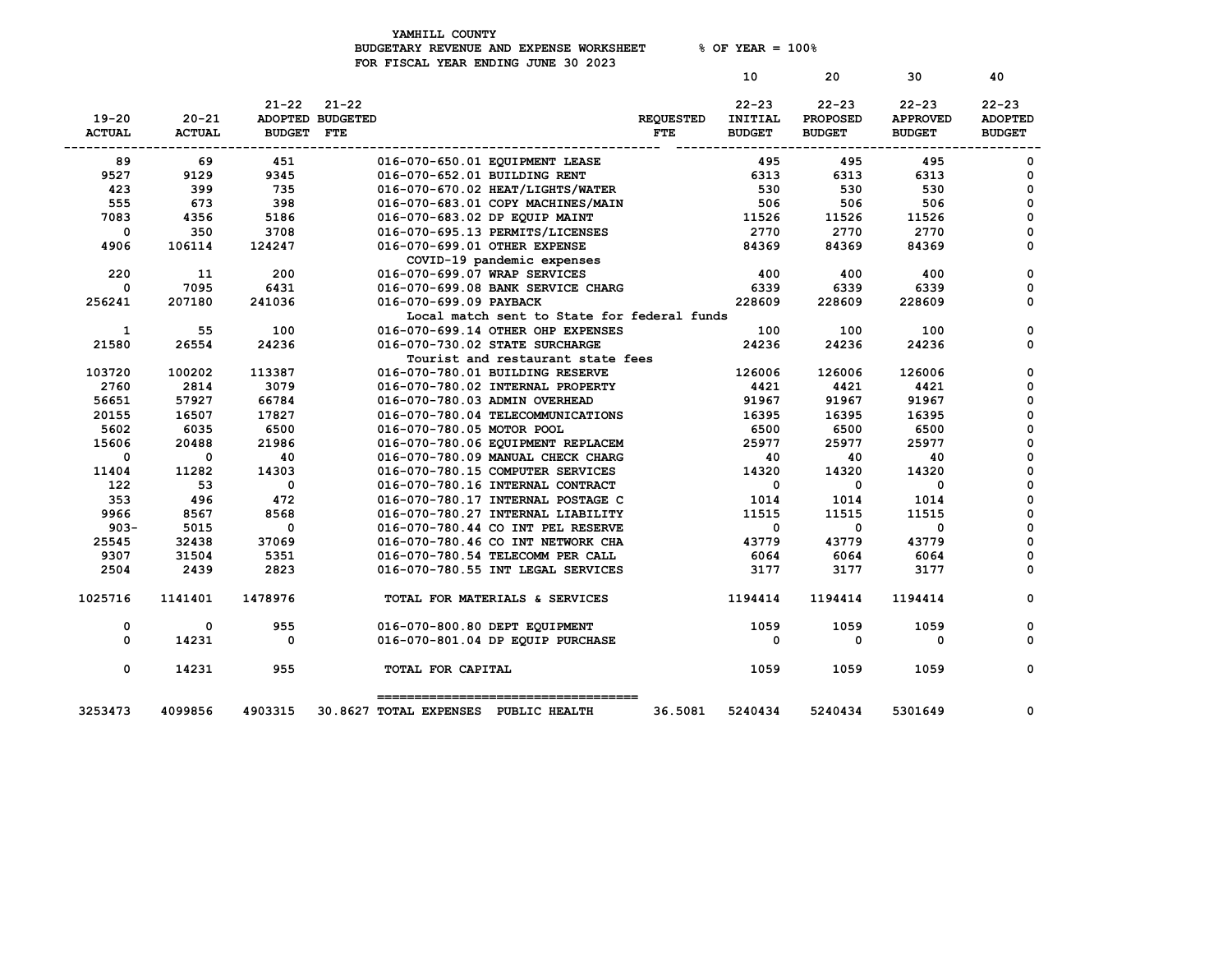|                        |                          |                          |                     |                                    |                                            |                  | 10                      | 20                       | 30                       | 40                  |
|------------------------|--------------------------|--------------------------|---------------------|------------------------------------|--------------------------------------------|------------------|-------------------------|--------------------------|--------------------------|---------------------|
|                        |                          |                          | $21 - 22$ $21 - 22$ |                                    |                                            |                  | 22-23                   | 22-23                    | $22 - 23$                | $22 - 23$           |
| $19 - 20$              | $20 - 21$                |                          | ADOPTED BUDGETED    |                                    |                                            | <b>REQUESTED</b> | <b>INITIAL</b>          | <b>PROPOSED</b>          | <b>APPROVED</b>          | <b>ADOPTED</b>      |
| <b>ACTUAL</b>          | <b>ACTUAL</b>            | <b>BUDGET FTE</b>        |                     |                                    |                                            | FTE              | <b>BUDGET</b>           | <b>BUDGET</b>            | <b>BUDGET</b>            | <b>BUDGET</b>       |
|                        |                          |                          |                     |                                    |                                            |                  |                         |                          |                          |                     |
|                        |                          |                          |                     |                                    | VETERANS & DISABILITY SERVICES             |                  |                         |                          |                          |                     |
| 30380                  | 16216                    | $\mathbf 0$              |                     |                                    | 016-071-331.72 CFAA FEDERAL GRANT          |                  | 0                       | $\mathbf 0$              | 0                        | 0                   |
| 97689                  | 118973                   | 116245                   |                     | 016-071-334.09 VETERANS            |                                            |                  | 124958                  | 124958                   | 124958                   | 0<br>0              |
| 3249291<br>$\mathbf 0$ | 3040327<br>$\mathbf{0}$  | 3374713<br>100           |                     | 016-071-362.03 DONATIONS           | 016-071-334.11 STATE HEALTH GRANT          |                  | 4282836<br>100          | 4282836<br>100           | 4282836<br>100           | 0                   |
| 65                     | 57                       | 120                      |                     | 016-071-362.99 MISC                |                                            |                  | 120                     | 120                      | 120                      | 0                   |
|                        |                          |                          |                     |                                    |                                            |                  |                         |                          |                          |                     |
| 3377425                | 3175573                  | 3491178                  |                     | <b>TOTAL REVENUE</b>               |                                            |                  | 4408014                 | 4408014                  | 4408014                  | $\mathbf 0$         |
| 1422                   | 3192                     | 3466                     |                     |                                    | .0692  016-071-401.02  ADMIN OFFICE SPEC   | .0815            | 4403                    | 4403                     | 4403                     | 0                   |
| 1617                   | $\mathbf 0$              | $\overline{\mathbf{0}}$  |                     |                                    | 016-071-401.16 ASSIST DIRECTOR             |                  | $\overline{\mathbf{0}}$ | $\mathbf 0$              | $\mathbf 0$              | 0                   |
| $^{\circ}$             | 15514                    | 8582                     |                     |                                    | .0841 016-071-401.18 HHS ADMIN SERVICES    | .0841            | 9179                    | 9179                     | 9179                     | 0                   |
| 65518                  | 70028                    | 73832                    |                     |                                    | 1.0692 016-071-401.25 PROGRAM SUPERVISOR   | .0815            | 5796                    | 5796                     | 5796                     | 0                   |
| $\mathbf{o}$           | $\mathbf 0$              | $\overline{\phantom{0}}$ |                     |                                    | 016-071-401.28 PROGRAM MANAGER 2           | .1000            | 9308                    | 9308                     | 9308                     | 0                   |
| 75083                  | 81921                    | 86468                    |                     |                                    | 1.0692 016-071-401.30 SR MANAGEMENT ANAL   | 1.0772           | 89750                   | 89750                    | 89750                    | $\mathsf{o}\xspace$ |
| 4470                   | 8111                     | 8758                     |                     |                                    | .1383  016-071-401.32  MANAGEMENT  ANALYST | .1587            | 10795                   | 10795                    | 10795                    | 0                   |
| 8189                   | 9193                     | 12787                    |                     | .1027 016-071-401.33 HHS DIRECTOR  |                                            | .1027            | 13554                   | 13554                    | 13554                    | 0                   |
| 81309                  | 32442                    | 79852                    |                     |                                    | 1.0000 016-071-401.35 PROGRAM MANAGER 3    | 1.0000           | 85444                   | 85444                    | 85444                    | 0                   |
| 52711                  | 67810                    | 71896                    |                     |                                    | 1.0000 016-071-401.37 PROGRAM MANAGER 1    | 2.0000           | 151673                  | 151673                   | 151673                   | 0                   |
| 62745                  | 70992                    | 81900                    |                     | 1.3043 016-071-401.48 DATA ANALYST |                                            | 1.3289           | 86484                   | 86484                    | 86484                    | 0                   |
| 11358                  | 252                      | $\overline{\phantom{0}}$ |                     |                                    | 016-071-401.55 PROGRAM MANAGER 4           |                  | 0                       | $\mathbf 0$              | 0                        | 0                   |
| 96168                  | 105892                   | 116642                   |                     |                                    | 3.0000 016-071-402.02 OFFICE SPECIALIST    | 5.0000           | 191046                  | 191046                   | 191046                   | 0                   |
| 12143                  | 42360                    | 48567                    |                     |                                    | 1.0000 016-071-402.03 SENIOR OFFICE SPEC   | 1.0000           | 50035                   | 50035                    | 50035                    | 0                   |
| 33374                  | $\overline{\mathbf{0}}$  | $\overline{\phantom{0}}$ |                     |                                    | 016-071-402.04 ACCOUNTING CLERK 2          |                  | $\mathbf 0$             | $\overline{\phantom{0}}$ | $\overline{\phantom{0}}$ | 0                   |
| 2727                   | 2941                     | 46714                    |                     |                                    | 1.0930 016-071-402.14 SENIOR ACCT CLERK    | 1.0930           | 47425                   | 47425                    | 47425                    | 0                   |
| 57640                  | 62610                    | 68824                    |                     |                                    | 1.0000 016-071-403.20 VETERANS CLAIM REP   | 1.0000           | 73820                   | 73820                    | 73820                    | 0                   |
| 8405                   | 11874                    | 6969                     |                     |                                    | .0830 016-071-403.70 EHR SYSTEM ANALYST    | .0830            | 7180                    | 7180                     | 7180                     | 0                   |
| $\mathbf{o}$           | $\overline{\phantom{0}}$ | 5499                     |                     |                                    | .0830 016-071-403.74 EHR SYSTEM ANALYST    | .0830            | 5667                    | 5667                     | 5667                     | 0                   |
| 43593                  | 45108                    | 4116                     |                     | .1000 016-071-406.20 HS ASSOCIATE  |                                            | .1000            | 4116                    | 4116                     | 4116                     | 0                   |
| 821447                 | 1013858                  | 1245132                  |                     |                                    | 20.9000 016-071-406.22 HS SPECIALIST 1     | 20.0000          | 1225595                 | 1225595                  | 1225595                  | 0                   |
| 1895                   | 713                      | $\overline{\phantom{0}}$ |                     |                                    | 016-071-406.23 HS SPECIALIST 2             | 5.9000           | 395887                  | 395887                   | 395887                   | 0                   |
| $\mathbf 0$            | 1533                     | 2540                     |                     |                                    | .0375 016-071-406.24 HS SPECIALIST 3       | .0375            | 2726                    | 2726                     | 2726                     | 0                   |
| 13                     | 0                        | $\overline{\phantom{0}}$ |                     | 016-071-474.00 SHIFT DIFF          |                                            |                  | $\mathbf 0$             | $\mathbf 0$              | 0                        | 0                   |
| 1988                   | 2626                     | 1800                     |                     |                                    | 016-071-475.00 LONGEVITY PAY               |                  | 1801                    | 1801                     | 1801                     | 0                   |
| 3887                   | 41692                    | 3738                     |                     |                                    | 016-071-479.00 OTHER EARNINGS              |                  | 4011                    | 4011                     | 4011                     | 0                   |
| 24                     | $\overline{7}$           | 50                       |                     | 016-071-480.00 EXTRA HOURS         |                                            |                  | 50                      | 50                       | 50                       | 0                   |
| 9260                   | 12483                    | 10101                    |                     | 016-071-481.00 OVERTIME            |                                            |                  | 10101                   | 10101                    | 10101                    | 0                   |
| 2488                   | 3117                     | 3198                     |                     | 016-071-482.00 EXTRA HELP          |                                            |                  | 3199                    | 3199                     | 3199                     | 0                   |
| 71                     | 45                       | $\overline{\phantom{0}}$ |                     | 016-071-484.00 BEEPER PAY          |                                            |                  | 394                     | 394                      | - 394                    | 0                   |
| 6095                   | 10162                    | 6093                     |                     |                                    | 016-071-485.00 CERTIFICATION/EDUC          |                  | 6094                    | 6094                     | 6094                     | 0                   |
| 918                    | 920                      | 812                      |                     | 016-071-486.00 INCENTIVE PAY       |                                            |                  | 862                     | 862                      | 862                      | 0                   |
| 20654                  | 24407                    | 27141                    |                     | 016-071-490.00 MEDICARE TAX        |                                            |                  | 32097                   | 32097                    | 32097                    | 0                   |
| 88314                  | 104364                   | 116053                   |                     |                                    | 016-071-491.00 SOCIAL SECURITY             |                  | 140354                  | 140354                   | 140354                   | $\mathbf 0$         |
| 253935                 | 304513 381032            |                          |                     | 016-071-492.00 RETIREMENT          |                                            |                  | 466406                  | 466406                   | 466406                   | 0                   |
| 487111                 | 555849                   | 651578                   |                     |                                    | 016-071-493.10 MEDICAL INSURANCE           |                  | 828327                  | 828327                   | 828327                   | 0                   |
| 654                    | 875                      | 871                      |                     |                                    | 016-071-493.12 EMPLOYEE ASSISTANC          |                  | 1000                    | 1000                     | 1000                     | 0                   |
| 29355                  | 31325                    | 37658                    |                     | 016-071-493.15 VEBA                |                                            |                  | 48255                   | 48255                    | 48255                    | 0                   |
| 37706                  | 37760                    | 45367                    |                     |                                    | 016-071-493.20 DENTAL INSURANCE            |                  | 51427                   | 51427                    | 51427                    | 0                   |
| 3790                   | 4018                     | 4814                     |                     |                                    | 016-071-493.25 VISION INSURANCE            |                  | 5847                    | 5847                     | 5847                     | 0                   |
| 8681                   | 10431                    | 12076                    |                     |                                    | 016-071-493.31 SHORT TERM DISABIL          |                  | 14149                   | 14149                    | 14149                    | 0                   |
| 438                    | 1244                     | 816                      |                     |                                    | 016-071-493.40 LIFE INSURANCE              |                  | 964                     | 964                      | 964                      | 0                   |
| 3616                   | 3966                     | 2108                     |                     |                                    | 016-071-494.00 ACCIDENT INSURANCE          |                  | 2141                    | 2141                     | 2141                     | 0                   |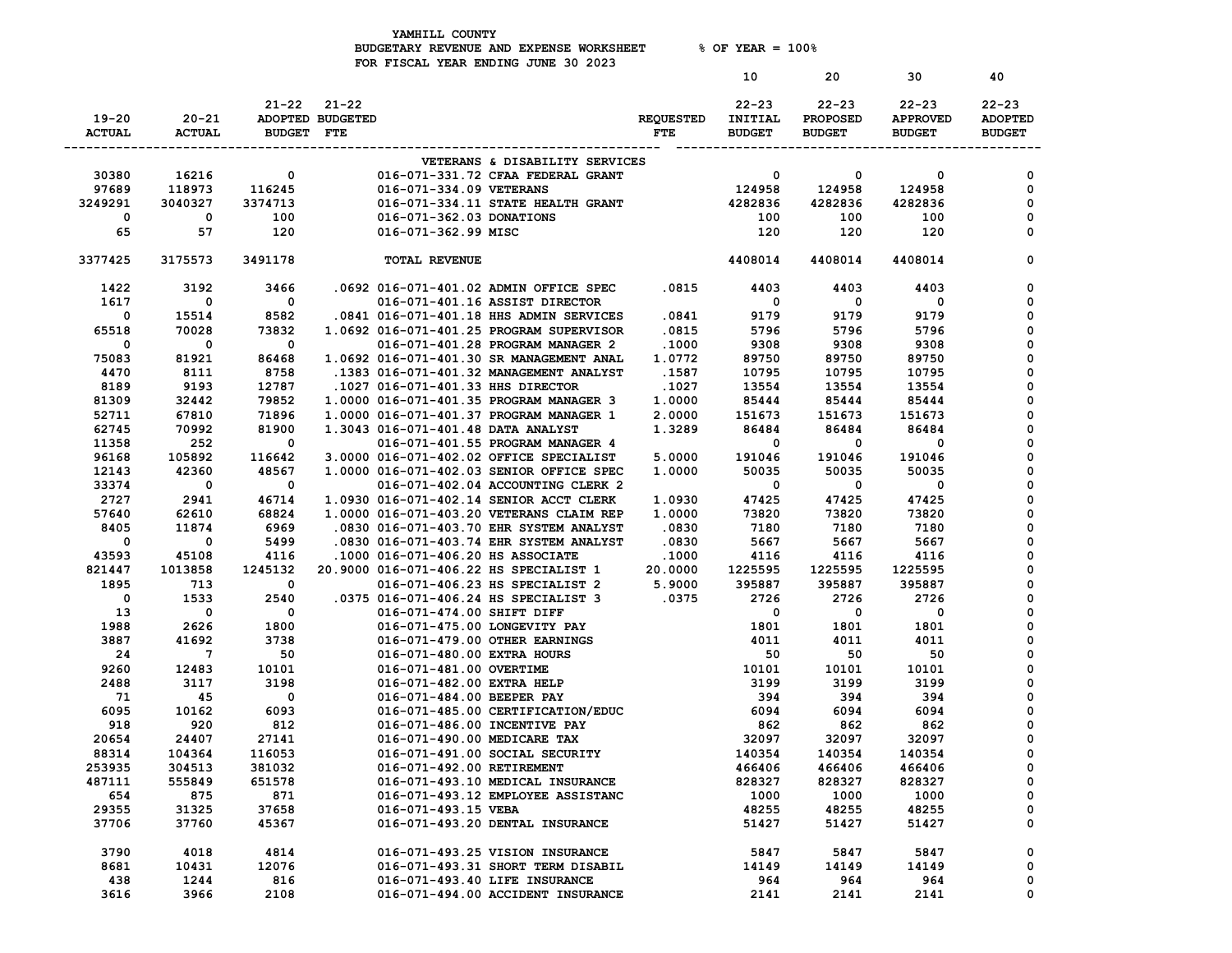| IAMAILLE COONII |                                         |                       |  |  |
|-----------------|-----------------------------------------|-----------------------|--|--|
|                 | BUDGETARY REVENUE AND EXPENSE WORKSHEET | $8$ OF YEAR = $100\%$ |  |  |
|                 | FOR FISCAL YEAR ENDING JUNE 30 2023     |                       |  |  |

 **10 20 30 40** 

| $19 - 20$<br><b>ACTUAL</b> | $20 - 21$<br><b>ACTUAL</b> | $21 - 22$<br><b>BUDGET FTE</b> | $21 - 22$<br>ADOPTED BUDGETED                                         | <b>REQUESTED</b><br>FTE. | $22 - 23$<br><b>INITIAL</b><br><b>BUDGET</b> | $22 - 23$<br><b>PROPOSED</b><br><b>BUDGET</b> | $22 - 23$<br><b>APPROVED</b><br><b>BUDGET</b> | $22 - 23$<br><b>ADOPTED</b><br><b>BUDGET</b> |
|----------------------------|----------------------------|--------------------------------|-----------------------------------------------------------------------|--------------------------|----------------------------------------------|-----------------------------------------------|-----------------------------------------------|----------------------------------------------|
| 1455                       | 1709                       | 2013                           | 016-071-494.80 TIME LOSS RESERVE                                      |                          | 2516                                         | 2516                                          | 2516                                          | 0                                            |
| 1472                       | 1753                       | 1892                           | 016-071-495.00 UNEMPLOYMENT                                           |                          | 2366                                         | 2366                                          | 2366                                          | 0                                            |
| 620                        | 607                        | 820                            | 016-071-496.00 WORKERS COMP ASSES                                     |                          | 999                                          | 999                                           | 999                                           | 0                                            |
| 5819                       | 46201                      | 5600                           | 016-071-499.00 FET/VACATION/SICK                                      |                          | 10001                                        | 10001                                         | 10001                                         | 0                                            |
| 411                        | $582 -$                    | 400                            | 016-071-499.98 COMP TIME LIABILIT                                     |                          | 402                                          | 402                                           | 402                                           | 0                                            |
| 15987                      | 22311                      | 7500                           | 016-071-499.99 VACATION LIAB. ADJ                                     |                          | 7502                                         | 7502                                          | 7502                                          | 0                                            |
| 2426576                    | 2868147                    | 3296075                        | 33.1335 TOTAL FOR PERSONNEL                                           | 40.3111                  | 4111148                                      | 4111148                                       | 4111148                                       | 0                                            |
| 4148                       | 2801                       | 3000                           | 016-071-510.01 CENTRAL SUPPLIES                                       |                          | 3002                                         | 3002                                          | 3002                                          | 0                                            |
| 4302                       | 3759                       | 4000                           | 016-071-511.99 MISC OP SUPPLIES                                       |                          | 6002                                         | 6002                                          | 6002                                          | 0                                            |
| 106                        | 171                        | 300                            | 016-071-513.01 EDUCATIONAL MATERI                                     |                          | 301                                          | 301                                           | 301                                           | 0                                            |
| 1002                       | 2025                       | 650                            | 016-071-513.03 PUBLICATIONS & DUE                                     |                          | 4501                                         | 4501                                          | 4501                                          | $\pmb{0}$                                    |
| 16557                      | 6400                       | 3000                           | 016-071-543.01 DEPT. EQUIPMENT                                        |                          | 3002                                         | 3002                                          | 3002                                          | $\mathsf{o}\xspace$                          |
| 4856                       | 4782                       | 500                            | 016-071-583.02 DATA PROCESSING SU                                     |                          | 501                                          | 501                                           | 501                                           | $\pmb{\mathsf{O}}$                           |
| 782                        | 211                        | 684                            | 016-071-610.01 PROFESSIONAL SERVI                                     |                          | 713                                          | 713                                           | 713                                           | $\pmb{0}$                                    |
| 3075                       | 720                        | 600                            | 016-071-610.24 INTERPRETER SERVIC                                     |                          | 600                                          | 600                                           | 600                                           | $\pmb{\mathsf{O}}$                           |
| 4393                       | 1868                       | 4026                           | 016-071-610.25 PROFESSIONAL CONTR                                     |                          | 3835                                         | 3835                                          | 3835                                          | 0                                            |
| 2486                       | 2789                       | 2913                           | 016-071-611.01 AUDIT                                                  |                          | 2941                                         | 2941                                          | 2941                                          | 0                                            |
| 4022                       | 6436                       | 17139                          | 016-071-611.02 CONTRACT SERVICES                                      |                          | 19476                                        | 19476                                         | 19476                                         | $\Omega$                                     |
|                            |                            |                                | Contract for Relias and digital health                                |                          |                                              |                                               |                                               |                                              |
|                            |                            |                                | record storage                                                        |                          |                                              |                                               |                                               |                                              |
| 509                        | 580                        | 602                            | 016-071-611.03 JANITORIAL CONTRAC                                     |                          | 686                                          | 686                                           | 686                                           | 0                                            |
| 0                          | 726                        | $\mathbf 0$                    | 016-071-611.30 GRANT EXPENSES                                         |                          | $\mathbf 0$                                  | $\mathbf 0$                                   | $\mathbf 0$                                   | 0                                            |
| 2865                       | 101                        | 1000                           | 016-071-612.02 SCHOOLS AND CONFER                                     |                          | 1001                                         | 1001                                          | 1001                                          | 0                                            |
| 27443                      | 22409                      | 19850                          | 016-071-620.01 TELEPHONE                                              |                          | 19852                                        | 19852                                         | 19852                                         | 0                                            |
| 1172                       | 1567                       | 1400                           | 016-071-621.01 POSTAGE                                                |                          | 1402                                         | 1402                                          | 1402                                          | $\mathsf{o}$                                 |
| 9968                       | 1947                       | 2586                           | 016-071-630.01 TRAVEL EXPENSE                                         |                          | 2589                                         | 2589                                          | 2589                                          | 0                                            |
| 2328                       | 3676                       | 4000                           | 016-071-640.01 ADVERTISING                                            |                          | 4001                                         | 4001                                          | 4001                                          | 0                                            |
| 380                        | 85                         | 481                            | 016-071-650.01 EQUIPMENT LEASE                                        |                          | 549                                          | 549                                           | 549                                           | 0                                            |
| 69059                      | 78448                      | 27206                          | 016-071-652.01 BUILDING RENT                                          |                          | 75778                                        | 75778                                         | 75778                                         | 0                                            |
| 7133                       | 7407                       | 2738                           | 016-071-670.02 HEAT/LIGHTS/WATER                                      |                          | 10651                                        | 10651                                         | 10651                                         | 0                                            |
| 7621                       | 7169                       | 6000                           | 016-071-683.01 COPY MACHINES/MAIN                                     |                          | 5501                                         | 5501                                          | 5501                                          | $\pmb{0}$                                    |
| 13884                      | 10679                      | 8778                           | 016-071-683.02 DP EQUIP MAINT                                         |                          | 17951                                        | 17951                                         | 17951                                         | 0                                            |
| 0                          | 0                          | 3456                           | 016-071-695.13 PERMITS/LICENSES                                       |                          | $\mathbf{0}$                                 | $\mathbf 0$                                   | $\mathbf 0$                                   | 0                                            |
| 4842                       | 7347                       | 6000                           | 016-071-699.01 OTHER EXPENSE<br>COVID-19 pandemic expenses            |                          | 1001                                         | 1001                                          | 1001                                          | 0                                            |
| $500 -$                    | 0                          | 950                            | 016-071-699.07 WRAP SERVICES                                          |                          | 950                                          | 950                                           | 950                                           | 0                                            |
| 12164                      | 2375                       | 4000                           | 016-071-699.10 LONG TERM SUPPORTS                                     |                          | 4000                                         | 4000                                          | 4000                                          | 0                                            |
| 11388                      | 14341                      | 10000                          | 016-071-699.12 FAMILY FINANC ASSI                                     |                          | 10000                                        | 10000                                         | 10000                                         | 0                                            |
| 6206                       | 6545                       | 7500                           | 016-071-699.25 DD IN HOME SUPPORT                                     |                          | 7500                                         | 7500                                          | 7500                                          | 0                                            |
| 110596                     | 129113                     | 121565                         | 016-071-780.01 BUILDING RESERVE                                       |                          | 140881                                       | 140881                                        | 140881                                        | 0                                            |
| 2347                       | 2393                       | 2617                           | 016-071-780.02 INTERNAL PROPERTY                                      |                          | 3753                                         | 3753                                          | 3753                                          | 0                                            |
| 46220                      | 55110                      | 75416                          | 016-071-780.03 ADMIN OVERHEAD                                         |                          | 76967                                        | 76967                                         | 76967                                         | $\Omega$                                     |
| 22139                      | 20593                      | 14961                          | 016-071-780.04 TELECOMMUNICATIONS                                     |                          | 14591                                        | 14591                                         | 14591                                         | 0                                            |
| 5122                       | 5472                       | 6000                           | 016-071-780.05 MOTOR POOL                                             |                          |                                              | 6000                                          | 6000                                          | 0                                            |
| 20893                      | 27062                      | 23571                          | 016-071-780.06 EQUIPMENT REPLACEM                                     |                          | 6000<br>29038                                | 29038                                         | 29038                                         | 0                                            |
| 0                          | 0                          | 40                             | 016-071-780.09 MANUAL CHECK CHARG                                     |                          | 40                                           | 40                                            |                                               | 0                                            |
|                            | 14556                      |                                |                                                                       |                          |                                              |                                               | 40                                            | 0                                            |
| 12155                      | 10066                      | 15335                          | 016-071-780.15 COMPUTER SERVICES                                      |                          | 16004                                        | 16004                                         | 16004<br>10000                                | 0                                            |
| 10131<br>240               | 361                        | 10000<br>349                   | 016-071-780.16 INTERNAL CONTRACT<br>016-071-780.17 INTERNAL POSTAGE C |                          | 10000<br>349                                 | 10000<br>349                                  | 349                                           | 0                                            |
|                            |                            |                                |                                                                       |                          |                                              |                                               |                                               | 0                                            |
| 8469                       | 7281                       | 7282                           | 016-071-780.27 INTERNAL LIABILITY                                     |                          | 9780                                         | 9780                                          | 9780                                          |                                              |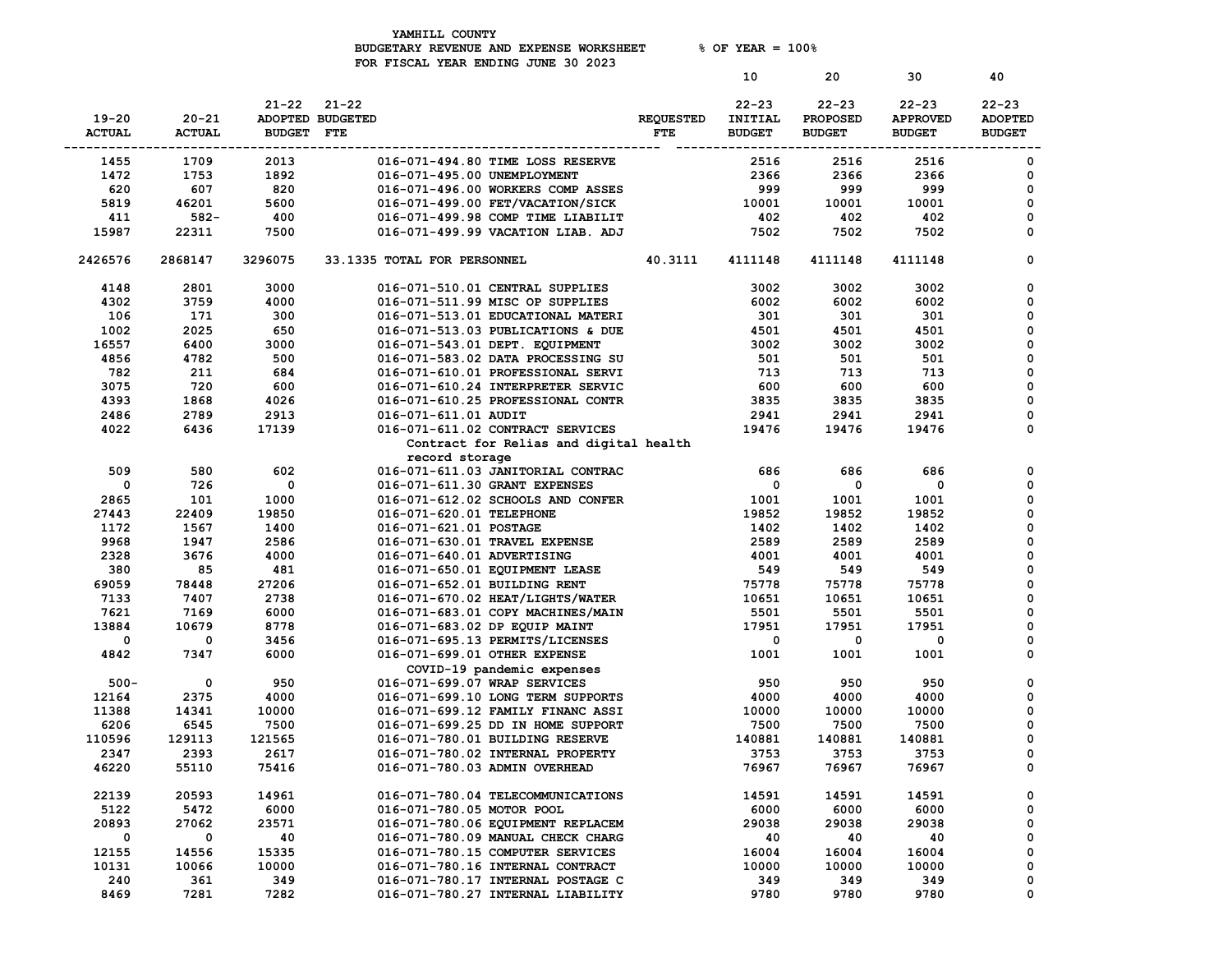| YAMHILL COUNTY                                 |                       |  |  |  |  |  |
|------------------------------------------------|-----------------------|--|--|--|--|--|
| <b>BUDGETARY REVENUE AND EXPENSE WORKSHEET</b> | $8$ OF YEAR = $100\%$ |  |  |  |  |  |
| FOR FISCAL YEAR ENDING JUNE 30 2023            |                       |  |  |  |  |  |

 **10 20 30 40** 

| $19 - 20$<br><b>ACTUAL</b> | $20 - 21$<br><b>ACTUAL</b> | $21 - 22$<br><b>BUDGET</b> | 21-22<br>ADOPTED BUDGETED<br>FTE |                                   | <b>REQUESTED</b><br>FTE. | $22 - 23$<br>INITIAL<br><b>BUDGET</b> | $22 - 23$<br><b>PROPOSED</b><br><b>BUDGET</b> | $22 - 23$<br><b>APPROVED</b><br><b>BUDGET</b> | $22 - 23$<br><b>ADOPTED</b><br><b>BUDGET</b> |
|----------------------------|----------------------------|----------------------------|----------------------------------|-----------------------------------|--------------------------|---------------------------------------|-----------------------------------------------|-----------------------------------------------|----------------------------------------------|
| 9237                       | $4227 -$                   | $\Omega$                   |                                  | 016-071-780.44 CO INT PEL RESERVE |                          | 0                                     | 0                                             | 0                                             | 0                                            |
| 27223                      | 41621                      | 39746                      |                                  | 016-071-780.46 CO INT NETWORK CHA |                          | 48943                                 | 48943                                         | 48943                                         | 0                                            |
| 5063                       | 7596                       | 5738                       |                                  | 016-071-780.54 TELECOMM PER CALL  |                          | 6776                                  | 6776                                          | 6776                                          | 0                                            |
| 2668                       | 3146                       | 3028                       |                                  | 016-071-780.55 INT LEGAL SERVICES |                          | 3546                                  | 3546                                          | 3546                                          | 0                                            |
| 504694                     | 517507                     | 469007                     |                                  | TOTAL FOR MATERIALS & SERVICES    |                          | 574954                                | 574954                                        | 574954                                        | 0                                            |
| 0                          | 0                          | 1024                       | 016-071-800.80 DEPT EQUIPMENT    |                                   |                          | 1177                                  | 1177                                          | 1177                                          | 0                                            |
| 79895                      | 0                          | $\Omega$                   |                                  | 016-071-820.01 MISC BUILDING REMO |                          | 0                                     | 0                                             | 0                                             | $\Omega$                                     |
| 79895                      | 0                          | 1024                       | <b>TOTAL FOR CAPITAL</b>         |                                   |                          | 1177                                  | 1177                                          | 1177                                          | 0                                            |
| 3011165                    | 3385654                    | 3766106                    | 33.1335<br>TOTAL EXPENSES        | <b>VETERANS</b><br>& DISABILI     | 40.3111                  | 4687279                               | 4687279                                       | 4687279                                       | 0                                            |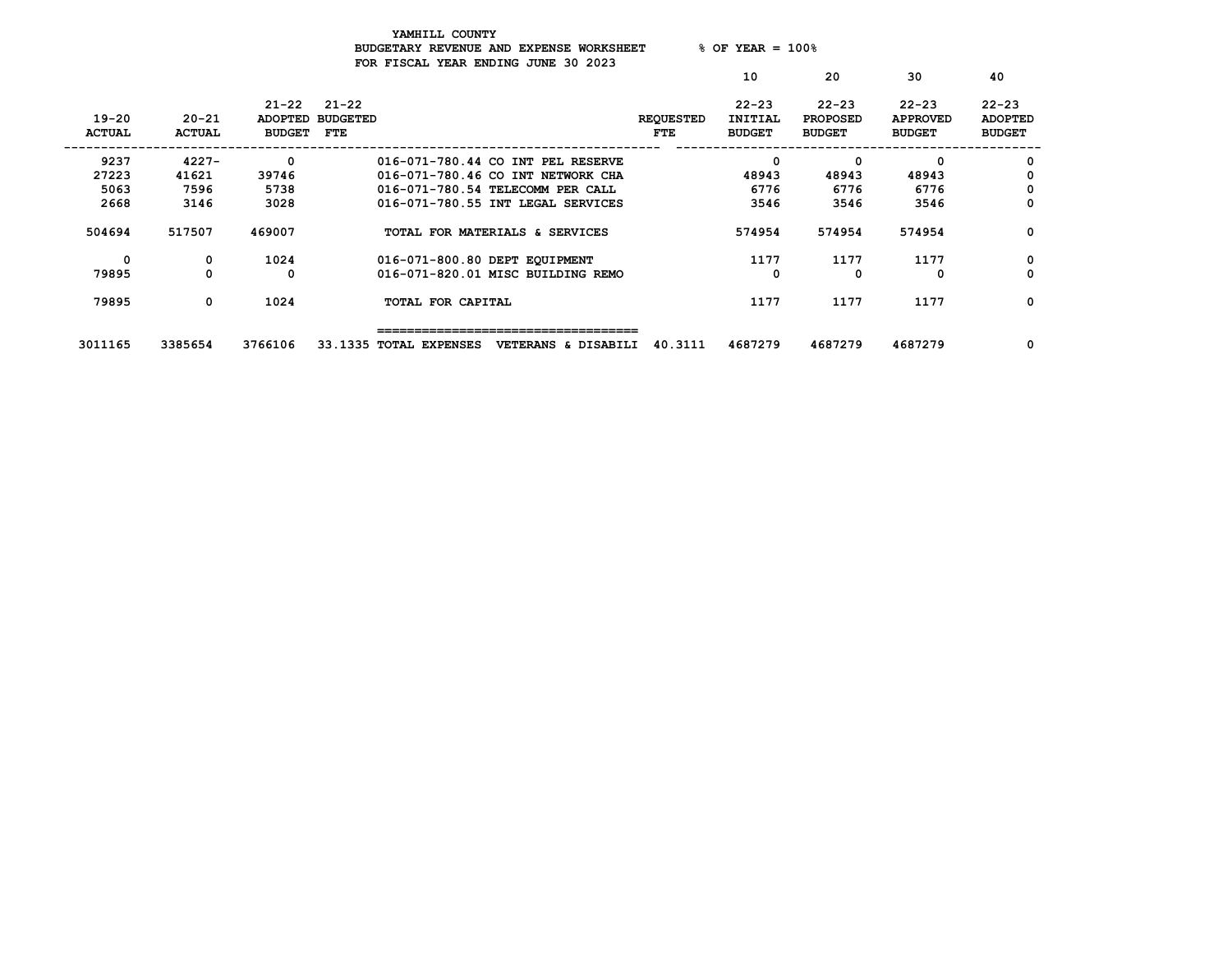|                            |                            |                            |                               |                                    |                                          |                         | 10                                    | 20                                            | 30                                            | 40                                           |
|----------------------------|----------------------------|----------------------------|-------------------------------|------------------------------------|------------------------------------------|-------------------------|---------------------------------------|-----------------------------------------------|-----------------------------------------------|----------------------------------------------|
| $19 - 20$<br><b>ACTUAL</b> | $20 - 21$<br><b>ACTUAL</b> | 21-22<br><b>BUDGET FTE</b> | $21 - 22$<br>ADOPTED BUDGETED |                                    |                                          | <b>REQUESTED</b><br>FTE | $22 - 23$<br>INITIAL<br><b>BUDGET</b> | $22 - 23$<br><b>PROPOSED</b><br><b>BUDGET</b> | $22 - 23$<br><b>APPROVED</b><br><b>BUDGET</b> | $22 - 23$<br><b>ADOPTED</b><br><b>BUDGET</b> |
|                            |                            |                            |                               |                                    |                                          |                         |                                       |                                               |                                               |                                              |
|                            |                            |                            |                               |                                    | COMMUNITY SUPPORT SERVICES               |                         |                                       |                                               |                                               |                                              |
| 43407                      | 154941                     | 0                          |                               |                                    | 016-073-331.72 CFAA FEDERAL GRANT        |                         | 0                                     | 0                                             | 0                                             | 0                                            |
| 1611185                    | 804443                     | 774512                     |                               |                                    | 016-073-334.11 STATE HEALTH GRANT        |                         | 774514                                | 774514                                        | 774514                                        | 0                                            |
| 5224                       | 5224                       | 6300                       |                               | 016-073-346.10 PATIENT FEES        |                                          |                         | 5300                                  | 5300                                          | 5300                                          | 0                                            |
| 24349                      | 15126                      | 12850                      |                               |                                    | 016-073-346.11 PRIVATE INSURANCE         |                         | 14700                                 | 14700                                         | 14700                                         | 0                                            |
| 2115634                    | 2681083                    | 2748380                    |                               |                                    | 016-073-346.12 PUBLIC INSURANCE (        |                         | 2963583                               | 2963583                                       | 2963583                                       | 0                                            |
| $17 -$                     | 0                          | 0                          |                               |                                    | 016-073-346.13 LOCAL CONTRACTS           |                         | 0                                     | 0                                             | 0                                             | 0                                            |
| 228856                     | 0                          | 0                          |                               | 016-073-362.04 RENT                |                                          |                         | 0                                     | 0                                             | 0                                             | 0                                            |
| 101100                     | 84065                      | 105000                     |                               |                                    | 016-073-362.12 REIMBURSEMENT             |                         | 105000                                | 105000                                        | 105000                                        | 0                                            |
|                            |                            |                            |                               |                                    | Employment milestone payments            |                         |                                       |                                               |                                               |                                              |
| 17737                      | 12848                      | 10000                      |                               | 016-073-362.99 MISC                |                                          |                         | 10000                                 | 10000                                         | 10000                                         | 0                                            |
| 12000                      | 12000                      | 12000                      |                               |                                    | 016-073-380.16 INT TRANSPORTATION        |                         | 12000                                 | 12000                                         | 12000                                         | 0                                            |
| 4159475                    | 3769730                    | 3669042                    |                               | <b>TOTAL REVENUE</b>               |                                          |                         | 3885097                               | 3885097                                       | 3885097                                       | 0                                            |
|                            |                            |                            |                               |                                    |                                          |                         |                                       |                                               |                                               |                                              |
| 19492                      | 14026                      | 13901                      |                               |                                    | .2690 016-073-401.02 ADMIN OFFICE SPEC   | .0957                   | 5176                                  | 5176                                          | 5176                                          | 0                                            |
| 3239                       | 0                          | 0                          |                               |                                    | 016-073-401.16 ASSIST DIRECTOR           |                         | 0                                     | $\mathbf 0$                                   | 0                                             | 0                                            |
| 5191                       | 10573                      | 11262                      |                               | .1113 016-073-401.17 BH DIRECTOR   |                                          | .1330                   | 14310                                 | 14310                                         | 14310                                         | 0                                            |
| 0                          | 7360                       | 9047                       |                               |                                    | .0887 016-073-401.18 HHS ADMIN SERVICES  | .1000                   | 10909                                 | 10909                                         | 10909                                         | 0                                            |
| 9947                       | 13241                      | 14578                      |                               |                                    | .2194 016-073-401.25 PROGRAM SUPERVISOR  | .3720                   | 25293                                 | 25293                                         | 25293                                         | 0                                            |
| 0                          | 2238                       | 6654                       |                               |                                    | .0910  016-073-401.28  PROGRAM MANAGER 2 | .2173                   | 18994                                 | 18994                                         | 18994                                         | 0                                            |
| 7905                       | 6011                       | 6572                       |                               |                                    | .0812 016-073-401.30 SR MANAGEMENT ANAL  | .0907                   | 7558                                  | 7558                                          | 7558                                          | 0                                            |
| 10030                      | 9153                       | 10294                      |                               |                                    | .1626 016-073-401.32 MANAGEMENT ANALYST  | .4524                   | 29367                                 | 29367                                         | 29367                                         | 0                                            |
| 15582                      | 9465                       | 13480                      |                               | .1082 016-073-401.33 HHS DIRECTOR  |                                          | .1082                   | 14288                                 | 14288                                         | 14288                                         | 0                                            |
| 17963                      | 12416                      | 12949                      |                               |                                    | .1382 016-073-401.35 PROGRAM MANAGER 3   | .1382                   | 13343                                 | 13343                                         | 13343                                         | 0                                            |
| 129939                     | 114837                     | 155859                     |                               |                                    | 2.0000 016-073-401.37 PROGRAM MANAGER 1  | 2.0000                  | 167704                                | 167704                                        | 167704                                        | 0                                            |
| 20818                      | 13799                      | 22655                      |                               | .3759 016-073-401.48 DATA ANALYST  |                                          | .4048                   | 25844                                 | 25844                                         | 25844                                         | 0                                            |
| 98523                      | 95072                      | 100183                     |                               |                                    | 1.0000 016-073-401.55 PROGRAM MANAGER 4  | 1.0000                  | 103212                                | 103212                                        | 103212                                        | 0                                            |
| 69653                      | 46766                      | 64397                      |                               |                                    | 1.9704 016-073-402.02 OFFICE SPECIALIST  | 1.9021                  | 65331                                 | 65331                                         | 65331                                         | 0                                            |
| 26608                      | 21934                      | 28706                      |                               |                                    | .7004 016-073-402.03 SENIOR OFFICE SPEC  | .6772                   | 28393                                 | 28393                                         | 28393                                         | 0                                            |
| 9135                       | 6050                       | 7061                       |                               |                                    | .1843 016-073-402.04 ACCOUNTING CLERK 2  | .1785                   | 6984                                  | 6984                                          | 6984                                          | 0                                            |
| 55739                      | 32392                      | 39824                      |                               |                                    | .8422 016-073-402.14 SENIOR ACCT CLERK   | .8189                   | 39779                                 | 39779                                         | 39779                                         | 0                                            |
| 0                          | 3992                       | 0                          |                               |                                    | 016-073-402.15 ACCOUNTING TECH           | .1330                   | 6450                                  | 6450                                          | 6450                                          | 0                                            |
| 49466                      | 33082                      | 39455                      |                               |                                    | .8377 016-073-402.20 OFFICE SPECIALIST   | .8110                   | 37546                                 | 37546                                         | 37546                                         | 0                                            |
| 22131                      | 15201                      | 8957                       |                               |                                    | .1067 016-073-403.70 EHR SYSTEM ANALYST  | .1067                   | 9228                                  | 9228                                          | 9228                                          | 0                                            |
| $\mathbf{o}$               | $\mathbf{o}$               | 7068                       |                               |                                    | .1067 016-073-403.74 EHR SYSTEM ANALYST  | .1067                   | 7284                                  | 7284                                          | 7284                                          | 0                                            |
| 37220                      | 846                        | 0                          |                               |                                    | 016-073-406.05 NURSING ASSIST            |                         | 0                                     | 0                                             | 0                                             | 0                                            |
| 17182                      | 17557                      | 75078                      |                               |                                    | 1.0000 016-073-406.07 REGIS NURSE 2      | 1.0000                  | 80142                                 | 80142                                         | 80142                                         | 0                                            |
| 50819                      | 29190                      | 39407                      |                               |                                    | .1625 016-073-406.08 REGIS NURSE 3       | .1625                   | 38765                                 | 38765                                         | 38765                                         | 0                                            |
| 159107                     | 83851                      | 100837                     |                               |                                    | 2.1750 016-073-406.19 HS TECHNICIAN      | 2.1750                  | 104852                                | 104852                                        | 104852<br>309962                              | 0<br>0                                       |
| 513508                     | 223144                     | 299661<br>657138           |                               | 6.0000 016-073-406.20 HS ASSOCIATE | 10.8000 016-073-406.22 HS SPECIALIST 1   | 6.0000                  | 309962                                | 309962                                        |                                               | 0                                            |
| 743772<br>228715           | 572153<br>163678           | 196644                     |                               |                                    | 3.0000 016-073-406.23 HS SPECIALIST 2    | 10.8000<br>3.0000       | 701631<br>195684                      | 701631<br>195684                              | 701631<br>195684                              | 0                                            |
| 103734                     | 190539                     | 224270                     |                               |                                    | 3.0000 016-073-406.24 HS SPECIALIST 3    | 3.2660                  | 241787                                | 241787                                        | 241787                                        | 0                                            |
| 6130                       | 169                        | 1650                       |                               | 016-073-474.00 SHIFT DIFF          |                                          |                         | 1650                                  | 1650                                          | 1650                                          | 0                                            |
| 827                        | 2004                       | 1199                       |                               |                                    | 016-073-475.00 LONGEVITY PAY             |                         | 1201                                  | 1201                                          | 1201                                          | 0                                            |
| 5828                       | 45209                      | 4273                       |                               |                                    | 016-073-479.00 OTHER EARNINGS            |                         | 3963                                  | 3963                                          | 3963                                          | 0                                            |
| 6844                       | 1059                       | 1223                       |                               | 016-073-480.00 EXTRA HOURS         |                                          |                         | 1223                                  | 1223                                          | 1223                                          | 0                                            |
|                            |                            |                            |                               |                                    |                                          |                         |                                       |                                               |                                               |                                              |
| 36308                      | 4248                       | 2491                       |                               | 016-073-481.00 OVERTIME            |                                          |                         | 2493                                  | 2493                                          | 2493                                          | 0                                            |
| 16634                      | 4069                       | 3386                       |                               | 016-073-482.00 EXTRA HELP          |                                          |                         | 3386                                  | 3386                                          | 3386                                          | 0                                            |
| 28547                      | 14026                      | 22050                      |                               | 016-073-484.00 BEEPER PAY          |                                          |                         | 15224                                 | 15224                                         | 15224                                         | 0                                            |
| 5122                       | 4860                       | 3532                       |                               |                                    | 016-073-485.00 CERTIFICATION/EDUC        |                         | 1999                                  | 1999                                          | 1999                                          | 0                                            |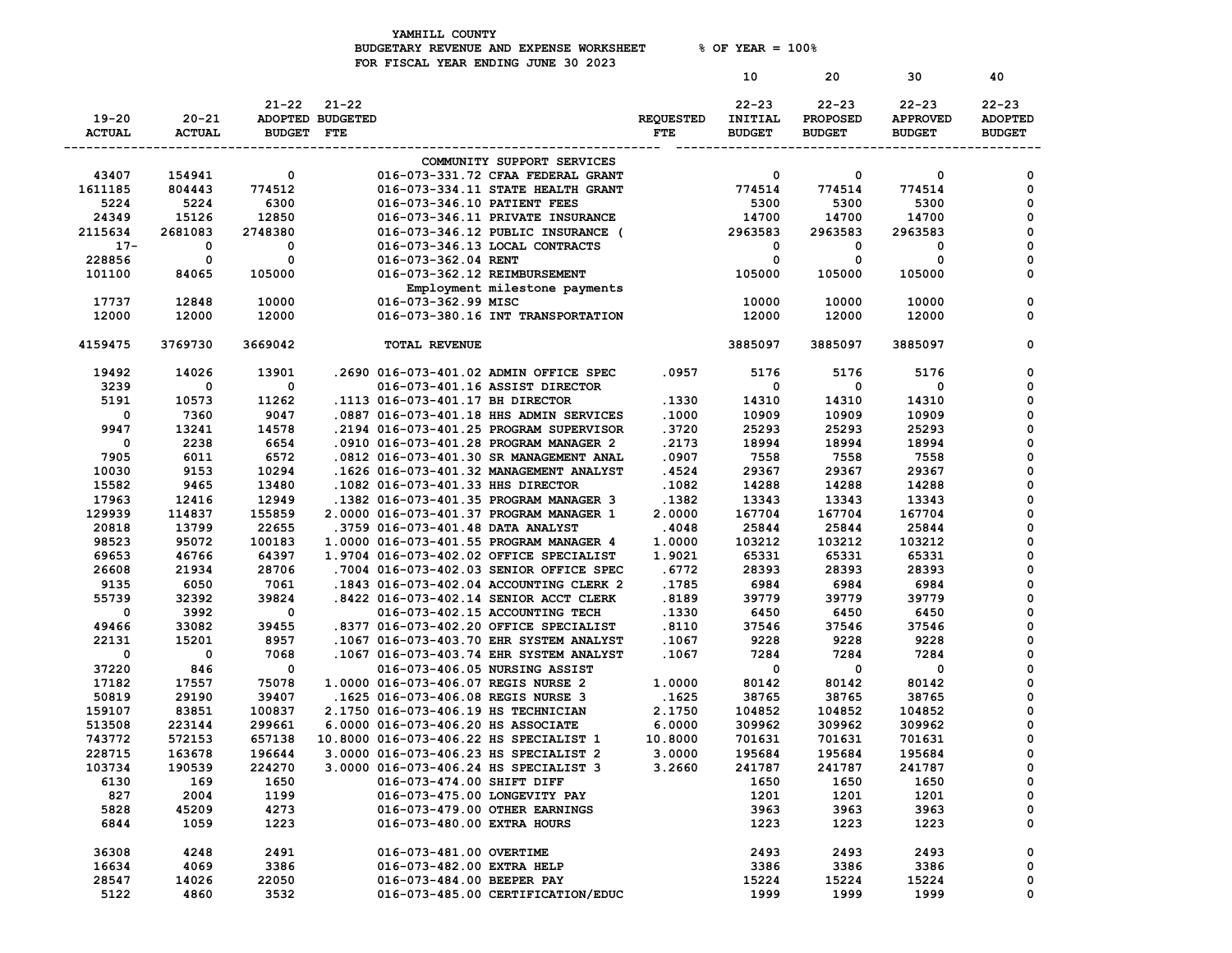|               |               | $21 - 22$         | $21 - 22$                           |                  | $22 - 23$      | $22 - 23$     | $22 - 23$       | $22 - 23$      |
|---------------|---------------|-------------------|-------------------------------------|------------------|----------------|---------------|-----------------|----------------|
| $19 - 20$     | $20 - 21$     |                   | ADOPTED BUDGETED                    | <b>REQUESTED</b> | <b>INITIAL</b> | PROPOSED      | <b>APPROVED</b> | <b>ADOPTED</b> |
| <b>ACTUAL</b> | <b>ACTUAL</b> | <b>BUDGET FTE</b> |                                     | FTE              | <b>BUDGET</b>  | <b>BUDGET</b> | <b>BUDGET</b>   | <b>BUDGET</b>  |
|               |               |                   |                                     |                  |                |               |                 |                |
| 1747          | 945           | 1447              | 016-073-486.00 INCENTIVE PAY        |                  | 1535           | 1535          | 1535            | 0              |
| 36343         | 26115         | 30079             | 016-073-490.00 MEDICARE TAX         |                  | 30049          | 30049         | 30049           | $\mathbf 0$    |
| 154869        | 111318        | 128611            | 016-073-491.00 SOCIAL SECURITY      |                  | 131405         | 131405        | 131405          | 0              |
| 435784        | 306376        | 409117            | 016-073-492.00 RETIREMENT           |                  | 427079         | 427079        | 427079          | $\mathbf 0$    |
| 789188        | 548830        | 646670            | 016-073-493.10 MEDICAL INSURANCE    |                  | 692063         | 692063        | 692063          | 0              |
| 1296          | 1056          | 934               | 016-073-493.12 EMPLOYEE ASSISTANC   |                  | 902            | 902           | 902             | 0              |
| 51636         | 34164         | 37374             | 016-073-493.15 VEBA                 |                  | 40317          | 40317         | 40317           | 0              |
| 52607         | 32547         | 45027             | 016-073-493.20 DENTAL INSURANCE     |                  | 42969          | 42969         | 42969           | 0              |
| 6667          | 4393          | 4777              | 016-073-493.25 VISION INSURANCE     |                  | 4885           | 4885          | 4885            | 0              |
| 13581         | 10117         | 13383             | 016-073-493.31 SHORT TERM DISABIL   |                  | 13248          | 13248         | 13248           | 0              |
| 806           | 1218          | 810               | 016-073-493.40 LIFE INSURANCE       |                  | 805            | 805           | 805             | 0              |
| 56402         | 22969         | 21019             | 016-073-494.00 ACCIDENT INSURANCE   |                  | 19610          | 19610         | 19610           | 0              |
| 2668          | 1792          | 2231              | 016-073-494.80 TIME LOSS RESERVE    |                  | 2357           | 2357          | 2357            | 0              |
| 2552          | 1837          | 2097              | 016-073-495.00 UNEMPLOYMENT         |                  | 2216           | 2216          | 2216            | 0              |
| 1108          | 629           | 879               | 016-073-496.00 WORKERS COMP ASSES   |                  | 899            | 899           | 899             | 0              |
| 17133         | 13161         | 17813             | 016-073-499.00 FET/VACATION/SICK    |                  | 7001           | 7001          | 7001            | 0              |
| $1530 -$      | $2828 -$      | 575               | 016-073-499.98 COMP TIME LIABILIT   |                  | 578            | 578           | 578             | 0              |
| 10337         | 12076-        | 4000              | 016-073-499.99 VACATION LIAB. ADJ   |                  | 4003           | 4003          | 4003            | 0              |
|               |               |                   |                                     |                  |                |               |                 |                |
| 4164852       | 2926773       | 3572584           | 35.5314 TOTAL FOR PERSONNEL         | 36.2499          | 3762876        | 3762876       | 3762876         | 0              |
| 2300          | 1270          | 1198              | 016-073-510.01 CENTRAL SUPPLIES     |                  | 1201           | 1201          | 1201            | 0              |
| 9098          | 870           | 500               | 016-073-511.06 TRAINING SUPPLIES    |                  | 500            | 500           | 500             | 0              |
| 16144         | 3417          | 5000              | 016-073-511.99 MISC OP SUPPLIES     |                  | 6002           | 6002          | 6002            | 0              |
| 0             | $\mathbf{o}$  | 165               | 016-073-512.03 LAB MATERIALS        |                  | 165            | 165           | 165             | 0              |
| 298           | 12            | 200               | 016-073-512.04 LABORATORY EXPENSE   |                  | 200            | 200           | 200             | 0              |
| 435           | 238           | 345               | 016-073-513.01 EDUCATIONAL MATERI   |                  | 347            | 347           | 347             | 0              |
| 5024          | 1644          | 3000              | 016-073-513.03 PUBLICATIONS & DUE   |                  | 5002           | 5002          | 5002            | 0              |
| 5492          | 8936          | 20000             | 016-073-543.01 DEPT. EQUIPMENT      |                  | 20003          | 20003         | 20003           | 0              |
| 3368          | 1497          | 1014              | 016-073-583.02 DATA PROCESSING SU   |                  | 1016           | 1016          | 1016            | 0              |
| 3601          | 214           | 9414              | 016-073-610.01 PROFESSIONAL SERVI   |                  | 9116           | 9116          | 9116            | 0              |
| 0             | 0             | 200               | 016-073-610.24 INTERPRETER SERVIC   |                  | 200            | 200           | 200             | 0              |
| 10879         | 2576          | 5079              | 016-073-610.25 PROFESSIONAL CONTR   |                  | 4840           | 4840          | 4840            | 0              |
| 4930          | 2838          | 2963              | 016-073-611.01 AUDIT                |                  | 2999           | 2999          | 2999            | 0              |
| 239223        | 6713          | 18871             | 016-073-611.02 CONTRACT SERVICES    |                  | 17914          | 17914         | 17914           | 0              |
|               |               |                   | Contract for Relias, digital health |                  |                |               |                 |                |
|               |               |                   | record storage, and peer services   |                  |                |               |                 |                |
| 5659          | 591           | 646               | 016-073-611.03 JANITORIAL CONTRAC   |                  | 618            | 618           | 618             | $\mathbf 0$    |
| 582354        | 239703        | 184800            | 016-073-611.30 GRANT EXPENSES       |                  | 184800         | 184800        | 184800          | 0              |
|               |               |                   | Community-based non-profit contract |                  |                |               |                 |                |
| 20159         | 7334          | 5000              | 016-073-612.02 SCHOOLS AND CONFER   |                  | 2003           | 2003          | 2003            | 0              |
| 33600         | 22400         | 24480             | 016-073-613.04 OHP SUBCONTRACTED    |                  | 24970          | 24970         | 24970           | 0              |
| 42655         | 25841         | 22960             | 016-073-620.01 TELEPHONE            |                  | 22962          | 22962         | 22962           | 0              |
| 2174          | 1432          | 1280              | 016-073-621.01 POSTAGE              |                  | 1282           | 1282          | 1282            | 0              |
| 17268         | 9919          | 13940             | 016-073-630.01 TRAVEL EXPENSE       |                  | 13940          | 13940         | 13940           | 0              |
| 7511          | 4813          | 4593              | 016-073-640.01 ADVERTISING          |                  | 4596           | 4596          | 4596            | 0              |
| 1103          | 91            | 516               | 016-073-650.01 EQUIPMENT LEASE      |                  | 494            | 494           | 494             | 0              |
| 15041         | 11259         | 15700             | 016-073-652.01 BUILDING RENT        |                  | 7991           | 7991          | 7991            | 0              |
| 16803         | 451           | 1471              | 016-073-670.02 HEAT/LIGHTS/WATER    |                  | 860            | 860           | 860             | 0              |
| 605           | 1999          | 2353              | 016-073-683.01 COPY MACHINES/MAIN   |                  | 2355           | 2355          | 2355            | 0              |
| 29214         | 10831         | 8636              | 016-073-683.02 DP EQUIP MAINT       |                  | 16042          | 16042         | 16042           | 0              |
| 4440          | 0             | $\mathbf 0$       | 016-073-683.10 BLDG MAINTENANCE     |                  | 0              | $\mathbf 0$   | 0               | $\Omega$       |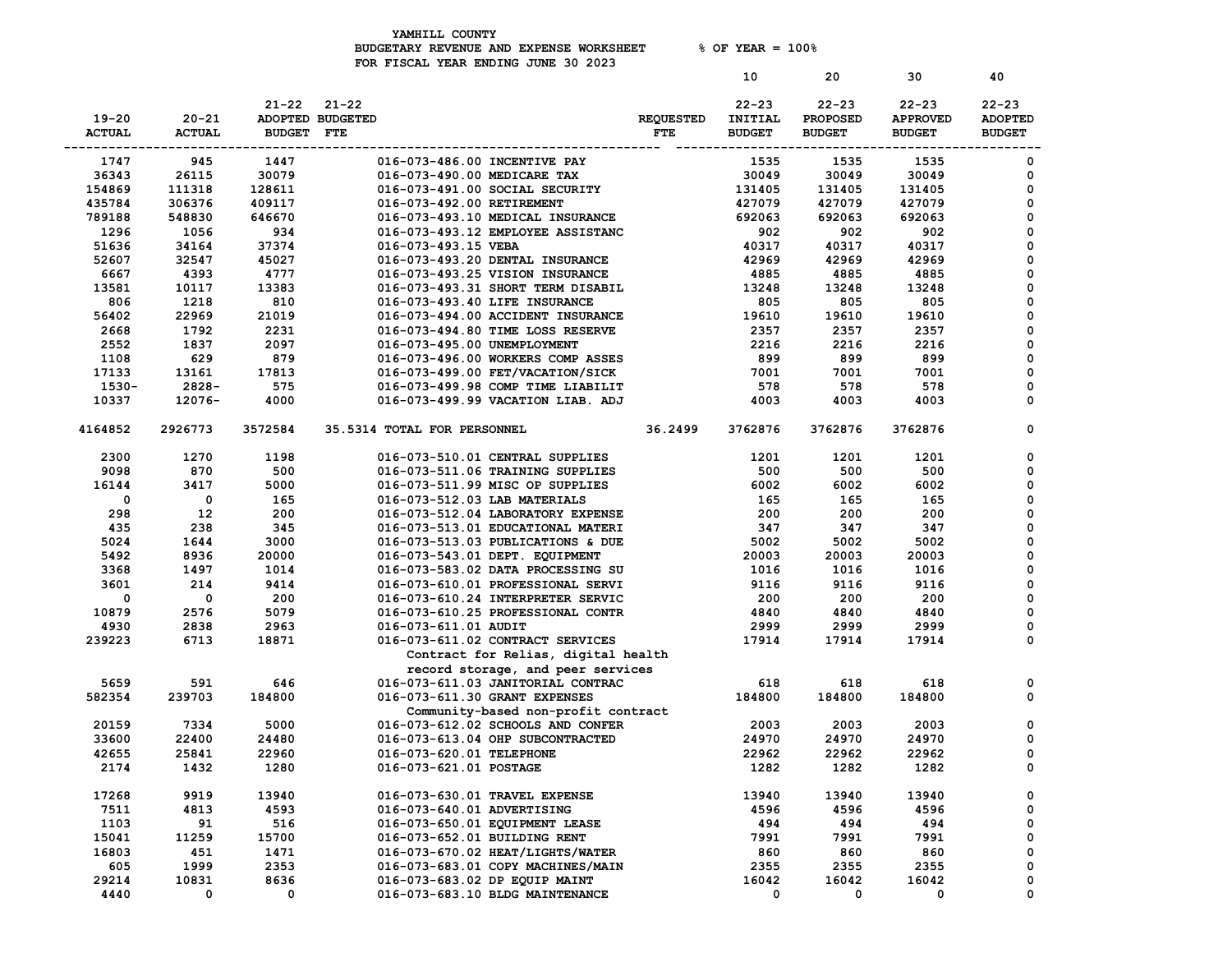|                            |                            |                          |                                         |                        |                                                    |                                | 10                                           | 20                                            | 30                                            | 40                                           |
|----------------------------|----------------------------|--------------------------|-----------------------------------------|------------------------|----------------------------------------------------|--------------------------------|----------------------------------------------|-----------------------------------------------|-----------------------------------------------|----------------------------------------------|
| $19 - 20$<br><b>ACTUAL</b> | $20 - 21$<br><b>ACTUAL</b> | <b>BUDGET FTE</b>        | $21 - 22$ $21 - 22$<br>ADOPTED BUDGETED |                        |                                                    | <b>REQUESTED</b><br><b>FTE</b> | $22 - 23$<br><b>INITIAL</b><br><b>BUDGET</b> | $22 - 23$<br><b>PROPOSED</b><br><b>BUDGET</b> | $22 - 23$<br><b>APPROVED</b><br><b>BUDGET</b> | $22 - 23$<br><b>ADOPTED</b><br><b>BUDGET</b> |
| $\mathbf{o}$               | 2435                       | 3921                     |                                         |                        | 016-073-695.13 PERMITS/LICENSES                    |                                | 1342                                         | 1342                                          | 1342                                          | 0                                            |
| 2675                       | 40444                      | 40001                    |                                         |                        | 016-073-699.01 OTHER EXPENSE                       |                                | 1002                                         | 1002                                          | 1002                                          | 0                                            |
|                            |                            |                          |                                         |                        | COVID-19 pandemic expenses                         |                                |                                              |                                               |                                               |                                              |
| 30120                      | $\mathbf 0$                | $\mathbf 0$              |                                         |                        | 016-073-699.06 CRISIS RESPITE                      |                                | $\overline{\mathbf{0}}$                      | $\mathbf 0$                                   | $\mathbf 0$                                   | $\mathbf 0$                                  |
| 14324                      | 15501                      | 20100                    |                                         |                        | 016-073-699.07 WRAP SERVICES                       |                                | 5100                                         | 5100                                          | 5100                                          | 0                                            |
| $\mathbf 0$                | 638                        | 771                      |                                         |                        | 016-073-699.08 BANK SERVICE CHARG                  |                                | 771                                          | 771                                           | 771                                           | 0                                            |
| 2572                       | 3008                       | 4006                     |                                         | 016-073-699.09 PAYBACK |                                                    |                                | 2158                                         | 2158                                          | 2158                                          | 0                                            |
| 3702                       | 9203                       | 2600                     |                                         |                        | 016-073-699.14 OTHER OHP EXPENSES                  |                                | 1600                                         | 1600                                          | 1600                                          | 0                                            |
| 14400                      | 9600                       | 9600                     |                                         |                        | 016-073-700.24 CRISIS SUBCONTRACT                  |                                | 9600                                         | 9600                                          | 9600                                          | 0                                            |
| 159992                     | 131391                     | 130373                   |                                         |                        | 016-073-780.01 BUILDING RESERVE                    |                                | 126754                                       | 126754                                        | 126754                                        | 0                                            |
| 5512                       | 5621                       | 5579                     |                                         |                        | 016-073-780.02 INTERNAL PROPERTY                   |                                | 8815                                         | 8815                                          | 8815                                          | 0                                            |
| 109272                     | 129746                     | 113221                   |                                         |                        | 016-073-780.03 ADMIN OVERHEAD                      |                                | 87285                                        | 87285                                         | 87285                                         | 0                                            |
| 30277                      | 20516                      | 16500                    |                                         |                        | 016-073-780.04 TELECOMMUNICATIONS                  |                                | 16346                                        | 16346                                         | 16346                                         | $\mathbf 0$                                  |
| 73235                      | 34921                      | 40000                    |                                         |                        | 016-073-780.05 MOTOR POOL                          |                                | 40000                                        | 40000                                         | 40000                                         | $\Omega$                                     |
| 34217                      | 33598                      | 25278                    |                                         |                        | 016-073-780.06 EQUIPMENT REPLACEM                  |                                | 26127                                        | 26127                                         | 26127                                         | 0                                            |
| 120                        | $\Omega$                   | 40                       |                                         |                        | 016-073-780.09 MANUAL CHECK CHARG                  |                                | 40                                           | 40                                            | 40                                            | $\Omega$                                     |
| 24093                      | 18026                      | 16446                    |                                         |                        | 016-073-780.15 COMPUTER SERVICES                   |                                | 14400                                        | 14400                                         | 14400                                         | 0                                            |
| 168                        | 70                         | $\overline{\phantom{0}}$ |                                         |                        | 016-073-780.16 INTERNAL CONTRACT                   |                                | $\overline{\phantom{0}}$                     | $\mathbf 0$                                   | $\mathbf 0$                                   | 0                                            |
| 475                        | 366                        | 353                      |                                         |                        | 016-073-780.17 INTERNAL POSTAGE C                  |                                | 203                                          | 203                                           | 203                                           | 0                                            |
| 19893                      | 17106                      | 17105                    |                                         |                        | 016-073-780.27 INTERNAL LIABILITY                  |                                | 22975                                        | 22975                                         | 22975                                         | 0                                            |
| $1043 -$                   | 4374                       | $\mathbf{0}$             |                                         |                        | 016-073-780.44 CO INT PEL RESERVE                  |                                | $\mathbf 0$                                  | $\mathbf 0$                                   | $\Omega$                                      | 0                                            |
| 53967                      | 42303                      | 42625                    |                                         |                        | 016-073-780.46 CO INT NETWORK CHA                  |                                | 44035                                        | 44035                                         | 44035                                         | $\mathbf 0$                                  |
| 6679                       | 7374                       | 6153                     |                                         |                        | 016-073-780.54 TELECOMM PER CALL                   |                                | 6096                                         | 6096                                          | 6096                                          | 0                                            |
| 5289                       | 3198                       | 3245                     |                                         |                        | 016-073-780.55 INT LEGAL SERVICES                  |                                | 3190                                         | 3190                                          | 3190                                          | $\Omega$                                     |
| 1669317                    | 896328                     | 852241                   |                                         |                        | TOTAL FOR MATERIALS & SERVICES                     |                                | 770257                                       | 770257                                        | 770257                                        | 0                                            |
| 0                          | 0                          | 1099                     |                                         |                        | 016-073-800.80 DEPT EQUIPMENT                      |                                | 1060                                         | 1060                                          | 1060                                          | 0                                            |
| 0                          | 0                          | 1099                     |                                         | TOTAL FOR CAPITAL      |                                                    |                                | 1060                                         | 1060                                          | 1060                                          | 0                                            |
| 5834169                    | 3823101                    | 4425924                  |                                         |                        | 35.5314 TOTAL EXPENSES COMMUNITY SUPPORT S 36.2499 |                                | 4534193                                      | 4534193                                       | 4534193                                       | 0                                            |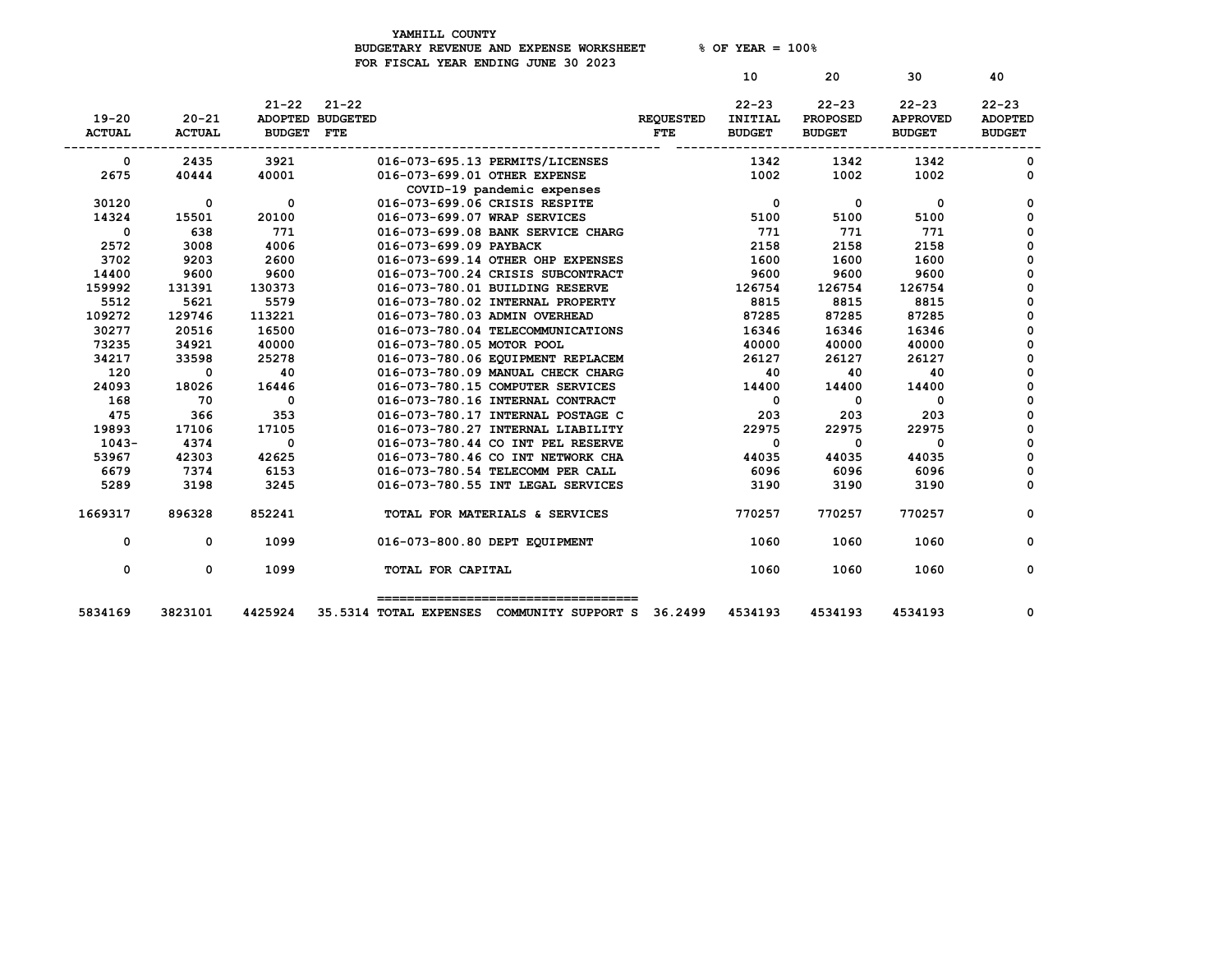|                         |                            |                          |                                        |                                                                                   |                                | 10                              | 20                        | 30                               | 40                              |
|-------------------------|----------------------------|--------------------------|----------------------------------------|-----------------------------------------------------------------------------------|--------------------------------|---------------------------------|---------------------------|----------------------------------|---------------------------------|
|                         |                            |                          |                                        |                                                                                   |                                |                                 |                           |                                  |                                 |
|                         |                            | $21 - 22$                | $21 - 22$                              |                                                                                   |                                | $22 - 23$                       | $22 - 23$                 | $22 - 23$                        | $22 - 23$                       |
| 19-20                   | $20 - 21$<br><b>ACTUAL</b> | <b>BUDGET</b>            | ADOPTED BUDGETED<br>$_{\rm FTE}$       |                                                                                   | <b>REQUESTED</b><br><b>FTE</b> | <b>INITIAL</b><br><b>BUDGET</b> | PROPOSED<br><b>BUDGET</b> | <b>APPROVED</b><br><b>BUDGET</b> | <b>ADOPTED</b><br><b>BUDGET</b> |
| <b>ACTUAL</b>           |                            |                          |                                        |                                                                                   |                                |                                 |                           |                                  |                                 |
|                         |                            |                          |                                        | FAMILY & YOUTH                                                                    |                                |                                 |                           |                                  |                                 |
| 134152                  | 169278                     | 24300                    |                                        | 016-075-331.72 CFAA FEDERAL GRANT                                                 |                                | 24300                           | 24300                     | 24300                            | 0                               |
| 308224                  | 339713                     | 390665                   |                                        | 016-075-334.11 STATE HEALTH GRANT                                                 |                                | 390668                          | 390668                    | 390668                           | $\mathbf 0$                     |
| 12739                   | 12307                      | 11954                    |                                        | 016-075-335.12 BEER & WINE TAX                                                    |                                | 11954                           | 11954                     | 11954                            | 0                               |
| 12719                   | 12227                      | 9510                     |                                        | 016-075-346.10 PATIENT FEES                                                       |                                | 9510                            | 9510                      | 9510                             | 0                               |
| 113948                  | 89002                      | 66700                    |                                        | 016-075-346.11 PRIVATE INSURANCE                                                  |                                | 93285                           | 93285                     | 93285                            | 0                               |
| 3911538                 | 5390310                    | 5085235                  |                                        | 016-075-346.12 PUBLIC INSURANCE (                                                 |                                | 6174657                         | 6174657                   | 6174657                          | $\mathbf 0$                     |
| 306673                  | 420471                     | 506843                   |                                        | 016-075-346.13 LOCAL CONTRACTS                                                    |                                | 506844                          | 506844                    | 506844                           | 0                               |
| 2830                    | 2158                       | 8781                     |                                        | 016-075-350.06 COURT CORREC ASSES                                                 |                                | 8781                            | 8781                      | 8781                             | 0                               |
| $\overline{\mathbf{0}}$ | 1696                       | 1647                     | 016-075-362.04 RENT                    |                                                                                   |                                | 1648                            | 1648                      | 1648                             | 0                               |
| 71                      | $\overline{\phantom{0}}$   | $\overline{\phantom{0}}$ |                                        | 016-075-362.12 REIMBURSEMENT                                                      |                                | $\overline{\mathbf{0}}$         | $\overline{\mathbf{0}}$   | $\overline{\phantom{0}}$         | 0                               |
| 169                     | 259                        | 500                      | 016-075-362.99 MISC                    |                                                                                   |                                | 500                             | 500                       | 500                              | 0                               |
| 39026                   | 39026                      | 77056                    |                                        | 016-075-380.13 INT CONTRACT REVEN                                                 |                                | 78115                           | 78115                     | 78115                            | 0                               |
| 4842089                 | 6476447                    | 6183191                  | <b>TOTAL REVENUE</b>                   |                                                                                   |                                | 7300262                         | 7300262                   | 7300262                          | 0                               |
| 3087                    | 5917                       | 6980                     |                                        | .1392 016-075-401.02 ADMIN OFFICE SPEC                                            | .1641                          | 8868                            | 8868                      | 8868                             | 0                               |
| 3181                    | $\overline{\phantom{0}}$   | $\overline{\phantom{0}}$ |                                        | 016-075-401.16 ASSIST DIRECTOR                                                    |                                | $\overline{\phantom{0}}$        | $\overline{\phantom{a}}$  | $\overline{\phantom{0}}$         | 0                               |
| 4372                    | 16949                      | 19495                    | .1926 016-075-401.17 BH DIRECTOR       |                                                                                   | .2270                          | 24422                           | 24422                     | 24422                            | 0                               |
| $\mathbf{o}$            | 11314                      | 15806                    |                                        | .1550 016-075-401.18 HHS ADMIN SERVICES                                           | .1740                          | 18982                           | 18982                     | 18982                            | 0                               |
| 9692                    | 20225                      | 22701                    |                                        | .3408 016-075-401.25 PROGRAM SUPERVISOR                                           | .5672                          | 38643                           | 38643                     | 38643                            | 0                               |
| $\mathbf{o}$            | 26887                      | 35694                    |                                        | .4149 016-075-401.28 PROGRAM MANAGER 2                                            | .6385                          | 58771                           | 58771                     | 58771                            | 0                               |
| 7654                    | 9857                       | 11264                    |                                        | .1392 016-075-401.30 SR MANAGEMENT ANAL                                           | .1555                          | 12951                           | 12951                     | 12951                            | 0                               |
| 9708                    | 15039                      | 17640                    |                                        | .2785 016-075-401.32 MANAGEMENT ANALYST                                           | .7734                          | 50210                           | 50210                     | 50210                            | 0                               |
| 15497                   | 13228                      | 23315                    | .1872 016-075-401.33 HHS DIRECTOR      |                                                                                   | .1922                          | 25366                           | 25366                     | 25366                            | 0                               |
| 17467                   | 17897                      | 18873                    |                                        | .2017 016-075-401.35 PROGRAM MANAGER 3                                            | .2017                          | 19446                           | 19446                     | 19446                            | 0                               |
| 113736                  | 102432                     | 155859                   |                                        | 2.0000 016-075-401.37 PROGRAM MANAGER 1                                           | 2.0000                         | 158621                          | 158621                    | 158621                           | 0                               |
| 20127                   | 22663                      | 39088                    | .6485 016-075-401.48 DATA ANALYST      |                                                                                   | .6980                          | 44566                           | 44566                     | 44566                            | 0                               |
| 64321                   | 59928                      | 92540                    |                                        | 1.0000 016-075-401.55 PROGRAM MANAGER 4                                           | 1.0000                         | 98702                           | 98702                     | 98702                            | 0                               |
| 66388                   | 66727                      | 89748                    |                                        | 2.4750 016-075-402.02 OFFICE SPECIALIST                                           | 2.4750                         | 90169                           | 90169                     | 90169                            | 0                               |
| 70019                   | 76506                      | 95094                    |                                        | 2.2422 016-075-402.03 SENIOR OFFICE SPEC                                          | 2.2376                         | 99516                           | 99516                     | 99516                            | 0                               |
| 71                      | $\overline{\phantom{0}}$   | $\overline{\phantom{0}}$ |                                        | 016-075-402.04 ACCOUNTING CLERK 2                                                 |                                | $\mathbf 0$                     | $\mathbf 0$               | $\mathbf{o}$                     | 0                               |
| 51492                   | 54063                      | 60726                    |                                        | 1.1930 016-075-402.14 SENIOR ACCT CLERK                                           | 1.1930                         | 62563                           | 62563                     | 62563                            | 0                               |
| $\mathbf 0$             | $\overline{\phantom{0}}$   | $\overline{\phantom{0}}$ |                                        | 016-075-402.15 ACCOUNTING TECH                                                    | .2270                          | 11007                           | 11007                     | 11007                            | 0                               |
| 8354<br>21410           | 9056<br>24894              | 21792<br>15534           |                                        | .4844 016-075-402.20 OFFICE SPECIALIST<br>.1850 016-075-403.70 EHR SYSTEM ANALYST | .4751<br>.1850                 | 21022<br>16004                  | 21022<br>16004            | 21022<br>16004                   | 0<br>0                          |
| $\mathbf{o}$            | $\overline{\phantom{0}}$   | 12260                    |                                        | .1850 016-075-403.74 EHR SYSTEM ANALYST                                           | .1850                          | 12631                           | 12631                     | 12631                            | 0                               |
| 124627                  | 85266                      | 138410                   | .6125 016-075-406.08 REGIS NURSE 3     |                                                                                   | .6125                          | 138408                          | 138408                    | 138408                           | 0                               |
| 34588                   | 37198                      | 41300                    | 1.0000 016-075-406.19 HS TECHNICIAN    |                                                                                   |                                | 0                               | $\overline{\phantom{0}}$  | 0                                | 0                               |
| 11555                   | 45543                      | 100574                   | 2.0000 016-075-406.20 HS ASSOCIATE     |                                                                                   | 3.0000                         | 144391                          | 144391                    | 144391                           | 0                               |
| 727338                  | 737572                     | 934700                   | 15.4250 016-075-406.22 HS SPECIALIST 1 |                                                                                   | 17.4250                        | 1033253                         | 1033253                   | 1033253                          | 0                               |
| 799382                  | 643484                     | 638601                   | 10.0870 016-075-406.23 HS SPECIALIST 2 |                                                                                   | 9.0870                         | 606113                          | 606113                    | 606113                           | 0                               |
| 747534                  | 1058293                    | 1394719                  | 19.0750 016-075-406.24 HS SPECIALIST 3 |                                                                                   | 19.0290                        | 1437403                         | 1437403                   | 1437403                          | 0                               |
| 38                      | $\overline{\phantom{a}}$ 1 | $\overline{\phantom{0}}$ |                                        | 016-075-474.00 SHIFT DIFF                                                         |                                | $\overline{\phantom{0}}$        | $\mathbf 0$               | $\mathbf 0$                      | 0                               |
| 246                     | 3592                       | 1800                     |                                        | 016-075-475.00 LONGEVITY PAY                                                      |                                | 1802                            | 1802                      | 1802                             | $\mathbf 0$                     |
| 17914                   | 87912                      | 15921                    |                                        | 016-075-479.00 OTHER EARNINGS                                                     |                                | 13133                           | 13133                     | 13133                            | 0                               |
| 8886                    | 14517                      | 15894                    |                                        | 016-075-480.00 EXTRA HOURS                                                        |                                | 15894                           | 15894                     | 15894                            | 0                               |
| 8098                    | 7948                       | 8000                     | 016-075-481.00 OVERTIME                |                                                                                   |                                | 8000                            | 8000                      | 8000                             | 0                               |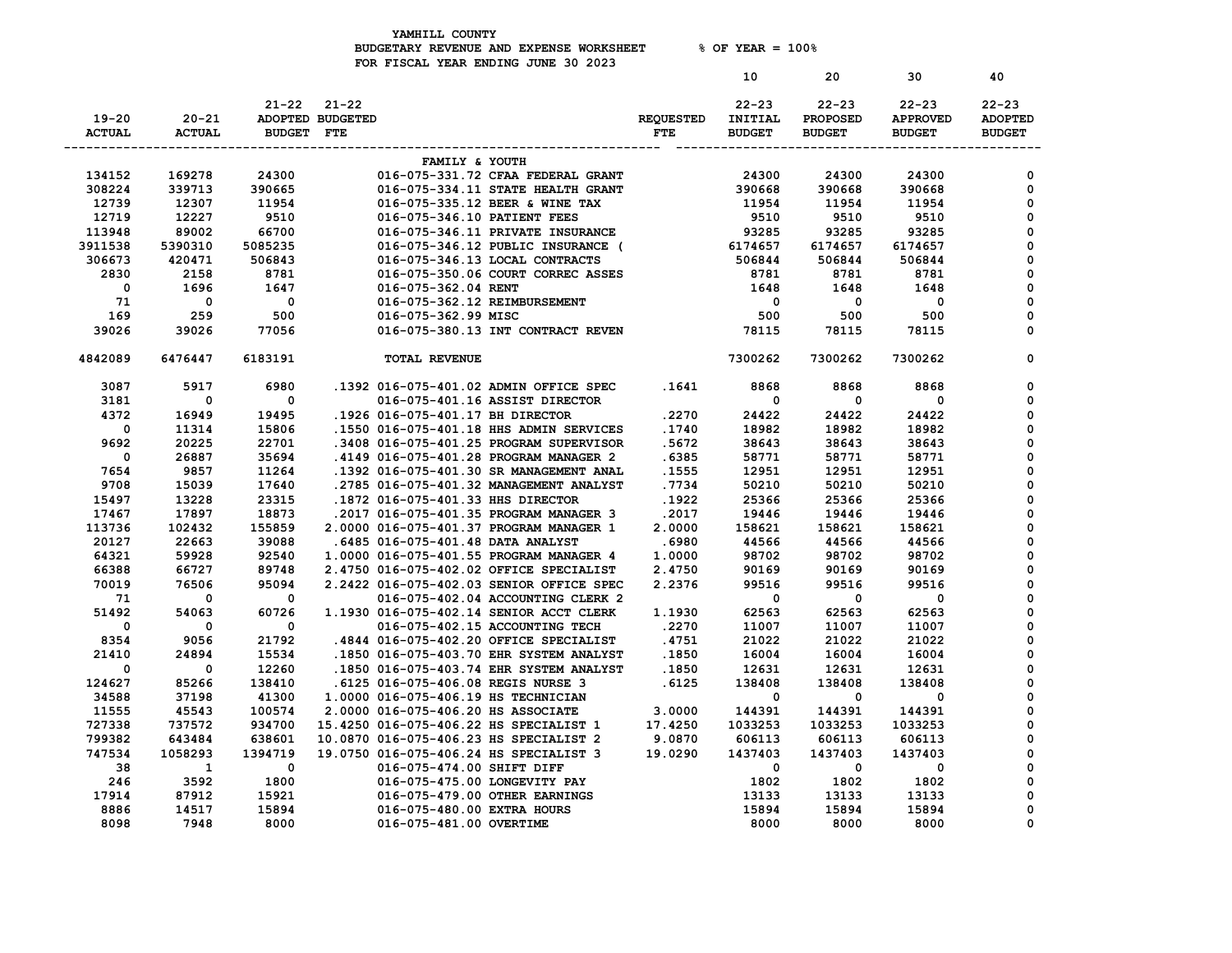| EVENUE AND EXPENSE WORKSHEET | $8$ OF YEAR = 100 $8$ |  |  |
|------------------------------|-----------------------|--|--|
| YEAR ENDING JUNE 30 2023     |                       |  |  |
|                              |                       |  |  |

| $19 - 20$<br><b>ACTUAL</b> | $20 - 21$<br><b>ACTUAL</b> | $21 - 22$<br><b>BUDGET FTE</b> | $21 - 22$<br>ADOPTED BUDGETED |                                                                        | <b>REQUESTED</b><br><b>FTE</b> | $22 - 23$<br>INITIAL<br><b>BUDGET</b> | $22 - 23$<br><b>PROPOSED</b><br><b>BUDGET</b> | $22 - 23$<br><b>APPROVED</b><br><b>BUDGET</b> | $22 - 23$<br><b>ADOPTED</b><br><b>BUDGET</b> |
|----------------------------|----------------------------|--------------------------------|-------------------------------|------------------------------------------------------------------------|--------------------------------|---------------------------------------|-----------------------------------------------|-----------------------------------------------|----------------------------------------------|
| 7665                       | 8121                       | 5865                           | 016-075-482.00 EXTRA HELP     |                                                                        |                                | 5866                                  | 5866                                          | 5866                                          | 0                                            |
| 1193                       | 1425                       | 20                             | 016-075-484.00 BEEPER PAY     |                                                                        |                                | 8744                                  | 8744                                          | 8744                                          | 0                                            |
| 12086                      | 13557                      | 10144                          |                               | 016-075-485.00 CERTIFICATION/EDUC                                      |                                | 10408                                 | 10408                                         | 10408                                         | 0                                            |
| 1737                       | 1323                       | 1885                           | 016-075-486.00 INCENTIVE PAY  |                                                                        |                                | 2002                                  | 2002                                          | 2002                                          | 0                                            |
| 42910                      | 47130                      | 55012                          | 016-075-490.00 MEDICARE TAX   |                                                                        |                                | 55159                                 | 55159                                         | 55159                                         | 0                                            |
| 182444                     | 200360                     | 235220                         |                               | 016-075-491.00 SOCIAL SECURITY                                         |                                | 241205                                | 241205                                        | 241205                                        | 0                                            |
| 512189                     | 573723                     | 753715                         | 016-075-492.00 RETIREMENT     |                                                                        |                                | 783218                                | 783218                                        | 783218                                        | 0                                            |
| 847281                     | 931294                     | 1112915                        |                               | 016-075-493.10 MEDICAL INSURANCE                                       |                                | 1215842                               | 1215842                                       | 1215842                                       | $\pmb{\mathsf{O}}$                           |
| 1291                       | 1520                       | 1593                           |                               | 016-075-493.12 EMPLOYEE ASSISTANC                                      |                                | 1562                                  | 1562                                          | 1562                                          | 0                                            |
| 55249                      | 54274                      | 64321                          | 016-075-493.15 VEBA           |                                                                        |                                | 70829                                 | 70829                                         | 70829                                         | $\pmb{0}$                                    |
| 52008                      | 50836                      | 77489                          |                               | 016-075-493.20 DENTAL INSURANCE                                        |                                | 75487                                 | 75487                                         | 75487                                         | 0                                            |
| 7133                       | 7099                       | 8220                           |                               | 016-075-493.25 VISION INSURANCE                                        |                                | 8582                                  | 8582                                          | 8582                                          | $\pmb{\mathsf{O}}$                           |
| 16655                      | 18995                      | 24476                          |                               | 016-075-493.31 SHORT TERM DISABIL                                      |                                | 24317                                 | 24317                                         | 24317                                         | 0                                            |
| 855                        | 2132                       | 1393                           |                               | 016-075-493.40 LIFE INSURANCE                                          |                                | 1415                                  | 1415                                          | 1415                                          | $\pmb{\mathsf{O}}$                           |
| 17029                      | 13458                      | 12657                          |                               | 016-075-494.00 ACCIDENT INSURANCE                                      |                                | 12454                                 | 12454                                         | 12454                                         | $\pmb{0}$                                    |
| 3127                       | 3314                       | 4079                           |                               | 016-075-494.80 TIME LOSS RESERVE                                       |                                | 4325                                  | 4325                                          | 4325                                          | $\mathsf{o}\xspace$                          |
| 3006                       | 3314                       | 3835                           | 016-075-495.00 UNEMPLOYMENT   |                                                                        |                                | 4066                                  | 4066                                          | 4066                                          | 0                                            |
| 1106                       | 1036                       | 1501                           |                               | 016-075-496.00 WORKERS COMP ASSES                                      |                                | 1559                                  | 1559                                          | 1559                                          | 0                                            |
| 16546                      | 15052                      | 13593                          |                               | 016-075-499.00 FET/VACATION/SICK                                       |                                | 21253                                 | 21253                                         | 21253                                         | 0                                            |
| $2642 -$                   | 2132                       | 1000                           |                               | 016-075-499.98 VACATION LIAB. ADJ                                      |                                | 1003                                  | 1003                                          | 1003                                          | 0                                            |
| 3304                       | 39474                      | 1000                           |                               | 016-075-499.99 VACATION LIAB. ADJ                                      |                                | 1003                                  | 1003                                          | 1003                                          | 0                                            |
| 4748954                    | 5264477                    | 6434261                        | 60.6617 TOTAL FOR PERSONNEL   |                                                                        | 62.9228                        | 6821156                               | 6821156                                       | 6821156                                       | 0                                            |
| 4004                       | 2657                       | 1984                           |                               | 016-075-510.01 CENTRAL SUPPLIES                                        |                                | 1988                                  | 1988                                          | 1988                                          | 0                                            |
| 20                         | 316                        | 500                            |                               | 016-075-511.06 TRAINING SUPPLIES                                       |                                | 500                                   | 500                                           | 500                                           | 0                                            |
| 15950                      | 6525                       | 7501                           |                               | 016-075-511.99 MISC OP SUPPLIES                                        |                                | 10002                                 | 10002                                         | 10002                                         | 0                                            |
| 0                          | 0                          | 40                             | 016-075-512.03 LAB MATERIALS  |                                                                        |                                | 500                                   | 500                                           | 500                                           | $\mathsf{o}$                                 |
| 986                        | 557                        | 1000                           |                               | 016-075-512.04 LABORATORY EXPENSE                                      |                                | 500                                   | 500                                           | 500                                           | 0                                            |
| 248                        | 0                          | 500                            |                               | 016-075-513.01 EDUCATIONAL MATERI                                      |                                | 504                                   | 504                                           | 504                                           | $\pmb{0}$                                    |
| 4359                       | 2045                       | 4000                           |                               | 016-075-513.03 PUBLICATIONS & DUE                                      |                                | 7002                                  | 7002                                          | 7002                                          | 0<br>$\pmb{0}$                               |
| 5758                       | 856                        | 1999                           |                               | 016-075-543.01 DEPT. EQUIPMENT                                         |                                | 2003                                  | 2003                                          | 2003                                          |                                              |
| 3112                       | 929<br>354                 | 1000<br>3774                   |                               | 016-075-583.02 DATA PROCESSING SU<br>016-075-610.01 PROFESSIONAL SERVI |                                | 1003<br>3758                          | 1003<br>3758                                  | 1003<br>3758                                  | 0<br>$\pmb{0}$                               |
| 1543<br>645                | 213                        | 200                            |                               | 016-075-610.24 INTERPRETER SERVIC                                      |                                | 200                                   | 200                                           | 200                                           | 0                                            |
| 6804                       | 3111                       | 7289                           |                               | 016-075-610.25 PROFESSIONAL CONTR                                      |                                | 6944                                  | 6944                                          | 6944                                          | 0                                            |
| 4907                       | 4692                       | 4899                           | 016-075-611.01 AUDIT          |                                                                        |                                | 4952                                  | 4952                                          | 4952                                          | 0                                            |
| 9338                       | 11114                      | 27963                          |                               | 016-075-611.02 CONTRACT SERVICES                                       |                                | 27114                                 | 27114                                         | 27114                                         | $\Omega$                                     |
|                            |                            |                                |                               | Contract for Relias and digital health                                 |                                |                                       |                                               |                                               |                                              |
|                            |                            |                                | record storage                |                                                                        |                                |                                       |                                               |                                               |                                              |
| 878                        | 781                        | 900                            |                               | 016-075-611.03 JANITORIAL CONTRAC                                      |                                | 882                                   | 882                                           | 882                                           | 0                                            |
| 19039                      | 38598                      | 1250                           |                               | 016-075-611.30 GRANT EXPENSES                                          |                                | 1250                                  | 1250                                          | 1250                                          | 0                                            |
| 16610                      | 11564                      | 12001                          |                               | 016-075-612.02 SCHOOLS AND CONFER                                      |                                | 10002                                 | 10002                                         | 10002                                         | 0                                            |
| 274144                     | 263267                     | 335658                         |                               | 016-075-613.04 OHP SUBCONTRACTED                                       |                                | 317856                                | 317856                                        | 317856                                        | $\mathbf 0$                                  |
| 36540                      | 27760                      | 25000                          | 016-075-620.01 TELEPHONE      |                                                                        |                                | 25002                                 | 25002                                         | 25002                                         | 0                                            |
| 1083                       | 1233                       | 1098                           | 016-075-621.01 POSTAGE        |                                                                        |                                | 1103                                  | 1103                                          | 1103                                          | 0                                            |
| 20472                      | 10463                      | 14977                          |                               | 016-075-630.01 TRAVEL EXPENSE                                          |                                | 14977                                 | 14977                                         | 14977                                         | 0                                            |
| 4871                       | 3705                       | 3299                           | 016-075-640.01 ADVERTISING    |                                                                        |                                | 3302                                  | 3302                                          | 3302                                          | 0                                            |
| 185                        | 150                        | 720                            |                               | 016-075-650.01 EQUIPMENT LEASE                                         |                                | 706                                   | 706                                           | 706                                           | 0                                            |
| 49787                      | 53713                      | 47672                          | 016-075-652.01 BUILDING RENT  |                                                                        |                                | 42102                                 | 42102                                         | 42102                                         | 0                                            |
| 624                        | 590                        | 1436                           |                               | 016-075-670.02 HEAT/LIGHTS/WATER                                       |                                | 1087                                  | 1087                                          | 1087                                          | 0                                            |
| 4727                       | 3539                       | 1947                           |                               | 016-075-683.01 COPY MACHINES/MAIN                                      |                                | 2702                                  | 2702                                          | 2702                                          | 0                                            |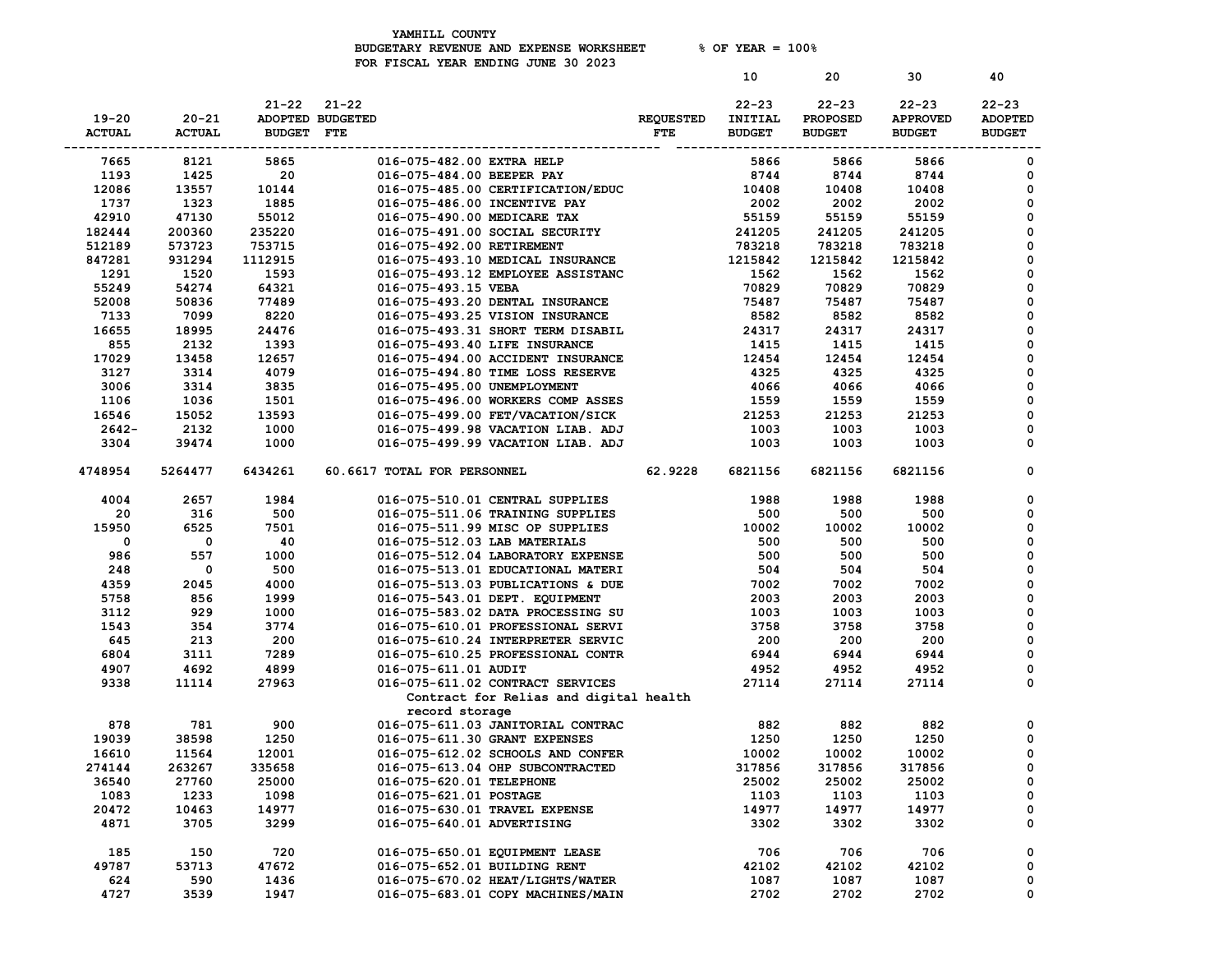|                            |                            |                          |                                         |                                       |                                | 10                                           | 20                                     | 30                                     | 40                                           |
|----------------------------|----------------------------|--------------------------|-----------------------------------------|---------------------------------------|--------------------------------|----------------------------------------------|----------------------------------------|----------------------------------------|----------------------------------------------|
| $19 - 20$<br><b>ACTUAL</b> | $20 - 21$<br><b>ACTUAL</b> | <b>BUDGET FTE</b>        | $21 - 22$ $21 - 22$<br>ADOPTED BUDGETED |                                       | <b>REQUESTED</b><br><b>FTE</b> | $22 - 23$<br><b>INITIAL</b><br><b>BUDGET</b> | $22 - 23$<br>PROPOSED<br><b>BUDGET</b> | $22 - 23$<br>APPROVED<br><b>BUDGET</b> | $22 - 23$<br><b>ADOPTED</b><br><b>BUDGET</b> |
| 29071                      | 18001                      | 14741                    |                                         | 016-075-683.02 DP EQUIP MAINT         |                                | 27840                                        | 27840                                  | 27840                                  | 0                                            |
| $\mathbf{0}$               | 2908                       | 7231                     |                                         | 016-075-695.13 PERMITS/LICENSES       |                                | 4487                                         | 4487                                   | 4487                                   | 0                                            |
| 4087                       | 19942                      | 19999                    |                                         | 016-075-699.01 OTHER EXPENSE          |                                | 2003                                         | 2003                                   | 2003                                   | $\mathbf 0$                                  |
|                            |                            |                          |                                         | COVID-19 pandemic expenses            |                                |                                              |                                        |                                        |                                              |
| 857                        | 387                        | 742                      |                                         | 016-075-699.07 WRAP SERVICES          |                                | 742                                          | 742                                    | 742                                    | 0                                            |
| $\mathbf{0}$               | 2054                       | 1844                     |                                         | 016-075-699.08 BANK SERVICE CHARG     |                                | 1847                                         | 1847                                   | 1847                                   | $\mathbf 0$                                  |
| 2606                       | 2388                       | 4884                     |                                         | 016-075-699.09 PAYBACK                |                                | 2632                                         | 2632                                   | 2632                                   | $\mathbf 0$                                  |
| 2965                       | 1962                       | 3350                     |                                         | 016-075-699.14 OTHER OHP EXPENSES     |                                | 1450                                         | 1450                                   | 1450                                   | $\mathsf{o}\xspace$                          |
| 16605                      | 16957                      | 16581                    |                                         | 016-075-700.18 NW HUMAN SERVICES      |                                | 16582                                        | 16582                                  | 16582                                  | $\pmb{0}$                                    |
| 11595                      | 10273                      | 13182                    |                                         | 016-075-700.24 CRISIS SUBCONTRACT     |                                | 13183                                        | 13183                                  | 13183                                  | 0                                            |
| 174067                     | 173767                     | 181733                   |                                         | 016-075-780.01 BUILDING RESERVE       |                                | 181079                                       | 181079                                 | 181079                                 | 0                                            |
| 5549                       | 5657                       | 6188                     |                                         | 016-075-780.02 INTERNAL PROPERTY      |                                | 8872                                         | 8872                                   | 8872                                   | 0                                            |
| 95678                      | 112978                     | 117070                   |                                         | 016-075-780.03 ADMIN OVERHEAD         |                                | 139954                                       | 139954                                 | 139954                                 | $\ddot{\mathbf{0}}$                          |
| 33460                      | 27364                      | 28988                    |                                         | 016-075-780.04 TELECOMMUNICATIONS     |                                | 28007                                        | 28007                                  | 28007                                  | $\mathbf 0$                                  |
| 11009                      | 6097                       | 6000                     |                                         | 016-075-780.05 MOTOR POOL             |                                | 12000                                        | 12000                                  | 12000                                  | $\mathbf 0$                                  |
| 38381                      | 45434                      | 43154                    |                                         | 016-075-780.06 EQUIPMENT REPLACEM     |                                | 45344                                        | 45344                                  | 45344                                  | 0                                            |
| $\mathbf 0$                | $\mathbf 0$                | 10                       |                                         | 016-075-780.09 MANUAL CHECK CHARG     |                                | 10                                           | 10                                     | 10                                     | $\mathsf{o}\xspace$                          |
| 23976                      | 24470                      | 28075                    |                                         | 016-075-780.15 COMPUTER SERVICES      |                                | 24990                                        | 24990                                  | 24990                                  | 0                                            |
| 205                        | 92                         | $\overline{\phantom{0}}$ |                                         | 016-075-780.16 INTERNAL CONTRACT      |                                | $\mathbf 0$                                  | $\mathbf 0$                            | $\overline{\phantom{0}}$               | 0                                            |
| 226                        | 307                        | 288                      |                                         | 016-075-780.17 INTERNAL POSTAGE C     |                                | 290                                          | 290                                    | 290                                    | 0                                            |
| 20019                      | 17214                      | 17212                    |                                         | 016-075-780.27 INTERNAL LIABILITY     |                                | 23120                                        | 23120                                  | 23120                                  |                                              |
| $599 -$                    | 2057                       | $\overline{\phantom{0}}$ |                                         | 016-075-780.44 CO INT PEL RESERVE     |                                | $\mathbf 0$                                  | $\mathbf 0$                            | $\overline{\mathbf{0}}$                | $\begin{matrix} 0 \\ 0 \\ 0 \end{matrix}$    |
| 53706                      | 70318                      | 72766                    |                                         | 016-075-780.46 CO INT NETWORK CHA     |                                | 76427                                        | 76427                                  | 76427                                  |                                              |
| 9371                       | 11238                      | 8576                     |                                         | 016-075-780.54 TELECOMM PER CALL      |                                | 8710                                         | 8710                                   | 8710                                   | $\mathbf{o}$                                 |
| 5264                       | 5289                       | 5543                     |                                         | 016-075-780.55 INT LEGAL SERVICES     |                                | 5537                                         | 5537                                   | 5537                                   | 0                                            |
| 1024732                    | 1025886                    | 1106764                  |                                         | TOTAL FOR MATERIALS & SERVICES        |                                | 1113047                                      | 1113047                                | 1113047                                | 0                                            |
| 0                          | $\mathbf 0$                | 1876                     |                                         | 016-075-800.80 DEPT EQUIPMENT         |                                | 1839                                         | 1839                                   | 1839                                   | 0                                            |
| 0                          | $\mathbf{0}$               | 1876                     |                                         | TOTAL FOR CAPITAL                     |                                | 1839                                         | 1839                                   | 1839                                   | $\mathbf{o}$                                 |
| 5773686                    | 6290363                    | 7542901                  |                                         | 60.6617 TOTAL EXPENSES FAMILY & YOUTH | 62.9228                        | 7936042                                      | 7936042                                | 7936042                                | 0                                            |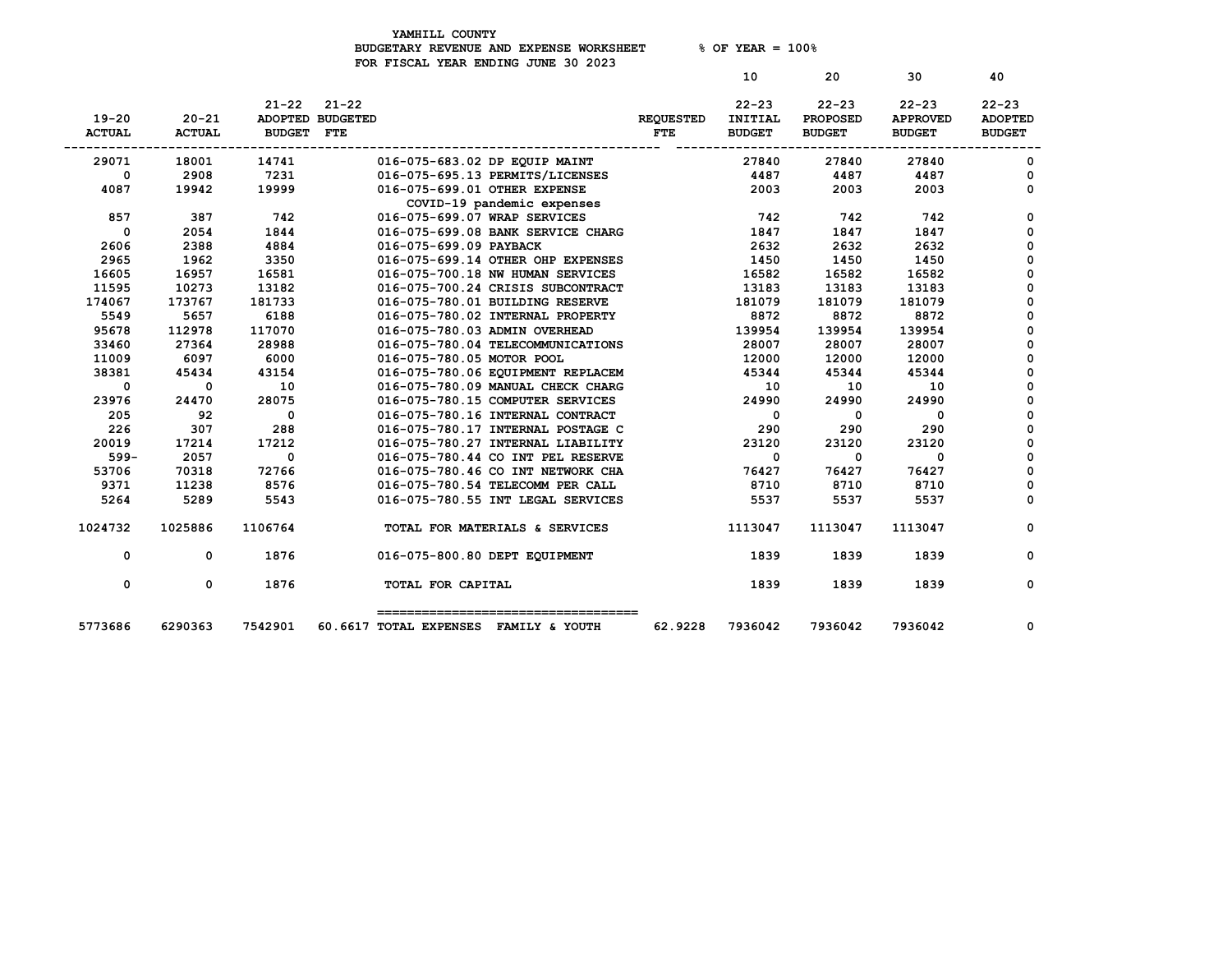| YAMHILL COUNTY                          |                       |  |  |  |  |  |  |  |  |
|-----------------------------------------|-----------------------|--|--|--|--|--|--|--|--|
| BUDGETARY REVENUE AND EXPENSE WORKSHEET | $8$ OF YEAR = 100 $8$ |  |  |  |  |  |  |  |  |
| FOR FISCAL YEAR ENDING JUNE 30 2023     |                       |  |  |  |  |  |  |  |  |

|                            |                            |                   |                  | המחס במדחמים שמים השי                                  |                                          |                                | 10                       | 20                               | 30                               | 40                              |
|----------------------------|----------------------------|-------------------|------------------|--------------------------------------------------------|------------------------------------------|--------------------------------|--------------------------|----------------------------------|----------------------------------|---------------------------------|
|                            |                            |                   |                  |                                                        |                                          |                                |                          |                                  |                                  |                                 |
|                            |                            | $21 - 22$         | $21 - 22$        |                                                        |                                          |                                | $22 - 23$                | 22-23                            | $22 - 23$                        | $22 - 23$                       |
| $19 - 20$<br><b>ACTUAL</b> | $20 - 21$<br><b>ACTUAL</b> | <b>BUDGET FTE</b> | ADOPTED BUDGETED |                                                        |                                          | <b>REQUESTED</b><br><b>FTE</b> | INITIAL<br><b>BUDGET</b> | <b>PROPOSED</b><br><b>BUDGET</b> | <b>APPROVED</b><br><b>BUDGET</b> | <b>ADOPTED</b><br><b>BUDGET</b> |
|                            |                            |                   |                  |                                                        | HHS CENTRAL SERVICES                     |                                |                          |                                  |                                  |                                 |
| 85898                      | 17884                      | 0                 |                  |                                                        | 016-079-331.72 CFAA FEDERAL GRANT        |                                | 0                        | 0                                | 0                                | 0                               |
| 149473                     | 149473                     | 1405152           |                  |                                                        | 016-079-334.11 STATE HEALTH GRANT        |                                | 1420584                  | 1420584                          | 1420584                          | $\mathbf 0$                     |
| 7413839                    | 4429224                    | 2808753           |                  |                                                        | 016-079-346.12 PUBLIC INSURANCE (        |                                | 2138368                  | 2138368                          | 2138368                          | 0                               |
| 42046                      | 49833                      | 90347             |                  | 016-079-362.04 RENT                                    |                                          |                                | 90348                    | 90348                            | 90348                            | 0                               |
| 30                         | 210                        | 75                |                  | 016-079-362.99 MISC                                    |                                          |                                | 75                       | 75                               | 75                               | $\mathbf 0$                     |
| 7691286                    | 4646624                    | 4304327           |                  | <b>TOTAL REVENUE</b>                                   |                                          |                                | 3649375                  | 3649375                          | 3649375                          | 0                               |
| 24058                      | 11958                      | 11338             |                  |                                                        | .2262 016-079-401.02 ADMIN OFFICE SPEC   | .0809                          | 4371                     | 4371                             | 4371                             | 0                               |
| 30492                      | 0                          | 0                 |                  |                                                        | 016-079-401.16 ASSIST DIRECTOR           |                                | 0                        | 0                                | 0                                | 0                               |
| 7103                       | 19545                      | 20706             |                  | .2046 016-079-401.17 BH DIRECTOR                       |                                          | .0540                          | 5810                     | 5810                             | 5810                             | 0                               |
| 0                          | 18614                      | 20774             |                  |                                                        | .2037 016-079-401.18 HHS ADMIN SERVICES  | .1200                          | 13090                    | 13090                            | 13090                            | 0                               |
| 36434                      | 20164                      | 19023             |                  |                                                        | .2786 016-079-401.25 PROGRAM SUPERVISOR  | .1549                          | 10788                    | 10788                            | 10788                            | 0                               |
| 0                          | 0                          | 88232             |                  |                                                        | 1.0000 016-079-401.28 PROGRAM MANAGER 2  | .0540                          | 5027                     | 5027                             | 5027                             | 0                               |
| 26652                      | 19497                      | 18297             |                  |                                                        | .2262 016-079-401.30 SR MANAGEMENT ANAL  | .1293                          | 10772                    | 10772                            | 10772                            | 0                               |
| 50992<br>27793             | 30083                      | 150384<br>3492    |                  |                                                        | 2.4524 016-079-401.32 MANAGEMENT ANALYST | .3181                          | 21048                    | 21048                            | 21048<br>3702                    | 0<br>0                          |
| 5380                       | 4478<br>4587               | 4824              |                  | .0280 016-079-401.33 HHS DIRECTOR                      | .0515 016-079-401.35 PROGRAM MANAGER 3   | .0280<br>.0515                 | 3702<br>4971             | 3702<br>4971                     | 4971                             | 0                               |
| 71468                      | 84312                      | 70645             |                  |                                                        | .4500 016-079-401.37 PROGRAM MANAGER 1   | .4000                          | 62281                    | 62281                            | 62281                            | 0                               |
| 70161                      | 29719                      | 32331             |                  | .5338 016-079-401.48 DATA ANALYST                      |                                          | .2431                          | 15595                    | 15595                            | 15595                            | 0                               |
| 92796                      | 3696                       | 0                 |                  |                                                        | 016-079-401.55 PROGRAM MANAGER 4         |                                | 0                        | 0                                | 0                                | 0                               |
| 29279                      | 32031                      | 0                 |                  |                                                        | 016-079-402.02 OFFICE SPECIALIST         |                                | 0                        | 0                                | 0                                | 0                               |
| 81856                      | 1865                       | 0                 |                  |                                                        | 016-079-402.03 SENIOR OFFICE SPEC        |                                | 0                        | 0                                | 0                                | 0                               |
| 12969                      | 13982                      | 2332              |                  |                                                        | .0458 016-079-402.14 SENIOR ACCT CLERK   | .0458                          | 2402                     | 2402                             | 2402                             | 0                               |
| 0                          | 4392                       | 44809             |                  |                                                        | 1.0000 016-079-402.15 ACCOUNTING TECH    | .0540                          | 2618                     | 2618                             | 2618                             | 0                               |
| 21632                      | 6014                       | 3418              |                  |                                                        | .0407 016-079-403.70 EHR SYSTEM ANALYST  | .0407                          | 3522                     | 3522                             | 3522                             | 0                               |
| 0                          | 0                          | 2697              |                  |                                                        | .0407 016-079-403.74 EHR SYSTEM ANALYST  | .0407                          | 2779                     | 2779                             | 2779                             | 0                               |
| 13845                      | 1189                       | 0                 |                  |                                                        | 016-079-406.22 HS SPECIALIST 1           |                                | 0                        | 0                                | 0                                | 0                               |
| 1364                       | 0                          | 0                 |                  |                                                        | 016-079-406.23 HS SPECIALIST 2           |                                | 0                        | 0                                | 0                                | 0                               |
| 49646                      | 71535                      | 144056            |                  |                                                        | 2.0000 016-079-406.24 HS SPECIALIST 3    | .1080                          | 8657                     | 8657                             | 8657                             | 0                               |
| 7                          | 0                          | 0                 |                  | 016-079-474.00 SHIFT DIFF                              |                                          |                                | 0                        | 0                                | 0                                | $\mathbf 0$                     |
| 97                         | 98                         | 300               |                  | 016-079-475.00 LONGEVITY PAY                           |                                          |                                | 301                      | 301                              | 301                              | 0                               |
| 2862                       | 9573                       | 794               |                  |                                                        | 016-079-479.00 OTHER EARNINGS            |                                | 306                      | 306                              | 306                              | 0                               |
| $\overline{\mathbf{2}}$    | 0                          | 0                 |                  | 016-079-480.00 EXTRA HOURS                             |                                          |                                | 0                        | 0                                | 0                                | $\mathbf 0$                     |
| 2937                       | 2711                       | 1384              |                  | 016-079-481.00 OVERTIME                                |                                          |                                | 1384                     | 1384                             | 1384                             | $\mathbf 0$<br>$\mathbf 0$      |
| 1730<br>9282               | 2527<br>8887               | 849<br>7876       |                  | 016-079-482.00 EXTRA HELP<br>016-079-484.00 BEEPER PAY |                                          |                                | 849<br>426               | 849<br>426                       | 849<br>426                       | $\mathbf 0$                     |
| 3148                       | 1852                       | 150               |                  |                                                        | 016-079-485.00 CERTIFICATION/EDUC        |                                | 214                      | 214                              | 214                              | 0                               |
| 3115                       | 448                        | 3137              |                  | 016-079-486.00 INCENTIVE PAY                           |                                          |                                | 3326                     | 3326                             | 3326                             | 0                               |
| 9921                       | 5795                       | 8884              |                  | 016-079-490.00 MEDICARE TAX                            |                                          |                                | 2382                     | 2382                             | 2382                             | 0                               |
| 42420                      | 24779                      | 37986             |                  |                                                        | 016-079-491.00 SOCIAL SECURITY           |                                | 10414                    | 10414                            | 10414                            | 0                               |
| 105320                     | 73332                      | 107873            |                  | 016-079-492.00 RETIREMENT                              |                                          |                                | 22240                    | 22240                            | 22240                            | $\mathbf 0$                     |
| 181715                     | 112983                     | 164354            |                  |                                                        | 016-079-493.10 MEDICAL INSURANCE         |                                | 31375                    | 31375                            | 31375                            | $\mathsf{o}\,$                  |
| 276                        | 199                        | 230               |                  |                                                        | 016-079-493.12 EMPLOYEE ASSISTANC        |                                | 49                       | 49                               | 49                               | $\mathsf{o}\,$                  |
| 12345                      | 6116                       | 9499              |                  | 016-079-493.15 VEBA                                    |                                          |                                | 1828                     | 1828                             | 1828                             | 0                               |
| 12953                      | 6085                       | 11444             |                  |                                                        | 016-079-493.20 DENTAL INSURANCE          |                                | 1949                     | 1949                             | 1949                             | 0                               |
| 1594                       | 757                        | 1214              |                  |                                                        | 016-079-493.25 VISION INSURANCE          |                                | 222                      | 222                              | 222                              | 0                               |
| 3350                       | 2252                       | 3953              |                  |                                                        | 016-079-493.31 SHORT TERM DISABIL        |                                | 1050                     | 1050                             | 1050                             | $\mathbf 0$                     |
| 167                        | 246                        | 206               |                  |                                                        | 016-079-493.40 LIFE INSURANCE            |                                | 38                       | 38                               | 38                               | $\mathbf 0$                     |
| 1301                       | 697                        | 537               |                  |                                                        | 016-079-494.00 ACCIDENT INSURANCE        |                                | 129                      | 129                              | 129                              | 0                               |
| 713                        | 409                        | 659               |                  |                                                        | 016-079-494.80 TIME LOSS RESERVE         |                                | 188                      | 188                              | 188                              | 0                               |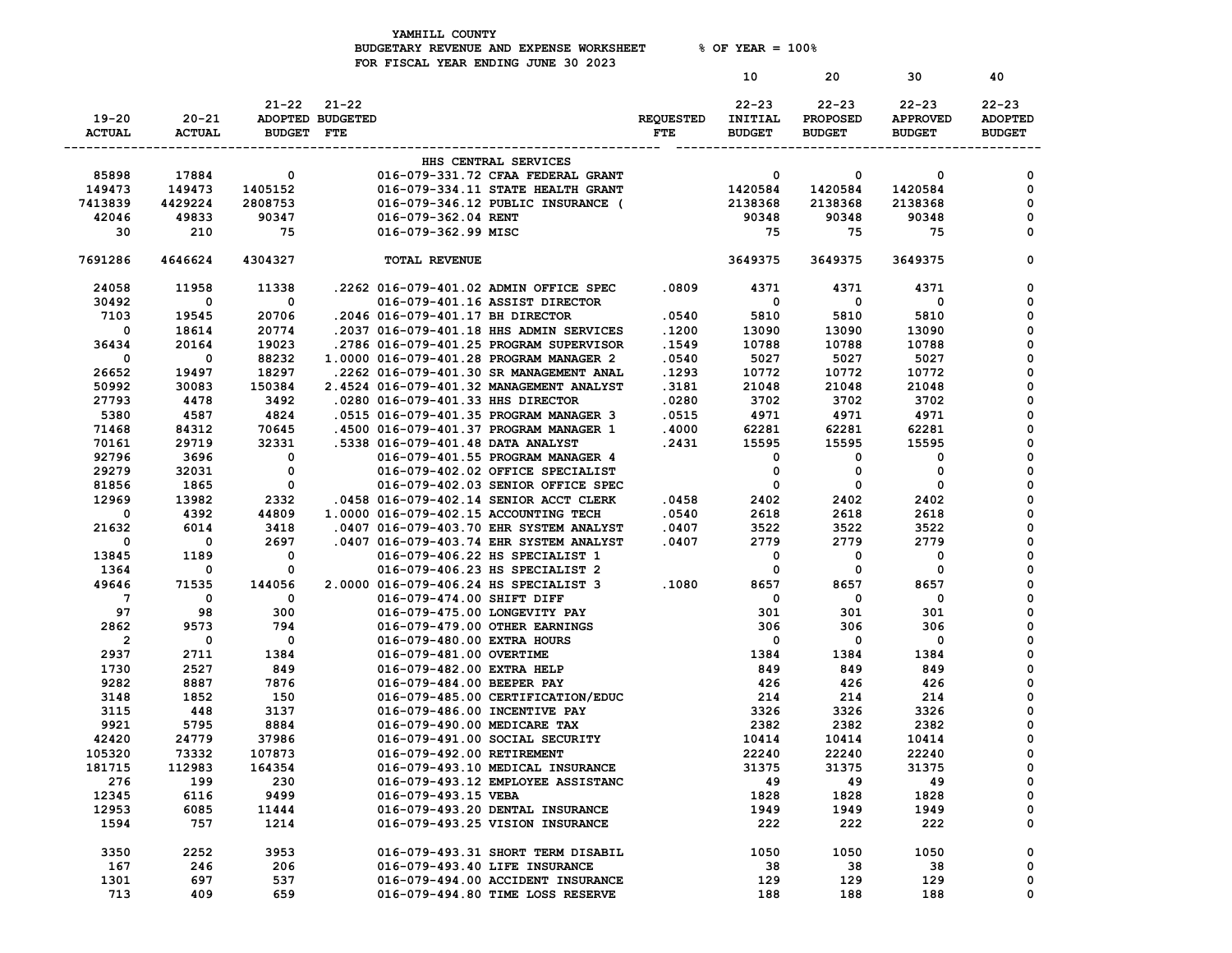|               |               |                     |                                                |                                | 10             | 20              | 30              | 40             |
|---------------|---------------|---------------------|------------------------------------------------|--------------------------------|----------------|-----------------|-----------------|----------------|
|               |               | $21 - 22$ $21 - 22$ |                                                |                                | $22 - 23$      | $22 - 23$       | $22 - 23$       | $22 - 23$      |
| $19 - 20$     | $20 - 21$     |                     | ADOPTED BUDGETED                               |                                | <b>INITIAL</b> | <b>PROPOSED</b> | <b>APPROVED</b> | <b>ADOPTED</b> |
| <b>ACTUAL</b> | <b>ACTUAL</b> | <b>BUDGET FTE</b>   |                                                | <b>REQUESTED</b><br><b>FTE</b> | <b>BUDGET</b>  | <b>BUDGET</b>   | <b>BUDGET</b>   | <b>BUDGET</b>  |
|               |               |                     |                                                |                                |                |                 |                 |                |
| 690           | 409           | 619                 | 016-079-495.00 UNEMPLOYMENT                    |                                | 176            | 176             | 176             | 0              |
| 204           | 121           | 217                 | 016-079-496.00 WORKERS COMP ASSES              |                                | 49             | 49              | 49              | 0              |
| 13106         | 5449          | 6383                | 016-079-499.00 FET/VACATION/SICK               |                                | 2001           | 2001            | 2001            | 0              |
| $504 -$       | - 9           | 100                 | 016-079-499.98 COMP TIME LIABILIT              |                                | 101            | 101             | 101             | 0              |
| $4077 -$      | 4983-         | 250                 | 016-079-499.99 VACATION LIAB. ADJ              |                                | 251            | 251             | 251             | 0              |
| 1058594       | 638412        | 1006256             | 8.7822 TOTAL FOR PERSONNEL                     | 1.9230                         | 258681         | 258681          | 258681          | 0              |
| 281           | 68            | 100                 | 016-079-510.01 CENTRAL SUPPLIES                |                                | 101            | 101             | 101             | 0              |
| 1946          | 617           | 1850                | 016-079-511.99 MISC OP SUPPLIES                |                                | 1851           | 1851            | 1851            | 0              |
| 105           | 194           | 100                 | 016-079-513.01 EDUCATIONAL MATERI              |                                | 101            | 101             | 101             | 0              |
| 15646         | 15938         | 16251               | 016-079-513.03 PUBLICATIONS & DUE              |                                | 16251          | 16251           | 16251           | 0              |
| 947           | 926           | 60500               | 016-079-543.01 DEPT. EQUIPMENT                 |                                | 500            | 500             | 500             | $\mathsf{o}$   |
| 306           | 323           | 200                 | 016-079-583.02 DATA PROCESSING SU              |                                | 201            | 201             | 201             | 0              |
| 6279          | 18011         | 1849                | 016-079-610.01 PROFESSIONAL SERVI              |                                | 1811           | 1811            | 1811            | $\mathsf{o}$   |
| 4482          | $\mathbf{o}$  | 441                 | 016-079-610.25 PROFESSIONAL CONTR              |                                | 420            | 420             | 420             | 0              |
| 1049          | 505           | 527                 | 016-079-611.01 AUDIT                           |                                | 540            | 540             | 540             | 0              |
| 235000        | 11974         | 3355                | 016-079-611.02 CONTRACT SERVICES               |                                | 694            | 694             | 694             | 0              |
|               |               |                     | Contract for Relias and digital health         |                                |                |                 |                 |                |
|               |               |                     | record storage                                 |                                |                |                 |                 |                |
| 235           | 104           | 160                 | 016-079-611.03 JANITORIAL CONTRAC              |                                | 34             | 34              | 34              | 0              |
| 136587        | 31369         | 151447              | 016-079-611.30 GRANT EXPENSES                  |                                | 169848         | 169848          | 169848          | $\mathbf 0$    |
|               |               |                     | Indigent psychiatric hospitalization payments  |                                |                |                 |                 |                |
| 12919         | 3735          | 5246                | 016-079-612.02 SCHOOLS AND CONFER              |                                | 1808           | 1808            | 1808            | 0              |
| 2316327       | 2736399       | 737617              | 016-079-613.04 OHP SUBCONTRACTED               |                                | 956915         | 956915          | 956915          | 0              |
|               |               |                     | Local and regional community partner contracts |                                |                |                 |                 |                |
| 2867826       | 11429         | 0                   | 016-079-613.06 OUT OF PLAN SERVIC              |                                | $\mathbf 0$    | $\mathbf{0}$    | 0               | 0              |
|               |               |                     | Local and regional fee-for-service payments    |                                |                |                 |                 |                |
| 7145          | 9208          | 7987                | 016-079-620.01 TELEPHONE                       |                                | 7988           | 7988            | 7988            | 0              |
| 524           | 312           | 400                 | 016-079-621.01 POSTAGE                         |                                | 401            | 401             | 401             | 0              |
| 1466          | 221           | 1500                | 016-079-630.01 TRAVEL EXPENSE                  |                                | 1500           | 1500            | 1500            | 0              |
| 259           | 1435          | 750                 | 016-079-640.01 ADVERTISING                     |                                | 751            | 751             | 751             | 0              |
| 142           | 20            | 128                 | 016-079-650.01 EQUIPMENT LEASE                 |                                | 28             | 28              | 28              | 0              |
| 24899         | 10724         | 21102               | 016-079-652.01 BUILDING RENT                   |                                | 3272           | 3272            | 3272            | 0              |
| 2478          | 992           | 2235                | 016-079-670.02 HEAT/LIGHTS/WATER               |                                | 459            | 459             | 459             | 0              |
| 231           | 38            | 200                 | 016-079-683.01 COPY MACHINES/MAIN              |                                | 201            | 201             | 201             | 0              |
| 0             | 2130          | 362                 | 016-079-683.02 DP EQUIP MAINT                  |                                | 111            | 111             | 111             | 0              |
| 544           | 431           | 535                 | 016-079-683.07 SOFTWARE LIC AND M              |                                | 535            | 535             | 535             | 0              |
| 0             | 335           | 750                 | 016-079-695.13 PERMITS/LICENSES                |                                | - 25           | 25              | 25              | 0              |
| 1405          | 9616          | 5000                | 016-079-699.01 OTHER EXPENSE                   |                                | 5001           | 5001            | 5001            | 0              |
|               |               |                     | COVID-19 pandemic expenses                     |                                |                |                 |                 |                |
| 48278         | 26108         | 46016               | 016-079-699.09 PAYBACK                         |                                | 24727          | 24727           | 24727           | 0              |
| 0             | 0             | 1250000             | 016-079-720.11 NEW STATE PROGRAMS              |                                | 1250000        | 1250000         | 1250000         | 0              |
| 0             | $\mathbf{0}$  | 1002286             | 016-079-720.21 NEW PUBLIC INSURAN              |                                | 1002286        | 1002286         | 1002286         | 0              |
|               |               |                     |                                                |                                |                |                 |                 |                |
| 46629         | 23367         | 32206               | 016-079-780.01 BUILDING RESERVE                |                                | 6777           | 6777            | 6777            | 0              |
| 1344          | 1370          | 1498                | 016-079-780.02 INTERNAL PROPERTY               |                                | 2127           | 2127            | 2127            | 0              |
| 236315        | 239878        | 229798              | 016-079-780.03 ADMIN OVERHEAD                  |                                | 225615         | 225615          | 225615          | 0              |
| 9382          | 3648          | 11924               | 016-079-780.04 TELECOMMUNICATIONS              |                                | 12304          | 12304           | 12304           | 0              |
| 7819          | 7244          | 6245                | 016-079-780.06 EOUIPMENT REPLACEM              |                                | 1397           | 1397            | 1397            | 0              |
| 10            | 0             | 30                  | 016-079-780.09 MANUAL CHECK CHARG              |                                | 30             | 30              | 30              | 0              |
| 5123          | 2628          | 4066                | 016-079-780.15 COMPUTER SERVICES               |                                | 771            | 771             | 771             | 0              |
|               |               |                     |                                                |                                |                |                 |                 |                |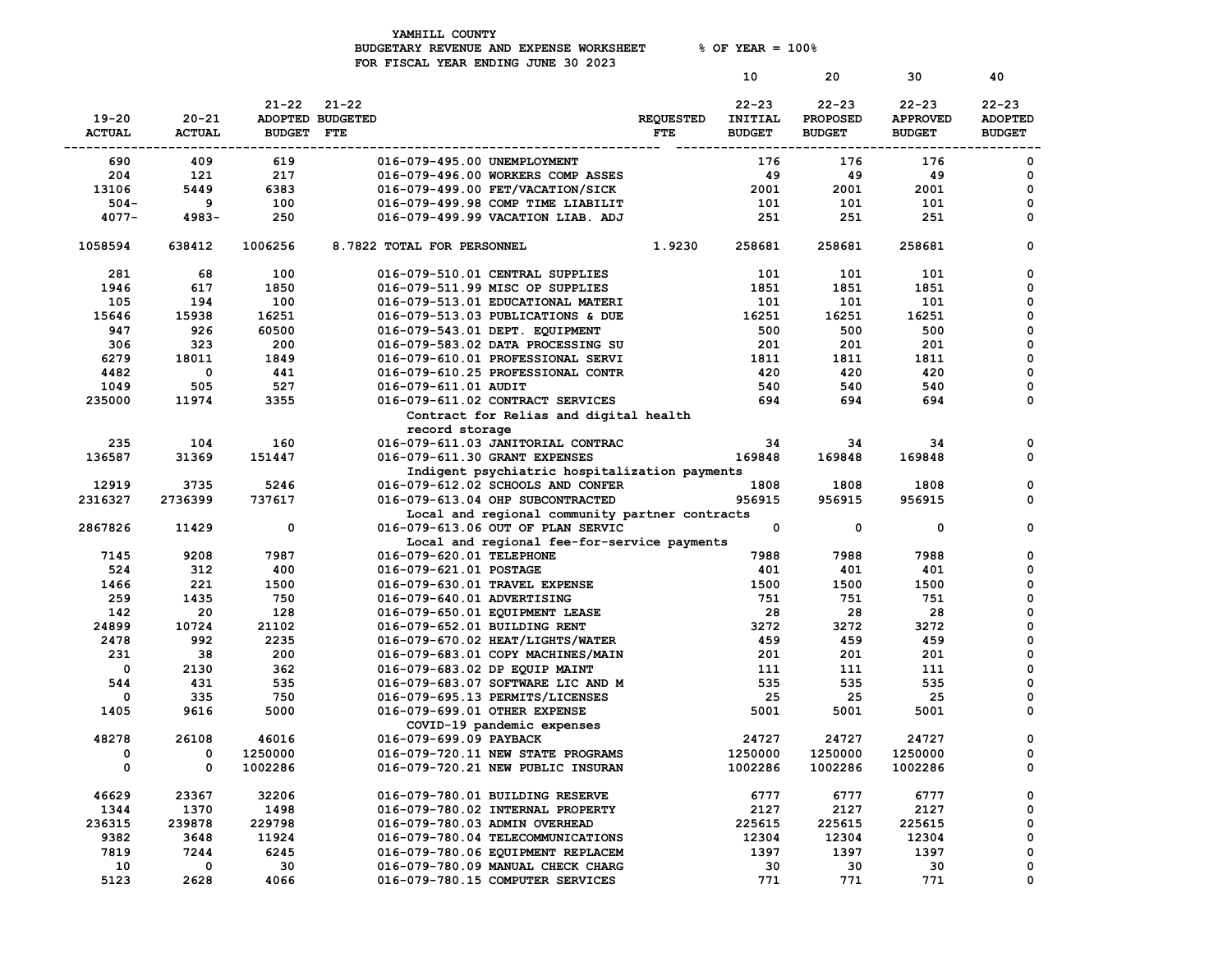|                            |                            |                                          |                                   |                                | 10                                           | 20                                            | 30                                            | 40                                           |
|----------------------------|----------------------------|------------------------------------------|-----------------------------------|--------------------------------|----------------------------------------------|-----------------------------------------------|-----------------------------------------------|----------------------------------------------|
| $19 - 20$<br><b>ACTUAL</b> | $20 - 21$<br><b>ACTUAL</b> | $21 - 22$ $21 - 22$<br><b>BUDGET FTE</b> | ADOPTED BUDGETED                  | <b>REQUESTED</b><br><b>FTE</b> | $22 - 23$<br><b>INITIAL</b><br><b>BUDGET</b> | $22 - 23$<br><b>PROPOSED</b><br><b>BUDGET</b> | $22 - 23$<br><b>APPROVED</b><br><b>BUDGET</b> | $22 - 23$<br><b>ADOPTED</b><br><b>BUDGET</b> |
| 55                         | 16                         | $\overline{\mathbf{0}}$                  | 016-079-780.16 INTERNAL CONTRACT  |                                | 0                                            | 0                                             |                                               |                                              |
| 101                        | 65                         | 63                                       | 016-079-780.17 INTERNAL POSTAGE C |                                | 64                                           | 64                                            | 64                                            |                                              |
| 4850                       | 4349                       | 4171                                     | 016-079-780.27 INTERNAL LIABILITY |                                | 5582                                         | 5582                                          | 5582                                          |                                              |
| $3724 -$                   | $3027 -$                   | $\Omega$                                 | 016-079-780.44 CO INT PEL RESERVE |                                | $\mathbf{0}$                                 | $\Omega$                                      | $\mathbf 0$                                   |                                              |
| 11475                      | 8464                       | 10530                                    | 016-079-780.46 CO INT NETWORK CHA |                                | 2355                                         | 2355                                          | 2355                                          |                                              |
| 1947                       | 1289                       | 1520                                     | 016-079-780.54 TELECOMM PER CALL  |                                | 306                                          | 306                                           | 306                                           | $\Omega$                                     |
| 1125                       | 569                        | 804                                      | 016-079-780.55 INT LEGAL SERVICES |                                | 152                                          | 152                                           | 152                                           | 0                                            |
| 6009757                    | 3183022                    | 3621749                                  | TOTAL FOR MATERIALS & SERVICES    |                                | 3705840                                      | 3705840                                       | 3705840                                       | 0                                            |
| 0                          | 1270116                    | 0                                        | 016-079-800.02 BUILDING PURCHASE  |                                | $\mathbf{0}$                                 | 0                                             | 0                                             | <sup>0</sup>                                 |
| 0                          | 0                          | 7500                                     | 016-079-800.06 DP SOFTWARE        |                                | 2500                                         | 2500                                          | 2500                                          |                                              |
| 0                          | $\Omega$                   | 271                                      | 016-079-800.80 DEPT EQUIPMENT     |                                | 57                                           | 57                                            | 57                                            |                                              |
| 0                          | 20173                      | 10000                                    | 016-079-801.04 DP EQUIP PURCHASE  |                                | 5000                                         | 5000                                          | 5000                                          |                                              |
| 0                          | 401089                     | $\sim$ 0                                 | 016-079-810.01 LAND ACQUISITION   |                                | $\mathbf{0}$                                 | $\Omega$                                      | $\Omega$                                      |                                              |
| 0                          | $\Omega$                   | 85000                                    | 016-079-820.01 MISC BUILDING REMO |                                | 0                                            | 0                                             | 0                                             | 0                                            |
| $\Omega$                   | 1691378                    | 102771                                   | TOTAL FOR CAPITAL                 |                                | 7557                                         | 7557                                          | 7557                                          | 0                                            |
|                            |                            |                                          |                                   |                                |                                              |                                               |                                               |                                              |

 **7068351 5512812 4730776 8.7822 TOTAL EXPENSES HHS CENTRAL SERVICE 1.9230 3972078 3972078 3972078 0**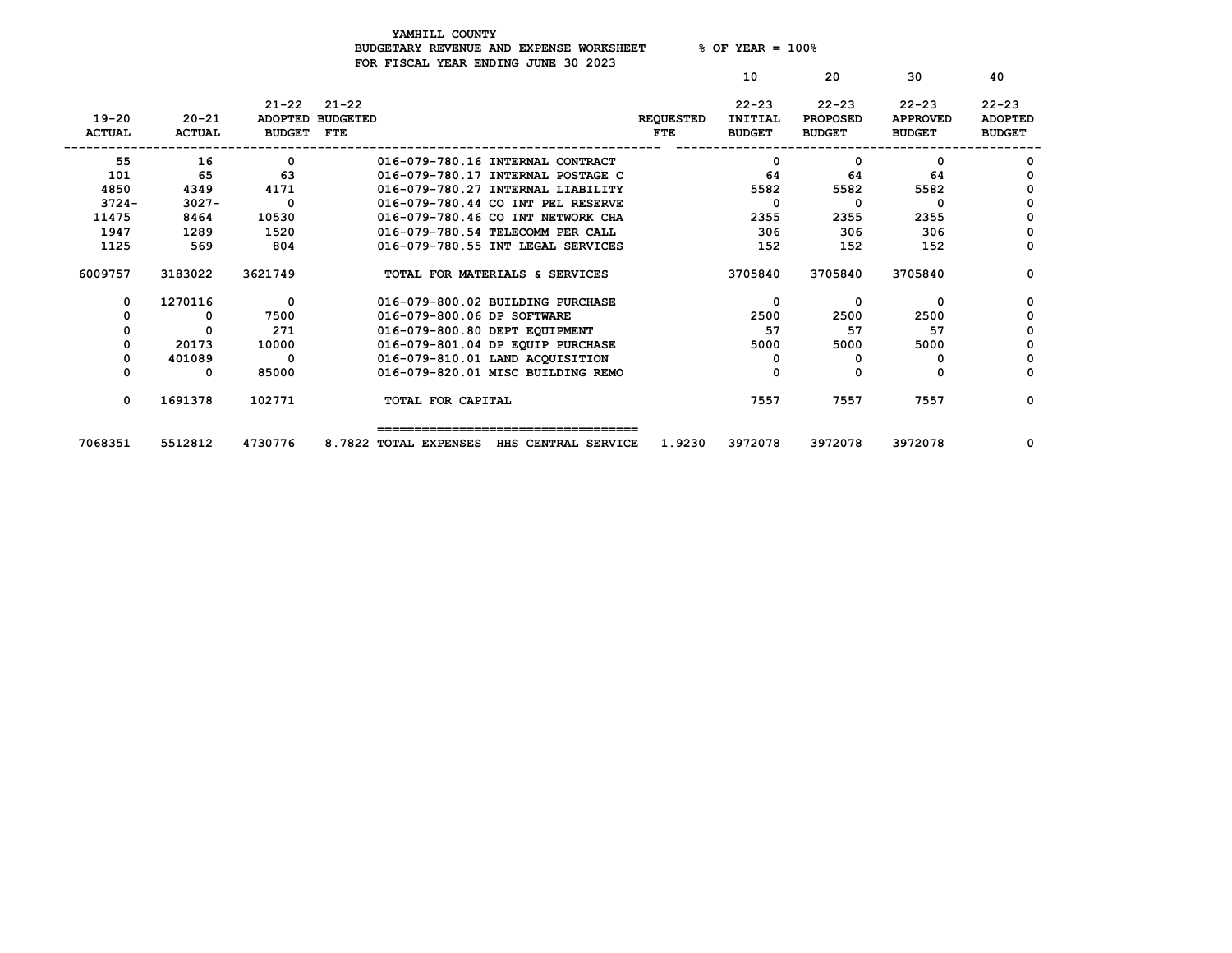|                            | $8$ OF YEAR = 100 $8$<br>BUDGETARY REVENUE AND EXPENSE WORKSHEET |                            |                                  |                      |                                     |                         |                                       |                                               |                                               |                                              |  |  |
|----------------------------|------------------------------------------------------------------|----------------------------|----------------------------------|----------------------|-------------------------------------|-------------------------|---------------------------------------|-----------------------------------------------|-----------------------------------------------|----------------------------------------------|--|--|
|                            |                                                                  |                            |                                  |                      | FOR FISCAL YEAR ENDING JUNE 30 2023 |                         |                                       |                                               |                                               |                                              |  |  |
|                            |                                                                  |                            |                                  |                      |                                     |                         | 10                                    | 20                                            | 30                                            | 40                                           |  |  |
| $19 - 20$<br><b>ACTUAL</b> | $20 - 21$<br>ACTUAL                                              | $21 - 22$<br><b>BUDGET</b> | 21-22<br>ADOPTED BUDGETED<br>FTE |                      |                                     | <b>REOUESTED</b><br>FTE | $22 - 23$<br>INITIAL<br><b>BUDGET</b> | $22 - 23$<br><b>PROPOSED</b><br><b>BUDGET</b> | $22 - 23$<br><b>APPROVED</b><br><b>BUDGET</b> | $22 - 23$<br><b>ADOPTED</b><br><b>BUDGET</b> |  |  |
|                            |                                                                  |                            |                                  | TRANSFERS            |                                     |                         |                                       |                                               |                                               |                                              |  |  |
| 0                          | 0                                                                | 32193                      |                                  |                      | 016-090-380.55 INT TRNSFR FR CAP    |                         | 0                                     | $\Omega$                                      | 31451                                         | O.                                           |  |  |
| 150000                     |                                                                  |                            |                                  |                      | 016-090-380.64 INT TRNSFR FR O&C    |                         |                                       |                                               |                                               | O                                            |  |  |
| 0                          | 262040                                                           |                            |                                  |                      | 016-090-380.80 CO INT TRANSFER FR   |                         |                                       |                                               |                                               | 0                                            |  |  |
| 1953347                    | 2050186                                                          | 1972642                    |                                  |                      | 016-090-380.91 INT TRNSFR FR GENE   |                         | 2091001                               | 2091001                                       | 2250144                                       | 0                                            |  |  |
| 0                          | 0                                                                | 0                          |                                  |                      | 016-090-380.93 TRANSFER IN FROM A   |                         | 1300000                               | 1300000                                       | 1300000                                       | 0                                            |  |  |
| 2103347                    | 2312226                                                          | 2004835                    |                                  | <b>TOTAL REVENUE</b> |                                     |                         | 3391001                               | 3391001                                       | 3581595                                       | 0                                            |  |  |

 **YAMHILL COUNTY**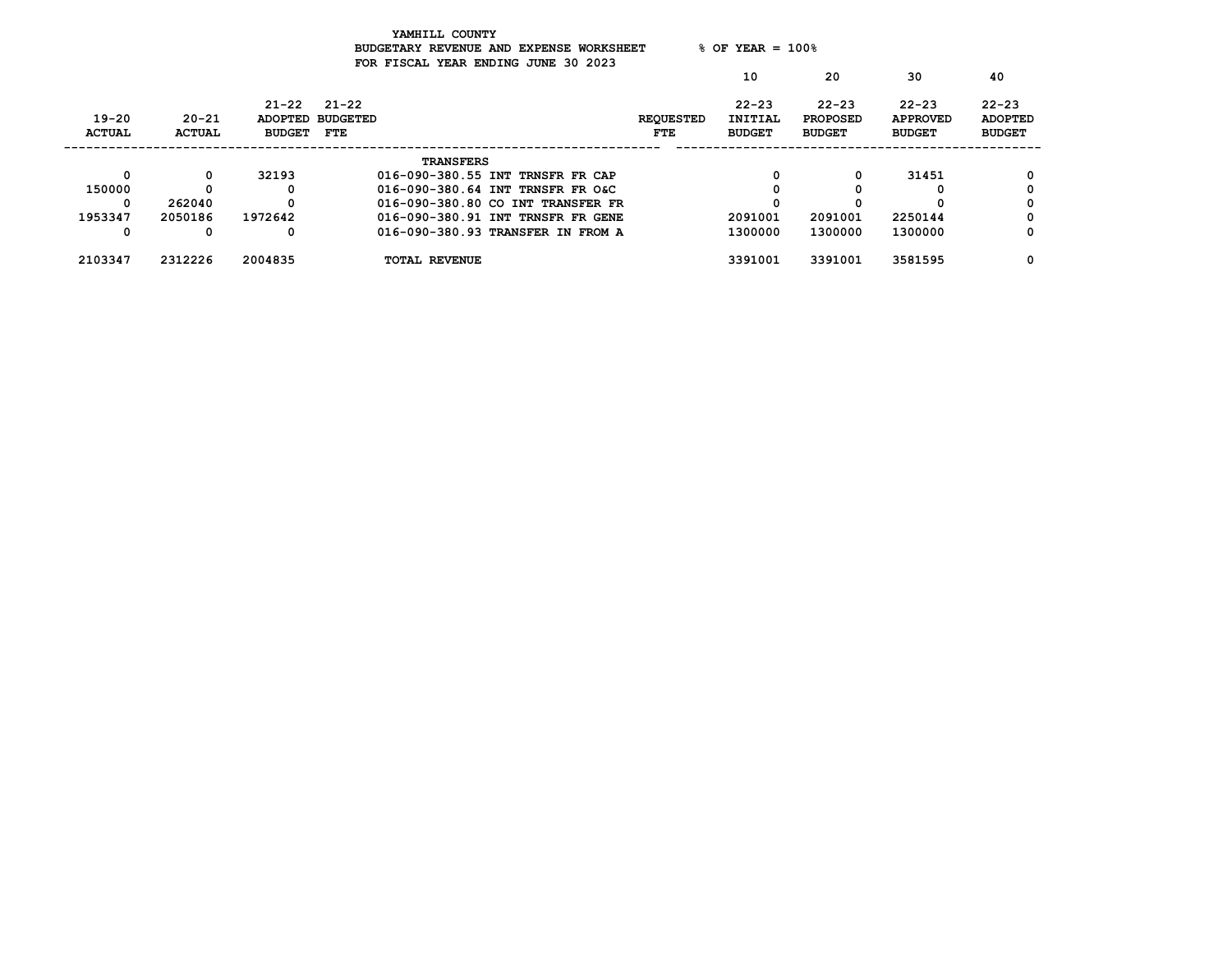|                            |                            |                            | YAMHILL COUNTY<br>BUDGETARY REVENUE AND EXPENSE WORKSHEET<br>FOR FISCAL YEAR ENDING JUNE 30 2023 |                          | $8$ OF YEAR = 100 $8$                 |                                               |                                               |                                              |
|----------------------------|----------------------------|----------------------------|--------------------------------------------------------------------------------------------------|--------------------------|---------------------------------------|-----------------------------------------------|-----------------------------------------------|----------------------------------------------|
|                            |                            |                            |                                                                                                  |                          | 10                                    | 20                                            | 30                                            | 40                                           |
| $19 - 20$<br><b>ACTUAL</b> | $20 - 21$<br><b>ACTUAL</b> | $21 - 22$<br><b>BUDGET</b> | 21-22<br>ADOPTED BUDGETED<br>FTE                                                                 | <b>REQUESTED</b><br>FTE. | $22 - 23$<br>INITIAL<br><b>BUDGET</b> | $22 - 23$<br><b>PROPOSED</b><br><b>BUDGET</b> | $22 - 23$<br><b>APPROVED</b><br><b>BUDGET</b> | $22 - 23$<br><b>ADOPTED</b><br><b>BUDGET</b> |
|                            |                            |                            | <b>ENDING BALANCE</b>                                                                            |                          |                                       |                                               |                                               |                                              |
| 0                          | 0                          | 2953554                    | 016-093-990.01 ENDING BALANCE                                                                    |                          | 4949469                               | 4949469                                       | 5078848                                       | 0                                            |
| 0                          | 0                          | 0                          | 016-093-990.03 RESERVE FOR FUTURE                                                                |                          | 1300000                               | 1300000                                       | 1300000                                       | 0                                            |
| 0                          | 0                          | 2953554                    | TOTAL FOR 900-999                                                                                |                          | 6249469                               | 6249469                                       | 6378848                                       | 0                                            |
| 0                          | 0                          | 2953554                    | <b>TOTAL EXPENSES</b><br><b>ENDING BALANCE</b>                                                   |                          | 6249469                               | 6249469                                       | 6378848                                       | 0                                            |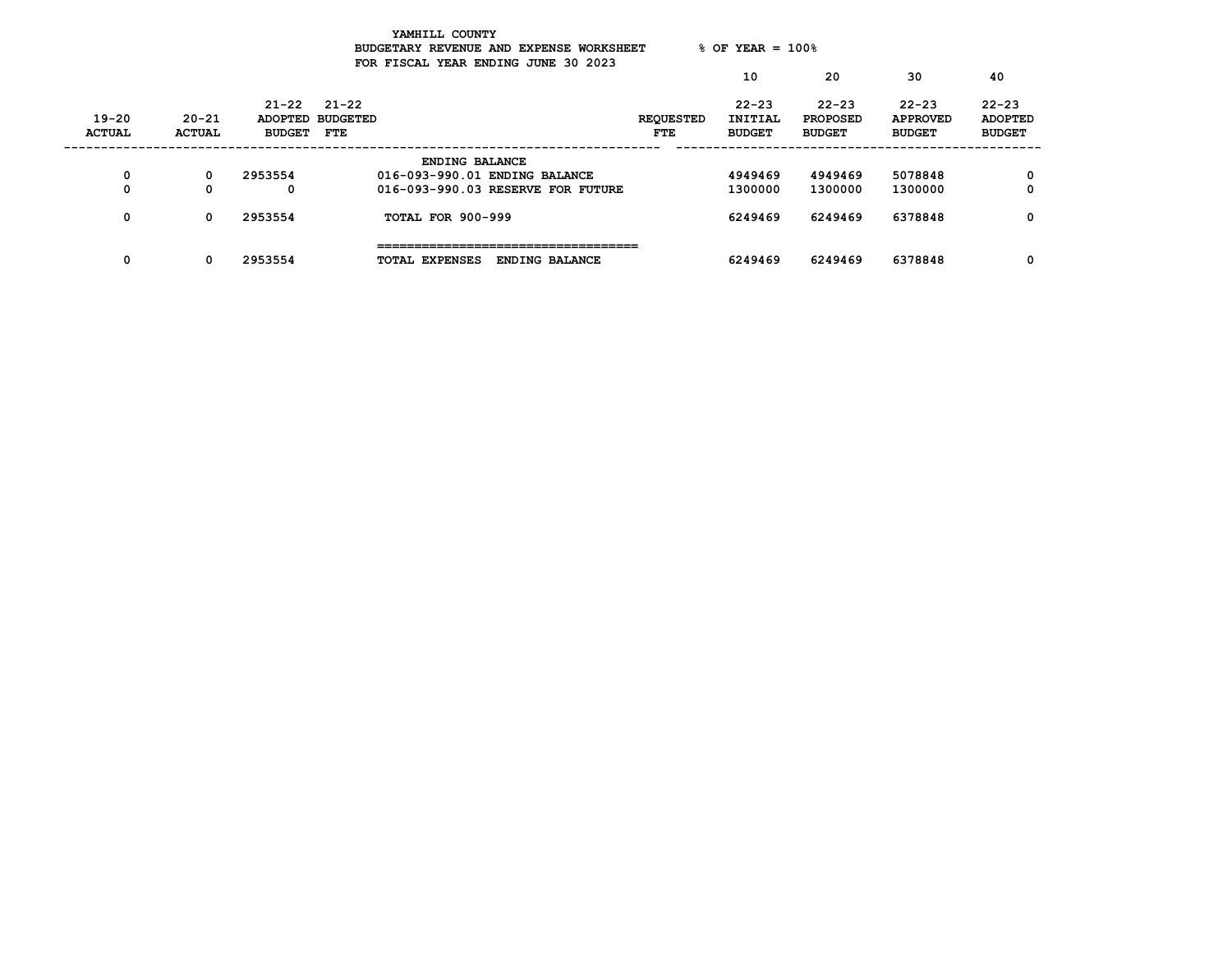|                      |                          |                                   |                  |                                   |                                                                                    |                  | 10                      | 20                       | 30                       | 40                          |
|----------------------|--------------------------|-----------------------------------|------------------|-----------------------------------|------------------------------------------------------------------------------------|------------------|-------------------------|--------------------------|--------------------------|-----------------------------|
|                      |                          |                                   |                  |                                   |                                                                                    |                  |                         |                          |                          |                             |
| $19 - 20$            | 20-21                    | $21 - 22$ $21 - 22$               | ADOPTED BUDGETED |                                   |                                                                                    | <b>REQUESTED</b> | 22-23<br><b>INITIAL</b> | 22-23<br><b>PROPOSED</b> | 22-23<br><b>APPROVED</b> | $22 - 23$<br><b>ADOPTED</b> |
| <b>ACTUAL</b>        | <b>ACTUAL</b>            | <b>BUDGET FTE</b>                 |                  |                                   |                                                                                    | FTE              | <b>BUDGET</b>           | <b>BUDGET</b>            | <b>BUDGET</b>            | <b>BUDGET</b>               |
|                      |                          |                                   |                  |                                   |                                                                                    |                  |                         |                          |                          |                             |
|                      |                          |                                   |                  |                                   | ENHANCED RESIDENTIAL/OUTREACH                                                      |                  |                         |                          |                          |                             |
| 33179                | 9860                     | $\mathbf 0$                       |                  |                                   | 016-172-331.72 CFAA FEDERAL GRANT                                                  |                  | 0                       | $\mathbf 0$              | 0                        | 0                           |
| 299754               | 313326                   | 324956                            |                  |                                   | 016-172-334.11 STATE HEALTH GRANT                                                  |                  | 324957                  | 324957                   | 324957                   | 0                           |
| 41595                | 97259                    | 200                               |                  | 016-172-346.10 PATIENT FEES       |                                                                                    |                  | 89683                   | 89683                    | 89683                    | 0                           |
| 3476                 | 4859                     | 1750                              |                  |                                   | 016-172-346.11 PRIVATE INSURANCE                                                   |                  | 3792                    | 3792                     | 3792                     | 0                           |
| 1607593              | 2122723                  | 2314713                           |                  |                                   | 016-172-346.12 PUBLIC INSURANCE (                                                  |                  | 2321069                 | 2321069                  | 2321069                  | 0                           |
| 49                   | 45                       | 20                                |                  | 016-172-362.99 MISC               |                                                                                    |                  | -20                     | 20                       | 20                       | $\mathbf 0$                 |
| 1985646              | 2548072                  | 2641639                           |                  | <b>TOTAL REVENUE</b>              |                                                                                    |                  | 2739521                 | 2739521                  | 2739521                  | $\mathbf 0$                 |
|                      |                          |                                   |                  |                                   |                                                                                    |                  |                         |                          |                          |                             |
| 7187                 | 10249                    | 10032                             |                  |                                   | .1939 016-172-401.02 ADMIN OFFICE SPEC                                             | .0645            | 3486                    | 3486                     | 3486                     | 0                           |
| 1214                 | $\mathbf 0$              | $\overline{\phantom{0}}$          |                  |                                   | 016-172-401.16 ASSIST DIRECTOR                                                     |                  | $\mathbf 0$             | $\mathbf 0$              | $\mathbf 0$              | 0                           |
| 1639                 | 7886                     | 8423                              |                  | .0833 016-172-401.17 BH DIRECTOR  |                                                                                    | .0980            | 10544                   | 10544                    | 10544                    | 0                           |
| $\mathbf 0$          | 5607                     | 7649                              |                  |                                   | .0750 016-172-401.18 HHS ADMIN SERVICES                                            | .0740            | 8074                    | 8074                     | 8074                     | 0                           |
| 3517                 | 9516                     | 10549                             |                  |                                   | .1589 016-172-401.25 PROGRAM SUPERVISOR                                            | .2730            | 18540                   | 18540                    | 18540                    | $\mathsf{o}$                |
| $\mathbf{o}$         | 167                      | 501                               |                  |                                   | .0068  016-172-401.28  PROGRAM MANAGER 2                                           | .1044            | 9620                    | 9620                     | 9620                     | 0                           |
| 2609                 | 4009                     | 4427                              |                  |                                   | .0547 016-172-401.30 SR MANAGEMENT ANAL                                            | .0611            | 5091                    | 5091                     | 5091                     | 0                           |
| 3311                 | 6120                     | 6933                              |                  |                                   | .1095  016-172-401.32  MANAGEMENT ANALYST                                          | 1.3216           | 90060                   | 90060                    | 90060                    | 0                           |
| 5823                 | 7089                     | 10064                             |                  | .0809 016-172-401.33 HHS DIRECTOR |                                                                                    | .0809            | 10668                   | 10668                    | 10668                    | 0<br>0                      |
| 83056                | 97054                    | 103444                            |                  |                                   | 1.1047 016-172-401.35 PROGRAM MANAGER 3                                            | 1.1047           | 106571                  | 106571                   | 106571                   |                             |
| 24126                | 71641                    | 83966                             |                  |                                   | 1.0000 016-172-401.37 PROGRAM MANAGER 1                                            | 1.0000           | 86503                   | 86503                    | 86503                    | 0                           |
| 6899                 | 9207                     | 15278                             |                  | .2535 016-172-401.48 DATA ANALYST |                                                                                    | .2730            | 17425                   | 17425                    | 17425                    | 0                           |
| 2880                 | 64                       | $\mathbf{0}$                      |                  |                                   | 016-172-401.55 PROGRAM MANAGER 4                                                   |                  | $^{\circ}$              | $\mathbf 0$              | $\overline{\mathbf{0}}$  | $\mathsf{o}$<br>$\pmb{0}$   |
| 26237                | 35026                    | 47753                             |                  |                                   | 1.4611 016-172-402.02 OFFICE SPECIALIST                                            | 1.3481           | 46302                   | 46302                    | 46302                    | $\mathsf{o}$                |
| 10014                | 16583                    | 21287<br>5299                     |                  |                                   | .5194 016-172-402.03 SENIOR OFFICE SPEC                                            | .4799            | 20124                   | 20124                    | 20124                    | $\pmb{0}$                   |
| 3184                 | 4625                     |                                   |                  |                                   | .1383  016-172-402.04  ACCOUNTING CLERK 2                                          | .1271            | 4977                    | 4977                     | 4977                     | $\pmb{0}$                   |
| 19344<br>$\mathbf 0$ | 24124<br>3077            | 29894<br>$\overline{\phantom{0}}$ |                  |                                   | .6322 016-172-402.14 SENIOR ACCT CLERK                                             | .5877<br>.0980   | 28564<br>4752           | 28564<br>4752            | 28564<br>4752            | 0                           |
|                      |                          | 29256                             |                  |                                   | 016-172-402.15 ACCOUNTING TECH                                                     |                  |                         | 26609                    | 26609                    | $\pmb{0}$                   |
| 18612<br>7303        | 24865<br>10078           | 6044                              |                  |                                   | .6212 016-172-402.20 OFFICE SPECIALIST                                             | .5748            | 26609<br>6229           | 6229                     | 6229                     | 0                           |
| $\mathbf{o}$         | $\overline{\phantom{0}}$ | 4771                              |                  |                                   | .0720 016-172-403.70 EHR SYSTEM ANALYST<br>.0720 016-172-403.74 EHR SYSTEM ANALYST | .0720<br>.0720   | 4916                    | 4916                     | 4916                     | $\pmb{0}$                   |
| 12509                | 5453                     | 18894                             |                  |                                   | .0875  016-172-406.08 REGIS NURSE 3                                                | .0875            | 17995                   | 17995                    | 17995                    | 0                           |
| 364644               | 312202                   | 380668                            |                  |                                   | 7.6250 016-172-406.20 HS ASSOCIATE                                                 | .6250            | 31351                   | 31351                    | 31351                    | $\pmb{\mathsf{0}}$          |
| 237056               | 274592                   | 415955                            |                  |                                   | 6.9000 016-172-406.22 HS SPECIALIST 1                                              | 13.9000          | 792251                  | 792251                   | 792251                   | 0                           |
| 108364               | 204994                   | 241539                            |                  |                                   | 4.0000 016-172-406.23 HS SPECIALIST 2                                              | 4.0000           | 254069                  | 254069                   | 254069                   | $\pmb{\mathsf{0}}$          |
| 106403               | 68734                    | 66264                             |                  |                                   | 1.0000 016-172-406.24 HS SPECIALIST 3                                              | .1920            | 15388                   | 15388                    | 15388                    | 0                           |
| 12                   | 26                       | 50                                |                  | 016-172-474.00 SHIFT DIFF         |                                                                                    |                  | 50                      | 50                       | 50                       | $\pmb{\mathsf{0}}$          |
| 3137                 | 3628                     | 2800                              |                  |                                   | 016-172-475.00 LONGEVITY PAY                                                       |                  | 2801                    | 2801                     | 2801                     | 0                           |
| 8438                 | 36265                    | 7491                              |                  |                                   | 016-172-479.00 OTHER EARNINGS                                                      |                  | 7294                    | 7294                     | 7294                     | $\mathsf{o}\xspace$         |
| 5246                 | 4999                     | 7000                              |                  | 016-172-480.00 EXTRA HOURS        |                                                                                    |                  | 7000                    | 7000                     | 7000                     | $\mathsf{o}\xspace$         |
| 15174                | 28069                    | 35958                             |                  | 016-172-481.00 OVERTIME           |                                                                                    |                  | 35958                   | 35958                    | 35958                    | $\mathsf{o}\xspace$         |
| 4057                 | 6576                     | 2546                              |                  | 016-172-482.00 EXTRA HELP         |                                                                                    |                  | 2547                    | 2547                     | 2547                     | 0                           |
| 8823                 | 8429                     | 8116                              |                  | 016-172-484.00 BEEPER PAY         |                                                                                    |                  | 11755                   | 11755                    | 11755                    | $\mathbf 0$                 |
| 2737                 | 5735                     | 4136                              |                  |                                   | 016-172-485.00 CERTIFICATION/EDUC                                                  |                  | 2642                    | 2642                     | 2642                     | 0                           |
| 653                  | 708                      | 868                               |                  | 016-172-486.00 INCENTIVE PAY      |                                                                                    |                  | 921                     | 921                      | 921                      | 0                           |
| 15974                | 19301                    | 21835                             |                  | 016-172-490.00 MEDICARE TAX       |                                                                                    |                  | 21924                   | 21924                    | 21924                    | 0                           |
| 68301                | 82524                    | 93358                             |                  |                                   | 016-172-491.00 SOCIAL SECURITY                                                     |                  | 95866                   | 95866                    | 95866                    | 0                           |
| 214354               | 243321                   | 301962                            |                  | 016-172-492.00 RETIREMENT         |                                                                                    |                  | 307656                  | 307656                   | 307656                   | 0                           |
| 300236               | 398473                   | 505845                            |                  |                                   | 016-172-493.10 MEDICAL INSURANCE                                                   |                  | 529699                  | 529699                   | 529699                   | 0                           |
| 485                  | 672                      | 692                               |                  |                                   | 016-172-493.12 EMPLOYEE ASSISTANC                                                  |                  | 664                     | 664                      | 664                      | 0                           |
| 20981                | 25327                    | 29235                             |                  | 016-172-493.15 VEBA               |                                                                                    |                  | 30859                   | 30859                    | 30859                    | 0                           |
| 26476                | 31170                    | 35221                             |                  |                                   | 016-172-493.20 DENTAL INSURANCE                                                    |                  | 32888                   | 32888                    | 32888                    | 0                           |
|                      |                          |                                   |                  |                                   |                                                                                    |                  |                         |                          |                          |                             |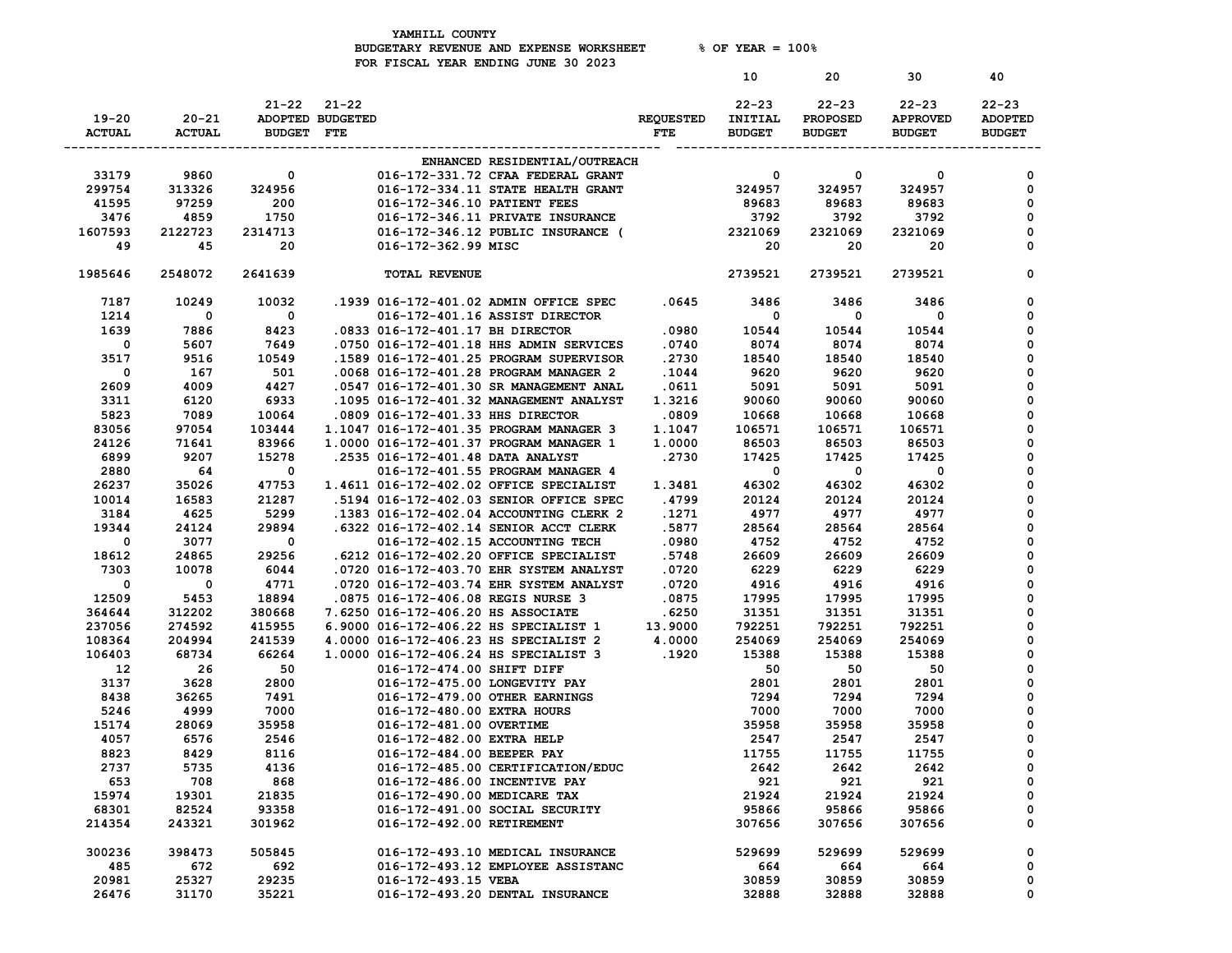|                            |                            |                         |                                                                    |                                | 10                                    | 20                                            | 30                                            | 40                                           |
|----------------------------|----------------------------|-------------------------|--------------------------------------------------------------------|--------------------------------|---------------------------------------|-----------------------------------------------|-----------------------------------------------|----------------------------------------------|
| $19 - 20$<br><b>ACTUAL</b> | $20 - 21$<br><b>ACTUAL</b> | $21 - 22$<br>BUDGET FTE | $21 - 22$<br>ADOPTED BUDGETED                                      | <b>REQUESTED</b><br><b>FTE</b> | $22 - 23$<br>INITIAL<br><b>BUDGET</b> | $22 - 23$<br><b>PROPOSED</b><br><b>BUDGET</b> | $22 - 23$<br><b>APPROVED</b><br><b>BUDGET</b> | $22 - 23$<br><b>ADOPTED</b><br><b>BUDGET</b> |
|                            |                            |                         |                                                                    |                                |                                       |                                               |                                               |                                              |
| 2709                       | 3247                       | 3737<br>9714            | 016-172-493.25 VISION INSURANCE                                    |                                | 3740<br>9665                          | 3740                                          | 3740                                          | 0<br>0                                       |
| 6178                       | 7457<br>353<br>933         | 633                     | 016-172-493.31 SHORT TERM DISABIL<br>016-172-493.40 LIFE INSURANCE |                                | 617                                   | 9665<br>617                                   | 9665<br>617                                   | 0                                            |
| 30532                      | 15703                      | 16772                   | 016-172-494.00 ACCIDENT INSURANCE                                  |                                | 15193                                 | 15193                                         | 15193                                         | $\pmb{0}$                                    |
| 1148                       | 1345                       | 1620                    | 016-172-494.80 TIME LOSS RESERVE                                   |                                | 1719                                  | 1719                                          | 1719                                          | $\mathsf{o}$                                 |
| 1111                       | 1345                       | 1521                    | 016-172-495.00 UNEMPLOYMENT                                        |                                | 1617                                  | 1617                                          | 1617                                          | $\mathbf 0$                                  |
|                            | 441<br>464                 | 650                     | 016-172-496.00 WORKERS COMP ASSES                                  |                                | 661                                   | 661                                           | 661                                           | $\mathbf 0$                                  |
|                            | 8237<br>37716              | 19273                   | 016-172-499.00 FET/VACATION/SICK                                   |                                | 25002                                 | 25002                                         | 25002                                         | $\pmb{0}$                                    |
|                            | 402<br>$801 -$             | 300                     | 016-172-499.98 COMP TIME LIABILIT                                  |                                | 302                                   | 302                                           | 302                                           | 0                                            |
| 10214                      | 18168                      | 999                     | 016-172-499.99 VACATION LIAB. ADJ                                  |                                | 1002                                  | 1002                                          | 1002                                          | $\mathbf 0$                                  |
| 1812340                    | 2193762                    | 2641222                 | 26.2499 TOTAL FOR PERSONNEL                                        | 26.6193                        | 2770151                               | 2770151                                       | 2770151                                       | $\mathbf 0$                                  |
|                            |                            |                         |                                                                    |                                |                                       |                                               |                                               |                                              |
| 1504                       | 2245                       | 1982                    | 016-172-510.01 CENTRAL SUPPLIES                                    |                                | 1984                                  | 1984                                          | 1984                                          | 0                                            |
|                            | 3829<br>1187               | 1200                    | 016-172-511.06 TRAINING SUPPLIES                                   |                                | 1201                                  | 1201                                          | 1201                                          | $\mathsf{o}\xspace$                          |
|                            | 4770<br>3359               | 4142                    | 016-172-511.99 MISC OP SUPPLIES                                    |                                | 7002                                  | 7002                                          | 7002                                          | $\mathsf{o}$                                 |
|                            | 92<br>$\mathbf{o}$         | 99                      | 016-172-513.01 EDUCATIONAL MATERI                                  |                                | 101                                   | 101                                           | 101                                           | $\mathsf{o}$                                 |
| 1435                       | 1141                       | 3364                    | 016-172-513.03 PUBLICATIONS & DUE                                  |                                | 4001                                  | 4001                                          | 4001                                          | $\pmb{\mathsf{0}}$                           |
|                            | 673<br>148                 | 999                     | 016-172-543.01 DEPT. EQUIPMENT                                     |                                | 1002                                  | 1002                                          | 1002                                          | $\begin{smallmatrix}0\0\0\end{smallmatrix}$  |
| 2984                       | 1987                       | 1759                    | 016-172-583.02 DATA PROCESSING SU                                  |                                | 1760                                  | 1760                                          | 1760                                          |                                              |
|                            | 581<br>163                 | 7061                    | 016-172-610.01 PROFESSIONAL SERVI                                  |                                | 6503                                  | 6503                                          | 6503                                          | $\mathsf{o}$                                 |
|                            | 4407<br>3244               | 14680                   | 016-172-610.25 PROFESSIONAL CONTR                                  |                                | 13982                                 | 13982                                         | 13982                                         | 0                                            |
| 1846                       | 1862                       | 1943                    | 016-172-611.01 AUDIT                                               |                                | 1969                                  | 1969                                          | 1969                                          | 0                                            |
| 3539                       | 5120                       | 8069                    | 016-172-611.02 CONTRACT SERVICES                                   |                                | 7664                                  | 7664                                          | 7664                                          | 0                                            |
|                            |                            |                         | Contract for Relias and digital health                             |                                |                                       |                                               |                                               |                                              |
|                            |                            |                         | record storage                                                     |                                |                                       |                                               |                                               |                                              |
|                            | 180<br>63                  | 97                      | 016-172-611.03 JANITORIAL CONTRAC                                  |                                | 93                                    | 93                                            | 93                                            | 0                                            |
| 1988                       | 392                        | 500                     | 016-172-611.30 GRANT EXPENSES                                      |                                | 500                                   | 500                                           | 500                                           | $\mathbf 0$                                  |
| 2737                       | 2138                       | 2100                    | 016-172-612.02 SCHOOLS AND CONFER                                  |                                | 1201                                  | 1201                                          | 1201                                          | $\pmb{0}$                                    |
|                            | 9839<br>12751              | 11572                   | 016-172-620.01 TELEPHONE                                           |                                | 11573                                 | 11573                                         | 11573                                         | $\mathsf{o}$                                 |
|                            | 796<br>1085<br>379         | 999                     | 016-172-621.01 POSTAGE                                             |                                | 1002                                  | 1002                                          | 1002                                          | $\mathbf 0$<br>0                             |
| 8679                       | 4295                       | 11000<br>2500           | 016-172-630.01 TRAVEL EXPENSE                                      |                                | 11000                                 | 11000                                         | 11000                                         | $\mathsf{o}$                                 |
| 1711                       | 114<br>66                  | 158                     | 016-172-640.01 ADVERTISING<br>016-172-650.01 EQUIPMENT LEASE       |                                | 2502<br>154                           | 2502<br>154                                   | 2502<br>154                                   | $\mathbf 0$                                  |
| 3191                       | 5331                       | 9416                    | 016-172-652.01 BUILDING RENT                                       |                                | 7812                                  | 7812                                          | 7812                                          | $\mathbf 0$                                  |
| 5609                       | 3998                       | 3276                    | 016-172-670.02 HEAT/LIGHTS/WATER                                   |                                | 3322                                  | 3322                                          | 3322                                          | $\mathbf 0$                                  |
|                            | 749<br>1482                | 700                     | 016-172-683.01 COPY MACHINES/MAIN                                  |                                | 702                                   | 702                                           | 702                                           | 0                                            |
| 11081                      | 8283                       | 6393                    | 016-172-683.02 DP EQUIP MAINT                                      |                                | 11805                                 | 11805                                         | 11805                                         | $\mathbf 0$                                  |
|                            | 1690<br>0                  | 2942                    | 016-172-695.13 PERMITS/LICENSES                                    |                                | 955                                   | 955                                           | 955                                           | $\pmb{0}$                                    |
| 102855                     | 101021                     | 44999                   | 016-172-699.01 OTHER EXPENSE                                       |                                | 45001                                 | 45001                                         | 45001                                         | 0                                            |
|                            |                            |                         | COVID-19 pandemic expenses                                         |                                |                                       |                                               |                                               |                                              |
|                            |                            |                         |                                                                    |                                |                                       |                                               |                                               |                                              |

| 8679   | 379    | TTOOO | 016-172-630.01 TRAVEL EXPENSE     | TTOOD | TTOOO | TTOOD | υ. |
|--------|--------|-------|-----------------------------------|-------|-------|-------|----|
| 1711   | 4295   | 2500  | 016-172-640.01 ADVERTISING        | 2502  | 2502  | 2502  | 0  |
| 114    | 66     | 158   | 016-172-650.01 EQUIPMENT LEASE    | 154   | 154   | 154   | 0  |
| 3191   | 5331   | 9416  | 016-172-652.01 BUILDING RENT      | 7812  | 7812  | 7812  | 0  |
| 5609   | 3998   | 3276  | 016-172-670.02 HEAT/LIGHTS/WATER  | 3322  | 3322  | 3322  | 0  |
| 749    | 1482   | 700   | 016-172-683.01 COPY MACHINES/MAIN | 702   | 702   | 702   | 0  |
| 11081  | 8283   | 6393  | 016-172-683.02 DP EQUIP MAINT     | 11805 | 11805 | 11805 | 0  |
| 0      | 1690   | 2942  | 016-172-695.13 PERMITS/LICENSES   | 955   | 955   | 955   | 0  |
| 102855 | 101021 | 44999 | 016-172-699.01 OTHER EXPENSE      | 45001 | 45001 | 45001 | 0  |
|        |        |       | COVID-19 pandemic expenses        |       |       |       |    |
| 0      | 585    | 350   | 016-172-699.07 WRAP SERVICES      | 350   | 350   | 350   | 0  |
| 0      | 0      | 14    | 016-172-699.08 BANK SERVICE CHARG | 6278  | 6278  | 6278  | 0  |
| 2256   | 1551   | 1865  | 016-172-699.09 PAYBACK            | 1004  | 1004  | 1004  | 0  |

 **0 73 200 016-172-699.14 OTHER OHP EXPENSES 200 200 200 0** 

 **13029 39903 39853 016-172-780.01 BUILDING RESERVE 39269 39269 39269 0** 

 **2206 1916 2460 016-172-780.02 INTERNAL PROPERTY 3528 3528 3528 0** 

 **41262 44841 44956 016-172-780.03 ADMIN OVERHEAD 59083 59083 59083 0** 

 **1867 6200 2628 016-172-780.04 TELECOMMUNICATIONS 2630 2630 2630 0** 

 **13891 16630 17150 016-172-780.05 MOTOR POOL 17150 17150 17150 0** 

 **12510 18942 18716 016-172-780.06 EQUIPMENT REPLACEM 19227 19227 19227 0** 

 $\mathbf 0$ 

 $\pmb{0}$ 

0

 $\pmb{\mathsf{0}}$ 

 $\pmb{\mathsf{0}}$ 

 $\mathbf 0$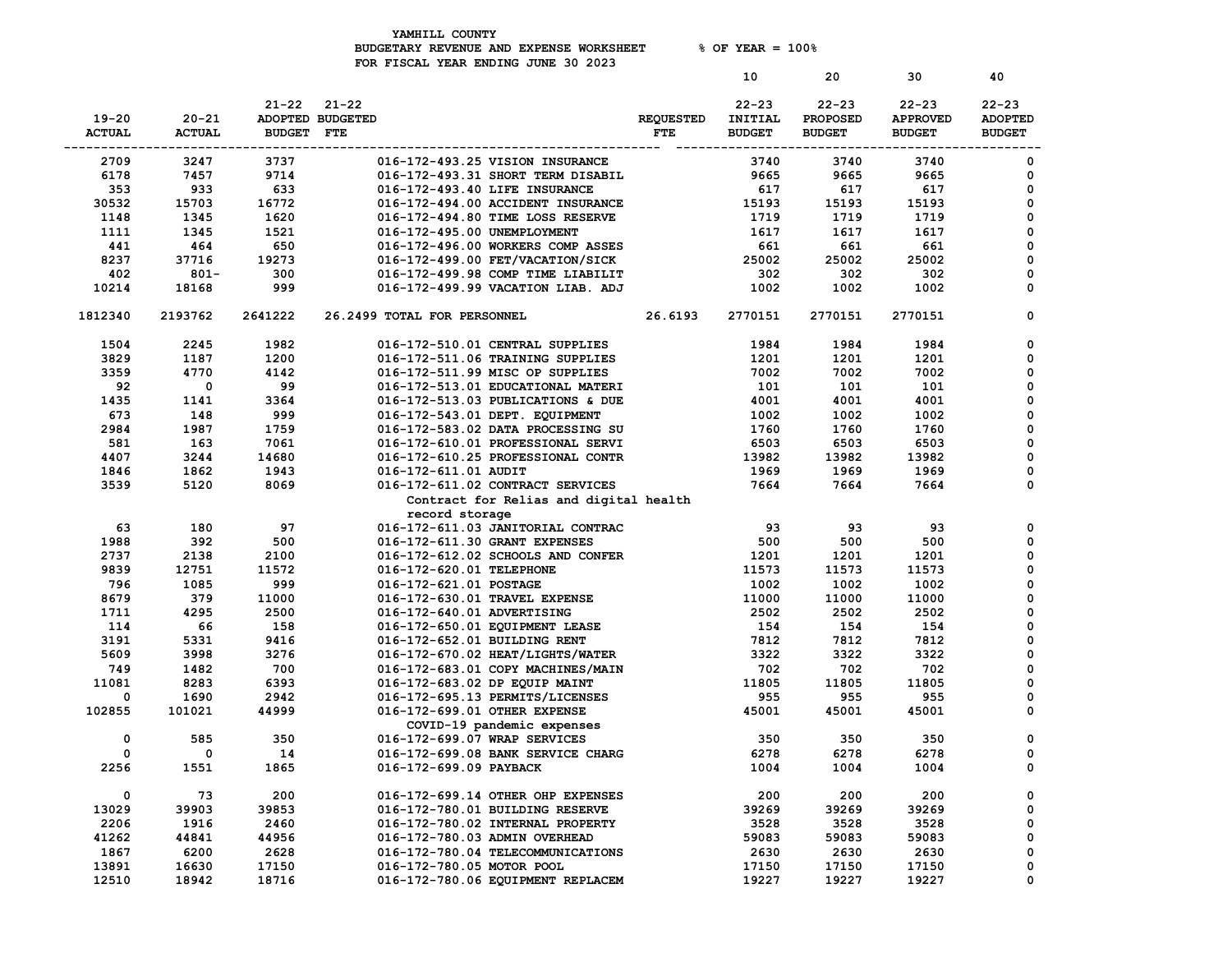|                        |                            |                                              |                                     |                                   |                                | 10                                    | 20                                            | 30                                            | 40                                           |
|------------------------|----------------------------|----------------------------------------------|-------------------------------------|-----------------------------------|--------------------------------|---------------------------------------|-----------------------------------------------|-----------------------------------------------|----------------------------------------------|
| 19-20<br><b>ACTUAL</b> | $20 - 21$<br><b>ACTUAL</b> | $21 - 22$<br><b>ADOPTED</b><br><b>BUDGET</b> | $21 - 22$<br><b>BUDGETED</b><br>FTE |                                   | <b>REQUESTED</b><br><b>FTE</b> | $22 - 23$<br>INITIAL<br><b>BUDGET</b> | $22 - 23$<br><b>PROPOSED</b><br><b>BUDGET</b> | $22 - 23$<br><b>APPROVED</b><br><b>BUDGET</b> | $22 - 23$<br><b>ADOPTED</b><br><b>BUDGET</b> |
| 9017                   | 11284                      | 12176                                        |                                     | 016-172-780.15 COMPUTER SERVICES  |                                | 10597                                 | 10597                                         | 10597                                         | O                                            |
| 15                     | 17                         | 0                                            |                                     | 016-172-780.16 INTERNAL CONTRACT  |                                | 0                                     | $\Omega$                                      | 0                                             |                                              |
| 178                    | 279                        | 271                                          |                                     | 016-172-780.17 INTERNAL POSTAGE C |                                | 302                                   | 302                                           | 302                                           |                                              |
| 7962                   | 4499                       | 6846                                         |                                     | 016-172-780.27 INTERNAL LIABILITY |                                | 9195                                  | 9195                                          | 9195                                          |                                              |
| $451 -$                | 1398                       | 0                                            |                                     | 016-172-780.44 CO INT PEL RESERVE |                                | 0                                     | 0                                             | 0                                             | 0                                            |
| 20197                  | 32354                      | 31559                                        |                                     | 016-172-780.46 CO INT NETWORK CHA |                                | 32407                                 | 32407                                         | 32407                                         |                                              |
| 549                    | 2195                       | 1881                                         |                                     | 016-172-780.54 TELECOMM PER CALL  |                                | 1890                                  | 1890                                          | 1890                                          | 0                                            |
| 1980                   | 2439                       | 2404                                         |                                     | 016-172-780.55 INT LEGAL SERVICES |                                | 2348                                  | 2348                                          | 2348                                          | 0                                            |
| 300129                 | 350064                     | 325279                                       |                                     | TOTAL FOR MATERIALS & SERVICES    |                                | 350249                                | 350249                                        | 350249                                        | 0                                            |
| 0                      | 0                          | 813                                          |                                     | 016-172-800.80 DEPT EQUIPMENT     |                                | 781                                   | 781                                           | 781                                           | 0                                            |
| 18173                  | $\mathbf 0$                | $\mathbf 0$                                  |                                     | 016-172-802.02 VEHICLE & EQUIPMEN |                                | 0                                     | $\Omega$                                      | 0                                             | 0                                            |
| 18173                  | 0                          | 813                                          | TOTAL FOR CAPITAL                   |                                   |                                | 781                                   | 781                                           | 781                                           | 0                                            |
| 2130642                | 2543826                    | 2967314                                      | 26.2499 TOTAL EXPENSES              | ENHANCED RESIDENTIA               | 26.6193                        | 3121181                               | 3121181                                       | 3121181                                       | 0                                            |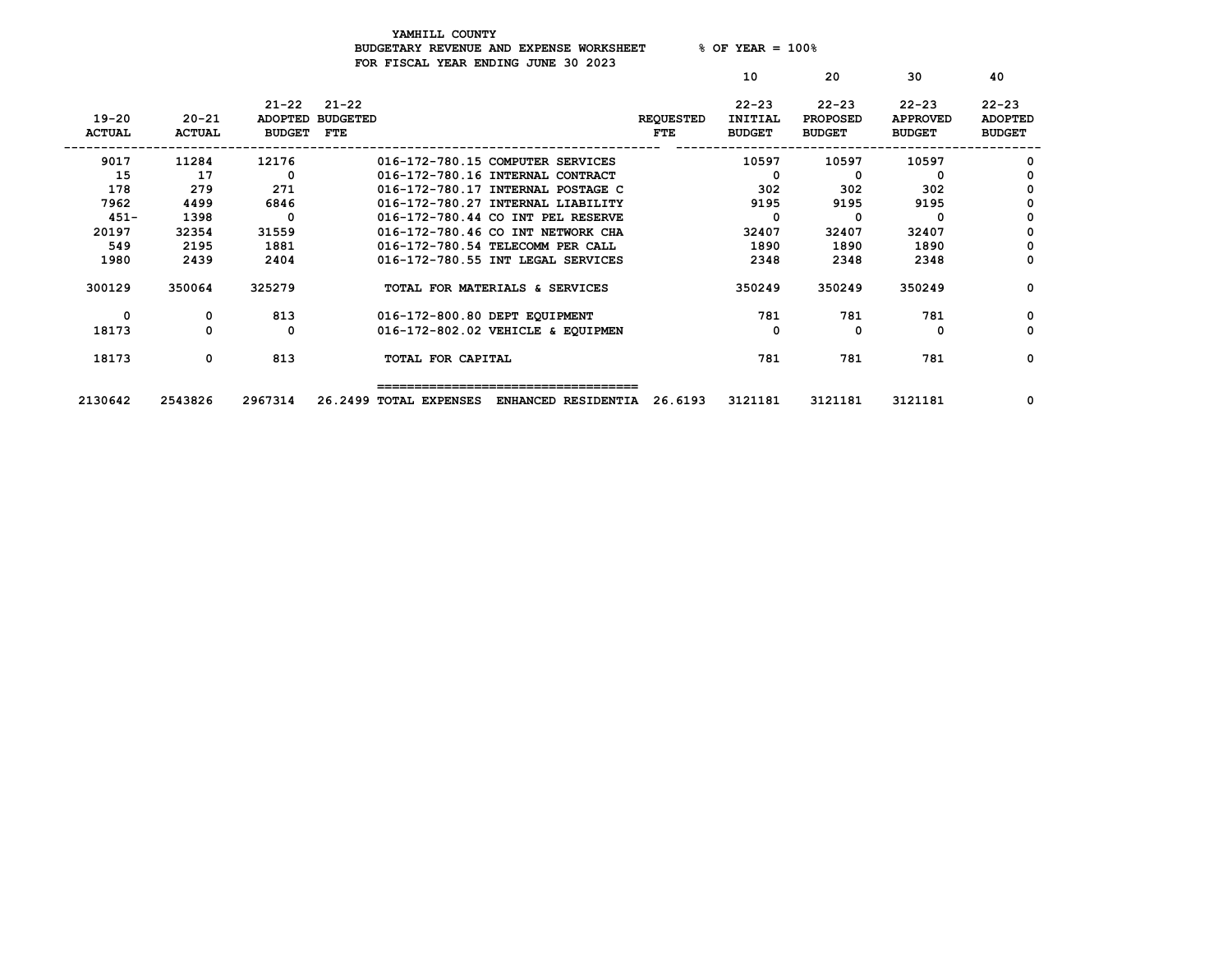**10 20 30 40** 

|                         |               | 21-22             | $21 - 22$                               |                                         |                  | $22 - 23$     | $22 - 23$       | $22 - 23$       | $22 - 23$      |
|-------------------------|---------------|-------------------|-----------------------------------------|-----------------------------------------|------------------|---------------|-----------------|-----------------|----------------|
| $19 - 20$               | $20 - 21$     |                   | ADOPTED BUDGETED                        |                                         | <b>REQUESTED</b> | INITIAL       | <b>PROPOSED</b> | <b>APPROVED</b> | <b>ADOPTED</b> |
| <b>ACTUAL</b>           | <b>ACTUAL</b> | <b>BUDGET FTE</b> |                                         |                                         | <b>FTE</b>       | <b>BUDGET</b> | <b>BUDGET</b>   | <b>BUDGET</b>   | <b>BUDGET</b>  |
|                         |               |                   |                                         | HOUSING AND RECOVERY SUPPORTS           |                  |               |                 |                 |                |
| 2260                    | 22315         | 17989             |                                         | 016-173-331.72 CFAA FEDERAL GRANT       |                  | 17990         | 17990           | 17990           | 0              |
| $\mathbf 0$             | 680178        | 650861            |                                         | 016-173-334.11 STATE HEALTH GRANT       |                  | 650862        | 650862          | 650862          | 0              |
| 0                       | 413           | 200               |                                         | 016-173-346.10 PATIENT FEES             |                  | 660           | 660             | 660             | 0              |
| 0                       | 0             | 2000              |                                         | 016-173-346.11 PRIVATE INSURANCE        |                  | 500           | 500             | 500             | 0              |
| $\mathbf 0$             | 1204600       | 1245198           |                                         | 016-173-346.12 PUBLIC INSURANCE         |                  | 1245220       | 1245220         | 1245220         | 0              |
| 0                       | 452103        | 312500            |                                         | 016-173-346.13 LOCAL CONTRACTS          |                  | 312500        | 312500          | 312500          | 0              |
| $\mathbf 0$             | 219694        | 621588            | 016-173-362.04 RENT                     |                                         |                  | 621588        | 621588          | 621588          | 0              |
|                         |               |                   | Housing subsidy                         |                                         |                  |               |                 |                 |                |
| 0                       | 4287          | 0                 |                                         | 016-173-362.12 REIMBURSEMENT            |                  | $\mathbf 0$   | 0               | $\mathbf 0$     | 0              |
| $\Omega$                | 34            | $\mathbf 0$       | 016-173-362.99 MISC                     |                                         |                  | 0             | 0               | $\mathbf 0$     | $\mathbf 0$    |
| 2260                    | 2583624       | 2850336           | <b>TOTAL REVENUE</b>                    |                                         |                  | 2849320       | 2849320         | 2849320         | $\mathbf 0$    |
| 0                       | 8989          | 9410              | .1827 016-173-401.02 ADMIN OFFICE SPEC  |                                         | .0822            | 4449          | 4449            | 4449            | 0              |
| $\mathbf 0$             | 5821          | 6943              | .0686 016-173-401.17 BH DIRECTOR        |                                         | .0810            | 8715          | 8715            | 8715            | 0              |
| 0                       | 4269          | 5579              |                                         | .0547 016-173-401.18 HHS ADMIN SERVICES | .0587            | 6403          | 6403            | 6403            | 0              |
| $\mathbf 0$             | 9128          | 9874              |                                         | .1477 016-173-401.25 PROGRAM SUPERVISOR | .2379            | 16266         | 16266           | 16266           | 0              |
| $\mathbf 0$             | 78592         | 91563             | 1.0783 016-173-401.28 PROGRAM MANAGER 2 |                                         | 1.1536           | 104943        | 104943          | 104943          | 0              |
| $\mathbf 0$             | 5366          | 5650              |                                         | .0699 016-173-401.30 SR MANAGEMENT ANAL | .0779            | 6498          | 6498            | 6498            | 0              |
| $\Omega$                | 8213          | 8850              |                                         | .1397 016-173-401.32 MANAGEMENT ANALYST | .3223            | 21066         | 21066           | 21066           | 0              |
| $\mathbf 0$             | 5297          | 8310              | .0667 016-173-401.33 HHS DIRECTOR       |                                         | .0667            | 8810          | 8810            | 8810            | 0              |
| $\mathbf 0$             | 6753          | 7285              | .0778 016-173-401.35 PROGRAM MANAGER 3  |                                         | .0778            | 7506          | 7506            | 7506            | 0              |
| $\mathbf 0$             | 0             | 71897             | 1.0000 016-173-401.37 PROGRAM MANAGER 1 |                                         | 1.0000           | 73340         | 73340           | 73340           | 0              |
| 0                       | 11726         | 19632             | .3257 016-173-401.48 DATA ANALYST       |                                         | .3506            | 22382         | 22382           | 22382           | 0              |
| $\Omega$                | 25729         | 38708             | 1.1843 016-173-402.02 OFFICE SPECIALIST |                                         | 1.1762           | 40399         | 40399           | 40399           | 0              |
| $\mathbf 0$             | 12248         | 17255             |                                         | .4210 016-173-402.03 SENIOR OFFICE SPEC | .4188            | 17558         | 17558           | 17558           | 0              |
| $\mathbf 0$             | 3473          | 4180              |                                         | .1092 016-173-402.04 ACCOUNTING CLERK 2 | .1093            | 4275          | 4275            | 4275            | 0              |
| $\mathbf 0$             | 20122         | 23570             | .4985 016-173-402.14 SENIOR ACCT CLERK  |                                         | .4989            | 24230         | 24230           | 24230           | 0              |
| $\mathbf 0$             | 2363          | $\mathbf 0$       |                                         | 016-173-402.15 ACCOUNTING TECH          | .0810            | 3928          | 3928            | 3928            | 0              |
| $\Omega$                | 18232         | 21909             | .5036 016-173-402.20 OFFICE SPECIALIST  |                                         | .5014            | 21436         | 21436           | 21436           | 0              |
| $\mathbf 0$             | 11764         | 7809              |                                         | .0930 016-173-403.70 EHR SYSTEM ANALYST | .0930            | 8045          | 8045            | 8045            | 0              |
| $\mathbf 0$             | 0             | 6162              |                                         | .0930 016-173-403.74 EHR SYSTEM ANALYST | .0930            | 6351          | 6351            | 6351            | 0              |
| $\mathbf 0$             | 40054         | 45366             | 1.0000 016-173-406.05 NURSING ASSIST    |                                         | 1.0000           | 49059         | 49059           | 49059           | 0              |
| $\mathbf 0$             | 0             | 18970             | .4750 016-173-406.19 HS TECHNICIAN      |                                         | 1.0000           | 41144         | 41144           | 41144           | 0              |
| 0                       | 642428        | 819449            | 14.0000 016-173-406.22 HS SPECIALIST 1  |                                         | 14.0000          | 833261        | 833261          | 833261          | $\mathbf 0$    |
| $\mathbf 0$             | $\mathbf 0$   | $\mathbf 0$       |                                         | 016-173-406.24 HS SPECIALIST 3          | .1620            | 12984         | 12984           | 12984           | 0              |
| $\mathbf 0$             | 13            | 100               | 016-173-474.00 SHIFT DIFF               |                                         |                  | 100           | 100             | 100             | 0              |
| $\mathbf 0$             | 1508          | 1201              |                                         | 016-173-475.00 LONGEVITY PAY            |                  | 1202          | 1202            | 1202            | 0              |
| $\Omega$                | 27209         | 4065              |                                         | 016-173-479.00 OTHER EARNINGS           |                  | 10321         | 10321           | 10321           | 0              |
| $\mathbf 0$             | 1252          | 652               | 016-173-480.00 EXTRA HOURS              |                                         |                  | 652           | 652             | 652             | 0              |
| $\mathbf 0$             | 34020         | 38065             | 016-173-481.00 OVERTIME                 |                                         |                  | 38065         | 38065           | 38065           | 0              |
| $\Omega$                | 1565          | 22084             | 016-173-482.00 EXTRA HELP               |                                         |                  | 22085         | 22085           | 22085           | 0              |
| $\mathbf 0$             | 39130         | 15750             | 016-173-484.00 BEEPER PAY               |                                         |                  | 16389         | 16389           | 16389           | 0              |
| $\mathbf 0$             | 1354          | 1388              |                                         | 016-173-485.00 CERTIFICATION/EDUC       |                  | 1216          | 1216            | 1216            | 0              |
| $\Omega$                | 530           | 0                 |                                         | 016-173-486.00 INCENTIVE PAY            |                  | 0             | 0               | 0               | 0              |
| $\mathbf 0$<br>$\Omega$ | 14674         | 18160             |                                         | 016-173-490.00 MEDICARE TAX             |                  | 18511         | 18511           | 18511           | 0<br>0         |
|                         | 62749         | 77651             |                                         | 016-173-491.00 SOCIAL SECURITY          |                  | 80945         | 80945           | 80945           |                |
| $\mathbf 0$             | 187136        | 242518            | 016-173-492.00 RETIREMENT               |                                         |                  | 259697        | 259697          | 259697          | 0              |
| 0                       | 328721        | 175381            |                                         | 016-173-493.10 MEDICAL INSURANCE        |                  | 461482        | 461482          | 461482          | 0              |
| $\Omega$                | 413           | 568               |                                         | 016-173-493.12 EMPLOYEE ASSISTANC       |                  | 563           | 563             | 563             | 0              |
| ∩                       | 18057         | $\Omega$          | 016-173-493.15 VEBA                     |                                         |                  | 26884         | 26884           | 26884           | 0              |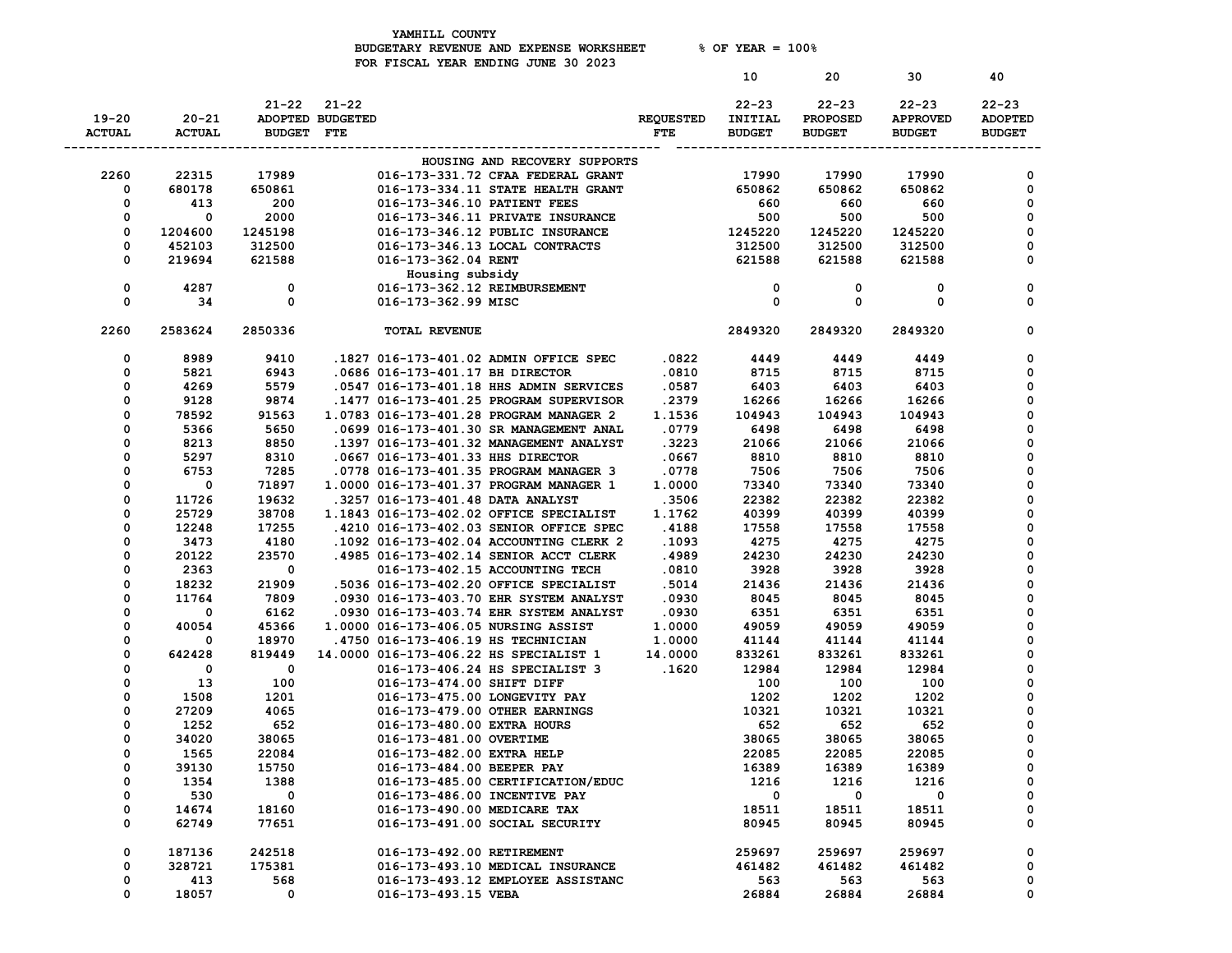|               |               |                     |                                        |                         | 10                       | 20                               | 30                               | 40                          |
|---------------|---------------|---------------------|----------------------------------------|-------------------------|--------------------------|----------------------------------|----------------------------------|-----------------------------|
|               |               |                     |                                        |                         |                          |                                  |                                  |                             |
| $19 - 20$     | $20 - 21$     | $21 - 22$ $21 - 22$ |                                        |                         | 22-23                    | $22 - 23$                        | $22 - 23$                        | $22 - 23$<br><b>ADOPTED</b> |
| <b>ACTUAL</b> | <b>ACTUAL</b> | <b>BUDGET FTE</b>   | ADOPTED BUDGETED                       | <b>REQUESTED</b><br>FTE | INITIAL<br><b>BUDGET</b> | <b>PROPOSED</b><br><b>BUDGET</b> | <b>APPROVED</b><br><b>BUDGET</b> | <b>BUDGET</b>               |
|               |               |                     |                                        |                         |                          |                                  |                                  |                             |
| 0             | 18553         | 12211               | 016-173-493.20 DENTAL INSURANCE        |                         | 28652                    | 28652                            | 28652                            | 0                           |
| 0             | 2303          | 1296                | 016-173-493.25 VISION INSURANCE        |                         | 3258                     | 3258                             | 3258                             | 0                           |
| 0             | 5961          | 8080                | 016-173-493.31 SHORT TERM DISABIL      |                         | 8161                     | 8161                             | 8161                             | 0                           |
| 0             | 727           | 220                 | 016-173-493.40 LIFE INSURANCE          |                         | 537                      | 537                              | 537                              | 0                           |
| $\mathbf 0$   | 17340         | 8359                | 016-173-494.00 ACCIDENT INSURANCE      |                         | 15438                    | 15438                            | 15438                            | 0                           |
| 0             | 1034          | 1347                | 016-173-494.80 TIME LOSS RESERVE       |                         | 1452                     | 1452                             | 1452                             | 0                           |
| $\mathbf 0$   | 1034          | 1265                | 016-173-495.00 UNEMPLOYMENT            |                         | 1366                     | 1366                             | 1366                             | 0                           |
| 0             | 342           | 535                 | 016-173-496.00 WORKERS COMP ASSES      |                         | 562                      | 562                              | 562                              | 0                           |
| 0             | 7488          | 8737                | 016-173-499.00 FET/VACATION/SICK       |                         | 11301                    | 11301                            | 11301                            | 0                           |
| 0             | 1508          | 713                 | 016-173-499.98 COMP TIME LIABILIT      |                         | 715                      | 715                              | 715                              | 0                           |
| 0             | 26400         | 5000                | 016-173-499.99 VACATION LIAB. ADJ      |                         | 5001                     | 5001                             | 5001                             | 0                           |
| 0             | 1721588       | 1893717             | 21.5894 TOTAL FOR PERSONNEL            | 22.6423                 | 2357603                  | 2357603                          | 2357603                          | 0                           |
| 0             | 1825          | 1300                | 016-173-510.01 CENTRAL SUPPLIES        |                         | 1301                     | 1301                             | 1301                             | 0                           |
| $\mathbf 0$   | 4903          | 5716                | 016-173-511.06 TRAINING SUPPLIES       |                         | 3228                     | 3228                             | 3228                             | 0                           |
| 0             | 28946         | 22999               | 016-173-511.99 MISC OP SUPPLIES        |                         | 23000                    | 23000                            | 23000                            | 0                           |
| $\mathbf 0$   | $\mathbf{0}$  | 200                 | 016-173-513.01 EDUCATIONAL MATERI      |                         | 201                      | 201                              | 201                              | 0                           |
| 0             | 919           | 2600                | 016-173-513.03 PUBLICATIONS & DUE      |                         | 2602                     | 2602                             | 2602                             | 0                           |
| 0             | 10386         | 8000                | 016-173-543.01 DEPT. EQUIPMENT         |                         | 8002                     | 8002                             | 8002                             | 0                           |
| $\mathbf 0$   | 3571          | 1500                | 016-173-583.02 DATA PROCESSING SU      |                         | 1501                     | 1501                             | 1501                             | 0                           |
| $\mathbf 0$   | 123           | 5587                | 016-173-610.01 PROFESSIONAL SERVI      |                         | 5593                     | 5593                             | 5593                             | 0                           |
| 0             | 2837          | 4144                | 016-173-610.25 PROFESSIONAL CONTR      |                         | 3948                     | 3948                             | 3948                             | 0                           |
| $\mathbf 0$   | 1645          | 1717                | 016-173-611.01 AUDIT                   |                         | 1745                     | 1745                             | 1745                             | 0                           |
| $\mathbf 0$   | 108904        | 90176               | 016-173-611.02 CONTRACT SERVICES       |                         | 90233                    | 90233                            | 90233                            | 0                           |
|               |               |                     | Contract for Relias and digital health |                         |                          |                                  |                                  |                             |
|               |               |                     | record storage                         |                         |                          |                                  |                                  |                             |
| 0             | 6563          | 3149                | 016-173-611.03 JANITORIAL CONTRAC      |                         | 3158                     | 3158                             | 3158                             | 0                           |
| 0             | 591272        | 1089207             | 016-173-611.30 GRANT EXPENSES          |                         | 1092326                  | 1092326                          | 1092326                          | 0                           |
|               |               |                     | Community-based non-profit contract    |                         |                          |                                  |                                  |                             |
| 0             | 3957          | 2000                | 016-173-612.02 SCHOOLS AND CONFER      |                         | 1202                     | 1202                             | 1202                             | 0                           |
| $\mathbf 0$   | 279383        | 276473              | 016-173-613.04 OHP SUBCONTRACTED       |                         | 276473                   | 276473                           | 276473                           | 0                           |
|               |               |                     | Community partner contracts using      |                         |                          |                                  |                                  |                             |
|               |               |                     | Oregon Health Plan funding             |                         |                          |                                  |                                  |                             |
| 0             | 12571         | 12000               | 016-173-620.01 TELEPHONE               |                         | 12002                    | 12002                            | 12002                            | 0                           |
| 0             | 826           | 950                 | 016-173-621.01 POSTAGE                 |                         | 951                      | 951                              | 951                              | 0                           |
| 0             | 1747          | 3000                | 016-173-630.01 TRAVEL EXPENSE          |                         | 3000                     | 3000                             | 3000                             | 0                           |
| 0             | 1624          | 1000                | 016-173-640.01 ADVERTISING             |                         | 1001                     | 1001                             | 1001                             | 0                           |
| $\mathbf 0$   | 3736          | 3201                | 016-173-650.01 EQUIPMENT LEASE         |                         | 4302                     | 4302                             | 4302                             | 0                           |
| $\mathbf 0$   | 4185          | 1516                | 016-173-652.01 BUILDING RENT           |                         | 1501                     | 1501                             | 1501                             | 0                           |
| $\mathbf 0$   | 48900         | 59095               | 016-173-670.02 HEAT/LIGHTS/WATER       |                         | 59117                    | 59117                            | 59117                            | 0                           |
| 0             | 468           | 400                 | 016-173-683.01 COPY MACHINES/MAIN      |                         | 451                      | 451                              | 451                              | 0                           |
| 0             | 6530          | 5248                | 016-173-683.02 DP EQUIP MAINT          |                         | 10022                    | 10022                            | 10022                            | 0                           |
| 0             | 11814         | 5500                | 016-173-683.10 BLDG MAINTENANCE        |                         | 25500                    | 25500                            | 25500                            | 0                           |
| $\mathbf 0$   | 1680          | 2321                | 016-173-695.13 PERMITS/LICENSES        |                         | 821                      | 821                              | 821                              | 0                           |
| 551           | 20405         | 400                 | 016-173-699.01 OTHER EXPENSE           |                         | 2002                     | 2002                             | 2002                             | 0                           |
|               |               |                     | COVID-19 pandemic expenses             |                         |                          |                                  |                                  |                             |
| 0             | 67084         | 67381               | 016-173-699.06 CRISIS RESPITE          |                         | 67383                    | 67383                            | 67383                            | 0                           |
| 0             | 466           | 800                 | 016-173-699.07 WRAP SERVICES           |                         | 350                      | 350                              | 350                              | 0                           |
| 0             | 0             | 14                  | 016-173-699.08 BANK SERVICE CHARG      |                         | 47                       | 47                               | 47                               | 0                           |
| 0             | 1779          | 1297                | 016-173-699.09 PAYBACK                 |                         | 699                      | 699                              | 699                              | 0                           |
| 0             | 396           | 950                 | 016-173-699.14 OTHER OHP EXPENSES      |                         | 1800                     | 1800                             | 1800                             | 0                           |
| 0             | 23763         | 29919               | 016-173-780.01 BUILDING RESERVE        |                         | 32187                    | 32187                            | 32187                            | 0                           |
|               |               |                     |                                        |                         |                          |                                  |                                  |                             |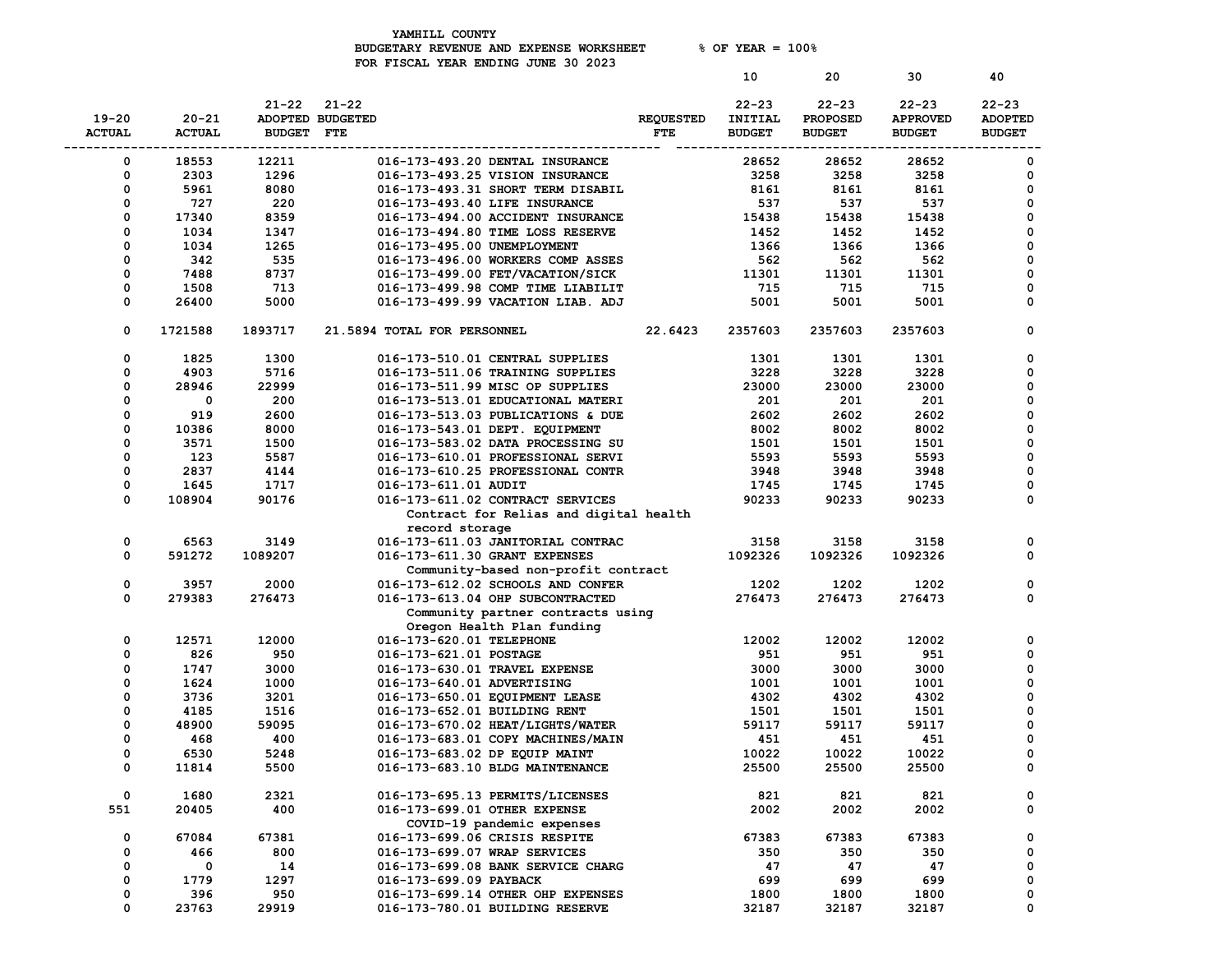|                            |                        |                         |                                            |                                   |                                | 10                                           | 20                                            | 30                                            | 40                                           |
|----------------------------|------------------------|-------------------------|--------------------------------------------|-----------------------------------|--------------------------------|----------------------------------------------|-----------------------------------------------|-----------------------------------------------|----------------------------------------------|
| $19 - 20$<br><b>ACTUAL</b> | 20-21<br><b>ACTUAL</b> | <b>BUDGET FTE</b>       | $21 - 22$ $21 - 22$<br>ADOPTED BUDGETED    |                                   | <b>REOUESTED</b><br><b>FTE</b> | $22 - 23$<br><b>INITIAL</b><br><b>BUDGET</b> | $22 - 23$<br><b>PROPOSED</b><br><b>BUDGET</b> | $22 - 23$<br><b>APPROVED</b><br><b>BUDGET</b> | $22 - 23$<br><b>ADOPTED</b><br><b>BUDGET</b> |
| 0                          | 1093                   | 1353                    |                                            | 016-173-780.02 INTERNAL PROPERTY  |                                | 1938                                         | 1938                                          | 1938                                          |                                              |
| 0                          | 17262                  | 45877                   | 016-173-780.03 ADMIN OVERHEAD              |                                   |                                | 71014                                        | 71014                                         | 71014                                         |                                              |
| 0                          | 3710                   | 6416                    |                                            | 016-173-780.04 TELECOMMUNICATIONS |                                | 6417                                         | 6417                                          | 6417                                          |                                              |
| 0                          | 22258                  | 21000                   | 016-173-780.05 MOTOR POOL                  |                                   |                                | 20000                                        | 20000                                         | 20000                                         |                                              |
| 0                          | 14800                  | 15364                   |                                            | 016-173-780.06 EOUIPMENT REPLACEM |                                | 16323                                        | 16323                                         | 16323                                         |                                              |
| 0                          | 10                     | 60                      |                                            | 016-173-780.09 MANUAL CHECK CHARG |                                | 60                                           | 60                                            | 60                                            | 0                                            |
| 0                          | 8581                   | 9996                    |                                            | 016-173-780.15 COMPUTER SERVICES  |                                | 8997                                         | 8997 — 100                                    | 8997                                          | 0                                            |
| 0                          | $\overline{7}$         | $\overline{\mathbf{0}}$ |                                            | 016-173-780.16 INTERNAL CONTRACT  |                                | $\overline{\mathbf{0}}$                      | $\overline{\mathbf{0}}$                       | $\Omega$                                      |                                              |
| 0                          | 212                    | 248                     |                                            | 016-173-780.17 INTERNAL POSTAGE C |                                | 201                                          | 201                                           | 201                                           |                                              |
| 0                          | 4680                   | 5876                    |                                            | 016-173-780.27 INTERNAL LIABILITY |                                | 7874                                         | 7874                                          | 7874                                          |                                              |
| 0                          | 641                    | $\Omega$                |                                            | 016-173-780.44 CO INT PEL RESERVE |                                | $\mathbf{0}$                                 | $\mathbf{0}$                                  | - 0                                           | $\Omega$                                     |
| 0                          | 25571                  | 25906                   |                                            | 016-173-780.46 CO INT NETWORK CHA |                                | 27510                                        | 27510                                         | 27510                                         |                                              |
| 0                          | 1315                   | 1412                    |                                            | 016-173-780.54 TELECOMM PER CALL  |                                | 1550                                         | 1550                                          | 1550                                          |                                              |
| $\Omega$                   | 1855                   | 1973                    |                                            | 016-173-780.55 INT LEGAL SERVICES |                                | 1994                                         | 1994                                          | 1994                                          | 0                                            |
| 551                        | 1355203                | 1845241                 |                                            | TOTAL FOR MATERIALS & SERVICES    |                                | 1901527                                      | 1901527                                       | 1901527                                       | 0                                            |
| 0                          | 0                      | 452                     | 016-173-800.80 DEPT EQUIPMENT              |                                   |                                | 454                                          | 454                                           | 454                                           | 0                                            |
| 0                          | $\Omega$               | 35000                   |                                            | 016-173-802.02 VEHICLE & EOUIPMEN |                                | $\Omega$                                     | $\Omega$                                      | $\Omega$                                      | 0                                            |
| 0                          | $\Omega$               | 35452                   | TOTAL FOR CAPITAL                          |                                   |                                | 454                                          | 454                                           | 454                                           | 0                                            |
| 551                        | 3076791                | 3774410                 | 21.5894 TOTAL EXPENSES HOUSING AND RECOVER |                                   | 22.6423                        | 4259584                                      | 4259584                                       | 4259584                                       | 0                                            |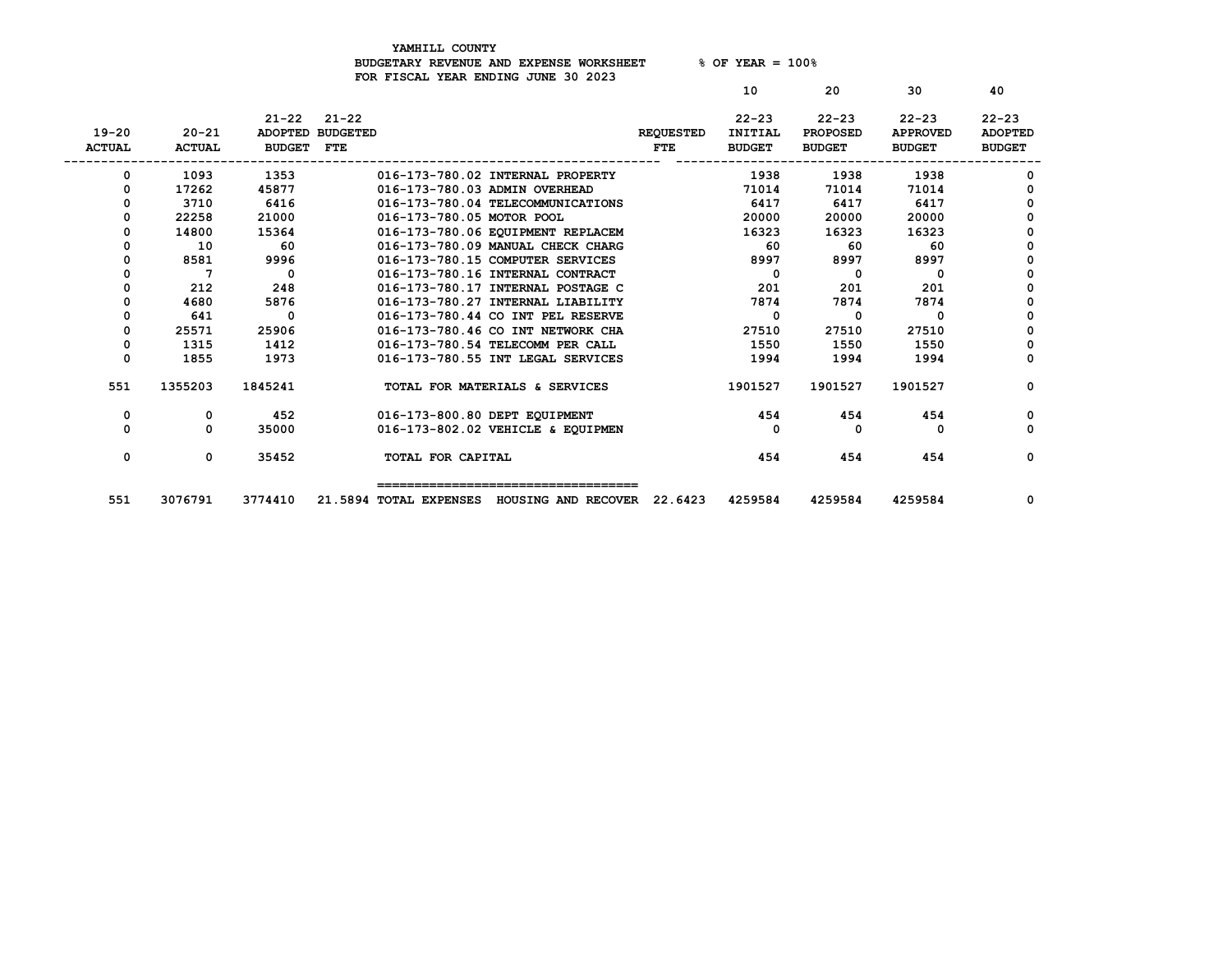**YAMHILL COUNTY BUDGETARY REVENUE AND EXPENSE WORKSHEET % OF YEAR = 100%**

|               |               |                   |                  | BUDGETARI REVENUE AND EXPENSE WORNSHEET |                  | ิธิUF ILAR = IUUธ |                 |                 |                |
|---------------|---------------|-------------------|------------------|-----------------------------------------|------------------|-------------------|-----------------|-----------------|----------------|
|               |               |                   |                  | FOR FISCAL YEAR ENDING JUNE 30 2023     |                  |                   |                 |                 |                |
|               |               |                   |                  |                                         |                  | 10                | 20              | 30              | 40             |
|               |               |                   |                  |                                         |                  |                   |                 |                 |                |
|               |               | $21 - 22$         | 21-22            |                                         |                  | $22 - 23$         | $22 - 23$       | $22 - 23$       | $22 - 23$      |
| 19-20         | $20 - 21$     |                   | ADOPTED BUDGETED |                                         | <b>REQUESTED</b> | INITIAL           | <b>PROPOSED</b> | <b>APPROVED</b> | <b>ADOPTED</b> |
| <b>ACTUAL</b> | <b>ACTUAL</b> | <b>BUDGET FTE</b> |                  |                                         | FTE.             | <b>BUDGET</b>     | <b>BUDGET</b>   | <b>BUDGET</b>   | <b>BUDGET</b>  |
|               |               |                   |                  |                                         |                  |                   |                 |                 |                |
|               |               |                   |                  | ADULT BEHAVIORAL HEALTH                 |                  |                   |                 |                 |                |
| 1429628       | 492550        | 407058            |                  | 016-174-331.72 CFAA FEDERAL GRANT       |                  | 407058            | 407058          | 407058          | 0              |
| 1098629       | 1481681       | 1368391           |                  | 016-174-334.11 STATE HEALTH GRANT       |                  | 1368393           | 1368393         | 1368393         | 0              |
| 78568         | 75908         | 59330             |                  | 016-174-335.12 BEER & WINE TAX          |                  | 59330             | 59330           | 59330           | 0              |
| 96066         | 78116         | 93000             |                  | 016-174-346.10 PATIENT FEES             |                  | 102656            | 102656          | 102656          | 0              |
| 170855        | 176614        | 166938            |                  | 016-174-346.11 PRIVATE INSURANCE        |                  | 156838            | 156838          | 156838          | 0              |
| 8234947       | 9004291       | 10763943          |                  | 016-174-346.12 PUBLIC INSURANCE (       |                  | 11568876          | 11568876        | 11568876        | 0              |
| 342757        | 24838         | 22000             |                  | 016-174-346.13 LOCAL CONTRACTS          |                  | 22000             | 22000           | 22000           | 0              |
| 19807         | 15107         | 8781              |                  | 016-174-350.06 COURT CORREC ASSES       |                  | 8781              | 8781            | 8781            | 0              |

| 342757   | 24838    | 22000       |                                        | 016-174-346.13 LOCAL CONTRACTS            |         | 22000       | 22000    | 22000       | 0                   |
|----------|----------|-------------|----------------------------------------|-------------------------------------------|---------|-------------|----------|-------------|---------------------|
| 19807    | 15107    | 8781        |                                        | 016-174-350.06 COURT CORREC ASSES         |         | 8781        | 8781     | 8781        | 0                   |
| 0        | 6784     | 6590        | 016-174-362.04 RENT                    |                                           |         | 6590        | 6590     | 6590        | $\mathsf{o}\xspace$ |
| 0        | 869      | $\mathbf 0$ |                                        | 016-174-362.12 REIMBURSEMENT              |         | $\mathbf 0$ | 0        | $\mathbf 0$ | $\mathbf 0$         |
| 22033    | 83360    | 13755       | 016-174-362.99 MISC                    |                                           |         | 13755       | 13755    | 13755       | 0                   |
| 182551   | 172795   | 150513      |                                        | 016-174-380.13 INT CONTRACT REVEN         |         | 154686      | 154686   | 154686      | 0                   |
| $100 -$  | 0        | 0           |                                        | 016-174-389.01 OVER/SHORT                 |         | 0           | 0        | 0           | 0                   |
| 11675741 | 11612913 | 13060299    | <b>TOTAL REVENUE</b>                   |                                           |         | 13868963    | 13868963 | 13868963    | 0                   |
|          |          |             |                                        |                                           |         |             |          |             |                     |
| 36990    | 43060    | 43022       |                                        | .8329 016-174-401.02 ADMIN OFFICE SPEC    | .3211   | 17363       | 17363    | 17363       | 0                   |
| 5768     | 0        | 0           |                                        | 016-174-401.16 ASSIST DIRECTOR            |         | 0           | 0        | 0           | 0                   |
| 9015     | 32270    | 34390       | .3400 016-174-401.17 BH DIRECTOR       |                                           | .4110   | 44217       | 44217    | 44217       | 0                   |
| 0        | 23607    | 26572       |                                        | .2606 016-174-401.18 HHS ADMIN SERVICES   | .3110   | 33925       | 33925    | 33925       | $\mathsf{o}\xspace$ |
| 20059    | 41789    | 46488       |                                        | .6988 016-174-401.25 PROGRAM SUPERVISOR   | 1.2034  | 81786       | 81786    | 81786       | $\mathsf{o}\xspace$ |
| 88666    | 68915    | 112254      |                                        | 1.4089 016-174-401.28 PROGRAM MANAGER 2   | 1.7362  | 149945      | 149945   | 149945      | 0                   |
| 16367    | 19743    | 22052       |                                        | .2726 016-174-401.30 SR MANAGEMENT ANAL   | .3042   | 25357       | 25357    | 25357       | 0                   |
| 20764    | 30122    | 34539       |                                        | .5455 016-174-401.32 MANAGEMENT ANALYST   | 1.4477  | 94110       | 94110    | 94110       | $\mathsf{o}\xspace$ |
| 28915    | 28653    | 41150       | .3307 016-174-401.33 HHS DIRECTOR      |                                           | .3307   | 43615       | 43615    | 43615       | 0                   |
| 122158   | 203313   | 220966      |                                        | 2.4261 016-174-401.35 PROGRAM MANAGER 3   | 2.4261  | 231205      | 231205   | 231205      | $\mathsf{o}\xspace$ |
| 207743   | 240481   | 267136      |                                        | 3.2000 016-174-401.37 PROGRAM MANAGER 1   | 4.2000  | 354474      | 354474   | 354474      | $\mathsf{o}\xspace$ |
| 43050    | 45907    | 77265       | 1.2821 016-174-401.48 DATA ANALYST     |                                           | 1.3790  | 88026       | 88026    | 88026       | 0                   |
| 79174    | 1702     | 0           |                                        | 016-174-401.55 PROGRAM MANAGER 4          |         | 0           | 0        | 0           | $\mathbf 0$         |
| 130395   | 139874   | 192304      |                                        | 5.8841  016-174-402.02  OFFICE SPECIALIST | 6.0737  | 208603      | 208603   | 208603      | $\mathsf{o}\xspace$ |
| 49571    | 65921    | 85724       |                                        | 2.0916 016-174-402.03 SENIOR OFFICE SPEC  | 2.1623  | 90660       | 90660    | 90660       | 0                   |
| 15476    | 20261    | 21761       |                                        | .5682 016-174-402.04 ACCOUNTING CLERK 2   | .5849   | 22883       | 22883    | 22883       | $\mathsf{o}\xspace$ |
| 97345    | 108666   | 122761      |                                        | 2.5964 016-174-402.14 SENIOR ACCT CLERK   | 2.6632  | 129295      | 129295   | 129295      | $\mathsf{o}\xspace$ |
| 0        | 13223    | $\mathbf 0$ |                                        | 016-174-402.15 ACCOUNTING TECH            | .4110   | 19926       | 19926    | 19926       | 0                   |
| 92257    | 98985    | 117822      |                                        | 2.5018 016-174-402.20 OFFICE SPECIALIST   | 2.5893  | 119882      | 119882   | 119882      | $\mathsf{o}\xspace$ |
| 45790    | 51293    | 30924       |                                        | .3683 016-174-403.70 EHR SYSTEM ANALYST   | .3683   | 31859       | 31859    | 31859       | $\mathsf{o}\xspace$ |
| 0        | 0        | 24405       |                                        | .3683 016-174-403.74 EHR SYSTEM ANALYST   | .3683   | 25144       | 25144    | 25144       | 0                   |
| 47628    | 57459    | 101804      | 2.0000 016-174-406.05 NURSING ASSIST   |                                           | 2.0000  | 104880      | 104880   | 104880      | 0                   |
| 134423   | 141957   | 152869      | 2.0000 016-174-406.07 REGIS NURSE 2    |                                           | 3.0000  | 228547      | 228547   | 228547      | $\mathsf{o}\xspace$ |
| 829813   | 739571   | 1134850     | 5.9125 016-174-406.08 REGIS NURSE 3    |                                           | 5.9125  | 1096255     | 1096255  | 1096255     | 0                   |
| 750      | 83654    | 107498      | 2.6500 016-174-406.19 HS TECHNICIAN    |                                           | 2.6500  | 108384      | 108384   | 108384      | 0                   |
| 137305   | 277889   | 151448      | 3.0000 016-174-406.20 HS ASSOCIATE     |                                           | 5.0000  | 248603      | 248603   | 248603      | 0                   |
| 1112305  | 860344   | 1168128     | 20.0500 016-174-406.22 HS SPECIALIST 1 |                                           | 24.9500 | 1499361     | 1499361  | 1499361     | $\mathsf{o}\xspace$ |
| 1319866  | 1298764  | 1252835     | 20.0000 016-174-406.23 HS SPECIALIST 2 |                                           | 16.1000 | 1049393     | 1049393  | 1049393     | $\mathsf{o}\xspace$ |
| 926822   | 1114190  | 1768444     | 24.9625 016-174-406.24 HS SPECIALIST 3 |                                           | 27.0345 | 2024338     | 2024338  | 2024338     | 0                   |
| 1099     | 10818    | 7631        |                                        | 016-174-474.00 SHIFT DIFF                 |         | 7631        | 7631     | 7631        | 0                   |
| 2404     | 6079     | 1600        |                                        | 016-174-475.00 LONGEVITY PAY              |         | 1602        | 1602     | 1602        | 0                   |
| 34787    | 160702   | 22125       |                                        | 016-174-479.00 OTHER EARNINGS             |         | 39922       | 39922    | 39922       | 0                   |
| 3760     | 13371    | 10834       |                                        | 016-174-480.00 EXTRA HOURS                |         | 10835       | 10835    | 10835       | 0                   |
| 95473    | 108998   | 121715      | 016-174-481.00 OVERTIME                |                                           |         | 121715      | 121715   | 121715      | 0                   |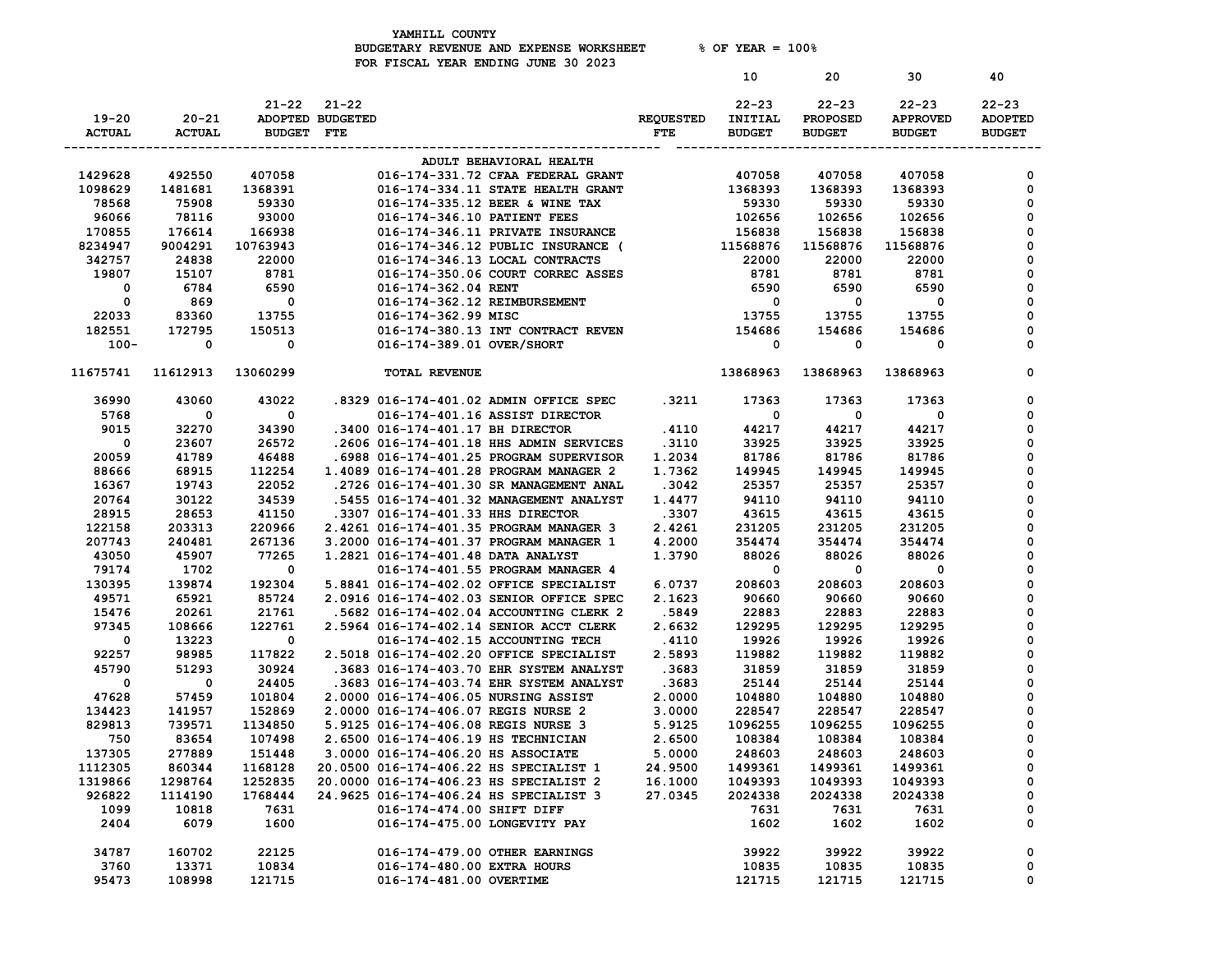|                |                |                   |                                                                      |                                | 10                   | 20                           | 30                           | 40                          |
|----------------|----------------|-------------------|----------------------------------------------------------------------|--------------------------------|----------------------|------------------------------|------------------------------|-----------------------------|
|                |                |                   |                                                                      |                                |                      |                              |                              |                             |
| $19 - 20$      | $20 - 21$      | $21 - 22$         | $21 - 22$<br>ADOPTED BUDGETED                                        |                                | $22 - 23$<br>INITIAL | $22 - 23$<br><b>PROPOSED</b> | $22 - 23$<br><b>APPROVED</b> | $22 - 23$<br><b>ADOPTED</b> |
| <b>ACTUAL</b>  | <b>ACTUAL</b>  | <b>BUDGET FTE</b> |                                                                      | <b>REQUESTED</b><br><b>FTE</b> | <b>BUDGET</b>        | <b>BUDGET</b>                | <b>BUDGET</b>                | <b>BUDGET</b>               |
|                |                |                   |                                                                      |                                |                      |                              |                              |                             |
| 13243          | 48172          | 35303             | 016-174-482.00 EXTRA HELP                                            |                                | 35305                | 35305                        | 35305                        | 0                           |
| 38202          | 32832          | 29531             | 016-174-484.00 BEEPER PAY                                            |                                | 31982                | 31982                        | 31982                        | 0                           |
| 17044          | 22592          | 14161             | 016-174-485.00 CERTIFICATION/EDUC                                    |                                | 14550                | 14550                        | 14550                        | 0                           |
| 3241           | 2865           | 2147              | 016-174-486.00 INCENTIVE PAY                                         |                                | 2278                 | 2278                         | 2278                         | 0                           |
| 84450          | 89802          | 103476            | 016-174-490.00 MEDICARE TAX                                          |                                | 108356               | 108356                       | 108356                       | 0                           |
| 357410         | 376920         | 442444            | 016-174-491.00 SOCIAL SECURITY                                       |                                | 473838               | 473838                       | 473838                       | 0                           |
| 953368         | 1085314        | 1411886           | 016-174-492.00 RETIREMENT                                            |                                | 1536777              | 1536777                      | 1536777                      | 0                           |
| 1528954        | 1671663        | 1981094           | 016-174-493.10 MEDICAL INSURANCE                                     |                                | 2297943              | 2297943                      | 2297943                      | 0                           |
| 2419           | 2818           | 2800              | 016-174-493.12 EMPLOYEE ASSISTANC                                    |                                | 2879                 | 2879                         | 2879                         | 0                           |
| 101366         | 102333         | 114498            | 016-174-493.15 VEBA                                                  |                                | 133867               | 133867                       | 133867                       | 0                           |
| 116671         | 119993         | 137940            | 016-174-493.20 DENTAL INSURANCE                                      |                                | 142669               | 142669                       | 142669                       | 0<br>0                      |
| 13241<br>29861 | 13274<br>33878 | 14633<br>46041    | 016-174-493.25 VISION INSURANCE<br>016-174-493.31 SHORT TERM DISABIL |                                | 16219<br>47768       | 16219<br>47768               | 16219<br>47768               | 0                           |
| 1945           | 3955           | 2481              | 016-174-493.40 LIFE INSURANCE                                        |                                | 2672                 | 2672                         | 2672                         | 0                           |
| 38849          | 30636          | 23320             | 016-174-494.00 ACCIDENT INSURANCE                                    |                                | 26705                | 26705                        | 26705                        | 0                           |
| 6139           | 6238           | 7671              | 016-174-494.80 TIME LOSS RESERVE                                     |                                | 8494                 | 8494                         | 8494                         | 0                           |
| 5947           | 6299           | 7213              | 016-174-495.00 UNEMPLOYMENT                                          |                                | 7985                 | 7985                         | 7985                         | 0                           |
| 2078           | 1942           | 2638              | 016-174-496.00 WORKERS COMP ASSES                                    |                                | 2873                 | 2873                         | 2873                         | 0                           |
| 117503         | 40074          | 50072             | 016-174-499.00 FET/VACATION/SICK                                     |                                | 35003                | 35003                        | 35003                        | 0                           |
| 2529           | $2210 -$       | 4000              | 016-174-499.98 COMP TIME LIABILIT                                    |                                | 4003                 | 4003                         | 4003                         | 0                           |
| 15150          | 72449          | 12000             | 016-174-499.99 VACATION LIAB. ADJ                                    |                                | 12003                | 12003                        | 12003                        | $\Omega$                    |
|                |                |                   |                                                                      |                                |                      |                              |                              |                             |
| 9205548        | 9913420        | 11968665          | 106.5519 TOTAL FOR PERSONNEL                                         | 115.9384                       | 13297910             | 13297910                     | 13297910                     | 0                           |
| 10235          | 5961           | 5000              | 016-174-510.01 CENTRAL SUPPLIES                                      |                                | 5002                 | 5002                         | 5002                         | 0                           |
| 16532          | 12990          | 7000              | 016-174-511.06 TRAINING SUPPLIES                                     |                                | 11000                | 11000                        | 11000                        | 0                           |
| 49810          | 14723          | 15000             | 016-174-511.99 MISC OP SUPPLIES                                      |                                | 22004                | 22004                        | 22004                        | 0                           |
| 83257          | 186496         | 125000            | 016-174-512.01 DRUGS                                                 |                                | 209000               | 209000                       | 209000                       | 0                           |
| 5895           | 6524           | 7200              | 016-174-512.03 LAB MATERIALS                                         |                                | 16200                | 16200                        | 16200                        | 0                           |
| 35877          | 37742          | 23000             | 016-174-512.04 LABORATORY EXPENSE                                    |                                | 46500                | 46500                        | 46500                        | 0                           |
| 2348           | 714            | 800               | 016-174-513.01 EDUCATIONAL MATERI                                    |                                | 803                  | 803                          | 803                          | 0                           |
| 9668           | 7131           | 7999              | 016-174-513.03 PUBLICATIONS & DUE                                    |                                | 12003                | 12003                        | 12003                        | 0                           |
| 13735          | 12987          | 7841              | 016-174-543.01 DEPT. EQUIPMENT                                       |                                | 7845                 | 7845                         | 7845                         | 0                           |
| 12236          | 6484           | 6101              | 016-174-583.02 DATA PROCESSING SU                                    |                                | 8003                 | 8003                         | 8003                         | 0                           |
| 26934          | 131918         | 334576            | 016-174-610.01 PROFESSIONAL SERVI                                    |                                | 501823               | 501823                       | 501823                       | 0                           |
| 5636<br>180775 | 4456<br>243530 | 4300<br>23194     | 016-174-610.24 INTERPRETER SERVIC                                    |                                | 4300<br>22092        | 4300<br>22092                | 4300                         | 0<br>0                      |
| 9208           | 9072           | 9467              | 016-174-610.25 PROFESSIONAL CONTR<br>016-174-611.01 AUDIT            |                                | 9550                 | 9550                         | 22092<br>9550                | 0                           |
| 24753          | 159188         | 200242            | 016-174-611.02 CONTRACT SERVICES                                     |                                | 201298               | 201298                       | 201298                       | $\Omega$                    |
|                |                |                   | Contract for Relias and digital health                               |                                |                      |                              |                              |                             |
|                |                |                   | record storage                                                       |                                |                      |                              |                              |                             |
| 1907           | 1657           | 1788              | 016-174-611.03 JANITORIAL CONTRAC                                    |                                | 1832                 | 1832                         | 1832                         | 0                           |
| 515774         | 242361         | 89970             | 016-174-611.30 GRANT EXPENSES                                        |                                | 89971                | 89971                        | 89971                        | 0                           |
| 54296          | 30836          | 18001             | 016-174-612.02 SCHOOLS AND CONFER                                    |                                | 35003                | 35003                        | 35003                        | $\mathbf{0}$                |
| 885088         | 621813         | 647911            | 016-174-613.04 OHP SUBCONTRACTED                                     |                                | 693937               | 693937                       | 693937                       | 0                           |
|                |                |                   | Community partner contracts using                                    |                                |                      |                              |                              |                             |
|                |                |                   | Oregon Health Plan funding                                           |                                |                      |                              |                              |                             |
| 75718          | 64584          | 53457             | 016-174-620.01 TELEPHONE                                             |                                | 53459                | 53459                        | 53459                        | 0                           |
| 4200           | 4815           | 4417              | 016-174-621.01 POSTAGE                                               |                                | 3503                 | 3503                         | 3503                         | 0                           |
| 29304          | 17411          | 17747             | 016-174-630.01 TRAVEL EXPENSE                                        |                                | 17748                | 17748                        | 17748                        | 0                           |
| 10478          | 8521           | 7999              | 016-174-640.01 ADVERTISING                                           |                                | 8003                 | 8003                         | 8003                         | 0                           |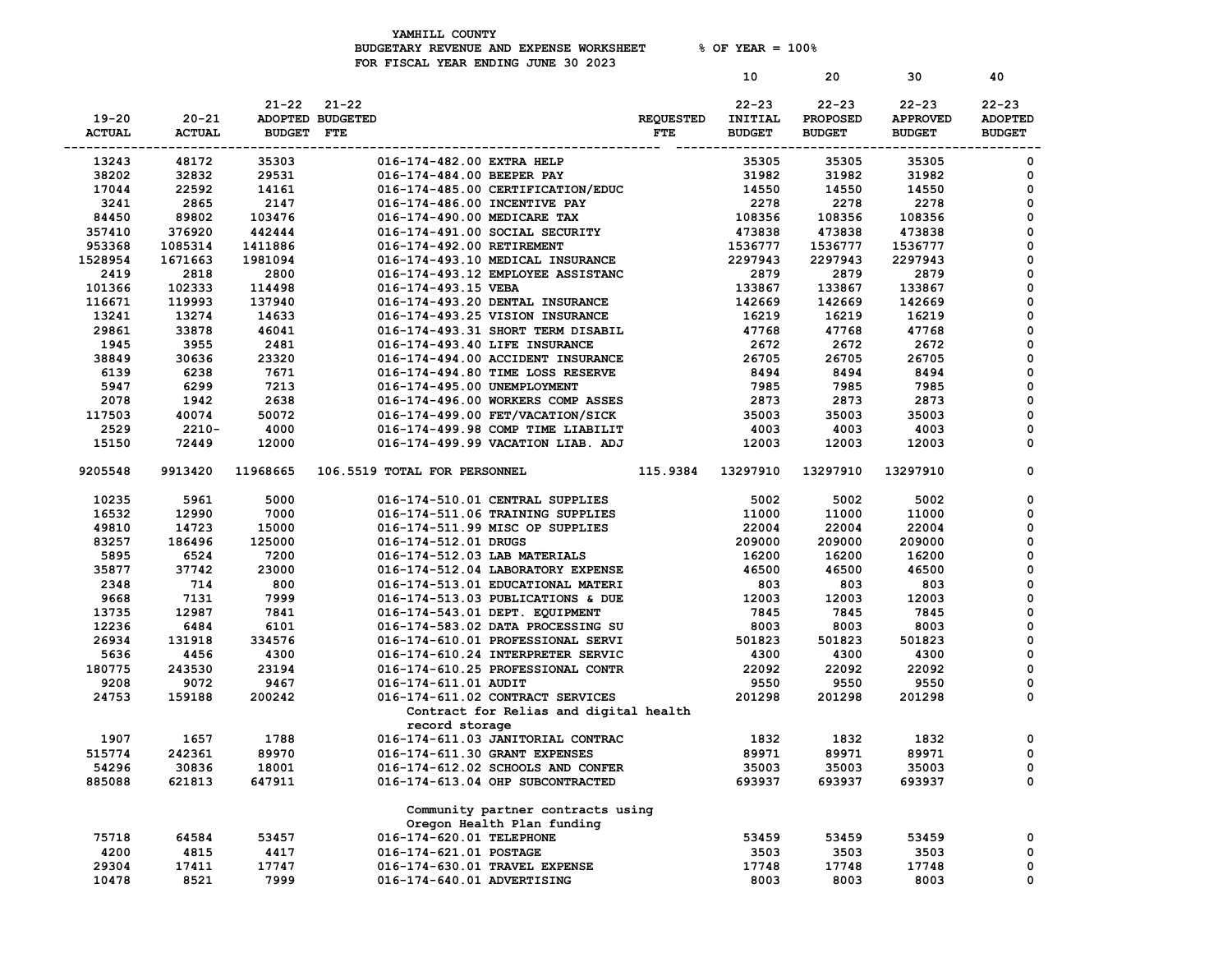|                            |                            |                          |                                                                                                   |                                   |                          | 10                                           | 20                                            | 30                                            | 40                                           |
|----------------------------|----------------------------|--------------------------|---------------------------------------------------------------------------------------------------|-----------------------------------|--------------------------|----------------------------------------------|-----------------------------------------------|-----------------------------------------------|----------------------------------------------|
| $19 - 20$<br><b>ACTUAL</b> | $20 - 21$<br><b>ACTUAL</b> |                          | $21 - 22$ $21 - 22$<br>ADOPTED BUDGETED<br><b>BUDGET FTE</b>                                      |                                   | <b>REQUESTED</b><br>FTE. | $22 - 23$<br><b>INITIAL</b><br><b>BUDGET</b> | $22 - 23$<br><b>PROPOSED</b><br><b>BUDGET</b> | $22 - 23$<br><b>APPROVED</b><br><b>BUDGET</b> | $22 - 23$<br><b>ADOPTED</b><br><b>BUDGET</b> |
|                            |                            |                          |                                                                                                   |                                   |                          |                                              |                                               |                                               |                                              |
| 3525                       | 1144                       | 1429                     |                                                                                                   | 016-174-650.01 EQUIPMENT LEASE    |                          | 1467                                         | 1467                                          | 1467                                          | 0                                            |
| 35179                      | 34509                      | 29131                    |                                                                                                   | 016-174-652.01 BUILDING RENT      |                          | 19369                                        | 19369                                         | 19369                                         | 0                                            |
| 50004                      | 16530                      | 11712                    |                                                                                                   | 016-174-670.02 HEAT/LIGHTS/WATER  |                          | 11118<br>2253                                | 11118                                         | 11118                                         | 0<br>$\mathbf 0$                             |
| 5479                       | 2622                       | 2287                     |                                                                                                   | 016-174-683.01 COPY MACHINES/MAIN |                          |                                              | 2253                                          | 2253                                          |                                              |
| 54438                      | 33141                      | 25906                    |                                                                                                   | 016-174-683.02 DP EQUIP MAINT     |                          | 51314                                        | 51314<br>$\mathbf 0$                          | 51314<br>$\mathbf 0$                          | $\pmb{0}$<br>0                               |
| $\mathbf 0$<br>$\mathbf 0$ | $\mathbf 0$                | 1500                     |                                                                                                   | 016-174-683.10 BLDG MAINTENANCE   |                          | $\mathbf 0$<br>8789                          |                                               |                                               | 0                                            |
|                            | 5110                       | 12087                    |                                                                                                   | 016-174-695.13 PERMITS/LICENSES   |                          |                                              | 8789                                          | 8789                                          | 0                                            |
| 6930                       | 44539                      | 2287                     |                                                                                                   | 016-174-699.01 OTHER EXPENSE      |                          | 3004                                         | 3004                                          | 3004                                          |                                              |
|                            |                            |                          |                                                                                                   | COVID-19 pandemic expenses        |                          |                                              |                                               |                                               |                                              |
| 37661                      | $\mathbf 0$                | $\mathbf 0$              |                                                                                                   | 016-174-699.06 CRISIS RESPITE     |                          | $\overline{\phantom{0}}$                     | $\mathbf 0$                                   | $\mathbf 0$                                   | 0                                            |
| 18824                      | 22242                      | 22468                    |                                                                                                   | 016-174-699.07 WRAP SERVICES      |                          | 5320                                         | 5320                                          | 5320                                          | 0                                            |
| $\mathbf{0}$               | 9045                       | 8690                     |                                                                                                   | 016-174-699.08 BANK SERVICE CHARG |                          | 8691                                         | 8691                                          | 8691                                          | $\mathbf 0$                                  |
| 4477                       | 6251                       | 8528                     | 016-174-699.09 PAYBACK                                                                            |                                   |                          | 4591                                         | 4591                                          | 4591                                          | $\pmb{0}$                                    |
| 20134                      | 6830                       | 9800                     |                                                                                                   | 016-174-699.14 OTHER OHP EXPENSES |                          | 6800                                         | 6800                                          | 6800                                          | 0                                            |
| 14441                      | 17611                      | 14233                    |                                                                                                   | 016-174-700.18 NW HUMAN SERVICES  |                          | 14234                                        | 14234                                         | 14234                                         | $\mathbf 0$                                  |
| 43782                      | 41094                      | 52728                    |                                                                                                   | 016-174-700.24 CRISIS SUBCONTRACT |                          | 52729                                        | 52729                                         | 52729                                         | 0                                            |
| 382093                     | 368624                     | 360765                   |                                                                                                   | 016-174-780.01 BUILDING RESERVE   |                          | 376544                                       | 376544                                        | 376544                                        | 0                                            |
| 10052                      | 9487                       | 10429                    |                                                                                                   | 016-174-780.02 INTERNAL PROPERTY  |                          | 14135                                        | 14135                                         | 14135                                         | 0                                            |
| 200962                     | 212070                     | 216964                   |                                                                                                   | 016-174-780.03 ADMIN OVERHEAD     |                          | 297743                                       | 297743                                        | 297743                                        | 0                                            |
| 72706                      | 59282                      | 60321                    |                                                                                                   | 016-174-780.04 TELECOMMUNICATIONS |                          | 59773                                        | 59773                                         | 59773                                         | 0                                            |
| 10231                      | 8505                       | 8000                     |                                                                                                   | 016-174-780.05 MOTOR POOL         |                          | 10500                                        | 10500                                         | 10500                                         | 0                                            |
| 78190                      | 93484                      | 75838                    |                                                                                                   | 016-174-780.06 EQUIPMENT REPLACEM |                          | 83576                                        | 83576                                         | 83576                                         | 0                                            |
| 50                         | $\mathbf 0$                | 20                       |                                                                                                   | 016-174-780.09 MANUAL CHECK CHARG |                          | 20                                           | 20                                            | 20                                            | $\mathsf{o}\xspace$                          |
| 44950                      | 45181                      | 49338                    |                                                                                                   | 016-174-780.15 COMPUTER SERVICES  |                          | 46061                                        | 46061                                         | 46061                                         | 0                                            |
| 453                        | 198                        | $\overline{\phantom{0}}$ |                                                                                                   | 016-174-780.16 INTERNAL CONTRACT  |                          | $^{\circ}$                                   | $\mathbf 0$                                   | $\overline{\mathbf{0}}$                       | 0                                            |
| 887                        | 1116                       | 1083                     |                                                                                                   | 016-174-780.17 INTERNAL POSTAGE C |                          | 503                                          | 503                                           | 503                                           | $\mathbf{o}$                                 |
| 36274                      | 28678                      | 25314                    |                                                                                                   | 016-174-780.27 INTERNAL LIABILITY |                          | 34019                                        | 34019                                         | 34019                                         | $\pmb{\mathsf{O}}$                           |
| $40956 -$                  | 4675                       | $\mathbf 0$              |                                                                                                   | 016-174-780.44 CO INT PEL RESERVE |                          | $\mathbf 0$                                  | $\mathbf 0$                                   | $\mathbf{0}$                                  | 0                                            |
| 100687                     | 129455                     | 127879                   |                                                                                                   | 016-174-780.46 CO INT NETWORK CHA |                          | 140869                                       | 140869                                        | 140869                                        | 0                                            |
| 17450                      | 30610                      | 17026                    |                                                                                                   | 016-174-780.54 TELECOMM PER CALL  |                          | 18108                                        | 18108                                         | 18108                                         | 0                                            |
| 9868                       | 9766                       | 9739                     |                                                                                                   | 016-174-780.55 INT LEGAL SERVICES |                          | 10206                                        | 10206                                         | 10206                                         | 0                                            |
| 3282435                    | 3073713                    | 2783512                  |                                                                                                   | TOTAL FOR MATERIALS & SERVICES    |                          | 3262615                                      | 3262615                                       | 3262615                                       | 0                                            |
| 0                          | $\mathbf 0$                | 3295                     |                                                                                                   | 016-174-800.80 DEPT EQUIPMENT     |                          | 3386                                         | 3386                                          | 3386                                          | 0                                            |
| 0                          | 0                          | 3295                     | TOTAL FOR CAPITAL                                                                                 |                                   |                          | 3386                                         | 3386                                          | 3386                                          | $\mathbf 0$                                  |
| 12487983                   |                            |                          | 12987133 14755472 106.5519 TOTAL EXPENSES ADULT BEHAVIORAL HE 115.9384 16563911 16563911 16563911 |                                   |                          |                                              |                                               |                                               | 0                                            |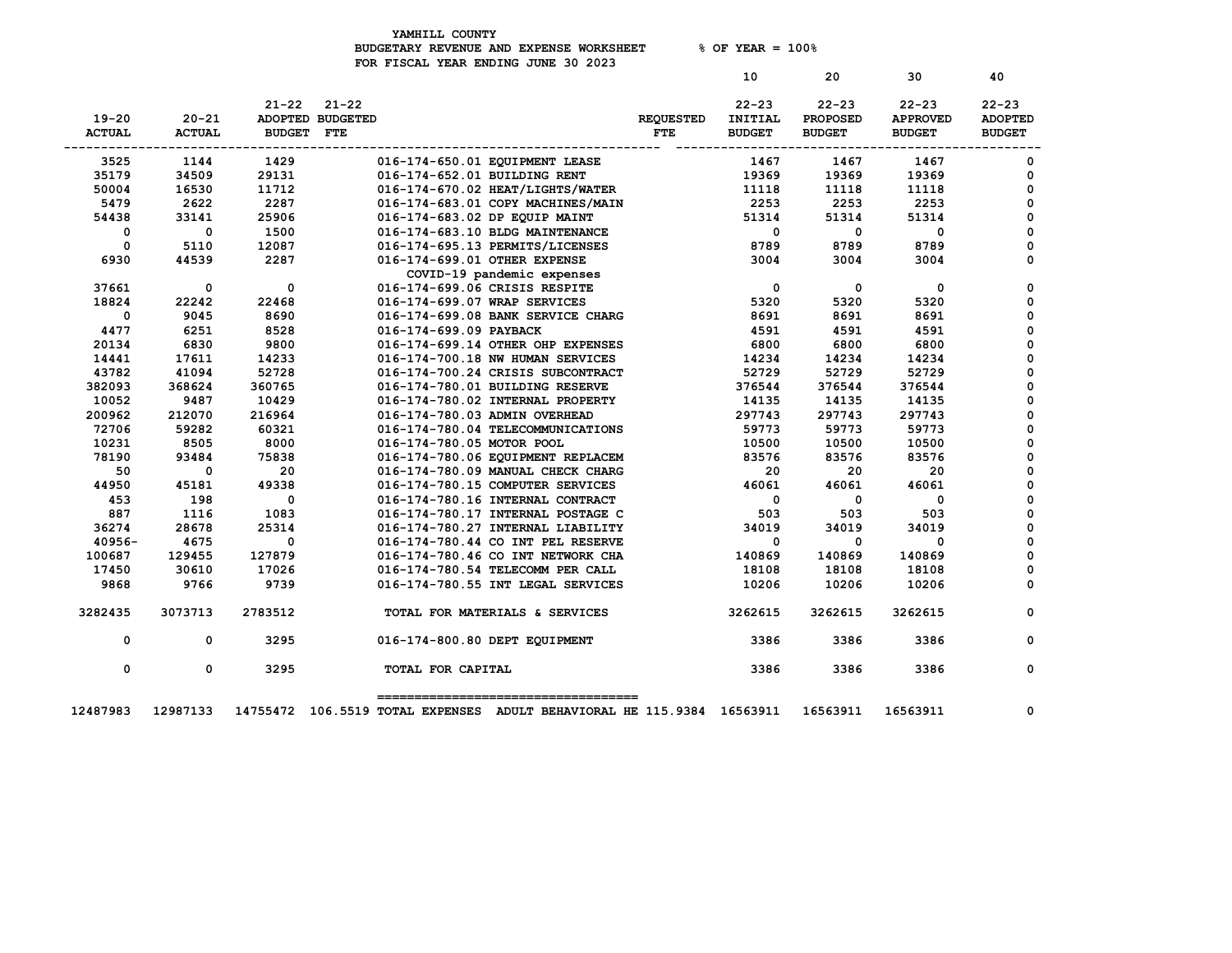| YAMHILL COUNTY                          |                       |
|-----------------------------------------|-----------------------|
| BUDGETARY REVENUE AND EXPENSE WORKSHEET | $8$ OF YEAR = 100 $8$ |
| FOR FISCAL YEAR ENDING JUNE 30 2023     |                       |

|                    |               |               |                                                                         |                  | 10            | 20              | 30                  | 40               |
|--------------------|---------------|---------------|-------------------------------------------------------------------------|------------------|---------------|-----------------|---------------------|------------------|
|                    |               | $21 - 22$     | $21 - 22$                                                               |                  | $22 - 23$     | $22 - 23$       | $22 - 23$           | $22 - 23$        |
| $19 - 20$          | $20 - 21$     |               | ADOPTED BUDGETED                                                        | <b>REQUESTED</b> | INITIAL       | <b>PROPOSED</b> | <b>APPROVED</b>     | <b>ADOPTED</b>   |
| <b>ACTUAL</b>      | <b>ACTUAL</b> | <b>BUDGET</b> | FTE                                                                     | FTE              | <b>BUDGET</b> | <b>BUDGET</b>   | <b>BUDGET</b>       | <b>BUDGET</b>    |
|                    |               |               |                                                                         |                  |               |                 |                     |                  |
|                    |               |               | <b>SOLID WASTE</b>                                                      |                  |               |                 |                     |                  |
| 3108778            | 2952084       | 2867892       | 017-028-301.01 BEGINNING BALANCE                                        |                  | 2677368       | 2677368         | 2677368             | 0                |
| 148664             | 141979        | 170400        | 017-028-343.11 RBL-LICENSE FEE IN                                       |                  | 75000         | 75000           | 75000               | 0                |
| 104311             | 129763        | 69600         | 017-028-343.12 RBL-LICENSE FEE OU                                       |                  | 75000         | 75000           | 75000               | 0                |
| 4367               | 4464          | 2220          | 017-028-343.21 DISP FRAN/NEWBERG                                        |                  | 2250          | 2250            | 2250                | 0                |
| 39375              | 47907         | 48000         | 017-028-343.30 COLL FRAN/CITY SAN                                       |                  | 48000         | 48000           | 48000               | 0                |
| 21393              | 23074         | 13000         | 017-028-343.31 COLL FRAN/NEWBERG                                        |                  | 14275         | 14275           | 14275               | 0                |
| 241                | 56            | $\Omega$      | 017-028-346.99 MISC REVENUE                                             |                  | 0             | 0               | $\mathbf 0$         | 0                |
| 33955              | 14879         | 12807         | 017-028-361.01 POOL INTEREST                                            |                  | 11144         | 11144           | 11144               | 0                |
| 80836              | 59509         | 38603         | 017-028-361.03 BOND INTEREST                                            |                  | 42279         | 42279           | 42279               | 0                |
| 98                 | 477           | 0             | 017-028-362.12 REIMBURSEMENT                                            |                  | 0             | 0               | 0                   | 0                |
| 2700               | 2700          | 2700          | 017-028-362.22 LEASE/LOAN PROCEED                                       |                  | 2700          | 2700            | 2700                | 0                |
| 86573              | 112080        | 39686         | 017-028-380.19 CO INT INTERFUND L                                       |                  | 23339         | 23339           | 23339               | 0                |
|                    |               |               | Year 3 of 10, final payoff Jan 2030 for the                             |                  |               |                 |                     |                  |
|                    |               |               | purchase of jail security cameras,                                      |                  |               |                 |                     |                  |
|                    |               |               | split with Fund 45                                                      |                  |               |                 |                     |                  |
| 952<br>$\mathbf 0$ | 3332          | 5147<br>0     | 017-028-380.20 CO INT INTERFUND L                                       |                  | 4547<br>0     | 4547<br>0       | 4547<br>$\mathbf 0$ | 0<br>$\mathbf 0$ |
|                    | 26676         |               | 017-028-380.80 CO INT TRANFER FRO                                       |                  |               |                 |                     |                  |
| 3632243            | 3518980       | 3270055       | <b>TOTAL REVENUE</b>                                                    |                  | 2975902       | 2975902         | 2975902             | $\mathbf 0$      |
|                    |               |               |                                                                         |                  |               |                 |                     |                  |
| 10004              | 10792         | 11724         | .1000 017-028-401.23 PLANNING DIRECTOR                                  | .1000            | 12427         | 12427           | 12427               | 0                |
| 5045               | 112           | $\mathbf 0$   | 017-028-401.26 OFFICE ADMINISTRAT                                       |                  | 0             | 0               | 0                   | 0                |
| 65130              | 34773         | 35906         | .5000 017-028-401.32 MANAGEMENT ANALYST                                 | .5000            | 36983         | 36983           | 36983               | 0                |
| 0                  | 5431          | 6349          | .1000 017-028-401.46 SR OFFICE ADMINIST                                 | .1000            | 6819          | 6819            | 6819                | 0<br>0           |
| 8726<br>0          | 10395<br>3980 | 11561<br>0    | .2500 017-028-402.03 SENIOR OFFICE SPEC                                 | .2500            | 12492<br>0    | 12492<br>0      | 12492<br>0          | 0                |
| $\mathbf 0$        | 35291         | 39714         | 017-028-403.12 SENIOR PLANNER<br>.6000 017-028-406.02 ENV HEALTH SPEC 2 | .6000            | 42630         | 42630           | 42630               | 0                |
| $\mathbf 0$        | 2461          | $\mathbf 0$   | 017-028-479.00 OTHER EARNINGS                                           |                  | 0             | 0               | $\mathbf 0$         | 0                |
| $\overline{2}$     | 61            | $\mathbf 0$   | 017-028-480.00 EXTRA HOURS                                              |                  | $\mathbf 0$   | $\mathbf 0$     | $\mathbf 0$         | 0                |
| 132                | 565           | 1000          | 017-028-481.00 OVERTIME                                                 |                  | 1000          | 1000            | 1000                | $\mathbf 0$      |
| 1292               | 1504          | 1527          | 017-028-490.00 MEDICARE TAX                                             |                  | 1615          | 1615            | 1615                | $\mathbf 0$      |
| 5524               | 6429          | 6526          | 017-028-491.00 SOCIAL SECURITY                                          |                  | 6904          | 6904            | 6904                | 0                |
| 22168              | 22509         | 24783         | 017-028-492.00 RETIREMENT                                               |                  | 26175         | 26175           | 26175               | 0                |
| 24818              | 29041         | 32183         | 017-028-493.10 MEDICAL INSURANCE                                        |                  | 34333         | 34333           | 34333               | 0                |
| 42                 | 50            | 0             | 017-028-493.12 EMPLOYEE ASSISTANC                                       |                  | 200           | 200             | 200                 | 0                |
| 1740               | 1860          | 1860          | 017-028-493.15 VEBA                                                     |                  | 2325          | 2325            | 2325                | 0                |
| 2235               | 2322          | 2366          | 017-028-493.20 DENTAL INSURANCE                                         |                  | 2279          | 2279            | 2279                | $\mathbf 0$      |
| 225                | 239           | 241           | 017-028-493.25 VISION INSURANCE                                         |                  | 245           | 245             | 245                 | 0                |
| 528                | 625           | 1579          | 017-028-493.31 SHORT TERM DISABIL                                       |                  | 1670          | 1670            | 1670                | 0                |
| 26                 | 66            | 130           | 017-028-493.40 LIFE INSURANCE                                           |                  | 130           | 130             | 130                 | 0                |
| 1099               | 1006          | 2750          | 017-028-494.00 ACCIDENT INSURANCE                                       |                  | 2750          | 2750            | 2750                | 0                |
| 92                 | 104           | 106           | 017-028-494.80 TIME LOSS RESERVE                                        |                  | 112           | 112             | 112                 | 0                |
| 90                 | 104           | 106           | 017-028-495.00 UNEMPLOYMENT                                             |                  | 112           | 112             | 112                 | 0                |
| 31                 | 32            | 41            | 017-028-496.00 WORKERS COMP ASSES                                       |                  | 41            | 41              | 41                  | $\mathbf 0$      |
| 597                | 681           | 0             | 017-028-499.00 FET/VACATION/SICK                                        |                  | 2000          | 2000            | 2000                | 0                |
| $45 -$             | 232           | 0             | 017-028-499.98 COMP TIME LIABILIT                                       |                  | 0             | 0               | 0                   | 0                |
| 728                | 1244          | $\mathbf 0$   | 017-028-499.99 VACATION LIAB. ADJ                                       |                  | 2000          | 2000            | 2000                | 0                |
|                    |               |               |                                                                         |                  |               |                 |                     |                  |
| 150229             | 171909        | 180452        | 1.5500 TOTAL FOR PERSONNEL                                              | 1.5500           | 195242        | 195242          | 195242              | 0                |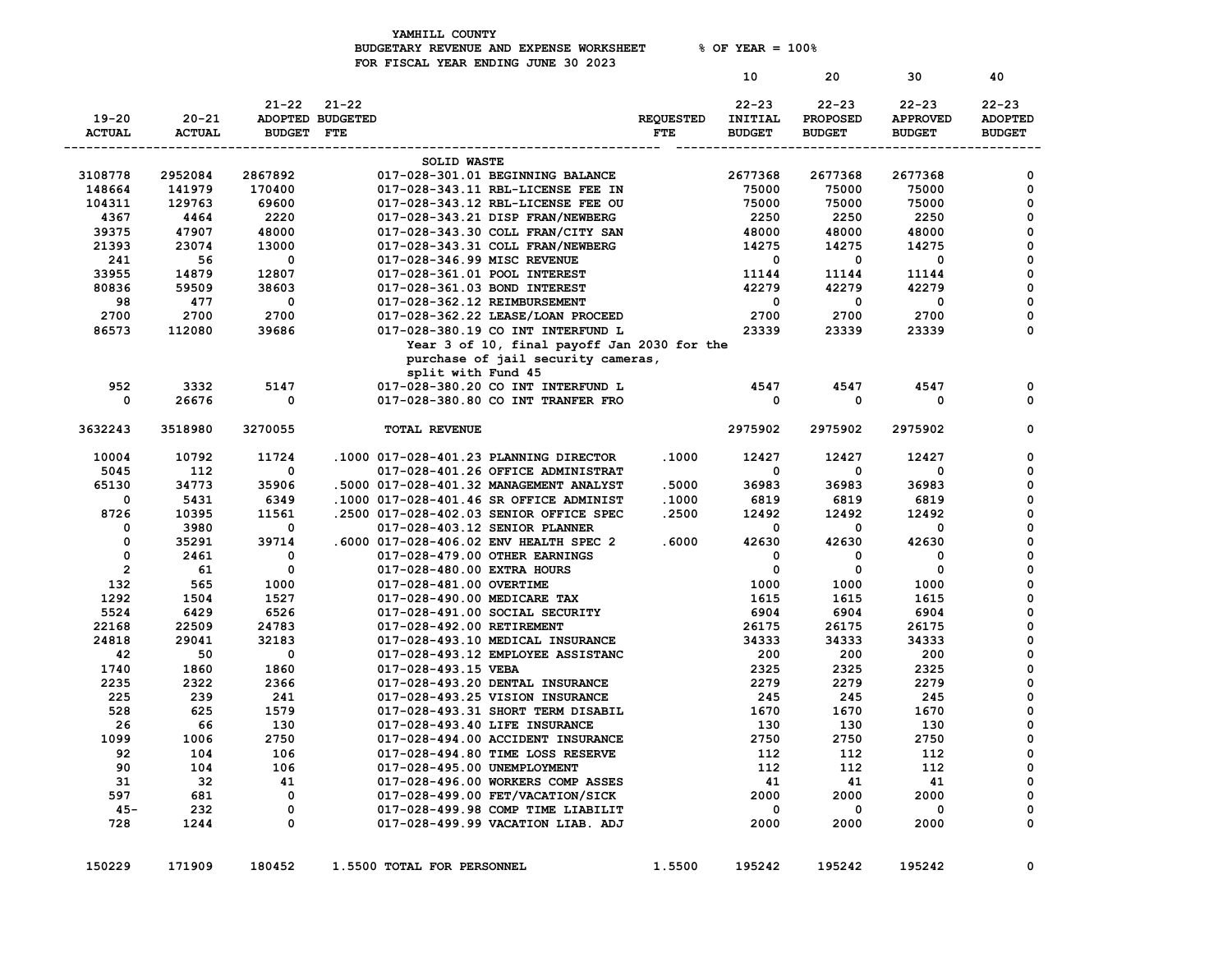**10 20 30 40** 

| $19 - 20$<br><b>ACTUAL</b> | $20 - 21$<br><b>ACTUAL</b> | 21-22<br><b>BUDGET</b> | $21 - 22$<br>ADOPTED BUDGETED<br>$_{\rm FTE}$ |                                   | <b>REQUESTED</b><br><b>FTE</b> | $22 - 23$<br><b>INITIAL</b><br><b>BUDGET</b> | $22 - 23$<br>PROPOSED<br><b>BUDGET</b> | $22 - 23$<br><b>APPROVED</b><br><b>BUDGET</b> | $22 - 23$<br><b>ADOPTED</b><br><b>BUDGET</b> |
|----------------------------|----------------------------|------------------------|-----------------------------------------------|-----------------------------------|--------------------------------|----------------------------------------------|----------------------------------------|-----------------------------------------------|----------------------------------------------|
| 1954                       | 569                        | 3000                   | 017-028-510.01 CENTRAL SUPPLIES               |                                   |                                | 2500                                         | 2500                                   | 2500                                          | 0                                            |
| 11                         | $\mathbf 0$                | 2000                   | 017-028-511.14 COMPUTER SUPPLIES              |                                   |                                | 2000                                         | 2000                                   | 2000                                          | 0                                            |
| 363                        | 347                        | 500                    | 017-028-511.16 PRINTING                       |                                   |                                | 1000                                         | 1000                                   | 1000                                          | 0                                            |
| $\mathbf 0$                | $\mathbf 0$                | 1000                   | 017-028-512.03 LAB MATERIALS                  |                                   |                                | 500                                          | 500                                    | 500                                           | $\Omega$                                     |
| $\mathbf 0$                | 0                          | 100                    |                                               | 017-028-513.03 PUBLICATIONS & DUE |                                | 100                                          | 100                                    | 100                                           | 0                                            |
| 332                        | 123                        | 3625                   | 017-028-513.06 SOFTWARE                       |                                   |                                | 3625                                         | 3625                                   | 3625                                          | 0                                            |
| 13                         | 0                          | $\mathbf 0$            | 017-028-543.01 DEPT. EQUIPMENT                |                                   |                                | 500                                          | 500                                    | 500                                           | 0                                            |
| $\mathbf 0$                | 2000                       | 10000                  |                                               | 017-028-610.01 PROFESSIONAL SERVI |                                | 10000                                        | 10000                                  | 10000                                         | 0                                            |
| 356                        | 424                        | 443                    | 017-028-611.01 AUDIT                          |                                   |                                | 378                                          | 378                                    | 378                                           | 0                                            |
| $\mathbf 0$                | $\Omega$                   | 20000                  | 017-028-611.02 CONTRACT SERVICES              |                                   |                                | 20000                                        | 20000                                  | 20000                                         | 0                                            |
| $\mathbf 0$                | 22                         | 1000                   |                                               | 017-028-611.03 JANITORIAL CONTRAC |                                | 1000                                         | 1000                                   | 1000                                          | 0                                            |
| 30323                      | 31677                      | 885000                 | 017-028-611.18 POST CLOSURE NEWB              |                                   |                                | 885000                                       | 885000                                 | 885000                                        | 0                                            |
| 33647                      | 20825                      | 80000                  | 017-028-611.19 POST CLOSURE WHIT              |                                   |                                | 80000                                        | 80000                                  | 80000                                         | 0                                            |
| 879                        | $\mathbf 0$                | 2000                   |                                               | 017-028-612.02 SCHOOLS AND CONFER |                                | 2000                                         | 2000                                   | 2000                                          | 0                                            |
| 542                        | 1807                       | 1500                   | 017-028-620.01 TELEPHONE                      |                                   |                                | 1500                                         | 1500                                   | 1500                                          | 0                                            |
| $\mathbf{1}$               | $\mathbf 0$                | 500                    | 017-028-621.01 POSTAGE                        |                                   |                                | 500                                          | 500                                    | 500                                           | 0                                            |
| 168                        | 64                         | 3000                   | 017-028-630.01 TRAVEL EXPENSE                 |                                   |                                | 3000                                         | 3000                                   | 3000                                          | 0                                            |
| 28                         | 59                         | 2000                   | 017-028-640.01 ADVERTISING                    |                                   |                                | 2000                                         | 2000                                   | 2000                                          | 0                                            |
| $\Omega$                   | 31988                      | 5500                   | 017-028-660.01 INSURANCE                      |                                   |                                | 5500                                         | 5500                                   | 5500                                          | 0                                            |
| 1740                       | 6341                       | 25000                  |                                               | 017-028-670.03 ROADSIDE GARBAGE P |                                | 25000                                        | 25000                                  | 25000                                         | 0                                            |
| 557                        | 580                        | 1000                   |                                               | 017-028-683.01 COPY MACHINES/MAIN |                                | 1000                                         | 1000                                   | 1000                                          | 0                                            |
| $\mathbf 0$                | $\mathbf 0$                | 1500                   | 017-028-695.15 EMERGENCY EXP                  |                                   |                                | 1500                                         | 1500                                   | 1500                                          | 0                                            |
| 4895                       | 1443                       | 5000                   | 017-028-699.01 OTHER EXPENSE                  |                                   |                                | 5000                                         | 5000                                   | 5000                                          | 0                                            |
| $\Omega$                   | $\mathbf 0$                | 3000                   | 017-028-730.10 PERMITS & FEES                 |                                   |                                | 3000                                         | 3000                                   | 3000                                          | 0                                            |
| 675                        | 109199                     | 180000                 |                                               | 017-028-730.12 R-R-R EDUCATION PR |                                | 180000                                       | 180000                                 | 180000                                        | 0                                            |
| 16016                      | 21158                      | 16328                  | 017-028-780.01 BUILDING RESERVE               |                                   |                                | 16653                                        | 16653                                  | 16653                                         | 0                                            |
| 8572                       | 8985                       | 13439                  | 017-028-780.03 ADMIN OVERHEAD                 |                                   |                                | 11626                                        | 11626                                  | 11626                                         | 0                                            |
| 1110                       | 971                        | 1586                   |                                               | 017-028-780.04 TELECOMMUNICATIONS |                                | 1645                                         | 1645                                   | 1645                                          | 0                                            |
| 8040                       | 7274                       | 8100                   | 017-028-780.05 MOTOR POOL                     |                                   |                                | 8100                                         | 8100                                   | 8100                                          | 0                                            |
| 688                        | 956                        | 1479                   |                                               | 017-028-780.06 EQUIPMENT REPLACEM |                                | 1566                                         | 1566                                   | 1566                                          | 0                                            |
| 2600                       | 0                          | 2600                   | 017-028-780.16 INTERNAL CONTRACT              |                                   |                                | 2600                                         | 2600                                   | 2600                                          | 0                                            |
| 10937                      | 9404                       | 9404                   |                                               | 017-028-780.27 INTERNAL LIABILITY |                                | 12630                                        | 12630                                  | 12630                                         | 0                                            |
| 0                          | 63                         | $\mathbf 0$            |                                               | 017-028-780.44 CO INT PEL RESERVE |                                | $\Omega$                                     | 0                                      | 0                                             | 0                                            |
| 1600                       | 2119                       | 3440                   |                                               | 017-028-780.46 CO INT NETWORK CHA |                                | 3440                                         | 3440                                   | 3440                                          | $\Omega$                                     |
| 347                        | 375                        | 771                    | 017-028-780.54 TELECOMM PER CALL              |                                   |                                | 638                                          | 638                                    | 638                                           | 0                                            |
| 64534                      | 64534                      | 66470                  |                                               | 017-028-780.55 INT LEGAL SERVICES |                                | 67799                                        | 67799                                  | 67799                                         | $\Omega$                                     |
| 190928                     | 323307                     | 1360285                | TOTAL FOR MATERIALS & SERVICES                |                                   |                                | 1363300                                      | 1363300                                | 1363300                                       | 0                                            |
| 89000                      | 89000                      | 89000                  |                                               | 017-028-900.00 TRANSFER TO GENERA |                                | 89000                                        | 89000                                  | 89000                                         | 0                                            |
| 250000                     | 0                          | $\mathbf 0$            |                                               | 017-028-900.04 TRANSFER TO CAP IM |                                | 0                                            | 0                                      | 0                                             | 0                                            |
| 0                          | 0                          | 1440318                | 017-028-950.01 CONTINGENCY                    |                                   |                                | 1028360                                      | 1028360                                | 1028360                                       | 0                                            |
| $\mathbf 0$                | $\Omega$                   | 200000                 |                                               | 017-028-990.03 RESERVE FOR FUTURE |                                | 300000                                       | 300000                                 | 300000                                        | 0                                            |
|                            |                            |                        |                                               | Future post-closure activity      |                                |                                              |                                        |                                               |                                              |
| 339000                     | 89000                      | 1729318                | TOTAL FOR 900-999                             |                                   |                                | 1417360                                      | 1417360                                | 1417360                                       | $\mathbf 0$                                  |

 **680157 584216 3270055 1.5500 TOTAL EXPENSES SOLID WASTE 1.5500 2975902 2975902 2975902 0**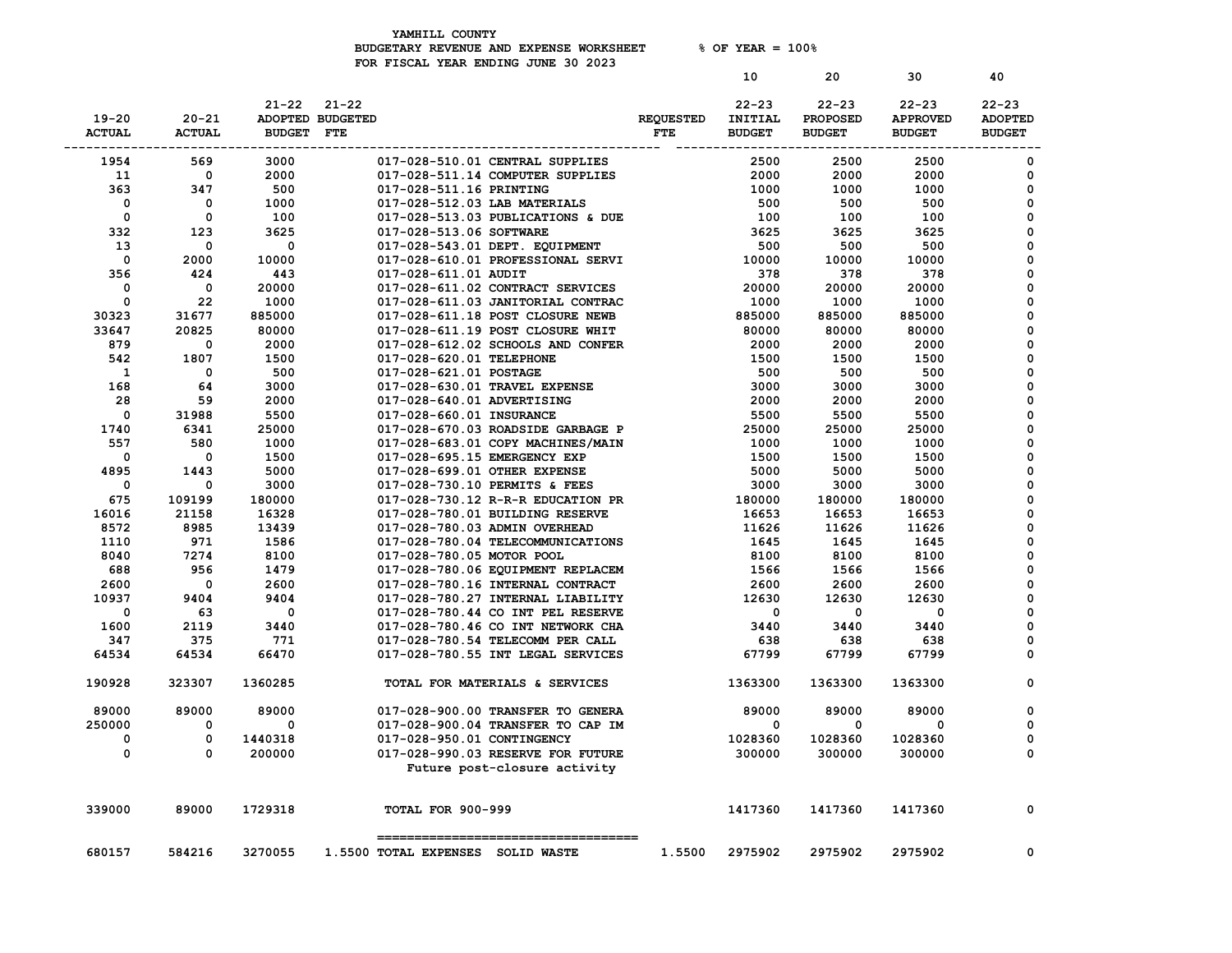|                |               |                   | FOR FISCAL IEAR ENDING JUNE 30 ZUZ3                                    |                  |                |                 |                 |                |
|----------------|---------------|-------------------|------------------------------------------------------------------------|------------------|----------------|-----------------|-----------------|----------------|
|                |               |                   |                                                                        |                  | 10             | 20              | 30              | 40             |
|                |               |                   |                                                                        |                  |                |                 |                 |                |
|                |               | $21 - 22$         | $21 - 22$                                                              |                  | $22 - 23$      | $22 - 23$       | $22 - 23$       | $22 - 23$      |
| $19 - 20$      | $20 - 21$     | ADOPTED BUDGETED  |                                                                        | <b>REQUESTED</b> | <b>INITIAL</b> | <b>PROPOSED</b> | <b>APPROVED</b> | <b>ADOPTED</b> |
| <b>ACTUAL</b>  | <b>ACTUAL</b> | <b>BUDGET FTE</b> |                                                                        | FTE              | <b>BUDGET</b>  | <b>BUDGET</b>   | <b>BUDGET</b>   | <b>BUDGET</b>  |
|                |               |                   | <b>COUNTY FAIR</b>                                                     |                  |                |                 |                 |                |
| 209101         | 130745        | 0                 | 020-080-301.01 BEGINNING BALANCE                                       |                  | 53150          | 53150           | 53150           | 0              |
| 2000           | 3000          | 4000              | 020-080-301.02 BEG BALANCE RESERV                                      |                  | 5000           | 5000            | 5000            | 0              |
|                |               |                   | Scholarships for ambassadors                                           |                  |                |                 |                 |                |
| 53167          | 59478         | 53000             | 020-080-334.99 OTHER STATE GRANTS                                      |                  | 53000          | 53000           | 53000           | 0              |
| 151999         | 0             | 152950            | 020-080-347.11 ADMISSION FEES                                          |                  | 153000         | 153000          | 153000          | 0              |
| 61254          | 0             | 60000             | 020-080-347.12 CONCESSION FEES                                         |                  | 70000          | 70000           | 70000           | 0              |
| 12250          | 0             | 11500             | 020-080-347.13 EXHIBITOR FEES                                          |                  | 10000          | 10000           | 10000           | 0              |
| 160884         | 0             | $\mathbf 0$       | 020-080-347.17 EVNT CNTR FACILITY                                      |                  | 0              | 0               | 0               | 0              |
| 6014           | 0             | $\mathbf 0$       | 020-080-347.18 SPECIAL EVENT REVE                                      |                  | 0              | $\mathbf 0$     | 0               | 0              |
| 14283          | 0             | 14500             | 020-080-347.20 PARKING FEES                                            |                  | 15000          | 15000           | 15000           | 0              |
| 4980           | 0             | 5000              | 020-080-347.21 RV CAMPING FEES                                         |                  | 3000           | 3000            | 3000            | 0              |
| 925            | $\mathbf 0$   | $\mathbf 0$       | 020-080-347.22 OTHER USER FEES                                         |                  | 0              | 0               | 0               | 0              |
| 1540           | 0             | 875               | 020-080-347.23 ATM FEE REVENUE                                         |                  | 400            | 400             | 400             | 0              |
| 446            | 0             | $\mathbf 0$       | 020-080-347.99 MISC                                                    |                  | 0              | 0               | 0               | $\mathbf 0$    |
| 2142           | 0             | 0                 | 020-080-361.01 POOL INTEREST                                           |                  | 0              | 0               | 0               | 0              |
| 1706           | 0             | 0                 | 020-080-361.03 BOND INTEREST                                           |                  | 0              | 0               | 0               | $\mathbf 0$    |
| 29818          | 0             | 0                 | 020-080-362.04 RENT                                                    |                  | 0              | 0               | 0               | 0              |
| 464            | 265           | 0                 | 020-080-362.12 REIMBURSEMENT                                           |                  | 350            | 350             | 350             | 0              |
| 42080          | 0             | 36000             | 020-080-362.36 FAIR & RODEO SPONS                                      |                  | 30000          | 30000           | 30000           | 0              |
| 2660           | 2610          | 2500              | 020-080-362.47 AMBASSADORS REVENU                                      |                  | 2500           | 2500            | 2500            | 0              |
| 0              | 0             | 500               | 020-080-362.99 MISC                                                    |                  | 500            | 500             | 500             | 0              |
| 70000<br>1000  | 0<br>1000     | 0<br>1000         | 020-080-380.06 CO INT VIDEO LOTTE<br>020-080-380.23 CO INT TRNSFR FR B |                  | 0<br>1000      | 0<br>1000       | 0<br>1000       | 0<br>0         |
|                |               |                   | Scholarships for ambassadors                                           |                  |                |                 |                 |                |
|                |               |                   |                                                                        |                  |                |                 |                 |                |
| 828713         | 197098        | 341825            | <b>TOTAL REVENUE</b>                                                   |                  | 396900         | 396900          | 396900          | 0              |
|                |               |                   |                                                                        |                  |                |                 |                 |                |
| 387            | 0             | 500               | 020-080-481.00 OVERTIME                                                |                  | 0              | 0               | 0               | 0              |
| 2010           | 0             | 20000             | 020-080-482.00 EXTRA HELP                                              |                  | 0              | 0               | $\mathbf 0$     | 0              |
| 35             | 0             | 301               | 020-080-490.00 MEDICARE TAX                                            |                  | 0              | 0               | $\mathbf 0$     | 0              |
| 149            | 0             | 1271              | 020-080-491.00 SOCIAL SECURITY                                         |                  | 0              | 0               | $\mathbf 0$     | 0              |
| 4              | 0             | 350               | 020-080-494.00 ACCIDENT INSURANCE                                      |                  | 0              | 0               | $\mathbf 0$     | 0              |
| $\mathbf 0$    | $\Omega$      | 21                | 020-080-494.80 TIME LOSS RESERVE                                       |                  | $\Omega$       | 0               | $\mathbf 0$     | 0              |
| $\mathbf{2}$   | 0             | 21                | 020-080-495.00 UNEMPLOYMENT                                            |                  | $\mathbf 0$    | 0               | 0               | 0              |
| $\overline{2}$ | $\mathbf 0$   | 26                | 020-080-496.00 WORKERS COMP ASSES                                      |                  | $\mathbf 0$    | 0               | $\Omega$        | $\Omega$       |
|                |               |                   |                                                                        |                  |                |                 |                 |                |
| 2589           | 0             | 22490             | TOTAL FOR PERSONNEL                                                    |                  | $\mathbf 0$    | 0               | $\Omega$        | 0              |
|                |               |                   |                                                                        |                  |                |                 |                 |                |
| 6641           | 0             | 8000              | 020-080-519.01 AWARDS/PREMIUMS                                         |                  | 9350           | 9350            | 9350            | 0              |
| 0              | 0             | 0                 | 020-080-610.01 PROFESSIONAL SERVI                                      |                  | 24000          | 24000           | 24000           | 0              |
| 0              | 0             | 13000             | 020-080-611.02 CONTRACT SERVICES                                       |                  | 30000          | 30000           | 30000           | 0              |
| 21623          | 0             | 25000             | 020-080-640.01 ADVERTISING                                             |                  | 25000          | 25000           | 25000           | 0              |
| 27864          | 1389          | 24258             | 020-080-692.01 FAIR PRODUCTION                                         |                  | 30000          | 30000           | 30000           | 0              |
| 144590         | 0             | 170000            | 020-080-692.02 ENTERTAINMENT                                           |                  | 180000         | 180000          | 180000          | 0              |
| 4210           | 0             | 5000              | 020-080-692.03 JUDGING FEES & EXP                                      |                  | 6000           | 6000            | 6000            | 0              |
| 4310           | 0             | 7500              | 020-080-692.04 FAIR SECURITY & SA                                      |                  | 13000          | 13000           | 13000           | 0              |
| 2307           | 0             | 2500              | 020-080-692.12 CONCESSION EXPENSE                                      |                  | 4000           | 4000            | 4000            | 0              |
| 34713          | 0             | 37000             | 020-080-692.15 RODEO ATTRACTIONS                                       |                  | 41000          | 41000           | 41000           | 0              |
| 4650           | 0             | 4500              | 020-080-692.17 TICKET SALES ATTEN                                      |                  | 4500           | 4500            | 4500            | 0              |
| 4650           | 0             | 4500              | 020-080-692.18 PARKING ATTENDENTS                                      |                  | 4500           | 4500            | 4500            | 0              |
|                |               |                   |                                                                        |                  |                |                 |                 |                |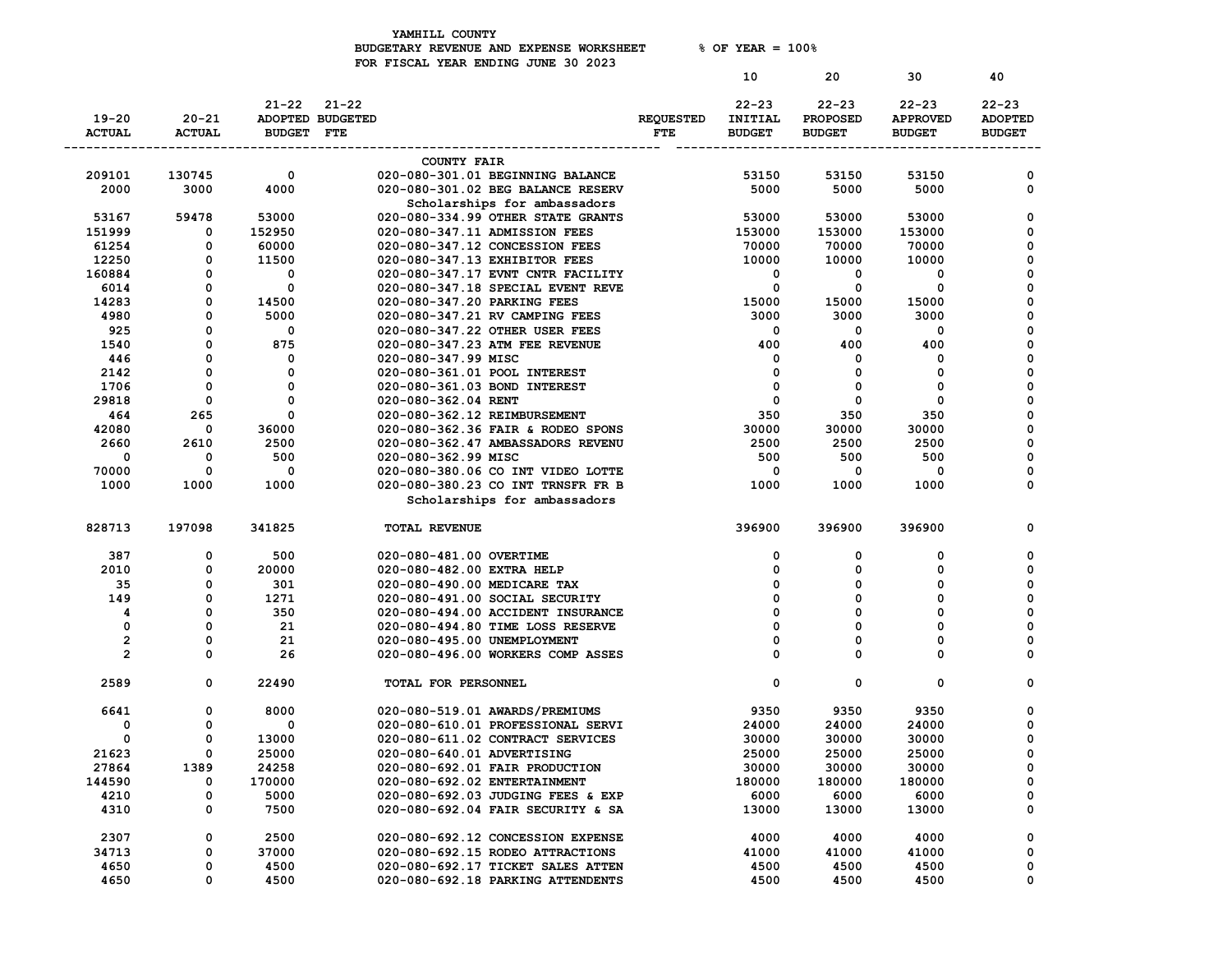| YAMHILL COUNTY                          |                       |
|-----------------------------------------|-----------------------|
| BUDGETARY REVENUE AND EXPENSE WORKSHEET | $8$ OF YEAR = $100\%$ |
| FOR FISCAL YEAR ENDING JUNE 30 2023     |                       |

|                            |                            |                                                |                       |                                   |                          | 10                                    | 20                                            | 30                                            | 40                                           |
|----------------------------|----------------------------|------------------------------------------------|-----------------------|-----------------------------------|--------------------------|---------------------------------------|-----------------------------------------------|-----------------------------------------------|----------------------------------------------|
| $19 - 20$<br><b>ACTUAL</b> | $20 - 21$<br><b>ACTUAL</b> | $21 - 22$<br>ADOPTED BUDGETED<br><b>BUDGET</b> | $21 - 22$<br>FTE      |                                   | <b>REOUESTED</b><br>FTE. | $22 - 23$<br>INITIAL<br><b>BUDGET</b> | $22 - 23$<br><b>PROPOSED</b><br><b>BUDGET</b> | $22 - 23$<br><b>APPROVED</b><br><b>BUDGET</b> | $22 - 23$<br><b>ADOPTED</b><br><b>BUDGET</b> |
| 0                          | 0                          | 1700                                           |                       | 020-080-692.21 PLAYDAY EXPENSES   |                          | 0                                     | 0                                             | 0                                             | 0                                            |
| 3850                       | 1344                       | 8000                                           |                       | 020-080-692.22 AMBASSADORS EXPENS |                          | 8000                                  | 8000                                          | 8000                                          | 0                                            |
| 0                          | 0                          | 0                                              |                       | 020-080-692.23 OTHER ATTRACTIONS  |                          | 10000                                 | 10000                                         | 10000                                         | 0                                            |
| 4110                       | 3609                       | 2000                                           |                       | 020-080-699.08 BANK SERVICE CHARG |                          | 6000                                  | 6000                                          | 6000                                          | 0                                            |
| 2421                       | 2357                       | 2377                                           |                       | 020-080-780.03 ADMIN OVERHEAD     |                          | 1550                                  | 1550                                          | 1550                                          | 0                                            |
| 265939                     | 8699                       | 315335                                         |                       | TOTAL FOR MATERIALS & SERVICES    |                          | 396900                                | 396900                                        | 396900                                        | 0                                            |
|                            |                            |                                                |                       |                                   |                          |                                       |                                               |                                               |                                              |
| 268528                     | 8699                       | 337825                                         | <b>TOTAL EXPENSES</b> | <b>COUNTY FAIR</b>                |                          | 396900                                | 396900                                        | 396900                                        | 0                                            |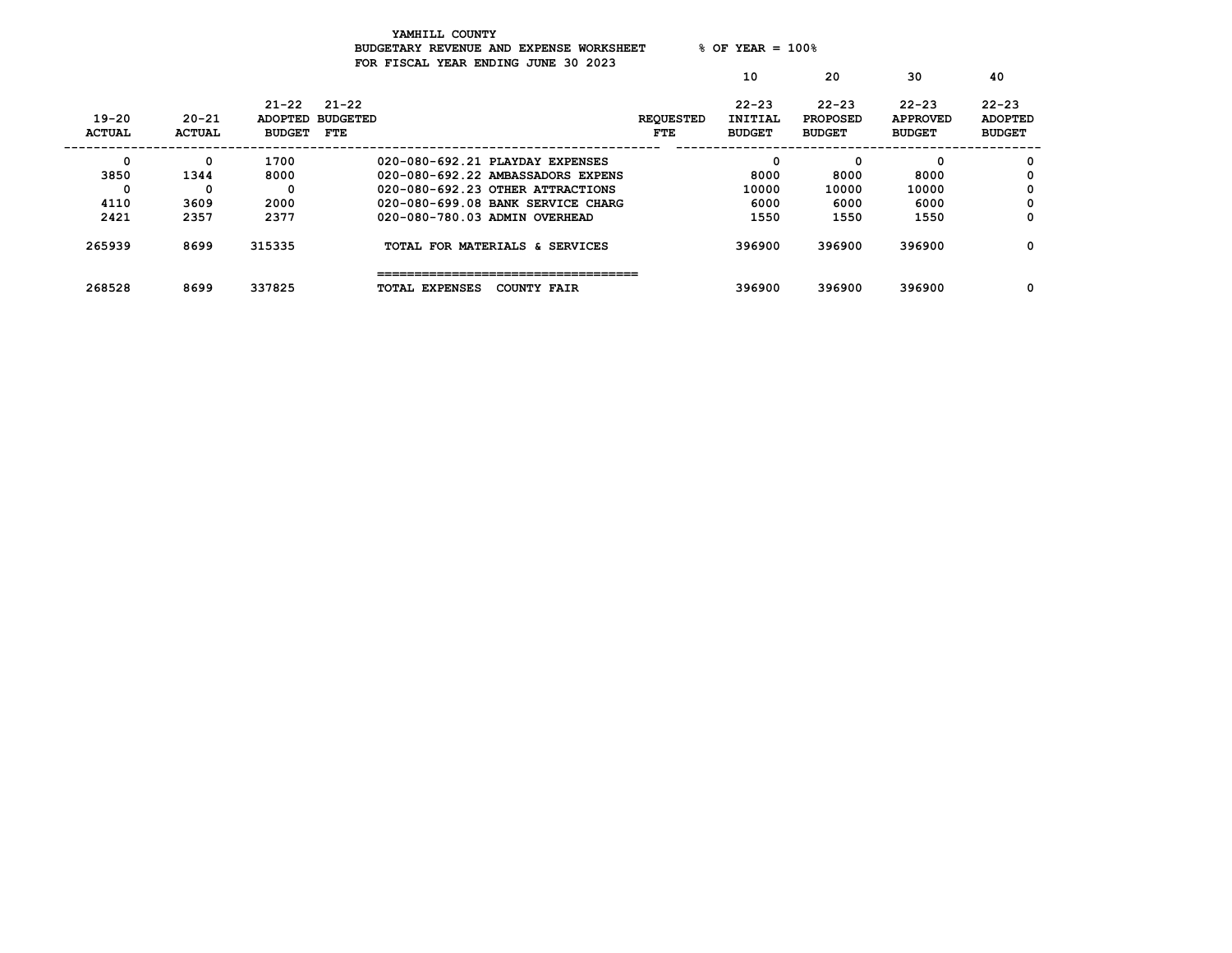**10 20 30 40** 

| $19 - 20$<br><b>ACTUAL</b> | $20 - 21$<br><b>ACTUAL</b> | $21 - 22$<br><b>BUDGET</b> | $21 - 22$<br>ADOPTED BUDGETED<br>FTE                                      | <b>REQUESTED</b><br>FTE | $22 - 23$<br>INITIAL<br><b>BUDGET</b> | $22 - 23$<br><b>PROPOSED</b><br><b>BUDGET</b> | $22 - 23$<br><b>APPROVED</b><br><b>BUDGET</b> | $22 - 23$<br><b>ADOPTED</b><br><b>BUDGET</b> |
|----------------------------|----------------------------|----------------------------|---------------------------------------------------------------------------|-------------------------|---------------------------------------|-----------------------------------------------|-----------------------------------------------|----------------------------------------------|
|                            |                            |                            |                                                                           |                         |                                       |                                               |                                               |                                              |
| 0                          | $\mathbf 0$                | $\mathbf 0$                | FAIR EVENT CENTER                                                         |                         |                                       | 190000                                        | 190000                                        |                                              |
| $\mathbf 0$                | 125362                     | 270162                     | 020-082-301.01 BEGINNING BALANCE                                          |                         | 190000                                | 190000                                        |                                               | 0<br>0                                       |
| $\mathbf 0$                |                            |                            | 020-082-347.17 EVNT CNTR FACILITY                                         |                         | 190000                                |                                               | 190000                                        | $\mathbf 0$                                  |
|                            | 3156                       | 12500                      | 020-082-347.18 SPECIAL EVENT REVE                                         |                         | 12500                                 | 12500                                         | 12500                                         |                                              |
| 0                          | 7820                       | 1500                       | Pacific Overland auction<br>020-082-347.22 OTHER USER FEES                |                         | 1500                                  | 1500                                          | 1500                                          | 0                                            |
| 0                          | 221                        | 875                        |                                                                           |                         | 875                                   | 875                                           | 875                                           | 0                                            |
| 0                          | 730                        | 700                        | 020-082-347.23 ATM FEE REVENUE<br>020-082-347.99 MISC                     |                         | 700                                   | 700                                           | 700                                           | 0                                            |
| $\Omega$                   | 964                        | 350                        | 020-082-361.01 POOL INTEREST                                              |                         | 722                                   | 722                                           | 722                                           | 0                                            |
| $\Omega$                   | 1353                       | 335                        | 020-082-361.03 BOND INTEREST                                              |                         | 961                                   | 961                                           | 961                                           | 0                                            |
| 0                          | 4869                       | 1000                       | 020-082-362.03 DONATIONS                                                  |                         | 1000                                  | 1000                                          | 1000                                          | 0                                            |
| 450                        | 35744                      | 36516                      | 020-082-362.04 RENT                                                       |                         | 39407                                 | 39407                                         | 39407                                         | 0                                            |
|                            |                            |                            |                                                                           |                         |                                       |                                               |                                               |                                              |
|                            |                            |                            | PKA \$16,409; cell tower \$5,718;<br>steelworks \$7,680; security \$9,600 |                         |                                       |                                               |                                               |                                              |
| 798                        | 14640                      | 350                        | 020-082-362.12 REIMBURSEMENT                                              |                         | 350                                   | 350                                           | 350                                           | $\mathbf{o}$                                 |
| 6                          | 14                         | 200                        | 020-082-362.99 MISC                                                       |                         | 200                                   | 200                                           | 200                                           | 0                                            |
| 0                          | 70000                      | 70000                      | 020-082-380.06 CO INT VIDEO LOTTE                                         |                         | 70000                                 | 70000                                         | 70000                                         | 0                                            |
| 0                          | 8212                       | $\mathbf 0$                | 020-082-380.80 CO INT TRANSFER FR                                         |                         | $\Omega$                              | $\mathbf 0$                                   | $\mathbf 0$                                   | 0                                            |
| 0                          | 64000                      | 0                          | 020-082-380.91 INT TRNSFR FR GENE                                         |                         | 0                                     | 0                                             | 0                                             | 0                                            |
| $\mathbf 0$                | $\mathbf 0$                | $\mathbf 0$                | 020-082-380.93 TRANSFER IN FROM A                                         |                         | 260000                                | 260000                                        | 260000                                        | $\Omega$                                     |
|                            |                            |                            |                                                                           |                         |                                       |                                               |                                               |                                              |
| 1254                       | 337085                     | 394488                     | <b>TOTAL REVENUE</b>                                                      |                         | 768215                                | 768215                                        | 768215                                        | 0                                            |
| 50782                      | 53151                      | 53185                      | 1.0000 020-082-401.29 FAIR MANAGER                                        | 1.0000                  | 54780                                 | 54780                                         | 54780                                         | 0                                            |
| 35063                      | 34183                      | 34000                      | 1.0000 020-082-401.33 FAIR OFFICE MANAGE                                  | 1.0000                  | 37440                                 | 37440                                         | 37440                                         | 0                                            |
| 0                          | 0                          | 0                          | 020-082-402.01 OFFICE SPECIALIST                                          | .5000                   | 15600                                 | 15600                                         | 15600                                         | 0                                            |
| $\mathbf 0$                | $\mathbf 0$                | $\mathbf 0$                | 020-082-403.43 BLDG MAINT WRKR 1                                          | .4000                   | 11856                                 | 11856                                         | 11856                                         | 0                                            |
| $\mathbf 0$                | 0                          | $\mathbf 0$                | 020-082-405.01 LABORER 1                                                  | 1.0000                  | 39520                                 | 39520                                         | 39520                                         | 0                                            |
| 0                          | 0                          | $\mathbf 0$                | 020-082-405.02 LABORER 2                                                  | 1.0000                  | 39520                                 | 39520                                         | 39520                                         | 0                                            |
| 5171                       | 1884                       | 8874                       | .3500 020-082-405.04 GROUNDS SECURITY/L                                   | .3500                   | 11832                                 | 11832                                         | 11832                                         | 0                                            |
| 3847                       | 5064                       | 5000                       | 020-082-479.00 OTHER EARNINGS                                             |                         | 5000                                  | 5000                                          | 5000                                          | 0                                            |
| 1487                       | 3728                       | 500                        | 020-082-481.00 OVERTIME                                                   |                         | 8000                                  | 8000                                          | 8000                                          | 0                                            |
| 30000                      | 25217                      | 42371                      | 020-082-482.00 EXTRA HELP                                                 |                         | $\mathbf{o}$                          | $\mathbf 0$                                   | 0                                             | 0                                            |
| 1839                       | 1797                       | 1618                       | 020-082-490.00 MEDICARE TAX                                               |                         | 3242                                  | 3242                                          | 3242                                          | $\mathbf 0$                                  |
| 7861                       | 7684                       | 6917                       | 020-082-491.00 SOCIAL SECURITY                                            |                         | 13861                                 | 13861                                         | 13861                                         | 0                                            |
| 2062                       | 1454                       | 1689                       | 020-082-494.00 ACCIDENT INSURANCE                                         |                         | 2696                                  | 2696                                          | 2696                                          | 0                                            |
| 59                         | 63                         | 112                        | 020-082-494.80 TIME LOSS RESERVE                                          |                         | 224                                   | 224                                           | 224                                           | 0                                            |
| 127                        | 124                        | 112                        | 020-082-495.00 UNEMPLOYMENT                                               |                         | 224                                   | 224                                           | 224                                           | 0                                            |
| 74                         | - 63                       | 85                         | 020-082-496.00 WORKERS COMP ASSES                                         |                         | 163                                   | 163                                           | 163                                           | 0                                            |
| 446                        | 714                        | 918                        | 020-082-499.00 FET/VACATION/SICK                                          |                         | $\mathbf{o}$                          | $\mathbf 0$                                   | 0                                             | 0                                            |
| 680                        | 650                        | $\Omega$                   | 020-082-499.99 VACATION LIAB. ADJ                                         |                         | $\mathbf 0$                           | $\mathbf{0}$                                  | $\mathbf 0$                                   | 0                                            |
| 139498                     | 135776                     | 155381                     | 2.3500 TOTAL FOR PERSONNEL                                                | 5.2500                  | 243958                                | 243958                                        | 243958                                        | $\mathbf 0$                                  |
| 3185                       | 1820                       | 2000                       | 020-082-511.02 CLEANING SUPPLIES                                          |                         | 2000                                  | 2000                                          | 2000                                          | 0                                            |
| 33043                      | 26862                      | 27000                      | 020-082-511.19 EVENT CENTER EXPEN                                         |                         | 26000                                 | 26000                                         | 26000                                         | 0                                            |
| 2213                       | 794                        | 1000                       | 020-082-511.99 MISC OP SUPPLIES                                           |                         | 1000                                  | 1000                                          | 1000                                          | 0                                            |
| 2602                       | 4606                       | 6000                       | 020-082-543.01 DEPT EQUIPMENT                                             |                         | 8000                                  | 8000                                          | 8000                                          | 0                                            |
| 446                        | 443                        | 463                        | 020-082-611.01 AUDIT                                                      |                         | 182                                   | 182                                           | 182                                           | 0                                            |
| 4352                       | 2213                       | 10000                      | 020-082-611.02 CONTRACT SERVICES                                          |                         | 7000                                  | 7000                                          | 7000                                          | 0                                            |
| 729                        | 750                        | 500                        | 020-082-612.01 MISC TRAINING                                              |                         | 500                                   | 500                                           | 500                                           | 0                                            |
| 4681                       | 3931                       | 4600                       | 020-082-620.01 TELEPHONE                                                  |                         | 4600                                  | 4600                                          | 4600                                          | 0                                            |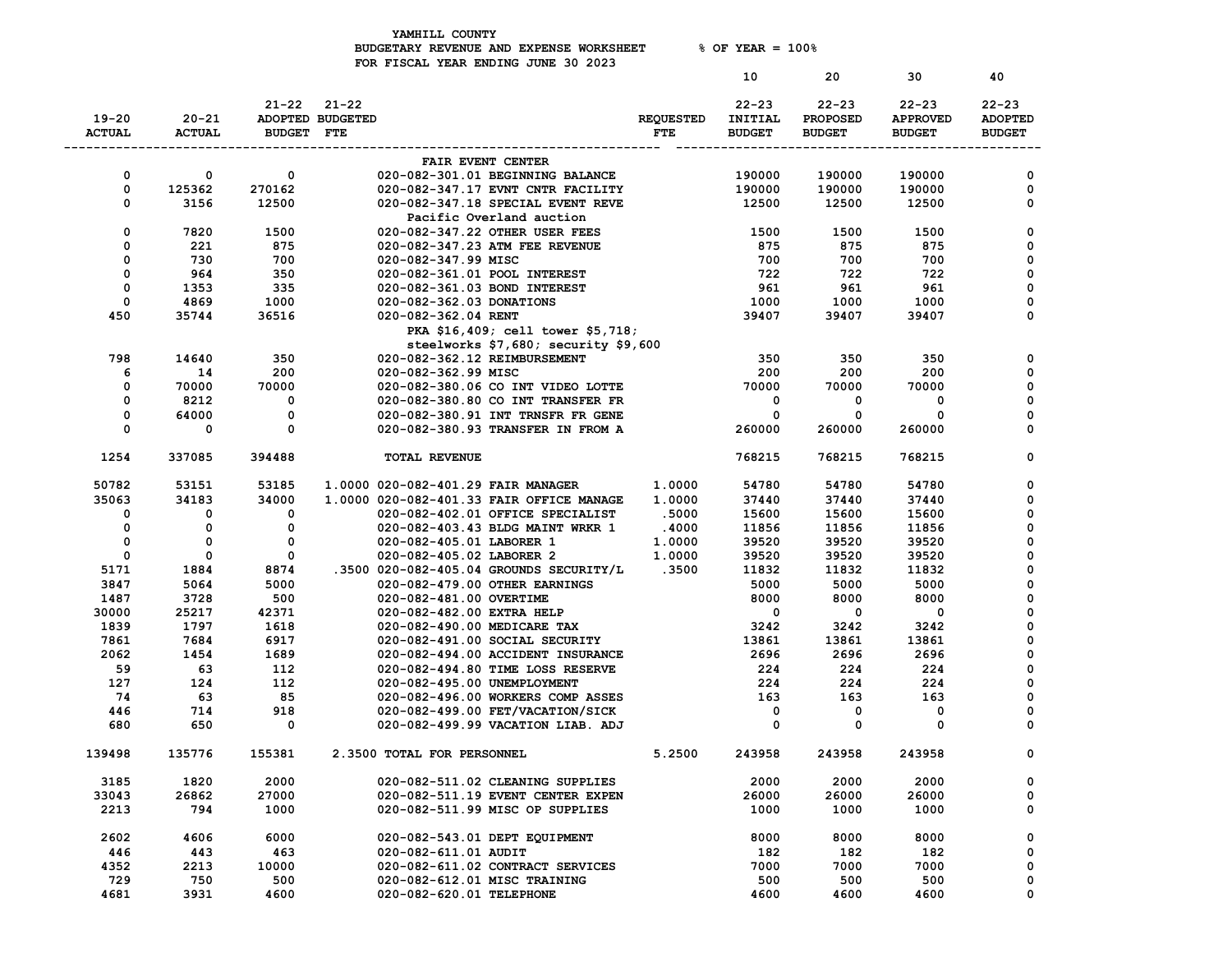|                            |                            |                          |                                                        |                                 | 10                         | 20                                            | 30                                            | 40                                           |
|----------------------------|----------------------------|--------------------------|--------------------------------------------------------|---------------------------------|----------------------------|-----------------------------------------------|-----------------------------------------------|----------------------------------------------|
| $19 - 20$<br><b>ACTUAL</b> | $20 - 21$<br><b>ACTUAL</b> | <b>BUDGET FTE</b>        | $21 - 22$ $21 - 22$<br>ADOPTED BUDGETED                | REQUESTED INITIAL<br><b>FTE</b> | $22 - 23$<br><b>BUDGET</b> | $22 - 23$<br><b>PROPOSED</b><br><b>BUDGET</b> | $22 - 23$<br><b>APPROVED</b><br><b>BUDGET</b> | $22 - 23$<br><b>ADOPTED</b><br><b>BUDGET</b> |
| 60                         | 0                          | 200                      | 020-082-621.01 POSTAGE                                 |                                 | 200                        | 200                                           | 200                                           | 0                                            |
| 3881                       | $\overline{\mathbf{0}}$    | 500                      | 020-082-630.01 TRAVEL EXPENSE                          |                                 | 6000                       | 6000                                          | 6000                                          | $\mathbf 0$                                  |
| 499                        | 250                        | 1000                     | 020-082-640.01 ADVERTISING                             |                                 | 5000                       | 5000                                          | 5000                                          | 0                                            |
| 745                        | 745                        | 750                      | 020-082-652.01 BUILDING RENT                           |                                 | 820                        | 820                                           | 820                                           | 0                                            |
| 1194                       | 211                        | 3000                     | 020-082-652.02 EQUIPMENT RENT                          |                                 | 4000                       | 4000                                          | 4000                                          | 0                                            |
| 48953                      | 54408                      | 53000                    | 020-082-670.02 UTILITIES                               |                                 | 72650                      | 72650                                         | 72650                                         | $\mathbf 0$                                  |
| 11208                      | 3450                       | 5000                     | 020-082-680.02 EQUIPMENT REPAIRS                       |                                 | 7000                       | 7000                                          | 7000                                          | 0                                            |
| 18975                      | 10553                      | 14000                    | 020-082-683.12 FAIR IMPRV-NON CAP                      |                                 | 17000                      | 17000                                         | 17000                                         | $\Omega$                                     |
| 1651                       | 3450                       | 3500                     | 020-082-691.01 ASSOC MEMBERSHIPS                       |                                 | 3500                       | 3500                                          | 3500                                          | $\Omega$                                     |
| 547                        | 989                        | 500                      | 020-082-692.04 SECURITY & SAFETY                       |                                 | 500                        | 500                                           | 500                                           | 0                                            |
| 4950                       | $\overline{\mathbf{0}}$    | 4000                     | 020-082-692.05 BEDDING MATERIALS                       |                                 | 4000                       | 4000                                          | 4000                                          | 0                                            |
| 3583                       | $\overline{0}$             | 11000                    | 020-082-692.20 SPECIAL EVENT EXPE                      |                                 | 11000                      | 11000                                         | 11000                                         | 0                                            |
| 1494                       | $\overline{\mathbf{0}}$    | $\overline{\phantom{0}}$ | 020-082-692.21 PLAYDAY EXPENSES                        |                                 | $\overline{\mathbf{0}}$    | $\overline{\phantom{0}}$                      | $\overline{\phantom{0}}$                      | 0                                            |
| 257                        | 367                        | 350                      | 020-082-692.99 MISC                                    |                                 | 350                        | 350                                           | 350                                           | 0                                            |
| $\overline{\mathbf{0}}$    | $\overline{\phantom{0}}$   | 2000                     | 020-082-699.08 BANK SERVICE CHARG                      |                                 | $\overline{\mathbf{0}}$    | $\overline{\mathbf{0}}$                       | $\overline{\mathbf{0}}$                       | 0                                            |
| 17012                      | 17344                      | 18973                    | 020-082-780.02 INTERNAL PROPERTY                       |                                 | 24096                      | 24096                                         | 24096                                         | $\mathbf 0$                                  |
| 4246                       | 5203                       | 5535                     | 020-082-780.03 ADMIN OVERHEAD                          |                                 | 4086                       | 4086                                          | 4086                                          | $\Omega$                                     |
| 1944                       | 1584                       | 1584                     | 020-082-780.04 TELECOMMUNICATIONS                      |                                 | 1764                       | 1764                                          | 1764                                          | 0                                            |
| 6119                       | 5822                       | 6250                     | 020-082-780.05 MOTOR POOL                              |                                 | 6250                       | 6250                                          | 6250                                          | 0                                            |
| 713                        | 742                        | 742                      | 020-082-780.06 EQUIPMENT REPLACEM                      |                                 | 786                        | 786                                           | 786                                           | 0                                            |
| 69281                      | $\overline{\mathbf{0}}$    | 50546                    | 020-082-780.16 INTERNAL CONTRACT                       |                                 | $\overline{\mathbf{0}}$    | $\overline{\mathbf{0}}$                       | $\overline{\phantom{0}}$                      | $\mathbf 0$                                  |
| 3367                       | 2895                       | 2895                     | 020-082-780.27 INTERNAL LIABILITY                      |                                 | 3888                       | 3888                                          | 3888                                          | 0                                            |
| 1600                       | 2520                       | 2646                     | 020-082-780.46 CO INT NETWORK CHA                      |                                 | 2646                       | 2646                                          | 2646                                          | 0                                            |
| 345                        | 265                        | 367                      | 020-082-780.54 TELECOMM PER CALL                       |                                 | 336                        | 336                                           | 336                                           | 0                                            |
| 3206                       | 3206                       | 3206                     | 020-082-780.55 INT LEGAL SERVICES                      |                                 | 3222                       | 3222                                          | 3222                                          | 0                                            |
| 257081                     | 155423                     | 243107                   | TOTAL FOR MATERIALS & SERVICES                         |                                 | 228376                     | 228376                                        | 228376                                        | $\mathbf 0$                                  |
| $\mathbf 0$                | $\mathbf 0$                | $\mathbf 0$              | 020-082-800.80 DEPT EQUIPMENT<br>40' Lift + skid steer |                                 | 60000                      | 60000                                         | 60000                                         | 0                                            |
| 8101                       | $\overline{\phantom{0}}$   | $\mathbf 0$              | 020-082-820.01 MISC BLDG REMODELI                      |                                 | 211923                     | 211923                                        | 211923                                        | $\mathbf{o}$                                 |
| 23017                      | 9130                       | $\Omega$                 | 020-082-830.10 FAIR IMPROVEMENTS                       |                                 | 23958                      | 23958                                         | 23958                                         | $\mathbf 0$                                  |
| 31118                      | 9130                       | $\Omega$                 | <b>TOTAL FOR CAPITAL</b>                               |                                 | 295881                     | 295881                                        | 295881                                        | $\mathbf 0$                                  |
| 427697                     | 300329                     | 398488                   | 2.3500 TOTAL EXPENSES FAIR EVENT CENTER                | 5.2500                          | 768215                     | 768215                                        | 768215                                        | 0                                            |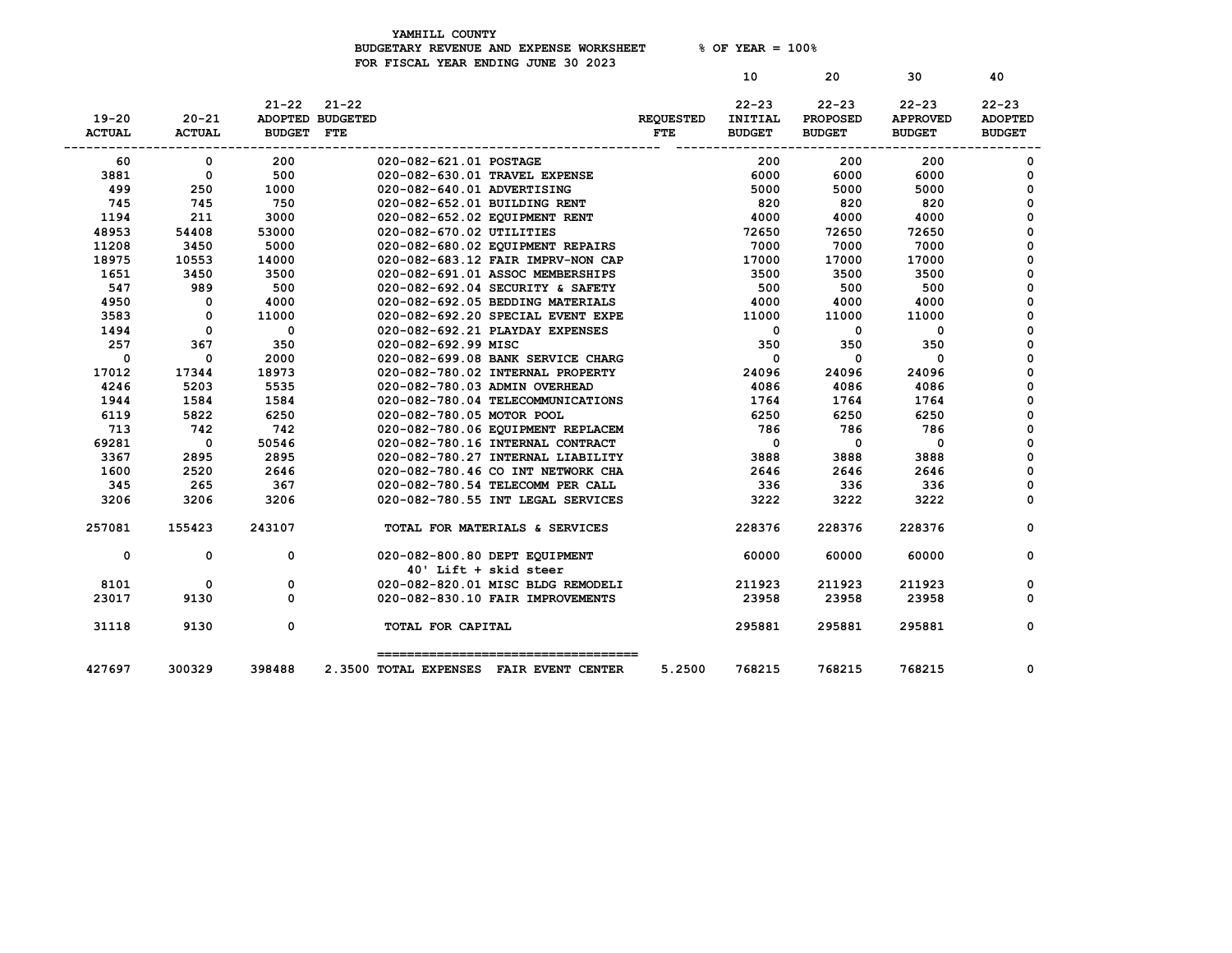|                            |                            |                                                | YAMHILL COUNTY<br>BUDGETARY REVENUE AND EXPENSE WORKSHEET<br>FOR FISCAL YEAR ENDING JUNE 30 2023 |                         | $8$ OF YEAR = 100 $8$                 |                                               |                                               |                                              |
|----------------------------|----------------------------|------------------------------------------------|--------------------------------------------------------------------------------------------------|-------------------------|---------------------------------------|-----------------------------------------------|-----------------------------------------------|----------------------------------------------|
|                            |                            |                                                |                                                                                                  |                         | 10                                    | 20                                            | 30                                            | 40                                           |
| $19 - 20$<br><b>ACTUAL</b> | $20 - 21$<br><b>ACTUAL</b> | $21 - 22$<br>ADOPTED BUDGETED<br><b>BUDGET</b> | 21-22<br>FTE                                                                                     | <b>REOUESTED</b><br>FTE | $22 - 23$<br>INITIAL<br><b>BUDGET</b> | $22 - 23$<br><b>PROPOSED</b><br><b>BUDGET</b> | $22 - 23$<br><b>APPROVED</b><br><b>BUDGET</b> | $22 - 23$<br><b>ADOPTED</b><br><b>BUDGET</b> |
| 1543817                    | 1491299                    | 1380000                                        | <b>BEGINNING BALANCE</b><br>021-001-301.01 BEGINNING BALANCE                                     |                         | 1185000                               | 1185000                                       | 1185000                                       | 0                                            |
| 1543817                    | 1491299                    | 1380000                                        | <b>TOTAL REVENUE</b>                                                                             |                         | 1185000                               | 1185000                                       | 1185000                                       | 0                                            |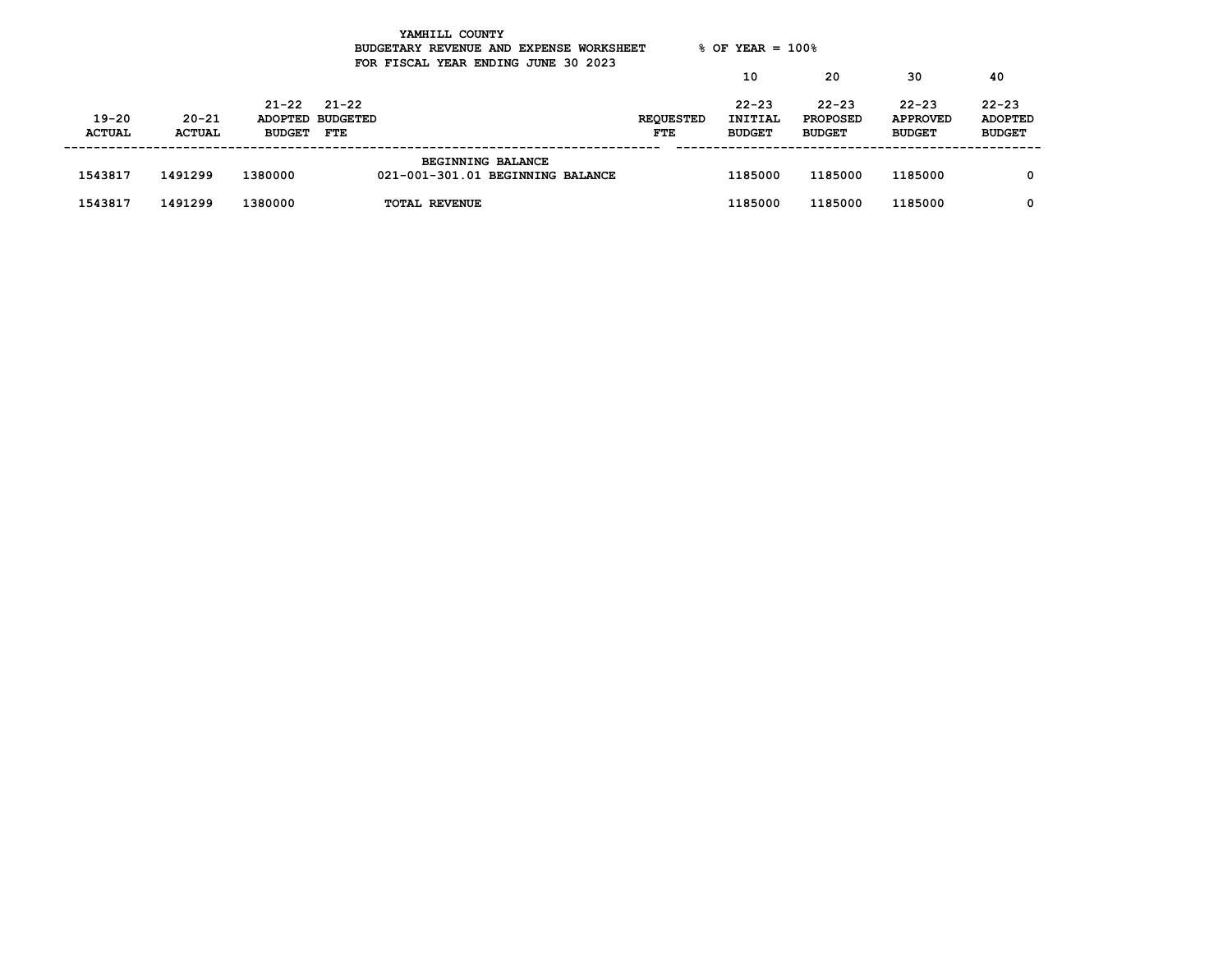|                 |               |                   |                  | YAMHILL COUNTY                               |                  |                       |                 |                 |                |
|-----------------|---------------|-------------------|------------------|----------------------------------------------|------------------|-----------------------|-----------------|-----------------|----------------|
|                 |               |                   |                  | BUDGETARY REVENUE AND EXPENSE WORKSHEET      |                  | $8$ OF YEAR = 100 $8$ |                 |                 |                |
|                 |               |                   |                  | FOR FISCAL YEAR ENDING JUNE 30 2023          |                  |                       |                 |                 |                |
|                 |               |                   |                  |                                              |                  | 10                    | 20              | 30              | 40             |
|                 |               |                   |                  |                                              |                  |                       |                 |                 |                |
|                 |               | $21 - 22$         | $21 - 22$        |                                              |                  | $22 - 23$             | $22 - 23$       | $22 - 23$       | $22 - 23$      |
| $19 - 20$       | $20 - 21$     |                   | ADOPTED BUDGETED |                                              | <b>REQUESTED</b> | INITIAL               | <b>PROPOSED</b> | <b>APPROVED</b> | <b>ADOPTED</b> |
| <b>ACTUAL</b>   | <b>ACTUAL</b> | <b>BUDGET FTE</b> |                  |                                              | FTE              | <b>BUDGET</b>         | <b>BUDGET</b>   | <b>BUDGET</b>   | <b>BUDGET</b>  |
|                 |               |                   |                  |                                              |                  |                       |                 |                 |                |
|                 |               |                   |                  | JAIL                                         |                  |                       |                 |                 |                |
| 365317          | 370368        | 300000            |                  | 021-041-301.54 BB WORK CENTER                |                  | 250000                | 250000          | 250000          | 0              |
| 798078          | 798078        | 721246            |                  | 021-041-334.67 SB 1145 GRANT                 |                  | 829699                | 829699          | 829699          | $\mathbf 0$    |
|                 |               |                   |                  | \$356,881 to be transferred to 40-116        |                  |                       |                 |                 |                |
|                 |               |                   |                  | Jail Maintenance; \$56,881 to be transferred |                  |                       |                 |                 |                |
|                 |               |                   |                  | to 40-41 Jail Capital                        |                  |                       |                 |                 |                |
| 1371            | 0             | 0                 |                  | 021-041-362.12 REIMBURSEMENT                 |                  | 0                     | 0               | 0               | 0              |
|                 |               |                   |                  |                                              |                  |                       |                 |                 |                |
| 1164766         | 1168446       | 1021246           |                  | <b>TOTAL REVENUE</b>                         |                  | 1079699               | 1079699         | 1079699         | 0              |
|                 |               |                   |                  |                                              |                  |                       |                 |                 |                |
| 238664          | 257410        | 279777            |                  | 3.0000 021-041-404.09 CORRECTION OFFICER     | 3.0000           | 289569                | 289569          | 289569          | 0              |
| 4378            | 4719          | 6367              |                  | 021-041-475.00 LONGEVITY PAY                 |                  | 6799                  | 6799            | 6799            | 0              |
| 1361            | 0             | 2500              |                  | 021-041-479.00 OTHER EARNINGS                |                  | 2500                  | 2500            | 2500            | 0              |
| 9291            | 9928          | 9900              |                  | 021-041-480.00 EXTRA HOURS                   |                  | 9900                  | 9900            | 9900            | 0              |
| 18193           | 9505          | 18000             |                  | 021-041-481.00 OVERTIME                      |                  | 18000                 | 18000           | 18000           | 0              |
| 12738           | 13728         | 24681             |                  | 021-041-485.00 CERTIFICATION/EDUC            |                  | 23905                 | 23905           | 23905           | 0              |
| 200             | 0             | 0                 |                  | 021-041-486.00 INCENTIVE PAY                 |                  | 0                     | 0               | 0               | 0              |
| 4559            | 4716          | 5405              |                  | 021-041-490.00 MEDICARE TAX                  |                  | 5375                  | 5375            | 5375            | 0              |
| 19495           | 20165         | 23109             |                  | 021-041-491.00 SOCIAL SECURITY               |                  | 22982                 | 22982           | 22982           | 0              |
| 79300           | 82093         | 97728             |                  | 021-041-492.00 RETIREMENT                    |                  | 97190                 | 97190           | 97190           | 0              |
| 54999           | 55971         | 55971             |                  | 021-041-493.10 MEDICAL INSURANCE             |                  | 60471                 | 60471           | 60471           | 0              |
| 71              | 82            | 84                |                  | 021-041-493.12 EMPLOYEE ASSISTANC            |                  | 85                    | 85              | 85              | 0              |
| 4500            | 4500          | 4500              |                  | 021-041-493.15 VEBA                          |                  | 4500                  | 4500            | 4500            | 0              |
| 982             | 969           | 1391              |                  | 021-041-493.32 LONG TERM DISABILI            |                  | 969                   | 969             | 969             | 0              |
| 130             | 283           | 132               |                  | 021-041-493.40 LIFE INSURANCE                |                  | 330                   | 330             | 330             | 0              |
| 11128           | 9484          | 9318              |                  | 021-041-494.00 ACCIDENT INSURANCE            |                  | 7895                  | 7895            | 7895            | 0              |
| 337             | 325           | 373               |                  | 021-041-494.80 TIME LOSS RESERVE             |                  | 371                   | 371             | 371             | 0              |
| 314             | 325           | 373               |                  | 021-041-495.00 UNEMPLOYMENT                  |                  | 741                   | 741             | 741             | 0              |
| 75              | 66            | 78                |                  | 021-041-496.00 WORKERS COMP ASSES            |                  | 78                    | 78              | 78              | 0              |
| 29608           | 29950         | 31500             |                  | 021-041-499.00 FET/VACATION/SICK             |                  | 20000                 | 20000           | 20000           | 0              |
| 542             | $1471 -$      | 1500              |                  | 021-041-499.98 COMP TIME LIABILIT            |                  | 1500                  | 1500            | 1500            | 0              |
| 5061            | 2137          | 4000              |                  | 021-041-499.99 VACATION LIAB. ADJ            |                  | 4000                  | 4000            | 4000            | 0              |
|                 |               |                   |                  |                                              |                  |                       |                 |                 |                |
| 495926          | 504885        | 576687            |                  | 3.0000 TOTAL FOR PERSONNEL                   | 3.0000           | 577160                | 577160          | 577160          | 0              |
|                 |               |                   |                  |                                              |                  |                       |                 |                 |                |
|                 |               |                   |                  |                                              |                  |                       |                 |                 |                |
| 8782            | 0             | 10000             |                  | 021-041-511.10 JAIL SUPPLIES                 |                  | 10000                 | 10000           | 10000           | 0              |
| 489             | 548           | 572               |                  | 021-041-611.01 AUDIT                         |                  | 546                   | 546             | 546             | 0              |
| 109422          | 0             | 0                 |                  | 021-041-780.01 BUILDING RESERVE              |                  | 0                     | 0               | 0               | 0              |
| 16410<br>162000 | 13734         | 16135             |                  | 021-041-780.03 ADMIN OVERHEAD                |                  | 17023                 | 17023           | 17023           | 0              |
|                 | 170000        | 355796            |                  | 021-041-780.45 CO INT TRNSFR TO J            |                  | 356881                | 356881          | 356881          | 0              |
| 0               | 56020         | 55796             |                  | 021-041-780.56 CO INT TRNSFR TO J            |                  | 56881                 | 56881           | 56881           | 0              |
|                 |               |                   |                  |                                              |                  |                       |                 |                 | 0              |
| 297103          | 240302        | 438299            |                  | TOTAL FOR MATERIALS & SERVICES               |                  | 441331                | 441331          | 441331          |                |
|                 |               |                   |                  |                                              |                  |                       |                 |                 |                |
|                 | 0             |                   |                  |                                              |                  |                       |                 |                 | 0              |
| 0               |               | 6260              |                  | 021-041-990.03 RESERVE FOR FUTURE            |                  | 61208                 | 61208           | 61208           |                |
|                 |               |                   |                  | Future Personnel Expense                     |                  |                       |                 |                 |                |
| 0               | 0             | 6260              |                  | TOTAL FOR 900-999                            |                  | 61208                 | 61208           | 61208           | 0              |
|                 |               |                   |                  |                                              |                  |                       |                 |                 |                |
|                 |               |                   |                  | ======================                       |                  |                       |                 |                 |                |
| 793029          | 745187        | 1021246           |                  | 3.0000 TOTAL EXPENSES JAIL                   | 3.0000           | 1079699               | 1079699         | 1079699         | 0              |
|                 |               |                   |                  |                                              |                  |                       |                 |                 |                |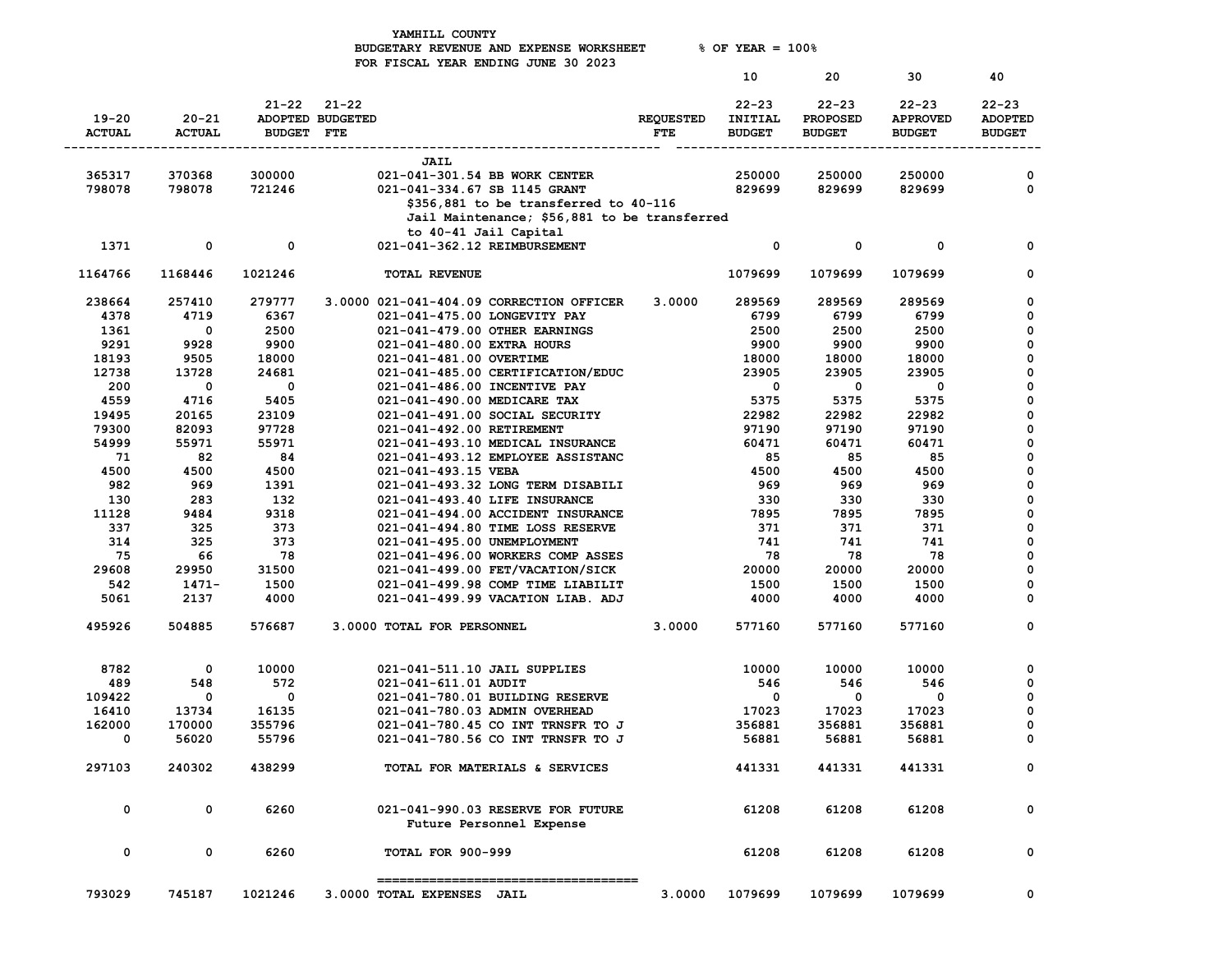**10 20 30 40 21-22 21-22 22-23 22-23 22-23 22-23 ADOPTED 19-20 20-21 ADOPTED BUDGETED REQUESTED INITIAL PROPOSED APPROVED ADOPTED ACTUAL ACTUAL BUDGET FTE FTE BUDGET BUDGET BUDGET BUDGET -------------------------------------------------------------------------------- ------------------------------------------------- COMMUNITY CORRECTIONS 587 0 0 021-044-362.12 REIMBURSEMENT 0 0 0 0**  $\mathbf 0$  **129 55 0 021-044-362.99 MISC 0 0 0 0**  $\Omega$  **0 1860 0 021-044-380.80 CO INT TRANSFER FR 0 0 0 0**  $\mathbf 0$  **220993 220993 227622 021-044-380.91 CO INT TRNSFR FR G 241279 241279 241279 0 221709 222908 227622 TOTAL REVENUE 241279 241279 241279 0 113868 119563 132721 2.0000 021-044-403.36 PROBATION OFFICER 2.0000 127272 127272 127272 0**  $\Omega$  **2045 203 0 021-044-479.00 OTHER EARNINGS 39 39 39 0**  $\mathbf 0$  **158 181 0 021-044-481.00 OVERTIME 3705 3705 3705 0**  $\Omega$  **0 0 0 021-044-484.00 BEEPER PAY 1950 1950 1950 0**  $\mathbf 0$  **1740 1740 4415 021-044-485.00 CERTIFICATION/EDUC 1484 1484 1484 0**  $\mathbf 0$  **1722 1754 2003 021-044-490.00 MEDICARE TAX 1964 1964 1964 0**  $\mathbf 0$  **7363 7502 8564 021-044-491.00 SOCIAL SECURITY 8398 8398 8398 0**  $\Omega$  **21628 23690 33802 021-044-492.00 RETIREMENT 34350 34350 34350 0**  $\Omega$  **34231 37568 41526 021-044-493.10 MEDICAL INSURANCE 44300 44300 44300 0**  $\mathbf 0$  **47 54 50 021-044-493.12 EMPLOYEE ASSISTANC 50 50 50 0**  $\mathbf 0$  **2400 2400 2400 021-044-493.15 VEBA 3000 3000 3000 0**  $\Omega$  **3083 2992 3052 021-044-493.20 DENTAL INSURANCE 2940 2940 2940 0**  $\Omega$  **310 308 310 021-044-493.25 VISION INSURANCE 316 316 316 0**  $\mathbf 0$  **707 762 1170 021-044-493.31 SHORT TERM DISABIL 1170 1170 1170 0**  $\mathbf 0$  **61 136 88 021-044-493.40 LIFE INSURANCE 88 88 88 0** 0  **3925 3588 3453 021-044-494.00 ACCIDENT INSURANCE 2885 2885 2885 0** 0 124 122 138 021-044-494.80 TIME LOSS RESERVE 135 135 135 135  $\Omega$  **119 122 138 021-044-495.00 UNEMPLOYMENT 271 271 271 0**  $\mathbf 0$  **46 43 52 021-044-496.00 WORKERS COMP ASSES 52 52 52 0**  $\mathbf 0$  **945 0 1000 021-044-499.00 FET/VACATION/SICK 1000 1000 1000 0**  $\mathbf 0$  **1723- 39 1000 021-044-499.98 COMP TIME LIABILIT 1000 1000 1000 0**  $\mathbf 0$  **2134 4116 2000 021-044-499.99 VACATION LIAB. ADJ 2000 2000 2000 0 194933 206883 237882 2.0000 TOTAL FOR PERSONNEL 2.0000 238369 238369 238369 0 1208 802 1500 021-044-510.01 CENTRAL SUPPLIES 1000 1000 1000 0**  $\mathbf 0$  **312 1599 1500 021-044-543.01 DEPT EQUIPMENT 1500 1500 1500 0**  $\Omega$  **442 200 500 021-044-583.02 DATA PROCESSING SU 500 500 500 0** 0  **1470 100 0 021-044-610.01 PROFESSIONAL SERVI 0 0 0 0**  $\mathbf 0$  **133 140 146 021-044-611.01 AUDIT 140 140 140 0**  $\mathbf 0$  **987 241 600 021-044-611.02 CONTRACT SERVICES 600 600 600 0**  $\Omega$  **749 305 1000 021-044-612.01 MISC TRAINING 1000 1000 1000 0**  $\Omega$  **1459 979 1100 021-044-620.01 TELEPHONE 1100 1100 1100 0**  $\mathbf 0$  **272 210 400 021-044-621.01 POSTAGE 400 400 400 0**  $\Omega$  **19 0 300 021-044-630.01 TRAVEL EXPENSE 300 300 300 0**  $\mathbf 0$  **3333 2689 2637 021-044-780.01 BUILDING RESERVE 2905 2905 2905 0**  $\Omega$  **190 194 212 021-044-780.02 INTERNAL PROPERTY 351 351 351 0**  $\Omega$  **991 768 785 021-044-780.04 TELECOMMUNICATIONS 786 786 786 0** 0  **2268 2394 2650 021-044-780.05 MOTOR POOL 2650 2650 2650 0 688 742 742 021-044-780.06 EQUIPMENT REPLACEM 1230 1230 1230 0**  $\mathbf 0$ 0 0 0 021-044-780.15 COMPUTER SERVICES 1798 1798 1798 1798

 **142 65 147 021-044-780.17 INTERNAL POSTAGE C 109 109 109 0** 

 **762 656 656 021-044-780.27 INTERNAL LIABILITY 880 880 880 0** 

 **132 131 0 021-044-780.44 CO INT PEL RESERVE 0 0 0 0** 

 $\mathbf 0$ 

 $\mathbf 0$ 

 $\mathbf 0$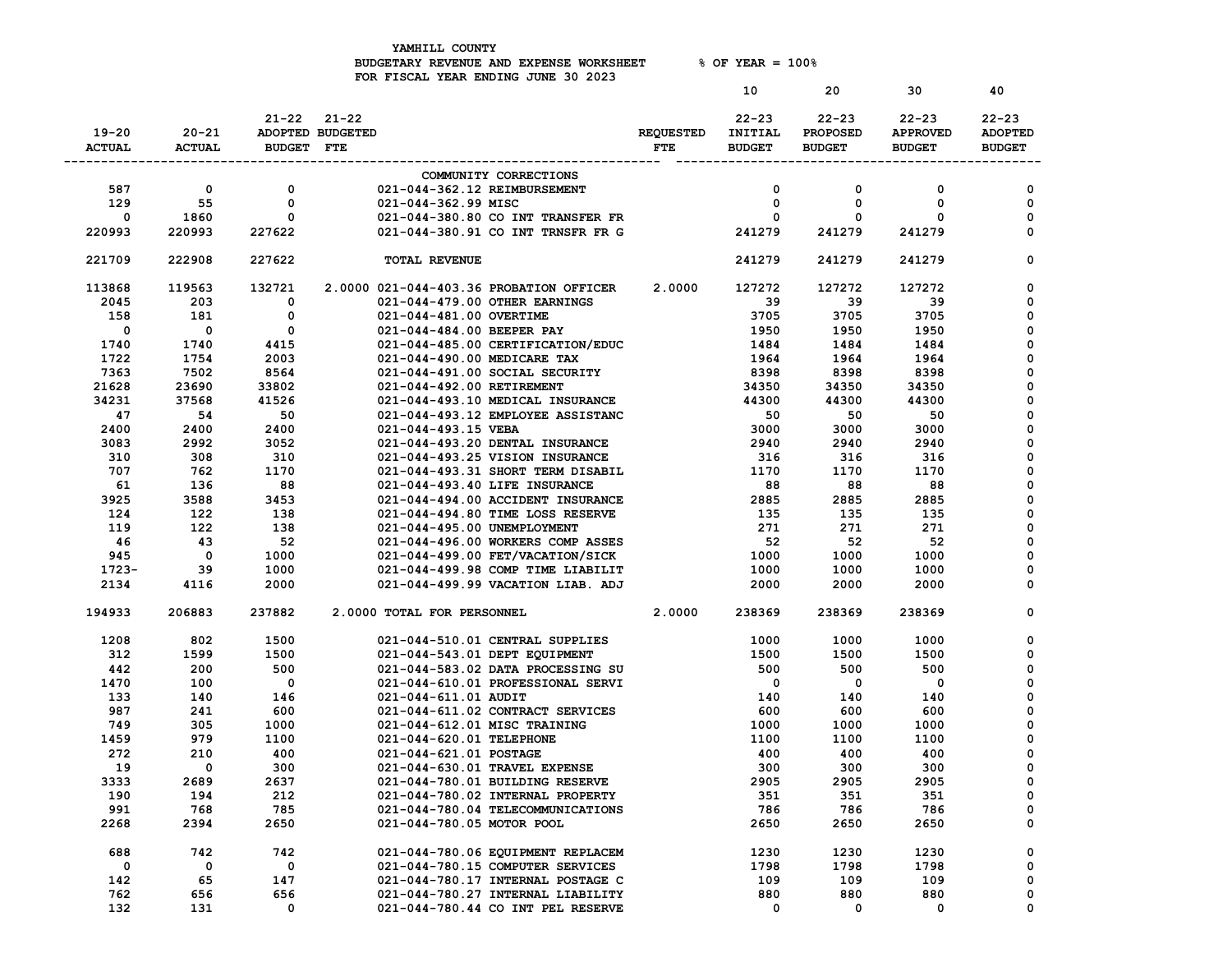|                            |                            |                            | ION FIDGAD IDAN DADING COND JO EVEJ                                   |                               | 10                                    | 20                                            | 30                                            | 40                                           |
|----------------------------|----------------------------|----------------------------|-----------------------------------------------------------------------|-------------------------------|---------------------------------------|-----------------------------------------------|-----------------------------------------------|----------------------------------------------|
| $19 - 20$<br><b>ACTUAL</b> | $20 - 21$<br><b>ACTUAL</b> | $21 - 22$<br><b>BUDGET</b> | $21 - 22$<br>ADOPTED BUDGETED<br>FTE                                  | <b>REQUESTED</b><br>FTE       | $22 - 23$<br>INITIAL<br><b>BUDGET</b> | $22 - 23$<br><b>PROPOSED</b><br><b>BUDGET</b> | $22 - 23$<br><b>APPROVED</b><br><b>BUDGET</b> | $22 - 23$<br><b>ADOPTED</b><br><b>BUDGET</b> |
| 1600<br>649                | 1680<br>161                | 1764<br>349                | 021-044-780.46 CO INT NETWORK CHA<br>021-044-780.54 TELECOMM PER CALL |                               | 1764<br>285                           | 1764<br>285                                   | 1764<br>285                                   | 0<br>0                                       |
| 17806                      | 14056                      | 16988                      | TOTAL FOR MATERIALS & SERVICES                                        |                               | 19298                                 | 19298                                         | 19298                                         | 0                                            |
| 6196                       | 0                          | 0                          | 021-044-800.80 DEPT EQUIPMENT                                         |                               | 0                                     | 0                                             | 0                                             | 0                                            |
| 6196                       | 0                          | 0                          | TOTAL FOR CAPITAL                                                     |                               | 0                                     | 0                                             | 0                                             | 0                                            |
| 218935                     | 220939                     | 254870                     | 2.0000 TOTAL EXPENSES                                                 | 2.0000<br>COMMUNITY CORRECTIO | 257667                                | 257667                                        | 257667                                        | 0                                            |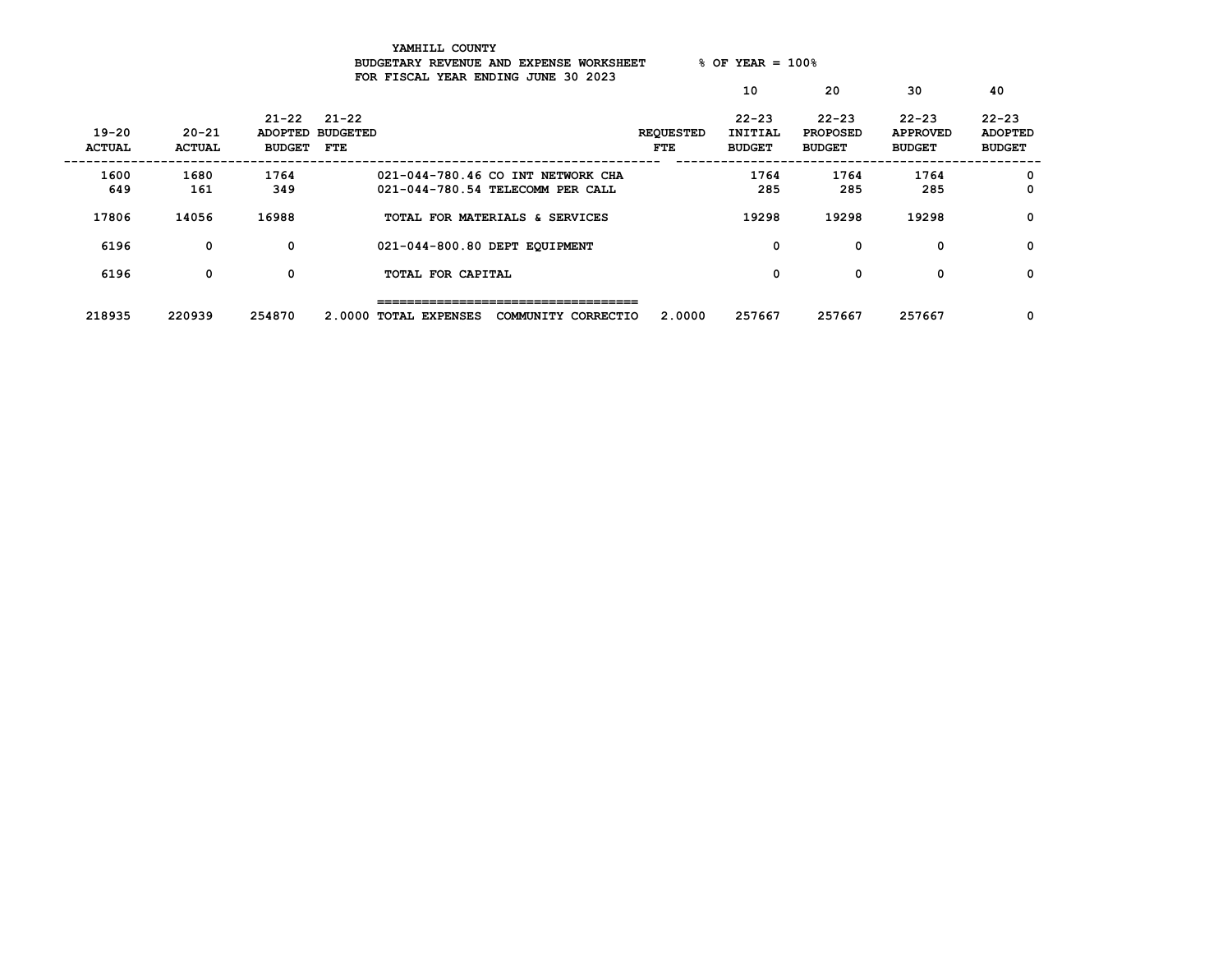|                            |                            |                                |                               | YAMHILL COUNTY               |                                                                                |                                |                                       |                                               |                                               |                                              |
|----------------------------|----------------------------|--------------------------------|-------------------------------|------------------------------|--------------------------------------------------------------------------------|--------------------------------|---------------------------------------|-----------------------------------------------|-----------------------------------------------|----------------------------------------------|
|                            |                            |                                |                               |                              | BUDGETARY REVENUE AND EXPENSE WORKSHEET<br>FOR FISCAL YEAR ENDING JUNE 30 2023 |                                | $8$ OF YEAR = 100 $8$                 |                                               |                                               |                                              |
|                            |                            |                                |                               |                              |                                                                                |                                | 10                                    | 20                                            | 30                                            | 40                                           |
| $19 - 20$<br><b>ACTUAL</b> | $20 - 21$<br><b>ACTUAL</b> | $21 - 22$<br><b>BUDGET FTE</b> | $21 - 22$<br>ADOPTED BUDGETED |                              |                                                                                | <b>REQUESTED</b><br><b>FTE</b> | $22 - 23$<br>INITIAL<br><b>BUDGET</b> | $22 - 23$<br><b>PROPOSED</b><br><b>BUDGET</b> | $22 - 23$<br><b>APPROVED</b><br><b>BUDGET</b> | $22 - 23$<br><b>ADOPTED</b><br><b>BUDGET</b> |
|                            |                            |                                |                               |                              |                                                                                |                                |                                       |                                               |                                               |                                              |
|                            |                            |                                |                               |                              | STATE ENHANCEMENT                                                              |                                |                                       |                                               |                                               |                                              |
| $\mathbf{0}$               | 234894                     | $\mathbf 0$                    |                               |                              | 021-045-331.15 CFDA FEDERAL GRANT                                              |                                | $\mathbf 0$                           | $\mathbf 0$                                   | 0                                             | 0                                            |
| 2788265                    | 2765873                    | 2536786                        |                               |                              | 021-045-334.13 STATE ENHANCEMENT                                               |                                | 2874203                               | 2874203                                       | 2874203                                       | $\mathbf 0$                                  |
|                            |                            |                                |                               |                              | \$2,218,629 State Grant;                                                       |                                |                                       |                                               |                                               |                                              |
|                            |                            |                                |                               |                              | \$500,839 Justice Reinvestment Grant;                                          |                                |                                       |                                               |                                               |                                              |
|                            |                            |                                |                               | \$146,497 M57 Grant;         |                                                                                |                                |                                       |                                               |                                               |                                              |
|                            |                            |                                |                               |                              | \$8,238 Transition Funds                                                       |                                |                                       |                                               |                                               |                                              |
| 0                          | 24                         | 0                              |                               |                              | 021-045-341.15 DISCOVERY FEES                                                  |                                | 0                                     | 0                                             | 0                                             | 0                                            |
| 199158                     | 231994                     | 200000                         |                               |                              | 021-045-342.05 PROBATION FEES                                                  |                                | 36000                                 | 36000                                         | 36000                                         | 0                                            |
| 3451                       | 1680                       | 2500                           |                               | 021-045-342.10 UA FEES       |                                                                                |                                | 1500                                  | 1500                                          | 1500                                          | 0                                            |
| 424                        | 250                        | 500                            |                               | 021-045-342.30 DNA FEES      |                                                                                |                                | 350                                   | 350                                           | 350                                           | 0                                            |
| 300                        | 100                        | $\mathbf 0$                    |                               | 021-045-342.33 COMPACT FEES  |                                                                                |                                | $\mathbf 0$                           | $\mathbf 0$                                   | $\mathbf 0$                                   | 0                                            |
| 0                          | 205                        | $\mathbf 0$                    |                               | 021-045-342.99 MISC. FEES    |                                                                                |                                | $\Omega$                              | $\mathbf 0$                                   | 0                                             | 0                                            |
| 25383                      | 12524                      | 9574                           |                               | 021-045-361.01 POOL INTEREST |                                                                                |                                | 9380                                  | 9380                                          | 9380                                          | 0                                            |
| 20668                      | 16385                      | 14760                          |                               | 021-045-361.03 BOND INTEREST |                                                                                |                                | 11641                                 | 11641                                         | 11641                                         | 0                                            |
| 21734                      | 21626                      | 21000                          |                               | 021-045-362.04 RENT          |                                                                                |                                | 21000                                 | 21000                                         | 21000                                         | 0                                            |
| 13288                      | 19838                      | 0                              |                               | 021-045-362.12 REIMBURSEMENT |                                                                                |                                | 0                                     | 0                                             | 0                                             | 0                                            |
| 74                         | 932                        | 0                              |                               | 021-045-362.99 MISC          |                                                                                |                                | 0                                     | 0                                             | 0                                             | 0                                            |
| 82280                      | 88830                      | 94580                          |                               |                              | 021-045-380.31 CO INT TRNSFR FR J                                              |                                | 102762                                | 102762                                        | 102762                                        | 0                                            |
| 0                          | 33490                      | 0                              |                               |                              | 021-045-380.80 CO INT TRANSFER FR                                              |                                | 0                                     | 0                                             | 0                                             | 0                                            |
| 4                          | 0                          | $\mathbf 0$                    |                               | 021-045-389.01 OVER/SHORT    |                                                                                |                                | $\mathbf 0$                           | $\mathbf 0$                                   | $\mathbf 0$                                   | 0                                            |
| 3155029                    | 3428645                    | 2879700                        |                               | <b>TOTAL REVENUE</b>         |                                                                                |                                | 3056836                               | 3056836                                       | 3056836                                       | 0                                            |
| 159599                     | 167567                     | 171448                         |                               |                              | 2.0000 021-045-401.38 COMMUNITY CORRECTI                                       | 2.0000                         | 175734                                | 175734                                        | 175734                                        | 0                                            |
| 100080                     | 106325                     | 111789                         |                               |                              | 1.0000 021-045-401.57 COMM JUSTICE DIREC                                       | 1.0000                         | 120373                                | 120373                                        | 120373                                        | 0                                            |
| 76072                      | 79538                      | 83875                          |                               |                              | 1.0000 021-045-401.58 COMM JUSTICE BUSIN                                       | 1.0000                         | 86391                                 | 86391                                         | 86391                                         | 0                                            |
| 15368                      | 0                          | 0                              |                               |                              | 021-045-402.02 OFFICE SPECIALIST                                               |                                | 0                                     | 0                                             | 0                                             | 0                                            |
| 77688                      | 100913                     | 121206                         |                               |                              | 2.7000 021-045-402.03 SENIOR OFFICE SPEC                                       | 2.7000                         | 128510                                | 128510                                        | 128510                                        | 0                                            |
| 58312                      | 85424                      | 98739                          |                               |                              | 2.5000 021-045-402.10 PROBATION OF AIDE                                        | 2.5000                         | 106865                                | 106865                                        | 106865                                        | 0                                            |
|                            |                            |                                |                               |                              | 1.0 FTE Justice Reinvestment Grant                                             |                                |                                       |                                               |                                               |                                              |
| 22769                      | 24925                      | 26588                          |                               |                              | .5000 021-045-402.20 OFFICE SPECIALIST                                         | .5000                          | 27386                                 | 27386                                         | 27386                                         | 0                                            |
| 712062                     | 774109                     | 811470                         |                               |                              | 10.4000 021-045-403.36 PROBATION OFFICER                                       | 10.4000                        | 813761                                | 813761                                        | 813761                                        | $\Omega$                                     |
|                            |                            |                                |                               |                              | 1.0 Justice Reinvestment Grant                                                 |                                |                                       |                                               |                                               |                                              |
|                            |                            |                                |                               | 1.0 M57 Grant                |                                                                                |                                |                                       |                                               |                                               |                                              |
| 78073                      | 94877                      | 104847                         |                               |                              | 2.0000 021-045-403.68 PRETRIAL SERVICES                                        | 2.0000                         | 113028                                | 113028                                        | 113028                                        | $\mathbf 0$                                  |
|                            |                            |                                |                               |                              | 2.0 Justice Reinvestment Grant                                                 |                                |                                       |                                               |                                               |                                              |
| 7152                       | 9375                       | 10350                          |                               | 021-045-475.00 LONGEVITY PAY |                                                                                |                                | 11050                                 | 11050                                         | 11050                                         | 0                                            |
| 16498                      | 10748                      | 2500                           |                               |                              | 021-045-479.00 OTHER EARNINGS                                                  |                                | 6375                                  | 6375                                          | 6375                                          | 0                                            |
| 8517                       | 3266                       | 9600                           |                               | 021-045-481.00 OVERTIME      |                                                                                |                                | 7410                                  | 7410                                          | 7410                                          | 0                                            |
| 17759                      | 0                          | 50000                          |                               | 021-045-482.00 EXTRA HELP    |                                                                                |                                | 50000                                 | 50000                                         | 50000                                         | 0                                            |
| 7147<br>54557              | 6938<br>57868              | 7100                           |                               | 021-045-484.00 BEEPER PAY    |                                                                                |                                | 3900<br>78128                         | 3900<br>78128                                 | 3900                                          | 0<br>0                                       |
| 20317                      | 21897                      | 68430<br>24503                 |                               | 021-045-490.00 MEDICARE TAX  | 021-045-485.00 CERTIFICATION/EDUC                                              |                                | 25287                                 | 25287                                         | 78128<br>25287                                | 0                                            |
| 86875                      | 93631                      | 104772                         |                               |                              | 021-045-491.00 SOCIAL SECURITY                                                 |                                | 108122                                | 108122                                        | 108122                                        | 0                                            |
| 328384                     | 351192                     | 402411                         |                               | 021-045-492.00 RETIREMENT    |                                                                                |                                | 418457                                | 418457                                        | 418457                                        | 0                                            |
| 351194                     | 406434                     | 458862                         |                               |                              | 021-045-493.10 MEDICAL INSURANCE                                               |                                | 489515                                | 489515                                        | 489515                                        | 0                                            |
| 514                        | 619                        | 699                            |                               |                              | 021-045-493.12 EMPLOYEE ASSISTANC                                              |                                | 699                                   | 699                                           | 699                                           | 0                                            |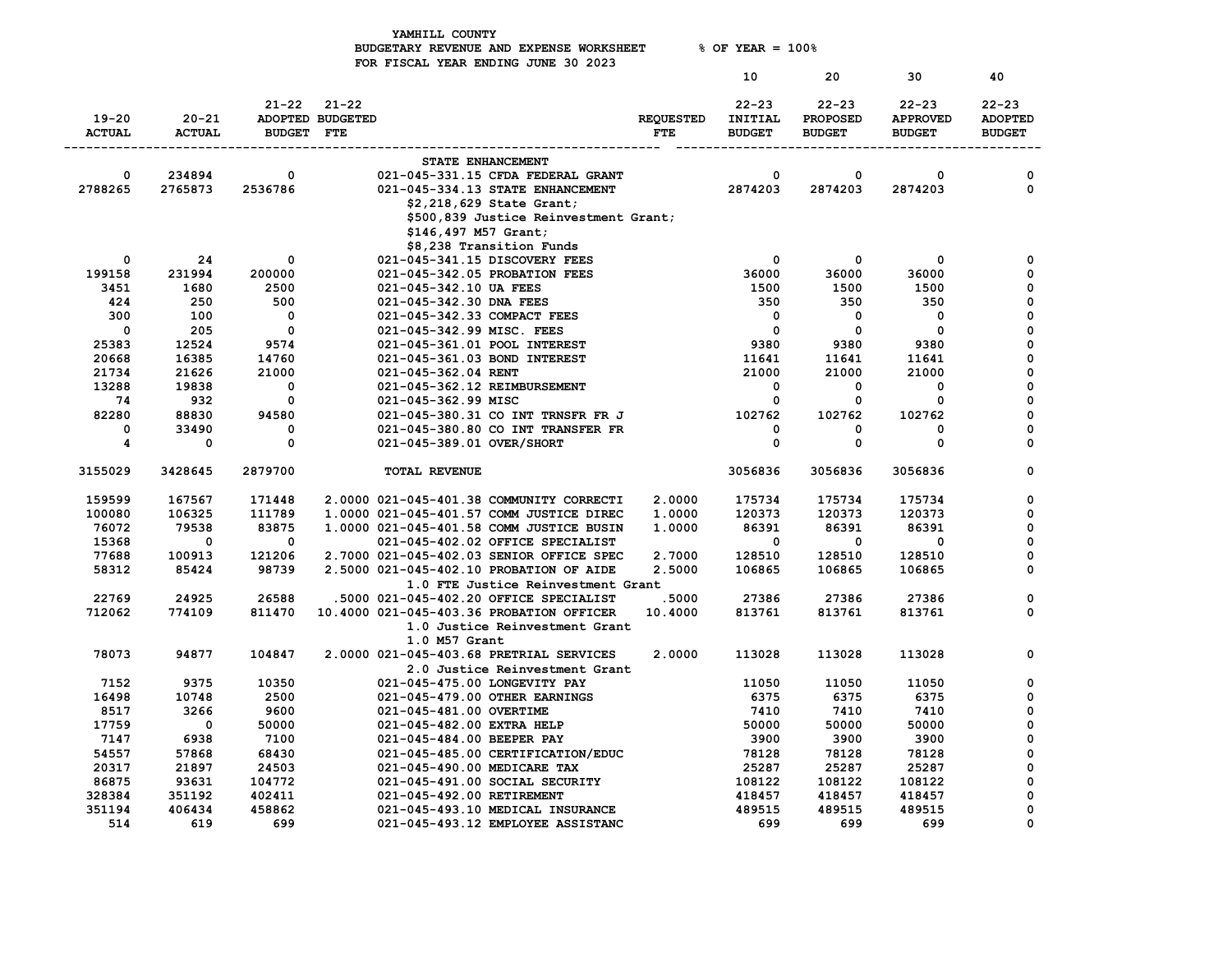|               |                         |                          |                                       |                  | 10                       | 20                       | 30                       | 40             |
|---------------|-------------------------|--------------------------|---------------------------------------|------------------|--------------------------|--------------------------|--------------------------|----------------|
|               |                         |                          |                                       |                  |                          |                          |                          |                |
|               |                         | $21 - 22$ $21 - 22$      |                                       |                  | $22 - 23$                | $22 - 23$                | $22 - 23$                | $22 - 23$      |
| $19 - 20$     | $20 - 21$               |                          | ADOPTED BUDGETED                      | <b>REQUESTED</b> | <b>INITIAL</b>           | <b>PROPOSED</b>          | <b>APPROVED</b>          | <b>ADOPTED</b> |
| <b>ACTUAL</b> | <b>ACTUAL</b>           | <b>BUDGET FTE</b>        |                                       | <b>FTE</b>       | <b>BUDGET</b>            | <b>BUDGET</b>            | <b>BUDGET</b>            | <b>BUDGET</b>  |
| 21770         | 23280                   | 24120                    | 021-045-493.15 VEBA                   |                  | 30150                    | 30150                    | 30150                    | 0              |
| 26420         | 27539                   | 33725                    | 021-045-493.20 DENTAL INSURANCE       |                  | 32487                    | 32487                    | 32487                    | 0              |
| 2811          | 2986                    | 3426                     | 021-045-493.25 VISION INSURANCE       |                  | 3491                     | 3491                     | 3491                     | 0              |
| 7678          | 8873                    | 12897                    | 021-045-493.31 SHORT TERM DISABIL     |                  | 12942                    | 12942                    | 12942                    | 0              |
| 689           | 1617                    | 816                      | 021-045-493.40 LIFE INSURANCE         |                  | 816                      | 816                      | 816                      | 0              |
| 29754         | 26900                   | 28636                    | 021-045-494.00 ACCIDENT INSURANCE     |                  | 27526                    | 27526                    | 27526                    | 0              |
| 1454          | 1531                    | 1690                     | 021-045-494.80 TIME LOSS RESERVE      |                  | 1744                     | 1744                     | 1744                     | 0              |
| 1422          | 1531                    | 1690                     | 021-045-495.00 UNEMPLOYMENT           |                  | 3488                     | 3488                     | 3488                     | 0              |
| 464           | 434                     | 575                      | 021-045-496.00 WORKERS COMP ASSES     |                  | 575                      | 575                      | 575                      | 0              |
| 9891          | 9594                    | 15000                    | 021-045-499.00 FET/VACATION/SICK      |                  | 15000                    | 15000                    | 15000                    | 0              |
| $2285 -$      | 1036-                   | 3000                     | 021-045-499.98 COMP TIME LIABILIT     |                  | 3000                     | 3000                     | 3000                     | 0              |
| 20649         | 12825                   | 12000                    | 021-045-499.99 VACATION LIAB. ADJ     |                  | 12000                    | 12000                    | 12000                    | 0              |
|               |                         |                          |                                       |                  |                          |                          |                          |                |
| 2319654       | 2511720                 | 2806764                  | 22.1000 TOTAL FOR PERSONNEL           | 22.1000          | 2914210                  | 2914210                  | 2914210                  | 0              |
| 21321         | 25429                   | 34403                    | 021-045-510.01 CENTRAL SUPPLIES       |                  | 48000                    | 48000                    | 48000                    | 0              |
| 1054          | 0                       | 1500                     | 021-045-512.01 DRUGS TESTING SUPP     |                  | 1000                     | 1000                     | 1000                     | 0              |
| 5411          | 690                     | 10000                    | 021-045-512.04 LABORATORY EXPENSE     |                  | 5000                     | 5000                     | 5000                     | 0              |
| 920           | 5570                    | 13228                    | 021-045-543.01 DEPT EQUIPMENT         |                  | 9528                     | 9528                     | 9528                     | 0              |
| 4759          | 1713                    | 6200                     | 021-045-583.02 DATA PROCESSING SU     |                  | 5500                     | 5500                     | 5500                     | 0              |
| 1865          | 365                     | 1200                     | 021-045-610.01 PROFESSIONAL SERVI     |                  | 1200                     | 1200                     | 1200                     | 0              |
| 1969          | 1928                    | 2012                     | 021-045-611.01 AUDIT                  |                  | 2079                     | 2079                     | 2079                     | 0              |
| 153945        | 205201                  | 203405                   | 021-045-611.02 CONTRACT SERVICES      |                  | 177877                   | 177877                   | 177877                   | 0              |
|               |                         |                          | \$15,444 Justice Reinvestment Grant;  |                  |                          |                          |                          |                |
|               |                         |                          | \$51,633 Justice Reinvestment Grant - |                  |                          |                          |                          |                |
|               |                         |                          | Victims Services                      |                  |                          |                          |                          |                |
| 89491         | 68904                   | 219200                   | 021-045-611.13 PAROLE SERVICES        |                  | 188746                   | 188746                   | 188746                   | 0              |
|               |                         |                          | \$12,600 Justice Reinvestment Grant;  |                  |                          |                          |                          |                |
|               |                         |                          | \$30,708 M57 Grant                    |                  |                          |                          |                          |                |
| 5472          | 6475                    | 6000                     | 021-045-612.01 MISC TRAINING          |                  | 6000                     | 6000                     | 6000                     | 0              |
| 4146          | 1490                    | 5000                     | 021-045-612.02 SCHOOLS AND CONFER     |                  | 6110                     | 6110                     | 6110                     | 0              |
| 466           | $\mathbf{o}$            | 500                      | 021-045-613.01 MEDICAL TREATMENT      |                  | 500                      | 500                      | 500                      | 0              |
| 16468         | 18912                   | 24400                    | 021-045-620.01 TELEPHONE              |                  | 18639                    | 18639                    | 18639                    | 0              |
| 3023          | 3055                    | 5000                     | 021-045-621.01 POSTAGE                |                  | 5000                     | 5000                     | 5000                     | 0              |
| 12835         | 2308                    | 12000                    | 021-045-630.01 TRAVEL EXPENSE         |                  | 14000                    | 14000                    | 14000                    | 0              |
| 1382          | $\mathbf{o}$            | 500                      | 021-045-640.01 ADVERTISING            |                  | 1000                     | 1000                     | 1000                     | 0              |
| 1016          | 1207                    | 1600                     | 021-045-670.02 HEAT/LIGHTS/WATER      |                  | 1600                     | 1600                     | 1600                     | 0              |
| $\mathbf{o}$  | 3720                    | 4000                     | 021-045-670.04 PROPERTY TAXES         |                  | 4000                     | 4000                     | 4000                     | 0              |
| 0             | $\overline{\mathbf{0}}$ | 5000                     | 021-045-680.01 BUILDING REPAIRS       |                  | 5000                     | 5000                     | 5000                     | 0              |
| 932           | 570                     | 1500                     | 021-045-683.01 COPY MACHINES/MAIN     |                  | 1500                     | 1500                     | 1500                     | 0              |
| 10160         | 3230                    | 8500                     | 021-045-683.07 SOFTWARE LIC AND M     |                  | 8500                     | 8500                     | 8500                     | $\mathbf 0$    |
|               |                         |                          | \$5,000 Justice Reinvestment Grant    |                  |                          |                          |                          |                |
| 2455          | 2375                    | 4000                     | 021-045-691.01 ASSOC MEMBERSHIPS      |                  | 4000                     | 4000                     | 4000                     | 0              |
| 3658          | $\overline{\mathbf{0}}$ | $\overline{\phantom{0}}$ | 021-045-699.01 OTHER EXPENSE          |                  | $\overline{\phantom{0}}$ | $\overline{\phantom{0}}$ | $\overline{\phantom{0}}$ | 0              |
| 1133          | 2128                    | 2000                     | 021-045-699.08 BANK SERVICE CHARG     |                  | 3000                     | 3000                     | 3000                     | 0              |
| 77689         | 81166                   | 81231                    | 021-045-780.01 BUILDING RESERVE       |                  | 84285                    | 84285                    | 84285                    | 0              |
| 3442          | 3509                    | 3839                     | 021-045-780.02 INTERNAL PROPERTY      |                  | 6338                     | 6338                     | 6338                     | 0              |
| 65258         | 64985                   | 69046                    | 021-045-780.03 ADMIN OVERHEAD         |                  | 80788                    | 80788                    | 80788                    | 0              |
| 16606         | 12755                   | 12952                    | 021-045-780.04 TELECOMMUNICATIONS     |                  | 12573                    | 12573                    | 12573                    | 0              |
| 12408         | 9582                    | 16125                    | 021-045-780.05 MOTOR POOL             |                  | 15000                    | 15000                    | 15000                    | 0              |
| 21785         | 37831                   | 21988                    | 021-045-780.06 EQUIPMENT REPLACEM     |                  | 17835                    | 17835                    | 17835                    | 0              |
| 36064         | 30775                   | 26068                    | 021-045-780.15 COMPUTER SERVICES      |                  | 26173                    | 26173                    | 26173                    | 0              |
|               |                         |                          |                                       |                  |                          |                          |                          |                |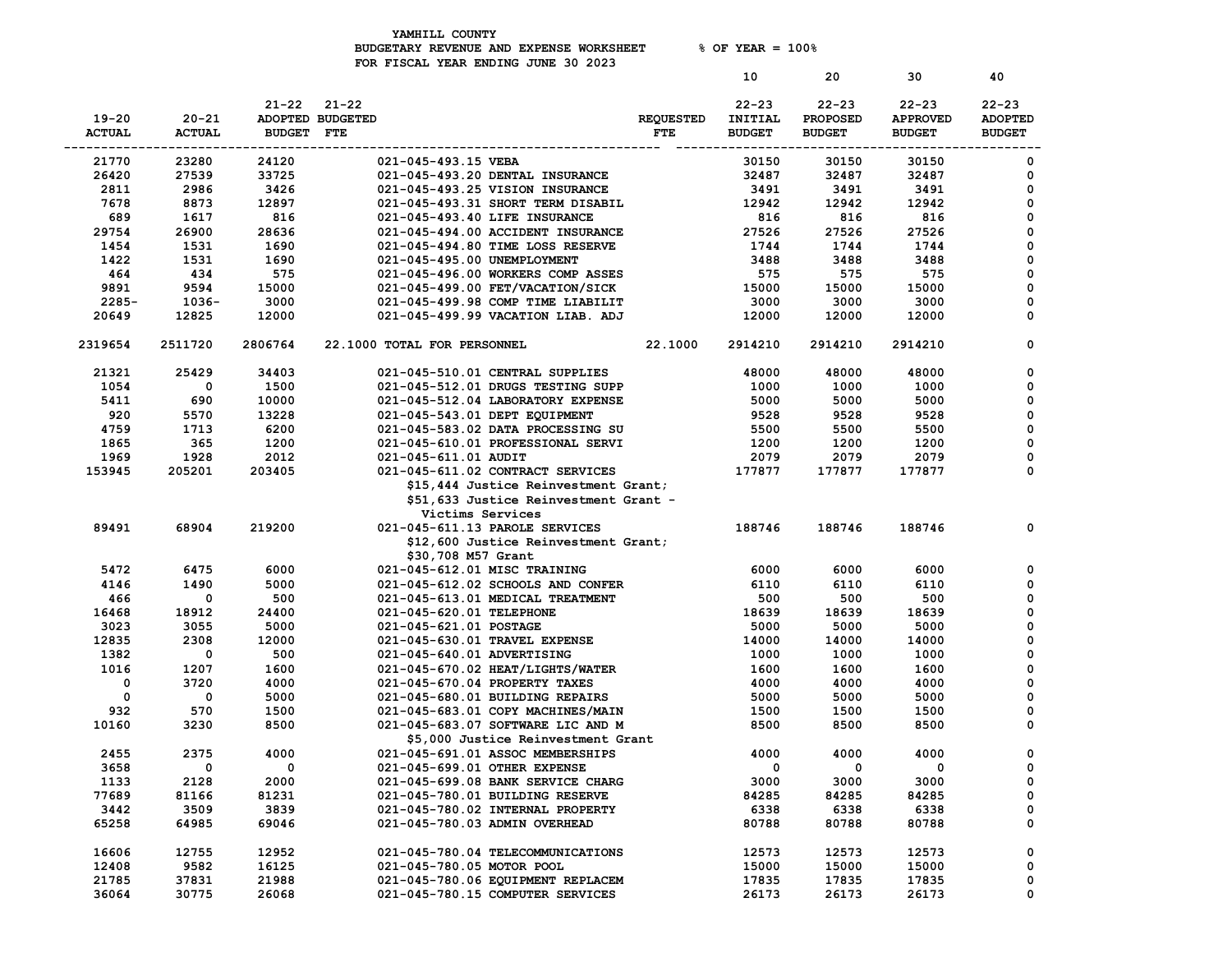|                        |                            |                            |                                             |                                   |                                | 10                                    | 20                                            | 30                                            | 40                                           |
|------------------------|----------------------------|----------------------------|---------------------------------------------|-----------------------------------|--------------------------------|---------------------------------------|-----------------------------------------------|-----------------------------------------------|----------------------------------------------|
| 19-20<br><b>ACTUAL</b> | $20 - 21$<br><b>ACTUAL</b> | $21 - 22$<br><b>BUDGET</b> | $21 - 22$<br>ADOPTED BUDGETED<br><b>FTE</b> |                                   | <b>REQUESTED</b><br><b>FTE</b> | $22 - 23$<br>INITIAL<br><b>BUDGET</b> | $22 - 23$<br><b>PROPOSED</b><br><b>BUDGET</b> | $22 - 23$<br><b>APPROVED</b><br><b>BUDGET</b> | $22 - 23$<br><b>ADOPTED</b><br><b>BUDGET</b> |
|                        |                            |                            |                                             |                                   |                                |                                       |                                               |                                               |                                              |
| 0                      | 720                        | $\Omega$                   |                                             | 021-045-780.16 INTERNAL CONTRACT  |                                | $^{\circ}$                            | $^{\circ}$                                    | $\Omega$                                      |                                              |
| 632                    | 724                        | 2167                       |                                             | 021-045-780.17 INTERNAL POSTAGE C |                                | 1491                                  | 1491                                          | 1491                                          |                                              |
| 13730                  | 11806                      | 11806                      |                                             | 021-045-780.27 INTERNAL LIABILITY |                                | 15855                                 | 15855                                         | 15855                                         |                                              |
| 307                    | 1094                       | $\Omega$                   |                                             | 021-045-780.44 CO INT PEL RESERVE |                                | $^{\circ}$                            | $\Omega$                                      | $\Omega$                                      | 0                                            |
| 36800                  | 42000                      | 45864                      |                                             | 021-045-780.46 CO INT NETWORK CHA |                                | 27342                                 | 27342                                         | 27342                                         | 0                                            |
| 41252                  | 31496                      | 20867                      |                                             | 021-045-780.52 INTERNAL TFR TO HH |                                | 43821                                 | 43821                                         | 43821                                         | 0                                            |
| 4009                   | 4941                       | 5762                       |                                             | 021-045-780.54 TELECOMM PER CALL  |                                | 4559                                  | 4559                                          | 4559                                          | 0                                            |
| 13395                  | 14000                      | 14228                      |                                             | 021-045-780.55 INT LEGAL SERVICES |                                | 15037                                 | 15037                                         | 15037                                         | 0                                            |
| 687258                 | 702654                     | 903091                     |                                             | TOTAL FOR MATERIALS & SERVICES    |                                | 868876                                | 868876                                        | 868876                                        | 0                                            |
| 24420                  | $\mathbf{o}$               | $\mathbf{0}$               |                                             | 021-045-800.80 DEPT EQUIPMENT     |                                | $\mathbf 0$                           | $\mathbf 0$                                   | 0                                             | 0                                            |
| 24420                  | 0                          | 0                          | TOTAL FOR CAPITAL                           |                                   |                                | 0                                     | 0                                             | 0                                             | 0                                            |
| 3031332                | 3214374                    | 3709855                    | 22.1000 TOTAL EXPENSES                      | STATE ENHANCEMENT                 | 22.1000                        | 3783086                               | 3783086                                       | 3783086                                       | 0                                            |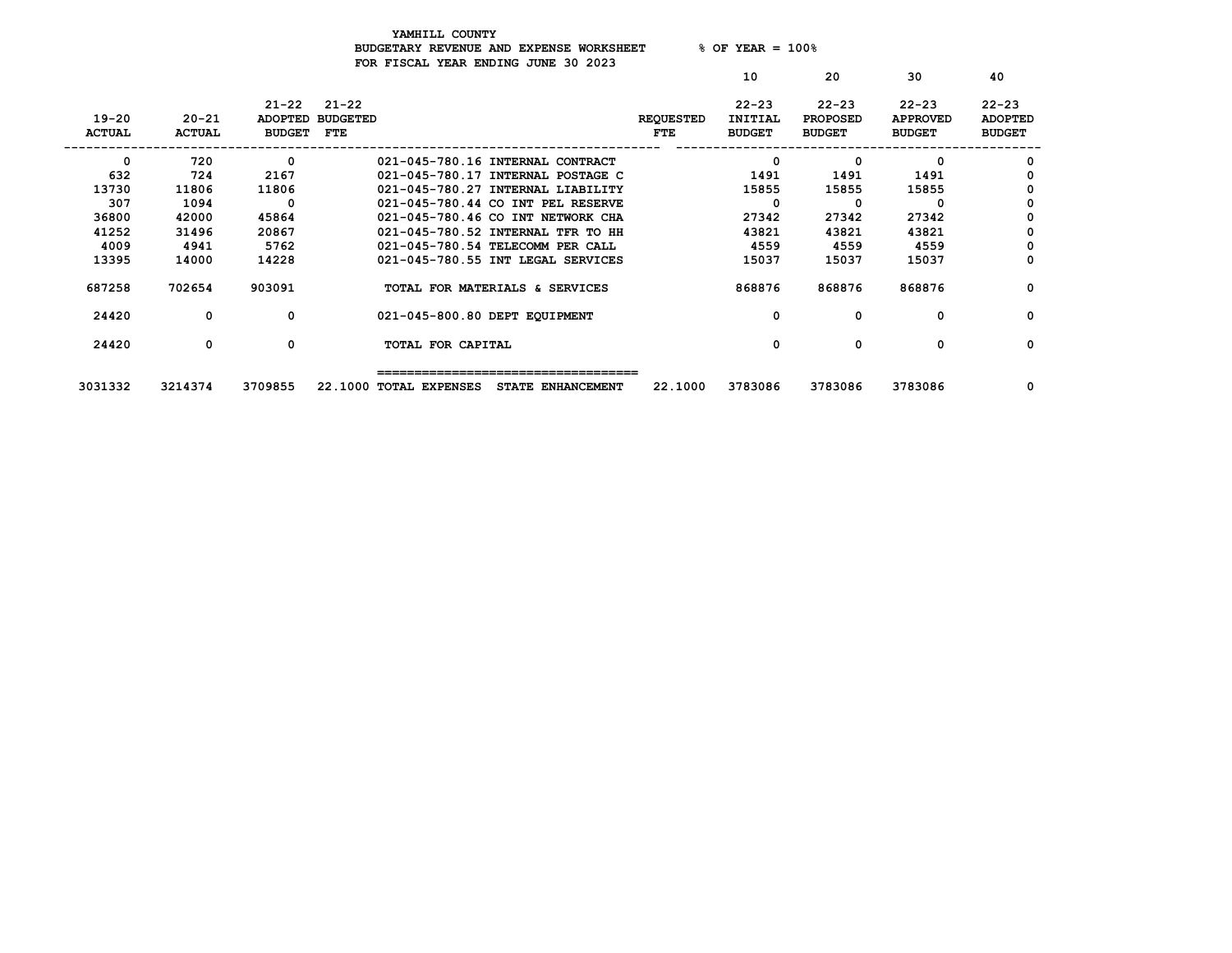| YAMHILL COUNTY                          |                       |
|-----------------------------------------|-----------------------|
| BUDGETARY REVENUE AND EXPENSE WORKSHEET | $8$ OF YEAR = 100 $8$ |
| FOR FISCAL YEAR ENDING JUNE 30 2023     |                       |

|               |               |                   | CALL IEAR ENDING OUNE JU ZUZJ                         |                  | 10                   | 20                           | 30                           | 40                          |
|---------------|---------------|-------------------|-------------------------------------------------------|------------------|----------------------|------------------------------|------------------------------|-----------------------------|
| $19 - 20$     | $20 - 21$     | $21 - 22$         | $21 - 22$<br><b>ADOPTED BUDGETED</b>                  | <b>REQUESTED</b> | $22 - 23$<br>INITIAL | $22 - 23$<br><b>PROPOSED</b> | $22 - 23$<br><b>APPROVED</b> | $22 - 23$<br><b>ADOPTED</b> |
| <b>ACTUAL</b> | <b>ACTUAL</b> | <b>BUDGET FTE</b> |                                                       | FTE              | <b>BUDGET</b>        | <b>BUDGET</b>                | <b>BUDGET</b>                | <b>BUDGET</b>               |
|               |               |                   | <b>WORK RELEASE</b>                                   |                  |                      |                              |                              |                             |
| 137975        | 148260        | 194000            | 021-063-342.03 WORK RELEASE                           |                  | 168000               | 168000                       | 125045                       | 0                           |
| 2569          | 2640          | 2500              | 021-063-342.36 COMMUNITY SERVICE                      |                  | 1500                 | 1500                         | 1500                         | 0                           |
| 6000          | 3000          | 3000              | 021-063-362.12 REIMBURSEMENT                          |                  | 3000                 | 3000                         | 3000                         | 0                           |
| 250           | 0             | 0                 | 021-063-362.99 MISC                                   |                  | 0                    | 0                            | 0                            | 0                           |
| 2600          | 0             | 2600              | 021-063-380.01 CO INT REVENUE<br>Solid Waste services |                  | 2600                 | 2600                         | 2600                         | 0                           |
| 69281         | 0             | 50546             | 021-063-380.03 CO INT TRNSFR FR F                     |                  | 0                    | 0                            | 0                            | 0                           |
| 0             | 93323         | 96870             | 021-063-380.60 CO INT TRNSFR FR P                     |                  | 0                    | 0                            | 0                            | 0                           |
| 0             | 3647          | 0                 | 021-063-380.80 CO INT TRANSFER FR                     |                  | 0                    | 0                            | 0                            | 0                           |
| 218675        | 250870        | 349516            | <b>TOTAL REVENUE</b>                                  |                  | 175100               | 175100                       | 132145                       | 0                           |
| 30624         | 22809         | 13576             | .2000 021-063-401.34 DIVISION MANAGER                 | .1000            | 7016                 | 7016                         | 7016                         | 0                           |
| 153008        | 158388        | 139187            | 2.5000 021-063-403.25 COMM SERVICES SUPE              | 1.0000           | 57345                | 57345                        | 57345                        | 0                           |
| 450           | 600           | 900               | 021-063-475.00 LONGEVITY PAY                          |                  | 1200                 | 1200                         | 1200                         | 0                           |
| 0             | 4470          | $\mathbf 0$       | 021-063-479.00 OTHER EARNINGS                         |                  | 3154                 | 3154                         | 3154                         | 0                           |
| 2725          | 1266          | 3000              | 021-063-481.00 OVERTIME                               |                  | 500                  | 500                          | 500                          | 0                           |
| 2704          | 4482          | 5000              | 021-063-482.00 EXTRA HELP                             |                  | $\mathbf 0$          | 0                            | $\mathbf 0$                  | 0                           |
| 2743          | 2809          | 2409              | 021-063-490.00 MEDICARE TAX                           |                  | 1025                 | 1025                         | 1025                         | 0                           |
| 11729         | 12011         | 10302             | 021-063-491.00 SOCIAL SECURITY                        |                  | 4384                 | 4384                         | 4384                         | 0                           |
| 35766         | 36754         | 36728             | 021-063-492.00 RETIREMENT                             |                  | 18541                | 18541                        | 18541                        | 0                           |
| 59905         | 63231         | 56060             | 021-063-493.10 MEDICAL INSURANCE                      |                  | 24365                | 24365                        | 24365                        | 0                           |
| 83            | 117           | 101               | 021-063-493.12 EMPLOYEE ASSISTANC                     |                  | 40                   | 40                           | 40                           | 0                           |
| 4200          | 4050          | 3240              | 021-063-493.15 VEBA                                   |                  | 1650                 | 1650                         | 1650                         | 0                           |
| 5394          | 5057          | 4120              | 021-063-493.20 DENTAL INSURANCE                       |                  | 1617                 | 1617                         | 1617                         | 0                           |
| 542           | 519           | 419               | 021-063-493.25 VISION INSURANCE                       |                  | 174                  | 174                          | 174                          | 0                           |
| 1110          | 1150          | 1580              | 021-063-493.31 SHORT TERM DISABIL                     |                  | 644                  | 644                          | 644                          | 0                           |
| 63            | 136           | 70                | 021-063-493.40 LIFE INSURANCE                         |                  | 29                   | 29                           | 29                           | 0                           |
| 5622          | 4447          | 3706              | 021-063-494.00 ACCIDENT INSURANCE                     |                  | 1612                 | 1612                         | 1612                         | 0                           |
| 194           | 195           | 166               | 021-063-494.80 TIME LOSS RESERVE                      |                  | 71                   | 71                           | 71                           | 0                           |
| 190           | 195           | 166               | 021-063-495.00 UNEMPLOYMENT                           |                  | 141                  | 141                          | 141                          | 0                           |
| 80            | 70            | 70                | 021-063-496.00 WORKERS COMP ASSES                     |                  | 29                   | 29                           | 29                           | 0                           |
| 333           | 3011          | 4500              | 021-063-499.00 FET/VACATION/SICK                      |                  | 1500                 | 1500                         | 1500                         | 0                           |
| $764 -$       | $71 -$        | 0                 | 021-063-499.98 COMP TIME LIABILIT                     |                  | 0                    | 0                            | 0                            | 0                           |
| 2279          | 1034          | 3000              | 021-063-499.99 VACATION LIAB. ADJ                     |                  | 1000                 | 1000                         | 1000                         | 0                           |
| 318980        | 326730        | 288300            | 2.7000 TOTAL FOR PERSONNEL                            | 1.1000           | 126037               | 126037                       | 126037                       | 0                           |
| 507           | 732           | 1000              | 021-063-510.01 CENTRAL SUPPLIES                       |                  | 250                  | 250                          | 250                          | 0                           |
| 1149          | 0             | 1000              | 021-063-511.10 JAIL SUPPLIES                          |                  | 1000                 | 1000                         | 1000                         | 0                           |
| 688           | 0             | 1000              | 021-063-516.02 UNIFORMS                               |                  | 250                  | 250                          | 250                          | 0                           |
| 60            | 0             | 0                 | 021-063-543.01 DEPT EQUIPMENT                         |                  | 0                    | 0                            | $\mathbf 0$                  | 0                           |
| 276           | 250           | 500               | 021-063-583.02 DATA PROCESSING SU                     |                  | 200                  | 200                          | 200                          | 0                           |
| 231           | 241           | 251               | 021-063-611.01 AUDIT                                  |                  | 252                  | 252                          | 252                          | 0                           |
| 3324          | 4843          | 6000              | 021-063-611.02 CONTRACT SERVICES                      |                  | 5800                 | 5800                         | 5800                         | 0                           |
| 0             | 75            | 500               | 021-063-612.01 MISC TRAINING                          |                  | 250                  | 250                          | 250                          | 0                           |
| 746           | 1535          | 2000              | 021-063-620.01 TELEPHONE                              |                  | 500                  | 500                          | 500                          | 0                           |
| 478           | 364           | 600               | 021-063-621.01 POSTAGE                                |                  | 100                  | 100                          | 100                          | 0                           |
| 12            | 0             | 750               | 021-063-630.01 TRAVEL EXPENSE                         |                  | 300                  | 300                          | 300                          | 0                           |
| 0             | 322           | 200               | 021-063-640.01 ADVERTISING                            |                  | $\mathbf 0$          | 0                            | 0                            | 0                           |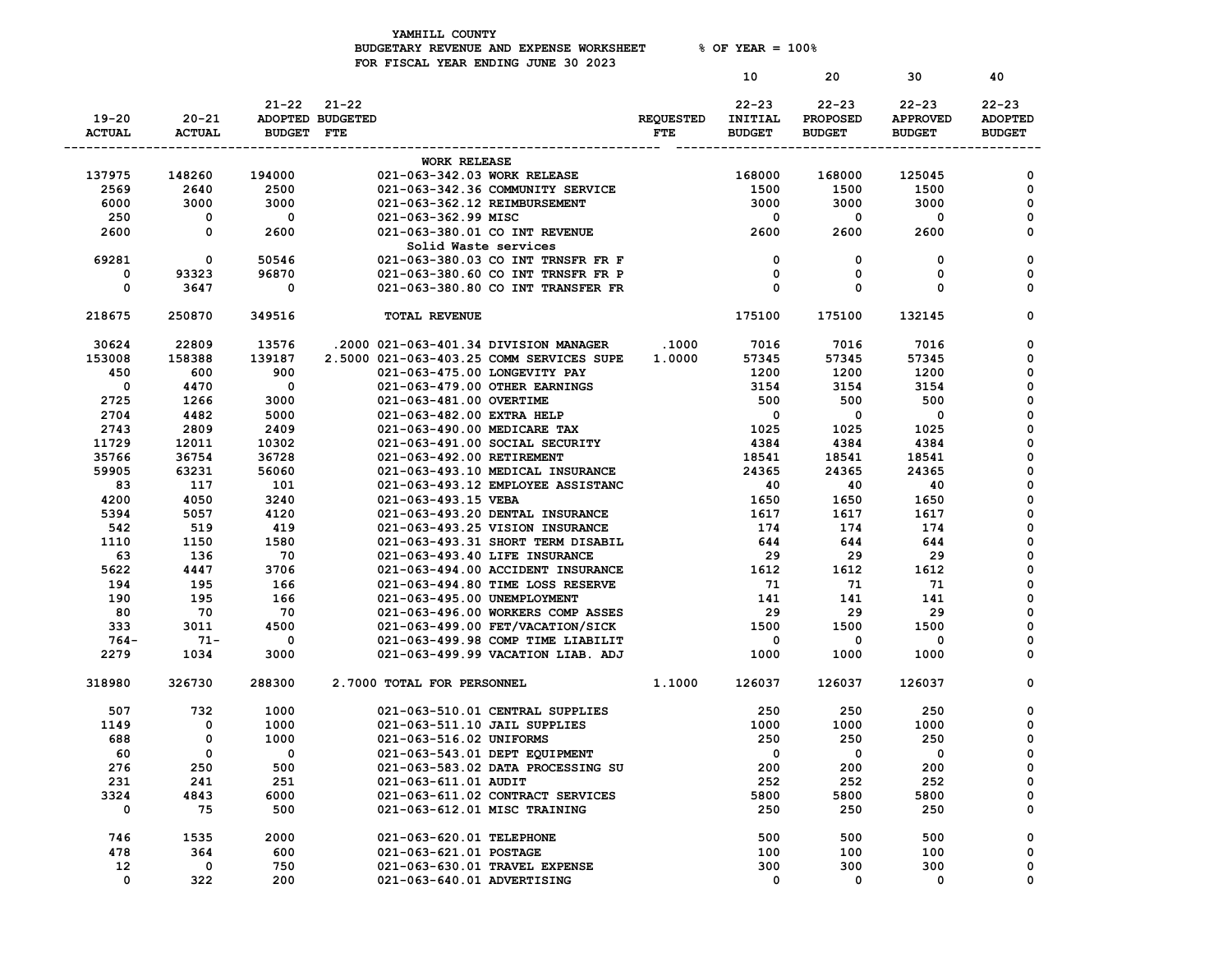|                        |                            |                                                   | FUR FISCAL IEAR ENDING JUNE JU ZUZJ |                         | 10                                    | 20                                            | 30                                            | 40                                           |
|------------------------|----------------------------|---------------------------------------------------|-------------------------------------|-------------------------|---------------------------------------|-----------------------------------------------|-----------------------------------------------|----------------------------------------------|
| 19-20<br><b>ACTUAL</b> | $20 - 21$<br><b>ACTUAL</b> | 21-22<br>ADOPTED BUDGETED<br>FTE<br><b>BUDGET</b> | $21 - 22$                           | <b>REQUESTED</b><br>FTE | $22 - 23$<br>INITIAL<br><b>BUDGET</b> | $22 - 23$<br><b>PROPOSED</b><br><b>BUDGET</b> | $22 - 23$<br><b>APPROVED</b><br><b>BUDGET</b> | $22 - 23$<br><b>ADOPTED</b><br><b>BUDGET</b> |
| 0                      | 355                        | 1000                                              | 021-063-670.02 HEAT/LIGHTS/WATER    |                         |                                       | 0                                             |                                               |                                              |
| $\Omega$               | 0                          | 1000                                              | 021-063-680.01 BUILDING REPAIRS     |                         |                                       | 0                                             | 0                                             | 0                                            |
| 11187                  | 8890                       | 11308                                             | 021-063-780.01 BUILDING RESERVE     |                         | 8028                                  | 8028                                          | 8028                                          |                                              |
| 375                    | 382                        | 418                                               | 021-063-780.02 INTERNAL PROPERTY    |                         | 691                                   | 691                                           | 691                                           |                                              |
| 9001                   | 8462                       | 10168                                             | 021-063-780.03 ADMIN OVERHEAD       |                         | 9903                                  | 9903                                          | 9903                                          |                                              |
| 986                    | 792                        | 785                                               | 021-063-780.04 TELECOMMUNICATIONS   |                         | 393                                   | 393                                           | 393                                           |                                              |
| 15196                  | 21110                      | 24000                                             | 021-063-780.05 MOTOR POOL           |                         | 14300                                 | 14300                                         | 14300                                         |                                              |
| 688                    | 742                        | 742                                               | 021-063-780.06 EQUIPMENT REPLACEM   |                         | 615                                   | 615                                           | 615                                           |                                              |
| 3543                   | 2884                       | 3708                                              | 021-063-780.15 COMPUTER SERVICES    |                         | 2547                                  | 2547                                          | 2547                                          |                                              |
| 100                    | 114                        | 330                                               | 021-063-780.17 INTERNAL POSTAGE C   |                         | 100                                   | 100                                           | 100                                           |                                              |
| 1495                   | 1286                       | 1286                                              | 021-063-780.27 INTERNAL LIABILITY   |                         | 1727                                  | 1727                                          | 1727                                          |                                              |
| 4183                   | 3990                       | 0                                                 | 021-063-780.44 CO INT PEL RESERVE   |                         | 0                                     | 0                                             | 0                                             | 0                                            |
| 1600                   | 1680                       | 1764                                              | 021-063-780.46 CO INT NETWORK CHA   |                         | 882                                   | 882                                           | 882                                           |                                              |
| 40                     | 36                         | 349                                               | 021-063-780.54 TELECOMM PER CALL    |                         | 142                                   | 142                                           | 142                                           |                                              |
| 1972                   | 1567                       | 2024                                              | 021-063-780.55 INT LEGAL SERVICES   |                         | 1463                                  | 1463                                          | 1463                                          | 0                                            |
|                        |                            |                                                   |                                     |                         |                                       |                                               |                                               |                                              |

| 57837  | 60652  | 72683  |                       | TOTAL FOR MATERIALS & SERVICES |       | 49693  | 49693  | 49693  |  |
|--------|--------|--------|-----------------------|--------------------------------|-------|--------|--------|--------|--|
|        |        |        |                       |                                |       |        |        |        |  |
| 376817 | 387382 | 360983 | 2.7000 TOTAL EXPENSES | <b>WORK RELEASE</b>            | .1000 | 175730 | 175730 | 175730 |  |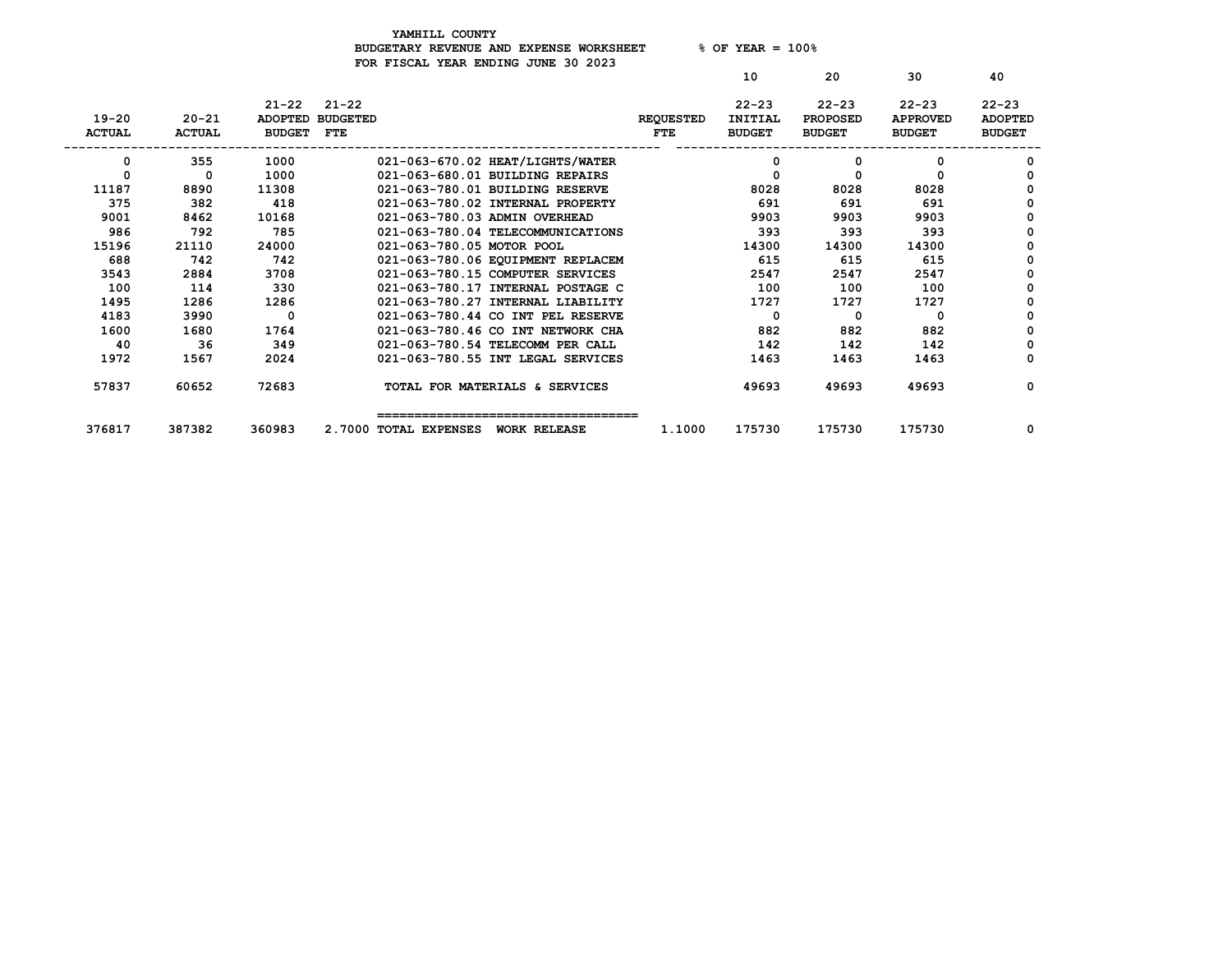|               |               |                   | FUR FISCAL IEAR ENDING OUNE 30 ZUZJ     |                  | 10             | 20              | 30              | 40             |
|---------------|---------------|-------------------|-----------------------------------------|------------------|----------------|-----------------|-----------------|----------------|
|               |               |                   |                                         |                  |                |                 |                 |                |
|               |               | $21 - 22$         | $21 - 22$                               |                  | $22 - 23$      | $22 - 23$       | $22 - 23$       | $22 - 23$      |
| $19 - 20$     | $20 - 21$     |                   | ADOPTED BUDGETED                        | <b>REQUESTED</b> | <b>INITIAL</b> | <b>PROPOSED</b> | <b>APPROVED</b> | <b>ADOPTED</b> |
| <b>ACTUAL</b> | <b>ACTUAL</b> | <b>BUDGET FTE</b> |                                         | FTE              | <b>BUDGET</b>  | <b>BUDGET</b>   | <b>BUDGET</b>   | <b>BUDGET</b>  |
|               |               |                   |                                         |                  |                |                 |                 |                |
|               |               |                   | SENATE BILL 1145                        |                  |                |                 |                 |                |
| 325976        | 325976        | 294594            | 021-067-334.67 SB 1145 GRANT            |                  | 338891         | 338891          | 338891          | 0              |
| 0             | 191           | 0                 | 021-067-362.12 REIMBURSEMENT            |                  | 0              | 0               | 0               | 0              |
| 0             | 2397          | 0                 | 021-067-380.80 CO INT TRANSFER FR       |                  | 0              | 0               | 0               | 0              |
|               |               |                   |                                         |                  |                |                 |                 |                |
| 325976        | 328564        | 294594            | <b>TOTAL REVENUE</b>                    |                  | 338891         | 338891          | 338891          | 0              |
|               |               |                   |                                         |                  |                |                 |                 |                |
| 18263         | 20070         | 13386             | .3000 021-067-402.03 SENIOR OFFICE SPEC | .3000            | 14479          | 14479           | 14479           | 0              |
| 12183         | 18362         | 20393             | .5000 021-067-402.10 PROBATION OF AIDE  | .5000            | 22065          | 22065           | 22065           | 0              |
| 45451         | 49763         | 55102             | 1.0000 021-067-403.34 PROBATION PROGRAM | 1.0000           | 59378          | 59378           | 59378           | 0              |
| 51542         | 40823         | 44359             | .6000 021-067-403.36 PROBATION OFFICER  | .6000            | 46179          | 46179           | 46179           | 0              |
| 898           | 0             | 0                 | 021-067-475.00 LONGEVITY PAY            |                  | 0              | 0               | 0               | $\mathbf 0$    |
| 1005          | 2331          | 1000              | 021-067-479.00 OTHER EARNINGS           |                  | 1093           | 1093            | 1093            | 0              |
| 7             | 406           | 500               | 021-067-481.00 OVERTIME                 |                  | 3402           | 3402            | 3402            | 0              |
| 90            | 1392          | 1650              | 021-067-484.00 BEEPER PAY               |                  | 1950           | 1950            | 1950            | 0              |
| 2505          | 816           | 2218              | 021-067-485.00 CERTIFICATION/EDUC       |                  | 2309           | 2309            | 2309            | $\mathbf 0$    |
| 1908          | 1933          | 2082              | 021-067-490.00 MEDICARE TAX             |                  | 2275           | 2275            | 2275            | 0              |
| 8158          | 8269          | 8904              | 021-067-491.00 SOCIAL SECURITY          |                  | 9725           | 9725            | 9725            | $\mathbf 0$    |
| 40534         | 24305         | 31408             | 021-067-492.00 RETIREMENT               |                  | 34418          | 34418           | 34418           | 0              |
| 40337         | 39373         | 49831             | 021-067-493.10 MEDICAL INSURANCE        |                  | 53160          | 53160           | 53160           | $\mathbf 0$    |
| 64            | 72            | 79                | 021-067-493.12 EMPLOYEE ASSISTANC       |                  | 80             | 80              | 80              | $\mathbf 0$    |
| 2830          | 2520          | 2880              | 021-067-493.15 VEBA                     |                  | 3600           | 3600            | 3600            | $\mathbf 0$    |
| 3635          | 3145          | 3662              | 021-067-493.20 DENTAL INSURANCE         |                  | 3528           | 3528            | 3528            | $\mathbf 0$    |
| 365           | 323           | 372               | 021-067-493.25 VISION INSURANCE         |                  | 379            | 379             | 379             | $\mathbf 0$    |
| 780           | 823           | 1404              | 021-067-493.31 SHORT TERM DISABIL       |                  | 1404           | 1404            | 1404            | $\mathbf 0$    |
| 64            | 140           | 73                | 021-067-493.40 LIFE INSURANCE           |                  | 73             | 73              | 73              | $\mathbf 0$    |
| 4124          | 3360          | 2780              | 021-067-494.00 ACCIDENT INSURANCE       |                  | 2592           | 2592            | 2592            | 0              |
| 134           | 134           | 144               | 021-067-494.80 TIME LOSS RESERVE        |                  | 157            | 157             | 157             | $\mathbf 0$    |
| 131           | 134           | 144               | 021-067-495.00 UNEMPLOYMENT             |                  | 314            | 314             | 314             | $\mathbf 0$    |
| 57            | -53           | 63                | 021-067-496.00 WORKERS COMP ASSES       |                  | 62             | 62              | 62              | $\mathbf 0$    |
| 75            | 203           | 500               | 021-067-499.00 FET/VACATION/SICK        |                  | 1000           | 1000            | 1000            | 0              |
| 28            | $32 -$        | 200               | 021-067-499.98 COMP TIME LIABILIT       |                  | 200            | 200             | 200             | 0              |
| 5142          | 2966          | 2000              | 021-067-499.99 VACATION LIAB. ADJ       |                  | 2000           | 2000            | 2000            | 0              |
|               |               |                   |                                         |                  |                |                 |                 |                |
| 240310        | 221684        | 245134            | 2.4000 TOTAL FOR PERSONNEL              | 2.4000           | 265822         | 265822          | 265822          | 0              |
| 1001          | 1313          | 1000              | 021-067-510.01 CENTRAL SUPPLIES         |                  | 1000           | 1000            | 1000            | $\mathbf 0$    |
| 433           | 279           | 500               | 021-067-543.01 DEPT EQUIPMENT           |                  | 500            | 500             | 500             | 0              |
| 350           | 325           | 500               | 021-067-583.02 DATA PROCESSING SU       |                  | 500            | 500             | 500             | 0              |
| 208           | 222           | 232               | 021-067-611.01 AUDIT                    |                  | 210            | 210             | 210             | $\mathbf 0$    |
| 144           | 305           | 250               | 021-067-611.02 CONTRACT SERVICES        |                  | 250            | 250             | 250             | 0              |
| 211           | 480           | 500               | 021-067-612.01 MISC TRAINING            |                  | 500            | 500             | 500             | 0              |
| 908           | 530           | 650               | 021-067-620.01 TELEPHONE                |                  | 650            | 650             | 650             | 0              |
| 397           | 334           | 400               | 021-067-621.01 POSTAGE                  |                  | 400            | 400             | 400             | 0              |
| 0             | 0             | 800               | 021-067-630.01 TRAVEL EXPENSE           |                  | 800            | 800             | 800             | 0              |
| 36            | 101           | 250               | 021-067-683.01 COPY MACHINES/MAIN       |                  | 250            | 250             | 250             | 0              |
| 9573          | 9035          | 8628              | 021-067-780.01 BUILDING RESERVE         |                  | 12845          | 12845           | 12845           | 0              |
|               |               |                   |                                         |                  |                |                 |                 |                |
| 246           | 250           | 274               | 021-067-780.02 INTERNAL PROPERTY        |                  | 452            | 452             | 452             | 0              |
| 5784          | 5766          | 7562              | 021-067-780.03 ADMIN OVERHEAD           |                  | 7144           | 7144            | 7144            | 0              |
| 974           | 768           | 785               | 021-067-780.04 TELECOMMUNICATIONS       |                  | 786            | 786             | 786             | 0              |
| 324           | 342           | 0                 | 021-067-780.05 MOTOR POOL               |                  | 0              | 0               | 0               | 0              |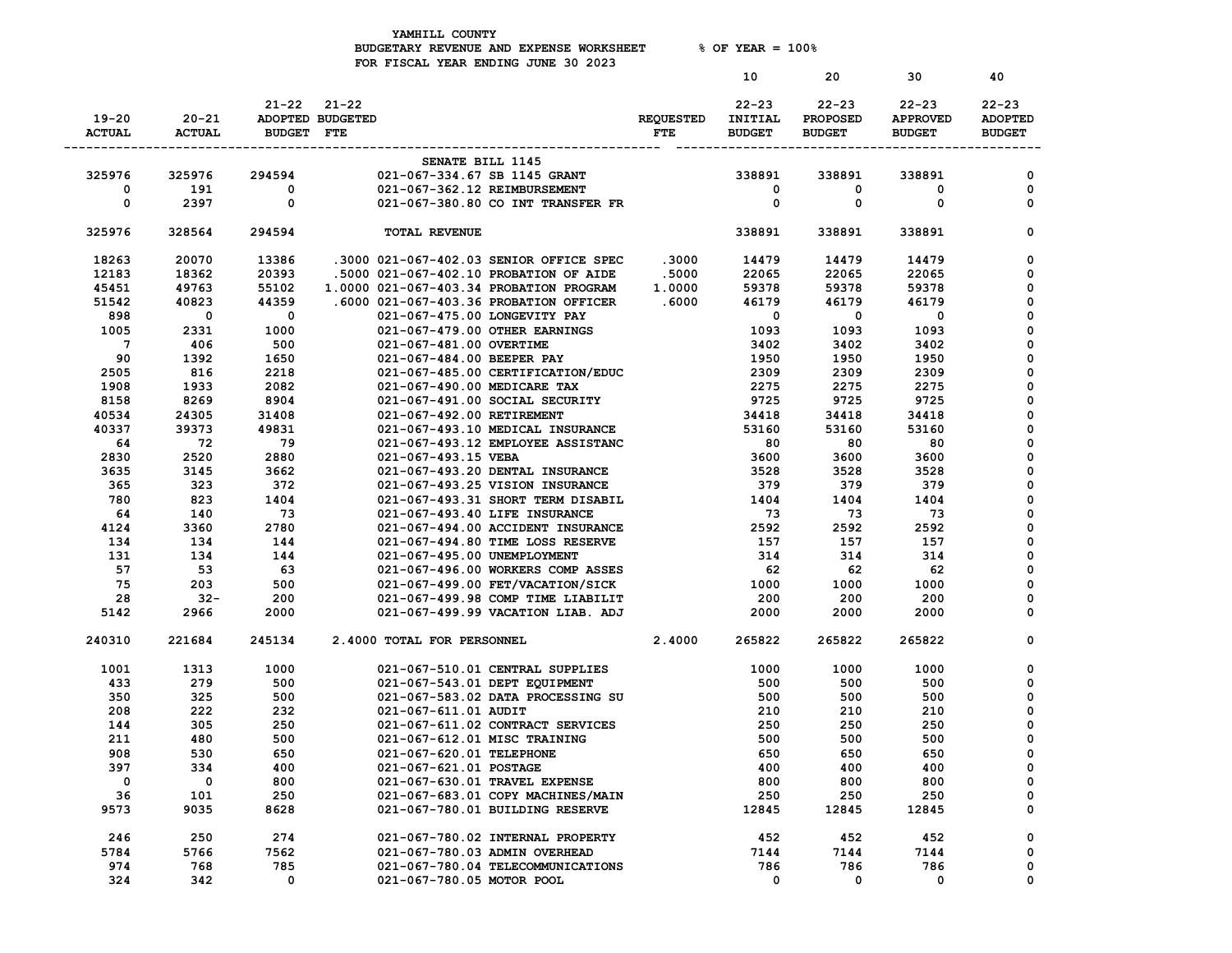|  | $8$ OF YEAR = 1008 |  |  |
|--|--------------------|--|--|
|  |                    |  |  |

|               |                |                |                 |                               |                                   |                  | 10            | 20              | 30              | 40             |
|---------------|----------------|----------------|-----------------|-------------------------------|-----------------------------------|------------------|---------------|-----------------|-----------------|----------------|
|               |                | $21 - 22$      | $21 - 22$       |                               |                                   |                  | $22 - 23$     | $22 - 23$       | $22 - 23$       | $22 - 23$      |
| 19-20         | $20 - 21$      | <b>ADOPTED</b> | <b>BUDGETED</b> |                               |                                   | <b>REQUESTED</b> | INITIAL       | <b>PROPOSED</b> | <b>APPROVED</b> | <b>ADOPTED</b> |
| <b>ACTUAL</b> | <b>ACTUAL</b>  | <b>BUDGET</b>  | FTE             |                               |                                   | <b>FTE</b>       | <b>BUDGET</b> | <b>BUDGET</b>   | <b>BUDGET</b>   | <b>BUDGET</b>  |
| 344           | 371            | 371            |                 |                               | 021-067-780.06 EQUIPMENT REPLACEM |                  | 615           | 615             | 615             | 0              |
| 2946          | 2653           | 2318           |                 |                               | 021-067-780.15 COMPUTER SERVICES  |                  | 2379          | 2379            | 2379            |                |
| 83            | 95             | 206            |                 |                               | 021-067-780.17 INTERNAL POSTAGE C |                  | 145           | 145             | 145             | 0              |
| 983           | 845            | 845            |                 |                               | 021-067-780.27 INTERNAL LIABILITY |                  | 1135          | 1135            | 1135            | $\Omega$       |
| 800           | 840            | 1764           |                 |                               | 021-067-780.46 CO INT NETWORK CHA |                  | 882           | 882             | 882             | 0              |
| 74255         | 74255          | 62602          |                 |                               | 021-067-780.52 INTERNAL TFR TO HH |                  | 43821         | 43821           | 43821           | 0              |
| 50            | $\overline{2}$ | 349            |                 |                               | 021-067-780.54 TELECOMM PER CALL  |                  | 285           | 285             | 285             | 0              |
| 1640          | 1441           | 1265           |                 |                               | 021-067-780.55 INT LEGAL SERVICES |                  | 1367          | 1367            | 1367            | 0              |
| 101690        | 100552         | 92051          |                 |                               | TOTAL FOR MATERIALS & SERVICES    |                  | 76916         | 76916           | 76916           | 0              |
| 6196          | 0              | 0              |                 | 021-067-800.80 DEPT EQUIPMENT |                                   |                  | 0             | 0               | 0               | 0              |
| 6196          | 0              | 0              |                 | TOTAL FOR CAPITAL             |                                   |                  | 0             | 0               | 0               | 0              |
|               |                |                |                 |                               |                                   |                  |               |                 |                 |                |
| 348196        | 322236         | 337185         |                 | 2.4000 TOTAL EXPENSES         | SENATE BILL 1145                  | 2.4000           | 342738        | 342738          | 342738          | 0              |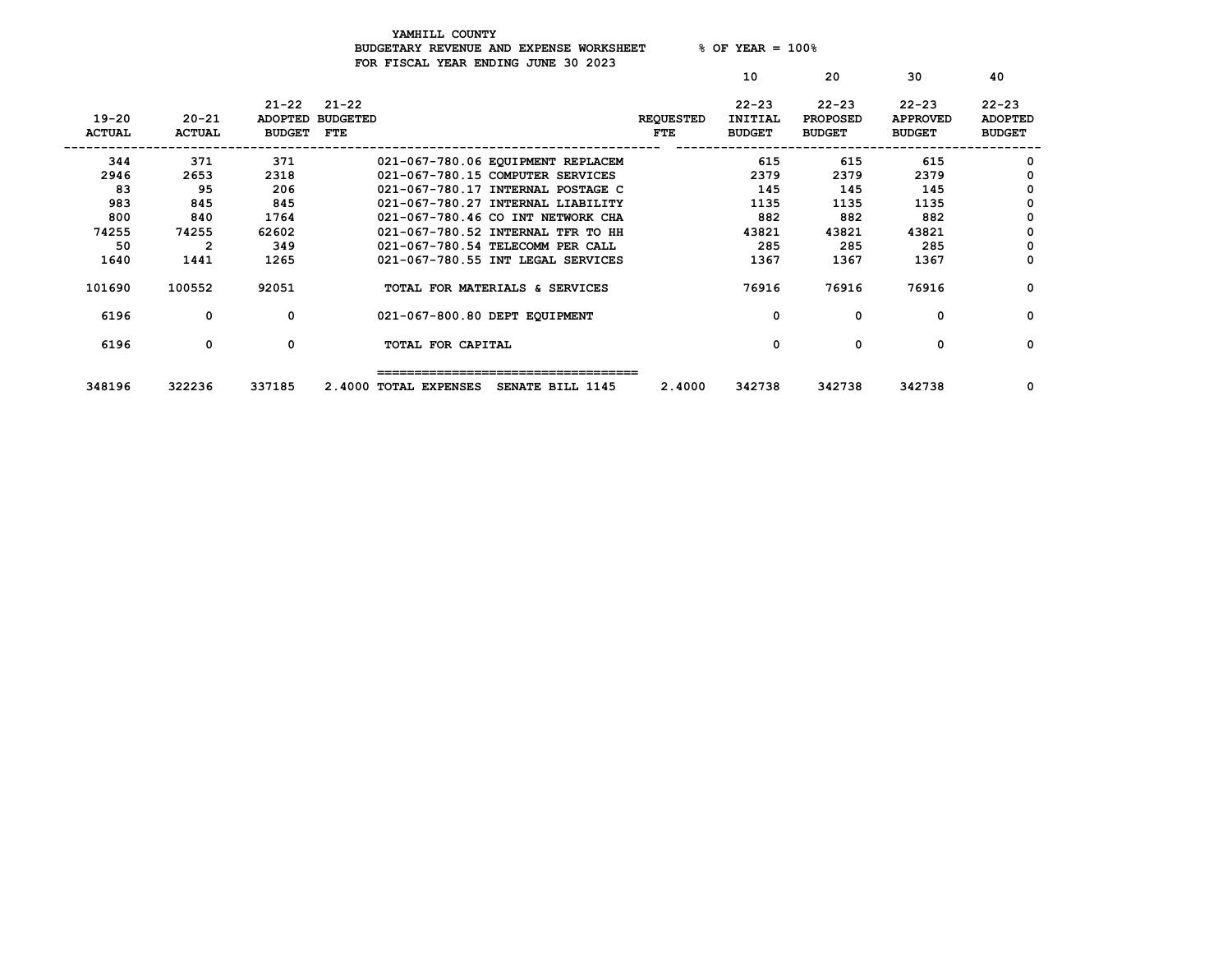|                        |                            |                                            | YAMHILL COUNTY        | BUDGETARY REVENUE AND EXPENSE WORKSHEET<br>FOR FISCAL YEAR ENDING JUNE 30 2023 |                          | $8$ OF YEAR = 100 $8$                 |                                               |                                               |                                              |
|------------------------|----------------------------|--------------------------------------------|-----------------------|--------------------------------------------------------------------------------|--------------------------|---------------------------------------|-----------------------------------------------|-----------------------------------------------|----------------------------------------------|
|                        |                            |                                            |                       |                                                                                |                          | 10                                    | 20                                            | 30                                            | 40                                           |
| 19-20<br><b>ACTUAL</b> | $20 - 21$<br><b>ACTUAL</b> | 21-22<br>ADOPTED BUDGETED<br><b>BUDGET</b> | 21-22<br>FTE          |                                                                                | <b>REQUESTED</b><br>FTE. | $22 - 23$<br>INITIAL<br><b>BUDGET</b> | $22 - 23$<br><b>PROPOSED</b><br><b>BUDGET</b> | $22 - 23$<br><b>APPROVED</b><br><b>BUDGET</b> | $22 - 23$<br><b>ADOPTED</b><br><b>BUDGET</b> |
|                        |                            |                                            | <b>ENDING BALANCE</b> |                                                                                |                          |                                       |                                               |                                               |                                              |
| 0                      | 0                          | 468539                                     |                       | 021-093-990.01 ENDING BALANCE                                                  |                          | 437885                                | 437885                                        | 394930                                        | 0                                            |
| 0                      | 0                          | 468539                                     | TOTAL FOR 900-999     |                                                                                |                          | 437885                                | 437885                                        | 394930                                        | $\Omega$                                     |
| 0                      | 0                          | 468539                                     | TOTAL EXPENSES        | <b>ENDING BALANCE</b>                                                          |                          | 437885                                | 437885                                        | 394930                                        | 0                                            |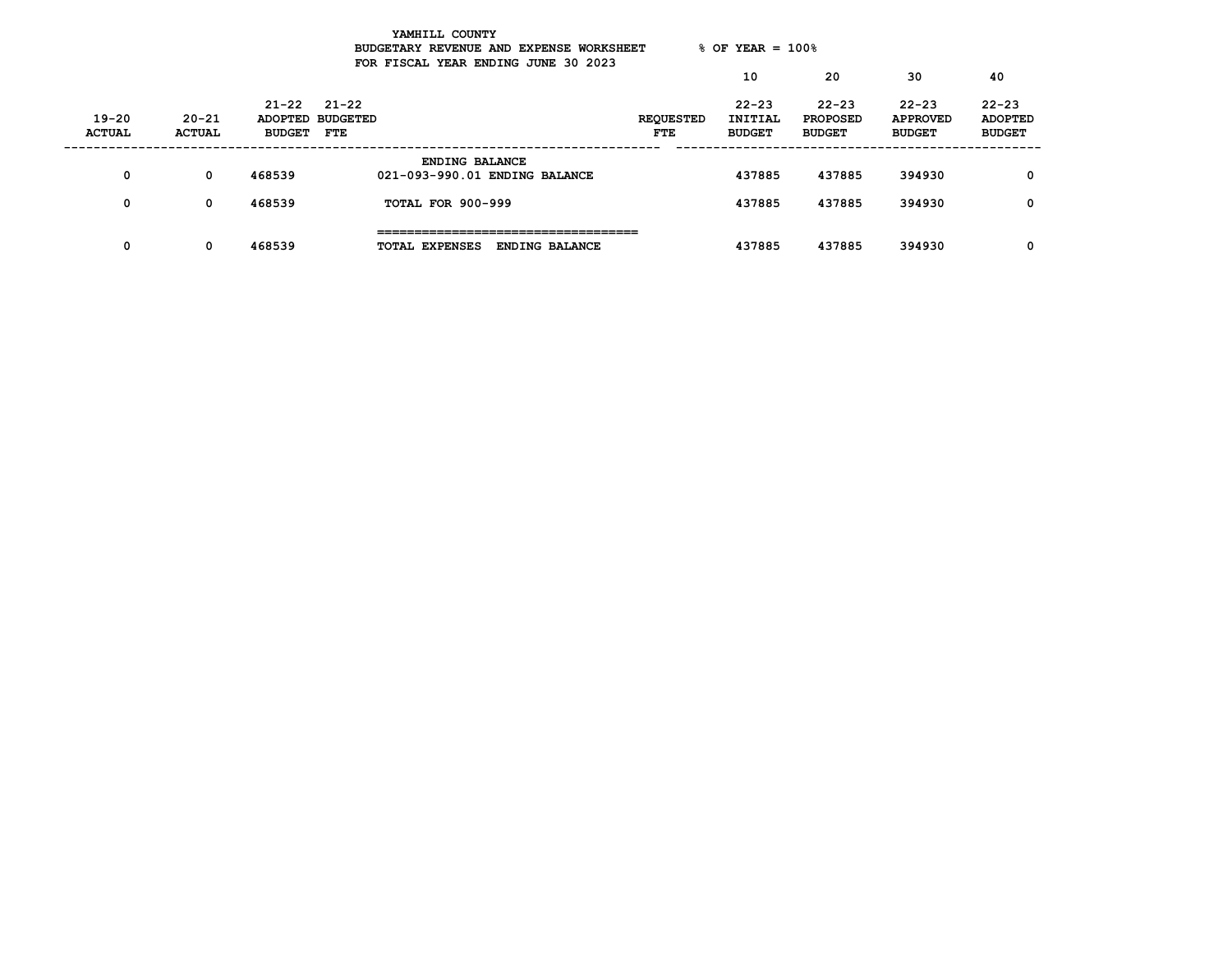| YAMHILL COUNTY                          |                       |
|-----------------------------------------|-----------------------|
| BUDGETARY REVENUE AND EXPENSE WORKSHEET | $8$ OF YEAR = $100\%$ |
| FOR FISCAL YEAR ENDING JUNE 30 2023     |                       |

|               |               |                                            |                                 |                                                                            |                  | 10                          | 20                           | 30                           | 40                          |
|---------------|---------------|--------------------------------------------|---------------------------------|----------------------------------------------------------------------------|------------------|-----------------------------|------------------------------|------------------------------|-----------------------------|
| $19 - 20$     | $20 - 21$     | $21 - 22$<br>$21 - 22$<br>ADOPTED BUDGETED |                                 |                                                                            | <b>REQUESTED</b> | $22 - 23$<br><b>INITIAL</b> | $22 - 23$<br><b>PROPOSED</b> | $22 - 23$<br><b>APPROVED</b> | $22 - 23$<br><b>ADOPTED</b> |
| <b>ACTUAL</b> | <b>ACTUAL</b> | <b>BUDGET FTE</b>                          |                                 |                                                                            | <b>FTE</b>       | <b>BUDGET</b>               | <b>BUDGET</b>                | <b>BUDGET</b>                | <b>BUDGET</b>               |
|               |               |                                            |                                 | ECONOMIC DEVELOPMENT                                                       |                  |                             |                              |                              |                             |
| 443785        | 288728        | 254525                                     |                                 | 026-034-301.01 BEGINNING BALANCE                                           |                  | 503822                      | 503822                       | 503822                       | 0                           |
| 201317        | 201317        | 201317                                     | 026-034-301.46 EDA BEG BALANCE  |                                                                            |                  | 201317                      | 201317                       | 201317                       | 0                           |
| 379655        | 517972        | 300000                                     | 026-034-335.11 VIDEO LOTTERY    |                                                                            |                  | 300000                      | 300000                       | 300000                       | 0                           |
| 6667          | 3512          | 2515                                       | 026-034-361.01 POOL INTEREST    |                                                                            |                  | 2630                        | 2630                         | 2630                         | 0                           |
| 5427          | 4755          | 3531                                       | 026-034-361.03 BOND INTEREST    |                                                                            |                  | 3378                        | 3378                         | 3378                         | 0                           |
| $\mathbf 0$   | 726130        | $\Omega$                                   | 026-034-362.12 REIMBURSEMENT    |                                                                            |                  | 0                           | 0                            | $\Omega$                     | $\Omega$                    |
| 1036851       | 1742414       | 761888                                     | <b>TOTAL REVENUE</b>            |                                                                            |                  | 1011147                     | 1011147                      | 1011147                      | 0                           |
| 0             | 7895          | 500                                        |                                 | 026-034-513.03 PUBLICATIONS & DUE                                          |                  | 500                         | 500                          | 500                          | 0                           |
| 186653        | 219458        | 196808                                     |                                 | 026-034-610.01 PROFESSIONAL SERVI                                          |                  | 200000                      | 200000                       | 400000                       | $\Omega$                    |
|               |               |                                            |                                 | \$40,000 - County share of Bypass Lobbyist<br>$$146,808$ - SEDCOR contract |                  |                             |                              |                              |                             |
| 172           | 339           | 224                                        | 026-034-611.01 AUDIT            |                                                                            |                  | 400                         | 400                          | 400                          | 0                           |
| 211           | 220           | 200                                        | 026-034-620.01 TELEPHONE        |                                                                            |                  | 200                         | 200                          | 200                          | $\Omega$                    |
| 1685          | 2030          | 2030                                       |                                 | 026-034-690.50 CHAMBER MEMBERSHIP                                          |                  | 2030                        | 2030                         | 2030                         | 0                           |
| $\mathbf 0$   | 949           | 8500                                       |                                 | 026-034-691.01 ASSOC MEMBERSHIPS                                           |                  | 8500                        | 8500                         | 8500                         | 0                           |
| 8786          | 8487          | $\mathbf 0$                                | 026-034-699.01 OTHER EXPENSE    |                                                                            |                  | $\mathbf 0$                 | $\mathbf 0$                  | $\mathbf 0$                  | 0                           |
| 0             | 627992        | $\mathbf 0$                                | 026-034-700.27 GRANTS AWARDED   |                                                                            |                  | $\mathbf 0$                 | 0                            | 0                            | 0                           |
| 149874        | 0             | 100000                                     | 026-034-720.48 STRAT INV GRANTS |                                                                            |                  | 50000                       | 50000                        | 50000                        | 0                           |
| 50000         | $\mathbf 0$   | 96000                                      |                                 | 026-034-720.49 STRAT INV SMALL GR                                          |                  | 50000                       | 50000                        | 50000                        | $\Omega$                    |
| 50000         | 0             | 50000                                      |                                 | 026-034-720.50 STRAT INV STARTUP                                           |                  | 25000                       | 25000                        | 25000                        | 0                           |
| 0             | 0             | 201317                                     | 026-034-740.02 REVOLVING LOAN   |                                                                            |                  | 201317                      | 201317                       | 201317                       | 0                           |
| 6487          | 4843          | 9679                                       | 026-034-780.03 ADMIN OVERHEAD   |                                                                            |                  | 19162                       | 19162                        | 19162                        | 0                           |
| 20            | 0             | 20                                         |                                 | 026-034-780.09 MANUAL CHECK CHARG                                          |                  | 20                          | 20                           | 20                           | 0                           |
| 2250          | 50            | 5000                                       | 026-034-780.18 CO INT EXPENSE   |                                                                            |                  | 5000                        | 5000                         | 5000                         | 0                           |
| 70000<br>668  | 70000<br>668  | 70000                                      |                                 | 026-034-780.31 INT VIDEO LTRY FAI<br>026-034-780.55 INT LEGAL SERVICES     |                  | 70000                       | 70000<br>688                 | 70000<br>688                 | 0<br>0                      |
| 20000         | 20000         | 668<br>20000                               | 026-034-780.81 CO INT PARKS     |                                                                            |                  | 688<br>20000                | 20000                        | 20000                        | 0                           |
|               |               |                                            |                                 |                                                                            |                  |                             |                              |                              |                             |
| 546806        | 962931        | 760946                                     |                                 | TOTAL FOR MATERIALS & SERVICES                                             |                  | 652817                      | 652817                       | 852817                       | 0                           |
| 0             | 0             | 942                                        | 026-034-990.01 ENDING BALANCE   |                                                                            |                  | 358330                      | 358330                       | 158330                       | 0                           |
| 0             | 0             | 942                                        | TOTAL FOR 900-999               |                                                                            |                  | 358330                      | 358330                       | 158330                       | 0                           |
| 546806        | 962931        | 761888                                     |                                 | TOTAL EXPENSES ECONOMIC DEVELOPMEN                                         |                  | 1011147                     | 1011147                      | 1011147                      | 0                           |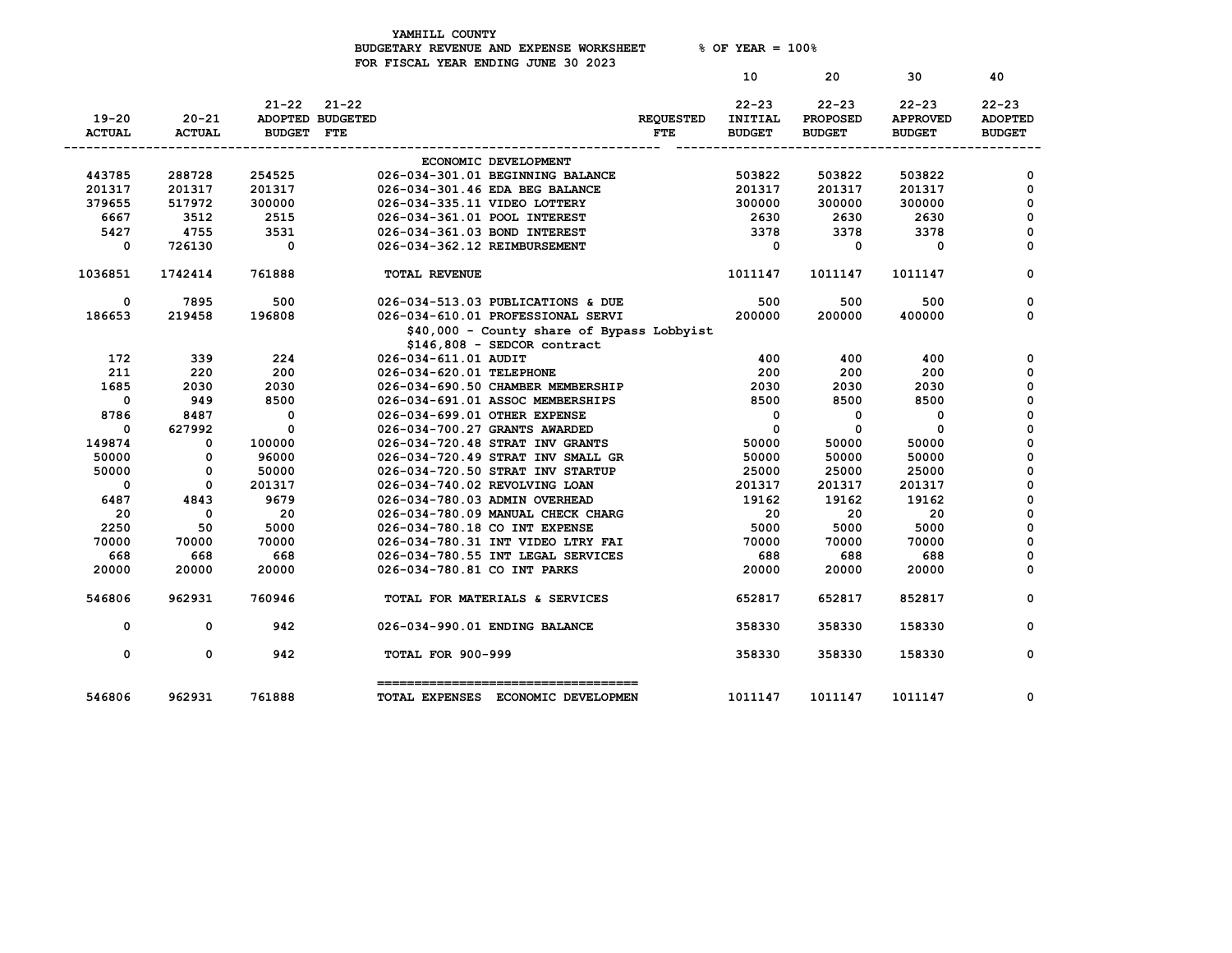|                      |                         |                          |                                      |                                   |                  | 10                      | 20                 | 30                      | 40             |
|----------------------|-------------------------|--------------------------|--------------------------------------|-----------------------------------|------------------|-------------------------|--------------------|-------------------------|----------------|
|                      |                         | $21 - 22$ $21 - 22$      |                                      |                                   |                  | 22-23                   | 22-23              | 22-23                   | $22 - 23$      |
| $19 - 20$            | 20-21                   |                          | ADOPTED BUDGETED                     |                                   | <b>REQUESTED</b> |                         | INITIAL PROPOSED   | <b>APPROVED</b>         | <b>ADOPTED</b> |
| <b>ACTUAL</b>        | <b>ACTUAL</b>           | <b>BUDGET FTE</b>        |                                      |                                   | <b>FTE</b>       | <b>BUDGET</b>           | <b>BUDGET</b>      | <b>BUDGET</b>           | <b>BUDGET</b>  |
|                      |                         |                          |                                      |                                   |                  |                         |                    |                         |                |
|                      |                         |                          |                                      | CORNER RESTORATION                |                  |                         |                    |                         |                |
| 231586               | 258113                  | 268759                   |                                      | 027-037-301.01 BEGINNING BALANCE  |                  | 293129                  | 293129             | 293129                  | 0              |
| 90017                | 119743                  | 100000                   | 027-037-341.06 RECORDING FEE         |                                   |                  | 100000                  | 100000             | 100000                  | 0              |
| 3299                 | 1570                    | 1244                     |                                      | 027-037-361.01 POOL INTEREST      |                  | 1176                    | 1176               | 1176                    | 0              |
| 2659<br>$\mathbf{0}$ | 2059                    | 1735                     | 027-037-361.03 BOND INTEREST         | 027-037-380.80 CO INT TRANSFER FR |                  | 1463<br>$^{\circ}$      | 1463<br>$^{\circ}$ | 1463<br>$\mathbf{0}$    | 0<br>0         |
|                      | 2073                    | $\overline{\phantom{0}}$ |                                      |                                   |                  |                         |                    |                         |                |
| 327561               | 383558                  | 371738                   | <b>TOTAL REVENUE</b>                 |                                   |                  | 395768                  | 395768             | 395768                  | $\mathbf 0$    |
| 3313                 | 10029                   | 27075                    | .3000 027-037-400.05 SURVEYOR        |                                   | .3000            | 27887                   | 27887              | 27887                   | 0              |
| 31955                | 33411                   | 35233                    | .5000 027-037-403.18 ENGINEER TECH 2 |                                   | .5000            | 36290                   | 36290              | 36290                   | 0              |
| 450                  | 600                     | 600                      | 027-037-475.00 LONGEVITY PAY         |                                   |                  | 600                     | 600                | 600                     | 0              |
| $\mathbf 0$          | 746                     | $\overline{\phantom{0}}$ |                                      | 027-037-479.00 OTHER EARNINGS     |                  | $\overline{\mathbf{0}}$ | $\mathbf 0$        | $\overline{\mathbf{0}}$ | 0              |
| $\mathbf{o}$         | $\overline{\mathbf{0}}$ | 5000                     | 027-037-482.00 EXTRA HELP            |                                   |                  | 5000                    | 5000               | 5000                    | 0              |
| 522                  | 678                     | 921                      |                                      | 027-037-490.00 MEDICARE TAX       |                  | 944                     | 944                | 944                     | 0              |
| 2232                 | 2899                    | 3938                     |                                      | 027-037-491.00 SOCIAL SECURITY    |                  | 4035                    | 4035               | 4035                    | 0              |
| 8627                 | 9111                    | 14683                    | 027-037-492.00 RETIREMENT            |                                   |                  | 15124                   | 15124              | 15124                   | 0              |
| 8558                 | 11255                   | 16611                    |                                      | 027-037-493.10 MEDICAL INSURANCE  |                  | $\mathbf 0$             | $\mathbf 0$        | $\mathbf 0$             | 0              |
| 14                   | 17                      | $\overline{\mathbf{0}}$  |                                      | 027-037-493.12 EMPLOYEE ASSISTANC |                  | $\mathbf 0$             | $\mathbf 0$        | 0                       | 0              |
| 600                  | 720                     | 960                      | 027-037-493.15 VEBA                  |                                   |                  | 1200                    | 1200               | 1200                    | 0              |
| 771                  | 898                     | 1221                     |                                      | 027-037-493.20 DENTAL INSURANCE   |                  | 1176                    | 1176               | 1176                    | 0              |
| 77                   | 92                      | 124                      |                                      | 027-037-493.25 VISION INSURANCE   |                  | 127                     | 127                | 127                     | 0              |
| 195                  | 267                     | 953                      |                                      | 027-037-493.31 SHORT TERM DISABIL |                  | 977                     | 977                | 977                     | 0              |
| 9                    | 23                      | 21                       |                                      | 027-037-493.40 LIFE INSURANCE     |                  | 21                      | 21                 | 21                      | 0              |
| 573                  | 608                     | 606                      |                                      | 027-037-494.00 ACCIDENT INSURANCE |                  | 650                     | 650                | 650                     | 0              |
| 37                   | 47                      | 64                       |                                      | 027-037-494.80 TIME LOSS RESERVE  |                  | 66                      | 66                 | 66                      | 0              |
| 36                   | 38                      | 64                       | 027-037-495.00 UNEMPLOYMENT          |                                   |                  | 66                      | 66                 | - 66                    | 0              |
| 11                   | 13                      | 21                       |                                      | 027-037-496.00 WORKERS COMP ASSES |                  | 21                      | 21                 | 21                      | 0              |
| 2702                 | 2208                    | 2000                     |                                      | 027-037-499.00 FET/VACATION/SICK  |                  | 2000                    | 2000               | 2000                    | 0              |
| 141                  | 926                     | $\overline{\phantom{0}}$ |                                      | 027-037-499.99 VACATION LIAB. ADJ |                  | 1000                    | 1000               | 1000                    | 0              |
| 60823                | 74586                   | 110095                   | .8000 TOTAL FOR PERSONNEL            |                                   | .8000            | 97184                   | 97184              | 97184                   | 0              |
| 192                  | 194                     | 240                      |                                      | 027-037-510.01 CENTRAL SUPPLIES   |                  | 250                     | 250                | 250                     | 0              |
| 124                  | 118                     | 150                      | 027-037-511.16 PRINTING              |                                   |                  | 200                     | 200                | 200                     | 0              |
| $\mathbf 0$          | 628                     | 1500                     |                                      | 027-037-513.03 PUBLICATIONS & DUE |                  | 1500                    | 1500               | 1500                    | 0              |
| 1111                 | $\overline{\mathbf{0}}$ | 1813                     | 027-037-513.06 SOFTWARE              |                                   |                  | 1850                    | 1850               | 1850                    | 0              |
| 0                    | $\mathbf 0$             | 200                      |                                      | 027-037-515.10 CORNER RESTORE SUP |                  | 200                     | 200                | 200                     | 0              |
| 0                    | $\mathbf 0$             | 200                      |                                      | 027-037-543.01 DEPT. EQUIPMENT    |                  | 50200                   | 50200              | 50200                   | 0              |
| 0                    | $\mathbf 0$             | 5000                     |                                      | 027-037-610.28 CORNER CORRECTIONS |                  | 5000                    | 5000               | 5000                    | 0              |
| 46                   | 44                      | 46                       | 027-037-611.01 AUDIT                 |                                   |                  | 56                      | 56                 | 56                      | 0              |
| 0                    | 0                       | 45000                    |                                      | 027-037-611.02 CONTRACT SERVICES  |                  | 45000                   | 45000              | 45000                   | 0              |
| $\mathbf 0$          | 8                       | 300                      |                                      | 027-037-611.03 JANITORIAL CONTRAC |                  | 300                     | 300                | 300                     | 0              |
| $\mathbf 0$          | 395                     | 500                      |                                      | 027-037-612.02 SCHOOLS AND CONFER |                  | 500                     | 500                | 500                     | 0              |
| 23                   | 46                      | 50                       | 027-037-620.01 TELEPHONE             |                                   |                  | 50                      | 50                 | 50                      | 0              |
| 0                    | 0                       | 400                      |                                      | 027-037-630.01 TRAVEL EXPENSE     |                  | 400                     | 400                | 400                     | 0              |
| 10                   | 7                       | 50                       | 027-037-640.01 ADVERTISING           |                                   |                  | 70                      | 70                 | 70                      | 0              |
| 190                  | 198                     | 200                      |                                      | 027-037-683.01 COPY MACHINES/MAIN |                  | 200                     | 200                | 200                     | 0              |
| 0                    | 0                       | 200                      |                                      | 027-037-683.02 DP EQUIP MAINT     |                  | 200                     | 200                | 200                     | 0              |
| 0                    | 0                       | 3625                     |                                      | 027-037-683.07 SOFTWARE LIC AND M |                  | 3650                    | 3650               | 3650                    | 0              |
| 0                    | 0                       | 100                      | 027-037-699.01 OTHER EXPENSE         |                                   |                  | 100                     | 100                | 100                     | 0              |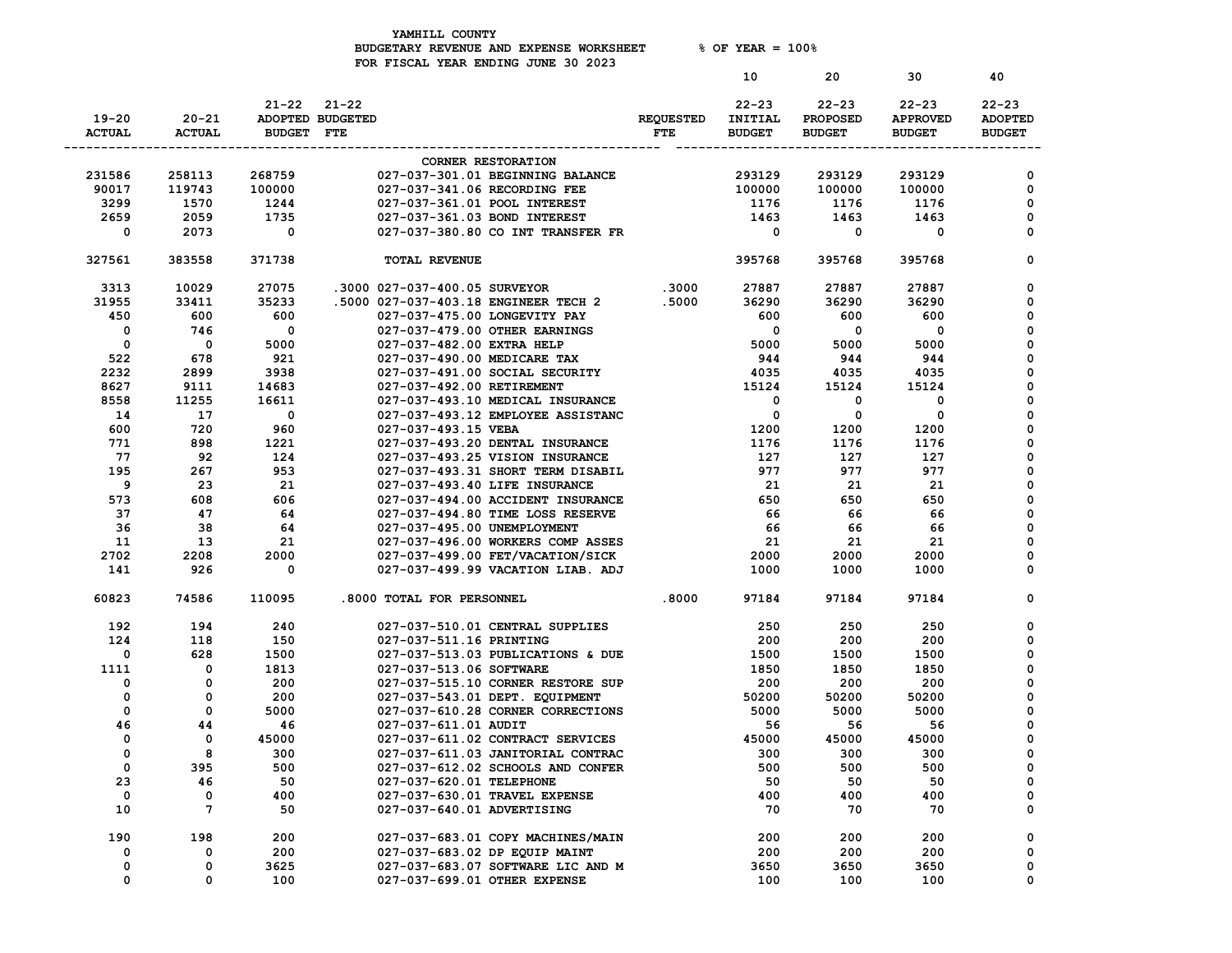|                        |                            |                                      |                         |                                   |                         | 10                                    | 20                                            | 30                                            | 40                                           |
|------------------------|----------------------------|--------------------------------------|-------------------------|-----------------------------------|-------------------------|---------------------------------------|-----------------------------------------------|-----------------------------------------------|----------------------------------------------|
| 19-20<br><b>ACTUAL</b> | $20 - 21$<br><b>ACTUAL</b> | $21 - 22$ $21 - 22$<br><b>BUDGET</b> | ADOPTED BUDGETED<br>FTE |                                   | <b>REQUESTED</b><br>FTE | $22 - 23$<br>INITIAL<br><b>BUDGET</b> | $22 - 23$<br><b>PROPOSED</b><br><b>BUDGET</b> | $22 - 23$<br><b>APPROVED</b><br><b>BUDGET</b> | $22 - 23$<br><b>ADOPTED</b><br><b>BUDGET</b> |
| 719                    | 719                        | 732                                  |                         | 027-037-780.01 BUILDING RESERVE   |                         | 748                                   | 748                                           | 748                                           | <sup>0</sup>                                 |
| 1466                   | 1113                       | 1230                                 |                         | 027-037-780.03 ADMIN OVERHEAD     |                         | 1642                                  | 1642                                          | 1642                                          | 0                                            |
| 378                    | 331                        | 529                                  |                         | 027-037-780.04 TELECOMMUNICATIONS |                         | 550                                   | 550                                           | 550                                           | 0                                            |
| 1944                   | 2052                       | 2685                                 |                         | 027-037-780.05 MOTOR POOL         |                         | 2500                                  | 2500                                          | 2500                                          | 0                                            |
| 850                    | 731                        | 731                                  |                         | 027-037-780.27 INTERNAL LIABILITY |                         | 981                                   | 981                                           | 981                                           | 0                                            |
| $216 -$                | 495-                       | $\mathbf 0$                          |                         | 027-037-780.44 CO INT PEL RESERVE |                         | $\Omega$                              | $\Omega$                                      | $\mathbf 0$                                   | 0                                            |
| 118                    | 128                        | 257                                  |                         | 027-037-780.54 TELECOMM PER CALL  |                         | 228                                   | 228                                           | 228                                           | $\Omega$                                     |
| 1671                   | 1671                       | 1671                                 |                         | 027-037-780.55 INT LEGAL SERVICES |                         | 1679                                  | 1679                                          | 1679                                          | 0                                            |
| 8626                   | 7888                       | 67409                                |                         | TOTAL FOR MATERIALS & SERVICES    |                         | 118054                                | 118054                                        | 118054                                        | 0                                            |
| 0                      | 0                          | 194234                               |                         | 027-037-990.01 ENDING BALANCE     |                         | 180530                                | 180530                                        | 180530                                        | $^{\circ}$                                   |
| 0                      | $\mathbf 0$                | 194234                               | TOTAL FOR 900-999       |                                   |                         | 180530                                | 180530                                        | 180530                                        | $\Omega$                                     |
| 69449                  | 82474                      | 371738                               | .8000 TOTAL EXPENSES    | CORNER RESTORATION                | .8000                   | 395768                                | 395768                                        | 395768                                        | 0                                            |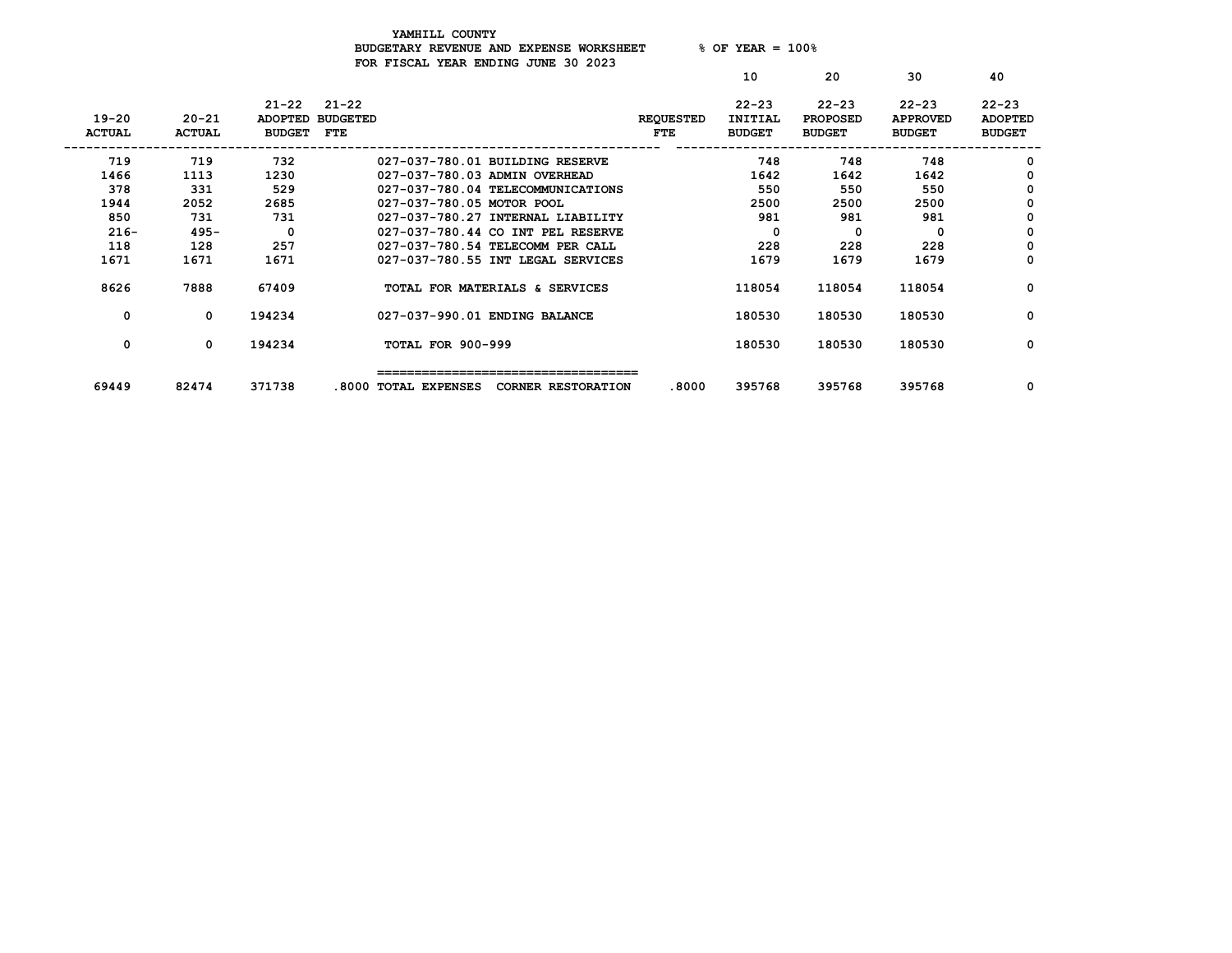| YAMHILL COUNTY                          |                       |
|-----------------------------------------|-----------------------|
| BUDGETARY REVENUE AND EXPENSE WORKSHEET | $8$ OF YEAR = $100\%$ |
| FOR FISCAL YEAR ENDING JUNE 30 2023     |                       |

|                            |                            |                                                    | FOR FISCAL YEAR ENDING JUNE 30 2023               |                         |                                              |                                           |                                               |                                              |
|----------------------------|----------------------------|----------------------------------------------------|---------------------------------------------------|-------------------------|----------------------------------------------|-------------------------------------------|-----------------------------------------------|----------------------------------------------|
|                            |                            |                                                    |                                                   |                         | 10                                           | 20                                        | 30                                            | 40                                           |
| $19 - 20$<br><b>ACTUAL</b> | $20 - 21$<br><b>ACTUAL</b> | $21 - 22$<br>ADOPTED BUDGETED<br><b>BUDGET FTE</b> | $21 - 22$                                         | <b>REQUESTED</b><br>FTE | $22 - 23$<br><b>INITIAL</b><br><b>BUDGET</b> | 22-23<br><b>PROPOSED</b><br><b>BUDGET</b> | $22 - 23$<br><b>APPROVED</b><br><b>BUDGET</b> | $22 - 23$<br><b>ADOPTED</b><br><b>BUDGET</b> |
|                            |                            |                                                    | NON DEPARTMENTAL                                  |                         |                                              |                                           |                                               |                                              |
| 5022                       | 7666                       | 9940                                               | 029-039-301.01 BEGINNING BALANCE                  |                         | 10064                                        | 10064                                     | 10064                                         | 0                                            |
| 1870                       | 861                        | 705                                                | 029-039-361.01 POOL INTEREST                      |                         | 645                                          | 645                                       | 645                                           | 0                                            |
| 1503                       | 1133                       | 1007                                               | 029-039-361.03 BOND INTEREST                      |                         | 805                                          | 805                                       | 805                                           | 0                                            |
| 8395                       | 9660                       | 11652                                              | <b>TOTAL REVENUE</b>                              |                         | 11514                                        | 11514                                     | 11514                                         | 0                                            |
| 50                         | 127                        | 132                                                | 029-039-611.01 AUDIT                              |                         | 98                                           | 98                                        | 98                                            | 0                                            |
| 11                         | $7\phantom{.0}$            | $\overline{7}$                                     | 029-039-780.03 ADMIN OVERHEAD                     |                         | 8                                            | 8                                         | 8                                             | 0                                            |
| 668                        | 668                        | 668                                                | 029-039-780.55 INT LEGAL SERVICES                 |                         | 675                                          | 675                                       | 675                                           | 0                                            |
| 729                        | 802                        | 807                                                | TOTAL FOR MATERIALS & SERVICES                    |                         | 781                                          | 781                                       | 781                                           | 0                                            |
| 0                          | $^{\circ}$                 | 10845                                              | 029-039-990.01 ENDING BALANCE SYS                 |                         | 10733                                        | 10733                                     | 10733                                         | 0                                            |
| $\mathbf 0$                | $\mathbf{0}$               | 10845                                              | TOTAL FOR 900-999                                 |                         | 10733                                        | 10733                                     | 10733                                         | 0                                            |
| 729                        | 802                        | 11652                                              | TOTAL EXPENSES NON DEPARTMENTAL                   |                         | 11514                                        | 11514                                     | 11514                                         | $\mathbf 0$                                  |
| 20297                      | 591                        | 14373                                              | <b>COUNTY FAIR</b><br>029-080-301.25 FAIR BALANCE |                         | 23874                                        | 23874                                     | 23874                                         | 0                                            |
| 12376                      | 11244                      | 14508                                              | 029-080-347.01 SYSTEMS DEV CHARGE                 |                         | 9672                                         | 9672                                      | 9672                                          | 0                                            |
|                            |                            |                                                    |                                                   |                         |                                              |                                           |                                               |                                              |
| 32673                      | 11835                      | 28881                                              | <b>TOTAL REVENUE</b>                              |                         | 33546                                        | 33546                                     | 33546                                         | 0                                            |
| 32082                      | $\mathbf 0$                | 28881                                              | 029-080-830.10 FAIR IMPROVEMENTS                  |                         | 33546                                        | 33546                                     | 33546                                         | 0                                            |
| 32082                      | $^{\circ}$                 | 28881                                              | TOTAL FOR CAPITAL                                 |                         | 33546                                        | 33546                                     | 33546                                         | $\mathbf 0$                                  |
| 32082                      | $\mathbf 0$                | 28881                                              | TOTAL EXPENSES COUNTY FAIR                        |                         | 33546                                        | 33546                                     | 33546                                         | 0                                            |
|                            |                            |                                                    | PARKS                                             |                         |                                              |                                           |                                               |                                              |
| 1100                       | 5502-                      | $\overline{\phantom{0}}$                           | 029-081-301.26 PARKS BEG BAL                      |                         | 0                                            | $\mathbf 0$                               | 0                                             | 0                                            |
| 158208                     | 163163                     | 202202                                             | 029-081-347.02 CHEHALEM SDC                       |                         | 168640                                       | 168640                                    | 168640                                        | 0                                            |
| 159308                     | 157661                     | 202202                                             | <b>TOTAL REVENUE</b>                              |                         | 168640                                       | 168640                                    | 168640                                        | 0                                            |
| 164810                     | 154554                     | 202202                                             | 029-081-720.16 CHEHALEM PARKS & R                 |                         | 168640                                       | 168640                                    | 168640                                        | 0                                            |
| 164810                     | 154554                     | 202202                                             | TOTAL FOR MATERIALS & SERVICES                    |                         | 168640                                       | 168640                                    | 168640                                        | 0                                            |
| 164810                     | 154554                     | 202202                                             | TOTAL EXPENSES PARKS                              |                         | 168640                                       | 168640                                    | 168640                                        | 0                                            |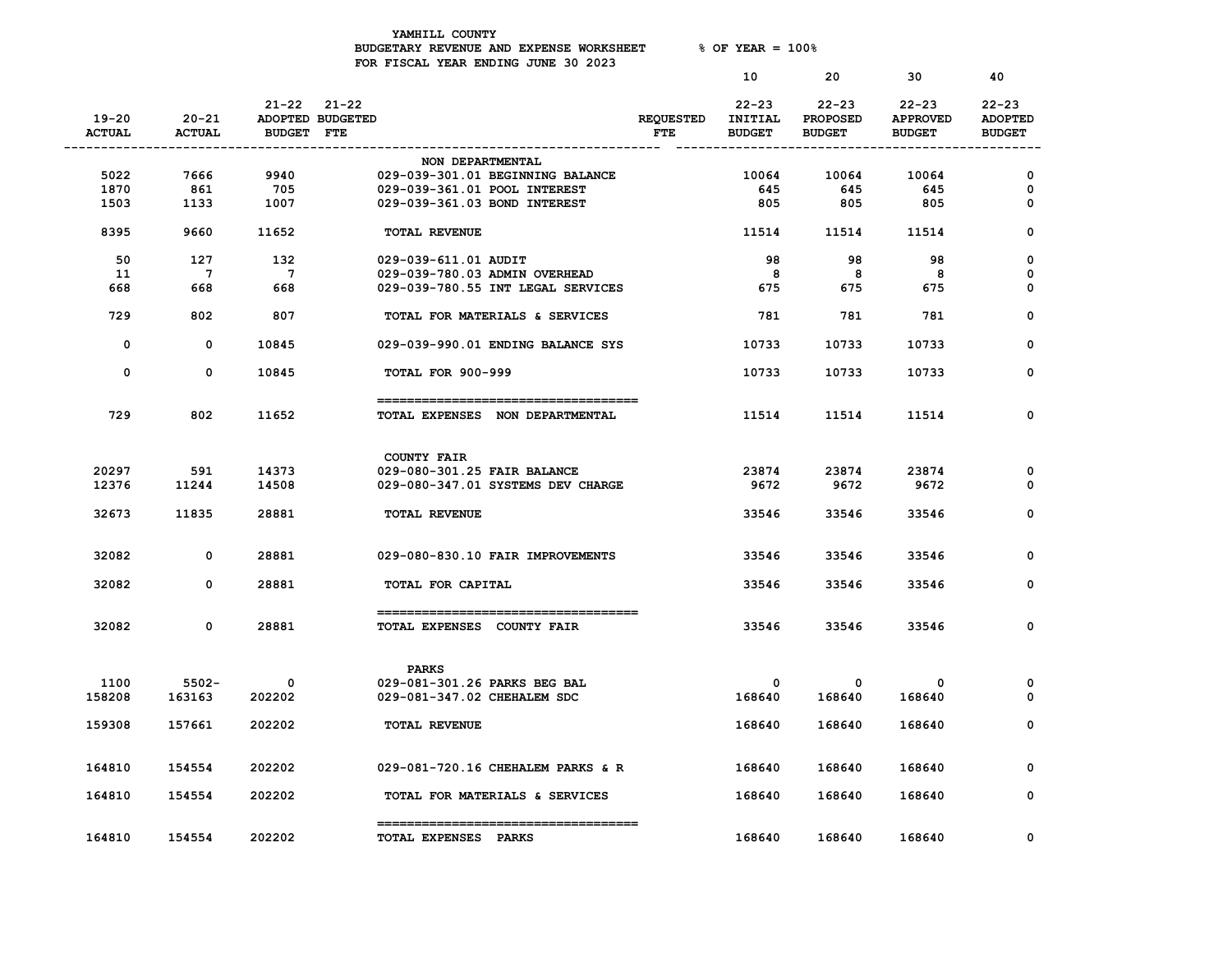|                        |                            |                            | YAMHILL COUNTY<br>BUDGETARY REVENUE AND EXPENSE WORKSHEET<br>FOR FISCAL YEAR ENDING JUNE 30 2023 |                         | $8$ OF YEAR = 100 $8$                 |                                               |                                        |                                              |
|------------------------|----------------------------|----------------------------|--------------------------------------------------------------------------------------------------|-------------------------|---------------------------------------|-----------------------------------------------|----------------------------------------|----------------------------------------------|
|                        |                            |                            |                                                                                                  |                         | 10                                    | 20                                            | 30                                     | 40                                           |
| 19-20<br><b>ACTUAL</b> | $20 - 21$<br><b>ACTUAL</b> | $21 - 22$<br><b>BUDGET</b> | 21-22<br>ADOPTED BUDGETED<br>FTE                                                                 | <b>REQUESTED</b><br>FTE | $22 - 23$<br>INITIAL<br><b>BUDGET</b> | $22 - 23$<br><b>PROPOSED</b><br><b>BUDGET</b> | $22 - 23$<br>APPROVED<br><b>BUDGET</b> | $22 - 23$<br><b>ADOPTED</b><br><b>BUDGET</b> |
|                        |                            |                            | PARKS SYSTEM DEVELOPMENT                                                                         |                         |                                       |                                               |                                        |                                              |
| 135636                 | 143133                     | 107321                     | 029-181-301.26 PARK BALANCE                                                                      |                         | 42933                                 | 42933                                         | 42933                                  | 0                                            |
| 8250                   | 7496                       | 9672                       | 029-181-347.01 SYSTEMS DEV CHARGE                                                                |                         | 6448                                  | 6448                                          | 6448                                   | 0                                            |
| 0                      | 2516                       | $\Omega$                   | 029-181-347.02 CHEHALEM SDC                                                                      |                         | 0                                     | 0                                             | 0                                      | $\mathbf 0$                                  |
| 143886                 | 153145                     | 116993                     | <b>TOTAL REVENUE</b>                                                                             |                         | 49381                                 | 49381                                         | 49381                                  | 0                                            |
| 753                    | $\mathbf{o}$               | 116993                     | 029-181-830.02 DEDICATED PARK IMP                                                                |                         | 49381                                 | 49381                                         | 49381                                  | 0                                            |
| 753                    | 0                          | 116993                     | TOTAL FOR CAPITAL                                                                                |                         | 49381                                 | 49381                                         | 49381                                  | 0                                            |
| 753                    | 0                          | 116993                     | TOTAL EXPENSES                                                                                   | PARKS SYSTEM DEVELO     | 49381                                 | 49381                                         | 49381                                  | 0                                            |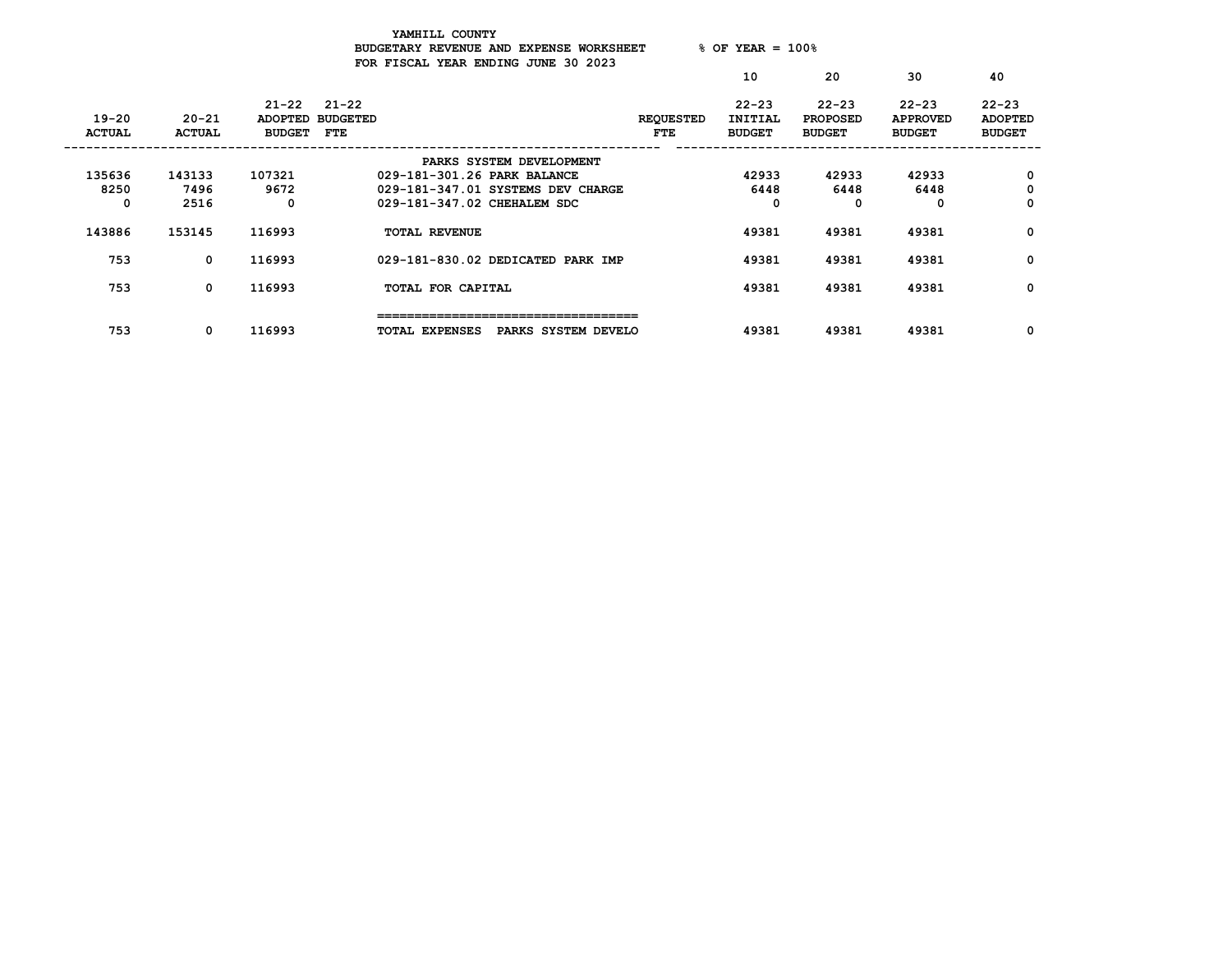**YAMHILL COUNTY BUDGETARY REVENUE AND EXPENSE WORKSHEET % OF YEAR = 100% FOR FISCAL YEAR ENDING JUNE 30 2023 10 20 30 40 21-22 21-22 22-23 22-23 22-23 22-23 19-20 20-21 ADOPTED BUDGETED REQUESTED INITIAL PROPOSED APPROVED ADOPTED ACTUAL ACTUAL BUDGET FTE FTE BUDGET BUDGET BUDGET BUDGET -------------------------------------------------------------------------------- ------------------------------------------------- FEDERAL FUNDS 79547 81154 81812 030-052-301.01 BEGINNING BALANCE 72439 72439 72439 0**  $\mathbf{o}$  **0 0 10000 030-052-332.01 O&C TITLE III FUND 10000 10000 10000 0**  $\mathbf{o}$  **0 0 10000 030-052-332.02 FEDERAL FOREST FUN 10000 10000 10000 0**  $\mathbf 0$  **891 409 336 030-052-361.01 POOL INTEREST 306 306 306 0**  $\mathbf{o}$  **716 531 494 030-052-361.03 BOND INTEREST 377 377 377 0 81154 82094 102642 TOTAL REVENUE 93122 93122 93122 0 0 0 102642 030-052-700.27 GRANTS AWARDED 93122 93122 93122 0 0 0 102642 TOTAL FOR MATERIALS & SERVICES 93122 93122 93122 0 =================================== 0 0 102642 TOTAL EXPENSES FEDERAL FUNDS 93122 93122 93122 0**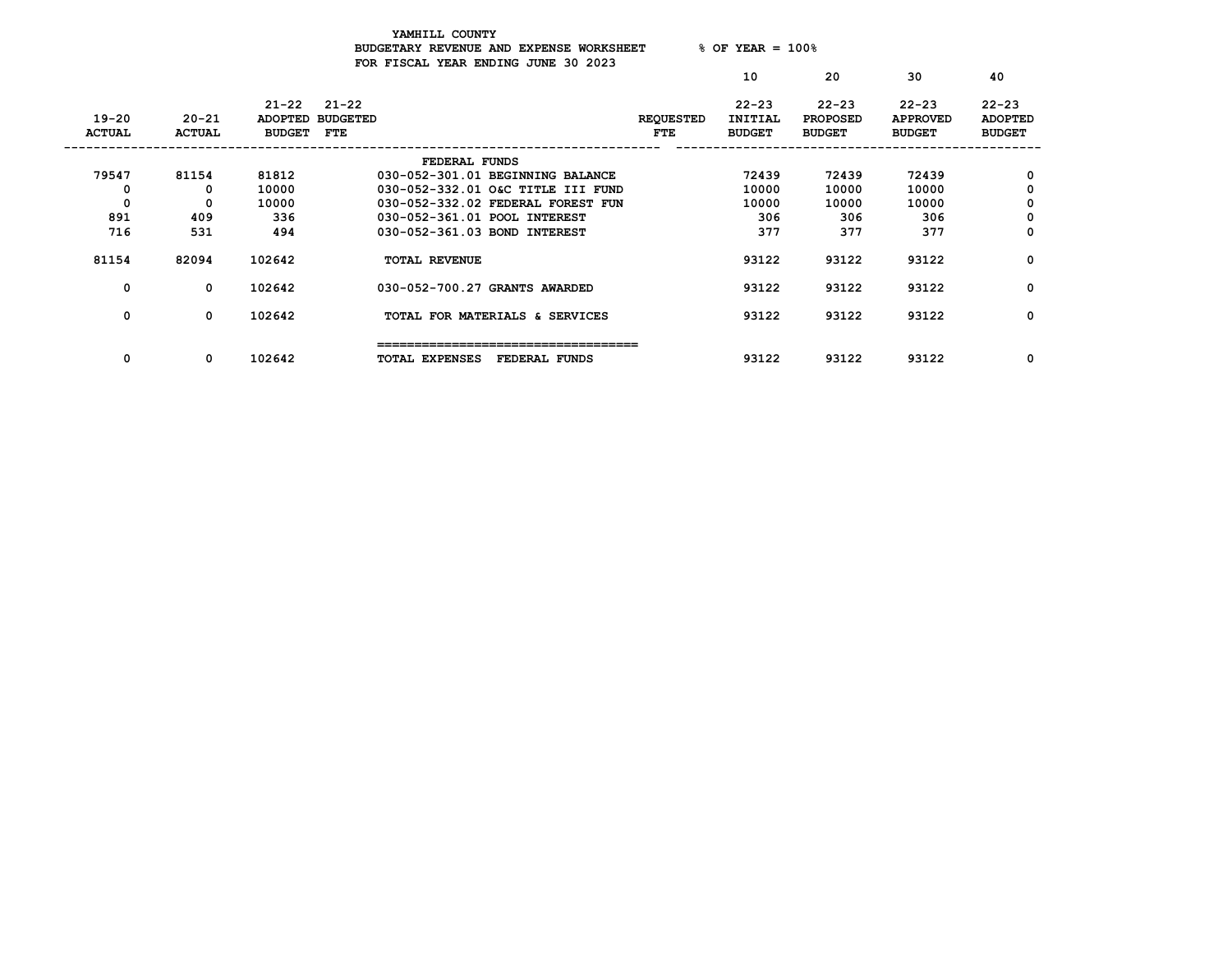|                            |                         |                   |                                         |                                   |                                | 10                                    | 20                                     | 30                                            | 40                                           |
|----------------------------|-------------------------|-------------------|-----------------------------------------|-----------------------------------|--------------------------------|---------------------------------------|----------------------------------------|-----------------------------------------------|----------------------------------------------|
| $19 - 20$<br><b>ACTUAL</b> | 20-21<br><b>ACTUAL</b>  | <b>BUDGET FTE</b> | $21 - 22$ $21 - 22$<br>ADOPTED BUDGETED |                                   | <b>REQUESTED</b><br><b>FTE</b> | $22 - 23$<br>INITIAL<br><b>BUDGET</b> | $22 - 23$<br>PROPOSED<br><b>BUDGET</b> | $22 - 23$<br><b>APPROVED</b><br><b>BUDGET</b> | $22 - 23$<br><b>ADOPTED</b><br><b>BUDGET</b> |
|                            |                         |                   | FEDERAL FUNDS                           |                                   |                                |                                       |                                        |                                               |                                              |
| $\mathbf{o}$               | $\overline{\mathbf{0}}$ | 10385193          |                                         | 032-052-301.01 BEGINNING BALANCE  |                                | 11708067                              | 11708067                               | 11708067                                      | 0                                            |
| $\mathbf{0}$               | 10401460                | 10385192          |                                         | 032-052-332.07 AMERICAN RESCUE PL |                                | $\sim$ 0                              | 0                                      | $^{\circ}$                                    | 0                                            |
| 0                          | 6327                    | $\overline{0}$    |                                         | 032-052-361.01 POOL INTEREST      |                                | 27000                                 | 27000                                  | 27000                                         | 0                                            |
| 0                          | 10407787                | 20770385          | <b>TOTAL REVENUE</b>                    |                                   |                                | 11735067                              | 11735067                               | 11735067                                      | 0                                            |
| 0                          | 0                       | 300               | 032-052-611.01 AUDIT                    |                                   |                                | 300                                   | 300                                    | 300                                           | 0                                            |
| 0                          | $^{\circ}$              | 20714431          |                                         | 032-052-699.01 OTHER EXPENSE      |                                | 154918                                | 154918                                 | 154918                                        | 0                                            |
| 0                          | 0                       |                   |                                         | 032-052-700.30 GRANTS AWARDED - I |                                | 906000                                | 906000                                 | 906000                                        | 0                                            |
| O                          |                         |                   |                                         | 032-052-700.31 GRANTS AWARDED - W |                                | 1360000                               | 1360000                                | 1360000                                       | 0                                            |
| 0                          |                         | $\mathbf 0$       |                                         | 032-052-700.32 GRANTS AWARDED - C |                                | 2265438                               | 2265438                                | 2265438                                       |                                              |
| $\Omega$                   |                         | $\Omega$          |                                         | 032-052-700.33 GRANTS AWARDED - R |                                | 1040146                               | 1040146                                | 1040146                                       | $\Omega$                                     |
| 0                          | $\Omega$                | 30654             |                                         | 032-052-780.03 ADMIN OVERHEAD     |                                | 15327                                 | 15327                                  | 15327                                         | 0                                            |
| 0                          | 0                       | 25000             |                                         | 032-052-780.55 INT LEGAL SERVICES |                                | 12500                                 | 12500                                  | 12500                                         | 0                                            |
| 0                          |                         |                   |                                         | 032-052-781.91 TRANSFER TO HHS -  |                                | 1300000                               | 1300000                                | 1300000                                       | 0                                            |
| 0                          | 0                       |                   |                                         | 032-052-781.92 TRANSFER TO FAIR - |                                | 260000                                | 260000                                 | 260000                                        |                                              |
| $\Omega$                   |                         | $\Omega$          |                                         | 032-052-781.93 TRANSFER TO GF - R |                                | 4420438                               | 4420438                                | 4420438                                       | 0                                            |
| 0                          | $^{\circ}$              | 20770385          |                                         | TOTAL FOR MATERIALS & SERVICES    |                                | 11735067                              | 11735067                               | 11735067                                      | 0                                            |
| 0                          |                         | 0 20770385        | TOTAL EXPENSES                          | <b>FEDERAL FUNDS</b>              |                                |                                       | 11735067 11735067 11735067             |                                               | 0                                            |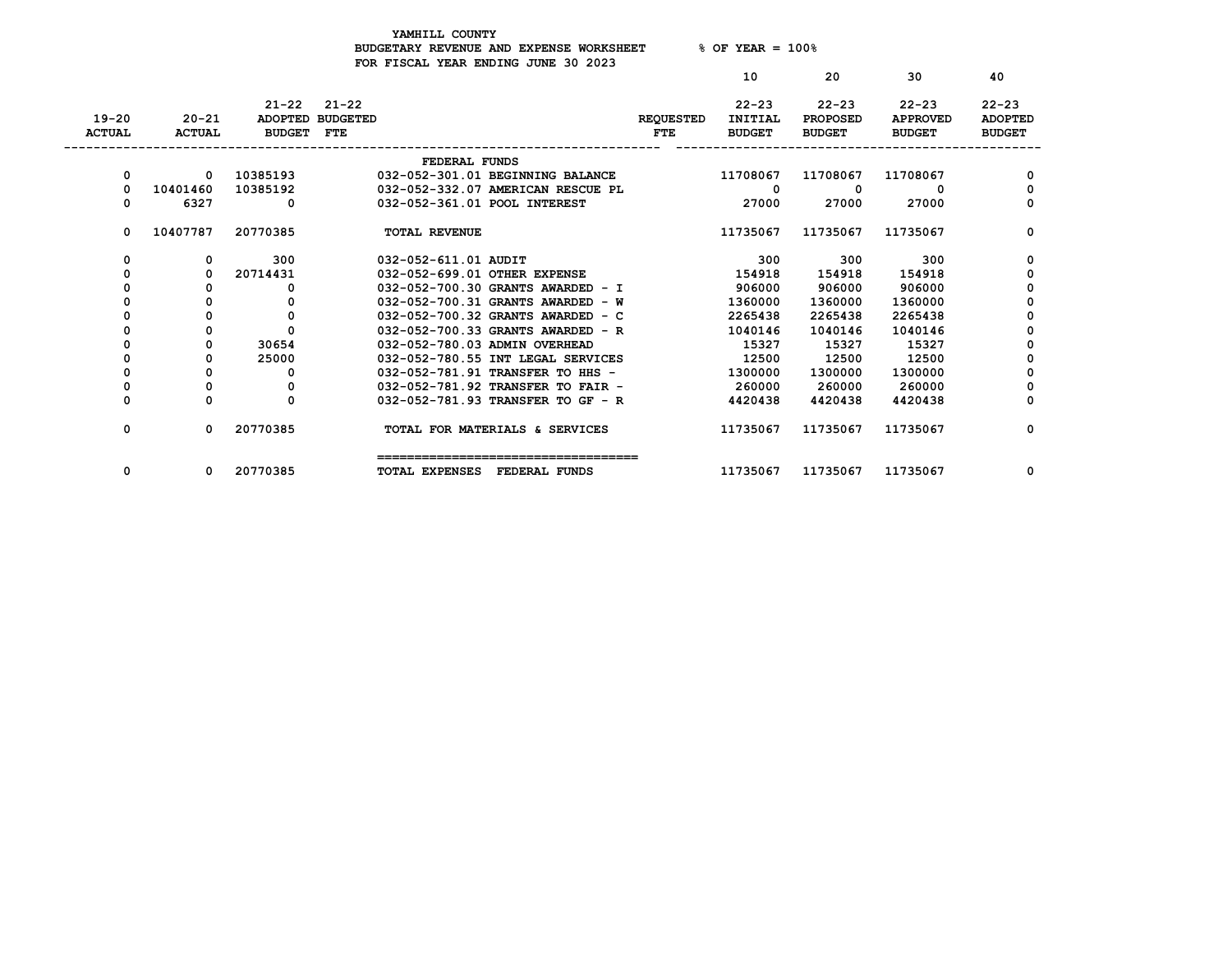|                         |                            |                                                              |                                               |                                | 10                                           | 20                                            | 30                                            | 40                                           |
|-------------------------|----------------------------|--------------------------------------------------------------|-----------------------------------------------|--------------------------------|----------------------------------------------|-----------------------------------------------|-----------------------------------------------|----------------------------------------------|
| 19-20<br><b>ACTUAL</b>  | $20 - 21$<br><b>ACTUAL</b> | $21 - 22$ $21 - 22$<br>ADOPTED BUDGETED<br><b>BUDGET FTE</b> |                                               | <b>REOUESTED</b><br><b>FTE</b> | $22 - 23$<br><b>INITIAL</b><br><b>BUDGET</b> | $22 - 23$<br><b>PROPOSED</b><br><b>BUDGET</b> | $22 - 23$<br><b>APPROVED</b><br><b>BUDGET</b> | $22 - 23$<br><b>ADOPTED</b><br><b>BUDGET</b> |
|                         |                            |                                                              | LANDFILL LICENSE AGREE RESERVE                |                                |                                              |                                               |                                               |                                              |
| 650442                  | 716084                     | 521726                                                       | 038-056-301.01 BEGINNING BALANCE              |                                | 573576                                       | 573576                                        | 573576                                        | 0                                            |
| 7589                    | 3404                       | 2862                                                         | 038-056-361.01 POOL INTEREST                  |                                | 2549                                         | 2549                                          | 2549                                          | 0                                            |
| 6088                    | 4318                       | 4347                                                         | 038-056-361.03 BOND INTEREST                  |                                | 3068                                         | 3068                                          | 3068                                          | 0                                            |
| $\overline{\mathbf{0}}$ | 510000                     | $\overline{\phantom{0}}$                                     | 038-056-362.12 REIMBURSEMENT                  |                                | $\overline{\phantom{0}}$                     | $\overline{\phantom{0}}$                      | - 0                                           | 0                                            |
| 48907                   | 49335                      | 49768                                                        | 038-056-380.19 CO INT INTERFUND L             |                                | 50203                                        | 50203                                         | 50203                                         | 0                                            |
|                         |                            |                                                              | Year 6 of 10, final payoff Dec 2026           |                                |                                              |                                               |                                               |                                              |
|                         |                            |                                                              | used to retire State loan, split with Fund 45 |                                |                                              |                                               |                                               |                                              |
| 3530                    | 3102                       | 2671                                                         | 038-056-380.20 CO INT INTERFUND L             |                                | 2235                                         | 2235                                          | 2235                                          | 0                                            |
|                         |                            |                                                              |                                               |                                |                                              |                                               |                                               |                                              |
| 716556                  | 1286243                    | 581374                                                       | <b>TOTAL REVENUE</b>                          |                                | 631631                                       | 631631                                        | 631631                                        | 0                                            |
|                         |                            |                                                              |                                               |                                |                                              |                                               |                                               |                                              |
| 78                      | $\overline{\phantom{0}}$   | 20                                                           | 038-056-611.01 AUDIT                          |                                | 300                                          | 300                                           | 300                                           | 0                                            |
| $\mathbf 0$             | 10083                      | 545000                                                       | 038-056-699.01 OTHER EXPENSE                  |                                | 616168                                       | 616168                                        | 616168                                        | 0                                            |
| $\Omega$                | 500000                     | 5000                                                         | 038-056-700.27 GRANTS AWARDED                 |                                | $\mathbf 0$                                  | $^{\circ}$                                    | $\Omega$                                      | $\mathbf 0$                                  |
| 396                     | 1891                       | - 9                                                          | 038-056-780.03 ADMIN OVERHEAD                 |                                | 15163                                        | 15163                                         | 15163                                         | $\mathbf 0$                                  |
| 474                     | 511974                     | 550029                                                       | TOTAL FOR MATERIALS & SERVICES                |                                | 631631                                       | 631631                                        | 631631                                        | $\mathbf 0$                                  |
| 0                       | 250000                     | $\overline{\phantom{0}}$                                     | 038-056-900.04 TRANSFER TO CAP IM             |                                | $\mathbf 0$                                  | 0                                             | 0                                             | 0                                            |
| $\mathbf 0$             | 0                          | 31345                                                        | 038-056-990.01 ENDING BALANCE                 |                                | $\mathbf 0$                                  | $\mathbf{0}$                                  | $\Omega$                                      | $\mathbf 0$                                  |
| $\mathbf{o}$            | 250000                     | 31345                                                        | TOTAL FOR 900-999                             |                                | $\mathbf 0$                                  | $\mathbf 0$                                   | $\mathbf 0$                                   | 0                                            |
| 474                     | 761974                     | 581374                                                       | TOTAL EXPENSES LANDFILL LICENSE AG            |                                | 631631                                       | 631631                                        | 631631                                        | 0                                            |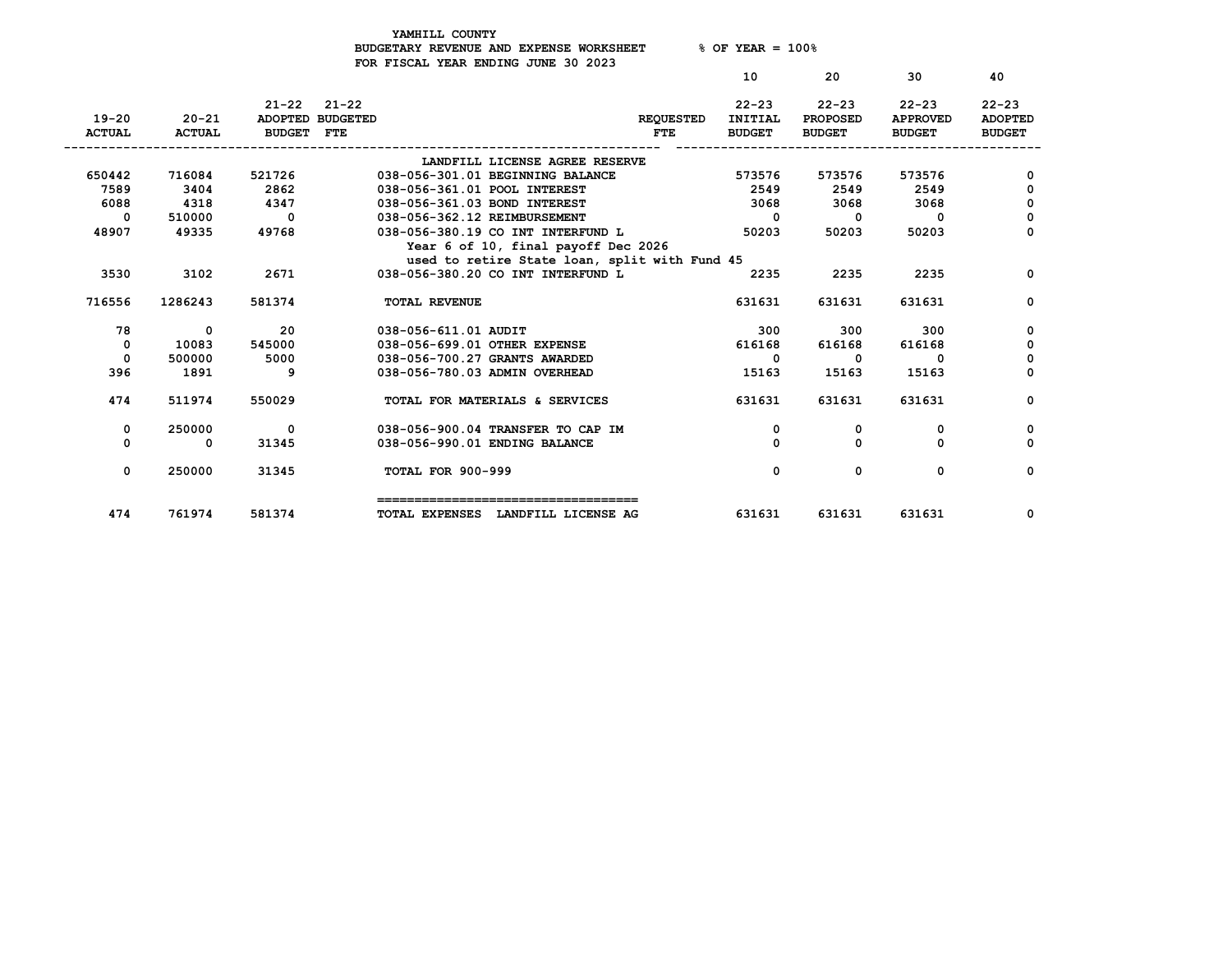|                            |                            |                            | FOR FISCALL IEAR ENDING JONE JO ZOZJ |                                |                                       |                                               |                                               |                                              |
|----------------------------|----------------------------|----------------------------|--------------------------------------|--------------------------------|---------------------------------------|-----------------------------------------------|-----------------------------------------------|----------------------------------------------|
|                            |                            |                            |                                      |                                | 10                                    | 20                                            | 30                                            | 40                                           |
| $19 - 20$<br><b>ACTUAL</b> | $20 - 21$<br><b>ACTUAL</b> | $21 - 22$<br><b>BUDGET</b> | $21 - 22$<br>ADOPTED BUDGETED<br>FTE | <b>REQUESTED</b><br><b>FTE</b> | $22 - 23$<br>INITIAL<br><b>BUDGET</b> | $22 - 23$<br><b>PROPOSED</b><br><b>BUDGET</b> | $22 - 23$<br><b>APPROVED</b><br><b>BUDGET</b> | $22 - 23$<br><b>ADOPTED</b><br><b>BUDGET</b> |
|                            |                            |                            | <b>CLERK</b>                         |                                |                                       |                                               |                                               |                                              |
| 63831                      | 88831                      | 112000                     | 040-015-301.12 BB VOTING EQUIP       |                                | 0                                     | 0                                             | 0                                             | 0                                            |
| 0                          | 58436                      | 0                          | 040-015-331.99 MISC GRANTS           |                                | 0                                     | 0                                             | 0                                             | 0                                            |
| 25000                      | 0                          | 0                          | 040-015-380.01 CO INT TRNSFR FR G    |                                | 0                                     | 0                                             | 0                                             | 0                                            |
| 88831                      | 147267                     | 112000                     | <b>TOTAL REVENUE</b>                 |                                | 0                                     | 0                                             | 0                                             | 0                                            |
| 0                          | 0                          | 112000                     | 040-015-780.63 CO INT TRNSFR TO G    |                                | 0                                     | 0                                             | 0                                             | 0                                            |
| 0                          | 0                          | 112000                     | TOTAL FOR MATERIALS & SERVICES       |                                | 0                                     | 0                                             | 0                                             | 0                                            |
| 0                          | 58548                      | $\mathbf 0$                | 040-015-800.04 VOTING EQUIP          |                                | 0                                     | 0                                             | 0                                             | 0                                            |
| 0                          | 58548                      | $\mathbf 0$                | TOTAL FOR CAPITAL                    |                                | 0                                     | 0                                             | 0                                             | 0                                            |
| 0                          | 58548                      | 112000                     | <b>CLERK</b><br>TOTAL EXPENSES       |                                | 0                                     | 0                                             | 0                                             | 0                                            |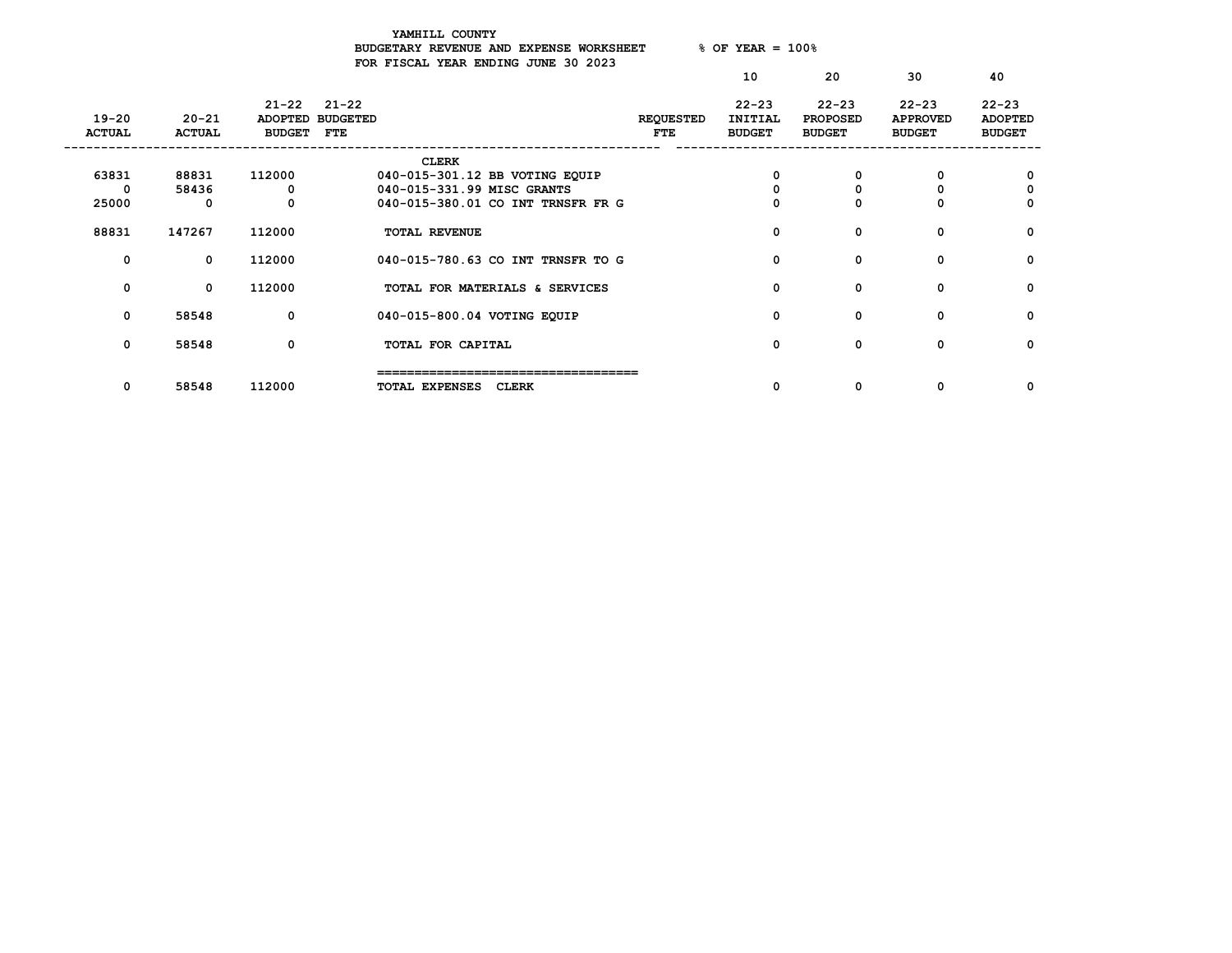|                         |                                  |                          |                                     | FUR FISCAN IEAR ENDING UUNE 30 ZUZJ     |                  |                          |                          |                          |                |
|-------------------------|----------------------------------|--------------------------|-------------------------------------|-----------------------------------------|------------------|--------------------------|--------------------------|--------------------------|----------------|
|                         |                                  |                          |                                     |                                         |                  | 10                       | 20                       | 30                       | 40             |
|                         |                                  | $21 - 22$                | $21 - 22$                           |                                         |                  | $22 - 23$                | $22 - 23$                | $22 - 23$                | $22 - 23$      |
| $19 - 20$               | $20 - 21$                        |                          | ADOPTED BUDGETED                    |                                         | <b>REQUESTED</b> | <b>INITIAL</b>           | PROPOSED                 | <b>APPROVED</b>          | <b>ADOPTED</b> |
| <b>ACTUAL</b>           | <b>ACTUAL</b>                    | <b>BUDGET FTE</b>        |                                     |                                         | FTE              | <b>BUDGET</b>            | <b>BUDGET</b>            | <b>BUDGET</b>            | <b>BUDGET</b>  |
|                         |                                  |                          |                                     |                                         |                  |                          |                          |                          |                |
|                         |                                  |                          |                                     | FACILITIES MAINTENANCE                  |                  |                          |                          |                          |                |
| 389192                  | 410426                           | 376445                   |                                     | 040-016-301.01 BEGINNING BALANCE        |                  | 533831                   | 533831                   | 533831                   | 0              |
| 22307                   | 22432                            | 22881                    | 040-016-362.04 RENT                 |                                         |                  | 23338                    | 23338                    | 23338                    | $\mathbf 0$    |
| 52264                   | 152355                           | $\overline{\mathbf{0}}$  |                                     | 040-016-362.12 REIMBURSEMENT            |                  | $\Omega$                 | $\mathbf{0}$             | $\overline{\mathbf{0}}$  | $\mathbf 0$    |
| 99                      | 251                              | $\mathbf 0$              | 040-016-362.99 MISC                 |                                         |                  | $\mathbf{0}$             | $\mathbf 0$              | $\mathbf 0$              | 0              |
| 1150                    | 1237                             | $\overline{\mathbf{0}}$  |                                     | 040-016-380.01 CO INT CONTRACT SE       |                  | $\mathbf{0}$             | $^{\circ}$               | $\Omega$                 | 0              |
| 676789                  | 701193                           | 697280                   |                                     | 040-016-380.10 CO INT ADMIN OVERH       |                  | 729125                   | 729125                   | 729125                   | $\mathbf 0$    |
| 265000                  | 265000                           | 265000                   |                                     | 040-016-380.14 CO INT BUILDING RE       |                  | 265000                   | 265000                   | 265000                   | 0              |
| 431536                  | 431536                           | 444482                   |                                     | 040-016-380.91 CO INT TRNSFR FR G       |                  | 471151                   | 471151                   | 471151                   | 0              |
|                         |                                  |                          |                                     |                                         |                  |                          |                          |                          |                |
| 1838337                 | 1984430                          | 1806088                  | <b>TOTAL REVENUE</b>                |                                         |                  | 2022445                  | 2022445                  | 2022445                  | $\mathbf 0$    |
|                         |                                  |                          |                                     |                                         |                  |                          |                          |                          |                |
| 52192                   | 33608<br>$\overline{\mathbf{0}}$ | 32666                    |                                     | .6000 040-016-401.02 ADMIN OFFICE SPEC  | .6000            | 35644                    | 35644                    | 35644                    | 0              |
| $\overline{\mathbf{0}}$ |                                  | $\overline{\phantom{0}}$ |                                     | 040-016-401.54 DEPUTY COUNTY ADMI       | .1000            | 10103                    | 10103                    | 10103                    | 0              |
| 9478                    | 10265<br>48668                   | 10632<br>49497           |                                     | .1000 040-016-401.62 BUSINESS SERVICES  |                  | $\mathbf 0$              | $\mathbf 0$              | $\overline{\mathbf{0}}$  | 0<br>0         |
| 55188<br>713            | $\overline{\mathbf{0}}$          | $\overline{\phantom{0}}$ | .8000 040-016-402.11 FAC MAINT SPEC | 040-016-403.43 BLDG MAINT WRKR 1        | .8000<br>2.0000  | 56287<br>69828           | 56287<br>69828           | 56287<br>69828           | 0              |
| 77947                   | 76279                            | 75924                    | .9000 040-016-403.48 FAC MAINT MGR  |                                         | .9000            | 82847                    | 82847                    | 82847                    | 0              |
| 164693                  | 209133                           | 220408                   |                                     | 5.0000 040-016-403.56 BLDG MAINT WRKR 2 | 5.0000           | 205131                   | 205131                   | 205131                   | 0              |
| 54745                   | 57653                            | 56831                    |                                     | 1.0000 040-016-403.57 BLDG MAINT WRKR 3 | 1.0000           | 62013                    | 62013                    | 62013                    | $\mathbf 0$    |
| 600                     | 90                               | $\overline{\phantom{0}}$ |                                     | 040-016-475.00 LONGEVITY PAY            |                  | 2730                     | 2730                     | 2730                     | 0              |
| 2108                    | 13661                            | $\overline{\mathbf{0}}$  |                                     | 040-016-479.00 OTHER EARNINGS           |                  | $\overline{\phantom{a}}$ | $\overline{\phantom{0}}$ | $\overline{\phantom{0}}$ | 0              |
| 3331                    | 2799                             | 3000                     |                                     | 040-016-481.00 OVERTIME                 |                  | 3002                     | 3002                     | 3002                     | $\mathbf 0$    |
| $\mathbf{o}$            | 6091                             | 28000                    |                                     | 040-016-482.00 EXTRA HELP               |                  | 28000                    | 28000                    | 28000                    | 0              |
| 5980                    | 6596                             | 6500                     |                                     | 040-016-484.00 BEEPER PAY               |                  | 6500                     | 6500                     | 6500                     | 0              |
| 6197                    | 6737                             | 7010                     |                                     | 040-016-490.00 MEDICARE TAX             |                  | 8731                     | 8731                     | 8731                     | 0              |
| 26290                   | 28805                            | 29974                    |                                     | 040-016-491.00 SOCIAL SECURITY          |                  | 37332                    | 37332                    | 37332                    | $\mathbf 0$    |
| 81634                   | 90872                            | 97793                    |                                     | 040-016-492.00 RETIREMENT               |                  | 122397                   | 122397                   | 122397                   | $\mathbf 0$    |
| 140336                  | 154548                           | 174409                   |                                     | 040-016-493.10 MEDICAL INSURANCE        |                  | 230360                   | 230360                   | 230360                   | 0              |
| 191                     | 227                              | 250                      |                                     | 040-016-493.12 EMPLOYEE ASSISTANC       |                  | 250                      | 250                      | 250                      | 0              |
| 7320                    | 7460                             | 10080                    | 040-016-493.15 VEBA                 |                                         |                  | 15600                    | 15600                    | 15600                    | $\mathbf 0$    |
| 10943                   | 10708                            | 12818                    |                                     | 040-016-493.20 DENTAL INSURANCE         |                  | 15288                    | 15288                    | 15288                    | $\mathbf 0$    |
| 1100                    | 1107                             | 1302                     |                                     | 040-016-493.25 VISION INSURANCE         |                  | 1643                     | 1643                     | 1643                     | $\mathbf 0$    |
| 2532                    | 2733                             | 5362                     |                                     | 040-016-493.31 SHORT TERM DISABIL       |                  | 5595                     | 5595                     | 5595                     | 0              |
| 146                     | 339                              | 218                      |                                     | 040-016-493.40 LIFE INSURANCE           |                  | 270                      | 270                      | 270                      | 0              |
| 12919                   | 11647                            | 10829                    |                                     | 040-016-494.00 ACCIDENT INSURANCE       |                  | 13728                    | 13728                    | 13728                    | $\mathbf 0$    |
| 447                     | 471                              | 483                      |                                     | 040-016-494.80 TIME LOSS RESERVE        |                  | 602                      | 602                      | 602                      | 0              |
| 436                     | 471                              | 483                      |                                     | 040-016-495.00 UNEMPLOYMENT             |                  | 602                      | 602                      | 602                      | 0              |
| 178                     | 168                              | 50                       |                                     | 040-016-496.00 WORKERS COMP ASSES       |                  | 270                      | 270                      | 270                      | $\mathbf 0$    |
| 5412                    | 5964                             | 5000                     |                                     | 040-016-499.00 FET/VACATION/SICK        |                  | 5000                     | 5000                     | 5000                     | $\mathbf 0$    |
| 41                      | 119                              | $\overline{\mathbf{0}}$  |                                     | 040-016-499.98 COMP TIME LIABILIT       |                  | $\overline{\phantom{0}}$ | $\mathbf 0$              | $\mathbf 0$              | 0              |
| 9054                    | 1735                             | $\overline{\mathbf{0}}$  |                                     | 040-016-499.99 VACATION LIAB. ADJ       |                  | $\mathbf 0$              | $\mathbf 0$              | $\overline{\phantom{0}}$ | 0              |
|                         |                                  |                          |                                     |                                         |                  |                          |                          |                          |                |
| 732151                  | 788954                           | 839519                   | 8.4000 TOTAL FOR PERSONNEL          |                                         | 10.4000          | 1019753                  | 1019753                  | 1019753                  | 0              |
| 502                     | 666                              | 1501                     |                                     | 040-016-510.01 CENTRAL SUPPLIES         |                  | 1501                     | 1501                     | 1501                     | 0              |
| 30136                   | 33794                            | 25000                    |                                     | 040-016-511.02 CLEANING SUPPLIES        |                  | 25000                    | 25000                    | 25000                    | 0              |
| 42719                   | 35661                            | 50000                    |                                     | 040-016-511.09 MAINT SUPPLIES           |                  | 50000                    | 50000                    | 50000                    | 0              |
| 0                       | 224                              | 4000                     |                                     | 040-016-543.01 DEPT EQUIPMENT           |                  | 4000                     | 4000                     | 4000                     | 0              |
| 33953                   | 33616                            | 35000                    |                                     | 040-016-601.03 CONTRACTOR SERVICE       |                  | 35000                    | 35000                    | 35000                    | 0              |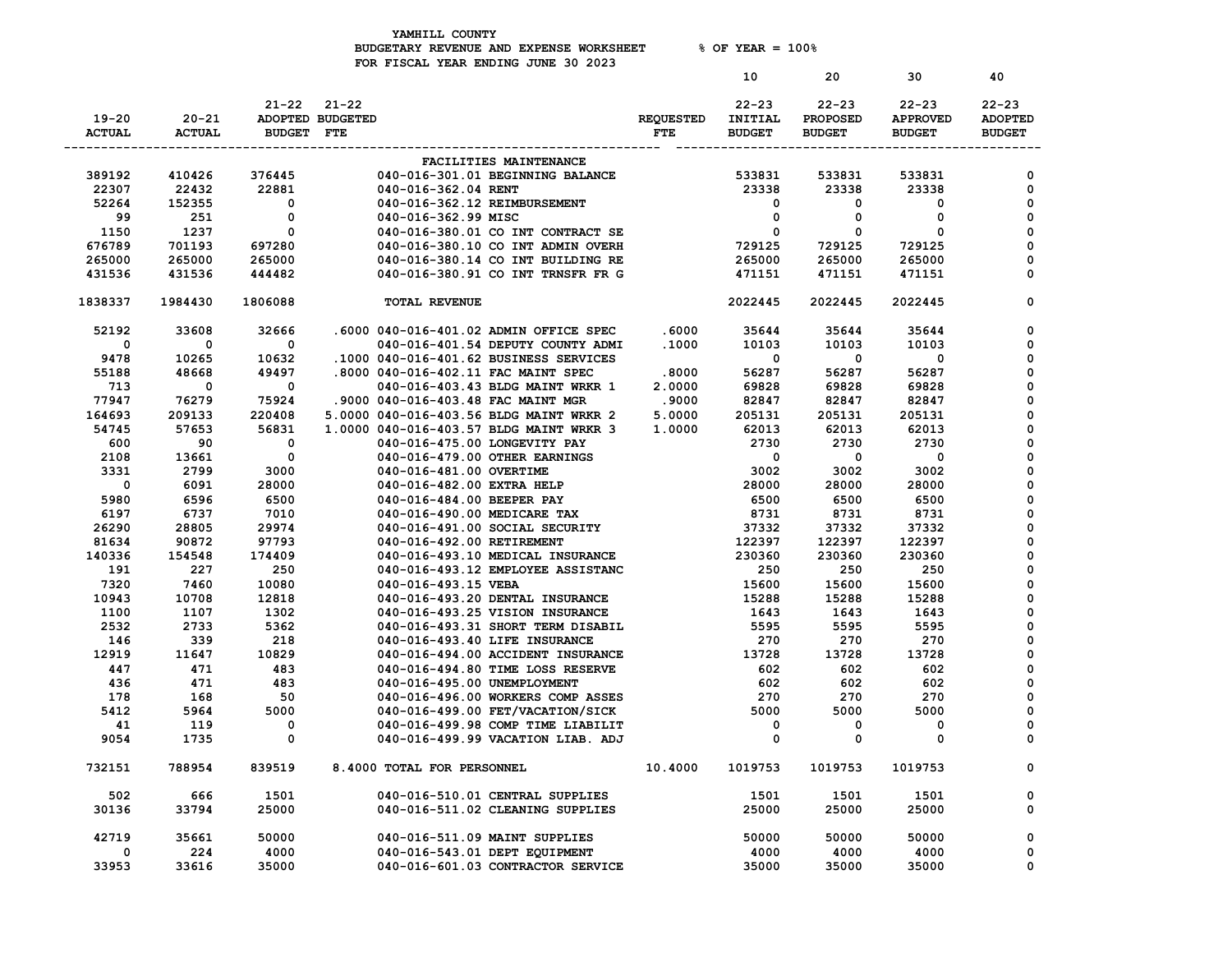|                         |                            |                   |                                         |                              |                                                   |                                | 10                                           | 20                                     | 30                                            | 40                                           |
|-------------------------|----------------------------|-------------------|-----------------------------------------|------------------------------|---------------------------------------------------|--------------------------------|----------------------------------------------|----------------------------------------|-----------------------------------------------|----------------------------------------------|
| 19-20<br><b>ACTUAL</b>  | $20 - 21$<br><b>ACTUAL</b> | <b>BUDGET FTE</b> | $21 - 22$ $21 - 22$<br>ADOPTED BUDGETED |                              |                                                   | <b>REQUESTED</b><br><b>FTE</b> | $22 - 23$<br><b>INITIAL</b><br><b>BUDGET</b> | $22 - 23$<br>PROPOSED<br><b>BUDGET</b> | $22 - 23$<br><b>APPROVED</b><br><b>BUDGET</b> | $22 - 23$<br><b>ADOPTED</b><br><b>BUDGET</b> |
| 871                     | 900                        | 897               |                                         | 040-016-611.01 AUDIT         |                                                   |                                | 897                                          | 897                                    | 897                                           | 0                                            |
| 12531                   | 27435                      | 35000             |                                         |                              | 040-016-611.02 CONTRACT SERVICES                  |                                | 35000                                        | 35000                                  | 35000                                         | 0                                            |
| 330826                  | 487675                     | 349985            |                                         |                              | 040-016-611.03 JANITORIAL CONTRAC                 |                                | 349985                                       | 349985                                 | 349985                                        | 0                                            |
| 1594                    | 50                         | 5000              |                                         |                              | 040-016-612.01 MISC TRAINING                      |                                | 5000                                         | 5000                                   | 5000                                          | 0                                            |
| 3554                    | 3679                       | 4100              |                                         | 040-016-620.01 TELEPHONE     |                                                   |                                | 4100                                         | 4100                                   | 4100                                          | 0                                            |
| $\overline{\mathbf{0}}$ | $\overline{\phantom{a}}$   | 200               |                                         | 040-016-621.01 POSTAGE       |                                                   |                                | 200                                          | 200                                    | 200                                           | $\mathbf 0$                                  |
| 294                     | $\overline{\mathbf{0}}$    | 1000              |                                         |                              | 040-016-630.01 TRAVEL EXPENSE                     |                                | 1000                                         | 1000                                   | 1000                                          | 0                                            |
| $\Omega$                | 377                        | 350               |                                         | 040-016-640.01 ADVERTISING   |                                                   |                                | 350                                          | 350                                    | 350                                           | $\mathbf 0$                                  |
| 8910                    | 8910                       | 9000              |                                         |                              | 040-016-652.01 BUILDING RENT                      |                                | 9000                                         | 9000                                   | 9000                                          | $\mathbf 0$                                  |
| 15167                   | 13568                      | 11500             |                                         |                              | 040-016-670.01 SANITARY SERVICE                   |                                | 11500                                        | 11500                                  | 11500                                         | 0                                            |
| 194232                  | 189236                     | 247704            |                                         |                              | 040-016-670.02 HEAT/LIGHTS/WATER                  |                                | 247704                                       | 247704                                 | 247704                                        | 0                                            |
| 4984                    | 9630                       | 13125             |                                         |                              | 040-016-680.02 EQUIPMENT REPAIRS                  |                                | 13125                                        | 13125                                  | 13125                                         | 0                                            |
| $\overline{\mathbf{0}}$ | $\overline{\mathbf{0}}$    | 2975              |                                         | 040-016-699.01 OTHER EXPENSE |                                                   |                                | 2975                                         | 2975                                   | 2975                                          | 0                                            |
| 1179                    | 1164                       | 1164              |                                         |                              | 040-016-780.04 TELECOMMUNICATIONS                 |                                | 1164                                         | 1164                                   | 1164                                          | 0                                            |
| 12158                   | 12715                      | 14000             |                                         | 040-016-780.05 MOTOR POOL    |                                                   |                                | 14000                                        | 14000                                  | 14000                                         | 0                                            |
| 2045                    | 2533                       | 2435              |                                         |                              | 040-016-780.06 EQUIPMENT REPLACEM                 |                                | 2435                                         | 2435                                   | 2435                                          | 0                                            |
| 110                     | 121                        | 194               |                                         |                              | 040-016-780.54 TELECOMM PER CALL                  |                                | 108                                          | 108                                    | 108                                           | 0                                            |
| 695765                  | 861954                     | 814130            |                                         |                              | TOTAL FOR MATERIALS & SERVICES                    |                                | 814044                                       | 814044                                 | 814044                                        | 0                                            |
| 0                       | $\mathbf 0$                | 60000             |                                         |                              | 040-016-801.03 MAINTENANCE EOUIP                  |                                | 60000                                        | 60000                                  | 60000                                         | 0                                            |
| 0                       | $\mathbf{0}$               | 60000             |                                         | TOTAL FOR CAPITAL            |                                                   |                                | 60000                                        | 60000                                  | 60000                                         | $\mathbf{o}$                                 |
| 0                       | $\mathbf 0$                | 92439             |                                         |                              | 040-016-990.01 ENDING BALANCE                     |                                | 128648                                       | 128648                                 | 128648                                        | 0                                            |
| 0                       | $\mathbf 0$                | 92439             |                                         | <b>TOTAL FOR 900-999</b>     |                                                   |                                | 128648                                       | 128648                                 | 128648                                        | $\mathbf 0$                                  |
| 1427916                 | 1650908                    | 1806088           |                                         |                              | 8.4000 TOTAL EXPENSES FACILITIES MAINTENA 10.4000 |                                | 2022445                                      | 2022445                                | 2022445                                       | 0                                            |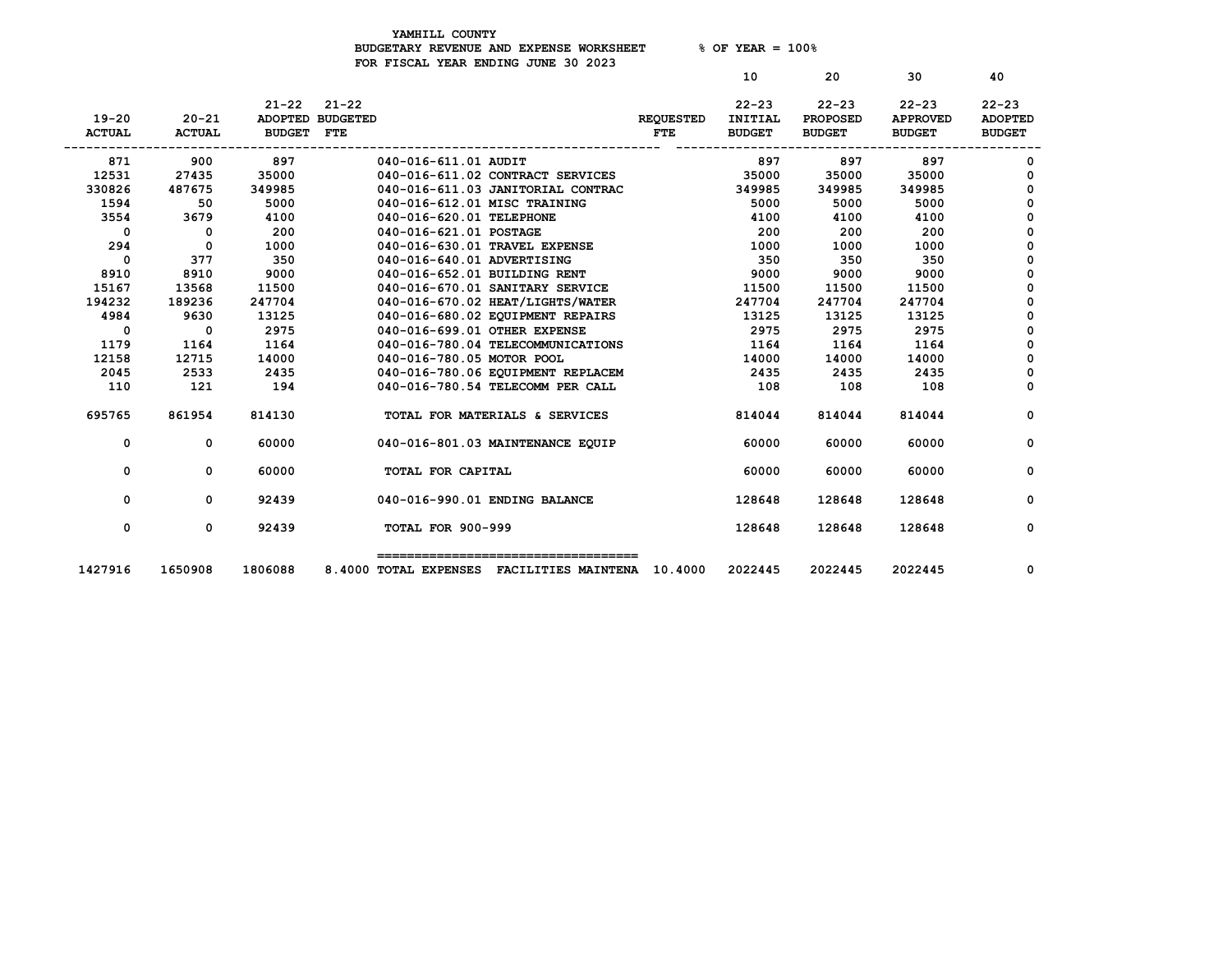| YAMHILL COUNTY                          |                       |  |  |  |  |  |  |
|-----------------------------------------|-----------------------|--|--|--|--|--|--|
| BUDGETARY REVENUE AND EXPENSE WORKSHEET | $8$ OF YEAR = $100\%$ |  |  |  |  |  |  |
| FOR FISCAL YEAR ENDING JUNE 30 2023     |                       |  |  |  |  |  |  |

|                            |                            |                                |                               |                                                       |                                | 10                                           | 20                                            | 30                                            | 40                                           |
|----------------------------|----------------------------|--------------------------------|-------------------------------|-------------------------------------------------------|--------------------------------|----------------------------------------------|-----------------------------------------------|-----------------------------------------------|----------------------------------------------|
| $19 - 20$<br><b>ACTUAL</b> | $20 - 21$<br><b>ACTUAL</b> | $21 - 22$<br><b>BUDGET FTE</b> | $21 - 22$<br>ADOPTED BUDGETED |                                                       | <b>REOUESTED</b><br><b>FTE</b> | $22 - 23$<br><b>INITIAL</b><br><b>BUDGET</b> | $22 - 23$<br><b>PROPOSED</b><br><b>BUDGET</b> | $22 - 23$<br><b>APPROVED</b><br><b>BUDGET</b> | $22 - 23$<br><b>ADOPTED</b><br><b>BUDGET</b> |
|                            |                            |                                |                               | INFORMATION TECHNOLOGY                                |                                |                                              |                                               |                                               |                                              |
| 452693                     | 613156                     | 757319                         |                               | 040-017-301.60 DATA PROCESSING BE                     |                                | 967083                                       | 967083                                        | 967083                                        | 0                                            |
| 1355                       | 155                        | $\mathbf 0$                    |                               | 040-017-362.99 MISC                                   |                                | $\mathbf 0$                                  | $\Omega$                                      | 0                                             | 0                                            |
| 15485                      | $\Omega$                   | 17324                          |                               | 040-017-380.01 CO INT REVENUE                         |                                | 21271                                        | 21271                                         | 21271                                         | $\mathbf 0$                                  |
| 396841                     | 499547                     | 416147                         |                               | 040-017-380.21 CO INT COMPUTER RE                     |                                | 460878                                       | 460878                                        | 460878                                        | 0                                            |
| 866374                     | 1112858                    | 1190790                        |                               | <b>TOTAL REVENUE</b>                                  |                                | 1449232                                      | 1449232                                       | 1449232                                       | $\mathbf 0$                                  |
| 247010                     | 248163                     | 242900                         |                               | 040-017-543.01 DEPT EQUIPMENT                         |                                | 231485                                       | 231485                                        | 231485                                        | $\mathbf 0$                                  |
| 6055                       | 18176                      | 75000                          |                               | 040-017-543.02 MDT EQUIPMENT                          |                                | 39000                                        | 39000                                         | 39000                                         | 0                                            |
| 153                        | 162                        | 169                            |                               | 040-017-611.01 AUDIT                                  |                                | 210                                          | 210                                           | 210                                           | 0                                            |
| 0                          | 47563                      | - 0                            |                               | 040-017-780.06 EQUIPMENT REPLACEM                     |                                | 0                                            | $\Omega$                                      | $\Omega$                                      | $\mathbf 0$                                  |
| 0                          | 0                          | 47563                          |                               | 040-017-780.15 COMPUTER SERVICES                      |                                | 239752                                       | 239752                                        | 239752                                        | 0                                            |
| 253218                     | 314064                     | 365632                         |                               | TOTAL FOR MATERIALS & SERVICES                        |                                | 510447                                       | 510447                                        | 510447                                        | 0                                            |
| 0                          | 0                          | 32000                          |                               | 040-017-990.03 RESERVE FOR FUTURE<br>MDT replacements |                                | 0                                            | 0                                             | 0                                             | 0                                            |
| 0                          | 0                          | 793158                         |                               | 040-017-990.29 RESERVE FOR FUTURE                     |                                | 938785                                       | 938785                                        | 938785                                        | 0                                            |
| 0                          | 0                          | 825158                         |                               | TOTAL FOR 900-999                                     |                                | 938785                                       | 938785                                        | 938785                                        | 0                                            |
| 253218                     | 314064                     | 1190790                        |                               | TOTAL EXPENSES<br><b>INFORMATION TECHNOL</b>          |                                | 1449232                                      | 1449232                                       | 1449232                                       | 0                                            |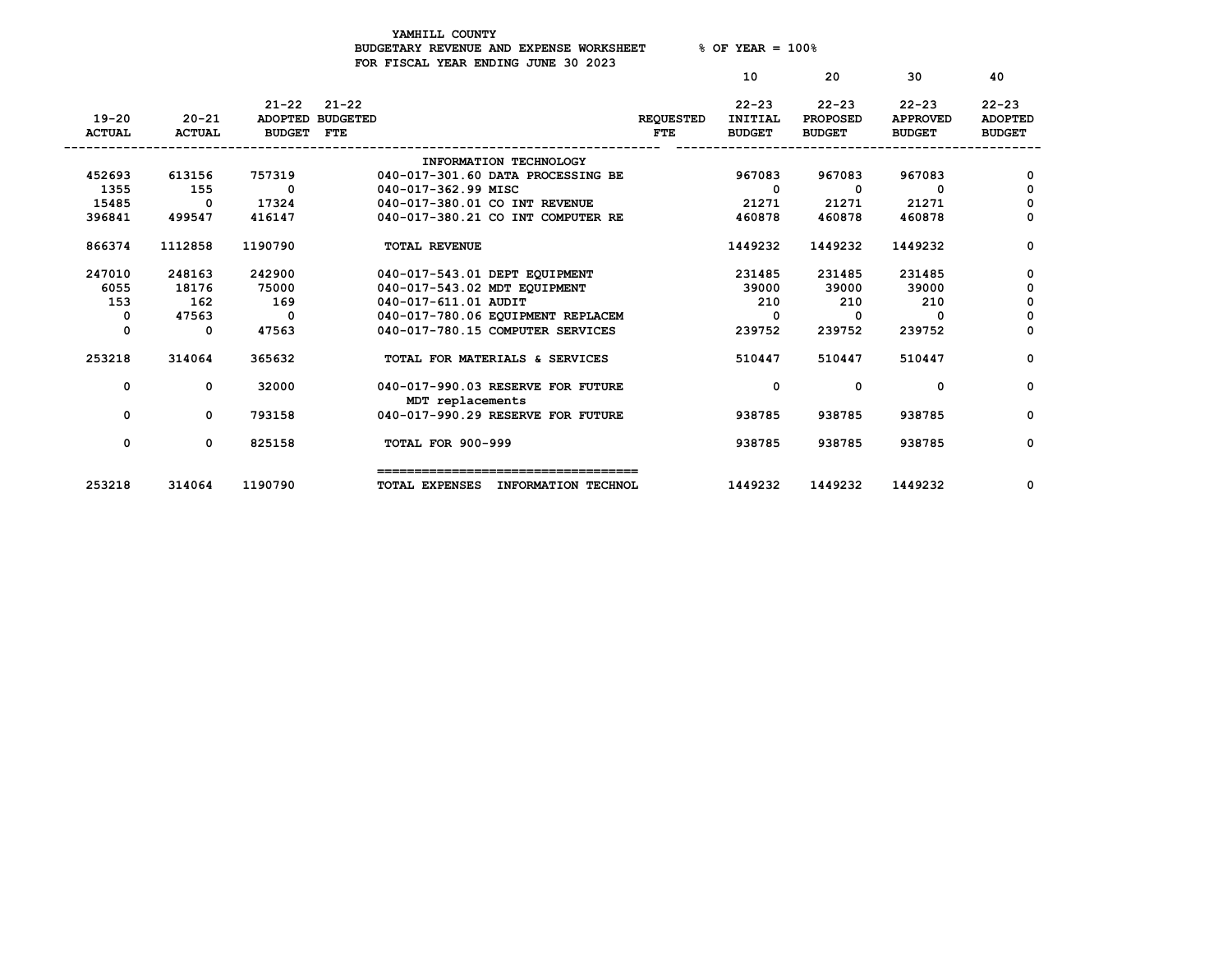|                         |                         |                          |                                        |                                   |                                | 10             | 20                               | 30                           | 40             |
|-------------------------|-------------------------|--------------------------|----------------------------------------|-----------------------------------|--------------------------------|----------------|----------------------------------|------------------------------|----------------|
|                         |                         |                          |                                        |                                   |                                | $22 - 23$      |                                  |                              | $22 - 23$      |
| $19 - 20$               | $20 - 21$               | $21 - 22$                | $21 - 22$<br>ADOPTED BUDGETED          |                                   |                                | <b>INITIAL</b> | $22 - 23$                        | $22 - 23$<br><b>APPROVED</b> | <b>ADOPTED</b> |
| <b>ACTUAL</b>           | <b>ACTUAL</b>           | <b>BUDGET</b>            | FTE                                    |                                   | <b>REQUESTED</b><br><b>FTE</b> | <b>BUDGET</b>  | <b>PROPOSED</b><br><b>BUDGET</b> | <b>BUDGET</b>                | <b>BUDGET</b>  |
|                         |                         |                          |                                        |                                   |                                |                |                                  |                              |                |
|                         |                         |                          |                                        | CAPITAL IMPROVEMENT               |                                |                |                                  |                              |                |
| 648089                  | 828879                  | 1026087                  |                                        | 040-027-301.01 BEGINNING BALANCE  |                                | 87841          | 87841                            | 87841                        | 0              |
| $\mathbf 0$             | $\overline{\mathbf{0}}$ | $\mathbf 0$              |                                        | 040-027-301.02 BEG BALANCE RESERV |                                | 1000000        | 1000000                          | 1000000                      | 0              |
| 48674                   | 20765                   | 18359                    |                                        | 040-027-361.01 POOL INTEREST      |                                | 15552          | 15552                            | 15552                        | 0              |
| 38679                   | 27915                   | 25363                    |                                        | 040-027-361.03 BOND INTEREST      |                                | 19833          | 19833                            | 19833                        | 0              |
| 10000                   | $\overline{\mathbf{0}}$ | $\mathbf 0$              |                                        | 040-027-362.12 REIMBURSEMENT      |                                | $\mathbf{0}$   | $\mathbf 0$                      | 0                            | 0              |
| 695629                  | 583145                  | 631195                   |                                        | 040-027-380.14 CO INT BUILDING RE |                                | 630440         | 630440                           | 630440                       | 0              |
| $^{\circ}$              | 15297                   | $\Omega$                 |                                        | 040-027-380.80 CO INT TRANSFER FR |                                | $\mathbf 0$    | $\Omega$                         | $\Omega$                     | 0              |
| 83766                   | 83766                   | 86279                    |                                        | 040-027-380.91 CO INT TRNSFR FR G |                                | 2211894        | 2211894                          | 2211894                      | 0              |
| 1524837                 | 1559767                 | 1787283                  | <b>TOTAL REVENUE</b>                   |                                   |                                | 3965560        | 3965560                          | 3965560                      | $\mathbf 0$    |
| 0                       | 0                       | $\mathbf 0$              |                                        | 040-027-401.54 DEPUTY COUNTY ADMI | .2000                          | 24150          | 24150                            | 24150                        | 0              |
| 18956                   | 20531                   | 22747                    | .2000 040-027-401.62 BUSINESS SERVICES |                                   |                                | $\mathbf{o}$   | 0                                | $\mathbf{o}$                 | 0              |
| $\Omega$                | 448                     | 100                      |                                        | 040-027-479.00 OTHER EARNINGS     |                                | 100            | 100                              | 100                          | 0              |
| 280                     | 312                     | 330                      | 040-027-490.00 MEDICARE TAX            |                                   |                                | 350            | 350                              | 350                          | $\mathbf 0$    |
| 1196                    | 1332                    | 1410                     |                                        | 040-027-491.00 SOCIAL SECURITY    |                                | 1497           | 1497                             | 1497                         | 0              |
| 3281                    | 3673                    | 4574                     | 040-027-492.00 RETIREMENT              |                                   |                                | 4857           | 4857                             | 4857                         | 0              |
| 3423                    | 3757                    | 4153                     |                                        | 040-027-493.10 MEDICAL INSURANCE  |                                | 4430           | 4430                             | 4430                         | 0              |
| 5                       | 5                       | 10                       |                                        | 040-027-493.12 EMPLOYEE ASSISTANC |                                | 10             | 10                               | 10                           | 0              |
| 240                     | 240                     | 240                      | 040-027-493.15 VEBA                    |                                   |                                | 300            | 300                              | 300                          | 0              |
| 308                     | 299                     | 305                      |                                        | 040-027-493.20 DENTAL INSURANCE   |                                | 294            | 294                              | 294                          | 0              |
| 31                      | 31                      | 31                       |                                        | 040-027-493.25 VISION INSURANCE   |                                | 32             | -32                              | 32                           | 0              |
| 95                      | 99                      | 117                      |                                        | 040-027-493.31 SHORT TERM DISABIL |                                | 117            | 117                              | 117                          | 0              |
| $\overline{\mathbf{4}}$ | 8                       | $-5$                     |                                        | 040-027-493.40 LIFE INSURANCE     |                                | $-5$           | 5                                | 5                            | 0              |
| 29                      | 24                      | 23                       |                                        | 040-027-494.00 ACCIDENT INSURANCE |                                | 19             | 19                               | 19                           | 0              |
| 20                      | 22                      | 23                       |                                        | 040-027-494.80 TIME LOSS RESERVE  |                                | 24             | 24                               | 24                           | 0              |
| 19                      | 22                      | 23                       | 040-027-495.00 UNEMPLOYMENT            |                                   |                                | 24             | 24                               | 24                           | 0              |
| 4                       | $\overline{4}$          | 5                        |                                        | 040-027-496.00 WORKERS COMP ASSES |                                | 5              | 5                                | 5                            | 0              |
| 369                     | 576                     | 1200                     |                                        | 040-027-499.00 FET/VACATION/SICK  |                                | 1200           | 1200                             | 1200                         | 0              |
| 574                     | 63                      | $\mathbf 0$              |                                        | 040-027-499.99 VACATION LIAB. ADJ |                                | 0              | 0                                | 0                            | $\Omega$       |
| 28834                   | 31446                   | 35296                    | .2000 TOTAL FOR PERSONNEL              |                                   | .2000                          | 37414          | 37414                            | 37414                        | 0              |
| 0                       | 23346                   | 0                        |                                        | 040-027-511.09 MAINT SUPPLIES     |                                | $\mathbf 0$    | $\mathbf 0$                      | $\Omega$                     | $\mathbf 0$    |
| $\Omega$                | $\Omega$                | $\Omega$                 |                                        | 040-027-513.03 PUBLICATIONS & DUE |                                | 50             | 50                               | 50                           | 0              |
| 0                       | 0                       | 1500                     | 040-027-515.99 MISC                    |                                   |                                | 0              | $\mathbf 0$                      | 0                            | $\mathbf 0$    |
| 4985                    | 0                       | 5000                     |                                        | 040-027-543.01 DEPT EQUIPMENT     |                                | 6500           | 6500                             | 6500                         | 0              |
| 24600                   | 4956                    | 30000                    |                                        | 040-027-610.01 PROFESSIONAL SERVI |                                | 25000          | 25000                            | 25000                        | $\mathbf 0$    |
| 564                     | 408                     | 425                      | 040-027-611.01 AUDIT                   |                                   |                                | 413            | 413                              | 413                          | $\Omega$       |
| 3078                    | 3350                    | 12000                    |                                        | 040-027-611.02 CONTRACT SERVICES  |                                | 15000          | 15000                            | 15000                        | 0              |
| $\mathbf 0$             | $\Omega$                | $\overline{\phantom{0}}$ |                                        | 040-027-612.01 MISC TRAINING      |                                | 500            | 500                              | 500                          | 0              |
| $\mathbf 0$             | $\mathbf 0$             | $\mathbf 0$              |                                        | 040-027-691.01 ASSOC MEMBERSHIPS  |                                | 50             | 50                               | 50                           | 0              |
| 0                       | 0                       | 500                      |                                        | 040-027-699.01 OTHER EXPENSE      |                                | 500            | 500                              | 500                          | 0              |
| 0                       | 0                       | 1000                     |                                        | 040-027-699.08 BANK SERVICE CHARG |                                | 1000           | 1000                             | 1000                         | 0              |
| 37293                   | 18703                   | 29966                    |                                        | 040-027-780.03 ADMIN OVERHEAD     |                                | 16344          | 16344                            | 16344                        | 0              |
| 15687                   | 9813                    | 7934                     |                                        | 040-027-780.20 CO INT INTERFUND L |                                | 5343           | 5343                             | 5343                         | $\Omega$       |
| 6271                    | 5392                    | 5392                     |                                        | 040-027-780.27 INTERNAL LIABILITY |                                | 7242           | 7242                             | 7242                         | 0              |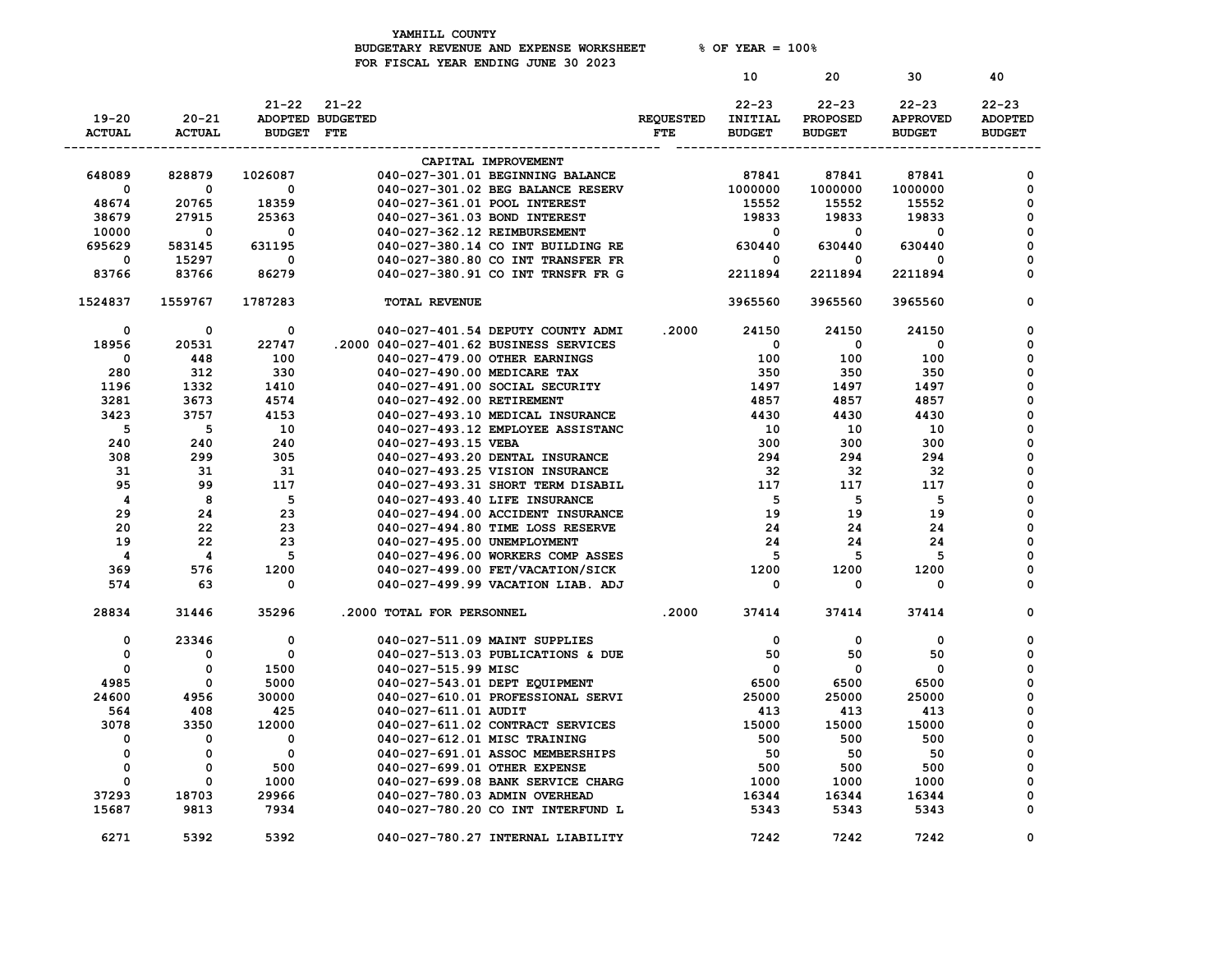|                            |                        |                                  |                                         | YAMHILL COUNTY                 | BUDGETARY REVENUE AND EXPENSE WORKSHEET<br>FOR FISCAL YEAR ENDING JUNE 30 2023                                       |                         | $8$ OF YEAR = $100\%$                 |                                               |                                               |                                              |
|----------------------------|------------------------|----------------------------------|-----------------------------------------|--------------------------------|----------------------------------------------------------------------------------------------------------------------|-------------------------|---------------------------------------|-----------------------------------------------|-----------------------------------------------|----------------------------------------------|
|                            |                        |                                  |                                         |                                |                                                                                                                      |                         | 10                                    | 20                                            | 30                                            | 40                                           |
| $19 - 20$<br><b>ACTUAL</b> | 20-21<br><b>ACTUAL</b> | <b>BUDGET FTE</b>                | $21 - 22$ $21 - 22$<br>ADOPTED BUDGETED |                                |                                                                                                                      | <b>REQUESTED</b><br>FTE | $22 - 23$<br>INITIAL<br><b>BUDGET</b> | $22 - 23$<br><b>PROPOSED</b><br><b>BUDGET</b> | $22 - 23$<br><b>APPROVED</b><br><b>BUDGET</b> | $22 - 23$<br><b>ADOPTED</b><br><b>BUDGET</b> |
| 224647                     | 230520                 | 161826                           |                                         | State Loan<br>Stern Block Loan | 040-027-780.34 CO INT INTERFUND L<br>Year 6 of 10, final payoff Dec 2026 -<br>Year 13 of 16, final payoff Jan 2026 - |                         | 147466                                | 147466                                        | 147466                                        | $\Omega$                                     |
| 0<br>4500                  | 3914<br>4500           | $\overline{\phantom{0}}$<br>4635 |                                         |                                | 040-027-780.46 CO INT NETWORK CHA<br>040-027-780.55 INT LEGAL SERVICES                                               |                         | $\Omega$<br>4728                      | 0<br>4728                                     | 0<br>4728                                     | 0<br>$\mathbf 0$                             |
| 321625                     | 304902                 | 260178                           |                                         |                                | TOTAL FOR MATERIALS & SERVICES                                                                                       |                         | 230136                                | 230136                                        | 230136                                        | 0                                            |
| 345498                     | 337254                 | 491809                           |                                         |                                | 040-027-820.01 MISC BLDG REMODELI                                                                                    |                         | 777572                                | 777572                                        | 777572                                        | 0                                            |
| 345498                     | 337254                 | 491809                           |                                         | TOTAL FOR CAPITAL              |                                                                                                                      |                         | 777572                                | 777572                                        | 777572                                        | 0                                            |
| 0                          | $\Omega$               | 1000000                          |                                         |                                | 040-027-990.03 RESERVE FOR FUTURE                                                                                    |                         | 2920438                               | 2920438                                       | 2920438                                       | 0                                            |
| $\Omega$                   | $\mathbf{0}$           | 1000000                          |                                         | TOTAL FOR 900-999              |                                                                                                                      |                         | 2920438                               | 2920438                                       | 2920438                                       | 0                                            |
| 695957                     | 673602                 | 1787283                          |                                         |                                | .2000 TOTAL EXPENSES CAPITAL IMPROVEMENT                                                                             | .2000                   | 3965560                               | 3965560                                       | 3965560                                       | 0                                            |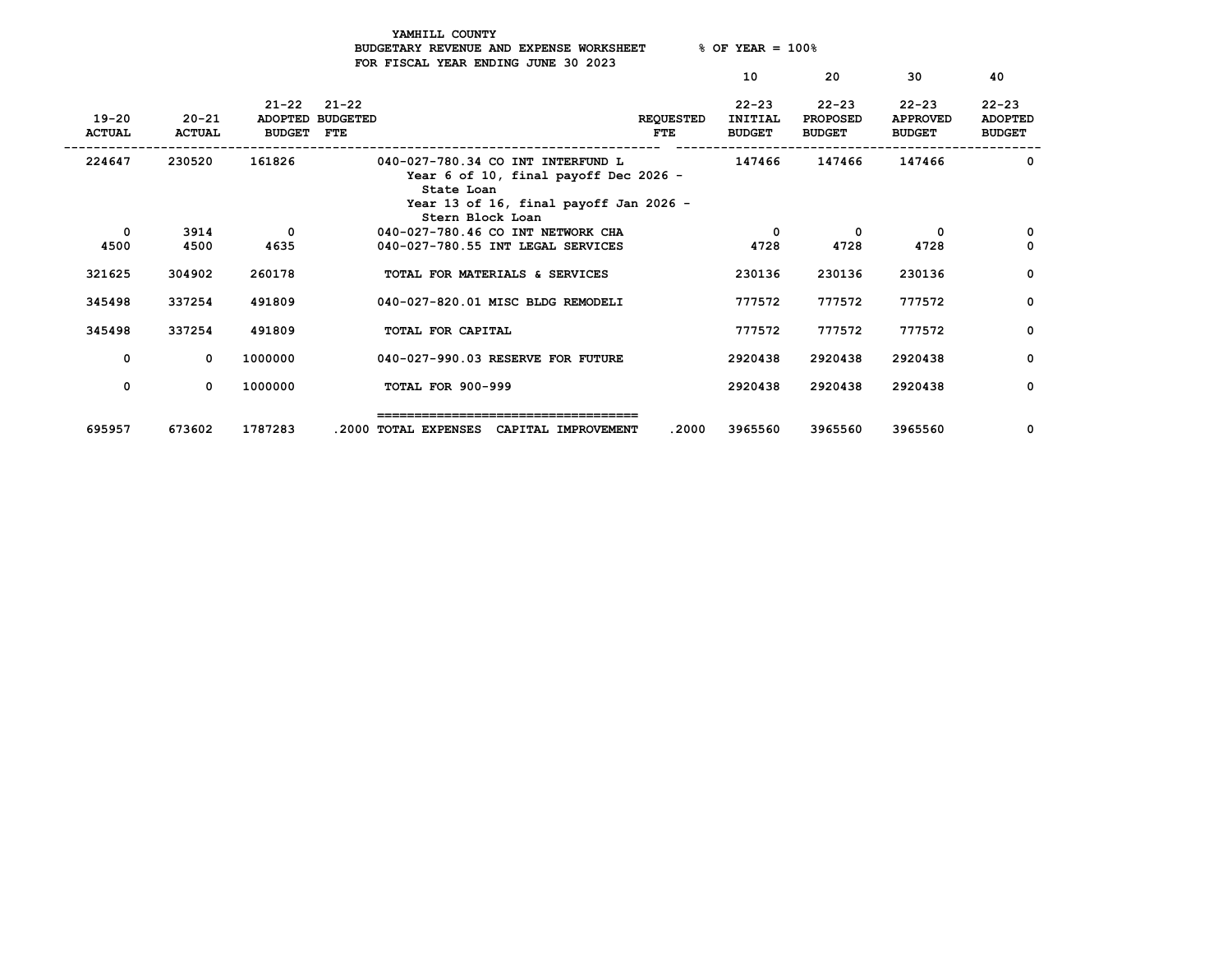| YAMHILL COUNTY                          |                       |  |  |  |  |  |  |
|-----------------------------------------|-----------------------|--|--|--|--|--|--|
| BUDGETARY REVENUE AND EXPENSE WORKSHEET | $8$ OF YEAR = 100 $8$ |  |  |  |  |  |  |
| FOR FISCAL YEAR ENDING JUNE 30 2023     |                       |  |  |  |  |  |  |

|                            |                            |                                                |                                                                |                                | 10                                           | 20                                            | 30                                            | 40                                           |
|----------------------------|----------------------------|------------------------------------------------|----------------------------------------------------------------|--------------------------------|----------------------------------------------|-----------------------------------------------|-----------------------------------------------|----------------------------------------------|
| $19 - 20$<br><b>ACTUAL</b> | $20 - 21$<br><b>ACTUAL</b> | $21 - 22$<br>ADOPTED BUDGETED<br><b>BUDGET</b> | $21 - 22$<br><b>FTE</b>                                        | <b>REOUESTED</b><br><b>FTE</b> | $22 - 23$<br><b>INITIAL</b><br><b>BUDGET</b> | $22 - 23$<br><b>PROPOSED</b><br><b>BUDGET</b> | $22 - 23$<br><b>APPROVED</b><br><b>BUDGET</b> | $22 - 23$<br><b>ADOPTED</b><br><b>BUDGET</b> |
|                            |                            |                                                | <b>JAIL</b>                                                    |                                |                                              |                                               |                                               |                                              |
| 561713                     | 667942                     | 118509                                         | 040-041-301.01 BEG BALANCE                                     |                                | 209859                                       | 209859                                        | 209859                                        | 0                                            |
| $\Omega$                   | 56020                      | 55796                                          | 040-041-380.63 CO INT TRNSFR FR C                              |                                | 56881                                        | 56881                                         | 56881                                         | $\Omega$                                     |
| 800000                     | 0                          | 100000                                         | 040-041-380.91 CO INT TRNSFR FR G                              |                                | 100000                                       | 100000                                        | 100000                                        | 0                                            |
| 500000                     | 0                          | 0                                              | 040-041-391.04 LOAN PROCEEDS                                   |                                | 0                                            | 0                                             | 0                                             | 0                                            |
| 1861713                    | 723962                     | 274305                                         | <b>TOTAL REVENUE</b>                                           |                                | 366740                                       | 366740                                        | 366740                                        | $\mathbf 0$                                  |
| 0                          | 0                          | 53481                                          | 040-041-511.10 JAIL SUPPLIES                                   |                                | 0                                            | $\mathbf{0}$                                  | $\Omega$                                      | 0                                            |
| 0                          | $\Omega$                   | 15000                                          | 040-041-610.01 PROFESSIONAL SERVI                              |                                | 15000                                        | 15000                                         | 15000                                         | 0                                            |
| 0                          | 764                        | 50                                             | 040-041-611.01 AUDIT                                           |                                | 50                                           | 50                                            | 50                                            | 0                                            |
| $\mathbf 0$                | 2283                       | $\Omega$                                       | 040-041-780.06 EQUIPMENT REPLACEM                              |                                | $\Omega$                                     | $^{\circ}$                                    | 0                                             | 0                                            |
| 0                          | 5625                       | 10122                                          | 040-041-780.20 CO INT INTERFUND L                              |                                | 9095                                         | 9095                                          | 9095                                          | $\Omega$                                     |
| 0                          | 50148                      | 45652                                          | 040-041-780.34 CO INT INTERFUND L                              |                                | 46679                                        | 46679                                         | 46679                                         | 0                                            |
|                            |                            |                                                | Year 3 of 10, final payoff Jan 2030 -<br>Jail Security Cameras |                                |                                              |                                               |                                               |                                              |
| $\Omega$                   | 58820                      | 124305                                         | TOTAL FOR MATERIALS & SERVICES                                 |                                | 70824                                        | 70824                                         | 70824                                         | 0                                            |
| 1193771                    | 165529                     | $\Omega$                                       | 040-041-800.80 DEPT EQUIPMENT                                  |                                | 100000                                       | 100000                                        | 100000                                        | 0                                            |
| 0                          | 389775                     | 150000                                         | 040-041-820.01 MISC BLDG REMODELI                              |                                | 195916                                       | 195916                                        | 195916                                        | 0                                            |
| 1193771                    | 555304                     | 150000                                         | TOTAL FOR CAPITAL                                              |                                | 295916                                       | 295916                                        | 295916                                        | 0                                            |
| 1193771                    | 614124                     | 274305                                         | TOTAL EXPENSES<br><b>JAIL</b>                                  |                                | 366740                                       | 366740                                        | 366740                                        | 0                                            |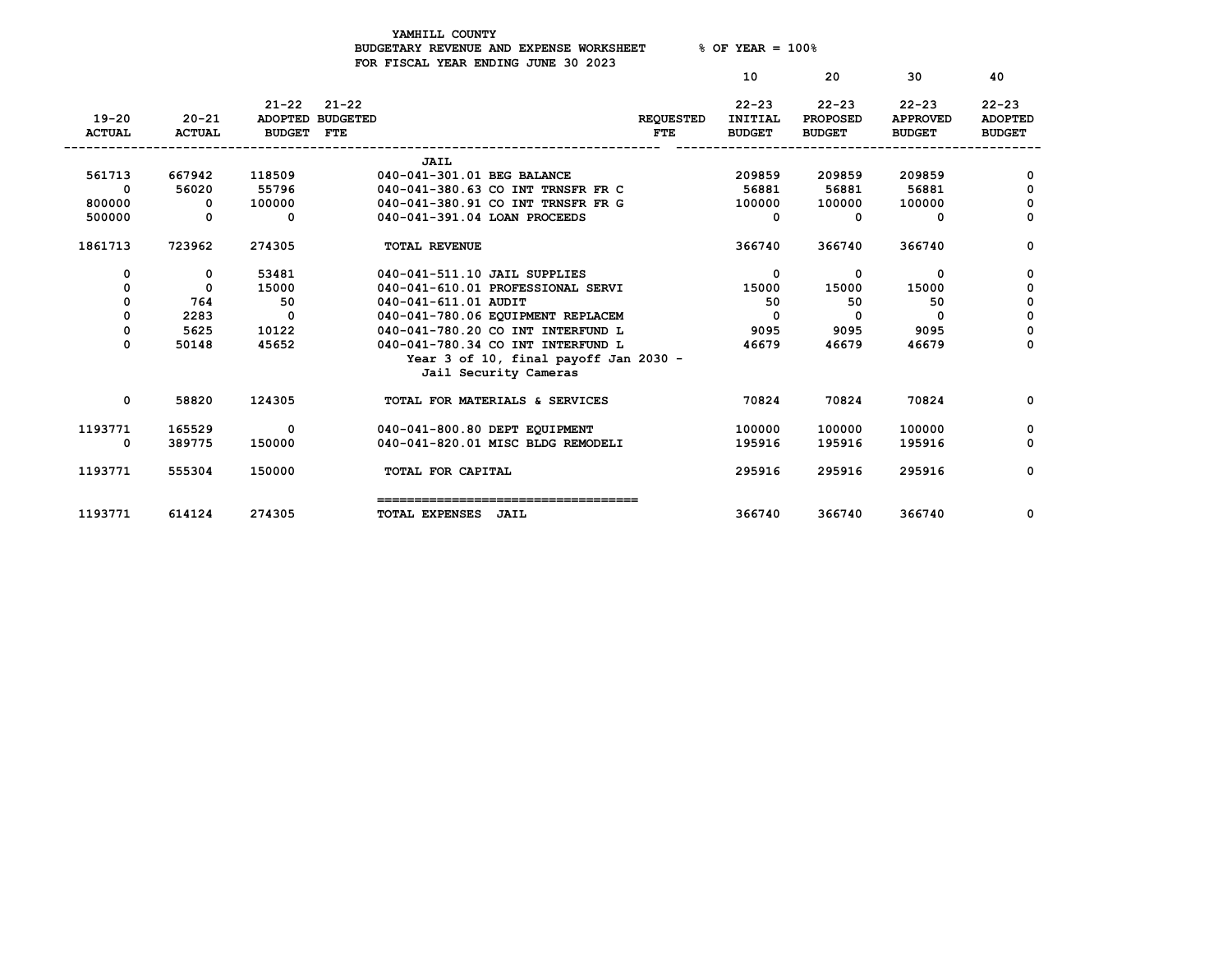| YAMHILL COUNTY<br>$8$ OF YEAR = 100 $8$<br>BUDGETARY REVENUE AND EXPENSE WORKSHEET<br>FOR FISCAL YEAR ENDING JUNE 30 2023 |                            |                            |                                      |                                   |                         |                                       |                                               |                                               |                                              |  |  |
|---------------------------------------------------------------------------------------------------------------------------|----------------------------|----------------------------|--------------------------------------|-----------------------------------|-------------------------|---------------------------------------|-----------------------------------------------|-----------------------------------------------|----------------------------------------------|--|--|
|                                                                                                                           |                            |                            |                                      |                                   |                         | 10                                    | 20                                            | 30                                            | 40                                           |  |  |
| $19 - 20$<br><b>ACTUAL</b>                                                                                                | $20 - 21$<br><b>ACTUAL</b> | $21 - 22$<br><b>BUDGET</b> | $21 - 22$<br>ADOPTED BUDGETED<br>FTE |                                   | <b>REQUESTED</b><br>FTE | $22 - 23$<br>INITIAL<br><b>BUDGET</b> | $22 - 23$<br><b>PROPOSED</b><br><b>BUDGET</b> | $22 - 23$<br><b>APPROVED</b><br><b>BUDGET</b> | $22 - 23$<br><b>ADOPTED</b><br><b>BUDGET</b> |  |  |
|                                                                                                                           |                            |                            |                                      | MAINTENANCE RESERVE               |                         |                                       |                                               |                                               |                                              |  |  |
| 35000                                                                                                                     | 35000                      | 35000                      |                                      | 040-083-301.01 BB POSTAGE MACHINE |                         | 35000                                 | 35000                                         | 35000                                         | 0                                            |  |  |
| 35000                                                                                                                     | 35000                      | 35000                      | <b>TOTAL REVENUE</b>                 |                                   |                         | 35000                                 | 35000                                         | 35000                                         | 0                                            |  |  |
| 0                                                                                                                         | 0                          | 35000                      |                                      | 040-083-990.29 RESERVE FOR FUTURE |                         | 35000                                 | 35000                                         | 35000                                         | 0                                            |  |  |
| 0                                                                                                                         | 0                          | 35000                      | TOTAL FOR 900-999                    |                                   |                         | 35000                                 | 35000                                         | 35000                                         | 0                                            |  |  |
| 0                                                                                                                         | 0                          | 35000                      | TOTAL EXPENSES                       | MAINTENANCE RESERVE               |                         | 35000                                 | 35000                                         | 35000                                         | 0                                            |  |  |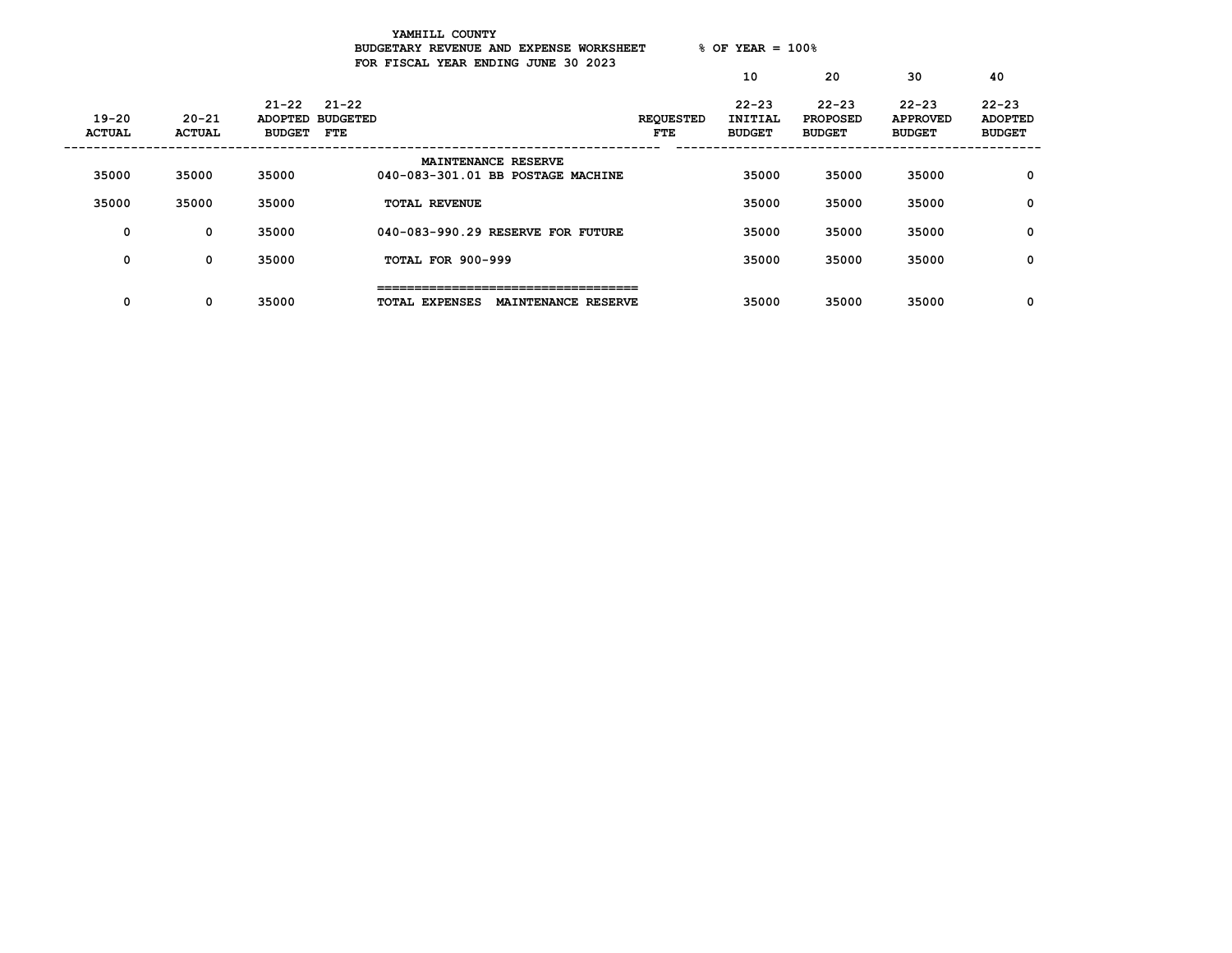|               |                          |                          |           |                                                                      |                  | 10                       | 20                       | 30                       | 40             |
|---------------|--------------------------|--------------------------|-----------|----------------------------------------------------------------------|------------------|--------------------------|--------------------------|--------------------------|----------------|
|               |                          | $21 - 22$                | $21 - 22$ |                                                                      |                  | 22-23                    | $22 - 23$                | $22 - 23$                | $22 - 23$      |
| $19 - 20$     | $20 - 21$                | ADOPTED BUDGETED         |           |                                                                      | <b>REQUESTED</b> | INITIAL                  | <b>PROPOSED</b>          | <b>APPROVED</b>          | <b>ADOPTED</b> |
| <b>ACTUAL</b> | <b>ACTUAL</b>            | <b>BUDGET FTE</b>        |           |                                                                      | <b>FTE</b>       | <b>BUDGET</b>            | <b>BUDGET</b>            | <b>BUDGET</b>            | <b>BUDGET</b>  |
|               |                          |                          |           |                                                                      |                  |                          |                          |                          |                |
|               |                          |                          |           | <b>JAIL FACILITIES MAINTENANCE</b>                                   |                  |                          |                          |                          |                |
| 62            | 271                      | $\mathbf 0$              |           | 040-116-301.01 BEGINNING BALANCE                                     |                  | 0                        | 0                        | 0                        | 0              |
| 162           | 777                      | $\mathbf{0}$             |           | 040-116-362.12 REIMBURSEMENT                                         |                  | 0                        | 0                        | 0                        | 0              |
| 162000        | 170000                   | 355796                   |           | 040-116-380.63 CO INT TRNSFR FR C                                    |                  | 356881                   | 356881                   | 356881                   | 0              |
| 0             | 7222                     | $\overline{\phantom{0}}$ |           | 040-116-380.80 CO INT TRANSFER FR                                    |                  | 0                        | 0                        | 0                        | 0              |
| 296992        | 296991                   | 384901                   |           | 040-116-380.91 CO INT TRNSFR FR G                                    |                  | 407995                   | 407995                   | 407995                   | 0              |
| 459216        | 475261                   | 740697                   |           | <b>TOTAL REVENUE</b>                                                 |                  | 764876                   | 764876                   | 764876                   | 0              |
| $\mathbf{o}$  | 21622                    | 21777                    |           | .4000 040-116-401.02 ADMIN OFFICE SPEC                               | .4000            | 23763                    | 23763                    | 23763                    | 0              |
| $\mathbf{o}$  | 11847                    | 12375                    |           | .2000 040-116-402.11 FAC MAINT SPEC                                  | .2000            | 14072                    | 14072                    | 14072                    | 0              |
| 677           | $\overline{\phantom{0}}$ | $\overline{\phantom{a}}$ |           | 040-116-403.43 BLDG MAINT WRKR 1                                     |                  | $^{\circ}$               | $\overline{\phantom{0}}$ | $\overline{\phantom{a}}$ | 0              |
| $\mathbf 0$   | 8280                     | 8435                     |           | .1000  040-116-403.48  FAC MAINT MGR                                 | .1000            | 9205                     | 9205                     | 9205                     | 0              |
| 57509         | 41304                    | 83128                    |           | 2.0000 040-116-403.56 BLDG MAINT WRKR 2                              | 2.0000           | 94379                    | 94379                    | 94379                    | 0              |
| 46311         | 49986                    | 52043                    |           | 1.0000 040-116-403.57 BLDG MAINT WRKR 3                              | 1.0000           | 56788                    | 56788                    | 56788                    | 0              |
| $\mathbf{o}$  | 60                       | $\overline{\phantom{0}}$ |           | 040-116-475.00 LONGEVITY PAY                                         |                  | 585                      | 585                      | 585                      | 0              |
| 78            | 4428                     | $\overline{\mathbf{0}}$  |           | 040-116-479.00 OTHER EARNINGS                                        |                  | $\overline{\phantom{0}}$ | $\overline{\phantom{0}}$ | $\overline{\phantom{0}}$ | 0              |
| 1033          | 457                      | 6375                     |           | 040-116-481.00 OVERTIME                                              |                  | 7377                     | 7377                     | 7377                     | 0              |
| $\mathbf{o}$  | $\overline{\phantom{0}}$ | 5000                     |           | 040-116-482.00 EXTRA HELP                                            |                  | 5000                     | 5000                     | 5000                     | 0              |
| 2923          | 2272                     | 6000                     |           | 040-116-484.00 BEEPER PAY                                            |                  | 6000                     | 6000                     | 6000                     | 0              |
| 1520          | 2035                     | 2577                     |           | 040-116-490.00 MEDICARE TAX                                          |                  | 2874                     | 2874                     | 2874                     | 0              |
| 6703          | 8702                     | 11021                    |           | 040-116-491.00 SOCIAL SECURITY                                       |                  | 12289                    | 12289                    | 12289                    | 0              |
| 18573         | 24679                    | 35747                    |           | 040-116-492.00 RETIREMENT                                            |                  | 40422                    | 40422                    | 40422                    | 0              |
| 42875         | 50593                    | 76823                    |           | 040-116-493.10 MEDICAL INSURANCE                                     |                  | 81955                    | 81955                    | 81955                    | 0              |
| 71            | 97                       | 250                      |           | 040-116-493.12 EMPLOYEE ASSISTANC                                    |                  | 250                      | 250                      | 250                      | 0              |
| 3000          | 3160                     | 4440                     |           | 040-116-493.15 VEBA                                                  |                  | 5550                     | 5550                     | 5550                     | 0              |
| 3725          | 4045                     | 5646                     |           | 040-116-493.20 DENTAL INSURANCE                                      |                  | 5646                     | 5646                     | 5646                     | 0<br>0         |
| 387<br>630    | 405<br>851               | 574<br>2394              |           | 040-116-493.25 VISION INSURANCE<br>040-116-493.31 SHORT TERM DISABIL |                  | 585<br>2394              | 585<br>2394              | 585<br>2394              | 0              |
| 45            | 117                      | 96                       |           | 040-116-493.40 LIFE INSURANCE                                        |                  | 96                       | 96                       | 96                       | 0              |
| 3857          | 3295                     | 4924                     |           | 040-116-494.00 ACCIDENT INSURANCE                                    |                  | 4519                     | 4519                     | 4519                     | 0              |
| 106           | 140                      | 138                      |           | 040-116-494.80 TIME LOSS RESERVE                                     |                  | 198                      | 198                      | 198                      | 0              |
| 105           | 140                      | 144                      |           | 040-116-495.00 UNEMPLOYMENT                                          |                  | 198                      | 198                      | 198                      | 0              |
| 55            | 54                       | 80                       |           | 040-116-496.00 WORKERS COMP ASSES                                    |                  | 96                       | 96                       | 96                       | 0              |
| 128           | 334                      | 6375                     |           | 040-116-499.00 FET/VACATION/SICK                                     |                  | 6351                     | 6351                     | 6351                     | 0              |
| 39            | 87-                      | $\overline{\mathbf{0}}$  |           | 040-116-499.98 COMP TIME LIABILIT                                    |                  | $\mathbf 0$              | $\mathbf 0$              | $\overline{\mathbf{0}}$  | 0              |
| 4603-         | 6209                     | 0                        |           | 040-116-499.99 VACATION LIAB. ADJ                                    |                  | 0                        | 0                        | 0                        | 0              |
| 185747        | 245025                   | 346362                   |           | 3.7000 TOTAL FOR PERSONNEL                                           | 3.7000           | 380592                   | 380592                   | 380592                   | 0              |
| $\mathbf 0$   | $\overline{\phantom{0}}$ | 8000                     |           | 040-116-510.01 CENTRAL SUPPLIES                                      |                  | 117                      | 117                      | 117                      | 0              |
| 31383         | 19642                    | 60000                    |           | 040-116-511.02 CLEANING SUPPLIES                                     |                  | 64000                    | 64000                    | 64000                    | 0              |
| 50154         | 41266                    | 63722                    |           | 040-116-511.09 MAINT SUPPLIES                                        |                  | 63722                    | 63722                    | 63722                    | 0              |
| 352           | 294                      | 362                      |           | 040-116-611.01 AUDIT                                                 |                  | 308                      | 308                      | 308                      | 0              |
| 0             | 0                        | 14000                    |           | 040-116-611.02 CONTRACT SERVICES                                     |                  | 3580                     | 3580                     | 3580                     | 0              |
| 0             | 0                        | 2000                     |           | 040-116-612.01 MISC TRAINING                                         |                  | 5000                     | 5000                     | 5000                     | 0              |
| 427           | 399                      | 500                      |           | 040-116-620.01 TELEPHONE                                             |                  | 500                      | 500                      | 500                      | 0              |
| 54            | 0                        | $\mathbf 0$              |           | 040-116-640.01 ADVERTISING                                           |                  | 0                        | 0                        | $\mathbf 0$              | 0              |
| 18346         | 18125                    | 25000                    |           | 040-116-670.01 SANITARY SERVICE                                      |                  | 25982                    | 25982                    | 25982                    | 0              |
| 157959        | 136320                   | 206682                   |           | 040-116-670.02 HEAT/LIGHTS/WATER                                     |                  | 201752                   | 201752                   | 201752                   | 0              |
| 0             | 0                        | 2000                     |           | 040-116-680.02 EQUIPMENT REPAIRS                                     |                  | 5000                     | 5000                     | 5000                     | 0              |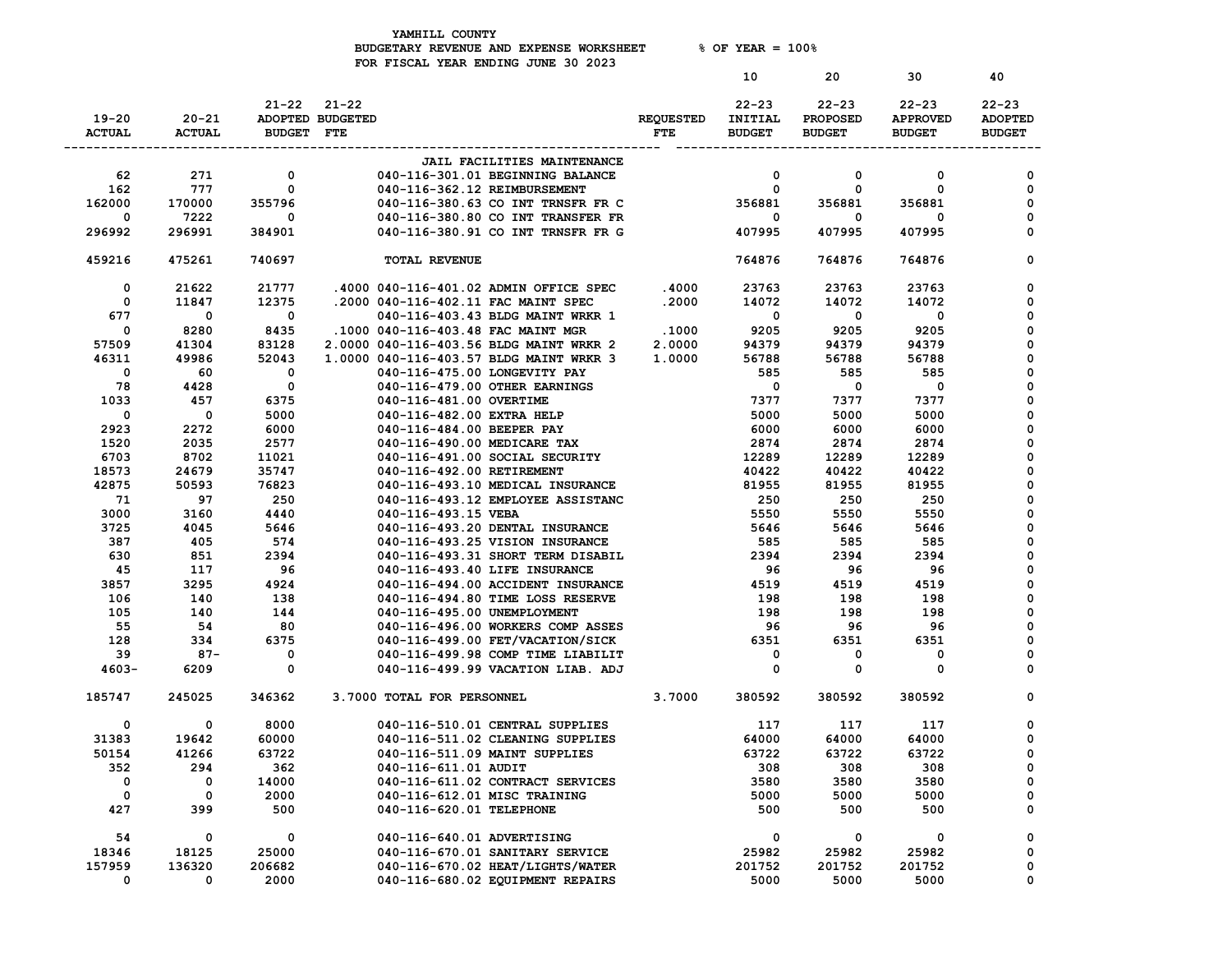|                            |                            |                            |                                      | YAMHILL COUNTY<br>BUDGETARY REVENUE AND EXPENSE WORKSHEET<br>FOR FISCAL YEAR ENDING JUNE 30 2023 |                         | $8$ OF YEAR = 100 $8$                 |                                               |                                               |                                              |
|----------------------------|----------------------------|----------------------------|--------------------------------------|--------------------------------------------------------------------------------------------------|-------------------------|---------------------------------------|-----------------------------------------------|-----------------------------------------------|----------------------------------------------|
|                            |                            |                            |                                      |                                                                                                  |                         | 10                                    | 20                                            | 30                                            | 40                                           |
| $19 - 20$<br><b>ACTUAL</b> | $20 - 21$<br><b>ACTUAL</b> | $21 - 22$<br><b>BUDGET</b> | $21 - 22$<br>ADOPTED BUDGETED<br>FTE |                                                                                                  | <b>REQUESTED</b><br>FTE | $22 - 23$<br>INITIAL<br><b>BUDGET</b> | $22 - 23$<br><b>PROPOSED</b><br><b>BUDGET</b> | $22 - 23$<br><b>APPROVED</b><br><b>BUDGET</b> | $22 - 23$<br><b>ADOPTED</b><br><b>BUDGET</b> |
| 10875                      | 10802                      | 9523                       |                                      | 040-116-780.03 ADMIN OVERHEAD                                                                    |                         | 10904                                 | 10904                                         | 10904                                         | 0                                            |
| 688                        | 0                          | 0                          |                                      | 040-116-780.06 EQUIPMENT REPLACEM                                                                |                         | 0                                     | 0                                             | 0                                             | 0                                            |
| 2961                       | 2545                       | 2546                       |                                      | 040-116-780.27 INTERNAL LIABILITY                                                                |                         | 3419                                  | 3419                                          | 3419                                          | 0                                            |
| 273199                     | 229393                     | 394335                     |                                      | TOTAL FOR MATERIALS & SERVICES                                                                   |                         | 384284                                | 384284                                        | 384284                                        | 0                                            |
| 458946                     | 474418                     | 740697                     | 3.7000                               | <b>TOTAL EXPENSES</b><br><b>JAIL FACILITIES MAI</b>                                              | 3.7000                  | 764876                                | 764876                                        | 764876                                        | 0                                            |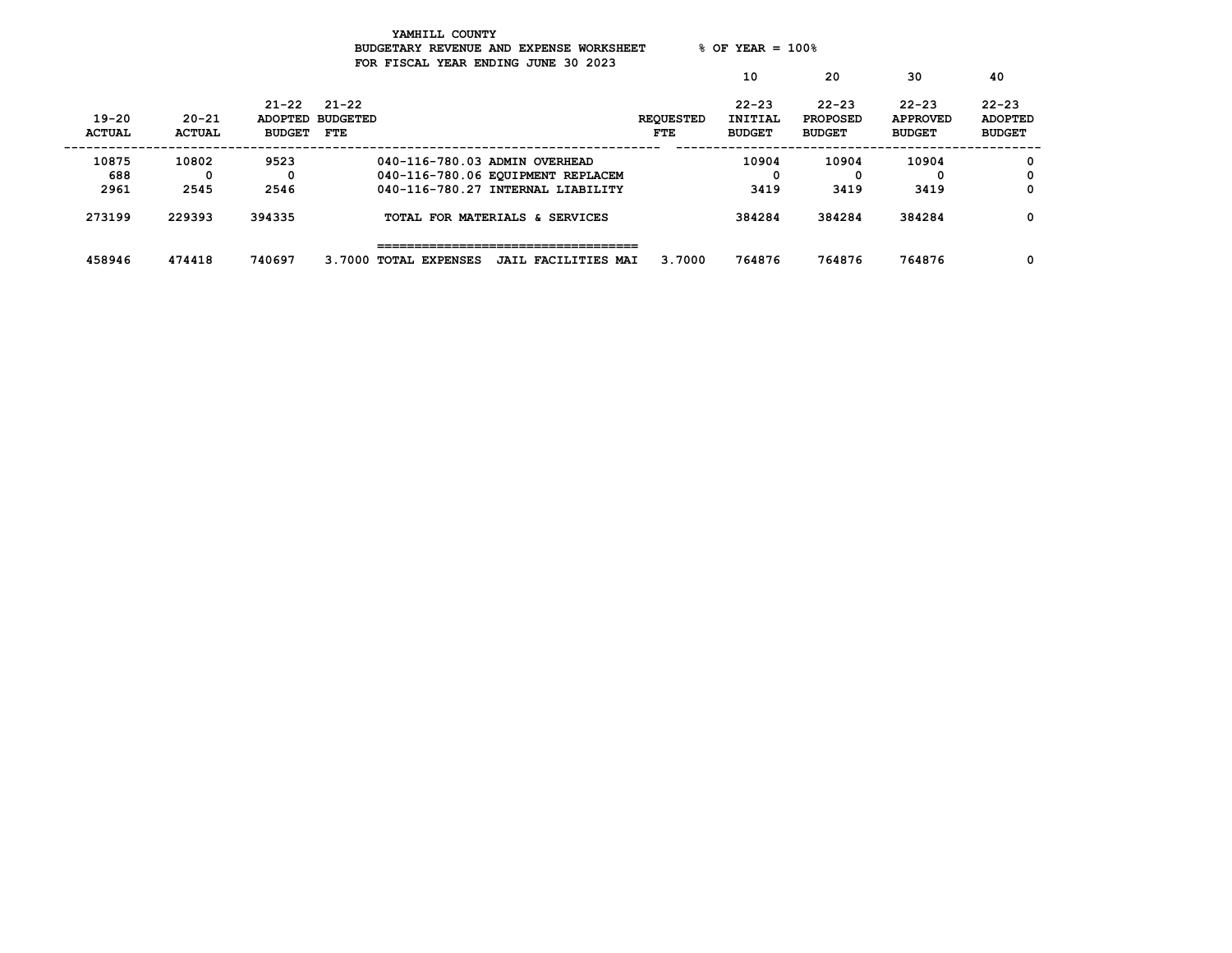| YAMHILL COUNTY                          |                       |
|-----------------------------------------|-----------------------|
| BUDGETARY REVENUE AND EXPENSE WORKSHEET | $8$ OF YEAR = 100 $8$ |
| FOR FISCAL YEAR ENDING JUNE 30 2023     |                       |

|                            |                            |                            |                                                                              |                                | 10                                    | 20                                            | 30                                            | 40                                           |
|----------------------------|----------------------------|----------------------------|------------------------------------------------------------------------------|--------------------------------|---------------------------------------|-----------------------------------------------|-----------------------------------------------|----------------------------------------------|
| $19 - 20$<br><b>ACTUAL</b> | $20 - 21$<br><b>ACTUAL</b> | $21 - 22$<br><b>BUDGET</b> | $21 - 22$<br>ADOPTED BUDGETED<br><b>FTE</b>                                  | <b>REQUESTED</b><br><b>FTE</b> | $22 - 23$<br>INITIAL<br><b>BUDGET</b> | $22 - 23$<br><b>PROPOSED</b><br><b>BUDGET</b> | $22 - 23$<br><b>APPROVED</b><br><b>BUDGET</b> | $22 - 23$<br><b>ADOPTED</b><br><b>BUDGET</b> |
|                            |                            |                            | SOFTWARE RESERVE                                                             |                                |                                       |                                               |                                               |                                              |
| 1740889                    | 1863986                    | 1756149                    | 040-117-301.01 BEGINNING BALANCE                                             |                                | 55873                                 | 55873                                         | 87324                                         | 0                                            |
| 250000                     | 0                          | 250000                     | 040-117-390.01 CO INT TRNSFR FR G                                            |                                | 1500000                               | 1500000                                       | 1500000                                       | 0                                            |
| 1990889                    | 1863986                    | 2006149                    | <b>TOTAL REVENUE</b>                                                         |                                | 1555873                               | 1555873                                       | 1587324                                       | 0                                            |
| 0                          | 0                          | $\Omega$                   | 040-117-611.01 AUDIT                                                         |                                | 63                                    | 63                                            | 63                                            | 0                                            |
| 0                          | 22000                      | 0                          | 040-117-780.06 EQUIPMENT REPLACEM                                            |                                | $\Omega$                              | 0                                             | $\Omega$                                      | $\mathbf 0$                                  |
| 0                          | 0                          | $\mathbf 0$                | 040-117-780.52 INTERNAL TRF TO HH                                            |                                | 0                                     | 0                                             | 31451                                         | 0                                            |
| 0                          | 22000                      | 0                          | TOTAL FOR MATERIALS & SERVICES                                               |                                | 63                                    | 63                                            | 31514                                         | 0                                            |
| 116881                     | 0                          | $\Omega$                   | 040-117-800.06 DP SOFTWARE                                                   |                                | $\Omega$                              | 0                                             | 0                                             | 0                                            |
| 10023                      | 11115                      | 31451                      | 040-117-800.07 HHS SOFTWARE PURCH                                            |                                | 0                                     | $\Omega$                                      |                                               | 0                                            |
| 0                          | 63431                      | 1974698                    | 040-117-800.10 FINANCE SOFTWARE P<br>Finance/HR software replacement project |                                | 1555810                               | 1555810                                       | 1555810                                       | 0                                            |
| 126904                     | 74546                      | 2006149                    | TOTAL FOR CAPITAL                                                            |                                | 1555810                               | 1555810                                       | 1555810                                       | 0                                            |
| 126904                     | 96546                      | 2006149                    | TOTAL EXPENSES<br><b>SOFTWARE RESERVE</b>                                    |                                | 1555873                               | 1555873                                       | 1587324                                       | 0                                            |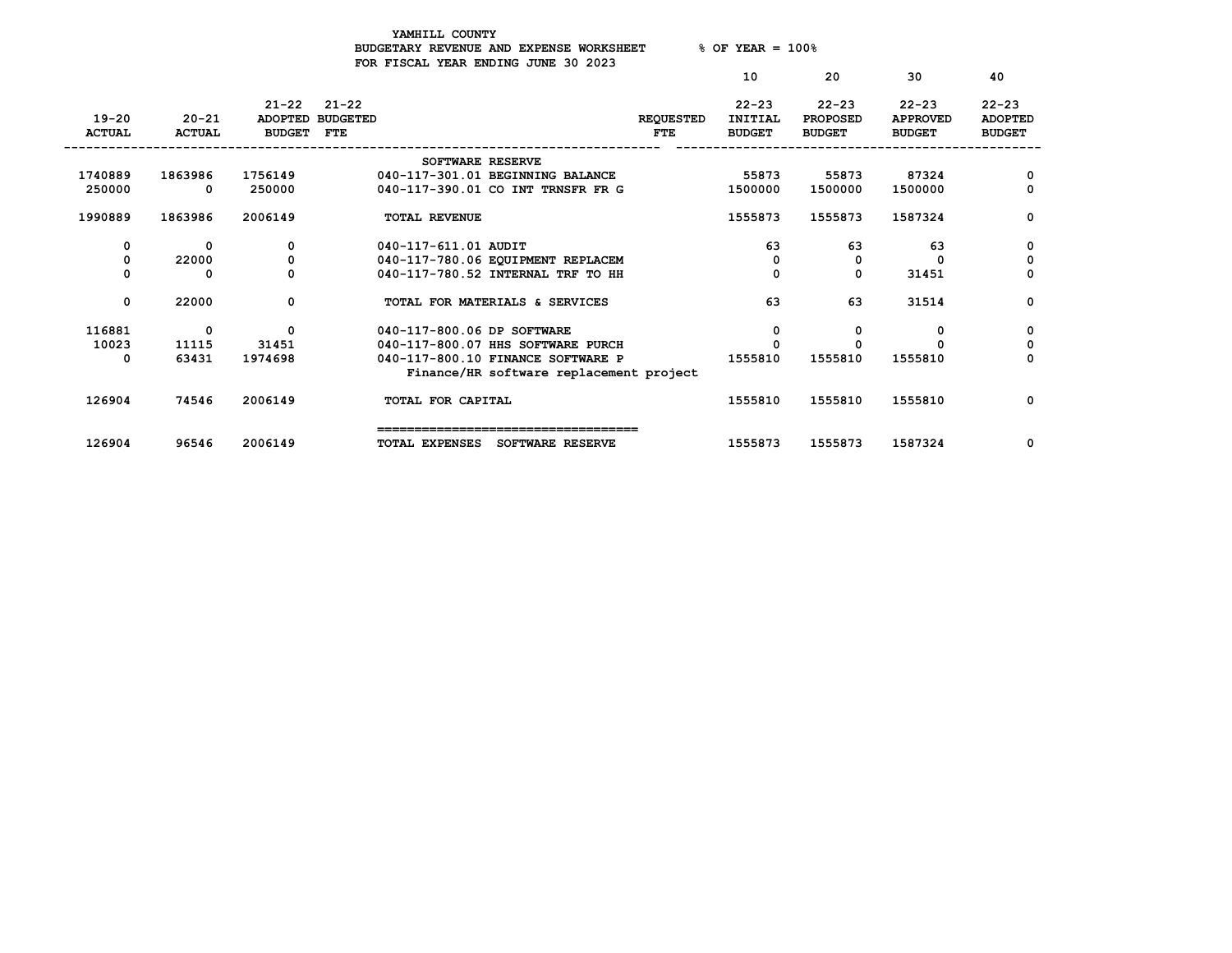|               |                      |                   |                                         |                          |                                   |                  | 10                          | 20                           | 30                           | 40                          |
|---------------|----------------------|-------------------|-----------------------------------------|--------------------------|-----------------------------------|------------------|-----------------------------|------------------------------|------------------------------|-----------------------------|
| $19 - 20$     | $20 - 21$            |                   | $21 - 22$ $21 - 22$<br>ADOPTED BUDGETED |                          |                                   | <b>REOUESTED</b> | $22 - 23$<br><b>INITIAL</b> | $22 - 23$<br><b>PROPOSED</b> | $22 - 23$<br><b>APPROVED</b> | $22 - 23$<br><b>ADOPTED</b> |
| <b>ACTUAL</b> | <b>ACTUAL</b>        | <b>BUDGET FTE</b> |                                         |                          |                                   | <b>FTE</b>       | <b>BUDGET</b>               | <b>BUDGET</b>                | <b>BUDGET</b>                | <b>BUDGET</b>               |
|               |                      |                   |                                         |                          |                                   |                  |                             |                              |                              |                             |
|               |                      |                   |                                         | CAPITAL PROJECTS         |                                   |                  |                             |                              |                              |                             |
| 98666-        | 571280-              | 829925            |                                         |                          | 040-161-301.01 BEGINNING BALANCE  |                  | 570548                      | 2890548                      | 2890548                      | $\Omega$                    |
| 233749        | 90000                | $\mathbf 0$       |                                         |                          | 040-161-331.16 HOMELAND SECURITY  |                  | 0                           | 0                            | 0                            | 0                           |
| 290697        | 356715               | 874000            |                                         |                          | 040-161-334.02 DEPARTMENT OF TRAN |                  | <sup>0</sup>                | 0                            | 0                            | $\Omega$                    |
|               | 0<br>0               | 750000            |                                         |                          | 040-161-334.99 OTHER STATE GRANTS |                  | 150000                      | 150000                       | 150000                       |                             |
|               | 8308<br>0            | 0                 |                                         | 040-161-362.04 RENT      |                                   |                  | 0                           | 0                            | 0                            | $\Omega$                    |
|               | 250000<br>0          | 0                 |                                         |                          | 040-161-380.38 TFR FROM LANDFILL  |                  | 0                           |                              |                              | 0                           |
|               | 250000<br>0          | $\mathbf 0$       |                                         |                          | 040-161-380.52 TFR FROM O&C FUND  |                  |                             |                              | 0                            | $\Omega$                    |
|               | 600000<br>$\Omega$   | $\Omega$          |                                         |                          | 040-161-380.91 CO INT TRNSFR FR G |                  |                             | $\Omega$                     |                              | $\Omega$                    |
| 425780        | 983743               | 2453925           |                                         | <b>TOTAL REVENUE</b>     |                                   |                  | 720548                      | 3040548                      | 3040548                      | $\mathbf 0$                 |
|               | $\mathbf 0$<br>0     | $^{\circ}$        |                                         | 040-161-611.01 AUDIT     |                                   |                  | 65                          | 65                           | 65                           | 0                           |
| 15289         | 16674                | 116664            |                                         |                          | 040-161-611.02 CONTRACT SERVICES  |                  | 112127                      | 112127                       | 112127                       | 0                           |
|               | 0<br>$\Omega$        | 750000            |                                         |                          | 040-161-699.13 OTHER STATE GRANTS |                  | 150000                      | 150000                       | 150000                       | 0                           |
|               | $\Omega$<br>$\Omega$ | $\Omega$          |                                         | 040-161-720.90 REPAYMENT |                                   |                  | 458356                      | 458356                       | 458356                       | 0                           |
| 15289         | 16674                | 866664            |                                         |                          | TOTAL FOR MATERIALS & SERVICES    |                  | 720548                      | 720548                       | 720548                       | $\mathbf 0$                 |
| 79382         | 90800                | $^{\circ}$        |                                         |                          | 040-161-801.23 COMMUNICATION EQUI |                  | 0                           | 0                            | O                            | 0                           |
| 902389        | 40251                | 1587261           |                                         |                          | 040-161-811.02 CAPITAL CONTRACT S |                  | $\mathbf 0$                 | 2320000                      | 2320000                      | 0                           |
|               |                      |                   |                                         |                          | Broadband expansion project       |                  |                             |                              |                              |                             |
| 981771        | 131051               | 1587261           |                                         | TOTAL FOR CAPITAL        |                                   |                  | 0                           | 2320000                      | 2320000                      | 0                           |
| 997060        | 147725               | 2453925           |                                         |                          | TOTAL EXPENSES CAPITAL PROJECTS   |                  | 720548                      | 3040548                      | 3040548                      | 0                           |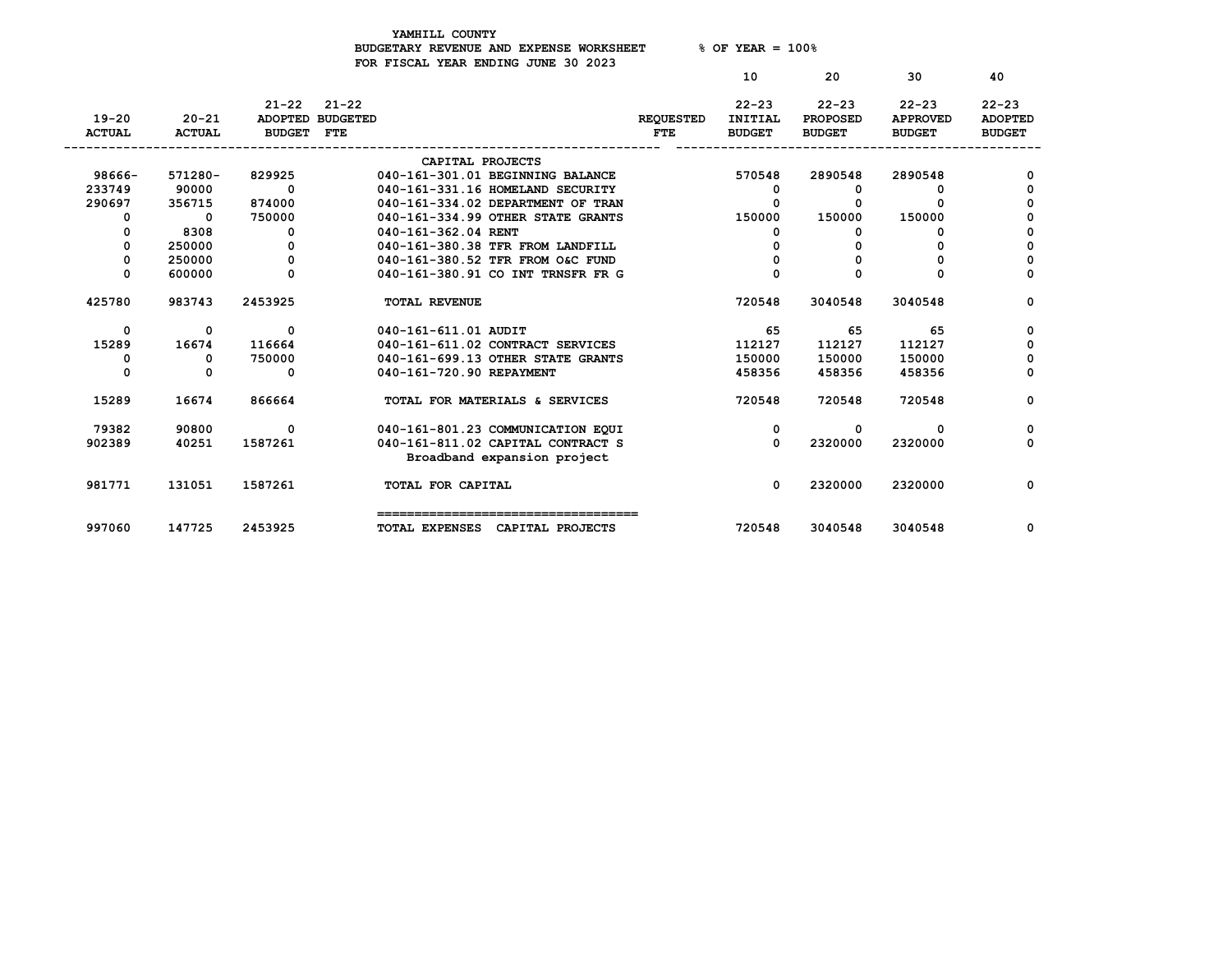|                            |                        |                                          |                                   |                                | 10                                           | 20                                            | 30                                            | 40                                           |
|----------------------------|------------------------|------------------------------------------|-----------------------------------|--------------------------------|----------------------------------------------|-----------------------------------------------|-----------------------------------------------|----------------------------------------------|
| $19 - 20$<br><b>ACTUAL</b> | 20-21<br><b>ACTUAL</b> | $21 - 22$ $21 - 22$<br><b>BUDGET FTE</b> | ADOPTED BUDGETED                  | <b>REQUESTED</b><br><b>FTE</b> | $22 - 23$<br><b>INITIAL</b><br><b>BUDGET</b> | $22 - 23$<br><b>PROPOSED</b><br><b>BUDGET</b> | $22 - 23$<br><b>APPROVED</b><br><b>BUDGET</b> | $22 - 23$<br><b>ADOPTED</b><br><b>BUDGET</b> |
|                            |                        |                                          | <b>BICYCLE FOOTPATH</b>           |                                |                                              |                                               |                                               |                                              |
| 140570                     | 167495                 | 243298                                   | 041-030-301.01 BEGINNING BALANCE  |                                | 343746                                       | 343746                                        | 343746                                        | 0                                            |
| 76499                      | 84084                  | 84604                                    | 041-030-335.07 STATE HWY FUNDS    |                                | 91740                                        | 91740                                         | 91740                                         | 0                                            |
| 1858                       | 980                    | 701                                      | 041-030-361.01 POOL INTEREST      |                                | 734                                          | 734                                           | 734                                           | 0                                            |
| 1469                       | 1330                   | 1038                                     | 041-030-361.03 BOND INTEREST      |                                | 945                                          | 945                                           | 945                                           | $\mathbf 0$                                  |
| 0                          | 2858                   | $\sim$ 0                                 | 041-030-380.80 CO INT TRANSFER FR |                                | $\mathbf{0}$                                 | $\mathbf{0}$                                  | - 0                                           | $\mathbf 0$                                  |
| 220396                     | 256747                 | 329641                                   | <b>TOTAL REVENUE</b>              |                                | 437165                                       | 437165                                        | 437165                                        | 0                                            |
| 68                         | 34                     | 35                                       | 041-030-611.01 AUDIT              |                                | 50                                           | 50                                            | 50                                            | $\mathbf 0$                                  |
| 491                        | 1664                   | 936                                      | 041-030-780.03 ADMIN OVERHEAD     |                                | 77                                           | 77                                            | 77                                            | 0                                            |
| 50000                      | $\Omega$               | $\overline{\mathbf{0}}$                  | 041-030-780.16 CO INT TRNSFR TO P |                                | $^{\circ}$                                   | $^{\circ}$                                    | $\Omega$                                      | 0                                            |
| 1172                       | 1008                   | 1008                                     | 041-030-780.27 INTERNAL LIABILITY |                                | 1353                                         | 1353                                          | 1353                                          | $\Omega$                                     |
| 1170                       | 1170                   | 1170                                     | 041-030-780.55 INT LEGAL SERVICES |                                | 1176                                         | 1176                                          | 1176                                          | $\mathbf 0$                                  |
| 52901                      | 3876                   | 3149                                     | TOTAL FOR MATERIALS & SERVICES    |                                | 2656                                         | 2656                                          | 2656                                          | 0                                            |
| 0                          | $\Omega$               | 326492                                   | 041-030-950.01 CONTINGENCY        |                                | 434509                                       | 434509                                        | 434509                                        | $\mathbf 0$                                  |
| 0                          | $\mathbf 0$            | 326492                                   | TOTAL FOR 900-999                 |                                | 434509                                       | 434509                                        | 434509                                        | $\mathbf 0$                                  |
|                            |                        |                                          |                                   |                                |                                              |                                               |                                               |                                              |
| 52901                      | 3876                   | 329641                                   | TOTAL EXPENSES BICYCLE FOOTPATH   |                                | 437165                                       | 437165                                        | 437165                                        | 0                                            |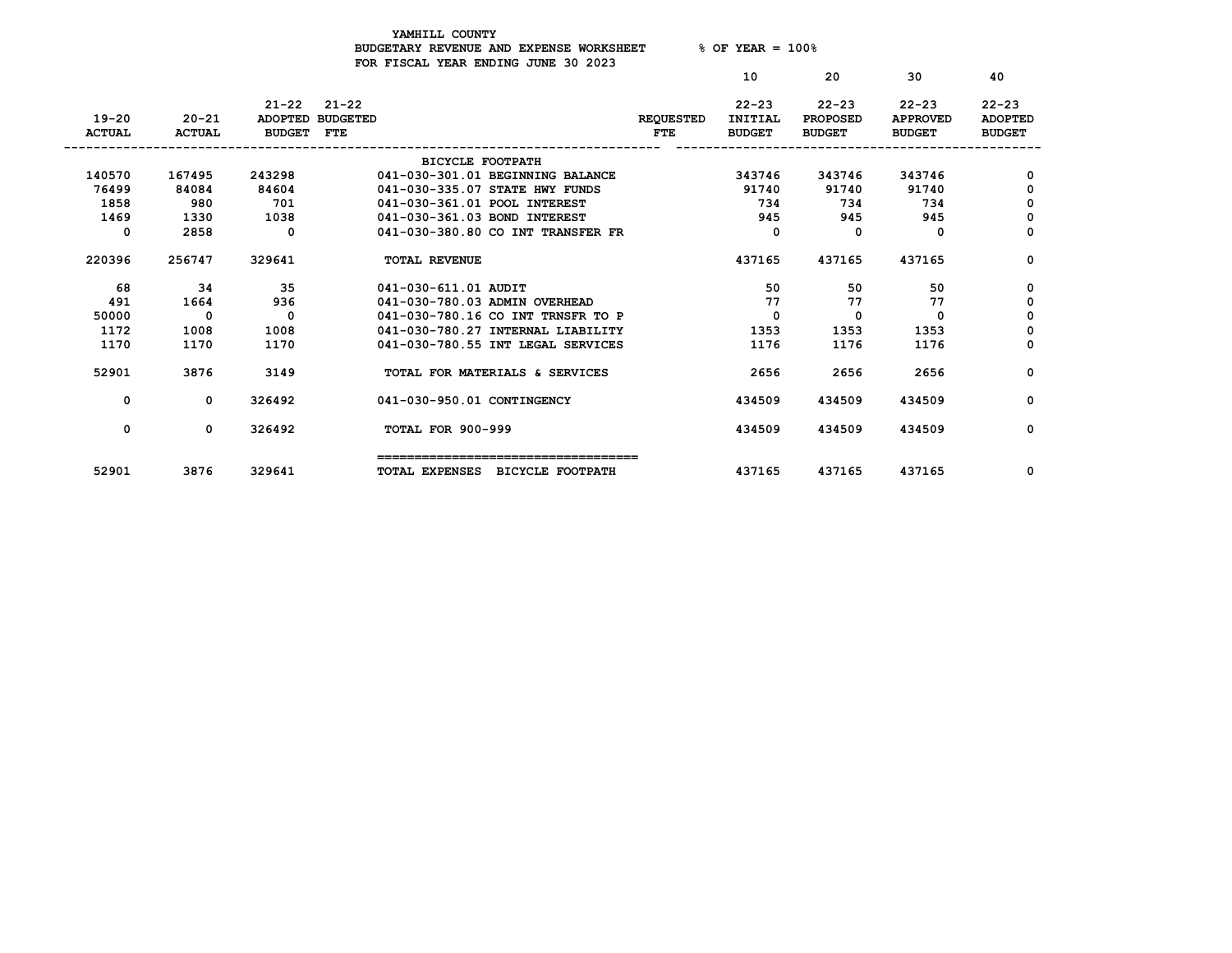|               |               |               |                  | YAMHILL COUNTY                          |                  |                       |                 |                 |                |
|---------------|---------------|---------------|------------------|-----------------------------------------|------------------|-----------------------|-----------------|-----------------|----------------|
|               |               |               |                  | BUDGETARY REVENUE AND EXPENSE WORKSHEET |                  | $8$ OF YEAR = 100 $8$ |                 |                 |                |
|               |               |               |                  | FOR FISCAL YEAR ENDING JUNE 30 2023     |                  |                       |                 |                 |                |
|               |               |               |                  |                                         |                  | 10                    | 20              | 30              | 40             |
|               |               |               |                  |                                         |                  |                       |                 |                 |                |
|               |               | $21 - 22$     | 21-22            |                                         |                  | $22 - 23$             | $22 - 23$       | $22 - 23$       | $22 - 23$      |
| $19 - 20$     | $20 - 21$     |               | ADOPTED BUDGETED |                                         | <b>REOUESTED</b> | <b>INITIAL</b>        | <b>PROPOSED</b> | <b>APPROVED</b> | <b>ADOPTED</b> |
| <b>ACTUAL</b> | <b>ACTUAL</b> | <b>BUDGET</b> | FTE              |                                         | FTE              | <b>BUDGET</b>         | <b>BUDGET</b>   | <b>BUDGET</b>   | <b>BUDGET</b>  |

|              |              |             | MOTOR VEHICLE                               |             |             |             |                     |
|--------------|--------------|-------------|---------------------------------------------|-------------|-------------|-------------|---------------------|
| 784439       | 564142       | 764516      | 045-029-301.01 BEGINNING BALANCE            | 837957      | 837957      | 837957      | 0                   |
| 185507       | 220235       | 246546      | 045-029-301.02 BB RESERVED FUEL I           | 290466      | 290466      | 290466      | 0                   |
| 319343       | 355027       | 365435      | 045-029-301.41 BB INSURANCE                 | 365164      | 365164      | 365164      | 0                   |
| $^{\circ}$   | 40600        | 48877       | 045-029-301.68 BB RESERVED FOR GR           | 36999       | 36999       | 36999       | $\mathsf{o}$        |
| 245000       | 245000       | 245000      | 045-029-301.79 BB RESERVE POOL CA           | 245000      | 245000      | 245000      | 0                   |
| 27340        | $\mathbf 0$  | 0           | 045-029-346.44 COLLISION INSURANC           | 0           | $\mathbf 0$ | $\Omega$    | $\mathbf{o}$        |
| 16940        | 7881         | 10500       | 045-029-361.01 POOL INTEREST                | 10500       | 10500       | 10500       | 0                   |
| 13602        | 10577        | 10500       | 045-029-361.03 BOND INTEREST                | 10500       | 10500       | 10500       | $\mathbf 0$         |
| 33013        | 46354        | 50000       | 045-029-362.02 RENTAL/SALE EQUIP/           | 50000       | 50000       | 50000       | $\pmb{0}$           |
| 208          | 202          | 1000        | 045-029-362.43 PROJECT RESERVE US           | 1000        | 1000        | 1000        | 0                   |
| 564862       | 527289       | 895296      | 045-029-380.11 INT VEHICLE MAINT            | 912406      | 912406      | 912406      | $\mathsf{o}\xspace$ |
| 48907        | 74410        | 72594       | 045-029-380.19 CO INT INTERFUND L           | 72594       | 72594       | 72594       | $\Omega$            |
|              |              |             | Year 6 of 10, final payoff Dec 2026 used to |             |             |             |                     |
|              |              |             | retire state loan, split with Fund 38;      |             |             |             |                     |
|              |              |             | Year 3 of 10, final payoff Jan 2030 for     |             |             |             |                     |
|              |              |             | jail secuirty cameras, split with Fund 17   |             |             |             |                     |
| 3530         | 5915         | 7732        | 045-029-380.20 CO INT INTERFUND L           | 7732        | 7732        | 7732        | 0                   |
| 34794        | 35364        | 32500       | 045-029-380.43 INT PROJECT RESERV           | 35000       | 35000       | 35000       | 0                   |
| 43770        | 55617        | 38000       | 045-029-380.44 INT COLLISION INSU           | 38000       | 38000       | 38000       | 0                   |
| 100000       | 100000       | 100000      | 045-029-380.51 INT TRANFER FROM P           | 150000      | 150000      | 150000      | $\mathbf 0$         |
|              |              |             |                                             |             |             |             |                     |
| 2421255      | 2288613      | 2888496     | <b>TOTAL REVENUE</b>                        | 3063318     | 3063318     | 3063318     | $\mathbf 0$         |
|              |              |             |                                             |             |             |             |                     |
| $\mathbf 0$  | 1361         | 1500        | 045-029-515.99 MISC                         | 1500        | 1500        | 1500        | $\mathsf{o}\xspace$ |
| 13509        | 0            | 35000       | 045-029-543.01 DEPT EQUIPMENT               | 30000       | 30000       | 30000       | $\mathsf{o}$        |
| 274          | 0            | $\mathbf 0$ | 045-029-610.01 PROFESSIONAL SERVI           | $\mathbf 0$ | $\mathbf 0$ | $\mathbf 0$ | 0                   |
| 32371        | 25352        | 50000       | 045-029-610.10 COLLISION PROPERTY           | 50000       | 50000       | 50000       | $\mathbf{o}$        |
| 595          | 635          | 750         | 045-029-611.01 AUDIT                        | 750         | 750         | 750         | $\pmb{\mathsf{o}}$  |
| $\mathbf 0$  | $\mathbf{o}$ | 500         | 045-029-630.01 TRAVEL EXPENSE               | 500         | 500         | 500         | $\mathsf{o}\xspace$ |
| $\mathbf 0$  | $\mathbf{o}$ | 3000        | 045-029-640.01 ADVERTISING                  | 3000        | 3000        | 3000        | $\pmb{0}$           |
| 2585         | 14524        | 25000       | 045-029-780.05 MOTOR POOL                   | 25000       | 25000       | 25000       | 0                   |
| 3055         | 13003        | 12500       | 045-029-780.08 INTERNAL COLLISION           | 12500       | 12500       | 12500       | 0                   |
| $\mathbf 0$  | $\mathbf 0$  | 30          | 045-029-780.09 MANUAL CHECK CHARG           | 30          | 30          | 30          | 0                   |
| 668          | 668          | 668         | 045-029-780.55 INT LEGAL SERVICES           | 671         | 671         | 671         | $\mathbf 0$         |
| 53057        | 55543        | 128948      | TOTAL FOR MATERIALS & SERVICES              | 123951      | 123951      | 123951      | $\mathbf 0$         |
|              |              |             |                                             |             |             |             |                     |
| 59400        | 103601       | 148877      | 045-029-800.81 PUBLIC WORKS GRADE           | 186999      | 186999      | 186999      | $\mathsf{o}\xspace$ |
| 633794       | 398575       | 1600690     | 045-029-802.02 VEHICLE & EQUIPMEN           | 1696238     | 1696238     | 1696238     | $\mathsf{o}\xspace$ |
| $\mathbf{o}$ | $\mathbf{o}$ | 340935      | 045-029-802.04 POOL CARS/COLLISIO           | 340664      | 340664      | 340664      | 0                   |
| 693194       | 502176       | 2090502     | TOTAL FOR CAPITAL                           | 2223901     | 2223901     | 2223901     | $\mathbf 0$         |
|              |              |             |                                             |             |             |             |                     |
| 250000       | 0            | 0           | 045-029-900.04 TRANSFER TO CAP IM           | 0           | 0           | 0           | 0                   |
| $\mathbf 0$  | $\mathbf 0$  | 145000      | 045-029-950.01 CONTINGENCY                  | 145000      | 145000      | 145000      | $\mathbf 0$         |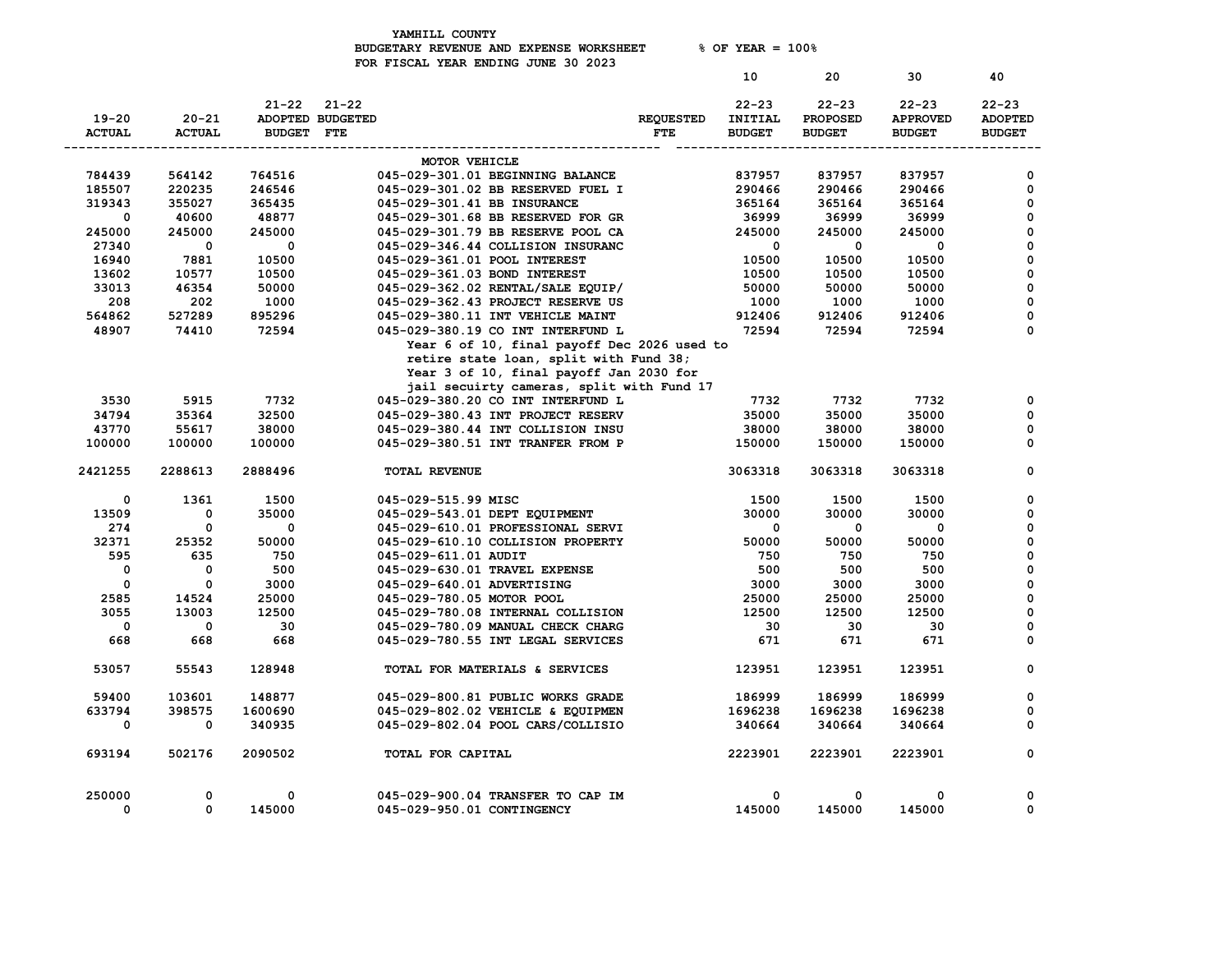|                            | YAMHILL COUNTY<br>$8$ OF YEAR = 100 $8$<br>BUDGETARY REVENUE AND EXPENSE WORKSHEET<br>FOR FISCAL YEAR ENDING JUNE 30 2023 |                                                |                                                                             |                         |                                       |                                               |                                               |                                              |  |  |
|----------------------------|---------------------------------------------------------------------------------------------------------------------------|------------------------------------------------|-----------------------------------------------------------------------------|-------------------------|---------------------------------------|-----------------------------------------------|-----------------------------------------------|----------------------------------------------|--|--|
|                            |                                                                                                                           |                                                |                                                                             |                         | 10                                    | 20                                            | 30                                            | 40                                           |  |  |
| $19 - 20$<br><b>ACTUAL</b> | $20 - 21$<br><b>ACTUAL</b>                                                                                                | $21 - 22$<br>ADOPTED BUDGETED<br><b>BUDGET</b> | $21 - 22$<br>FTE                                                            | <b>REQUESTED</b><br>FTE | $22 - 23$<br>INITIAL<br><b>BUDGET</b> | $22 - 23$<br><b>PROPOSED</b><br><b>BUDGET</b> | $22 - 23$<br><b>APPROVED</b><br><b>BUDGET</b> | $22 - 23$<br><b>ADOPTED</b><br><b>BUDGET</b> |  |  |
| 0<br>0                     | 0<br>0                                                                                                                    | 279046<br>245000                               | 045-029-990.05 RESERVE - FUEL ISL<br>045-029-990.28 RESERVE VEHICLES/E      |                         | 325466<br>245000                      | 325466<br>245000                              | 325466<br>245000                              | 0<br>0                                       |  |  |
| 250000                     | 0                                                                                                                         | 669046                                         | TOTAL FOR 900-999                                                           |                         | 715466                                | 715466                                        | 715466                                        | 0                                            |  |  |
| 996251                     | 557719                                                                                                                    | 2888496                                        | .--------------------------------<br><b>TOTAL EXPENSES</b><br>MOTOR VEHICLE |                         | 3063318                               | 3063318                                       | 3063318                                       | 0                                            |  |  |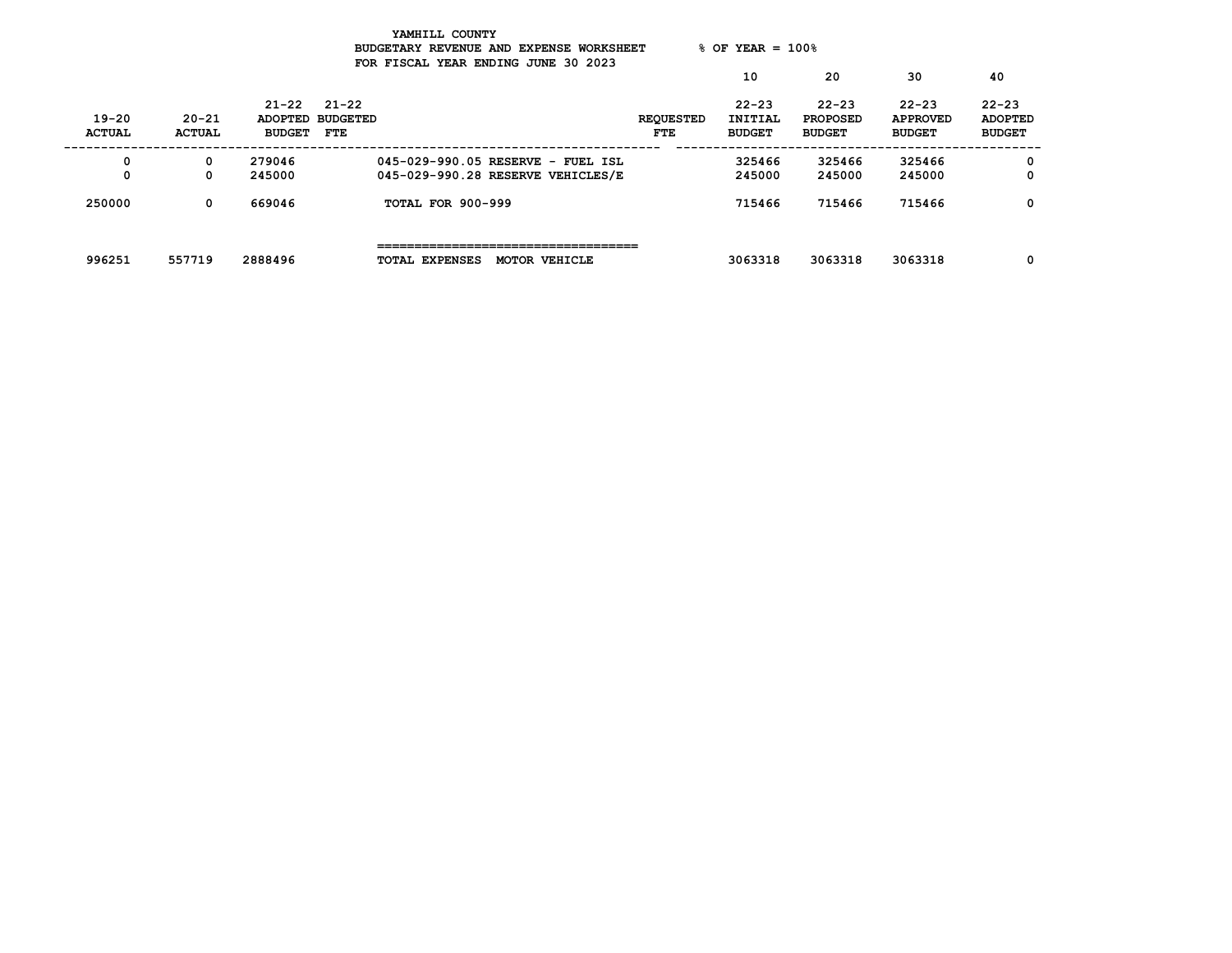| YAMHILL COUNTY                          |                       |
|-----------------------------------------|-----------------------|
| BUDGETARY REVENUE AND EXPENSE WORKSHEET | $8$ OF YEAR = $100\%$ |
| FOR FISCAL YEAR ENDING JUNE 30 2023     |                       |

|                 |                          |                          |                                                        |                                         |                                | 10                              | 20              | 30              | 40               |
|-----------------|--------------------------|--------------------------|--------------------------------------------------------|-----------------------------------------|--------------------------------|---------------------------------|-----------------|-----------------|------------------|
|                 |                          |                          |                                                        |                                         |                                |                                 |                 |                 |                  |
|                 |                          |                          | $21 - 22$ $21 - 22$                                    |                                         |                                | $22 - 23$                       | $22 - 23$       | $22 - 23$       | $22 - 23$        |
| $19 - 20$       | $20 - 21$                |                          | ADOPTED BUDGETED                                       |                                         | <b>REQUESTED</b><br><b>FTE</b> | <b>INITIAL</b><br><b>BUDGET</b> | <b>PROPOSED</b> | <b>APPROVED</b> | <b>ADOPTED</b>   |
| <b>ACTUAL</b>   | <b>ACTUAL</b>            | <b>BUDGET FTE</b>        |                                                        |                                         |                                |                                 | <b>BUDGET</b>   | <b>BUDGET</b>   | <b>BUDGET</b>    |
|                 |                          |                          |                                                        | COMMUNICATIONS                          |                                |                                 |                 |                 |                  |
| 811793          | 764009                   | 634350                   |                                                        | 048-014-301.01 BEGINNING BALANCE        |                                | 621643                          | 621643          | 621643          | 0                |
| 7576            | 3684                     | 2857                     |                                                        | 048-014-361.01 POOL INTEREST            |                                | 2759                            | 2759            | 2759            | $\mathbf 0$      |
| 6120            | 4777                     | 4555                     |                                                        | 048-014-361.03 BOND INTEREST            |                                | 3394                            | 3394            | 3394            | 0                |
| 9986            | 7891                     | $\mathbf 0$              |                                                        | 048-014-362.12 REIMBURSEMENT            |                                | 0                               | $\mathbf 0$     | 0               | 0                |
| 158510          | 122102                   | 107465                   | 048-014-362.30 TELEPHONE                               |                                         |                                | 109658                          | 109658          | 109658          | 0                |
| 432081          | 416212                   | 376930                   |                                                        | 048-014-380.01 CO INT REVENUE           |                                | 369733                          | 369733          | 369733          | 0                |
| 1426066         | 1318675                  | 1126157                  | <b>TOTAL REVENUE</b>                                   |                                         |                                | 1107187                         | 1107187         | 1107187         | 0                |
| 0               | 0                        | 27074                    | .3000 048-014-403.24 SR NETWORK ADMIN                  |                                         |                                | 0                               | $\mathbf 0$     | 0               | 0                |
| 0               | 27486                    | 31048                    |                                                        | .3000 048-014-403.50 SR SYSTEM ADMINIST | .3000                          | 33021                           | 33021           | 33021           | 0                |
| 30721           | 32356                    | 34120                    | .3000 048-014-403.53 INFO SYST MGR                     |                                         | .3000                          | 35144                           | 35144           | 35144           | 0                |
| 17200           | 17296                    | 19857                    |                                                        | .3000 048-014-403.62 DESKTOP SUPPORT SP | .6000                          | 22190                           | 22190           | 22190           | $\Omega$         |
| 18241           | 20018                    | 22424                    |                                                        | .3000 048-014-403.63 SR DESKTOP SUPPORT | .3000                          | 24010                           | 24010           | 24010           | 0                |
| 23533           | 25374                    | 27592                    |                                                        | .4000 048-014-403.64 OFFICE COORDINATOR | .4000                          | 28419                           | 28419           | 28419           | 0                |
| 18899           | 22293                    | $\mathbf{0}$             |                                                        | 048-014-403.67 NETWORK ADMINISTRA       | .3000                          | 28903                           | 28903           | 28903           | 0                |
| 25762           | 585                      | $\mathbf 0$              |                                                        | 048-014-403.69 SYSTEM ADMINISTRAT       |                                | 0                               | $\mathbf 0$     | $\mathbf{0}$    | 0                |
| 940             | 4553                     | 8000                     |                                                        | 048-014-479.00 OTHER EARNINGS           |                                | 8000                            | 8000            | 8000            | 0                |
| $\mathbf{0}$    | $\overline{\phantom{a}}$ | $\mathbf 0$              |                                                        | 048-014-480.00 EXTRA HOURS              |                                | $\mathbf 0$                     | $\mathbf{0}$    | $\mathbf 0$     | 0<br>$\mathbf 0$ |
| 1246            | 1260                     | 1200                     | 048-014-481.00 OVERTIME                                |                                         |                                | 1200                            | 1200            | 1200            | 0                |
| 296<br>2551     | 6230<br>2530             | 7000<br>3000             | 048-014-482.00 EXTRA HELP<br>048-014-484.00 BEEPER PAY |                                         |                                | 7000<br>3000                    | 7000<br>3000    | 7000<br>3000    | $\Omega$         |
| 2027            | 2325                     | 2629                     |                                                        | 048-014-490.00 MEDICARE TAX             |                                | 2768                            | 2768            | 2768            | 0                |
| 8666            | 9941                     | 11241                    |                                                        | 048-014-491.00 SOCIAL SECURITY          |                                | 11835                           | 11835           | 11835           | $\mathbf 0$      |
| 23028           | 27191                    | 32601                    | 048-014-492.00 RETIREMENT                              |                                         |                                | 34526                           | 34526           | 34526           | 0                |
| 31490           | 36115                    | 39450                    |                                                        | 048-014-493.10 MEDICAL INSURANCE        |                                | 42085                           | 42085           | 42085           | 0                |
| 57              | 56                       | 100                      |                                                        | 048-014-493.12 EMPLOYEE ASSISTANC       |                                | 200                             | 200             | 200             | 0                |
| 1910            | 1890                     | 2280                     | 048-014-493.15 VEBA                                    |                                         |                                | 2850                            | 2850            | 2850            | 0                |
| 1991            | 1908                     | 2899                     |                                                        | 048-014-493.20 DENTAL INSURANCE         |                                | 2793                            | 2793            | 2793            | 0                |
| 246             | 240                      | 295                      |                                                        | 048-014-493.25 VISION INSURANCE         |                                | 300                             | 300             | 300             | 0                |
| 730             | 831                      | 1112                     |                                                        | 048-014-493.31 SHORT TERM DISABIL       |                                | 1112                            | 1112            | 1112            | 0                |
| 32              | 79                       | 49                       |                                                        | 048-014-493.40 LIFE INSURANCE           |                                | 49                              | - 49            | 49              | 0                |
| 280             | 183                      | 181                      |                                                        | 048-014-494.00 ACCIDENT INSURANCE       |                                | 153                             | 153             | 153             | 0                |
| 149             | 163                      | 181                      |                                                        | 048-014-494.80 TIME LOSS RESERVE        |                                | 191                             | 191             | 191             | 0                |
| 142             | 163                      | 181                      |                                                        | 048-014-495.00 UNEMPLOYMENT             |                                | 191                             | 191             | 191             | 0                |
| 41              | 41                       | - 49                     |                                                        | 048-014-496.00 WORKERS COMP ASSES       |                                | 49                              | 49              | - 49            | 0                |
| 2441            | 3041                     | 3000                     |                                                        | 048-014-499.00 FET/VACATION/SICK        |                                | 2600                            | 2600            | 2600            | 0                |
| 12 <sup>7</sup> | $12-$                    | $\overline{\phantom{0}}$ |                                                        | 048-014-499.98 COMP TIME LIABILIT       |                                | 0                               | $\mathbf 0$     | $\overline{0}$  | 0                |
| 1894            | 1919                     | 250                      |                                                        | 048-014-499.99 VACATION LIAB. ADJ       |                                | 250                             | 250             | 250             | 0                |
| 214525          | 246057                   | 277813                   | 1.9000 TOTAL FOR PERSONNEL                             |                                         | 2.2000                         | 292839                          | 292839          | 292839          | 0                |
| 0               | 97                       | 250                      |                                                        | 048-014-510.01 CENTRAL SUPPLIES         |                                | 250                             | 250             | 250             | 0                |
| 11231           | 255                      | 8000                     | 048-014-513.06 SOFTWARE                                |                                         |                                | 8000                            | 8000            | 8000            | 0                |
| 115804          | 58031                    | 30000                    |                                                        | 048-014-543.01 DEPT EQUIPMENT           |                                | 30000                           | 30000           | 30000           | 0                |
| 256             | 421                      | 350                      | 048-014-611.01 AUDIT                                   |                                         |                                | 364                             | 364             | 364             | 0                |
| 61232           | 10418                    | 30000                    |                                                        | 048-014-611.02 CONTRACT SERVICES        |                                | 30000                           | 30000           | 30000           | 0                |
| 800             | 1805                     | 5000                     |                                                        | 048-014-612.01 MISC TRAINING            |                                | 5000                            | 5000            | 5000            | 0                |
| 140262          | 162841                   | 165000                   | 048-014-620.01 TELEPHONE                               |                                         |                                | 150000                          | 150000          | 150000          | 0                |
| 90              | 0                        | 3000                     |                                                        | 048-014-630.01 TRAVEL EXPENSE           |                                | 3000                            | 3000            | 3000            | 0                |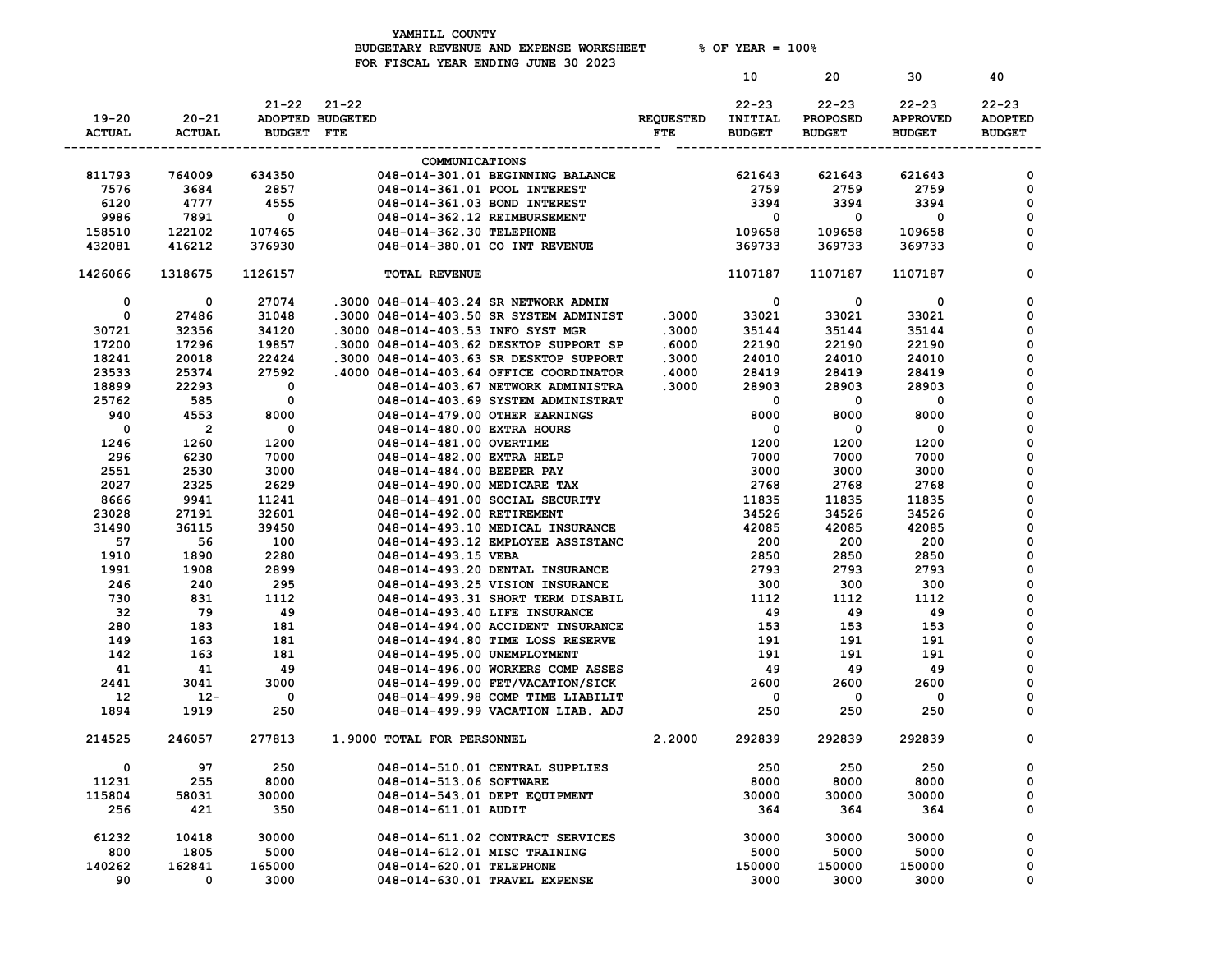|                            |                            |                            |                                      |                                   |                                | 10                                           | 20                                            | 30                                            | 40                                           |
|----------------------------|----------------------------|----------------------------|--------------------------------------|-----------------------------------|--------------------------------|----------------------------------------------|-----------------------------------------------|-----------------------------------------------|----------------------------------------------|
| $19 - 20$<br><b>ACTUAL</b> | $20 - 21$<br><b>ACTUAL</b> | $21 - 22$<br><b>BUDGET</b> | $21 - 22$<br>ADOPTED BUDGETED<br>FTE |                                   | <b>REQUESTED</b><br><b>FTE</b> | $22 - 23$<br><b>INITIAL</b><br><b>BUDGET</b> | $22 - 23$<br><b>PROPOSED</b><br><b>BUDGET</b> | $22 - 23$<br><b>APPROVED</b><br><b>BUDGET</b> | $22 - 23$<br><b>ADOPTED</b><br><b>BUDGET</b> |
| $\mathbf{o}$               | 50519                      | 44720                      |                                      | 048-014-683.07 SOFTWARE LIC AND M |                                | 100000                                       | 100000                                        | 100000                                        | O                                            |
| 3428                       | 4651                       | 3496                       |                                      | 048-014-780.01 BUILDING RESERVE   |                                | 3564                                         | 3564                                          | 3564                                          | 0                                            |
| 7124                       | 6213                       | 12418                      | 048-014-780.03 ADMIN OVERHEAD        |                                   |                                | 11147                                        | 11147                                         | 11147                                         |                                              |
| 14809                      | 17325                      | 17324                      |                                      | 048-014-780.06 EQUIPMENT REPLACEM |                                | 22465                                        | 22465                                         | 22465                                         | 0                                            |
| 2748                       | 1525                       | 0                          |                                      | 048-014-780.44 CO INT PEL RESERVE |                                | 0                                            | 0                                             | 0                                             | 0                                            |
| 1600                       | 0                          | 0                          |                                      | 048-014-780.46 CO INT NETWORK CHA |                                | 0                                            | 0                                             | 0                                             | 0                                            |
| 359384                     | 314101                     | 319558                     |                                      | TOTAL FOR MATERIALS & SERVICES    |                                | 363790                                       | 363790                                        | 363790                                        | 0                                            |
| 88149                      | 0                          | 100000                     |                                      | 048-014-801.23 COMMUNICATION EOUI |                                | 200000                                       | 200000                                        | 200000                                        | 0                                            |
| 88149                      | $\Omega$                   | 100000                     | TOTAL FOR CAPITAL                    |                                   |                                | 200000                                       | 200000                                        | 200000                                        | $\mathbf 0$                                  |
| 0                          | 0                          | 428786                     | 048-014-990.01 ENDING BALANCE        |                                   |                                | 250558                                       | 250558                                        | 250558                                        | 0                                            |
| 0                          | $\mathbf{0}$               | 428786                     | TOTAL FOR 900-999                    |                                   |                                | 250558                                       | 250558                                        | 250558                                        | 0                                            |
| 662058                     | 560158                     | 1126157                    | 1.9000 TOTAL EXPENSES                | COMMUNICATIONS                    | 2.2000                         | 1107187                                      | 1107187                                       | 1107187                                       | 0                                            |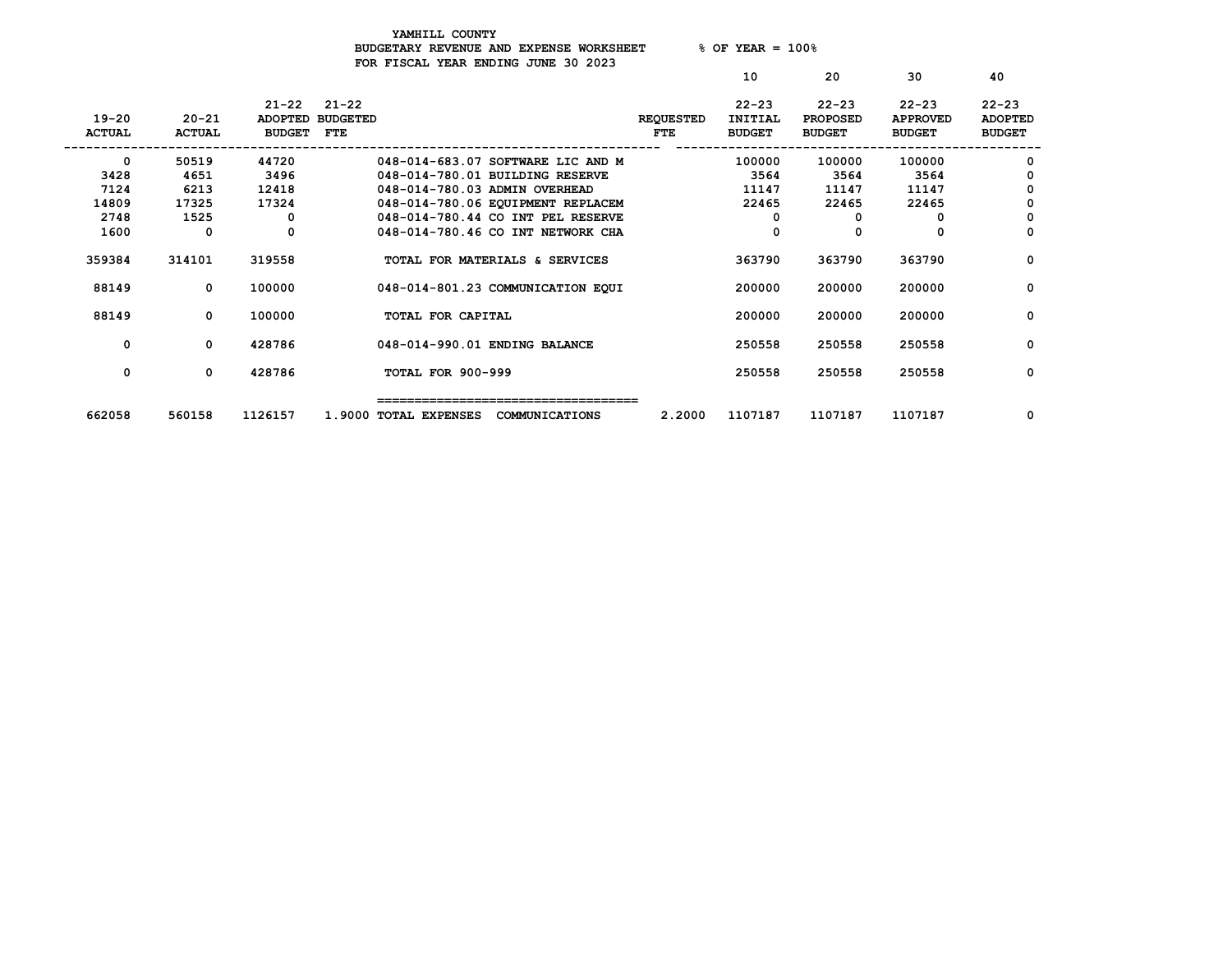| YAMHILL COUNTY                          |                       |
|-----------------------------------------|-----------------------|
| BUDGETARY REVENUE AND EXPENSE WORKSHEET | $8$ OF YEAR = $100\%$ |
| FOR FISCAL YEAR ENDING JUNE 30 2023     |                       |

|               |                          |                        |                                      |                  | 10             | 20              | 30              | 40             |
|---------------|--------------------------|------------------------|--------------------------------------|------------------|----------------|-----------------|-----------------|----------------|
|               |                          |                        |                                      |                  |                |                 |                 |                |
|               |                          | $21 - 22$<br>$21 - 22$ |                                      |                  | $22 - 23$      | $22 - 23$       | $22 - 23$       | $22 - 23$      |
| $19 - 20$     | $20 - 21$                | ADOPTED BUDGETED       |                                      | <b>REQUESTED</b> | <b>INITIAL</b> | <b>PROPOSED</b> | <b>APPROVED</b> | <b>ADOPTED</b> |
| <b>ACTUAL</b> | <b>ACTUAL</b>            | <b>BUDGET FTE</b>      |                                      | <b>FTE</b>       | <b>BUDGET</b>  | <b>BUDGET</b>   | <b>BUDGET</b>   | <b>BUDGET</b>  |
|               |                          |                        | FEDERAL FUNDS                        |                  |                |                 |                 |                |
| 777303        | 723689                   | 496212                 | 050-052-301.01 BEGINNING BALANCE     |                  | 629158         | 629158          | 629158          | 0              |
| 103748        | 85875                    | 100000                 | 050-052-332.01 O&C RESERVE FUNDS     |                  | 100000         | 100000          | 100000          | 0              |
| 8284          | 3255                     | 3125                   | 050-052-361.01 POOL INTEREST         |                  | 2438           | 2438            | 2438            | 0              |
| 6592          | 4132                     | 3490                   | 050-052-361.03 BOND INTEREST         |                  | 2936           | 2936            | 2936            | 0              |
| 292500        | 450000                   | $\Omega$               | 050-052-362.12 REIMBURSEMENT         |                  | 0              | <sup>0</sup>    | $\Omega$        | $\mathbf 0$    |
| 1188427       | 1266951                  | 602827                 | <b>TOTAL REVENUE</b>                 |                  | 734532         | 734532          | 734532          | 0              |
| 20            | 297                      | 310                    | 050-052-611.01 AUDIT                 |                  | 504            | 504             | 504             | 0              |
| $\mathbf 0$   | $^{\circ}$               | 4000                   | 050-052-691.01 ASSOC MEMBERSHIPS     |                  | 4100           | 4100            | 4100            | $\mathbf 0$    |
|               |                          |                        | Association of O&C Counties          |                  |                |                 |                 |                |
| 3742          | 454096                   | 590040                 | 050-052-699.01 OTHER EXPENSE         |                  | 721451         | 721451          | 540051          | $\mathbf 0$    |
| 302500        | 17680                    | $\Omega$               | 050-052-700.27 GRANTS AWARDED        |                  | $\mathbf 0$    | $\mathbf{0}$    | 181400          | 0              |
|               |                          |                        | \$100,000 Parks Master Plan          |                  |                |                 |                 |                |
|               |                          |                        | \$81,400 Surveyor equipment purchase |                  |                |                 |                 |                |
| 150000        | $\overline{\phantom{0}}$ | $\Omega$               | 050-052-780.52 TRANSFER TO HHS       |                  | $\mathbf{0}$   | $^{\circ}$      | $^{\circ}$      | 0              |
| 3977          | 3977                     | 3977                   | 050-052-780.55 INT LEGAL SERVICES    |                  | 3977           | 3977            | 3977            | 0              |
| 4500          | 4500                     | 4500                   | 050-052-780.66 TRANSFER TO HABITA    |                  | 4500           | 4500            | 4500            | 0              |
| 464739        | 480550                   | 602827                 | TOTAL FOR MATERIALS & SERVICES       |                  | 734532         | 734532          | 734532          | 0              |
| $\Omega$      | 250000                   | $\mathbf 0$            | 050-052-900.04 TRANSFER TO CAP IM    |                  | 0              | $\mathbf{0}$    | 0               | $\mathbf 0$    |
| $\Omega$      | 250000                   | $\Omega$               | TOTAL FOR 900-999                    |                  | $\mathbf 0$    | $\mathbf{0}$    | $\Omega$        | 0              |
| 464739        | 730550                   | 602827                 |                                      |                  | 734532         | 734532          | 734532          |                |
|               |                          |                        | TOTAL EXPENSES FEDERAL FUNDS         |                  |                |                 |                 | 0              |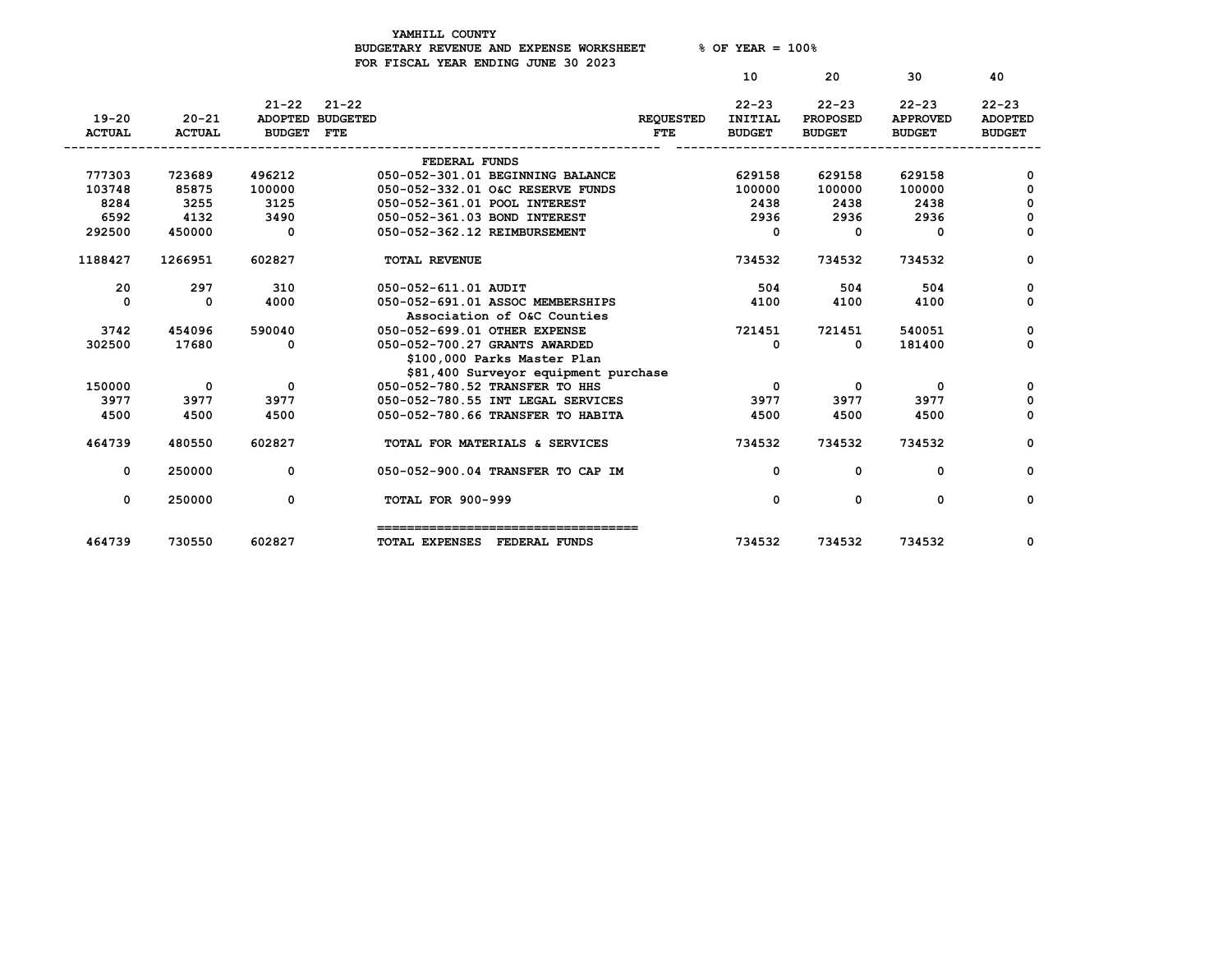**10 20 30 40** 

 **21-22 21-22 22-23 22-23 22-23 22-23 19-20 20-21 ADOPTED BUDGETED REQUESTED INITIAL PROPOSED APPROVED ADOPTED ACTUAL ACTUAL BUDGET FTE FTE BUDGET BUDGET BUDGET BUDGET -------------------------------------------------------------------------------- ------------------------------------------------- HABITAT CONSERVATION 23919 17688 14616 052-062-301.01 BEGINNING BALANCE 16988 16988 16988 0**  $\mathbf 0$  **0 9000 10000 052-062-301.02 RESERVE FOR BUTTER 10000 10000 10000 0**  $\mathbf 0$  **53550 58859 39251 052-062-335.07 STATE HWY FUNDS 43579 43579 43579 0 \$43,579 with adjustment for CPI per HCP 389 163 147 052-062-361.01 POOL INTEREST 122 122 122 0**  $\mathbf 0$  **308 233 140 052-062-361.03 BOND INTEREST 165 165 165 0**  $\mathbf 0$  **4500 4500 4500 052-062-380.52 TFR FROM O&C FUND 4500 4500 4500 0 82666 90443 68654 TOTAL REVENUE 75354 75354 75354 0 7744 10712 11296 .1000 052-062-401.01 DIRECTOR .1000 12251 12251 12251 0**  $\mathbf 0$  **6125 4562 6427 .1000 052-062-401.34 DIVISION MANAGER .1000 7016 7016 7016 0** 0  **0 236 0 052-062-479.00 OTHER EARNINGS 0 0 0 0**  $\mathbf 0$  **201 229 257 052-062-490.00 MEDICARE TAX 279 279 279 0**  $\mathbf 0$  **858 979 1099 052-062-491.00 SOCIAL SECURITY 1195 1195 1195 0**  $\mathbf 0$  **2885 3586 1324 052-062-492.00 RETIREMENT 4658 4658 4658 0**  $\Omega$  **3001 3283 4153 052-062-493.10 MEDICAL INSURANCE 4428 4428 4428 0**  $\mathbf 0$  **5 5 5 052-062-493.12 EMPLOYEE ASSISTANC 5 5 5 0**  $\mathbf 0$  **210 210 240 052-062-493.15 VEBA 300 300 300 0**  $\mathbf 0$  **270 262 305 052-062-493.20 DENTAL INSURANCE 294 294 294 0**  $\mathbf 0$  **27 27 310 052-062-493.25 VISION INSURANCE 32 32 32 0** 0  **73 77 117 052-062-493.31 SHORT TERM DISABIL 117 117 117 0** 0 10 6 5 052-062-493.40 LIFE INSURANCE 10 10 10 10<br>124 152 156 052-062-494.00 ACCIDENT INSURANCE 439 439 439 439 0  **124 152 156 052-062-494.00 ACCIDENT INSURANCE 439 439 439 0** 0  **14 16 20 052-062-494.80 TIME LOSS RESERVE 543 543 543 0**  $\Omega$  **14 16 20 052-062-495.00 UNEMPLOYMENT 20 20 20 0**  $\mathbf 0$  **4 3 5 052-062-496.00 WORKERS COMP ASSES 5 5 5 0**  $\mathbf 0$  **0 264 600 052-062-499.00 FET/VACATION/SICK 500 500 500 0**  $\mathbf 0$  **154 465 0 052-062-499.99 VACATION LIAB. ADJ 0 0 0 0 21712 25090 26339 .2000 TOTAL FOR PERSONNEL .2000 32092 32092 32092 0 28 36 37 052-062-611.01 AUDIT 35 35 35 0**  $\mathbf 0$  **5000 5000 5000 052-062-699.01 OTHER EXPENSE 6000 6000 6000 0 Butterfly survey expenses 995 690 991 052-062-780.03 ADMIN OVERHEAD 1159 1159 1159 0**  $\mathbf 0$  **25070 27253 26287 052-062-780.16 INTERNAL CONTRACT 26068 26068 26068 0 Reimburse road department for HCP maintenance/services 1901- 0 0 052-062-780.44 CO INT PEL RESERVE 0 0 0 0 29192 32979 32315 TOTAL FOR MATERIALS & SERVICES 33262 33262 33262 0 5073 0 0 052-062-830.10 HCP IMPROVEMENTS 0 0 0 0 5073 0 0 TOTAL FOR CAPITAL 0 0 0 0**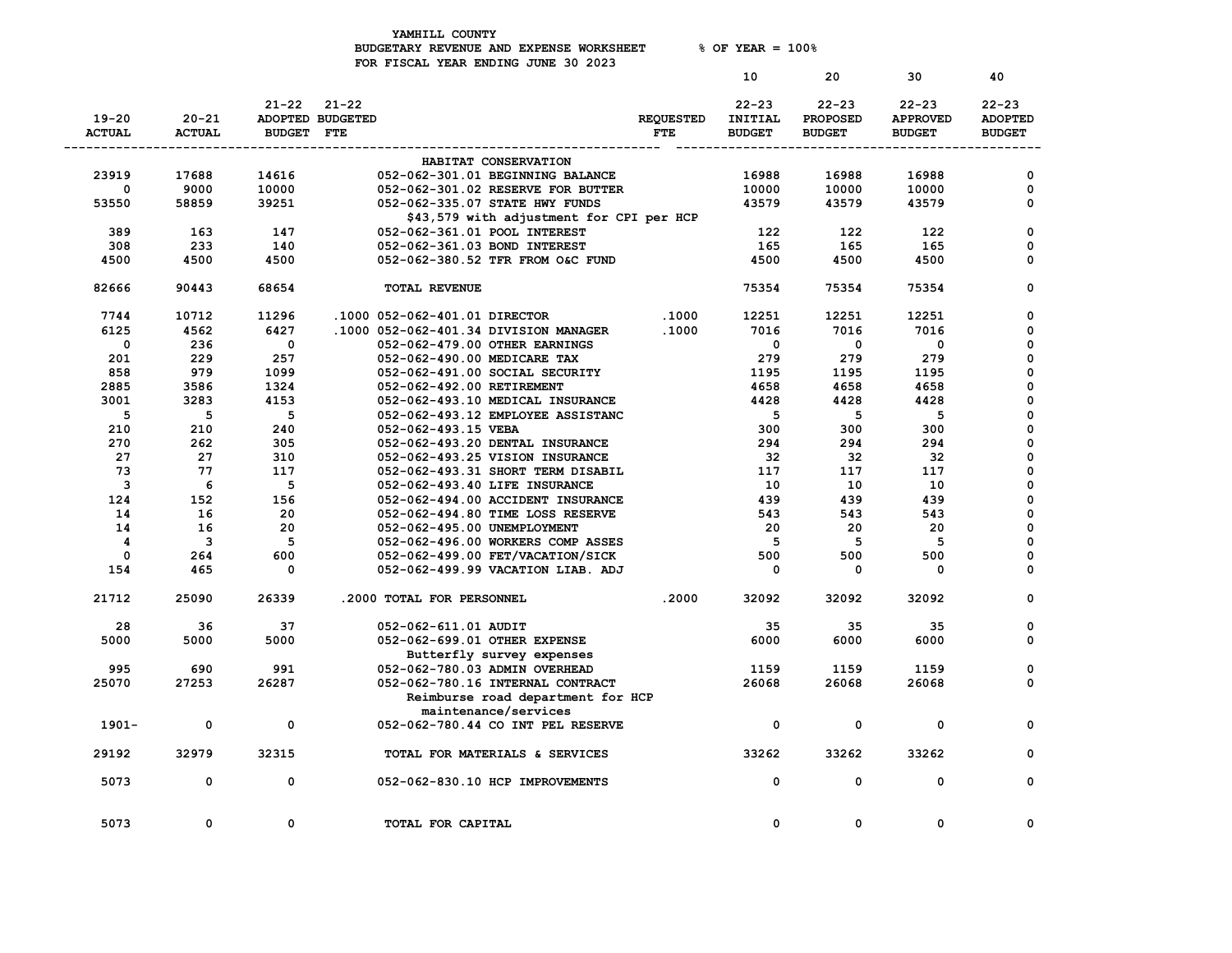|                            |                            |                                                       | BUDGETARY REVENUE AND EXPENSE WORKSHEET | $8$ OF YEAR = $100\%$             |                         |                                       |                                               |                                               |                                              |
|----------------------------|----------------------------|-------------------------------------------------------|-----------------------------------------|-----------------------------------|-------------------------|---------------------------------------|-----------------------------------------------|-----------------------------------------------|----------------------------------------------|
|                            |                            |                                                       |                                         |                                   |                         | 10                                    | 20                                            | 30                                            | 40                                           |
| $19 - 20$<br><b>ACTUAL</b> | $20 - 21$<br><b>ACTUAL</b> | $21 - 22$<br>ADOPTED BUDGETED<br><b>BUDGET</b><br>FTE | $21 - 22$                               |                                   | <b>REQUESTED</b><br>FTE | $22 - 23$<br>INITIAL<br><b>BUDGET</b> | $22 - 23$<br><b>PROPOSED</b><br><b>BUDGET</b> | $22 - 23$<br><b>APPROVED</b><br><b>BUDGET</b> | $22 - 23$<br><b>ADOPTED</b><br><b>BUDGET</b> |
| 0                          | 0                          | 10000                                                 |                                         | 052-062-990.03 RESERVE FOR FUTURE |                         | 10000                                 | 10000                                         | 10000                                         | 0                                            |
| 0                          | 0                          | 10000                                                 | TOTAL FOR 900-999                       |                                   |                         | 10000                                 | 10000                                         | 10000                                         | 0                                            |
| 55977                      | 58069                      | 68654                                                 | .2000 TOTAL EXPENSES                    | HABITAT CONSERVATIO               | .2000                   | 75354                                 | 75354                                         | 75354                                         | 0                                            |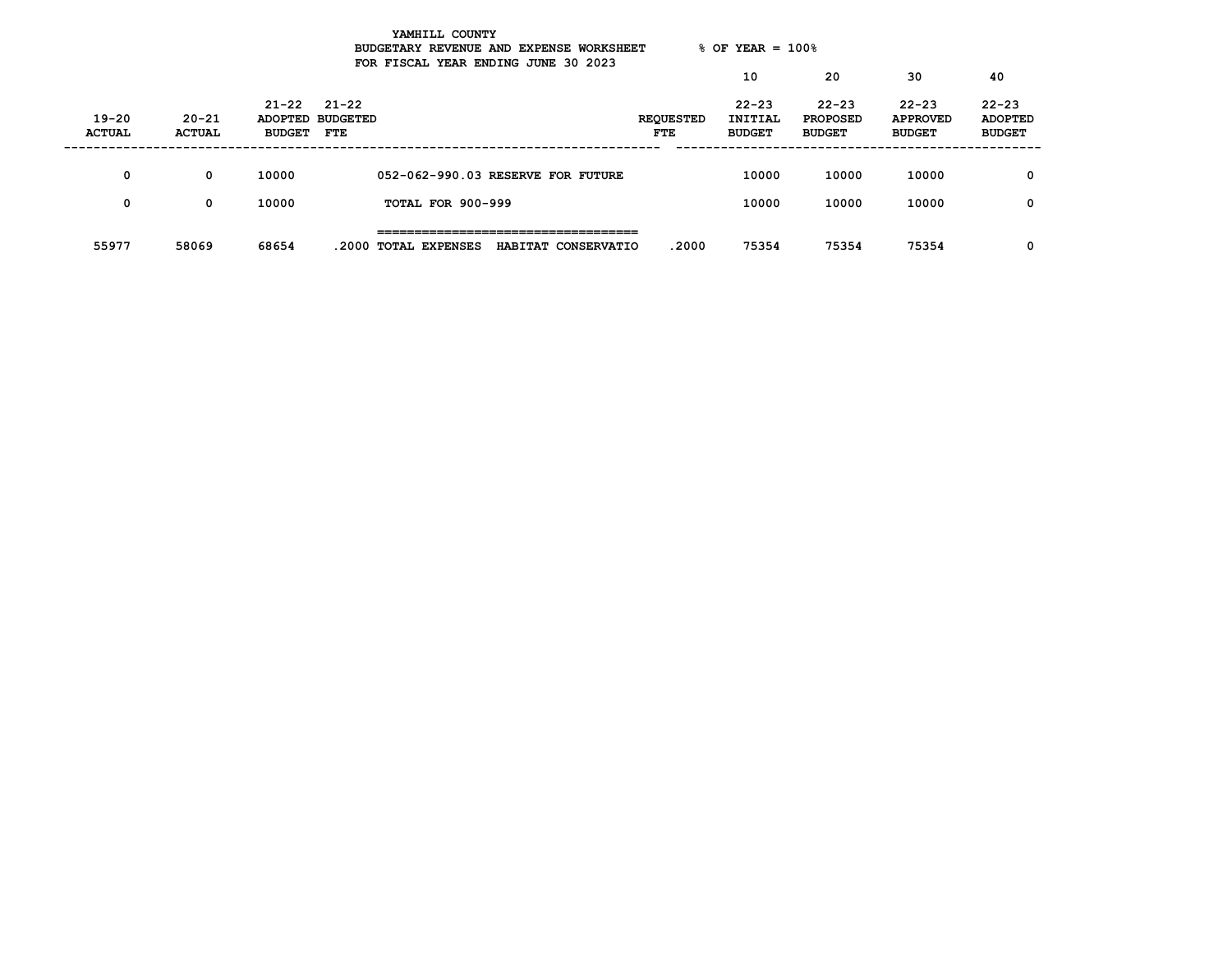| YAMHILL COUNTY                          |                       |
|-----------------------------------------|-----------------------|
| BUDGETARY REVENUE AND EXPENSE WORKSHEET | $8$ OF YEAR = $100\%$ |
| FOR FISCAL YEAR ENDING JUNE 30 2023     |                       |

|                            |                            |                            | FOR FISCAL YEAR ENDING JUNE 30 2023          |                                |                                              |                                           |                                               |                                              |
|----------------------------|----------------------------|----------------------------|----------------------------------------------|--------------------------------|----------------------------------------------|-------------------------------------------|-----------------------------------------------|----------------------------------------------|
|                            |                            |                            |                                              |                                | 10                                           | 20                                        | 30                                            | 40                                           |
| $19 - 20$<br><b>ACTUAL</b> | $20 - 21$<br><b>ACTUAL</b> | 21-22<br><b>BUDGET FTE</b> | $21 - 22$<br>ADOPTED BUDGETED                | <b>REQUESTED</b><br><b>FTE</b> | $22 - 23$<br><b>INITIAL</b><br><b>BUDGET</b> | 22-23<br><b>PROPOSED</b><br><b>BUDGET</b> | $22 - 23$<br><b>APPROVED</b><br><b>BUDGET</b> | $22 - 23$<br><b>ADOPTED</b><br><b>BUDGET</b> |
|                            |                            |                            |                                              |                                |                                              |                                           |                                               |                                              |
|                            |                            |                            | <b>INSURANCE RESERVE</b>                     |                                |                                              |                                           |                                               |                                              |
| 89325                      | 70687                      | $\overline{\phantom{0}}$   | 080-038-301.01 BEGINNING BALANCE             |                                | 0                                            | $\mathbf 0$                               | 0                                             | 0                                            |
| 74100                      | 32407                      | 27949                      | 080-038-361.01 POOL INTEREST                 |                                | 24272                                        | 24272                                     | 24272                                         | 0                                            |
| 59037                      | 40934                      | 39913                      | 080-038-361.03 BOND INTEREST                 |                                | 29082                                        | 29082                                     | 29082                                         | $\mathbf 0$                                  |
| 48046                      | 15709                      | $\overline{\mathbf{0}}$    | 080-038-362.12 REIMBURSEMENT                 |                                | $\overline{\mathbf{0}}$                      | $\overline{\phantom{0}}$                  | $\overline{\phantom{0}}$                      | 0                                            |
| 8757                       | 8460                       | $\overline{\phantom{0}}$   | 080-038-362.99 MISC                          |                                | 500                                          | 500                                       | 500                                           | 0                                            |
| 279265                     | 168197                     | 67862                      | <b>TOTAL REVENUE</b>                         |                                | 53854                                        | 53854                                     | 53854                                         | $\mathbf 0$                                  |
| 52965                      | 60514                      | 63489                      | 1.0000 080-038-401.32 MANAGEMENT ANALYST     | 1.0000                         | 68182                                        | 68182                                     | 71056                                         | 0                                            |
| 16370                      | 40072                      | 45123                      | .5000 080-038-401.43 PERSONNEL OFFICER/      | .5000                          | 48171                                        | 48171                                     | 48171                                         | 0                                            |
| $\overline{\mathbf{0}}$    | $\overline{\phantom{0}}$   | $\overline{\phantom{0}}$   | 080-038-401.54 DEPUTY COUNTY ADMI            | .2000                          | 24150                                        | 24150                                     | 24150                                         | 0                                            |
| 18956                      | 20531                      |                            | 22747 .2000 080-038-401.62 BUSINESS SERVICES |                                | $\mathbf 0$                                  | $\mathbf 0$                               | $\mathbf{o}$                                  | 0                                            |
| 29848                      | 2741                       | $\overline{\mathbf{0}}$    | 080-038-479.00 OTHER EARNINGS                |                                | $\mathbf 0$                                  | $\mathbf 0$                               | $\mathbf{o}$                                  | 0                                            |
| 47                         | $\overline{\phantom{0}}$   | $\overline{\phantom{0}}$   | 080-038-482.00 EXTRA HELP                    |                                | $\mathbf 0$                                  | $\mathbf{0}$                              | 0                                             | 0                                            |
| 1727                       | 1835                       | 1905                       | 080-038-490.00 MEDICARE TAX                  |                                | 2037                                         | 2037                                      | 2079                                          | 0                                            |
| 7386                       | 7847                       | 8144                       | 080-038-491.00 SOCIAL SECURITY               |                                | 8711                                         | 8711                                      | 8889                                          | 0                                            |
| 19552                      | 21031                      | 26416                      | 080-038-492.00 RETIREMENT                    |                                | 28255                                        | 28255                                     | 28833                                         | 0                                            |
| 23962                      | 31146                      | 35297                      | 080-038-493.10 MEDICAL INSURANCE             |                                | 37655                                        | 37655                                     | 37655                                         | 0                                            |
| 33                         | 44                         | 50                         | 080-038-493.12 EMPLOYEE ASSISTANC            |                                | 50                                           | 50                                        | 50                                            | 0                                            |
| 1680                       | 1990                       | 2040                       | 080-038-493.15 VEBA                          |                                | 2550                                         | 2550                                      | 2550                                          | 0                                            |
| 2158                       | 2481                       | 2594                       | 080-038-493.20 DENTAL INSURANCE              |                                | 2499                                         | 2499                                      | 2499                                          | 0                                            |
| 217                        | 253                        | 264                        | 080-038-493.25 VISION INSURANCE              |                                | 269                                          | 269                                       | 269                                           | 0                                            |
| 513                        | 706                        | 995                        | 080-038-493.31 SHORT TERM DISABIL            |                                | 995                                          | 995                                       | 995                                           | 0                                            |
| 27                         | 72                         | 44                         | 080-038-493.40 LIFE INSURANCE                |                                | 44                                           | 44                                        | 44                                            | 0                                            |
| 136                        | 134                        | 131                        | 080-038-494.00 ACCIDENT INSURANCE            |                                | 112                                          | 112                                       | 115                                           | 0                                            |
| 122                        | 128                        | 131                        | 080-038-494.80 TIME LOSS RESERVE             |                                | 141                                          | 141                                       | 143                                           | 0                                            |
| 120                        | 128                        | 131                        | 080-038-495.00 UNEMPLOYMENT                  |                                | 141                                          | 141                                       | 143                                           | 0                                            |
| 30                         | 33                         | 44                         | 080-038-496.00 WORKERS COMP ASSES            |                                | 44                                           | 44                                        | 44                                            | 0                                            |
| 1916                       | 3734                       | 2200                       | 080-038-499.00 FET/VACATION/SICK             |                                | 2500                                         | 2500                                      | 2500                                          | 0                                            |
| 1958                       | $133-$                     | $\overline{\phantom{0}}$   | 080-038-499.99 VACATION LIAB. ADJ            |                                | $\mathbf 0$                                  | $\mathbf 0$                               | $\overline{\phantom{0}}$                      | 0                                            |
| 179723                     | 195287                     | 211745                     | 1.7000 TOTAL FOR PERSONNEL                   | 1.7000                         | 226506                                       | 226506                                    | 230185                                        | 0                                            |
| 224                        | 1341                       | 500                        | 080-038-513.03 PUBLICATIONS & DUE            |                                | 400                                          | 400                                       | 400                                           | 0                                            |
| $\mathbf 0$                | 2692                       | 2500                       | 080-038-543.01 DEPT EQUIPMENT                |                                | 2500                                         | 2500                                      | 2500                                          | 0                                            |
| 5200                       | 40405                      | 5000                       | 080-038-610.01 PROFESSIONAL SERVI            |                                | 6000                                         | 6000                                      | 6000                                          | 0                                            |
| 727                        | $\overline{\mathbf{0}}$    | 800                        | 080-038-610.09 BENEFIT PROGRAM EX            |                                | 800                                          | 800                                       | 800                                           | 0                                            |
| 1200                       | 1510                       | 1580                       | 080-038-611.01 AUDIT                         |                                | 2422                                         | 2422                                      | 2422                                          | 0                                            |
| 2442                       | 1308                       | 500                        | 080-038-612.01 MISC TRAINING                 |                                | 750                                          | 750                                       | 750                                           | 0                                            |
| $\mathbf 0$                | $\mathbf 0$                | $\overline{\mathbf{0}}$    | 080-038-612.05 TRAINING & DEVELOP            |                                | 4000                                         | 4000                                      | 4000                                          | 0                                            |
| 262                        | $\mathbf 0$                | $\mathbf 0$                | 080-038-630.01 TRAVEL EXPENSE                |                                | $\mathbf 0$                                  | $\mathbf 0$                               | 0                                             | 0                                            |
| $^{\circ}$                 | $\mathbf 0$                | $\mathbf 0$                | 080-038-691.01 ASSOC MEMBERSHIPS             |                                | 250                                          | 250                                       | 250                                           | $\Omega$                                     |
| 7175                       | 12175                      | 2500                       | 080-038-699.01 OTHER EXPENSE                 |                                | 2500                                         | 2500                                      | 2500                                          | 0                                            |
| 0                          | 0                          | 250                        | 080-038-699.08 BANK SERVICE CHARG            |                                | 250                                          | 250                                       | 250                                           | 0                                            |
| 11319                      | 11904                      | 12969                      | 080-038-780.03 ADMIN OVERHEAD                |                                | 18792                                        | 18792                                     | 18792                                         | 0                                            |
| 306                        | 0                          | 0                          | 080-038-780.05 INTERNAL MOTOR POO            |                                | 0                                            | $\mathbf 0$                               | 0                                             | 0                                            |
| 0                          | 0                          | 0                          | 080-038-780.06 EQUIPMENT REPLACEM            |                                | 1088                                         | 1088                                      | 1088                                          | 0                                            |
| 28855                      | 71335                      | 26599                      | TOTAL FOR MATERIALS & SERVICES               |                                | 39752                                        | 39752                                     | 39752                                         | 0                                            |
| 208578                     | 266622                     | 238344                     | 1.7000 TOTAL EXPENSES INSURANCE RESERVE      | 1.7000                         | 266258                                       | 266258                                    | 269937                                        | 0                                            |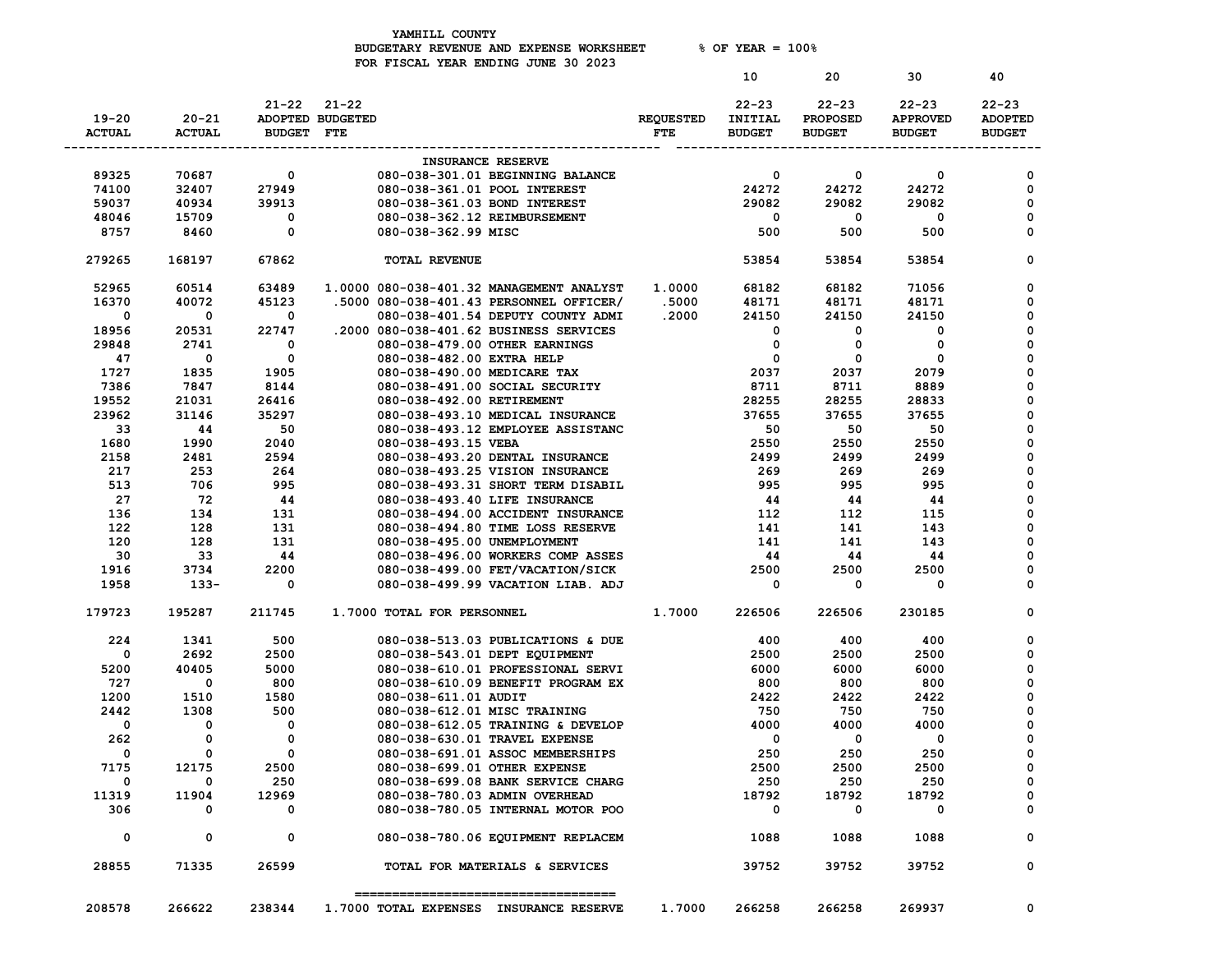|                            |                            |                                             |                                    |                         | 10                                           | 20                                            | 30                                            | 40                                           |
|----------------------------|----------------------------|---------------------------------------------|------------------------------------|-------------------------|----------------------------------------------|-----------------------------------------------|-----------------------------------------------|----------------------------------------------|
| $19 - 20$<br><b>ACTUAL</b> | $20 - 21$<br><b>ACTUAL</b> | $21 - 22$<br>ADOPTED BUDGETED<br>BUDGET FTE | $21 - 22$                          | <b>REQUESTED</b><br>FTE | $22 - 23$<br><b>INITIAL</b><br><b>BUDGET</b> | $22 - 23$<br><b>PROPOSED</b><br><b>BUDGET</b> | $22 - 23$<br><b>APPROVED</b><br><b>BUDGET</b> | $22 - 23$<br><b>ADOPTED</b><br><b>BUDGET</b> |
|                            |                            |                                             | DENTAL SELF INSURANCE              |                         |                                              |                                               |                                               |                                              |
| 364967                     | 548363                     | $\mathbf 0$                                 | 080-088-301.01 BEGINNING BALANCE   |                         | 0                                            | $\mathbf 0$                                   | 0                                             | 0                                            |
| 64356                      | 67587                      | 69202                                       | 080-088-346.48 DENTAL INSURANCE    |                         | 69202                                        | 69202                                         | 69202                                         | 0                                            |
| 603662                     | 609081                     | 742296                                      | 080-088-380.40 CO INT DENTAL INSU  |                         | 747659                                       | 747659                                        | 754083                                        | 0                                            |
| 1032985                    | 1225031                    | 811498                                      | <b>TOTAL REVENUE</b>               |                         | 816861                                       | 816861                                        | 823285                                        | 0                                            |
| 51786                      | 59501                      | 36000                                       | 080-088-493.21 DENTAL INSURANCE A  |                         | 50000                                        | 50000                                         | 50000                                         | 0                                            |
| 51786                      | 59501                      | 36000                                       | TOTAL FOR PERSONNEL                |                         | 50000                                        | 50000                                         | 50000                                         | 0                                            |
| 432836                     | 581458                     | 934176                                      | 080-088-610.13 DENTAL INSURANCE C  |                         | 762436                                       | 762436                                        | 762436                                        | 0                                            |
| 432836                     | 581458                     | 934176                                      | TOTAL FOR MATERIALS & SERVICES     |                         | 762436                                       | 762436                                        | 762436                                        | 0                                            |
| 484622                     | 640959                     | 970176                                      | TOTAL EXPENSES DENTAL SELF INSURAN |                         | 812436                                       | 812436                                        | 812436                                        | 0                                            |
|                            |                            |                                             | CONTINGENCY                        |                         |                                              |                                               |                                               |                                              |
| 0                          | 0                          | 250000                                      | 080-092-950.01 CONTINGENCY         |                         | 500000                                       | 500000                                        | 500000                                        | 0                                            |
| 0                          | 0                          | 250000                                      | TOTAL FOR 900-999                  |                         | 500000                                       | 500000                                        | 500000                                        | 0                                            |
| 0                          | 0                          | 250000                                      | TOTAL EXPENSES CONTINGENCY         |                         | 500000                                       | 500000                                        | 500000                                        | 0                                            |
|                            |                            |                                             | UNAPPROPRIATED BALANCE             |                         |                                              |                                               |                                               |                                              |
| 843222                     | 343222                     | 2632764                                     | 080-094-301.01 BEGINNING BALANCE   |                         | 2624045                                      | 2624045                                       | 2624045                                       | 0                                            |
| 843222                     | 343222                     | 2632764                                     | <b>TOTAL REVENUE</b>               |                         | 2624045                                      | 2624045                                       | 2624045                                       | 0                                            |
| 500000                     | 1192152                    | 0                                           | 080-094-900.00 TRANSFER TO GENERA  |                         | 0                                            | 0                                             | 0                                             | 0                                            |
| 0                          | 508581                     | 0                                           | 080-094-900.57 CO INT RISK TRANSF  |                         | 0                                            | 0                                             | 0                                             | 0                                            |
| 0                          | 0                          | 1233216                                     | 080-094-990.03 RESERVE FOR FUTURE  |                         | 358909                                       | 358909                                        | 364864                                        | $\mathbf 0$                                  |
| 500000                     | 1700733                    | 1233216                                     | TOTAL FOR 900-999                  |                         | 358909                                       | 358909                                        | 364864                                        | 0                                            |
| 500000                     | 1700733                    | 1233216                                     | TOTAL EXPENSES UNAPPROPRIATED BALA |                         | 358909                                       | 358909                                        | 364864                                        | $\mathbf 0$                                  |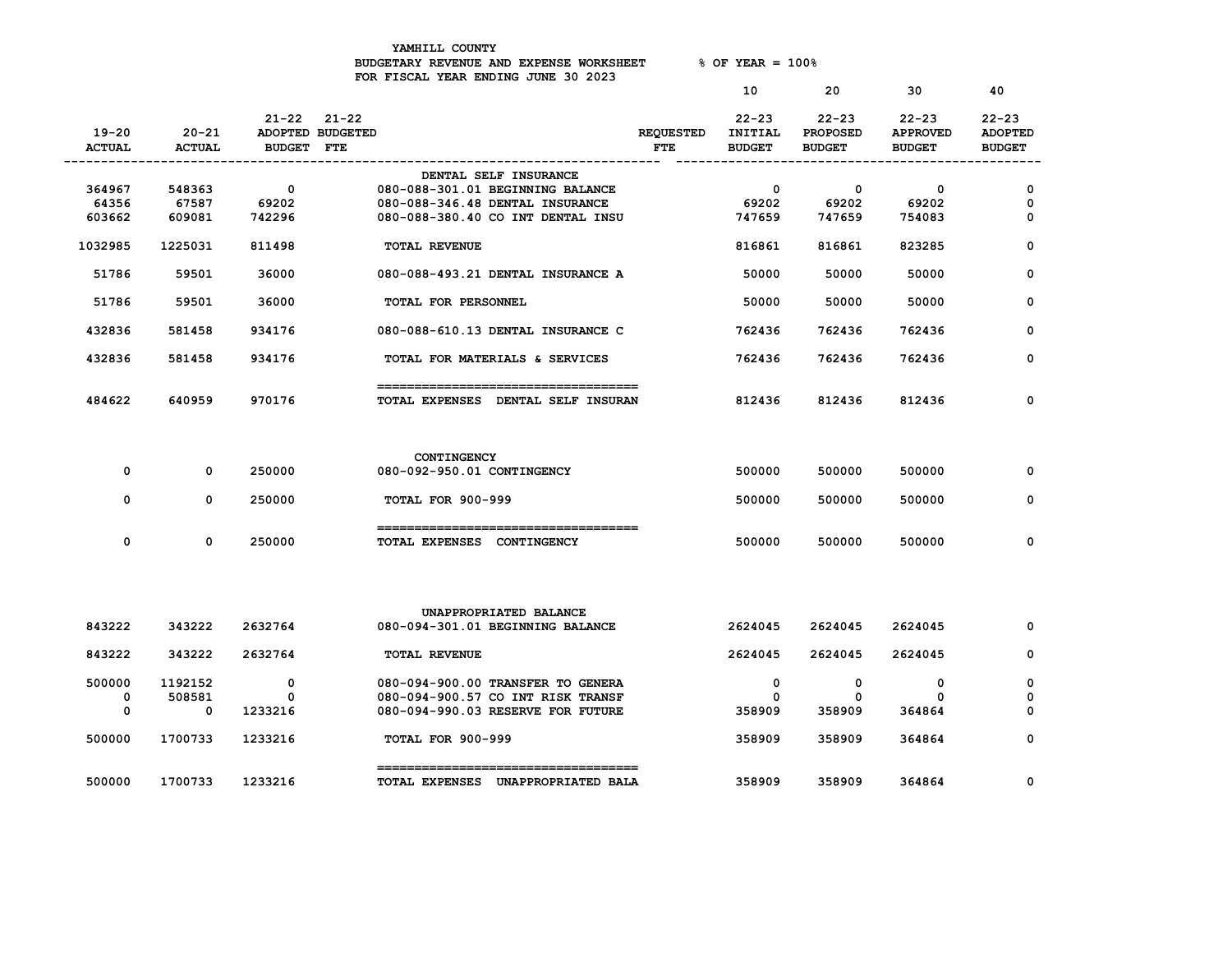|                            |                            |                                       | YAMHILL COUNTY<br>BUDGETARY REVENUE AND EXPENSE WORKSHEET 46 OF YEAR = 100% |                                |                                 |                                  |                                  |                                 |
|----------------------------|----------------------------|---------------------------------------|-----------------------------------------------------------------------------|--------------------------------|---------------------------------|----------------------------------|----------------------------------|---------------------------------|
|                            |                            |                                       | FOR FISCAL YEAR ENDING JUNE 30 2023                                         |                                | 10                              | 20                               | 30                               | 40                              |
|                            |                            | $21 - 22$ $21 - 22$                   |                                                                             |                                | $22 - 23$                       | $22 - 23$                        | $22 - 23$                        | $22 - 23$                       |
| $19 - 20$<br><b>ACTUAL</b> | $20 - 21$<br><b>ACTUAL</b> | ADOPTED BUDGETED<br><b>BUDGET FTE</b> |                                                                             | <b>REQUESTED</b><br><b>FTE</b> | <b>INITIAL</b><br><b>BUDGET</b> | <b>PROPOSED</b><br><b>BUDGET</b> | <b>APPROVED</b><br><b>BUDGET</b> | <b>ADOPTED</b><br><b>BUDGET</b> |
|                            |                            |                                       | ______________________________________                                      |                                |                                 |                                  |                                  |                                 |
|                            |                            |                                       | PEL RESERVE                                                                 |                                |                                 |                                  |                                  |                                 |
| 393821                     | 375853                     | 390754                                | 080-133-301.65 BB PEL                                                       |                                | 426266                          | 426266                           | 426266                           | 0                               |
| $\Omega$                   | 14901                      | 20500                                 | 080-133-380.35 INT PEL RESERVE                                              |                                | 26000                           | 26000                            | 26000                            | $\Omega$                        |
| 393821                     | 390754                     | 411254                                | <b>TOTAL REVENUE</b>                                                        |                                | 452266                          | 452266                           | 452266                           | $\mathbf 0$                     |
| 17968                      | $^{\circ}$                 | 411254                                | 080-133-610.19 PEL RESERVES                                                 |                                | 452266                          | 452266                           | 452266                           | $\mathbf 0$                     |
| 17968                      | $\mathbf 0$                | 411254                                | TOTAL FOR MATERIALS & SERVICES                                              |                                | 452266                          | 452266                           | 452266                           | $\mathbf 0$                     |
| 17968                      | $^{\circ}$                 | 411254                                | ------------------------------------<br>TOTAL EXPENSES PEL RESERVE          |                                | 452266                          | 452266                           | 452266                           | 0                               |
|                            |                            |                                       | PROPERTY DAMAGE ACCOUNT                                                     |                                |                                 |                                  |                                  |                                 |
| 423864                     | 492893                     | $\overline{\phantom{a}}$ 0            | 080-134-301.45 BB PROPERTY                                                  |                                | 0                               | $\overline{\mathbf{0}}$          | 0                                | 0                               |
| 202647                     | 216798                     | 237160                                | 080-134-380.45 CO INT PROPERTY IN                                           |                                | 240964                          | 240964                           | 240964                           | $\Omega$                        |
| 626511                     | 709691                     | 237160                                | <b>TOTAL REVENUE</b>                                                        |                                | 240964                          | 240964                           | 240964                           | $\mathbf 0$                     |
| 5968                       | 8195                       | 15000                                 | 080-134-610.01 PROFESSIONAL SERVI                                           |                                | 15000                           | 15000                            | 15000                            | $\mathbf 0$                     |
| 127651                     | 146086                     | 160695                                | 080-134-610.11 BUILDING PROPERTY                                            |                                | 170964                          | 170964                           | 170964                           | 0                               |
| $\Omega$                   | 0                          | 100000                                | 080-134-610.14 MISC INSURANCE CLA                                           |                                | 50000                           | 50000                            | 50000                            | 0                               |
| 133619                     | 154281                     | 275695                                | TOTAL FOR MATERIALS & SERVICES                                              |                                | 235964                          | 235964                           | 235964                           | 0                               |
| 133619                     | 154281                     | 275695                                | TOTAL EXPENSES PROPERTY DAMAGE ACC                                          |                                | 235964                          | 235964                           | 235964                           | 0                               |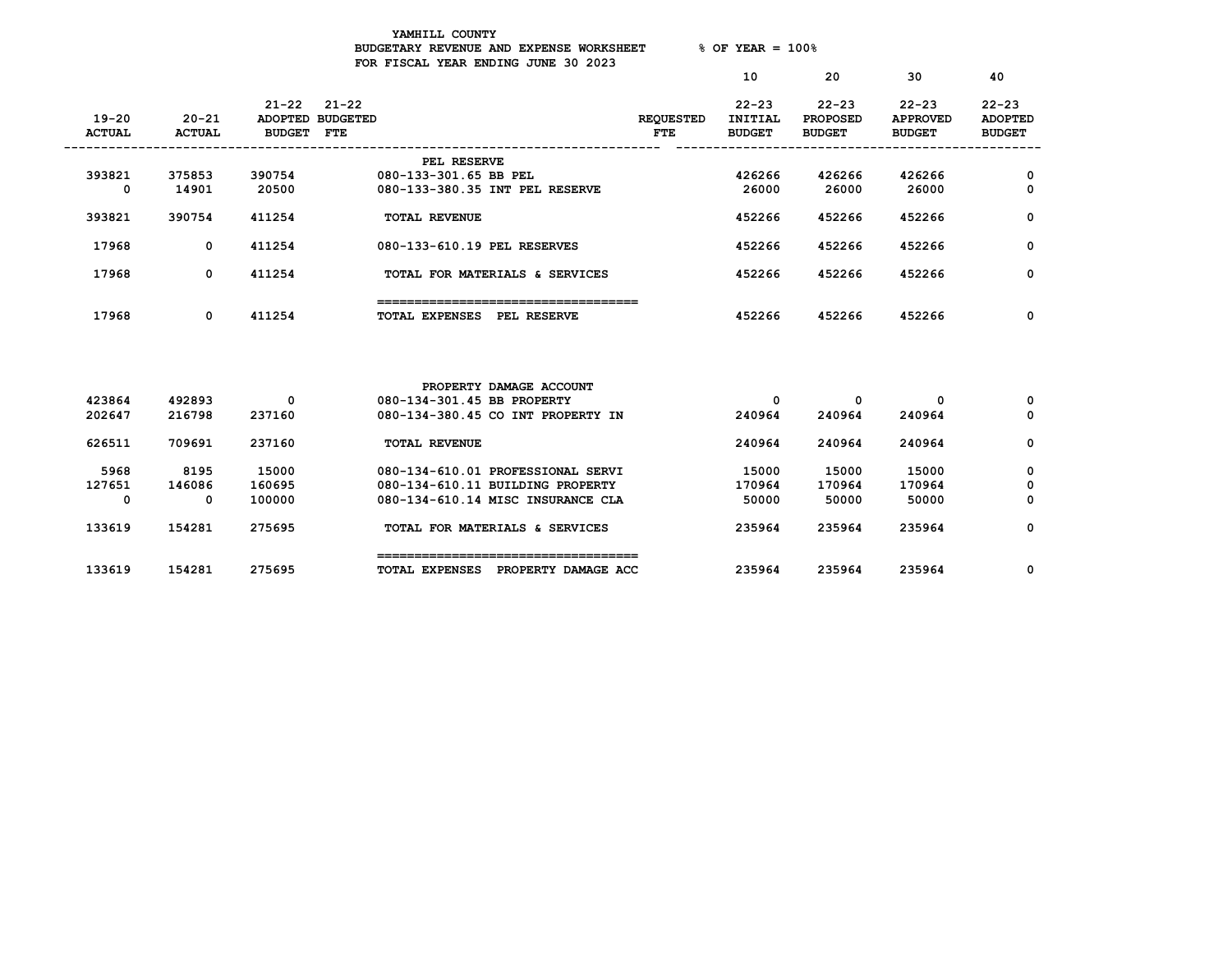|                            |                            |                                |                               |                                                                                               |                          | 10                                    | 20                                            | 30                                            | 40                                           |
|----------------------------|----------------------------|--------------------------------|-------------------------------|-----------------------------------------------------------------------------------------------|--------------------------|---------------------------------------|-----------------------------------------------|-----------------------------------------------|----------------------------------------------|
| $19 - 20$<br><b>ACTUAL</b> | $20 - 21$<br><b>ACTUAL</b> | $21 - 22$<br><b>BUDGET FTE</b> | $21 - 22$<br>ADOPTED BUDGETED | -------------------------------                                                               | <b>REQUESTED</b><br>FTE. | $22 - 23$<br>INITIAL<br><b>BUDGET</b> | $22 - 23$<br><b>PROPOSED</b><br><b>BUDGET</b> | $22 - 23$<br><b>APPROVED</b><br><b>BUDGET</b> | $22 - 23$<br><b>ADOPTED</b><br><b>BUDGET</b> |
|                            |                            |                                |                               | RETIREMENT RESERVE                                                                            |                          |                                       |                                               |                                               |                                              |
| 1705584                    | 1744517                    | 2276116                        |                               | 080-135-301.40 BB RETIREMENT                                                                  |                          | 2315049                               | 2315049                                       | 2315049                                       | 0                                            |
| $\Omega$                   | 2473                       | $\mathbf{0}$                   |                               | 080-135-349.17 RETIREMENT RESERVE                                                             |                          | 0                                     | $\mathbf 0$                                   | $\mathbf 0$                                   | 0                                            |
| 40259                      | 44844                      | 45430                          |                               | 080-135-380.19 CO INT INTERFUND L<br>Year 13 of 16, final payoff Jan 2026<br>Stern Block loan |                          | 47060                                 | 47060                                         | 47060                                         | 0                                            |
| 7674                       | 3089                       | 2506                           |                               | 080-135-380.20 CO INT INTERFUND L                                                             |                          | 873                                   | 873                                           | 873                                           | 0                                            |
| 1753517                    | 1794923                    | 2324052                        |                               | <b>TOTAL REVENUE</b>                                                                          |                          | 2362982                               | 2362982                                       | 2362982                                       | 0                                            |
| 9000                       | 9000                       | 9000                           |                               | 080-135-780.03 INTERNAL CONTRACT                                                              |                          | 9000                                  | 9000                                          | 9000                                          | $\mathbf 0$                                  |
| 9000                       | 9000                       | 9000                           |                               | TOTAL FOR MATERIALS & SERVICES                                                                |                          | 9000                                  | 9000                                          | 9000                                          | 0                                            |
| 0                          | $\mathbf 0$                | 2315052                        |                               | 080-135-990.03 RESERVE FOR FUTURE                                                             |                          | 2353982                               | 2353982                                       | 2353982                                       | 0                                            |
| $\mathbf 0$                | $\mathbf{0}$               | 2315052                        |                               | TOTAL FOR 900-999                                                                             |                          | 2353982                               | 2353982                                       | 2353982                                       | 0                                            |
| 9000                       | 9000                       | 2324052                        |                               | --------------------------------<br>TOTAL EXPENSES RETIREMENT RESERVE                         |                          | 2362982                               | 2362982                                       | 2362982                                       | $\mathbf 0$                                  |
|                            |                            |                                |                               | TIME LOSS RESERVE                                                                             |                          |                                       |                                               |                                               |                                              |
| 636954                     | 674325                     | 0                              |                               | 080-136-301.77 BEG BALANCE TIME L                                                             |                          | 0                                     | 0                                             | 0                                             | 0                                            |
| 37371                      | 40134                      | 46499                          |                               | 080-136-380.50 INT TIME LOSS RESE                                                             |                          | 49893                                 | 50083                                         | 50399                                         | 0                                            |
| 674325                     | 714459                     | 46499                          |                               | <b>TOTAL REVENUE</b>                                                                          |                          | 49893                                 | 50083                                         | 50399                                         | 0                                            |
| 0                          | $\overline{2}$             | 202935                         |                               | 080-136-699.01 OTHER EXPENSE                                                                  |                          | 243410                                | 243600                                        | 243600                                        | 0                                            |
| 0                          | $\overline{2}$             | 202935                         |                               | TOTAL FOR MATERIALS & SERVICES                                                                |                          | 243410                                | 243600                                        | 243600                                        | 0                                            |
| $\mathbf 0$                | $\overline{2}$             | 202935                         |                               | ------------------------------<br>TOTAL EXPENSES TIME LOSS RESERVE                            |                          | 243410                                | 243600                                        | 243600                                        | 0                                            |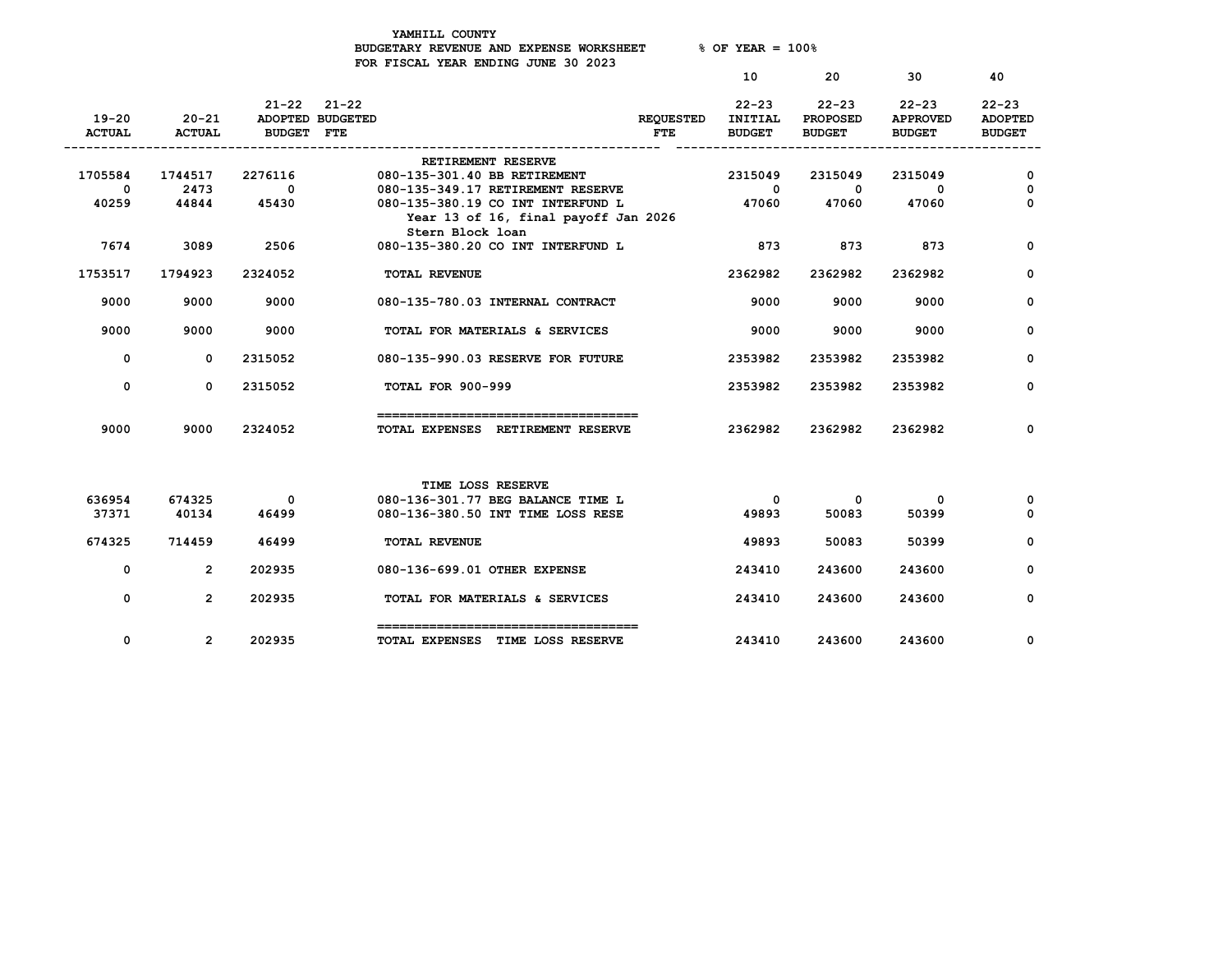| <b>COUNTY</b><br>УАМНТТ.І.                                               |                         |
|--------------------------------------------------------------------------|-------------------------|
| <b>EXPENSE</b><br>AND<br><b>REVENUE</b><br>WORKSHEET<br><b>BUDGETARY</b> | .00%<br>OF.<br>$VFAR =$ |
| 2023 היאחדה באמדרואית<br>TSCAL YEAR<br>חיד                               |                         |

|                         |                              |                                                      | FOR FISCAL YEAR ENDING JUNE 30 2023 |                                    |                                 |                          |                                                  |                                    |                                              |
|-------------------------|------------------------------|------------------------------------------------------|-------------------------------------|------------------------------------|---------------------------------|--------------------------|--------------------------------------------------|------------------------------------|----------------------------------------------|
|                         |                              |                                                      |                                     |                                    |                                 | 10                       | 20                                               | 30                                 | 40                                           |
| <b>ACTUAL</b>           | 19-20 20-21<br><b>ACTUAL</b> | 21-22 21-22<br>ADOPTED BUDGETED<br><b>BUDGET FTE</b> |                                     |                                    | REQUESTED INITIAL<br><b>FTE</b> | <b>BUDGET</b>            | $22 - 23$ $22 - 23$<br>PROPOSED<br><b>BUDGET</b> | 22-23<br>APPROVED<br><b>BUDGET</b> | $22 - 23$<br><b>ADOPTED</b><br><b>BUDGET</b> |
|                         |                              |                                                      |                                     | WORKERS COMP RESERVE               |                                 |                          |                                                  |                                    |                                              |
| 1566701                 | 1913045                      | $\overline{\mathbf{0}}$                              |                                     | 080-137-301.43 BB WORKERS COMPENS  |                                 | 0                        | $\mathbf 0$                                      | 0                                  | 0                                            |
| 10942                   | 8157                         | 15000                                                |                                     | 080-137-346.43 WORKER COMP INSURA  |                                 | 15000                    | 15000                                            | 15000                              | 0                                            |
| 134818                  | 244800                       | $\overline{\mathbf{0}}$                              | 080-137-362.12 REIMBURSEMENT        |                                    |                                 | $^{\circ}$               | $\mathbf{0}$                                     | $\Omega$                           | 0                                            |
| 633498                  | 533116                       | 524183                                               |                                     | 080-137-380.33 INT WORKER COMP IN  |                                 | 502054                   | 506102                                           | 508996                             | 0                                            |
| 2345959                 | 2699118                      | 539183                                               | <b>TOTAL REVENUE</b>                |                                    |                                 | 517054                   | 521102                                           | 523996                             | 0                                            |
| 5989                    | 198                          | 5000                                                 | 080-137-543.01 DEPT EQUIPMENT       |                                    |                                 | 5000                     | 5000                                             | 5000                               | 0                                            |
| 9071                    | 12457                        | 10000                                                |                                     | 080-137-610.01 PROFESSIONAL SERVI  |                                 | 15000                    | 15000                                            | 15000                              | 0                                            |
| $\overline{\mathbf{0}}$ | $\overline{\mathbf{0}}$      | 25000                                                |                                     | 080-137-610.06 W/C NONDISABLING C  |                                 | 25000                    | 25000                                            | 25000                              | 0                                            |
| 376193                  | 352152                       | 389376                                               |                                     | 080-137-610.08 WORKERS COMP INSUR  |                                 | 405807                   | 409855                                           | 409855                             | 0                                            |
| 2299                    | $\overline{\mathbf{0}}$      | $\overline{\phantom{0}}$                             | 080-137-699.01 OTHER EXPENSE        |                                    |                                 | $\overline{\phantom{0}}$ | $\overline{\phantom{0}}$                         | $\overline{\phantom{0}}$           | 0                                            |
| 39361                   | 41861                        | 43954                                                |                                     | 080-137-780.55 INT LEGAL SERVICES  |                                 | 45273                    | 45273                                            | 45273                              | 0                                            |
| 432913                  | 406668                       | 473330                                               |                                     | TOTAL FOR MATERIALS & SERVICES     |                                 | 496080                   | 500128                                           | 500128                             | 0                                            |
| 432913                  | 406668                       | 473330                                               |                                     | TOTAL EXPENSES WORKERS COMP RESERV |                                 | 496080                   | 500128                                           | 500128                             | $\mathbf 0$                                  |
|                         |                              |                                                      | LIABILITY RESERVE                   |                                    |                                 |                          |                                                  |                                    |                                              |
| 461486                  | 573292                       | $\overline{\mathbf{0}}$                              | 080-138-301.41 BB LIABILITY         |                                    |                                 | $^{\circ}$               | $\mathbf{0}$                                     | $\Omega$                           | 0                                            |
| $\mathbf 0$             | 800                          | $\mathbf{0}$                                         | 080-138-362.12 REIMBURSEMENT        |                                    |                                 | $\mathbf{0}$             | $\mathbf 0$                                      | $\Omega$                           | 0                                            |
| 709806                  | 601406                       | 641407                                               |                                     | 080-138-380.41 CO INT LIABILITY I  |                                 | 850468                   | 850468                                           | 850468                             | 0                                            |
| 1171292                 | 1175498                      | 641407                                               | <b>TOTAL REVENUE</b>                |                                    |                                 | 850468                   | 850468                                           | 850468                             | $\mathbf 0$                                  |
| 62013                   | 70243                        | 12000                                                |                                     | 080-138-610.01 PROFESSIONAL SERVI  |                                 | 100000                   | 100000                                           | 100000                             | 0                                            |
| 426859                  | 404972                       | 485966                                               |                                     | 080-138-610.07 LIABILITY INSURANC  |                                 | 724603                   | 724603                                           | 724603                             | 0                                            |
| 68475                   | 100533                       | 785757                                               |                                     | 080-138-610.14 MISC INSURANCE CLA  |                                 | 1365206                  | 1365206                                          | 1365206                            | 0                                            |
| 1292                    | 1952                         | 5000                                                 |                                     | 080-138-660.02 ELECTED OFFICIAL/E  |                                 | 5000                     | 5000                                             | 5000                               | 0                                            |
| $\mathbf 0$             | 13178                        | $\overline{\phantom{0}}$                             | 080-138-699.01 OTHER EXPENSE        |                                    |                                 | $\mathbf 0$              | $^{\circ}$                                       | $\mathbf{o}$                       | 0                                            |
| 39361                   | 41861                        | 43954                                                |                                     | 080-138-780.55 INT LEGAL SERVICES  |                                 | 45273                    | 45273                                            | 45273                              | $\mathbf 0$                                  |
| 598000                  | 632739                       | 1332677                                              |                                     | TOTAL FOR MATERIALS & SERVICES     |                                 | 2240082                  | 2240082                                          | 2240082                            | $\mathbf 0$                                  |
| 598000                  | 632739                       | 1332677                                              |                                     | TOTAL EXPENSES LIABILITY RESERVE   |                                 | 2240082                  | 2240082                                          | 2240082                            | 0                                            |
|                         |                              |                                                      |                                     |                                    |                                 |                          |                                                  |                                    |                                              |